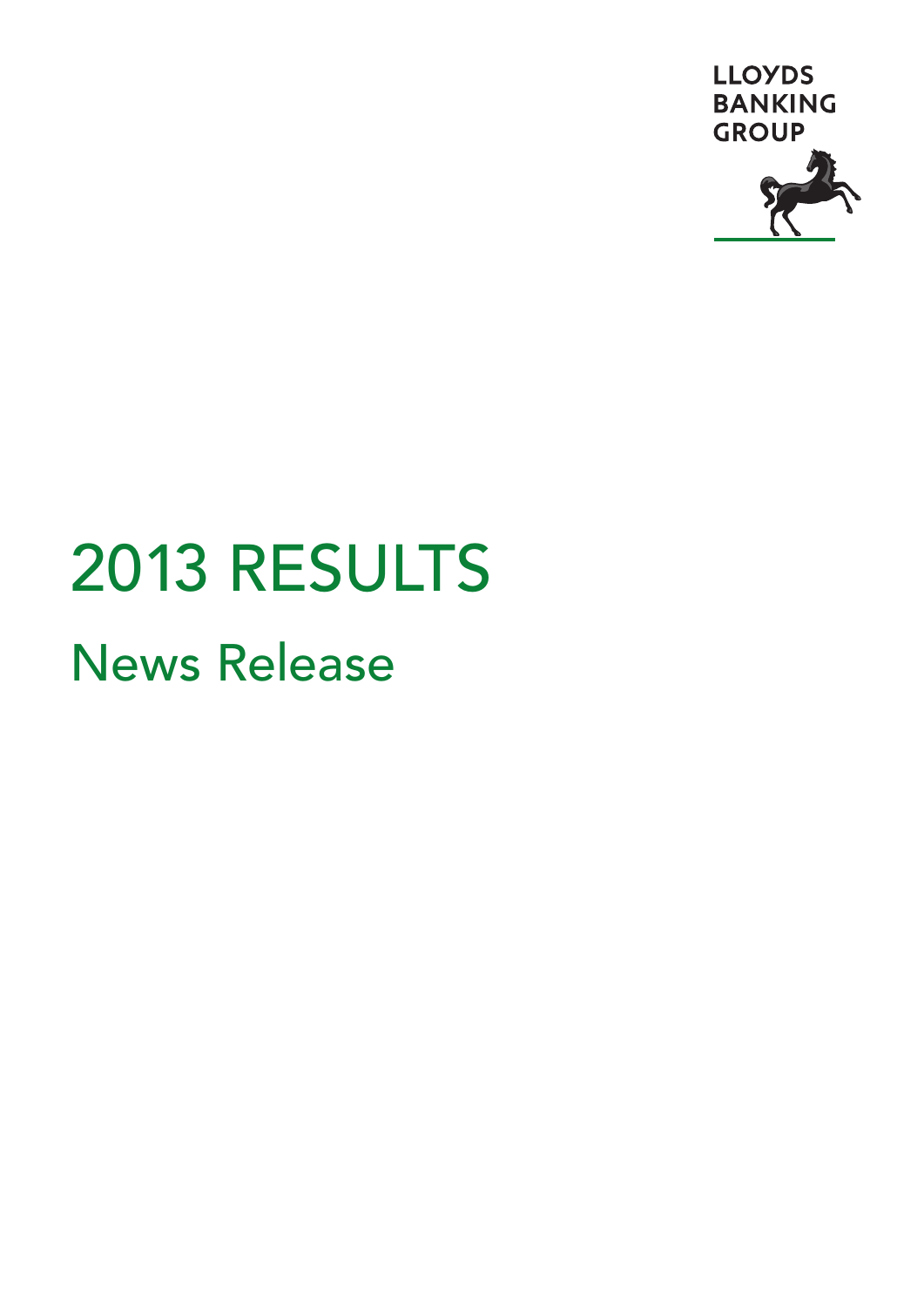#### **BASIS OF PRESENTATION**

This report covers the results of Lloyds Banking Group plc together with its subsidiaries (the Group) for the year ended 31 December 2013. In accordance with the Listing Rules of the UK Listing Authority, these preliminary results have been agreed with the Company's auditors, PricewaterhouseCoopers LLP, even though an audit opinion has not yet been issued. The Directors have not been made aware of any likely modification to the auditors' report to be included with the annual report and accounts for the year ended 31 December 2013.

#### **Statutory basis**

Statutory information is set out on pages 80 to 128. However, a number of factors have had a significant effect on the comparability of the Group's financial position and results. As a result, comparison on a statutory basis of the 2013 results with 2012 is of limited benefit.

#### **Underlying basis**

In order to present a more meaningful view of business performance, the results of the Group and divisions are presented on an underlying basis. The key principles adopted in the preparation of the underlying basis of reporting are described below.

- In order to reflect the impact of the acquisition of HBOS, the following have been excluded:
	- the amortisation of purchased intangible assets; and
	- the unwind of acquisition-related fair value adjustments.
- The following items, not related to acquisition accounting, have also been excluded from underlying profit:
	- the effects of certain asset sales, liability management and volatile items;
	- volatility arising in insurance businesses;
	- Simplification costs;
	- Verde costs;
- insurance gross up;
- certain past service pensions items in respect of the Group's defined benefit pension schemes; and
- other regulatory provisions.

– payment protection insurance provision;

The financial statements have been restated following the implementation of IAS 19R *Employee Benefits* and IFRS 10 *Consolidated Financial Statements* with effect from 1 January 2013. Further details are shown on page 123.

To enable a better understanding of the Group's core business trends and outlook, certain income statement, balance sheet and regulatory capital information is analysed between core and non-core portfolios. The non-core portfolios consist of businesses which deliver belowhurdle returns, which are outside the Group's risk appetite or may be distressed, are subscale or have an unclear value proposition, or have a poor fit with the Group's customer strategy. The EC mandated retail business disposal (Project Verde) is included in core portfolios.

The Group's core and non-core activities are not managed separately and the preparation of this information requires management to make estimates and assumptions that impact the reported income statements, balance sheet, regulatory capital related and risk amounts analysed as core and as non-core. The Group uses a methodology that categorises income and expenses as non-core only where management expect that the income or expense will cease to be earned or incurred when the associated asset or liability is divested or run-off, and allocates operational costs to the core portfolio unless they are directly related to non-core activities. This results in the reported operating costs for the non-core portfolios being less than would be required to manage these portfolios on a stand-alone basis. Due to the inherent uncertainty in making estimates, a different methodology or a different estimate of the allocation might result in a different proportion of the Group's income or expenses being allocated to the core and non-core portfolios, different assets and liabilities being deemed core or noncore and accordingly a different allocation of the regulatory effects.

Unless otherwise stated income statement commentaries throughout this document compare the year ended 31 December 2013 to the year ended 31 December 2012, and the balance sheet analysis compares the Group balance sheet as at 31 December 2013 to the Group balance sheet as at 31 December 2012.

**Additional pro forma disclosures:** Non-core assets, risk-weighted assets and the fully loaded CRD IV capital ratios are also presented on a pro forma basis. The pro forma basis reflects the impact of certain announced transactions which have yet to complete as at the balance sheet date. As at 31 December 2013 these were the announced sales of Heidelberger Leben, Scottish Widows Investment Partnership and Sainsbury's Bank.

#### **FORWARD LOOKING STATEMENTS**

This announcement contains forward looking statements with respect to the business, strategy and plans of the Lloyds Banking Group and its current goals and expectations relating to its future financial condition and performance. Statements that are not historical facts, including statements about the Group or the Group's management's beliefs and expectations, are forward looking statements. By their nature, forward looking statements involve risk and uncertainty because they relate to future events and circumstances that will or may occur. The Group's actual future business, strategy, plans and/or results may differ materially from those expressed or implied in these forward looking statements as a result of a variety of factors, including, but not limited to, UK domestic and global economic and business conditions; the ability to derive cost savings and other benefits, including as a result of the Group's Simplification programme; and to access sufficient funding to meet the Group's liquidity needs; changes to the Group's credit ratings; risks concerning borrower or counterparty credit quality; instability in the global financial markets, including Eurozone instability and the impact of any sovereign credit rating downgrade or other sovereign financial issues; marketrelated risks including changes in interest rates and exchange rates; changing demographic and market-related trends; changes in customer preferences; changes to laws, regulation, accounting standards or taxation, including changes to regulatory capital or liquidity requirements; the policies and actions of governmental or regulatory authorities in the UK, the European Union, or other jurisdictions in which the Group operates, including the US; the implementation of Recovery and Resolution Directive and banking reform following the recommendations made by the Independent Commission on Banking; the ability to attract and retain senior management and other employees; requirements or limitations imposed on the Group as a result of HM Treasury's investment in the Group; the ability to satisfactorily dispose of certain assets or otherwise meet the Group's EC State aid obligations; the extent of any future impairment charges or write-downs caused by depressed asset valuations, market disruptions and illiquid markets; the effects of competition and the actions of competitors, including non-bank financial services and lending companies; exposure to regulatory scrutiny, legal proceedings, regulatory investigations or complaints, and other factors. Please refer to the latest Annual Report on Form 20-F filed with the US Securities and Exchange Commission for a discussion of certain factors together with examples of forward looking statements. The forward looking statements contained in this announcement are made as at the date of this announcement, and the Group undertakes no obligation to update any of its forward looking statements.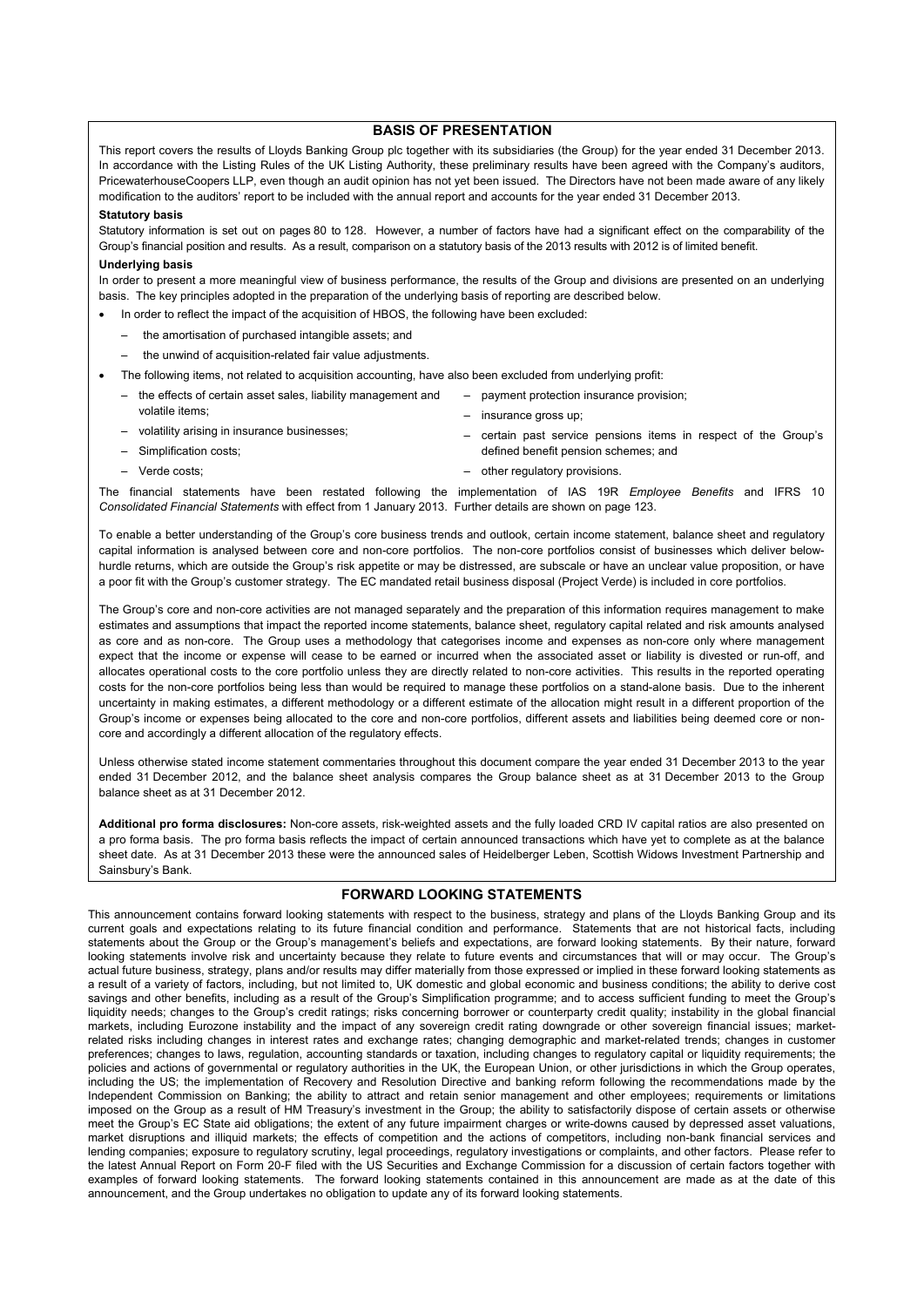# **CONTENTS**

|                                                               | Page |
|---------------------------------------------------------------|------|
| Key highlights and outlook                                    | 1    |
| Results summary                                               | 2    |
| Consolidated income statement                                 | 3    |
| Balance sheet and key ratios                                  | 3    |
| Consolidated income statement - core and non-core             | 4    |
| Balance sheet and key ratios - core and non-core              | 4    |
| Summary consolidated balance sheet                            | 5    |
| Group Chief Executive's statement                             | 6    |
| Group Finance Director's review of financial performance      | 12   |
| Underlying basis segmental analysis                           | 21   |
| Underlying basis quarterly information                        | 24   |
| Divisional highlights                                         |      |
| Retail                                                        | 25   |
| <b>Commercial Banking</b>                                     | 27   |
| Wealth, Asset Finance and International                       | 29   |
| Insurance                                                     | 31   |
| <b>Group Operations</b>                                       | 34   |
| Central items                                                 | 34   |
| Additional information                                        |      |
| Reconciliation between statutory and underlying basis results | 35   |
| Banking net interest margin                                   | 36   |
| Volatility arising in insurance businesses                    | 36   |
| Number of employees (full-time equivalent)                    | 38   |
| Remuneration                                                  | 38   |
| <b>Risk management</b>                                        | 39   |
| Principal risks and uncertainties                             | 40   |
| Credit risk portfolio                                         | 42   |
| Funding and liquidity management                              | 65   |
| Capital management                                            | 70   |
| <b>Statutory information</b>                                  | 80   |
| Primary statements                                            |      |
| Consolidated income statement                                 | 81   |
| Consolidated statement of comprehensive income                | 82   |
| Consolidated balance sheet                                    | 83   |
| Consolidated statement of changes in equity                   | 85   |
| Consolidated cash flow statement                              | 87   |
| <b>Notes</b>                                                  | 88   |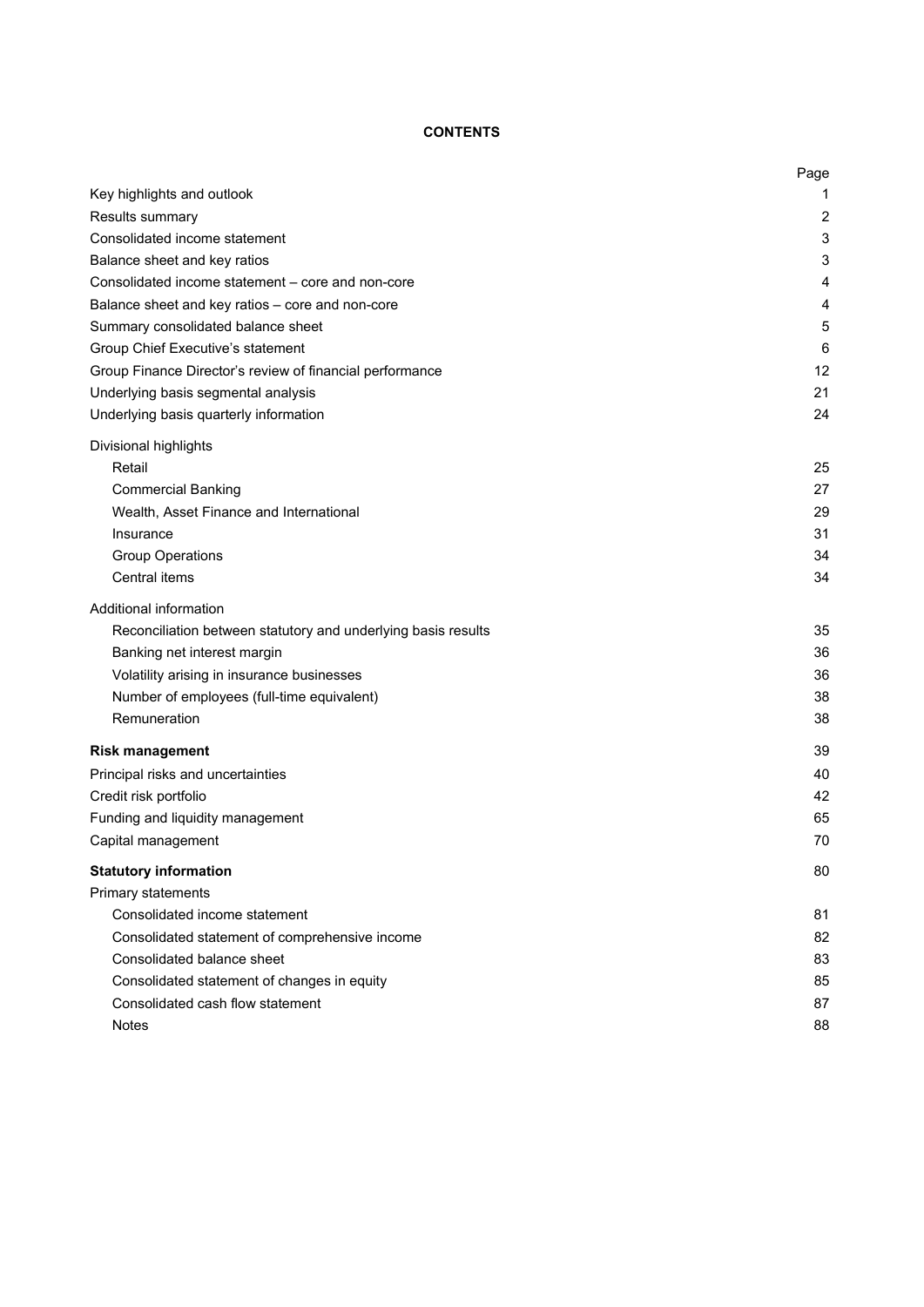## **RESULTS FOR THE FULL YEAR**

#### **Substantial strategic progress and improved performance**

'Over the last three years we have reshaped, strengthened and simplified our business to create a low-risk efficient retail and commercial bank that is focused on our customers and on helping Britain prosper. These results, with Group underlying profit more than doubled to £6.2 billion, confirm that the Group is returning to robust health, thanks to the commitment of our people and the consistent execution of the strategy we set out in June 2011. We have a strong business model and have made significant progress, despite our legacy issues, in improving our capital position and profitability in a sustainable way. As a result, the UK Government started the process of returning the Group to full private ownership.

Looking ahead, we see a range of opportunities to grow our business with both retail and commercial customers, supported by our revitalised Lloyds Bank and Scottish Widows brands, and the good momentum we have in our Halifax challenger brand and in Bank of Scotland. In 2014, we expect to make further improvements to customer service, and to continue to grow our core loan book, especially in SMEs, and reduce costs and risk. We also expect to apply to the regulator in the second half of the year to restart dividend payments at a modest level and to deliver progressive and sustainable payments to shareholders thereafter. This will be another important milestone on our journey to rebuild trust and confidence in our Group.'

> **António Horta-Osório Group Chief Executive**

## **KEY HIGHLIGHTS AND OUTLOOK**

In 2013, we made substantial progress on our strategy to become the best bank for customers and to create a customer focused, highly efficient, profitable and low risk bank:

- Grew lending in our core business by 3 per cent to support our customers and help Britain prosper
- Invested in our products and services for our customers, while further reducing costs and improving efficiency through our Simplification programme
- Significantly improved our financial performance, with Group underlying profit more than doubled to £6.2 billion, and a statutory profit before tax of £415 million
- Substantially strengthened our balance sheet, despite a charge for legacy business provisions totalling £3.5 billion, primarily relating to legacy Payment Protection Insurance business
- Lowered risk by reducing non-core assets and our international presence, and by growing our customer deposits and reducing our reliance on funding from the wholesale markets
- As a result, the UK Government began reducing its stake in the Group in September

Looking ahead, we expect to make further progress on the execution of our strategic plan. We expect to:

- Increase lending to core customers: for retail customers, mortgage market net lending in 2014 expected to grow, supported by our target to lend around £10 billion to approximately 80,000 first time buyers in 2014; for commercial customers, above market lending growth led by strong momentum in SME lending
- Invest in product propositions and digital capabilities across our brands and divisions, to deliver the products our customers need through the channels they prefer, while improving efficiency and customer service
- Grow our deposit base supported by our multi-brand strategy
- Achieve a low cost of equity and funds by further reducing costs and risk, resulting in a unique competitive position
- Expect, prior to any dividends, to generate fully loaded CET1 capital of around 2.5 percentage points over the next two years, and thereafter 1.5 - 2 percentage points per annum
- Apply in the second half of 2014 to restart dividend payments, and to move to a dividend payout ratio of at least 50 per cent of sustainable earnings in the medium term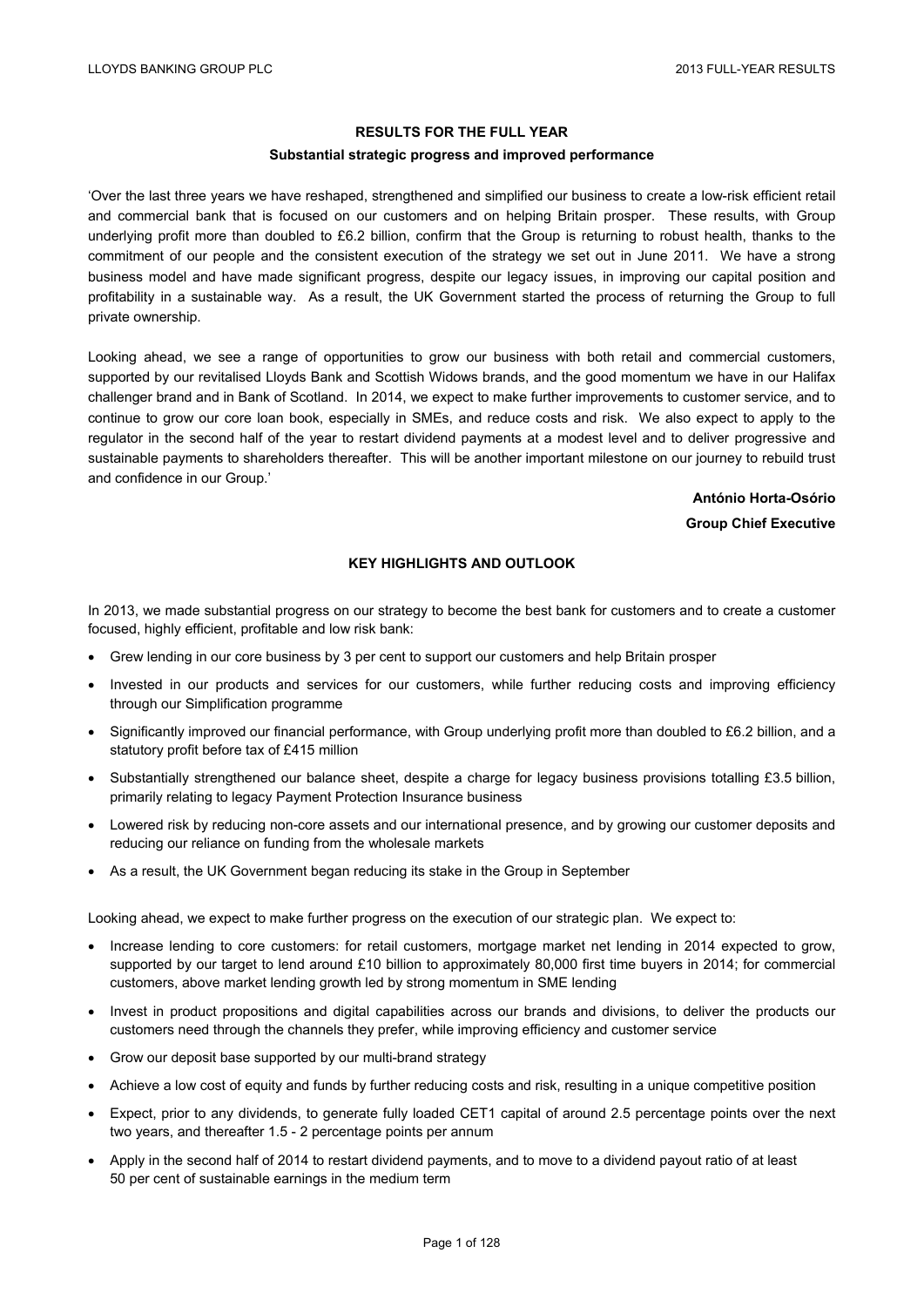## **RESULTS SUMMARY**

#### **Substantial progress on strategic plan, enhancing service for customers whilst helping Britain prosper**

- Continue to support the UK economy through lending to SMEs and first-time buyers with active participation in the Funding for Lending Scheme and Help to Buy
- Core loan book now growing in all divisions; returned mortgage lending to growth in the third quarter
- Launched a rebranded, revitalised Lloyds Bank and returned TSB to the high street in September
- Further strong performance in customer service with Net Promoter Scores increasing by 11 per cent over the year
- Continued reduction in FCA reportable banking complaints (excluding PPI) to 1.0 per 1,000 accounts, the lowest of any major UK bank; Halifax now at 0.8 per 1,000 accounts

#### **Balance sheet further strengthened and risk reduced as we simplify the Group**

- Strong capital build despite legacy charges, with pro forma fully loaded CET1 ratio of 10.3 per cent and core tier 1 ratio of 14.0 per cent
- Group loan to deposit ratio improved to 113 per cent (31 Dec 2012: 121 per cent); core ratio improved to 100 per cent
- Non-core asset reduction of £34.9 billion during the year, to £63.5 billion, ahead of plan and £2.6 billion capital accretive overall. Non-retail non-core assets reduced to £24.7 billion
- Further progress in reducing our international presence with exit from 21 countries since June 2011 now completed or announced; target for international presence of 10 countries or fewer in 2014 already achieved
- Strong leverage ratios of 4.1 per cent (pro forma CRD IV basis) and 4.5 per cent (pro forma Basel III 2014 basis)

#### **Group underlying profit and returns substantially increased; core profit and returns further improved**

- Underlying profit increased by 140 per cent to £6,166 million in 2013
- Return on risk-weighted assets increased to 2.14 per cent (2012: 0.77 per cent)
- Underlying income of £18,805 million, up 2 per cent
- Banking net interest margin increased 19 basis points to 2.12 per cent, and to 2.29 per cent in the fourth quarter
- Costs reduced by 5 per cent to £9,635 million
- Credit quality continues to improve: impairment charge reduced by 47 per cent to £3,004 million; impairment charge as a percentage of average advances improved to 0.57 per cent (2012: 1.02 per cent)
- Core underlying profit increased by 24 per cent to £7,574 million
- Core return on risk-weighted assets increased from 2.54 per cent in 2012 to 3.26 per cent in 2013

#### **Statutory profit before tax of £415 million; tangible net asset value per share of 48.5p**

- Statutory profit before tax of £415 million (2012: loss of £606 million) including charge for legacy PPI business of £3,050 million
- Tangible net asset value per share at 31 December 2013 48.5p (31 Dec 2012: 51.9p); includes loss on capital accretive non-core disposals, deferred tax write-offs, adverse reserve movements, and legacy charges

#### **Guidance reflects confidence in the future**

- 2014 full year Group net interest margin expected to stabilise at around the Q4 2013 level of 2.29 per cent, excluding impact of TSB disposal
- Costs for 2014 are expected to be around £9 billion, excluding TSB running costs
- Impairment charge as a percentage of average advances expected to reduce to around 50 basis points for 2014
- Run-off portfolio (non-core non-retail assets and certain non-core retail assets) expected to reduce to c.£23 billion and non-core non-retail assets to c.£15 billion by the end of 2014
- Expect, prior to any dividends, to generate fully loaded CET1 capital of around 2.5 percentage points over the next two years, and thereafter 1.5 – 2 percentage points per annum
- Expect to apply to the PRA in the second half of 2014 to restart dividend payments, commencing at a modest level
- Progressive dividend policy expected thereafter moving to a dividend payout ratio of at least 50 per cent of sustainable earnings in the medium term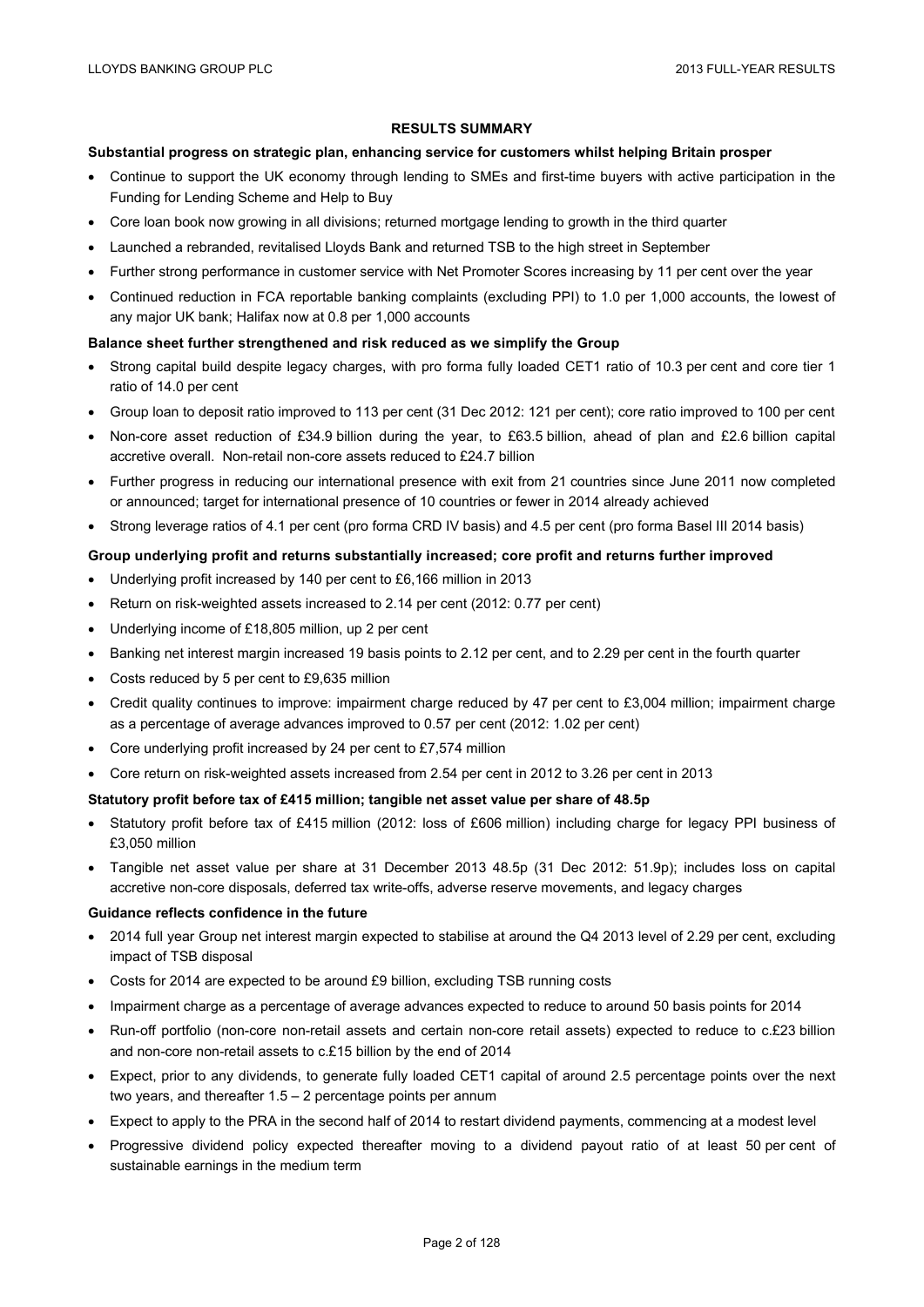# **UNDERLYING BASIS CONSOLIDATED INCOME STATEMENT**

|                                                      | 2013<br>£ million    | 2012 <sup>1</sup><br>£ million | Change<br>%      |
|------------------------------------------------------|----------------------|--------------------------------|------------------|
| Net interest income                                  | 10,885               | 10,335                         | 5                |
| Other income                                         | 7,920                | 8,051                          | (2)              |
| <b>Total underlying income</b>                       | 18,805               | 18,386                         | $\boldsymbol{2}$ |
| Total costs                                          | (9,635)              | (10, 124)                      | 5                |
| Impairment                                           | (3,004)              | (5,697)                        | 47               |
| <b>Underlying profit</b>                             | 6,166                | 2,565                          | 140              |
| Core                                                 | 7,574                | 6,112                          | 24               |
| Non-core                                             | (1, 408)             | (3, 547)                       | 60               |
| Asset sales, liability management and volatile items | (280)                | 2,532                          |                  |
| Simplification and Verde costs                       | (1, 517)             | (1, 246)                       |                  |
| Legacy items                                         | (3, 455)             | (4,225)                        |                  |
| Other items                                          | (499)                | (232)                          |                  |
| Profit (loss) before tax - statutory                 | 415                  | (606)                          |                  |
| Taxation                                             | (1, 217)             | (781)                          |                  |
| Loss for the year                                    | (802)                | (1, 387)                       |                  |
| Loss per share                                       | (1.2)p               | (2.1)p                         | 0.9p             |
| Banking net interest margin                          | 2.12%                | 1.93%                          | 19 <sub>bp</sub> |
| Average interest-earning banking assets              | £510.9bn             | £543.3bn                       | (6)              |
| Cost:income ratio (excluding St. James's Place)      | 52.9%                | 55.1%                          | $(2.2)$ pp       |
| Asset quality ratio <sup>2</sup>                     | 0.57%                | 1.02%                          | (45)bp           |
| Return on risk-weighted assets                       | 2.14%                | 0.77%                          | 137bp            |
| <b>BALANCE SHEET AND KEY RATIOS</b>                  |                      |                                |                  |
|                                                      | At<br>31 Dec<br>2013 | At<br>31 Dec<br>2012           | Change<br>%      |
| Loans and advances to customers <sup>3</sup>         | £495.2bn             | £512.1bn                       | (3)              |
| Customer deposits <sup>4</sup>                       | £438.3bn             | £422.5bn                       | 4                |
| Loan to deposit ratio <sup>5</sup>                   | 113%                 | 121%                           | $(8)$ pp         |
| <b>Total assets</b>                                  | £847.0bn             | £934.2bn                       | (9)              |
| Wholesale funding                                    | £137.6bn             | £169.6bn                       | (19)             |

|                                                                                   |          |          | $\cdot$ $\cdot$   |
|-----------------------------------------------------------------------------------|----------|----------|-------------------|
| Wholesale funding <1 year maturity                                                | £44.2bn  | £50.6bn  | (13)              |
| Risk-weighted assets                                                              | £263.9bn | £310.3bn | (15)              |
| Core tier 1 capital ratio                                                         | 14.0%    | 12.0%    | 2.0 <sub>DP</sub> |
| Pro forma fully loaded common equity tier 1 ratio <sup>6</sup>                    | 10.3%    | 8.1%     | 2.2pp             |
| Pro forma fully loaded CRD IV leverage ratio (including tier 1 instruments) $6.7$ | 4.1%     | 3.8%     | $0.3$ pp          |
| Fully loaded common equity tier 1 ratio                                           | $10.0\%$ | 8.1%     | 1.9 <sub>pp</sub> |
| Fully loaded CRD IV leverage ratio (including tier 1 instruments) <sup>7</sup>    | $4.0\%$  | 3.8%     | $0.2$ pp          |
|                                                                                   |          |          |                   |

## Net tangible assets per share<sup>1</sup> **48.5p 51.9p (3.4)p 48.5p 51.9p (3.4)p**

<sup>1</sup> Restated to reflect the implementation of IAS 19R and IFRS 10. See page 123.

 $2$  Impairment charge as a % of average advances.

<sup>3</sup> Excludes reverse repos of £0.1 billion (31 December 2012: £5.1 billion).

<sup>4</sup> Excludes repos of £3.0 billion (31 December 2012: £4.4 billion).

<sup>5</sup> Loans and advances to customers excluding reverse repos divided by customer deposits excluding repos.

<sup>6</sup> Pro forma ratios include the benefit of the announced sales of Heidelberger Leben, Scottish Widows Investment Partnership and Sainsbury's Bank.

 $\frac{3}{7}$  Includes the full value of tier 1 instruments reported under the prevailing rules as at 31 December 2013.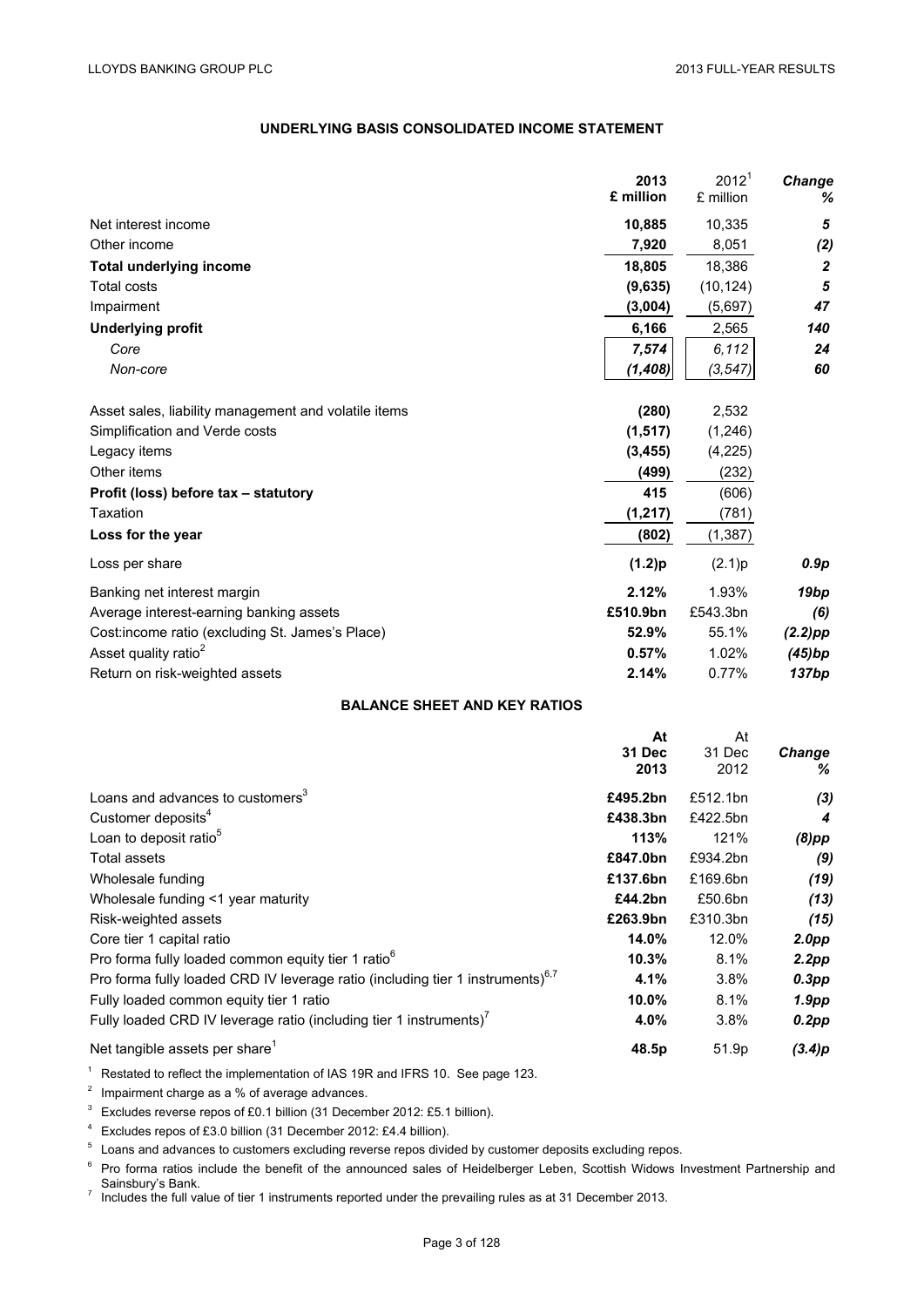## **UNDERLYING BASIS CONSOLIDATED INCOME STATEMENT – CORE AND NON-CORE**

| Core                           | 2013<br>£ million | 2012 <sup>1</sup><br>£ million | Change<br>℅ |
|--------------------------------|-------------------|--------------------------------|-------------|
| Net interest income            | 10,638            | 9,868                          | 8           |
| Other income                   | 7,606             | 7,417                          | 3           |
| <b>Total underlying income</b> | 18,244            | 17,285                         | 6           |
| <b>Total costs</b>             | (9, 149)          | (9,254)                        | 1           |
| Impairment                     | (1,521)           | (1,919)                        | 21          |
| <b>Underlying profit</b>       | 7,574             | 6,112                          | 24          |
| Banking net interest margin    | 2.49%             | 2.32%                          | 17bp        |
| Asset quality ratio            | 0.35%             | 0.44%                          | $(9)$ bp    |
| Return on risk-weighted assets | 3.26%             | 2.54%                          | 72bp        |
| Non-core                       |                   |                                |             |
| Net interest income            | 247               | 467                            | (47)        |
| Other income                   | 314               | 634                            | (50)        |
| <b>Total underlying income</b> | 561               | 1,101                          | (49)        |
| <b>Total costs</b>             | (486)             | (870)                          | 44          |
| Impairment                     | (1, 483)          | (3,778)                        | 61          |
| <b>Underlying loss</b>         | (1, 408)          | (3, 547)                       | 60          |
| Banking net interest margin    | 0.41%             | 0.55%                          | (14)bp      |
| Asset quality ratio            | 1.61%             | 3.08%                          | (147)bp     |

# **BALANCE SHEET AND KEY RATIOS – CORE AND NON-CORE**

|                                              | At             | At             |                |
|----------------------------------------------|----------------|----------------|----------------|
| Core                                         | 31 Dec<br>2013 | 31 Dec<br>2012 | <b>Change</b>  |
|                                              |                |                | %              |
| Loans and advances to customers <sup>2</sup> | £436.9bn       | £425.3bn       | 3              |
| Customer deposits <sup>3</sup>               | £435.6bn       | £419.1bn       | $\overline{4}$ |
| Core loan to deposit ratio <sup>4</sup>      | 100%           | 101%           | $(1)$ pp       |
| Risk-weighted assets                         | £224.9bn       | £237.4bn       | (5)            |
| Non-core                                     |                |                |                |

| Retail non-core assets     | £38.8bn | £49.9bn | (22) |
|----------------------------|---------|---------|------|
| Non-retail non-core assets | £24.7bn | £48.5bn | (49) |
| Total non-core assets      | £63.5bn | £98.4bn | (35) |
| Risk-weighted assets       | £39.0bn | £72.9bn | (47) |

<sup>1</sup> Restated to reflect the implementation of IAS 19R and IFRS 10. See page 123.

<sup>2</sup> Excludes reverse repos of £0.1 billion (31 December 2012: £5.1 billion).

<sup>3</sup> Excludes repos of £3.0 billion (31 December 2012: £4.4 billion).

<sup>4</sup> Loans and advances to customers excluding reverse repos divided by customer deposits excluding repos.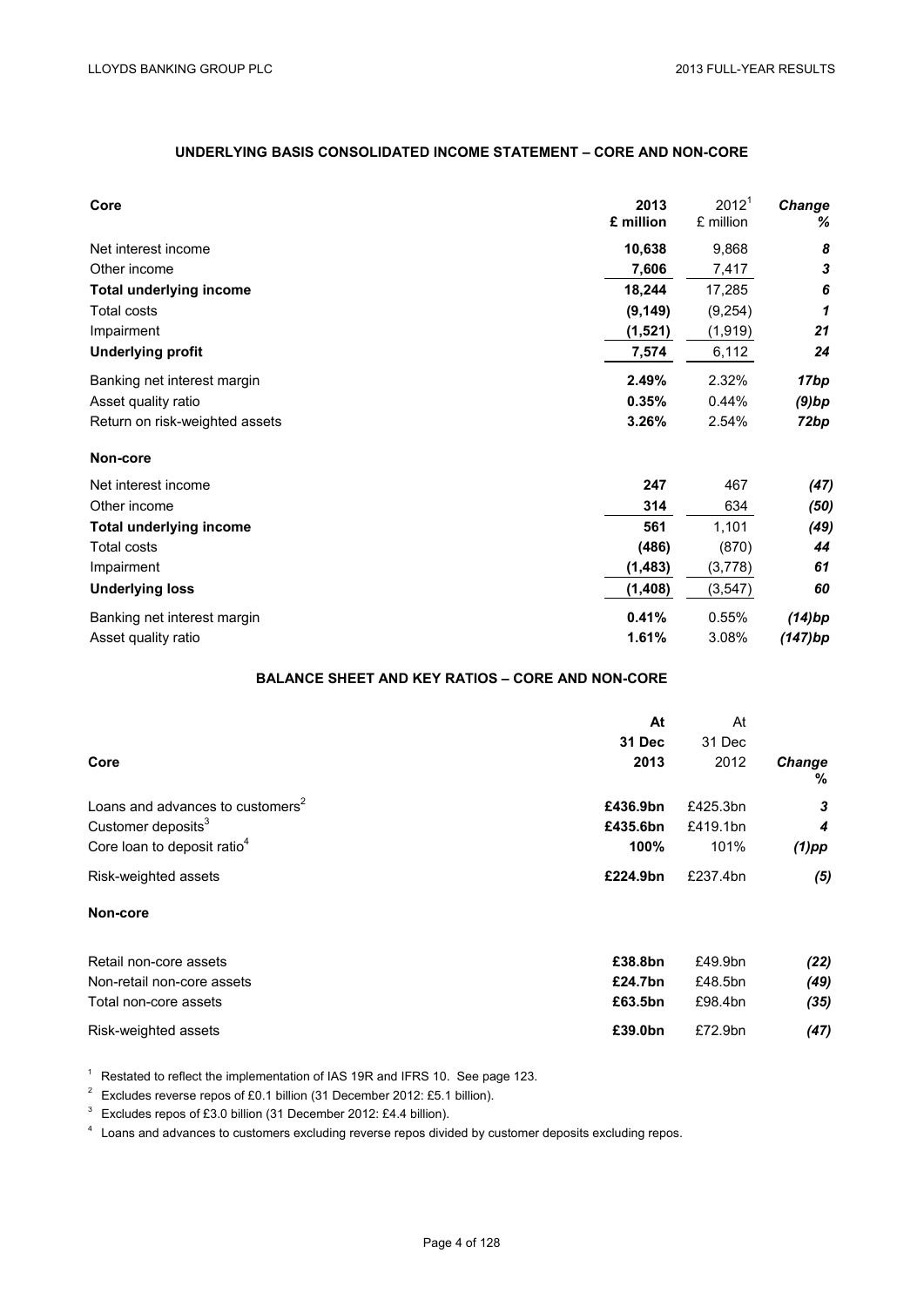## **SUMMARY CONSOLIDATED BALANCE SHEET**

| <b>Assets</b>                                                                | At 31 Dec<br>2013<br>£ million | At 31 Dec<br>2012 <sup>1</sup><br>£ million |
|------------------------------------------------------------------------------|--------------------------------|---------------------------------------------|
| Cash and balances at central banks                                           | 49,915                         | 80,298                                      |
| Trading and other financial assets at fair value through profit or loss      | 142,683                        | 160,620                                     |
| Derivative financial instruments                                             | 33,125                         | 56,557                                      |
| Loans and receivables:                                                       |                                |                                             |
| Loans and advances to customers                                              | 495,281                        | 517,225                                     |
| Loans and advances to banks                                                  | 25,365                         | 32,757                                      |
| Debt securities                                                              | 1,355                          | 5,273                                       |
|                                                                              | 522,001                        | 555,255                                     |
| Available-for-sale financial assets                                          | 43,976                         | 31,374                                      |
| Other assets                                                                 | 55,330                         | 50,117                                      |
| <b>Total assets</b>                                                          | 847,030                        | 934,221                                     |
| <b>Liabilities</b>                                                           |                                |                                             |
| Deposits from banks                                                          | 13,982                         | 38,405                                      |
| Customer deposits                                                            | 441,311                        | 426,912                                     |
| Trading and other financial liabilities at fair value through profit or loss | 43,625                         | 33,392                                      |
| Derivative financial instruments                                             | 30,464                         | 48,676                                      |
| Debt securities in issue                                                     | 87,102                         | 117,253                                     |
| Liabilities arising from insurance and investment contracts                  | 110,758                        | 137,592                                     |
| Subordinated liabilities                                                     | 32,312                         | 34,092                                      |
| <b>Other liabilities</b>                                                     | 48,140                         | 55,318                                      |
| <b>Total liabilities</b>                                                     | 807,694                        | 891,640                                     |
| <b>Total equity</b>                                                          | 39,336                         | 42,581                                      |
| <b>Total liabilities and equity</b>                                          | 847,030                        | 934,221                                     |
|                                                                              |                                |                                             |

<sup>1</sup> Restated to reflect the implementation of IAS 19R and IFRS 10. See page 123.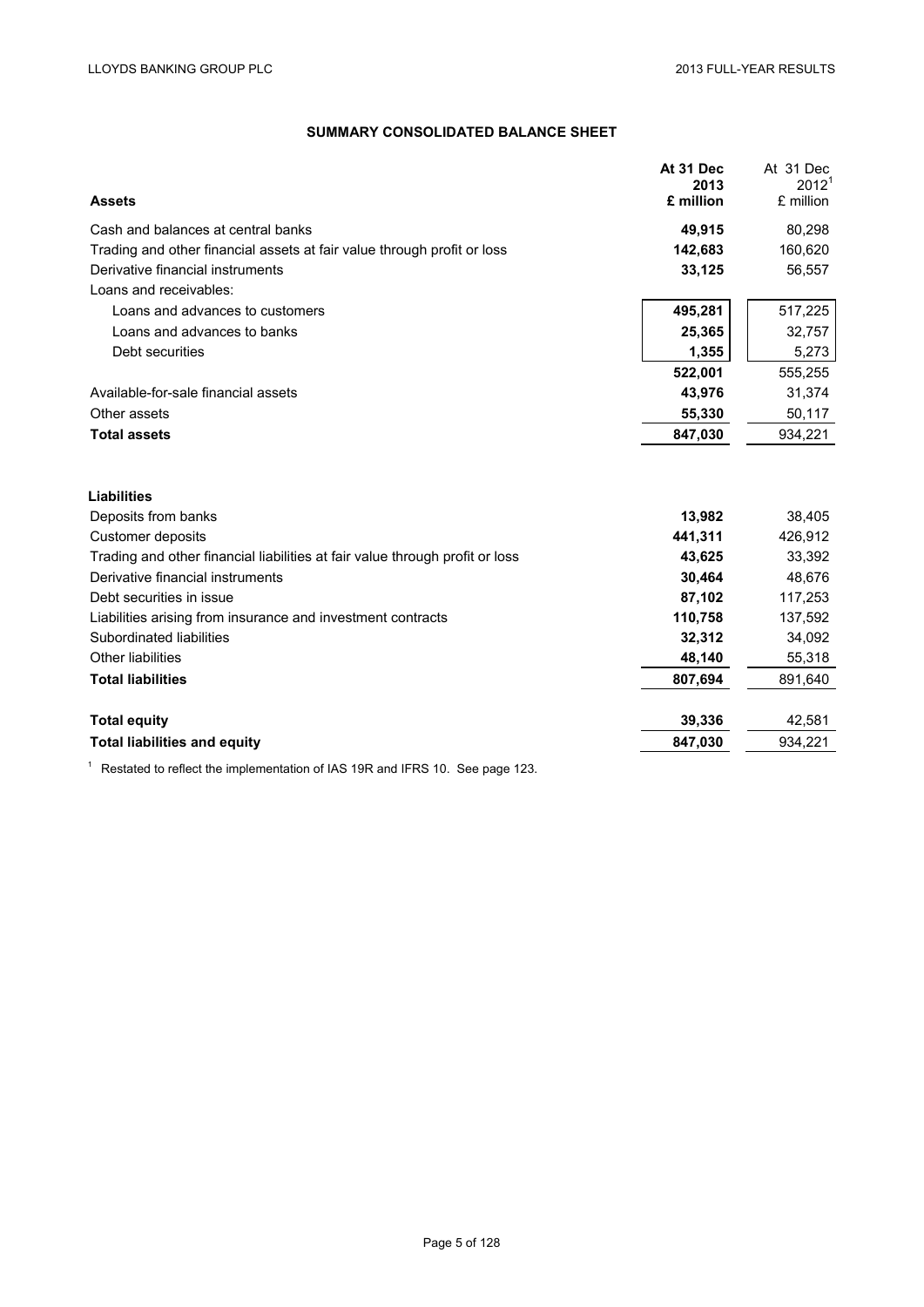## **GROUP CHIEF EXECUTIVE'S STATEMENT**

#### **Summary**

In 2013 the Group delivered a strong performance, underpinned by the rapid progress we have made on our strategic objectives, many of which we have now delivered ahead of plan. Since we set these objectives in June 2011, we have substantially reduced costs and risk, strengthened our balance sheet and capital base and increased investment in our core franchise, creating a unique competitive position with a low cost of equity. We continue to be well placed to support our customers and the UK economic recovery and to deliver strong and sustainable returns to shareholders above our cost of equity. As a result of this progress, we have substantially improved our underlying performance, returned the Group to profitability in spite of additional legacy costs and in September the UK government began returning the Group to full private ownership. We have also confirmed that the Board expects that it will apply to the Prudential Regulatory Authority (PRA) in the second half of 2014 to restart dividend payments, commencing at a modest level.

#### **Results overview**

We delivered a substantially improved financial performance in 2013. Group underlying profit more than doubled to £6,166 million when compared to 2012, reflecting improved profitability in the core business and a significant reduction in non-core losses.

On an underlying basis, the Group net interest margin increased 19 basis points to 2.12 per cent, total costs reduced 5 per cent to £9,635 million and the impairment charge fell by 47 per cent to £3,004 million, more than offsetting a fall in other income, which was down 2 per cent, mainly driven by the non-core asset reductions made in the year, which overall were capital accretive. As a result, the Group return on risk-weighted assets improved 137 basis points to 2.14 per cent.

We made excellent progress in our core business, where we have returned lending to growth in all our banking divisions, and underlying profit rose 24 per cent to £7,574 million. This growth in profit was largely driven by an 8 per cent increase in net interest income, and a 21 per cent reduction in the impairment charge. The return on risk-weighted assets in the core business improved by 72 basis points to 3.26 per cent.

On a statutory basis, the Group reported a profit before tax of £415 million, compared to a pre-tax loss of £606 million in 2012. Strong performance in our core business and reduced non-core losses were the main drivers behind the improvement which, together with gains on the sale of government securities of £787 million, was partly offset by charges of £3,455 million for legacy issues, principally Payment Protection Insurance (PPI). Our statutory result also included the costs of our Simplification programme and preparations for the TSB disposal (together £1,517 million), and losses on asset sales, including those from capital accretive non-core asset disposals, of £687 million.

#### **Strengthening the balance sheet**

Over the course of 2013 we made further progress in strengthening the balance sheet and reducing risk, while continuing to manage down our wholesale funding.

We substantially strengthened our capital position, with our pro forma fully loaded common equity tier 1 ratio increasing by 2.2 percentage points to 10.3 per cent, despite the additional legacy charges during the year. This uplift was driven by capital generation in the core business, as well as management actions including the reshaping of our core business portfolio, the substantial reduction of non-core assets in a capital accretive manner and the payment of dividends of £2.2 billion to the Group by the Insurance business. We reduced non-core assets by £34.9 billion, while at the same time releasing approximately £2.6 billion of capital.

The Group's funding structure and liquidity position remain robust. We further reduced wholesale funding by £32.0 billion, representing a 19 per cent decrease in the year, with the proportion of funding with a maturity of less than a year at 32 per cent. We continue to maintain a strong liquidity position including £89.3 billion of cash and highly rated, low risk securities.The 4 per cent increase in customer deposits, together with non-core asset reduction, drove a further improvement in the Group's loan to deposit ratio to 113 per cent at the end of 2013 from 121 per cent at the end of 2012, with the core loan to deposit ratio improving to 100 per cent by the end of 2013.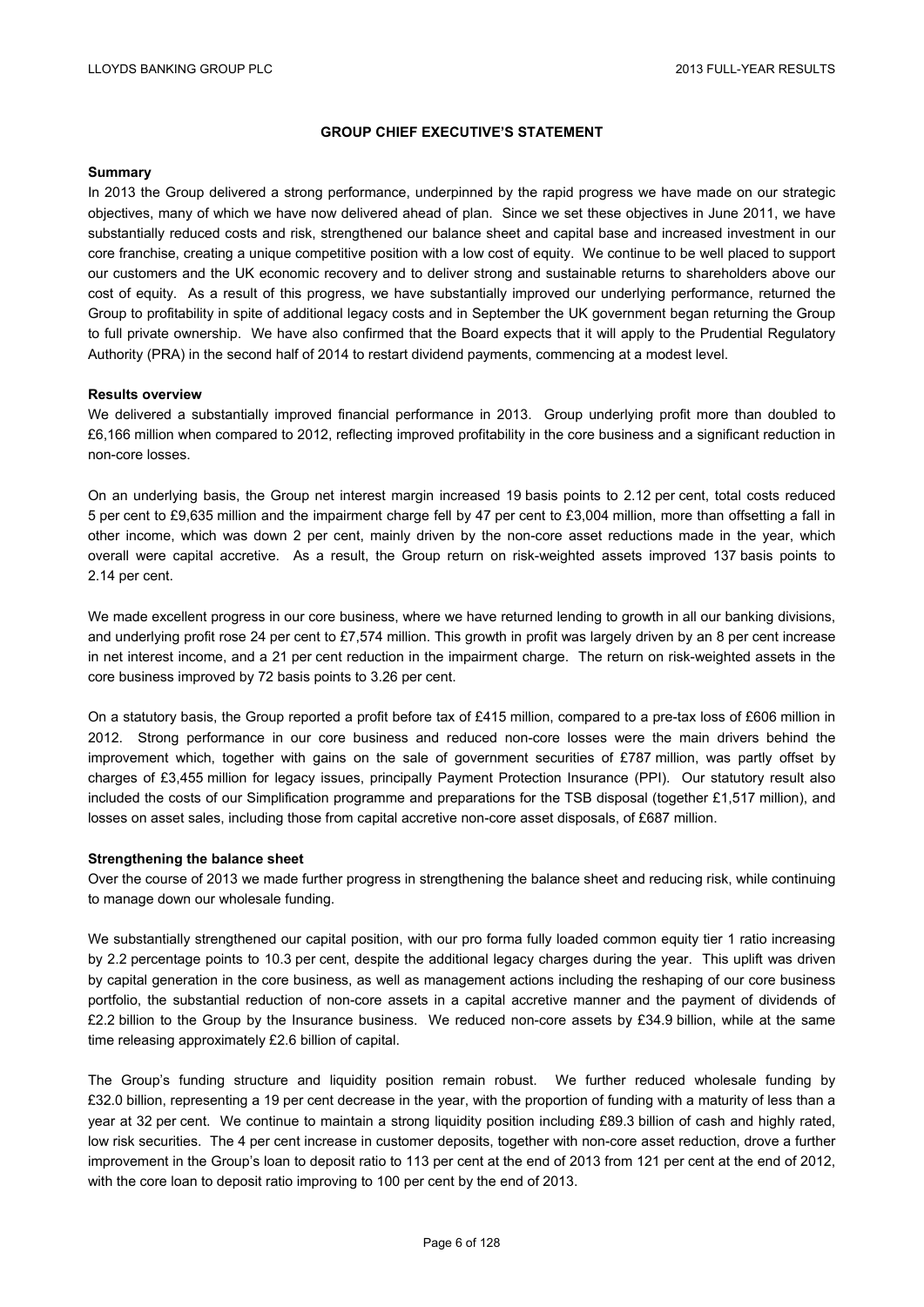In acknowledgement of the significant progress we have made in improving the Group's capitalisation and transforming its financial profile, the rating agencies Fitch and Standard & Poor's upgraded Lloyds Bank's standalone rating to 'bbb+' in September and December 2013 respectively, and affirmed their long-term credit ratings on Lloyds Bank at 'A'.

#### **Legacy**

Our results and capital position reflect further provisions for legacy issues taken in 2013 totalling £3,455 million which had a material effect on our statutory performance. We remain committed to resolving these issues, while treating our customers fairly. Of these provisions, £3,050 million related to PPI and £130 million related to the sales of interest rate hedging products to certain small and medium-sized businesses.

We increased our provision for PPI by £1,800 million in the fourth quarter principally based on revised expectations for complaint volumes, uphold rates, and related administrative costs. Further detail on the provisions for legacy issues is given in the Group Finance Director's review of financial performance on page 17, and in note 24 on page 108 of this news release.

#### **Reshaping the Group to increase our focus on the UK and our core customers**

We made a number of asset disposals during 2013, including the sales of our shares in St. James's Place and the announced disposal of our German life insurance operation, Heidelberger Leben. We also continued to increase our focus on our core UK business and reduce our international presence, completing the sales of our Australian and Spanish banking businesses and have now exited, or announced the exit from, 21 countries or overseas branches since June 2011. Following completion of these exits, we will operate in nine countries, achieving our target of operating in 10 countries or fewer by the end of 2014.

In November 2013, we announced that we had agreed to sell our asset management business Scottish Widows Investment Partnership (SWIP) to Aberdeen Asset Management (Aberdeen) for a consideration valued at the time at up to £660 million. We also agreed to enter into a long-term strategic relationship with Aberdeen which is expected to result in a stronger asset management partner for the Group and its customers, combining Aberdeen's and SWIP's strengths across asset classes once the sale completes, which is expected in the first quarter of 2014.

We continue to refresh our operating structure and from the beginning of 2014 our unified Wealth business will be integrated into the Retail division. This will allow us to sharpen our focus on delivering value-added Wealth services to eligible retail customers and will represent a key growth opportunity. We have also moved our Business Banking unit, which services approximately one million small business customers with less complex needs, into Retail, allowing us to draw on the collective expertise of Retail and Commercial Banking colleagues to manage these customer relationships in a way which leverages existing Retail infrastructure, via branch, telephony and digital channels.

Our Asset Finance business is the foundation of a newly created Consumer Finance division, which will also include our consumer and corporate credit card business. Bringing these business units together will increase management focus and allow us to capitalise on growth opportunities, continuing our good momentum in asset-backed lending and with the aim of growing our market presence in credit cards. Consumer Finance will work in close partnership with Retail and Commercial Banking to ensure we continue to offer our customers excellent customer service.

#### **Substantial further progress in our Simplification programme**

Our Simplification programme remains central to the successful delivery of our strategy, both in terms of realising further cost savings and efficiencies, and in improving the products and services we offer our customers. Through Simplification, we have made excellent progress in improving and rationalising processes, and reducing layers, suppliers and our non-branch property portfolio. The ongoing programme realised approximately £0.6 billion in further cost savings in 2013, generating a total of around £1.5 billion annual run-rate savings since inception and having identified further opportunities we are now increasing our target run-rate savings by a further £100 million to £2 billion by the end of 2014. The total spent on the programme to the end of 2013 was £1.7 billion.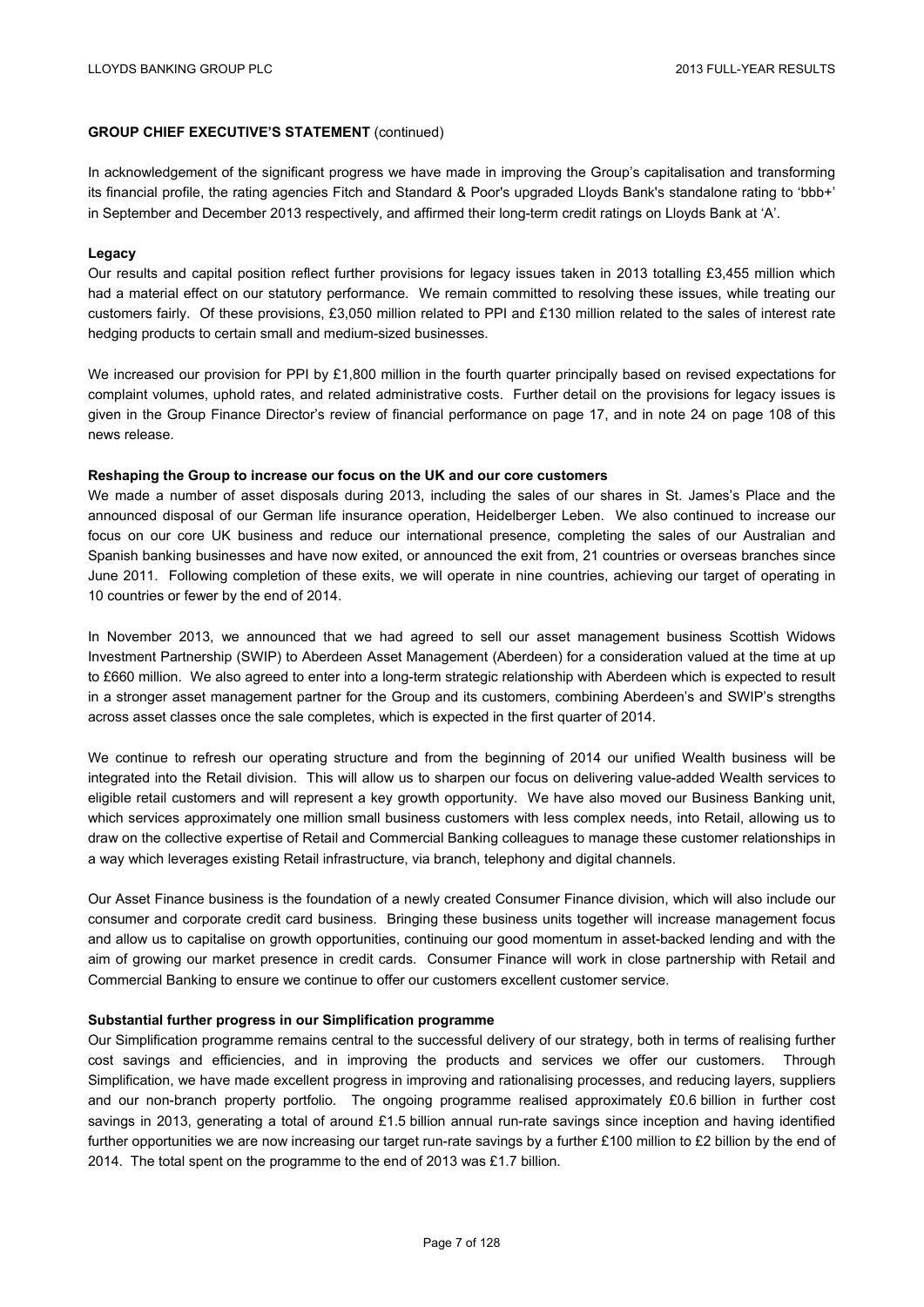We have now fully automated the collection of maturity instructions from term deposit customers, reducing completion time by approximately 85 per cent, substantially reducing error rates and have completed the transfer of 1.7 million mortgage accounts to a single mortgage platform. Similarly, we have made great strides in delayering the organisation, increasing spans of control and simplifying the Group so that 98 per cent of employees are now within seven layers. During 2013 we also made significant progress in reducing the number of legal entities, which are now down to 929, a reduction of over 40 per cent since the start of the Simplification programme in 2011, and the number of Group suppliers was further reduced by 14 per cent to 9,066 in 2013, to around half the level at the start. Meanwhile we exited 19 non-branch properties in 2013, reducing the overall total to 161.

All of these changes help to put us firmly on the path to being the best bank for customers, enabling better service by making day-to-day tasks easier and freeing up colleague time to focus on our customers' needs.

#### **Investing in the business**

We are reinvesting a significant proportion of the savings realised from Simplification to further improve processes and the quality of customer interaction through branches, via the telephone and digital channels.

In the second half of the year, we relaunched the Lloyds Bank brand, building on its 250-year heritage of serving the people and businesses of Britain, to take its place alongside our key high street banking brands, Halifax and Bank of Scotland. The relaunch of Lloyds Bank followed the separation of TSB, which has brought another new challenger to the high street. The Group has received an agreement in principle from the European Commission to pursue an Initial Public Offering of TSB as planned in 2014 and to extend the deadline for the completion of the TSB divestment to the end of 2015.

We are continuing to develop and grow our Halifax challenger brand, including extending its geographical reach into Scotland, and in 2013 Bank of Scotland began its first ever national campaign targeting lending to small and medium-sized enterprises (SMEs). In Insurance, 2014 has seen us relaunch the Scottish Widows brand, refining its focus on providing a more secure financial future for our customers and demonstrating our continued commitment to be a leader in the life planning and retirement market.

Our strong portfolio of differentiated brands underlines our commitment to service and to helping our customers with the things that really matter – planning for the future, enabling them to purchase their home and protecting their families – as well as supporting UK business. Brand revitalisation is being reinforced by an extensive programme of branch refurbishment and investment in telephony and digital channels. We have so far refurbished over 1,500 branches since the Strategic Review, creating bright, modern environments incorporating screenless counters. We have also introduced active management of our banking halls, increased colleague training and extended opening hours at selected branches, enhancing the overall branch banking experience for our customers. In turn, this has resulted in a further 11 per cent improvement in Net Promoter Scores and a fall in Group reportable banking complaints to 1.0 per 1,000 accounts (excluding PPI). This level of complaints represents the lowest of any major UK bank, with Halifax leading the way amongst our brands with 0.8 complaints per 1,000 accounts, and we expect to maintain this industry leading position.

In telephone banking, we launched a number of improvements to our automated Interactive Voice Recognition (IVR) system in 2013, incorporating the latest speech recognition software to get things right first time when customers call us. With simplified menu structures, increased service functionality and improved call routing, nearly two-thirds of all calls are fulfilled at point of IVR first contact.

Our digital channels go from strength to strength, with active internet banking users now increased to over 10.5 million and mobile banking users to more than four million, and over 1.2 billion log-ons in 2013. We have now created a new Digital, Marketing and Customer Development function to capitalise on our achievements to date, focusing our investment and ensuring our success in Retail is replicated by sharing digital product development across all divisions.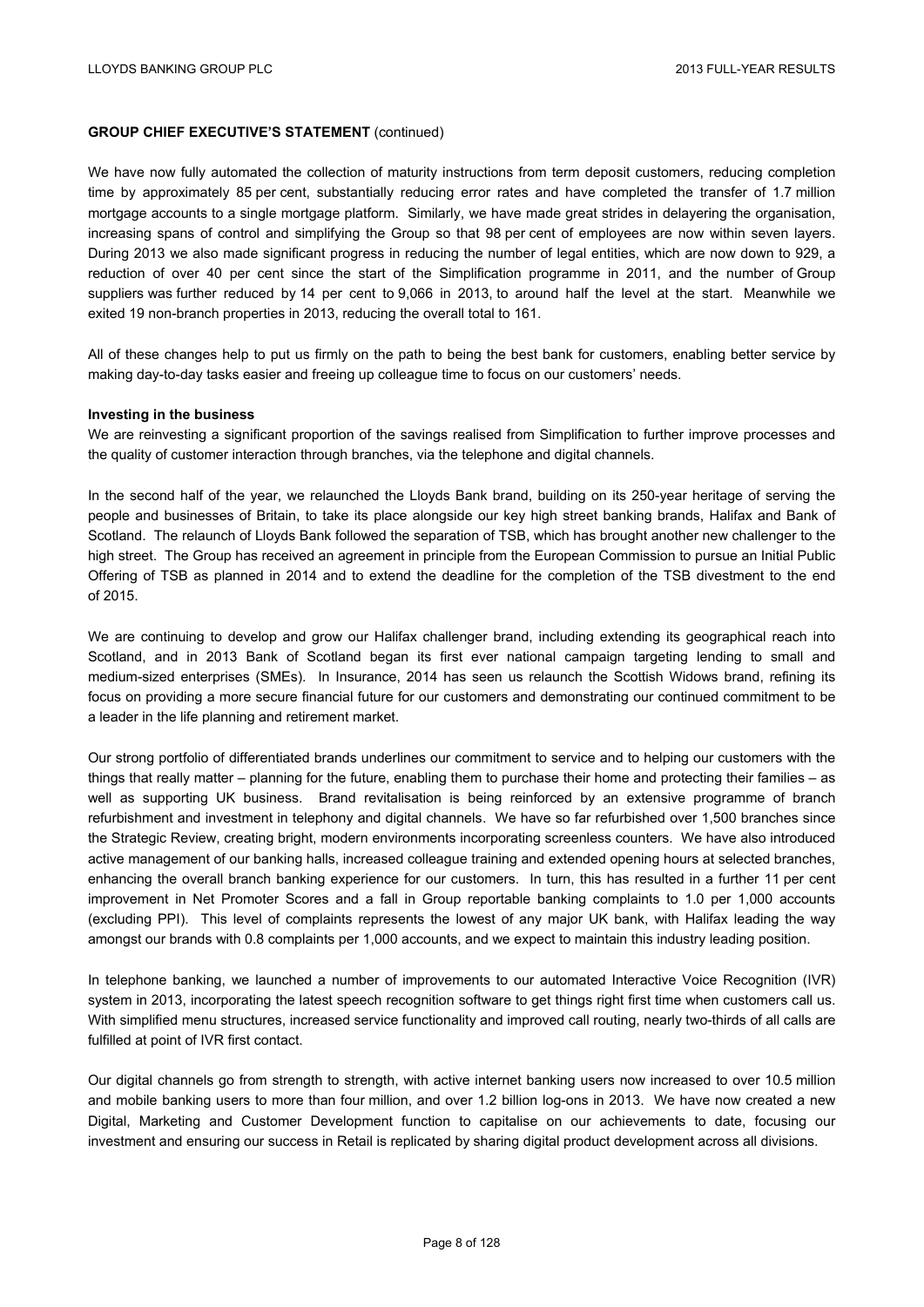In Commercial Banking we continue to strengthen our capabilities and position ourselves for growth. In 2013, we launched a new Global Transaction Banking platform to support clients in payments, liquidity management and working capital financing, thereby deepening our client relationships by fulfilling a broader spectrum of their product needs.

In General Insurance, we have redesigned our claims process to make it more efficient and simpler and as a result, the majority of our Home Claims customers are receiving their settlements 30 per cent faster. Customers making a claim are now looked after by a dedicated advisor throughout the life of their claim and regular contact is maintained.

#### **Supporting our customers and the economic recovery**

Lloyds Banking Group is the UK's largest retail and commercial lender, and in 2013 we continued to deliver on our pledge to help Britain prosper and support sustainable economic recovery. We were the first bank to access funding from the government's Funding for Lending (FLS) scheme, and are its largest lender, and committed over £37 billion of gross new lending with net core growth of £13 billion since the start of the scheme. We remain committed to passing on the benefits of this low cost funding to our UK customers.

In Retail, we helped more than 80,000 new homeowners to purchase their first home, exceeding our target of 60,000 and advancing mortgages totalling over £9.7 billion. Through our participation in government schemes such as Help to Buy in the Halifax and Bank of Scotland brands (now also launched under the Lloyds Bank brand in 2014), we are providing strong support for the recovery in the housing market, by facilitating access to mortgage financing for creditworthy home buyers at up to 95 per cent of property purchase values.

September 2013 saw the introduction of a new industry-wide service to make it easier and quicker for customers to switch their current account. Key Lloyds Banking Group brands are taking part in this scheme, which allows customers to switch their accounts within seven working days. During the course of the year switch-ins have exceeded switch-outs by approximately 144,000, particularly driven by switching into our challenger brand, Halifax. This is testament to some of the product innovations we have implemented, including loyalty schemes such as Halifax's Cashback Extras, and Everyday Offers at Lloyds Bank and Bank of Scotland, recognising and rewarding the faith placed in us by our customers to provide a consistent, high quality service.

In Commercial Banking, we continue to strengthen our client relationships, supporting businesses of all sizes from SMEs to Global Corporates. We have demonstrated our focus to support clients consistently through the economic cycle with net lending to SMEs growing by 6 per cent in 2013 despite a market contraction of 3 per cent; committing over £1.3 billion to the UK manufacturing sector by the end of September, exceeding our £1 billion target three months early; and providing finance to approximately 120,000 start-up enterprises, beating our target by 20,000. In 2013 we continued to approve eight out of 10 business loan and overdraft applications from SMEs. Meanwhile the Hire Purchase and Leasing team within Commercial Finance achieved record monthly lending levels. We have further supported loan growth by launching a partnership to deliver mobile card payment solutions to small businesses which is cutting technology costs and opening up growth opportunities.

For the ninth year running we were awarded the title of 'Business Bank of the Year' at the FDs' Excellence Awards, which are supported by the Confederation of British Industry and the Institute of Chartered Accountants in England and Wales.

In Insurance, we have seen excellent growth in our Corporate Pensions area, stimulated by the market changes as a result of the Retail Distribution Review and the support we are giving to our customers in managing the transition to auto-enrolment. We also launched an enhanced annuity product in both the intermediary and direct channels, expanding our offering, while enabling our retail bank customers to secure a higher retirement income via a new online comparison tool. We continue to enhance our market-leading bancassurance protection proposition as we look to address the UK population's protection gap. In 2013, we addressed the protection needs of 200,000 new customers and paid out around £200 million in claims to existing customers. In General Insurance, in the aftermath of the October and December storms, our Home Claims teams worked hard to offer seamless service at a distressing time for many of our customers.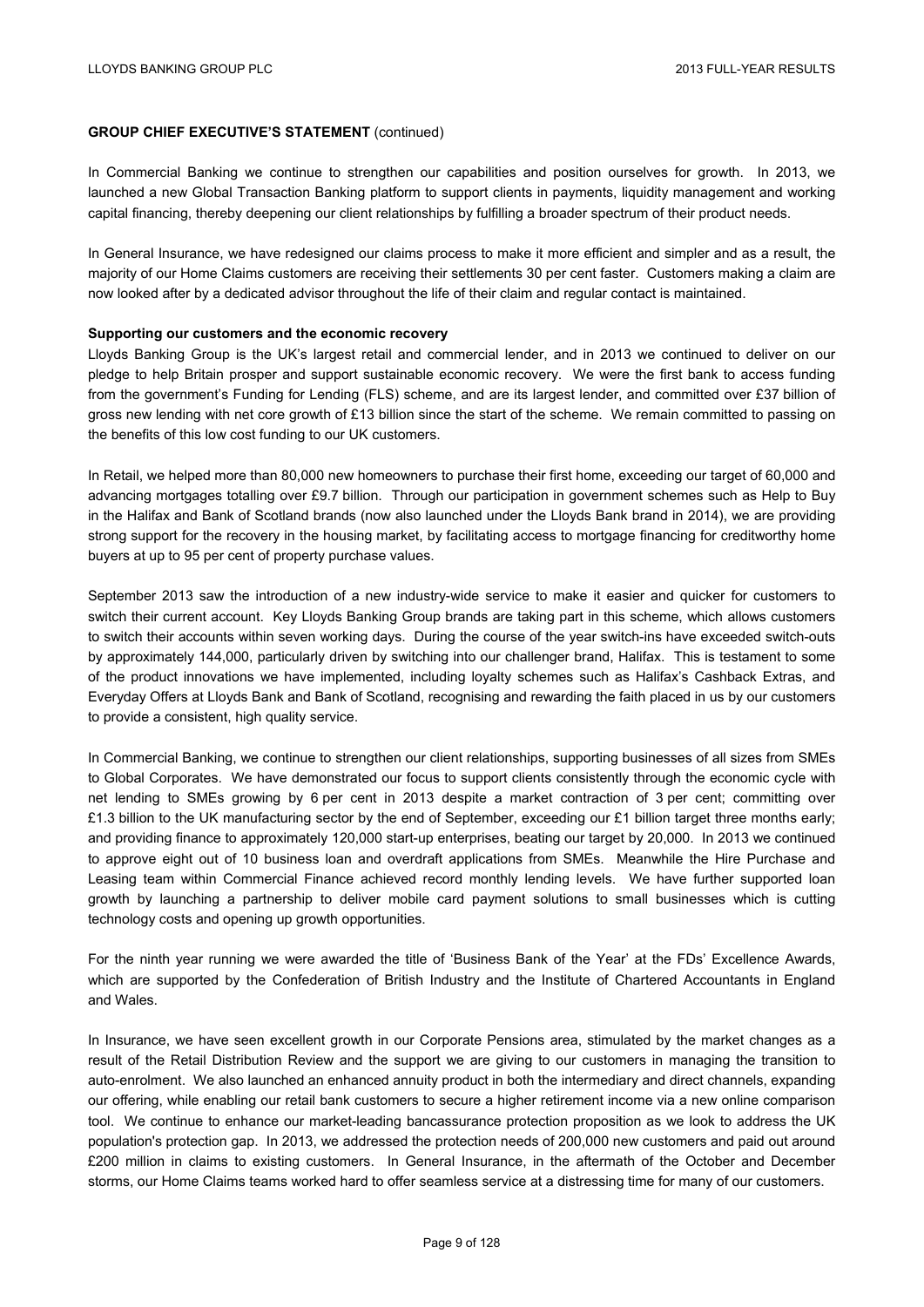Within Asset Finance, we were pleased to announce a partnership between our Black Horse business and Jaguar Land Rover which will see us provide lending facilities to over 200 motor dealerships to cover vehicle stock and personal finance to customers seeking to purchase a car. Black Horse also enabled customers to make payments via mobile devices this year. Within Wealth, we also now provide better support and faster advice through a newly inaugurated Private Banking client centre while harnessing the latest customer relationship management technology, halving the time from initial contact to customer interview.

#### **Regulation**

2013 was an important year for the UK's supervisory framework for financial services companies, with two new bodies coming into existence in April, the PRA and the Financial Conduct Authority, replacing the FSA. While uncertainty remains in relation to the impact of many reforms affecting our industry, both in the UK and from abroad, there is now greater clarity on regulatory capital requirements. Our simplified, low risk, UK focused model is closely aligned to the new regulatory landscape, and with the reshaping we have undertaken, we are better positioned than ever to adapt to the changes we may face in the future and conduct our day-to-day business in a way that puts our customers' needs first. We also continue to work with the relevant authorities on the evolution of regulation connected to the Financial Services (Banking Reform) Act, although we expect the majority of our operations to be within the ring fence which this legislation will create when it comes into effect at the start of 2019.

#### **Colleagues**

Our success relies on the dedication of colleagues, the service they provide to our customers and the long-term partnerships they build with them. Our stated aim of becoming the best bank for customers would not be possible without their talent and hard work. I would like to personally thank all colleagues for their tremendous efforts that have enabled us to move further and faster towards our goals in 2013.

I would also like to take this opportunity to thank our Chairman, Sir Winfried Bischoff, who will retire from the Group in April 2014. His stewardship and guidance, in a challenging operating environment both from a regulatory and economic perspective, have been invaluable. I look forward to working closely with Lord Blackwell, who will take over as Chairman from April, on the next steps in the evolution of the Group.

We are committed to attracting, retaining and developing our people. In 2013, over 51,000 Lloyds Banking Group customer facing colleagues achieved the Chartered Banker Foundation Standard for Professional Bankers. This Standard enables bankers to demonstrate to colleagues and customers that they have the knowledge and skills to perform their role, that they take responsibility for acting ethically and professionally, and that they adhere to the Chartered Banker Code of Professional Conduct to deliver the best outcomes for our customers.

Colleague feedback is highly valued and in 2013, Community Bank and Telephone Banking colleagues made almost 3,000 suggestions, contributing towards a culture of continuous improvement and innovation, enabling us to deliver more tangible enhancements to our customer offering. Also vital are our Back to the Floor days which take our senior leaders from the wider Group back into the branches and operational centres to experience our services and processes first hand, giving them important insights into how improvements are being implemented.

Our 2013 Colleague Survey had the highest ever participation rate, reaching over 75 per cent. There were improvements in scores across all key categories and we compare favourably with other UK companies. Notably the Employee Engagement Index (EEI), which shows the extent to which colleagues feel motivated to contribute to the success of the Group, and are willing to apply discretionary effort to help the business succeed, rose to 64 per cent, 16 points higher than in 2012. Meanwhile, the Performance Excellence Index (PEI), which shows how strongly colleagues believe the Group is committed to delivering, and continuously improving, high quality products and services to customers, rose to 76 per cent, 8 points higher than in 2012. There are many factors that influence these scores; the ongoing delivery of our strategy, the achievement of key milestones, together with the recent start of our return to full private ownership, have all contributed to the improvement in engagement.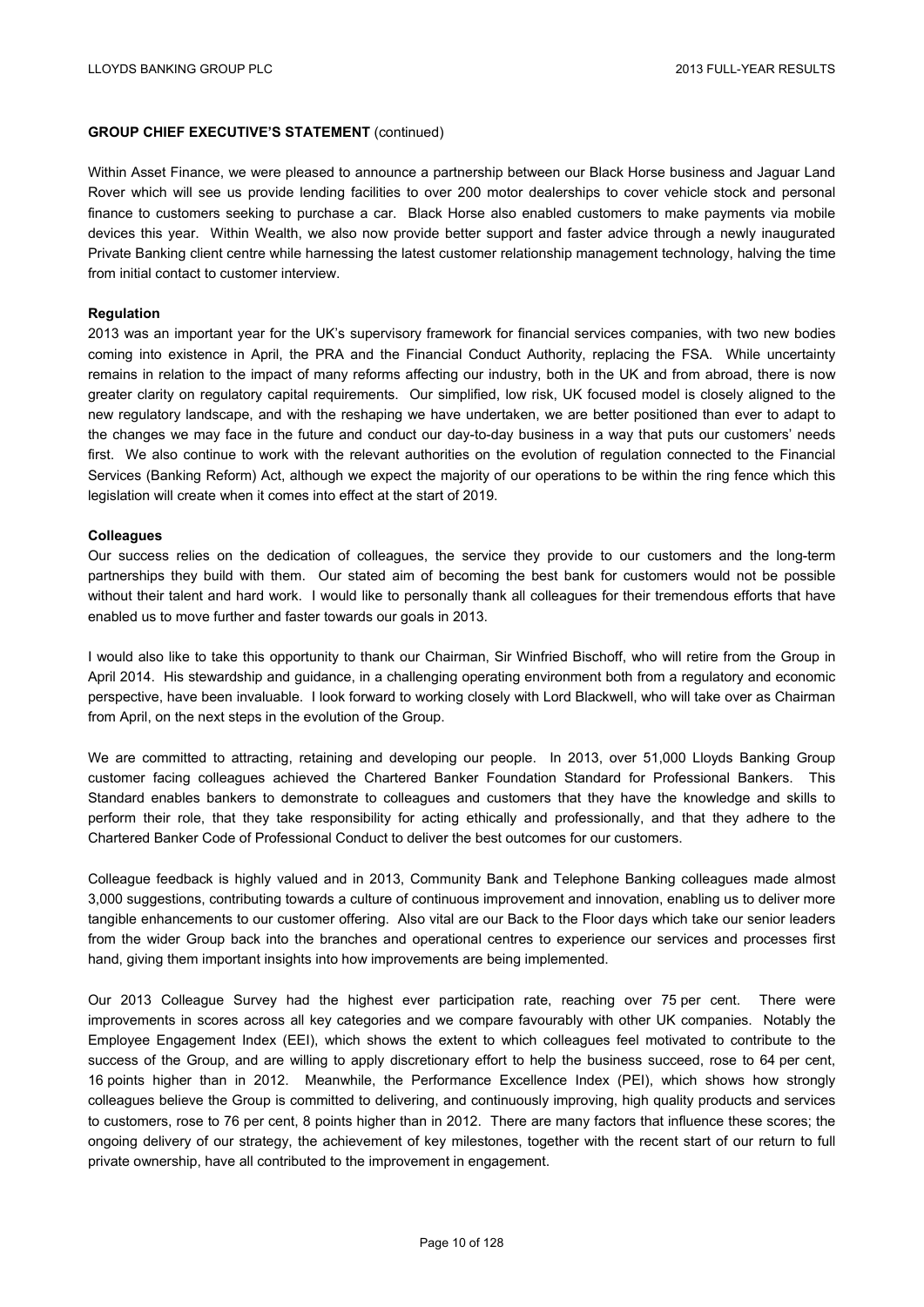I am also delighted to have announced, as part of our Helping Britain Prosper Plan, that we are moving towards a target of 40 per cent of our most senior roles being held by women by 2020. We do recognise however, that there is more to be done on our journey to being the best bank for customers and amongst the best-rated companies in the UK by our colleagues.

I am proud that, amongst many other accolades received during the year, we were named 'Best Bank (UK)' at the 2013 Euromoney Awards and 'Bank of the Year' at The Banker's 2013 Awards. These awards reflect the strong capabilities and diligence of our people who continue to support the delivery of our strategy.

#### **Dividends**

In the second half of 2013, the Group commenced discussions with the PRA on the timetable and conditions for resuming dividend payments. Given the progress the Group has made in substantially strengthening its capital position and improving its financial performance, the PRA has now confirmed that it will consider the Group's applications to make dividend payments in line with its normal procedures for other banks.

In the light of this, and subject to a return to sustainable profitability and there being no major unexpected changes in the Group's business outlook or regulatory requirements, the Board expects that it will apply to the PRA in the second half of 2014 to restart dividend payments, commencing at a modest level. The Board expects thereafter to have a progressive dividend policy with the aim of moving, over the medium term, to a dividend payout ratio of at least 50 per cent of sustainable earnings.

#### **Outlook**

We have made further substantial progress in 2013 on our strategy to be the best bank for customers. We delivered a significantly improved financial performance while increasing investment in our core franchise and people, strengthening our balance sheet and capital position, reducing costs and risk, and addressing legacy issues.

The progress we have made means we have a simpler, more efficient, lower risk business, which given the additional investments we are making, is well placed to serve our customers and to help Britain prosper. We therefore remain confident in the Group's prospects, despite continued regulatory uncertainty, and in our ability to generate strong and sustainable returns for our shareholders.

António Horta-Osório *Group Chief Executive*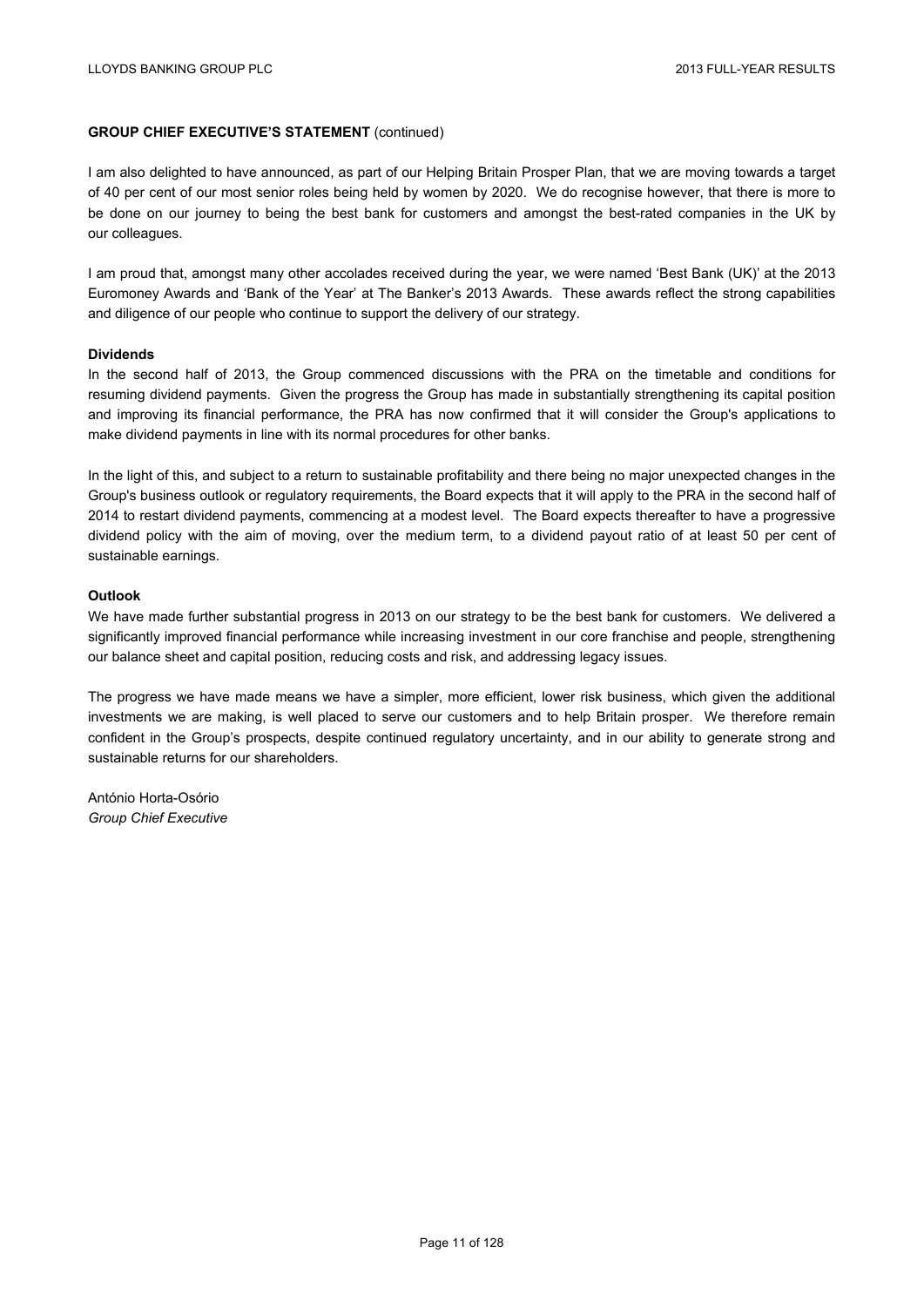#### **Overview**

In 2013, we significantly improved the Group's profitability and further strengthened our capital position, while improving margins, and reducing costs and non-core assets as we simplified and de-risked the business. Income grew as funding costs fell, core lending increased and we benefited from gains on the sales of shares in St. James's Place. This growth in income, combined with lower operating costs and impairments resulted in an increase in core underlying profits to £7.6 billion. The Group also returned its lending to core corporate customers to growth in the first half of 2013, and to mortgage customers in the second half, while non-core asset reductions continued to be capital accretive overall, with underlying losses from the non-core portfolio declined significantly.

## **Significantly improved Group underlying and statutory profitability**

Group underlying profit more than doubled, increasing by £3,601 million to £6,166 million compared to 2012. The return on risk-weighted assets improved to 2.14 per cent from 0.77 per cent, driven by increased earnings and by risk-weighted asset reductions, predominantly in the non-core business. Core underlying profit before tax grew 24 per cent to £7,574 million, primarily reflecting reduced impairment charges and stronger net interest income.

Underlying income grew by 2 per cent to £18,805 million, including the gain of £540 million from the sales of shares in St. James's Place. Excluding the gain on sales and income from St. James's Place (together St. James's Place effects), total underlying income was unchanged with a stronger contribution from net interest income offsetting a reduction in other income. Group net interest income improved by 5 per cent to £10,885 million as a result of improved net interest margin and growth in core lending volumes. Other income decreased by 6 per cent excluding St. James's Place effects, primarily as a result of non-core disposals made during the course of the year.

We maintained our focus on cost control and efficiency, with total costs falling by 5 per cent to £9,635 million, in line with the upgraded guidance given in the first quarter of 2013. The impairment charge improved by 47 per cent to £3,004 million, driven by the reduction in non-core assets and the sustained improvement in Group asset quality.

Core underlying profit improved to £7,574 million from £6,112 million and the return on risk-weighted assets increased to 3.26 per cent from 2.54 per cent. Excluding St. James's Place effects, the return on risk-weighted assets was 3.00 per cent. Core underlying income increased 6 per cent to £18,244 million, and by 4 per cent excluding St. James's Place effects given improved net interest income from core loan growth and higher margins. The core net interest margin increased by 17 basis points to 2.49 per cent, driven mainly by improved deposit margins. Core other income increased 3 per cent to £7,606 million but excluding St. James's Place effects was down 2 per cent reflecting current economic conditions and the regulatory environment.

Core costs decreased by 1 per cent, driven by further savings from the Simplification programme and the deconsolidation of St. James's Place, partially offset by additional staff related costs and inflation. The core impairment charge decreased 21 per cent to £1,521 million with the reduction primarily attributable to Commercial Banking impairments, which reduced by 40 per cent year-on-year reflecting better quality new business and lower defaults due to the low interest rate environment.

Non-core losses reduced by 60 per cent to £1,408 million year-on-year, largely as a result of the reduction in non-core assets which was also the primary driver of the 61 per cent reduction in the impairment charge to £1,483 million.

The Group statutory profit before tax of £415 million for 2013 compared to a pre-tax loss of £606 million in 2012, driven by the improvement in underlying profit and a lower provision for legacy issues of £3,455 million compared to the £4,225 million charge in 2012. In 2013 the Group was subject to a higher effective tax rate than the UK statutory rate primarily due to an additional tax charge arising from the impacts on the net deferred tax asset of the reduction in the UK Corporation tax rate, the disposal of our Australian operation and policyholder tax. The loss after tax was £802 million and the loss per share was 1.2p, compared to the loss per share of 2.1p in 2012.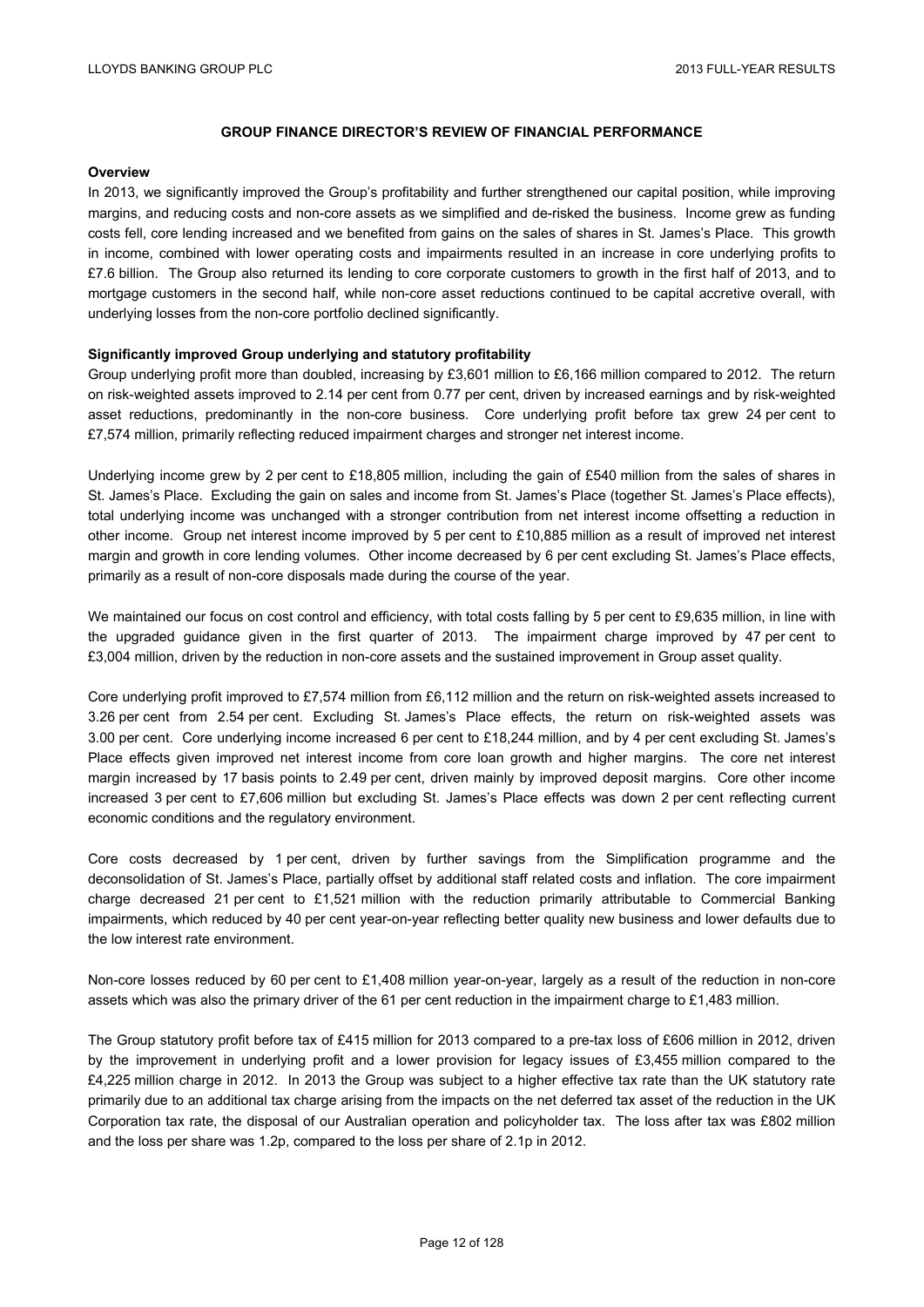#### **Lower risk, stronger balance sheet with core loan growth and a substantially enhanced capital position**

We have now substantially completed our work to transform the balance sheet, by strengthening our funding, liquidity and capital position, and reducing non-core assets, and we returned core corporate and mortgage lending to growth in 2013.

We reduced non-core assets by £34.9 billion to £63.5 billion during the year, with non-retail non-core assets reduced to £24.7 billion. Non-core asset reductions continue to be capital accretive overall and, together with core underlying profit generation and management actions, resulted in a considerable strengthening of our capital ratios. The Group's pro forma fully loaded CRD IV common equity tier 1 ratio improved to 10.3 per cent from 8.1 per cent at 31 December 2012, in spite of the additional legacy charges, changes to pension accounting following the implementation of IAS 19R and other statutory items.

Core loans and advances grew by £11.6 billion or 3 per cent to £436.9 billion, primarily driven by increases in Commercial Banking and Wealth, Asset Finance and International. We also returned Retail secured lending to growth, as expected in the third quarter and delivered £1.9 billion of further loan growth in our core book in the fourth quarter.

#### **Underlying income**

|                                                                             |                   | <b>Total</b>      |              |                   | Core              |             |
|-----------------------------------------------------------------------------|-------------------|-------------------|--------------|-------------------|-------------------|-------------|
|                                                                             | 2013<br>£ million | 2012<br>£ million | Change<br>℅  | 2013<br>£ million | 2012<br>£ million | Change<br>℅ |
| Net interest income                                                         | 10.884            | 10.331            | 5            | 10,637            | 9,864             | 8           |
| Other income                                                                | 7,259             | 7,726             | (6)          | 6,945             | 7,092             | (2)         |
| Total underlying income excluding<br>St. James's Place<br>St. James's Place | 18,143<br>662     | 18.057<br>329     | -            | 17,582<br>662     | 16.956<br>329     | 4           |
| <b>Total underlying income</b>                                              | 18,805            | 18,386            | $\mathbf{2}$ | 18,244            | 17,285            | 6           |
| Banking net interest margin<br>Average interest-earning banking assets      | 2.12%<br>£510.9bn | 1.93%<br>£543.3bn | 19bp<br>(6)  | 2.49%<br>£420.5bn | 2.32%<br>£423.7bn | 17bp<br>(1) |
| Loan to deposit ratio                                                       | 113%              | 121%              | $(8)$ pp     | 100%              | 101%              | $(1)$ pp    |

Group underlying income increased by 2 per cent to £18,805 million and, excluding St. James's Place effects, was broadly unchanged at £18,143 million, with strong growth in net interest income offsetting the reduction in other income. The growth in core income more than offset the decline in non-core income which resulted from the continued reduction of non-core assets.

Net interest income (excluding St. James's Place effects) increased by 5 per cent to £10,884 million in 2013, and grew for the fourth successive quarter. The growth reflected increased core lending and the improved net interest margin, partly offset by reduced net interest income from the smaller non-core asset portfolio.

The improvement in Group net interest margin to 2.12 per cent for the full year, and to 2.29 per cent in the fourth quarter, was principally driven by a strong performance in deposit margin, which more than offset a small decline in asset margin and an 8 basis points reduction from repositioning our government bond portfolio. The net interest margin also benefited, relative to our expectations at the beginning of the year, from the effect of repositioning our structural hedge. This repositioning is now largely complete and provides the Group with a greater level of protection from changes in net interest income from movements in interest rates.

Core net interest income increased 8 per cent principally as a result of the significant improvement in margin.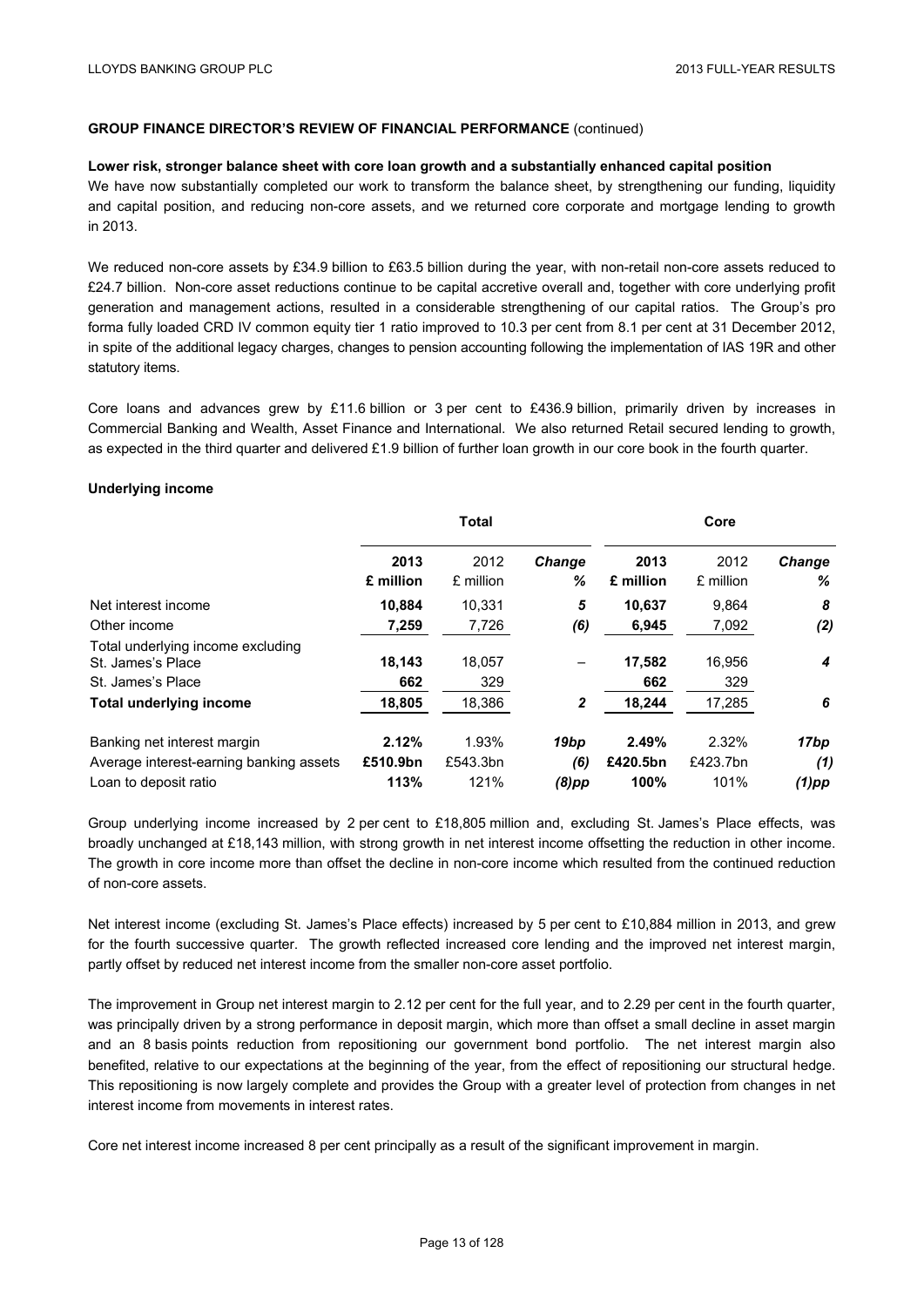Other income excluding St. James's Place fell by 6 per cent to £7,259 million, reflecting the significant reduction in non-core assets and lower sales of bancassurance and protection products in the core business, partly as a result of changes in our product offering following implementation of the Retail Distribution Review (RDR). Around £400 million of the decline in other income excluding St. James's Place related to businesses sold in the year.

#### **Total costs**

|                                        | 2013      | 2012      | <b>Change</b> |
|----------------------------------------|-----------|-----------|---------------|
|                                        | £ million | £ million | %             |
| Core                                   | 9.149     | 9,254     | 1             |
| Non-core                               | 486       | 870       | 44            |
| <b>Total costs</b>                     | 9,635     | 10,124    | 5             |
| Cost:income ratio                      | 51.2%     | 55.1%     | $(3.9)$ pp    |
| Simplification savings annual run-rate | 1,457     | 847       |               |

Total costs fell by 5 per cent to £9,635 million driven by around £600 million of savings from Simplification initiatives, and the effect of disposals in the year, partly offset by staff related costs and inflation. Total costs include a bank levy charge of £238 million (2012: £179 million). We continue to expect costs in 2014 to reduce to around £9 billion, excluding TSB running costs.

Core costs fell 1 per cent to £9,149 million driven by strong cost management, benefits from the Simplification programme and the deconsolidation of St. James's Place from the beginning of April. These reductions were partly offset by additional staff related costs, inflation and the increase in the bank levy. Non-core costs fell 44 per cent due to the significant reduction in non-core assets.

The Group continues to make good progress on Simplification, improving service for customers through more streamlined end-to-end processes, and, among other initiatives, centralising support functions, reducing layers of management and rationalising its supplier base. We continue to reinvest a part of these savings in the core business.

At 31 December 2013, we had achieved annual run-rate cost savings of £1,457 million from our initiatives to simplify the Group, an increase of £610 million since 31 December 2012. We have now increased our expectations for annual run-rate cost savings from the Simplification programme at the end of 2014 from £1.9 billion to £2.0 billion.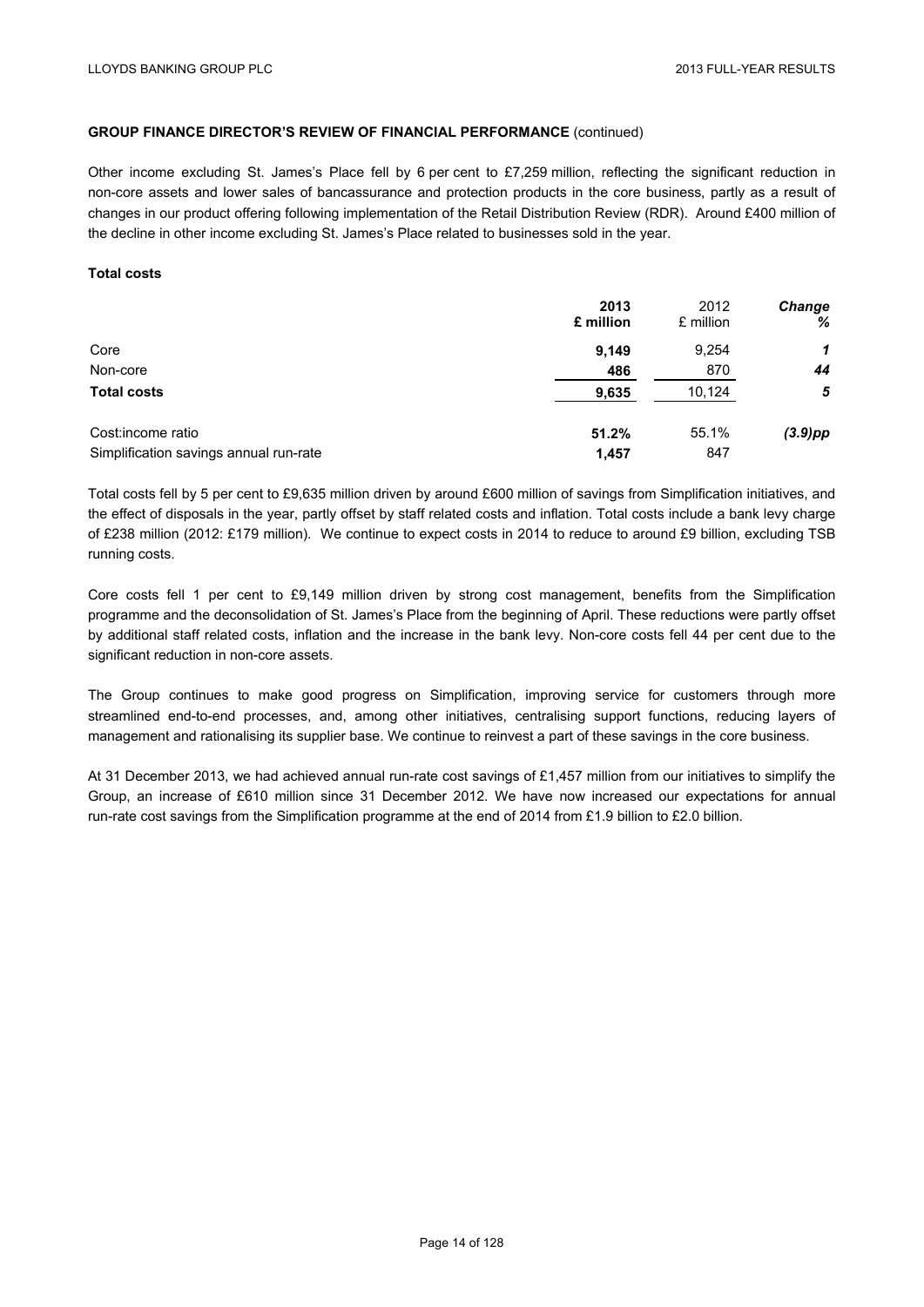#### **Impairment**

|                                            | 2013<br>£ million | 2012<br>£ million     | Change<br>%       |
|--------------------------------------------|-------------------|-----------------------|-------------------|
|                                            |                   |                       |                   |
| Core                                       | 1,521             | 1,919                 | 21                |
| Non-core                                   | 1,483             | 3,778                 | 61                |
| <b>Total impairment charge</b>             | 3,004             | 5,697                 | 47                |
|                                            | 2013<br>%         | 2012<br>$\frac{0}{0}$ | Change            |
| <b>Asset quality ratio:</b>                |                   |                       |                   |
| Core                                       | 0.35              | 0.44                  | $(9)$ bp          |
| Non-core                                   | 1.61              | 3.08                  | (147)bp           |
| Group                                      | 0.57              | 1.02                  | (45)bp            |
| Impaired loans as a % of closing advances: |                   |                       |                   |
| Core                                       | 2.6               | 3.0                   | $(0.4)$ pp        |
| Non-core                                   | 30.0              | 32.1                  | $(2.1)$ pp        |
| Group                                      | 6.3               | 8.6                   | $(2.3)$ pp        |
| Provisions as a % of impaired loans:       |                   |                       |                   |
| Core                                       | 40.6              | 41.2                  | $(0.6)$ pp        |
| Non-core                                   | 54.8              | 50.7                  | 4.1pp             |
| Group                                      | 50.1              | 48.2                  | 1.9 <sub>pp</sub> |

The impairment charge reduced by 47 per cent to £3,004 million reflecting the improved credit quality of the core portfolio, continued prudent management of impaired loans and a further reduction in non-core assets. The asset quality ratio improved by 45 basis points to 0.57 per cent, and is now within the target range for the Group set out in our Strategic Review of 50 to 60 basis points. The core asset quality ratio remains low at 0.35 per cent.

The 21 per cent decrease in the core impairment charge to £1,521 million was primarily driven by lower impairment in Commercial Banking, which was down 40 per cent compared to 2012 given the improvement in the economic environment together with higher releases in 2013 compared to the same period in 2012. The significant improvement in the non-core impairment charge of 61 per cent compared to 2012 reflected reductions in the Corporate Real Estate and Irish portfolios following asset disposals.

Impaired loans as a percentage of closing advances reduced substantially to 6.3 per cent, from 8.6 per cent at 31 December 2012, driven by the reduced non-core portfolio and improvements in both the Retail and Commercial Banking portfolios. Provisions as a percentage of impaired loans increased from 48.2 per cent at 31 December 2012 to 50.1 per cent.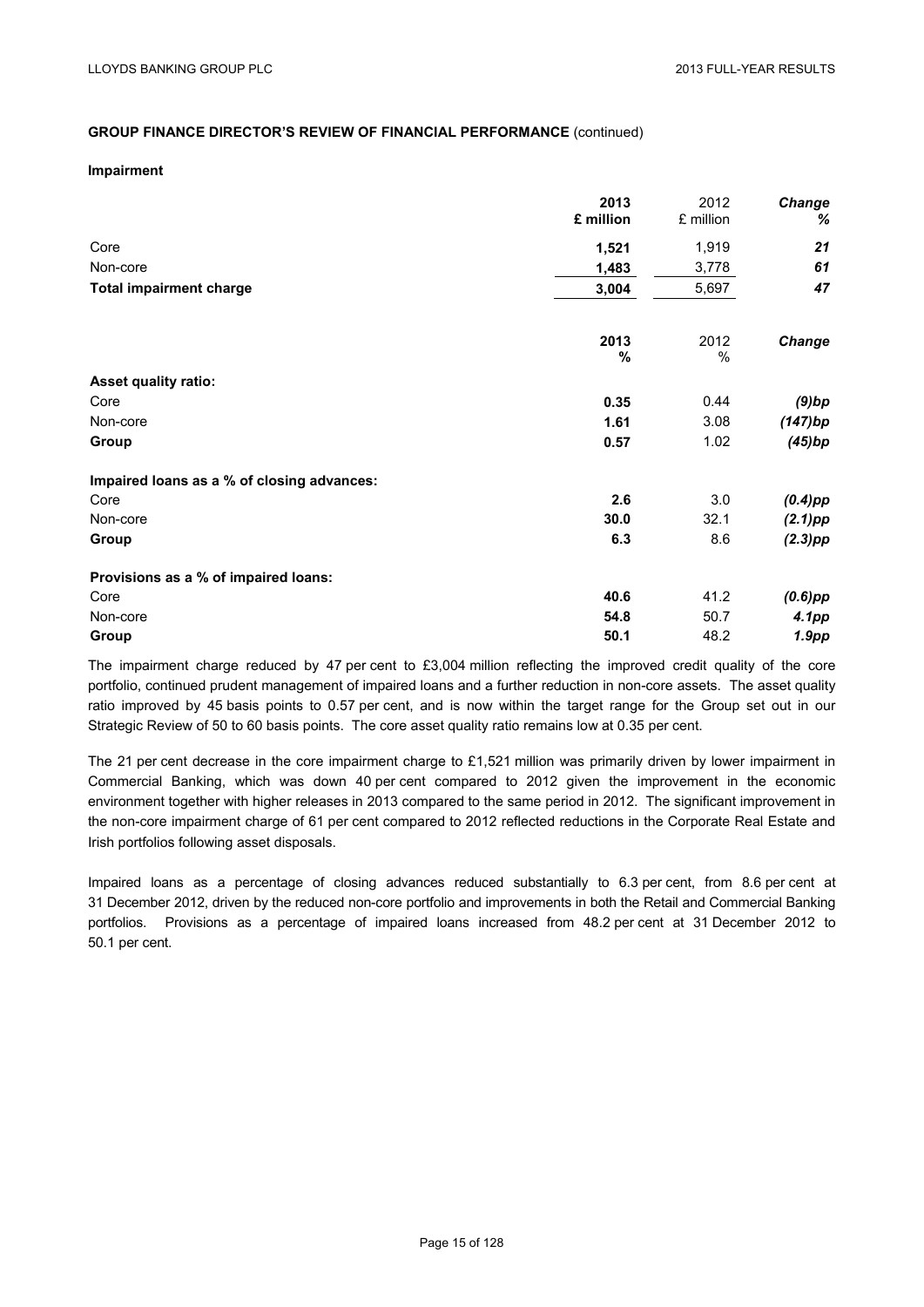#### **Statutory profit**

Statutory profit before tax was £415 million compared to a pre-tax loss of £606 million in 2012. Further detail on the reconciliation of underlying to statutory results is included on page 35.

|                                                       | 2013<br>£ million | 2012 <sup>1</sup><br>£ million |
|-------------------------------------------------------|-------------------|--------------------------------|
|                                                       |                   |                                |
| <b>Underlying profit</b>                              | 6,166             | 2,565                          |
| Asset sales, liability management and volatile items: |                   |                                |
| Asset sales                                           | (687)             | (660)                          |
| Sale of government securities                         | 787               | 3,207                          |
| Liability management                                  | (142)             | (229)                          |
| Own debt volatility                                   | (221)             | (270)                          |
| Other volatile items                                  | (457)             | (478)                          |
| Volatility arising in insurance businesses            | 668               | 312                            |
| Fair value unwind                                     | (228)             | 650                            |
|                                                       | (280)             | 2,532                          |
| Simplification and Verde costs                        |                   |                                |
| Simplification costs                                  | (830)             | (676)                          |
| Verde costs                                           | (687)             | (570)                          |
|                                                       | (1, 517)          | (1,246)                        |
| Legacy items:                                         |                   |                                |
| Payment protection insurance provision                | (3,050)           | (3, 575)                       |
| Other regulatory provisions                           | (405)             | (650)                          |
|                                                       | (3, 455)          | (4, 225)                       |
| Other items:                                          |                   |                                |
| Past service pensions (charge) credit                 | (104)             | 250                            |
| Amortisation of purchased intangibles                 | (395)             | (482)                          |
|                                                       | (499)             | (232)                          |
| Profit (loss) before tax - statutory                  | 415               | (606)                          |
| Taxation                                              | (1, 217)          | (781)                          |
| Loss for the year                                     | (802)             | (1, 387)                       |
| Loss per share                                        |                   |                                |
|                                                       | (1.2)p            | (2.1)p                         |

 $1$  Restated to reflect the implementation of IAS 19R and IFRS 10. See page 123.

#### **Asset sales, liability management and volatile items**

Asset sales included gains on the sale of government securities of £787 million (2012: £3,207 million) and a net loss of £687 million (after a related fair value unwind benefit of £1,384 million), principally from the significant reduction in non-core assets. Despite net losses in the year, non-core disposals were capital accretive in aggregate contributing to the £2.6 billion of capital generated by non-core reduction. The level of net losses from asset sales incurred in 2013 is not expected to be repeated in 2014.

The Group's statutory profit before tax is affected by insurance volatility caused by movements in financial markets generating a variance against expected returns, and policyholder interests volatility which primarily reflects the gross up of policyholder tax included in the Group tax charge. The statutory result included £668 million of positive insurance and policyholder interests volatility (2012: positive volatility of £312 million), reflecting the rise in equity markets in the period.

#### **Simplification and Verde costs**

Simplification programme costs in 2013 were £830 million and the total spent on the programme to the end of 2013 was £1,691 million.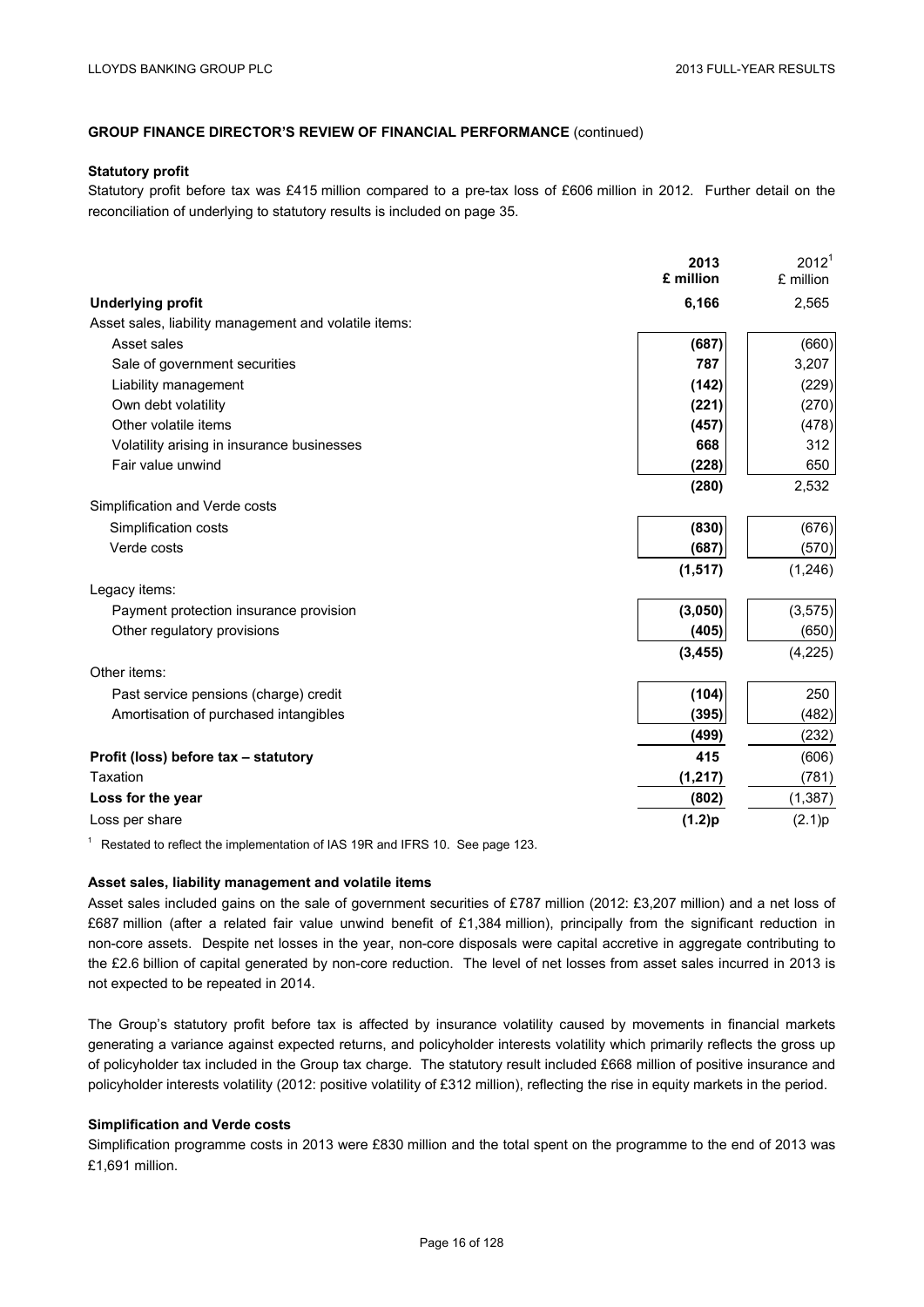This had delivered annual run-rate cost savings of £1,457 million by December 2013. Our expectations for annual run-rate cost savings by the end of 2014 have now increased from £1.9 billion to £2.0 billion. We now expect the total costs to be around £2.5 billion by the end of 2014, of which £2.4 billion is anticipated to be directly expensed through the profit and loss account.

The Group continues to progress the European Commission (EC) mandated business disposal (Verde), with an Initial Public Offering (IPO) planned for mid-2014. Subject to meeting a number of criteria, this plan has been agreed in principle by the EC but remains subject to final regulatory and EC approval. The Project Verde branches were rebranded in September 2013, and now operate as TSB as a separate business within the Lloyds Banking Group. The costs of building TSB were £687 million in the year and, from inception to the end of December 2013, have totalled £1,468 million. We expect to complete the build of TSB at a cost in 2014 of around £200 million with further dual running and transaction costs of around £150 million.

## **PPI**

The Group made a further provision in the fourth quarter for expected PPI costs of £1,800 million, which brought the amount provided in 2013 for PPI to £3,050 million, and the total amount provided to £9,825 million. Total costs incurred in the three months to 31 December 2013 were £687 million, including £165 million of administration costs, and as at 31 December 2013, £2,807 million of the total provision remained unutilised.

The volume of PPI complaints continues to fall. Average monthly complaint volumes (excluding complaints where no PPI was held) reduced to approximately 37,000 in the fourth quarter of 2013, and were 24 per cent below volumes in the third quarter, and 56 per cent below the fourth quarter of 2012. While fourth quarter volumes fell in line with our revised end of third quarter expectations, following further statistical modelling and the results of the most recent customer survey, we are now forecasting a slower decline in future volumes than previously expected. The additional provision taken in the fourth quarter is based on the assumption that we will receive approximately a further 550,000 complaints. Together with an increase in administrative costs, this revised forecast for future complaint volumes accounts for approximately £1.1 billion of the £1.8 billion additional provision taken in the fourth quarter.

A revision of our forecasts for uphold rates and response rates to proactive mailings together account for approximately £0.4 billion of the increased provision, and reflect forecast rates above our recent experience. The Group has also increased its estimates for remediation costs, which principally relate to the re-review of previously defended complaints, and this accounts for approximately £0.3 billion of the increased provision.

Since the commencement of the PPI redress programme in 2011 we estimate we have contacted, settled or provided for approximately 40 per cent of the policies sold since 2000, covering both customer-initiated complaints and actual and expected proactive mailings undertaken by the Group. The proactive mailings arise from a detailed Past Business Review, carried out by the Group as agreed with the Financial Conduct Authority (FCA), as a result of which the Group is contacting customers identified as having the highest likelihood of required redress. These mailings are expected to be substantially complete by the end of the first half of 2014. In terms of customer-initiated complaints, the fourth quarter monthly average run-rate of approximately 37,000 complaints is around 70 per cent below its peak and complaints have declined in each of the last six quarters.

The total amount provided for PPI represents our best estimate of the likely future costs, albeit a number of risks and uncertainties remain, in particular complaint volumes, uphold rates, average redress costs, the scope and cost of proactive mailings and remediation, and the outcome of the FCA Enforcement Team investigation. The cost of these factors could differ materially from our estimates, with the risk that a further provision could be required.

#### **Other provisions**

A further provision of £130 million was made in the fourth quarter relating to the sale of interest rate hedging products to certain small and medium-sized businesses. This brings the amount provided to £530 million, of which £218 million relates to administration costs. As at 31 December 2013, £368 million of the total provision remained unutilised.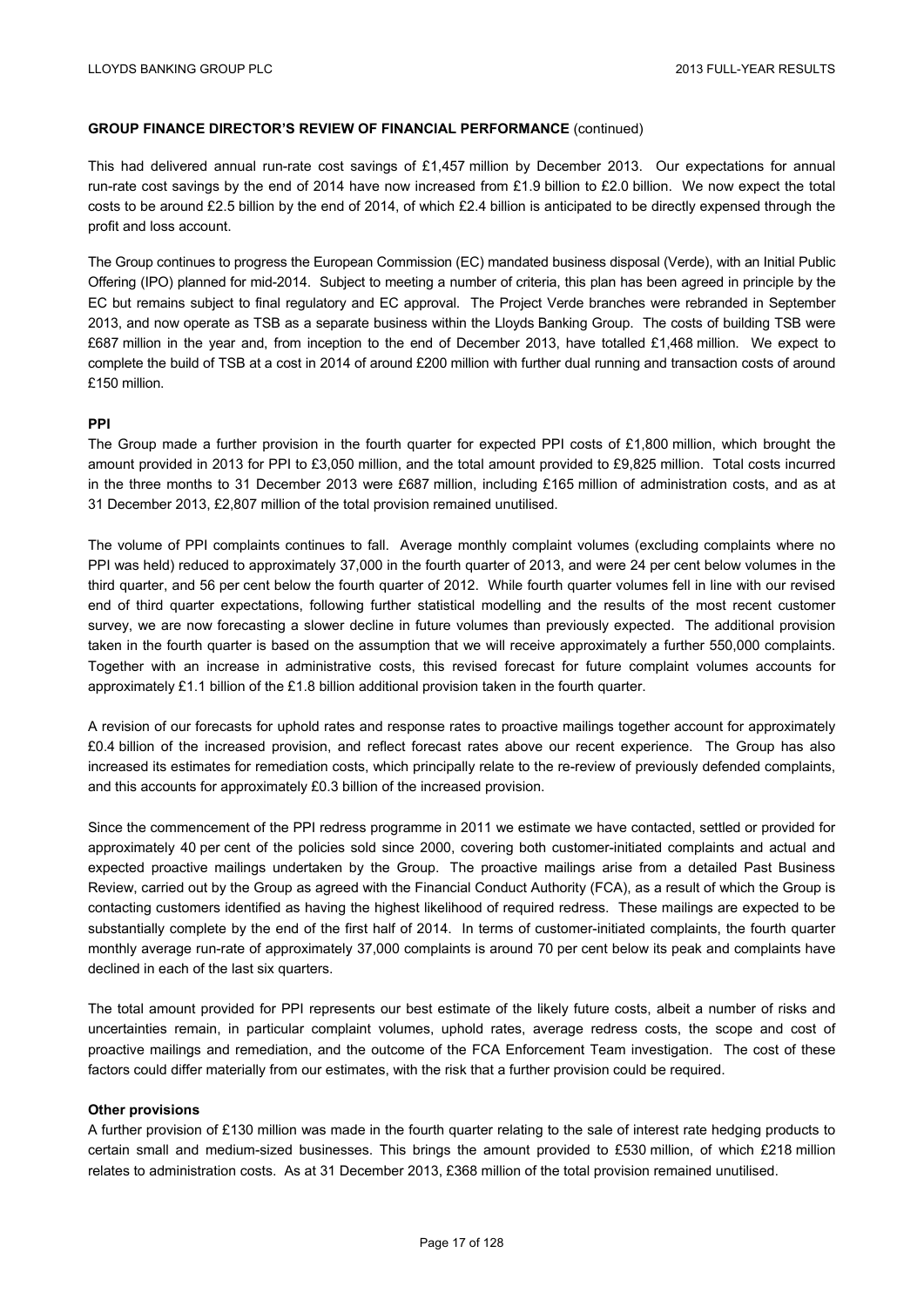In the course of its business, the Group is engaged in discussions with the PRA, FCA and other UK and overseas regulators and governmental authorities on a range of matters; a provision is held against the costs expected to be incurred. In 2013 these provisions were increased by a further £200 million, in respect of matters affecting the Retail, Commercial and Wealth and Asset Finance businesses, bringing the total amount to £300 million, of which £75 million had been utilised at 31 December 2013. This includes a fine of £28 million from the FCA following an investigation into its historic systems and controls governing legacy incentive schemes for branch advisors.

Other provisions also included £75 million recognised in the first half of 2013 for claims relating to policies issued by Clerical Medical Insurance Group Limited in Germany, bringing the total provision to £400 million, of which £246 million remains unutilised at 31 December 2013.

#### **Other items**

The Group recognised a charge for other statutory items of £499 million in the period, compared to a charge of £232 million in 2012. This comprises a charge for the amortisation of intangible assets of £395 million, and a charge of £104 million as a result of changes to early retirement and commutation factors in two of the Group's principal defined benefit schemes (2012: £250 million gain related to a change in policy in respect of discretionary pension increases).

#### **Taxation**

The tax charge for 2013 was £1,217 million. This reflected a higher effective tax rate than the UK statutory rate primarily due to an additional tax charge arising from the impact on the net deferred tax asset of the reductions in UK corporation tax rate to 21 per cent from 1 April 2014 and 20 per cent from 1 April 2015; the write-down of a deferred tax asset in respect of Australian trading losses following the sale of our Australian operations; and policyholder taxes. We expect the effective tax rate in future periods will be in the range of 20-25 per cent, subject to policyholder tax and any possible effect from disposals such as Verde.

#### **Risk-weighted assets and capital ratios**

|                                                                               | At 31 Dec<br>2013 | At 31 $DecT$<br>2012 | Change<br>℅       |
|-------------------------------------------------------------------------------|-------------------|----------------------|-------------------|
|                                                                               |                   |                      |                   |
| Core risk-weighted assets                                                     | £224.9bn          | £237.4bn             | (5)               |
| Non-core risk-weighted assets                                                 | £39.0bn           | £72.9bn              | (47)              |
| Total risk-weighted assets                                                    | £263.9bn          | £310.3bn             | (15)              |
| Core tier 1 capital ratio                                                     | 14.0%             | 12.0%                | 2.0 <sub>pp</sub> |
| Tier 1 capital ratio                                                          | 14.5%             | 13.8%                | $0.7$ pp          |
| Total capital ratio                                                           | 20.8%             | 17.3%                | 3.5pp             |
| Pro forma fully loaded risk-weighted assets <sup>2</sup>                      | £271.9bn          | £321.1bn             | (15)              |
| Pro forma fully loaded common equity tier 1 ratio <sup>2</sup>                | 10.3%             | 8.1%                 | 2.2pp             |
| Pro forma fully loaded CRD IV leverage ratio <sup>2,3</sup>                   | 4.1%              | 3.8%                 | $0.3$ pp          |
| Pro forma fully loaded Basel III leverage ratio (2014 rules) <sup>2,3,4</sup> | 4.5%              |                      |                   |
| Fully loaded risk-weighted assets                                             | £271.1bn          | £321.1bn             | (16)              |
| Fully loaded common equity tier 1 ratio                                       | 10.0%             | 8.1%                 | 1.9 <sub>pp</sub> |
| Fully loaded CRD IV leverage ratio <sup>3</sup>                               | 4.0%              | 3.8%                 | 0.2pp             |
| Fully loaded Basel III leverage ratios (2014 rules) <sup>3,4</sup>            | 4.4%              |                      |                   |

<sup>1</sup> Comparatives have not been restated to reflect the implementation of IAS 19R and IFRS 10.

<sup>2</sup> Pro forma ratios include the benefit of the announced sales of Heidelberger Leben, Scottish Widows Investment Partnership and Sainsbury's Bank.

<sup>3</sup> Includes the full value of tier 1 instruments reported under the prevailing rules as at 31 December 2013.

<sup>4</sup> Estimated in accordance with January 2014 revised Basel III leverage ratio framework.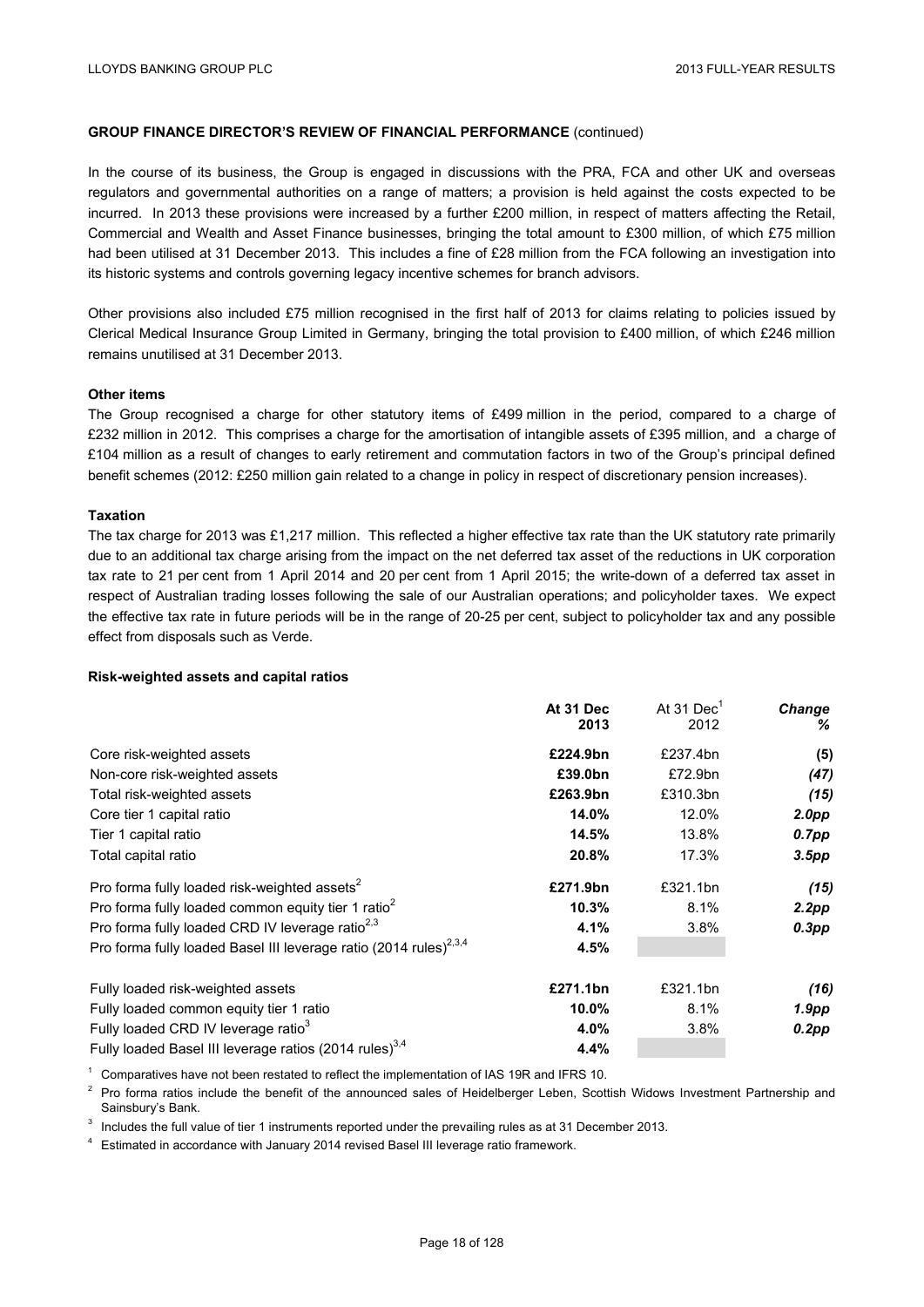We have significantly strengthened the Group's capital ratios in the year. The Group's pro forma fully loaded common equity tier 1 (CET1) ratio has increased to 10.3 per cent from 8.1 per cent at 31 December 2012. The improvement was driven by capital generation in the core business, the decrease in risk-weighted assets from non-core asset reductions, improving economic conditions and a number of management actions. These management actions included the disposal of St. James's Place, the announced disposals of Scottish Widows Investment Partnership and Heidelberger Leben, the sale of a US residential mortgage-backed security (RMBS) portfolio and a number of overseas businesses as well as dividends of £2.2 billion from the Insurance business to the Group. This improvement in the capital ratio was partially offset by charges for legacy items, losses on disposal of non-core assets, and other statutory items including the effects of changes to pension accounting and the costs of Simplification and Verde.

The Group's total capital ratio under prevailing rules improved to 20.8 per cent, with £25.4 billion of tier 1 and tier 2 securities contributing to the £54.8 billion capital base.

The Group's pro forma fully loaded CRD IV leverage ratio, including tier 1 capital, increased to 4.1 per cent from 3.8 per cent at the end of 2012 and to 3.4 per cent from 3.1 per cent excluding tier 1 capital. In January 2014 the Basel Committee published a revised Basel III definition of leverage ratio, and we anticipate that CRD IV will be amended in due course to align with this definition. As at 31 December 2013 the Group's pro forma Basel III leverage ratio was 4.5 per cent including tier 1 capital, and 3.8 per cent excluding tier 1 capital. Both of these ratios exceed the Basel Committee's proposed minimum of 3 per cent applicable from 2018.

Given its improved capital strength the Group will no longer seek to fund the payment of coupons on certain hybrid capital securities through the issuance of equity.

In addition, the PRA has now confirmed that it will consider the Group's application to make dividend payments in line with its normal procedures for other banks. In arriving at this assessment, the PRA considered the Group's financial plans including any actions contained therein. The PRA's assessment was made in the context of previous announcements as to UK regulatory capital targets and expectations, including the PRA's news release on capital standards issued on 29 November 2013. Subject to a return to sustainable profitability and there being no major unexpected changes in the Group's business outlook or regulatory requirements, the Board expects that it will apply to the PRA in the second half of 2014 to restart dividend payments.

**At 31 Dec** 

At 31 Dec

## **Funding and liquidity**

| 2012 <sup>1</sup><br>2013<br>Core loans and advances to customers <sup>2</sup><br>£436.9bn<br>£425.3bn | ℅    |
|--------------------------------------------------------------------------------------------------------|------|
|                                                                                                        |      |
|                                                                                                        | 3    |
| £510.2bn<br>£538.7bn<br>Funded assets                                                                  | (5)  |
| £63.5bn<br>£98.4bn<br>Non-core assets                                                                  | (35) |
| Non-retail non-core assets<br>£48.5bn<br>£24.7bn                                                       | (49) |
| Customer deposits <sup>3</sup><br>£438.3bn<br>£422.5bn                                                 | 4    |
| £137.6bn<br>£169.6bn<br>Wholesale funding                                                              | (19) |
| £50.6bn<br>Wholesale funding <1 year maturity<br>£44.2bn                                               | (13) |
| Of which money-market funding $\leq$ 1 year maturity <sup>4</sup><br>£21.3bn<br>£25.0bn                | (15) |
| 113%<br>121%<br>Loan to deposit ratio<br>$(8)$ pp                                                      |      |
| 100%<br>Core loan to deposit ratio<br>101%<br>$(1)$ pp                                                 |      |
| Primary liquid assets<br>£89.3bn<br>£87.6bn                                                            | 2    |

 $1$  Restated to reflect the implementation of IAS 19R and IFRS 10. See page 123.

<sup>2</sup> Excludes reverse repos of £0.1 billion (31 December 2012: £5.1 billion).

 $3$  Excludes repos of £3.0 billion (31 December 2012: £4.4 billion) (all core).

<sup>4</sup> Excludes balances relating to margins of £2.2 billion (31 December 2012: £4.5 billion) and settlement accounts of £1.3 billion (31 December 2012: £1.5 billion).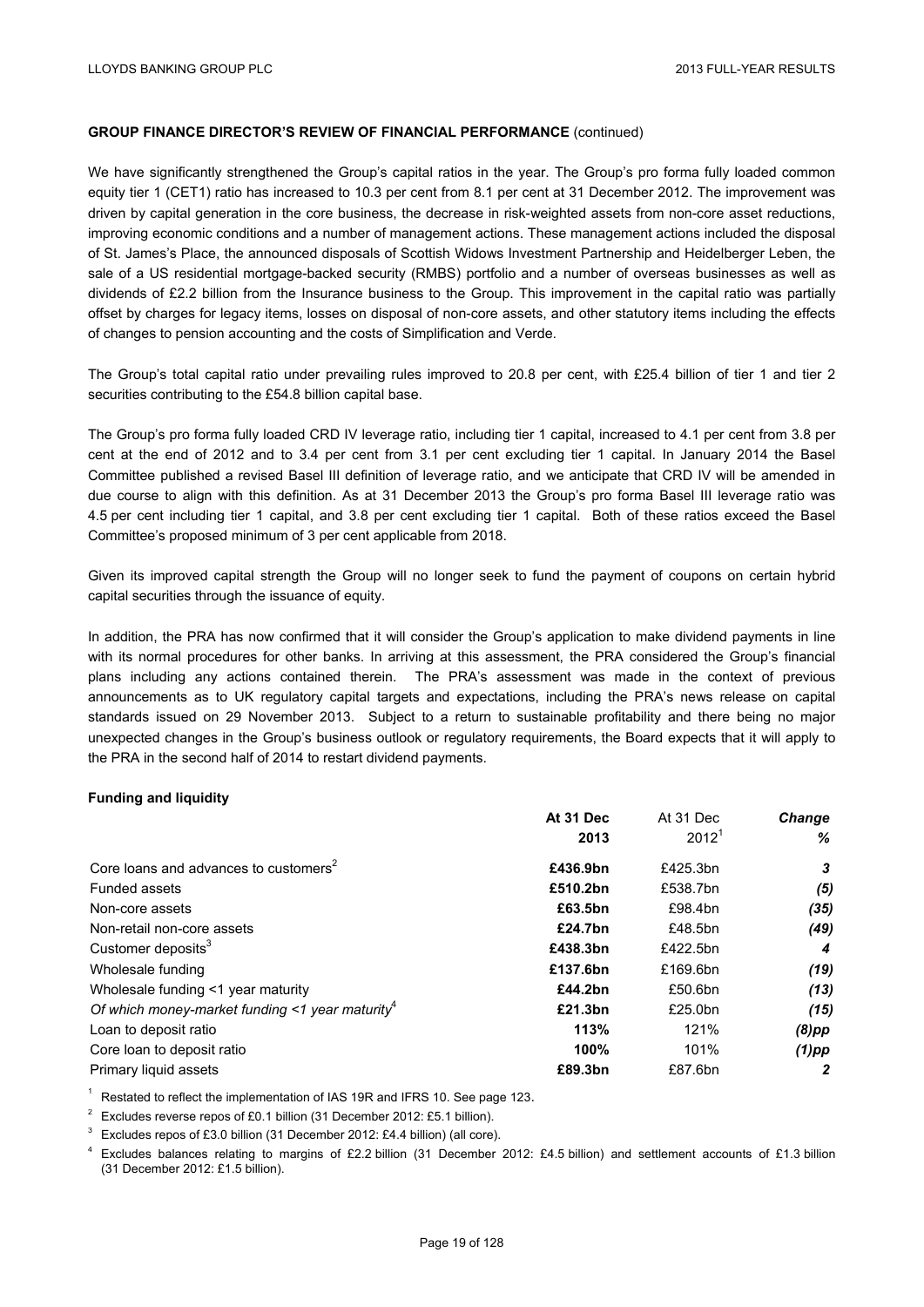During 2013, lending to core customers increased by £11.6 billion to £436.9 billion with all banking divisions returning to growth. Customer deposits grew by £15.8 billion to £438.3 billion, with the core loan to deposit ratio improving to 100 per cent. The Group loan to deposit ratio also improved, falling to 113 per cent, reflecting the reduction in the non-core asset portfolio and associated wholesale funding.

Non-core assets were £63.5 billion at December 2013, 35 per cent lower than at the end of 2012. Non-core asset reductions included £6.6 billion in Australia as well as £6.7 billion in UK commercial real estate and £2.7 billion in the shipping portfolio. The higher risk non-retail element of the portfolio reduced by £23.8 billion, or 49 per cent, in the year to £24.7 billion, and is expected to reduce to around £15 billion by the end of 2014. The average risk weighting of the non-core portfolio reduced from 74 per cent to 61 per cent. Non-core asset reductions continue to be capital accretive overall, releasing approximately £2.6 billion of capital in the year.

The non-core portfolio now poses substantially less risk to the Group. As a result, approximately £31 billion of retail non-core assets including our UK and Dutch mortgage portfolios and the majority of the UK Asset Finance business will be reabsorbed into the core business, with the remaining non-core assets managed in a separate run-off unit. We will no longer report on a core/non-core basis in 2014, but will continue to report separately on those assets that remain in run-off.

The Group's wholesale funding requirement has reduced given the reduction in non-core assets and continued growth in customer deposits in the year. Together these have enabled us to reduce wholesale funding by £32 billion and, as reported at the half year, repay the full amount of the Long Term Refinancing Operation funding from the European Central Bank of €13.5 billion ahead of schedule. The Group has so far committed over £37 billion of gross new lending to British customers under the Funding for Lending Scheme (FLS) with drawings under the scheme amounting to £8 billion as at the end of 2013. The Group will continue to have a modest wholesale funding requirement and we anticipate that in 2014 this will be in the range of £5-10 billion of public issuance, while the Group's aggregate usage of wholesale funding is expected to further reduce in 2014.

The Group's liquidity position remains strong, with primary liquid assets of £89.3 billion at 31 December 2013 (31 December 2012: £87.6 billion). Primary liquid assets represent approximately 4.2 times our money-market funding with a maturity of less than one year, and are approximately 2.0 times our short-term wholesale funding, providing a substantial buffer in the event of market dislocation. In addition to primary liquid assets, the Group has significant secondary liquidity holdings of £105.4 billion (31 December 2012: £117.1 billion). Total liquid assets represent approximately 4.4 times our wholesale funding with a maturity of less than one year.

The Liquidity Coverage Ratio (LCR) is expected to become the Pillar 1 standard for liquidity in the UK in 2015, and the PRA has the ability to impose firm-specific liquidity requirements. The European Commission is to adopt further legislation by 30 June 2014 to specify the definition, calibration, calculation, and phase-in of the LCR for implementation in 2015. The Group expects to meet the new requirements ahead of the implementation dates.

The significant reduction of non-core assets and the balance sheet strengthening undertaken in the year supports the Group in becoming a lower risk bank with a stronger and more sustainable earnings outlook.

#### **Conclusion**

The Group has delivered improvements in underlying profits and core returns with growth in core lending, underlying income and net interest margin, and further reductions in costs and impairments. The continued progress in reducing balance sheet risk and the strengthening of the Group's capital ratios leaves us well positioned to continue growing our core business as we support the UK economic recovery.

George Culmer *Group Finance Director*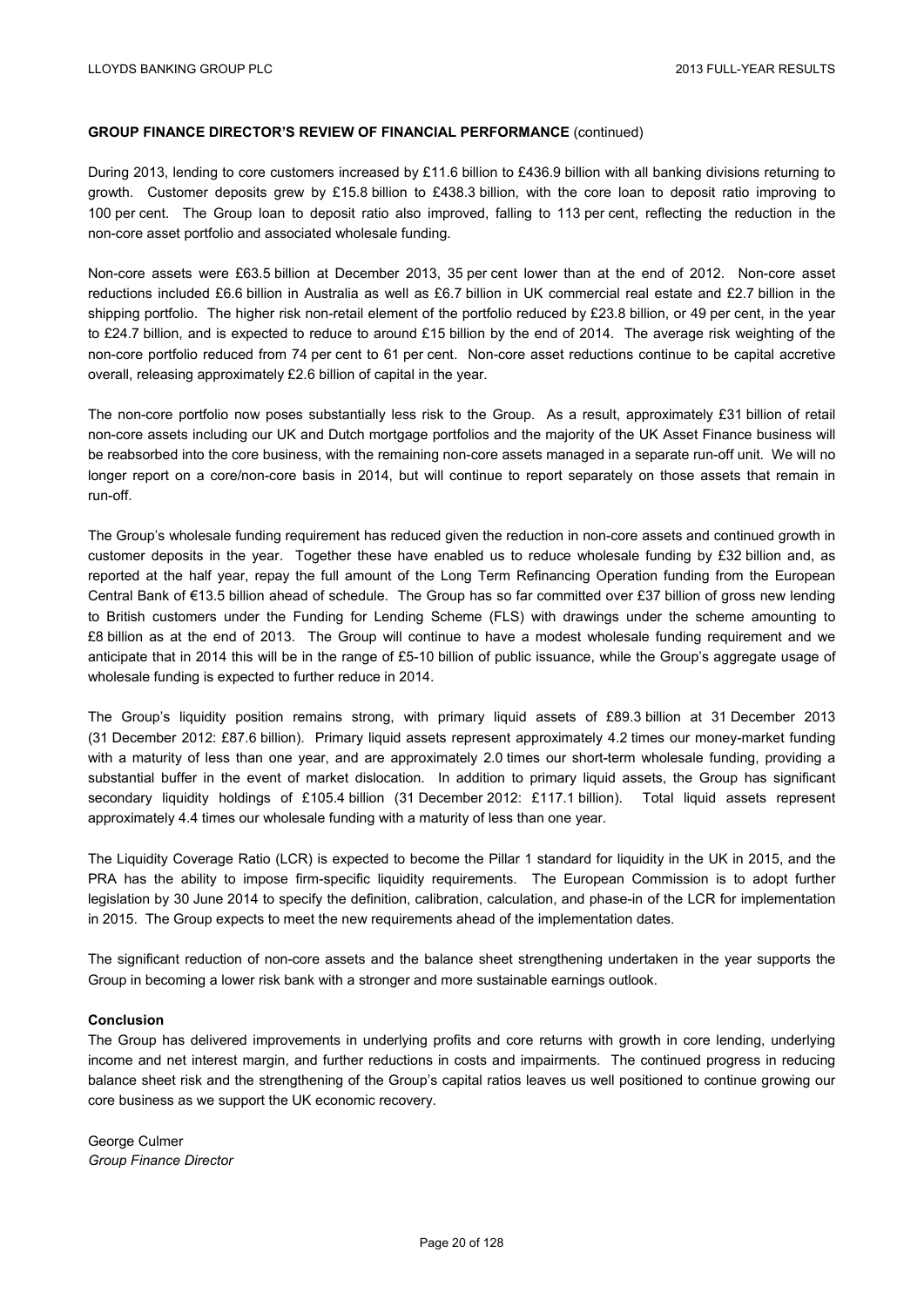# **UNDERLYING BASIS** – **SEGMENTAL ANALYSIS**

| 2013                                                 | <b>Retail</b>       | <b>Commercial</b><br><b>Banking</b> | Wealth,<br><b>Asset</b><br><b>Finance</b><br>and Int'l | <b>Insurance</b> | Group<br><b>Operations</b><br>and Central<br>items | Group     |
|------------------------------------------------------|---------------------|-------------------------------------|--------------------------------------------------------|------------------|----------------------------------------------------|-----------|
|                                                      | £m                  | £m                                  | £m                                                     | £m               | £m                                                 | £m        |
| Net interest income                                  | 7,536               | 2,426                               | 870                                                    | (103)            | 156                                                | 10,885    |
| Other income                                         | 1,410               | 2,708                               | 1,809                                                  | 2,236            | 113                                                | 8,276     |
| Insurance claims                                     |                     |                                     |                                                        | (356)            |                                                    | (356)     |
| <b>Total underlying income</b><br><b>Total costs</b> | 8,946               | 5,134                               | 2,679                                                  | 1,777            | 269<br>(469)                                       | 18,805    |
| Impairment                                           | (4,096)<br>(1, 101) | (2, 392)<br>(1, 167)                | (1,991)                                                | (687)            |                                                    | (9,635)   |
|                                                      |                     |                                     | (730)                                                  |                  | (6)                                                | (3,004)   |
| <b>Underlying profit (loss)</b>                      | 3,749               | 1,575                               | (42)                                                   | 1,090            | (206)                                              | 6,166     |
| Banking net interest margin                          | 2.23%               | 1.95%                               | 2.20%                                                  |                  |                                                    | 2.12%     |
| Asset quality ratio                                  | 0.32%               | 0.83%                               | 1.79%                                                  |                  |                                                    | 0.57%     |
| Return on risk-weighted assets                       | 4.11%               | 1.04%                               | $(0.13)\%$                                             |                  |                                                    | 2.14%     |
| Key balance sheet items                              |                     |                                     |                                                        |                  |                                                    |           |
| at 31 Dec 2013                                       | £bn                 | £bn                                 | £bn                                                    | £bn              | £bn                                                | £bn       |
| Loans and advances to customers <sup>1</sup>         | 341.9               | 126.4                               | 24.2                                                   |                  | 2.7                                                | 495.2     |
| Customer deposits <sup>2</sup>                       | 269.0               | 123.5                               | 45.8                                                   |                  |                                                    | 438.3     |
| <b>Total customer balances</b>                       | 610.9               | 249.9                               | 70.0                                                   |                  | 2.7                                                | 933.5     |
| Risk-weighted assets                                 | 85.7                | 138.5                               | 25.9                                                   |                  | 13.8                                               | 263.9     |
|                                                      |                     |                                     |                                                        |                  |                                                    |           |
| 2012                                                 |                     |                                     |                                                        |                  |                                                    |           |
|                                                      | £m                  | £m                                  | £m                                                     | £m               | £m                                                 | £m        |
| Net interest income                                  | 7,195               | 2,206                               | 799                                                    | (78)             | 213                                                | 10,335    |
| Other income                                         | 1,462               | 2,932                               | 2,043                                                  | 2,294            | (315)                                              | 8,416     |
| Insurance claims                                     |                     |                                     |                                                        | (365)            |                                                    | (365)     |
| Total underlying income                              | 8,657               | 5,138                               | 2,842                                                  | 1,851            | (102)                                              | 18,386    |
| <b>Total costs</b>                                   | (4, 199)            | (2,516)                             | (2, 291)                                               | (744)            | (374)                                              | (10, 124) |
| Impairment                                           | (1, 270)            | (2,946)                             | (1,480)                                                |                  | (1)                                                | (5,697)   |
| Underlying profit (loss)                             | 3,188               | (324)                               | (929)                                                  | 1,107            | (477)                                              | 2,565     |
| Banking net interest margin                          | 2.08%               | 1.58%                               | 1.65%                                                  |                  |                                                    | 1.93%     |
| Asset quality ratio                                  | 0.36%               | 1.85%                               | 3.12%                                                  |                  |                                                    | 1.02%     |
| Return on risk-weighted assets                       | 3.21%               | (0.18)%                             | $(2.31)\%$                                             |                  |                                                    | 0.77%     |
| Key balance sheet items                              |                     |                                     |                                                        |                  |                                                    |           |
| at 31 Dec 2012                                       | £bn                 | £bn                                 | £bn                                                    | £bn              | £bn                                                | £bn       |
| Loans and advances to customers <sup>1</sup>         | 343.3               | 134.7                               | 33.4                                                   |                  | 0.7                                                | 512.1     |
| Customer deposits <sup>2</sup>                       | 260.8               | 109.7                               | 51.9                                                   |                  | 0.1                                                | 422.5     |
| Total customer balances                              | 604.1               | 244.4                               | 85.3                                                   |                  | 0.8                                                | 934.6     |
| Risk-weighted assets                                 | 95.5                | 165.2                               | 36.2                                                   |                  | 13.4                                               | 310.3     |

<sup>1</sup> Excludes reverse repos.<br><sup>2</sup> Excludes repos.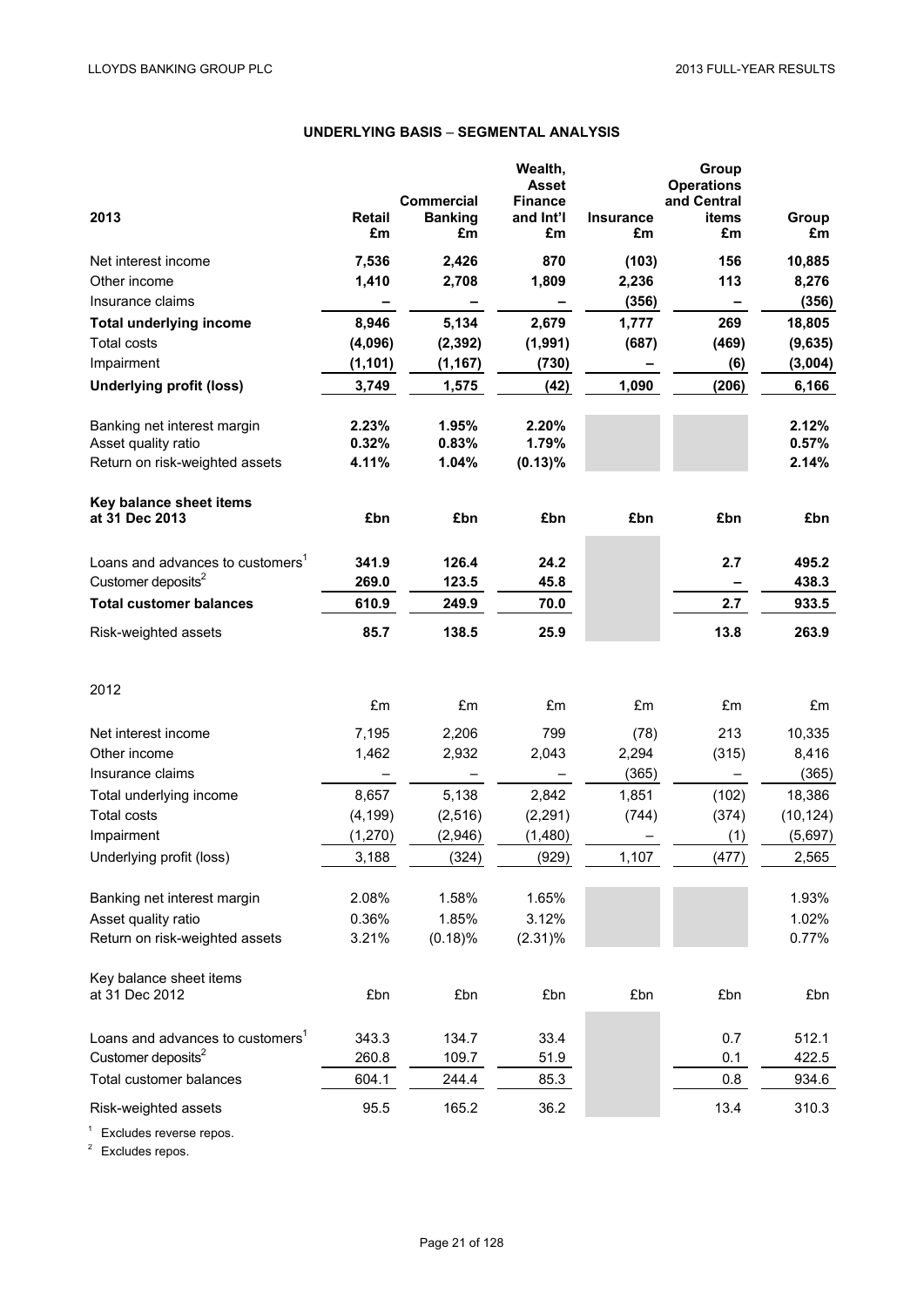# **UNDERLYING BASIS** – **CORE BUSINESS**

|                                                    |                     |                      | Wealth,<br><b>Asset</b> |                        | Group<br><b>Operations</b> |                |
|----------------------------------------------------|---------------------|----------------------|-------------------------|------------------------|----------------------------|----------------|
|                                                    |                     | <b>Commercial</b>    | <b>Finance</b>          |                        | and Central                |                |
| 2013                                               | <b>Retail</b><br>£m | <b>Banking</b><br>£m | and Int'l<br>£m         | <b>Insurance</b><br>£m | items<br>£m                | Group<br>£m    |
| Net interest income                                | 7,525               | 2,444                | 574                     | (107)                  | 202                        | 10,638         |
| Other income                                       | 1,400               | 2,480                | 1,748                   | 2,221                  | 113                        | 7,962          |
| Insurance claims                                   |                     |                      |                         | (356)                  |                            | (356)          |
| <b>Total underlying income</b>                     | 8,925               | 4,924                | 2,322                   | 1,758                  | 315                        | 18,244         |
| <b>Total costs</b>                                 | (4,092)             | (2, 307)             | (1,658)                 | (670)                  | (422)                      | (9, 149)       |
| Impairment                                         | (1,059)             | (424)                | (32)                    |                        | (6)                        | (1,521)        |
| <b>Underlying profit (loss)</b>                    | 3,774               | 2,193                | 632                     | 1,088                  | (113)                      | 7,574          |
| Banking net interest margin<br>Asset quality ratio | 2.40%<br>0.33%      | 2.53%<br>0.39%       | 8.91%<br>0.50%          |                        |                            | 2.49%<br>0.35% |
| Return on risk-weighted assets                     | 4.55%               | 1.74%                | 6.67%                   |                        |                            | 3.26%          |
| Key balance sheet items                            |                     |                      |                         |                        |                            |                |
| at 31 Dec 2013                                     | £bn                 | £bn                  | £bn                     | £bn                    | £bn                        | £bn            |
| Loans and advances to customers <sup>1</sup>       | 318.2               | 109.5                | 6.5                     |                        | 2.7                        | 436.9          |
| Customer deposits <sup>2</sup>                     | 269.0               | 121.0                | 45.6                    |                        |                            | 435.6          |
| <b>Total customer balances</b>                     | 587.2               | 230.5                | 52.1                    |                        | 2.7                        | 872.5          |
| Risk-weighted assets                               | 78.8                | 123.3                | 9.0                     |                        | 13.8                       | 224.9          |
| 2012                                               |                     |                      |                         |                        |                            |                |
|                                                    | £m                  | £m                   | £m                      | £m                     | £m                         | £m             |
| Net interest income                                | 7,163               | 2,242                | 312                     | (87)                   | 238                        | 9,868          |
| Other income                                       | 1,446               | 2,442                | 1,964                   | 2,245                  | (315)                      | 7,782          |
| Insurance claims                                   |                     |                      |                         | (365)                  |                            | (365)          |
| Total underlying income                            | 8,609               | 4,684                | 2,276                   | 1,793                  | (77)                       | 17,285         |
| <b>Total costs</b>                                 | (4, 193)            | (2, 232)             | (1,795)                 | (710)                  | (324)                      | (9,254)        |
| Impairment                                         | (1, 192)            | (704)                | (22)                    |                        | (1)                        | (1, 919)       |
| Underlying profit (loss)                           | 3,224               | 1,748                | 459                     | 1,083                  | (402)                      | 6,112          |
| Banking net interest margin                        | 2.25%               | 2.22%                | 5.90%                   |                        |                            | 2.32%          |
| Asset quality ratio                                | 0.37%               | 0.67%                | 0.45%                   |                        |                            | 0.44%          |
| Return on risk-weighted assets                     | 3.60%               | 1.36%                | 5.07%                   |                        |                            | 2.54%          |
| Key balance sheet items<br>at 31 Dec 2012          | £bn                 | £bn                  | £bn                     | £bn                    | £bn                        | £bn            |
| Loans and advances to customers <sup>1</sup>       | 317.3               | 102.0                | 5.3                     |                        | 0.7                        | 425.3          |
| Customer deposits <sup>2</sup>                     | 260.8               | 107.2                | 51.0                    |                        | 0.1                        | 419.1          |
| Total customer balances                            | 578.1               | 209.2                | 56.3                    |                        | 0.8                        | 844.4          |
| Risk-weighted assets                               | 86.6                | 127.8                | 9.6                     |                        | 13.4                       | 237.4          |

<sup>1</sup> Excludes reverse repos.<br><sup>2</sup> Excludes repos.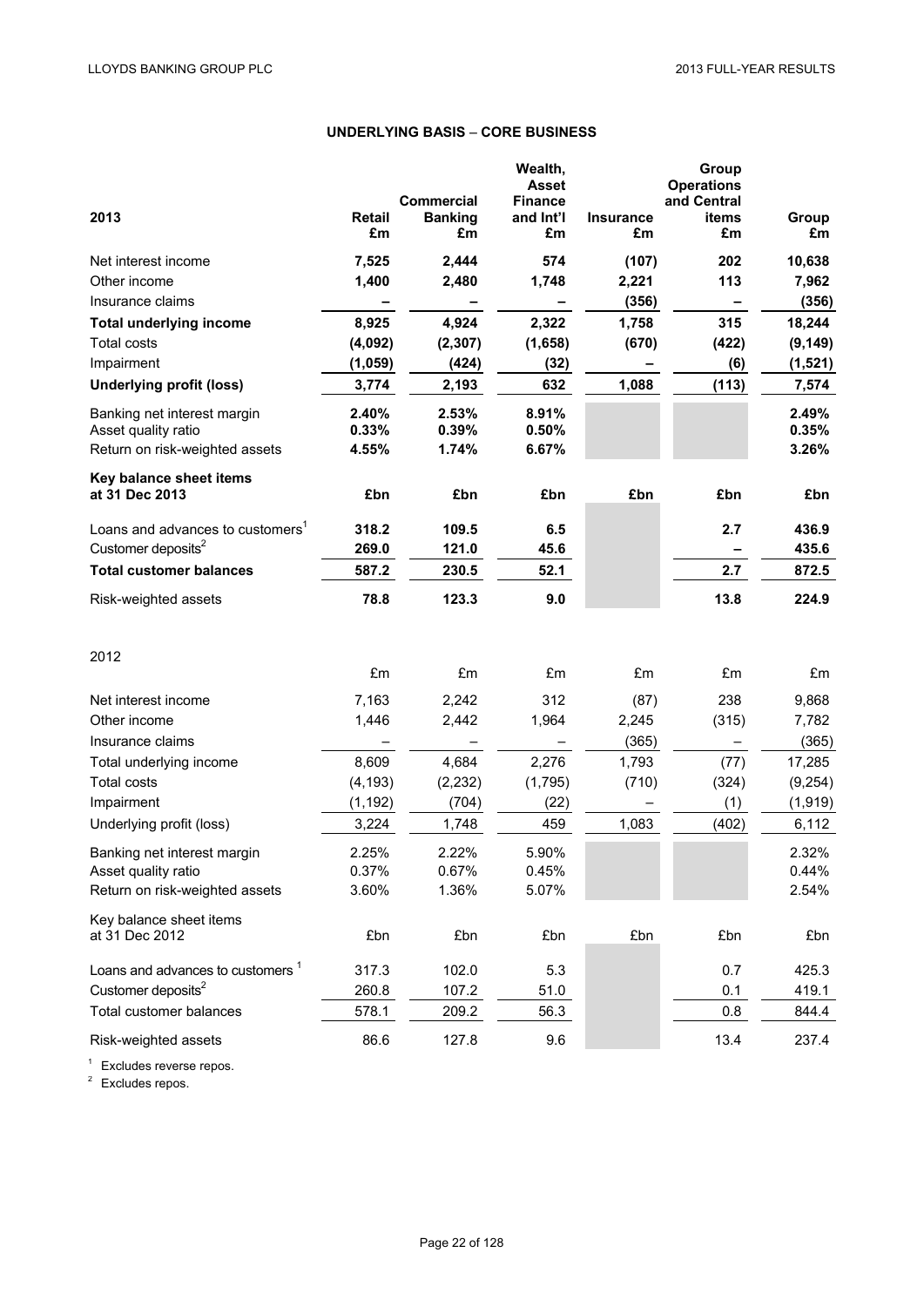# **UNDERLYING BASIS** – **NON-CORE BUSINESS**

| 2013                                      | Retail<br>£m | <b>Commercial</b><br><b>Banking</b><br>£m | Wealth,<br><b>Asset</b><br><b>Finance</b><br>and Int'l<br>£m | <b>Insurance</b><br>£m | Group<br><b>Operations</b><br>and Central<br>items<br>£m | Group<br>£m |
|-------------------------------------------|--------------|-------------------------------------------|--------------------------------------------------------------|------------------------|----------------------------------------------------------|-------------|
| Net interest income                       | 11           | (18)                                      | 296                                                          | 4                      | (46)                                                     | 247         |
| Other income                              | 10           | 228                                       | 61                                                           | 15                     |                                                          | 314         |
| <b>Total underlying income</b>            | 21           | 210                                       | 357                                                          | 19                     | (46)                                                     | 561         |
| <b>Total costs</b>                        | (4)          | (85)                                      | (333)                                                        | (17)                   | (47)                                                     | (486)       |
| Impairment                                | (42)         | (743)                                     | (698)                                                        | -                      |                                                          | (1, 483)    |
| <b>Underlying (loss) profit</b>           | (25)         | (618)                                     | (674)                                                        | $\overline{2}$         | (93)                                                     | (1,408)     |
| Banking net interest margin               | 0.07%        | 0.14%                                     | 0.92%                                                        |                        |                                                          | 0.41%       |
| Asset quality ratio                       | 0.17%        | 2.32%                                     | 2.03%                                                        |                        |                                                          | 1.61%       |
| Key balance sheet items<br>at 31 Dec 2013 | £bn          | £bn                                       | £bn                                                          | £bn                    | £bn                                                      | £bn         |
| Total non-core assets                     | 23.7         | 21.3                                      | 18.2                                                         | 0.3                    |                                                          | 63.5        |
| Risk-weighted assets                      | 6.9          | 15.2                                      | 16.9                                                         |                        |                                                          | 39.0        |

| 2012                                      | £m    | £m       | £m      | £m   | £m   | £m       |
|-------------------------------------------|-------|----------|---------|------|------|----------|
| Net interest income                       | 32    | (36)     | 487     | 9    | (25) | 467      |
| Other income                              | 16    | 490      | 79      | 49   |      | 634      |
| Total underlying income                   | 48    | 454      | 566     | 58   | (25) | 1,101    |
| Total costs                               | (6)   | (284)    | (496)   | (34) | (50) | (870)    |
| Impairment                                | (78)  | (2, 242) | (1,458) |      |      | (3,778)  |
| Underlying (loss) profit                  | (36)  | (2,072)  | (1,388) | 24   | (75) | (3, 547) |
| Banking net interest margin               | 0.12% | 0.35%    | 1.13%   |      |      | 0.55%    |
| Asset quality ratio                       | 0.29% | 4.28%    | 3.42%   |      |      | 3.08%    |
| Key balance sheet items<br>at 31 Dec 2012 | £bn   | £bn      | £bn     | £bn  | £bn  | £bn      |
| Total non-core assets                     | 26.0  | 43.0     | 28.9    | 0.5  |      | 98.4     |
| Risk-weighted assets                      | 8.9   | 37.4     | 26.6    |      |      | 72.9     |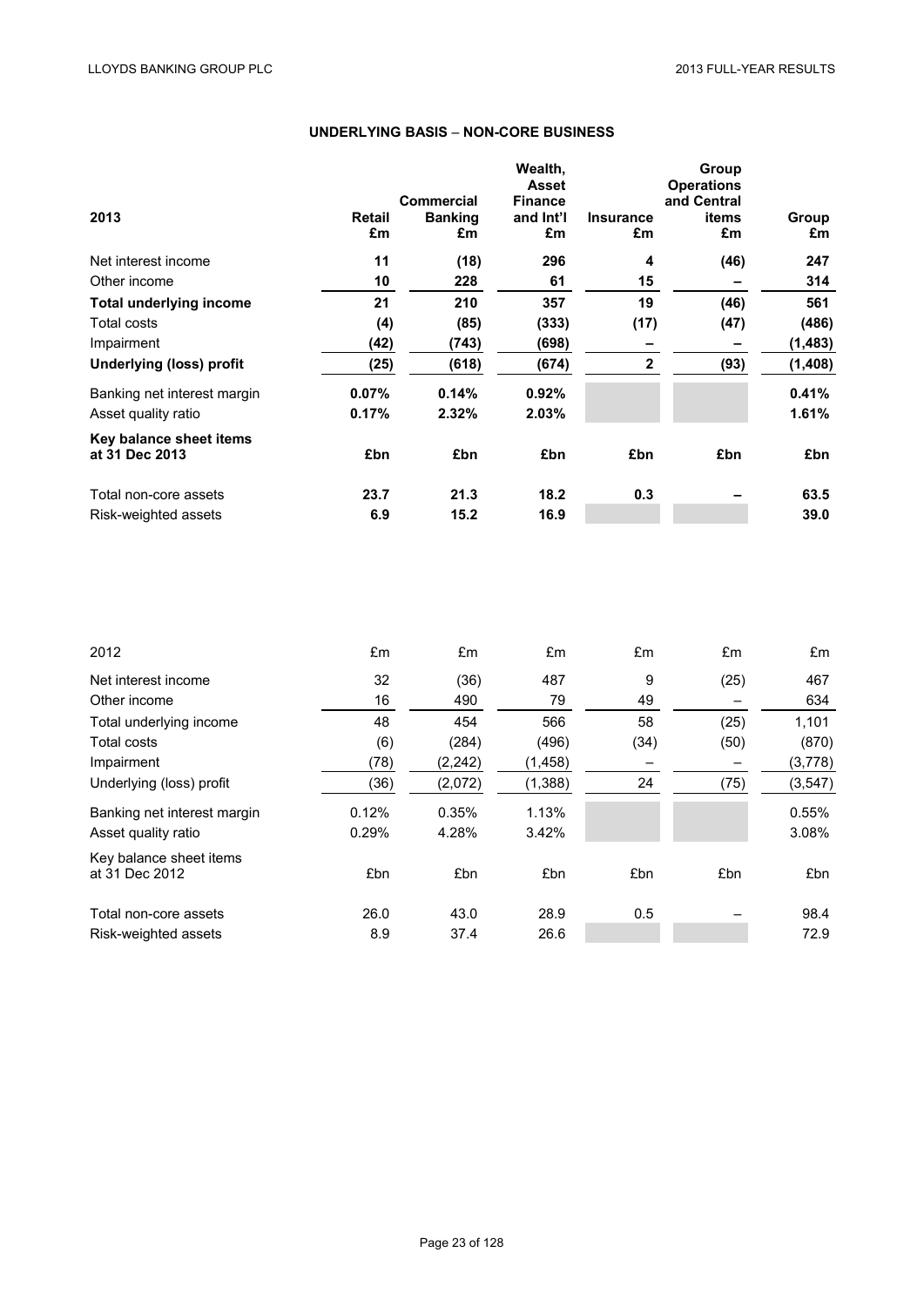# **UNDERLYING BASIS** – **QUARTERLY INFORMATION**

|                                   | Quarter<br>ended<br>31 Dec<br>2013<br>£m | Quarter<br>ended<br>30 Sept<br>2013<br>£m | Quarter<br>ended<br>30 June<br>2013<br>£m | Quarter<br>ended<br>31 Mar<br>2013<br>£m | Quarter<br>ended<br>31 Dec<br>2012<br>£m |
|-----------------------------------|------------------------------------------|-------------------------------------------|-------------------------------------------|------------------------------------------|------------------------------------------|
| Group                             |                                          |                                           |                                           |                                          |                                          |
| Net interest income               | 2,918                                    | 2,761                                     | 2,653                                     | 2,553                                    | 2,545                                    |
| Other income                      | 1,991                                    | 1,879                                     | 1,984                                     | 2,422                                    | 2,040                                    |
| Insurance claims                  | (123)                                    | (85)                                      | (62)                                      | (86)                                     | (30)                                     |
| <b>Total underlying income</b>    | 4,786                                    | 4,555                                     | 4,575                                     | 4,889                                    | 4,555                                    |
| Total underlying income excl. SJP | 4,672                                    | 4,537                                     | 4,525                                     | 4,409                                    | 4,448                                    |
| <b>Total costs</b>                | (2, 525)                                 | (2,361)                                   | (2, 341)                                  | (2,408)                                  | (2, 587)                                 |
| Impairment                        | (521)                                    | (670)                                     | (811)                                     | (1,002)                                  | (1, 278)                                 |
| <b>Underlying profit</b>          | 1,740                                    | 1,524                                     | 1,423                                     | 1,479                                    | 690                                      |
| Banking net interest margin       | 2.29%                                    | 2.17%                                     | 2.06%                                     | 1.96%                                    | 1.94%                                    |
| Asset quality ratio               | 0.40%                                    | 0.51%                                     | 0.57%                                     | 0.80%                                    | 0.96%                                    |
| Return on risk-weighted assets    | 2.55%                                    | 2.14%                                     | 1.93%                                     | 1.96%                                    | 0.87%                                    |
| Core                              |                                          |                                           |                                           |                                          |                                          |
| Net interest income               | 2,896                                    | 2,711                                     | 2,579                                     | 2,452                                    | 2,487                                    |
| Other income                      | 1,971                                    | 1,803                                     | 1,923                                     | 2,265                                    | 1,932                                    |
| Insurance claims                  | (123)                                    | (85)                                      | (62)                                      | (86)                                     | (30)                                     |
| <b>Total underlying income</b>    | 4,744                                    | 4,429                                     | 4,440                                     | 4,631                                    | 4,389                                    |
| Total underlying income excl. SJP | 4,630                                    | 4,411                                     | 4,390                                     | 4,151                                    | 4,282                                    |
| <b>Total costs</b>                | (2, 429)                                 | (2, 252)                                  | (2, 199)                                  | (2, 269)                                 | (2, 341)                                 |
| Impairment                        | (290)                                    | (324)                                     | (416)                                     | (491)                                    | (568)                                    |
| <b>Underlying profit</b>          | 2,025                                    | 1,853                                     | 1,825                                     | 1,871                                    | 1,480                                    |
| Banking net interest margin       | 2.64%                                    | 2.54%                                     | 2.43%                                     | 2.34%                                    | 2.33%                                    |
| Asset quality ratio               | 0.23%                                    | 0.32%                                     | 0.34%                                     | 0.51%                                    | 0.50%                                    |
| Return on risk-weighted assets    | 3.55%                                    | 3.19%                                     | 3.11%                                     | 3.20%                                    | 2.47%                                    |
| Non-core                          |                                          |                                           |                                           |                                          |                                          |
| Net interest income               | 22                                       | 50                                        | 74                                        | 101                                      | 58                                       |
| Other income                      | 20                                       | 76                                        | 61                                        | 157                                      | 108                                      |
| <b>Total underlying income</b>    | 42                                       | 126                                       | 135                                       | 258                                      | 166                                      |
| <b>Total costs</b>                | (96)                                     | (109)                                     | (142)                                     | (139)                                    | (246)                                    |
| Impairment                        | (231)                                    | (346)                                     | (395)                                     | (511)                                    | (710)                                    |
| <b>Underlying loss</b>            | (285)                                    | (329)                                     | (402)                                     | (392)                                    | (790)                                    |
| Banking net interest margin       | 0.40%                                    | 0.41%                                     | 0.37%                                     | 0.44%                                    | 0.37%                                    |
| Asset quality ratio               | 1.29%                                    | 1.41%                                     | 1.62%                                     | 2.03%                                    | 2.80%                                    |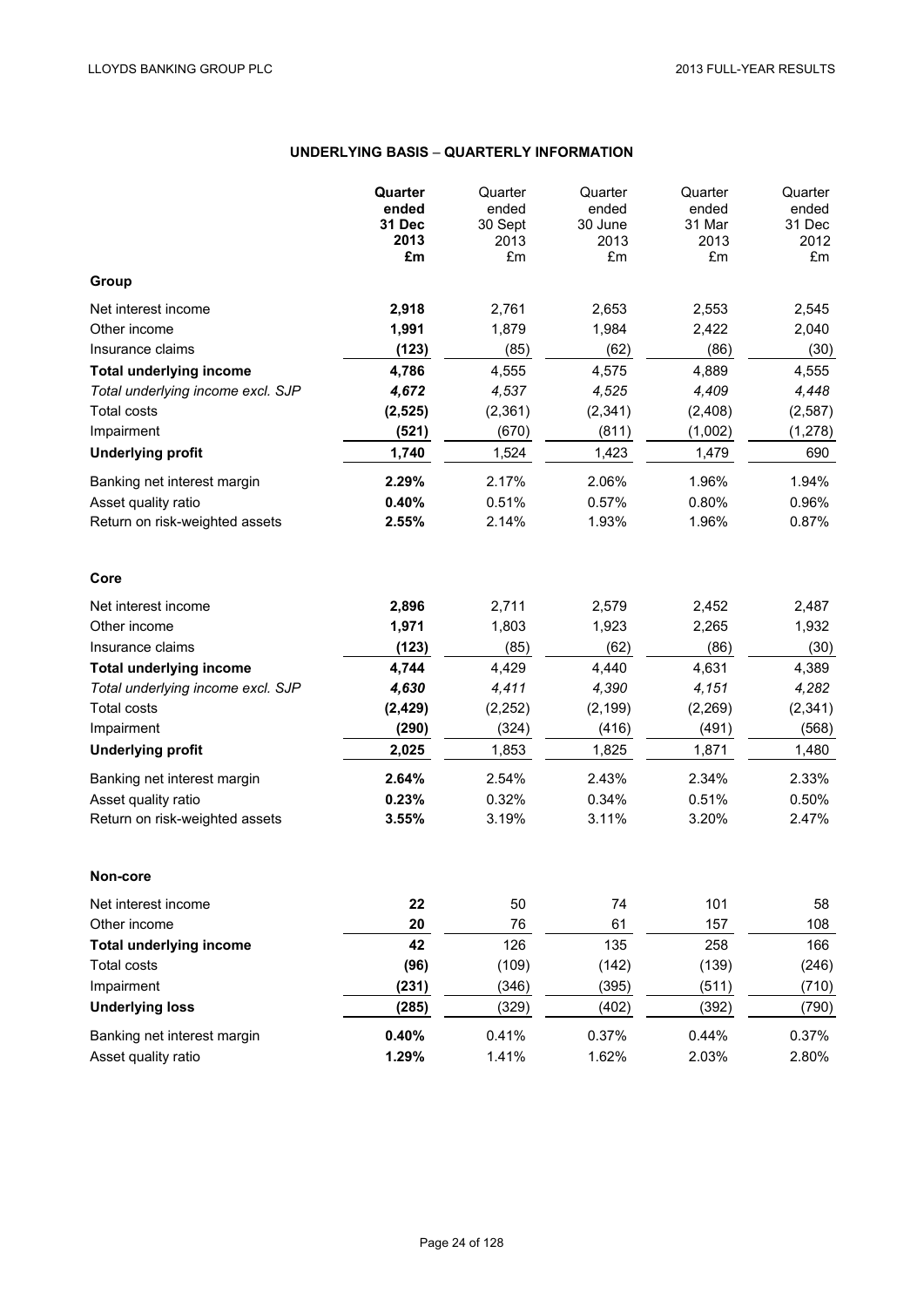## **DIVISIONAL HIGHLIGHTS**

#### **RETAIL**

#### **Progress against strategic initiatives**

- Significant progress made in our strategy to be the best bank for customers in the UK with continued focus on meeting the needs of our customers through investment in our products, service and distribution.
- Further enhancements delivered to simplify the business with customers now benefitting from improvements to everyday services resulting in service scores increasing 11 per cent and complaints down to 1.0 per 1,000 accounts (excluding PPI), the lowest of any major UK bank.
- The iconic Lloyds Bank brand re-launched and revitalised; and TSB created as a new challenger bank on the High Street.
- Continued innovation and investment to refresh our core product range, launching new propositions such as the Lloyds Bank and Bank of Scotland Loyalty Loan, Help to Buy, the Lloyds Bank Choice Rewards credit card and our seven-day switching service, with particularly strong net 'switcher in' performance being delivered by our challenger brand, Halifax.
- New everyday banking propositions launched featuring cashback services that help customers to make more of their money whilst rewarding loyalty.
- Continued development of our multi-channel offering, including enhancements to our digital proposition. Active online customer base now over 10.5 million, with over four million customers regularly using our mobile banking services.
- Exceeded lending commitment to new-to-market buyers, helping one-in-four to buy their first home and exceeding our first time buyer lending target of 60,000 new mortgages by over 20,000 at year-end. In 2014, we have committed to lend around £10 billion to approximately 80,000 first-time buyer customers.
- Core loan book returned to growth in the third quarter, supported by strong performance in our mortgage portfolio.
- Continued to support local communities, through our contribution to Group programmes and the personal commitment of colleagues involved in helping local organisations and charities.

#### **Financial performance**

- Underlying profit increased 18 per cent to £3,749 million, driven by improved margins, reduced costs and favourable impairments.
- Return on risk-weighted assets increased to 4.11 per cent from 3.21 per cent in 2012, driven primarily by favourable income and continuing effective credit risk management.
- Net interest income increased 5 per cent. Margin performance was strong, increasing 15 basis points to 2.23 per cent in 2013 from 2.08 per cent in 2012, driven by improved deposit mix and a favourable funding environment, more than offsetting reduced lending rates.
- Other income down 4 per cent, with lower income from bancassurance and protection following the Retail Distribution Review in 2012, partially offset by the benefit of a revised commission arrangement in relation to the home insurance book.
- Total costs down 2 per cent to £4,096 million, primarily as a result of the Simplification programme and ongoing cost management activity.
- Impairment reduced 13 per cent to £1,101 million, with the unsecured book remaining stable and secured charges decreasing largely due to lower impaired loan balances.

## **Balance sheet**

- Loans and advances to customers were broadly in line with 2012 at £341.9 billion. Gross new mortgage lending increased £10.7 billion to £36.9 billion, contributing to core lending balances returning to growth in the third quarter, increasing further in the fourth quarter.
- Customer deposits increased 3 per cent to £269.0 billion. Relationship balances (including Lloyds, Halifax, BoS and TSB branded Personal Current Accounts) increased 6 per cent in 2013, ahead of market growth, driven by the effect of our strong product offerings, particularly in the Lloyds Bank brand.
- Risk-weighted assets decreased by £9.8 billion to £85.7 billion driven by improving house prices and an improvement in the credit quality of retail assets.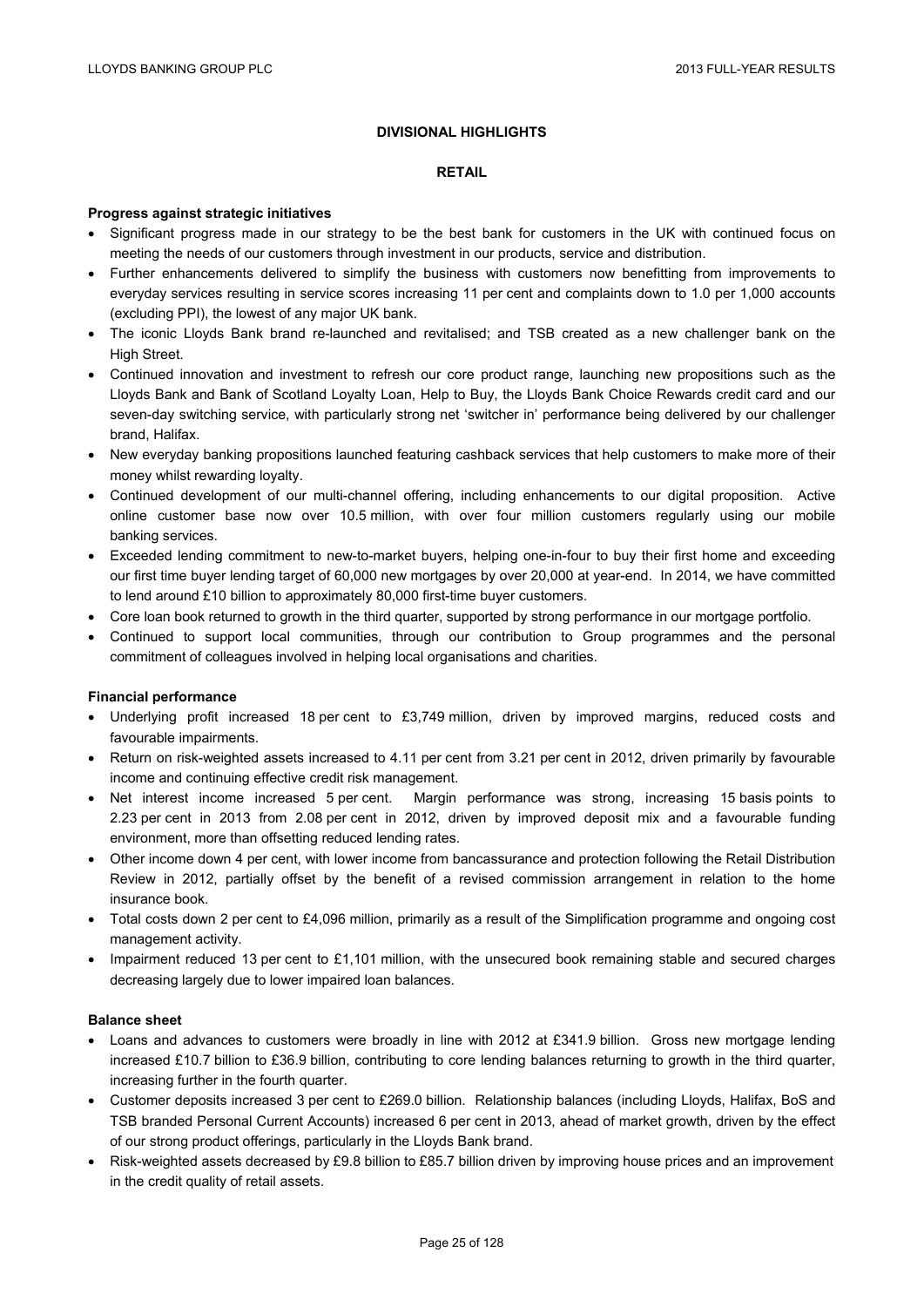# **RETAIL** (continued)

|                                              | 2013        | 2012 <sup>1</sup> | <b>Change</b>      |
|----------------------------------------------|-------------|-------------------|--------------------|
|                                              | £m          | £m                | %                  |
| Net interest income                          | 7,536       | 7,195             | 5                  |
| Other income                                 | 1,410       | 1,462             | (4)                |
| <b>Total underlying income</b>               | 8,946       | 8,657             | 3                  |
| Total costs                                  | (4,096)     | (4, 199)          | $\boldsymbol{2}$   |
| Impairment                                   | (1, 101)    | (1, 270)          | 13                 |
| <b>Underlying profit</b>                     | 3,749       | 3,188             | 18                 |
| Banking net interest margin                  | 2.23%       | 2.08%             | 15bp               |
| Asset quality ratio                          | 0.32%       | 0.36%             | (4)bp              |
| Return on risk-weighted assets               | 4.11%       | 3.21%             | 90 <sub>bp</sub>   |
|                                              | At          | At                |                    |
|                                              | 31 Dec      | 31 Dec            |                    |
| Key balance sheet items                      | 2013<br>£bn | 2012<br>£bn       | <b>Change</b><br>% |
| Loans and advances to customers <sup>2</sup> | 341.9       | 343.3             |                    |
| Customer deposits <sup>3</sup>               | 269.0       | 260.8             | 3                  |
| <b>Total customer balances</b>               | 610.9       | 604.1             | 1                  |
| Risk-weighted assets                         | 85.7        | 95.5              | (10)               |

|                                              | Core    |                   |                  | Non-core      |        |        |  |
|----------------------------------------------|---------|-------------------|------------------|---------------|--------|--------|--|
|                                              | 2013    | 2012 <sup>1</sup> | <b>Change</b>    | 2013          | 2012   | Change |  |
|                                              | £m      | £m                | %                | £m            | £m     | %      |  |
| Net interest income                          | 7,525   | 7,163             | 5                | 11            | 32     | (66)   |  |
| Other income                                 | 1,400   | 1,446             | (3)              | 10            | 16     | (38)   |  |
| <b>Total underlying income</b>               | 8,925   | 8,609             | 4                | 21            | 48     | (56)   |  |
| <b>Total costs</b>                           | (4,092) | (4, 193)          | 2                | (4)           | (6)    | 33     |  |
| Impairment                                   | (1,059) | (1, 192)          | 11               | (42)          | (78)   | 46     |  |
| <b>Underlying profit (loss)</b>              | 3,774   | 3,224             | 17               | (25)          | (36)   | 31     |  |
| Banking net interest margin                  | 2.40%   | 2.25%             | 15 <sub>bp</sub> | 0.07%         | 0.12%  | (5)bp  |  |
| Asset quality ratio                          | 0.33%   | 0.37%             | (4)bp            | 0.17%         | 0.29%  | (12)bp |  |
| Return on risk-weighted assets               | 4.55%   | 3.60%             | 95bp             |               |        |        |  |
|                                              | At      | At                |                  | At            | At     |        |  |
|                                              | 31 Dec  | 31 Dec            |                  | <b>31 Dec</b> | 31 Dec |        |  |
| Key balance sheet items                      | 2013    | 2012              | Change           | 2013          | 2012   | Change |  |
|                                              | £bn     | £bn               | ℅                | £bn           | £bn    | ℅      |  |
| Loans and advances to customers <sup>2</sup> | 318.2   | 317.3             |                  | 23.7          | 26.0   | (9)    |  |
| Customer deposits <sup>3</sup>               | 269.0   | 260.8             | 3                |               |        |        |  |
| <b>Total customer balances</b>               | 587.2   | 578.1             | $\boldsymbol{2}$ | 23.7          | 26.0   | (9)    |  |
| Total non-core assets                        |         |                   |                  | 23.7          | 26.0   | (9)    |  |
| Risk-weighted assets                         | 78.8    | 86.6              | (9)              | 6.9           | 8.9    | (22)   |  |

<sup>1</sup> Restated.

<sup>2</sup> Excludes reverse repos.

 $3$  Excludes repos.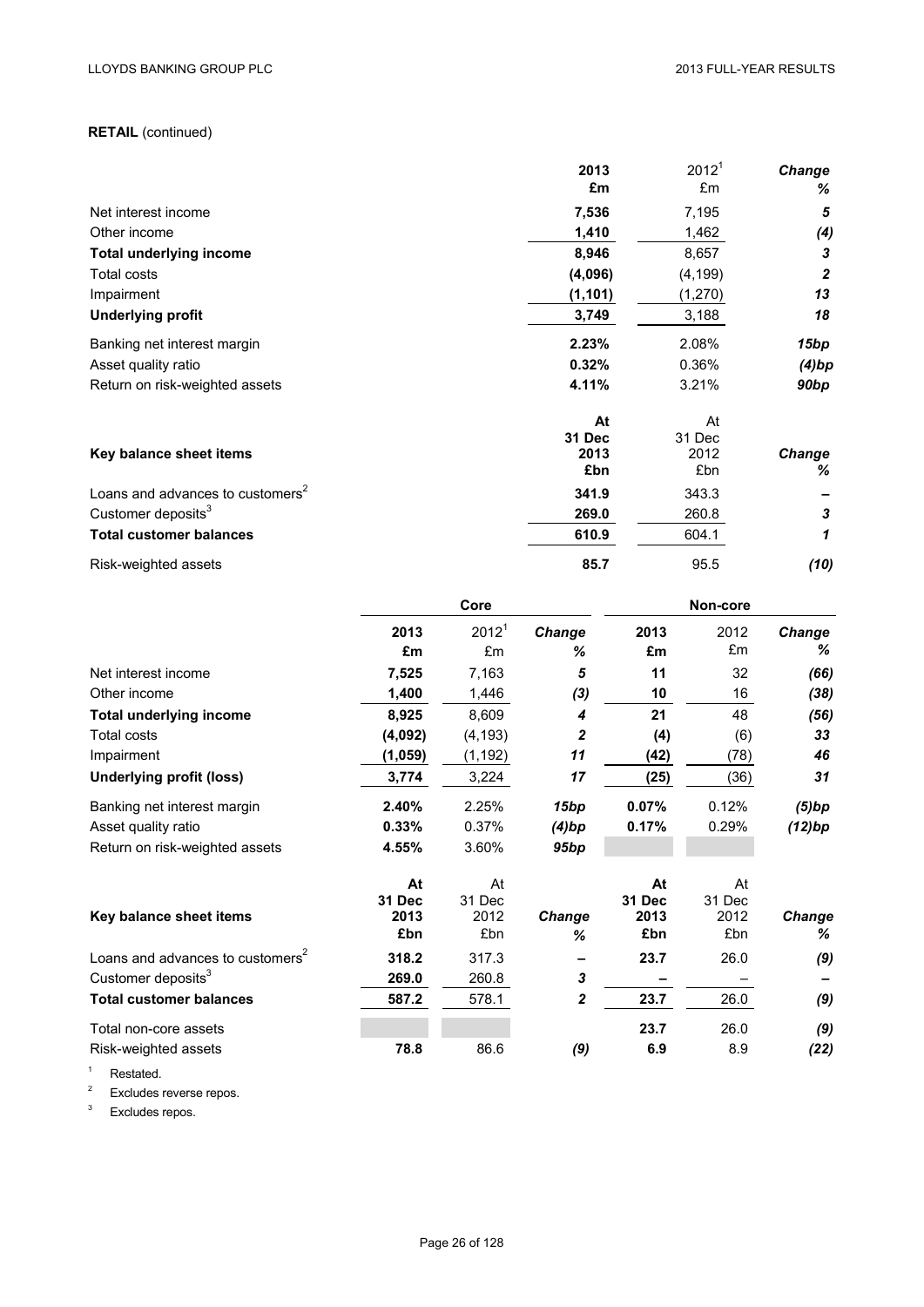## **COMMERCIAL BANKING**

#### **Progress against strategic initiatives**

- Continue to execute our strategy to be the best bank for clients.
- Reshaped our Small and Medium-sized Enterprises (SME) and Mid Markets segments to better serve client needs and improved relationship returns in Global Corporates and Financial Institutions through our continued focus on capital optimisation.
- Strengthened the balance sheet and funding position: increasing the volume and quality of deposits within Transaction Banking; and de-risking the balance sheet by reducing non-core assets by 50 per cent and risk-weighted assets by 59 per cent, particularly in Corporate Real Estate and European exposures.
- Continued to invest in our core infrastructure, with ongoing benefits from the Simplification programme and tight cost management enabling significant upgrades to deliver scalability and functionality in our Transaction Banking and Markets businesses.
- Simplified our geographic footprint by exiting Spain and Australia as we focus on our UK and UK-linked clients, in addition to improving service delivery to frontline staff and end-to-end client support by streamlining infrastructure and processes.
- Played a prominent role in supporting the UK economy whilst maintaining a prudent risk appetite: net growth in SME lending of 6 per cent in the last 12 months, against market contraction of 3 per cent; 80 per cent acceptance rate on SME loan and overdraft applications; supported approximately 120,000 business start-ups; committed over £36 billion to UK customers through Funding for Lending since the start of the scheme; committed over £1.3 billion to UK manufacturing in the year to end September 2013, ahead of target; and helped clients access £8 billion of non-bank lending.
- Played a leading role in the development of the UK retail bond market, becoming a market maker on the London Stock Exchange for retail bond investors, providing the market with continuous pricing in bonds and gilts.
- Awarded Business Bank of the Year at the FD's Excellence Awards for the ninth year in a row.

## **Financial performance**

- **•** Returned to profitability with underlying profit of £1,575 million driven by the significant reduction in impairments as a result of lower charges across the core and non-core portfolios, increased core income partially offset by lower non-core income from our capital accretive asset reduction strategy.
- Core underlying income grew by 5 per cent to £4,924 million driven by SME, Mid Markets and Financial Institutions underpinned by strong performances in Transaction Banking and LDC and a resilient performance in Financial Markets and Capital Markets products. Income continues to be well balanced across the four client segments.
- Core underlying profit increased by 25 per cent to £2,193 million due to increased income and lower impairment charges. Core return on risk-weighted assets increased by 38 basis points to 1.74 per cent.
- Core net interest margin increased 31 basis points through disciplined pricing of new business, in addition to reduced funding costs driven by increased high quality deposits which contributed to a reduction in the Group's requirement for wholesale funding.
- Core asset quality ratio improved 28 basis points reflecting better quality origination with the low interest rate environment helping to maintain defaults at a lower level. Non-core asset quality ratio decreased 196 basis points reflecting disciplined management and deleveraging of the portfolio.

#### **Balance sheet**

- Core lending increased by 7 per cent driven by a 6 per cent increase in SME, and a strong performance in Mid Markets and Global Corporates resulting in an 8 per cent increase in Other Commercial Banking. This has been achieved whilst reducing risk-weighted assets resulting in improved capital efficiency.
- Core customer deposits increased by 13 per cent, with increases in all client segments and growth in high quality deposits reflecting the strength of the customer franchise.
- Core risk-weighted assets decreased 4 per cent as a result of selective participation, specifically in Global Corporates, in addition to active portfolio management across all client segments to reduce risk-weighted assets in the lending and Financial Markets businesses.
- Non-core loans and advances to customers decreased by £15.8 billion, as a result of the Group's capital accretive asset reduction strategy.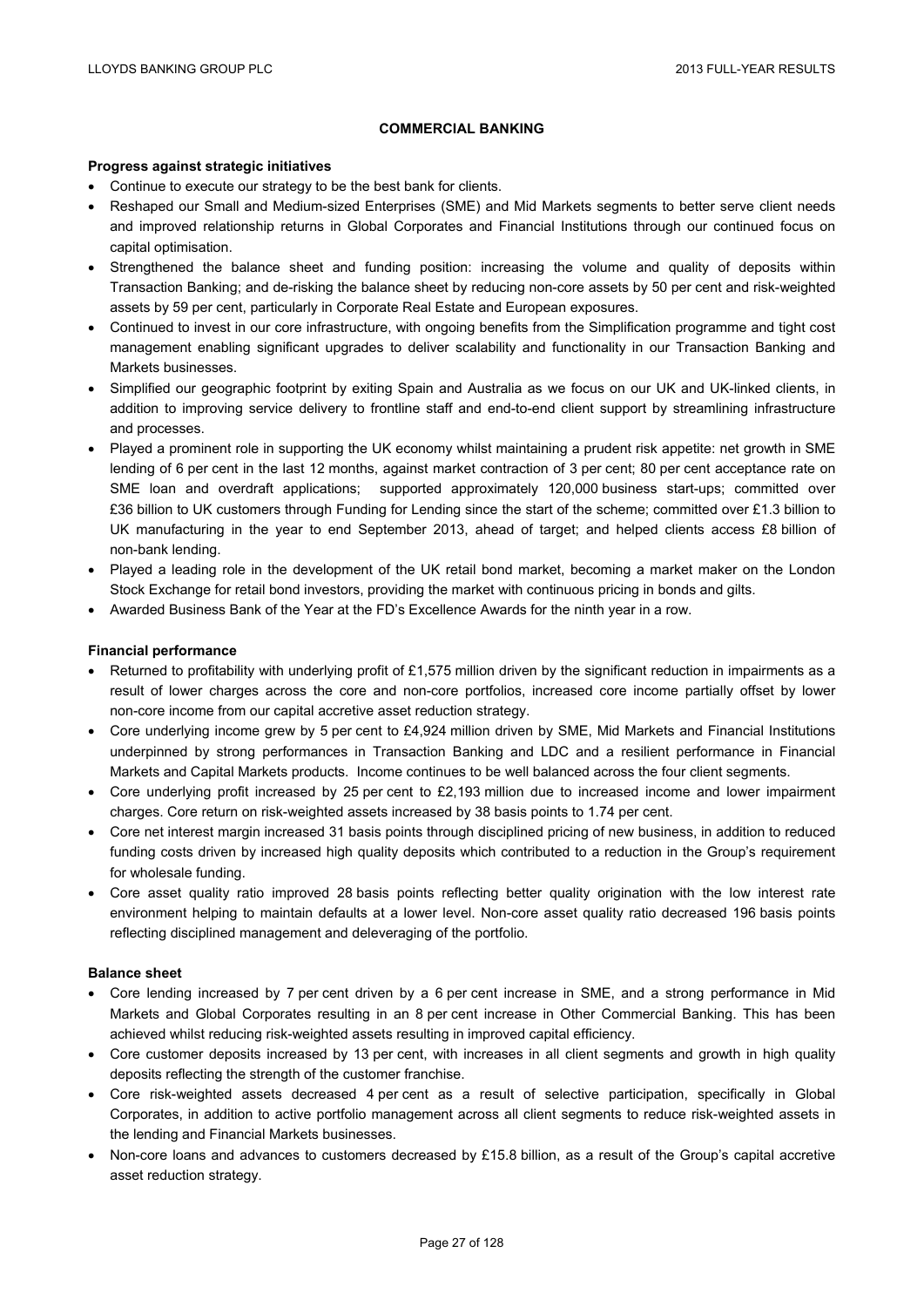## **COMMERCIAL BANKING** (continued)

|                                                         | 2013        | 2012 <sup>1</sup> | Change      |
|---------------------------------------------------------|-------------|-------------------|-------------|
|                                                         | £m          | £m                | %           |
| Net interest income                                     | 2,426       | 2,206             | 10          |
| Other income                                            | 2,708       | 2,932             | (8)         |
| <b>Total underlying income</b>                          | 5,134       | 5,138             |             |
| Total costs                                             | (2, 392)    | (2, 516)          | 5           |
| Impairment                                              | (1, 167)    | (2,946)           | 60          |
| <b>Underlying profit (loss)</b>                         | 1,575       | (324)             |             |
| Banking net interest margin                             | 1.95%       | 1.58%             | 37bp        |
| Asset quality ratio                                     | 0.83%       | 1.85%             | (102)bp     |
| Return on risk-weighted assets                          | 1.04%       | (0.18)%           | 122bp       |
|                                                         | At          | At                |             |
|                                                         | 31 Dec      | 31 Dec            |             |
| Key balance sheet items                                 | 2013<br>£bn | 2012<br>£bn       | Change<br>% |
| Loans and advances to customers <sup>2</sup>            |             |                   |             |
|                                                         | 126.4       | 134.7             | (6)         |
| Debt securities and available-for-sale financial assets | 4.1         | 9.5               | (57)        |
|                                                         | 130.5       | 144.2             | (10)        |
| Customer deposits <sup>3</sup>                          | 123.5       | 109.7             | 13          |
| Risk-weighted assets                                    | 138.5       | 165.2             | (16)        |

|                                              | Core     |          |                  | Non-core |          |               |  |
|----------------------------------------------|----------|----------|------------------|----------|----------|---------------|--|
|                                              | 2013     | $2012^1$ | Change           | 2013     | 2012     | <b>Change</b> |  |
|                                              | £m       | £m       | ℅                | £m       | £m       | %             |  |
| Net interest income                          | 2,444    | 2,242    | 9                | (18)     | (36)     | 50            |  |
| Other income                                 | 2,480    | 2,442    | $\boldsymbol{2}$ | 228      | 490      | (53)          |  |
| <b>Total underlying income</b>               | 4,924    | 4,684    | 5                | 210      | 454      | (54)          |  |
| Total costs                                  | (2, 307) | (2, 232) | (3)              | (85)     | (284)    | 70            |  |
| Impairment                                   | (424)    | (704)    | 40               | (743)    | (2, 242) | 67            |  |
| <b>Underlying profit (loss)</b>              | 2,193    | 1,748    | 25               | (618)    | (2,072)  | 70            |  |
| Banking net interest margin                  | 2.53%    | 2.22%    | 31bp             | 0.14%    | 0.35%    | (21)bp        |  |
| Asset quality ratio                          | 0.39%    | 0.67%    | (28)bp           | 2.32%    | 4.28%    | (196)bp       |  |
| Return on risk-weighted assets               | 1.74%    | 1.36%    | 38bp             |          |          |               |  |
|                                              | At       | At       |                  | At       | At       |               |  |
|                                              | 31 Dec   | 31 Dec   |                  | 31 Dec   | 31 Dec   |               |  |
| Key balance sheet items                      | 2013     | 2012     | Change           | 2013     | 2012     | <b>Change</b> |  |
|                                              | £bn      | £bn      | %                | £bn      | £bn      | %             |  |
| SME <sup>4</sup>                             | 28.2     | 26.6     | 6                |          |          |               |  |
| Other <sup>5</sup>                           | 81.3     | 75.4     | 8                |          |          |               |  |
| Loans and advances to customers <sup>2</sup> | 109.5    | 102.0    | $\overline{7}$   | 16.9     | 32.7     | (48)          |  |
| Customer deposits <sup>3</sup>               | 121.0    | 107.2    | 13               | 2.5      | 2.5      |               |  |
| <b>Total customer balances</b>               | 230.5    | 209.2    | 10               | 19.4     | 35.2     | (45)          |  |
| Total non-core assets                        |          |          |                  | 21.3     | 43.0     | (50)          |  |
| Risk-weighted assets                         | 123.3    | 127.8    | (4)              | 15.2     | 37.4     | (59)          |  |

<sup>1</sup><br>
Richard Excludes reverse repos.<br>
<sup>2</sup><br>
Excludes repos.<br>
SME comprises clients with turnover of up to £25 million in line with lending data supplied by the Bank of England.<br>
<sup>4</sup><br>
Includes Mid Markets, Global Corporates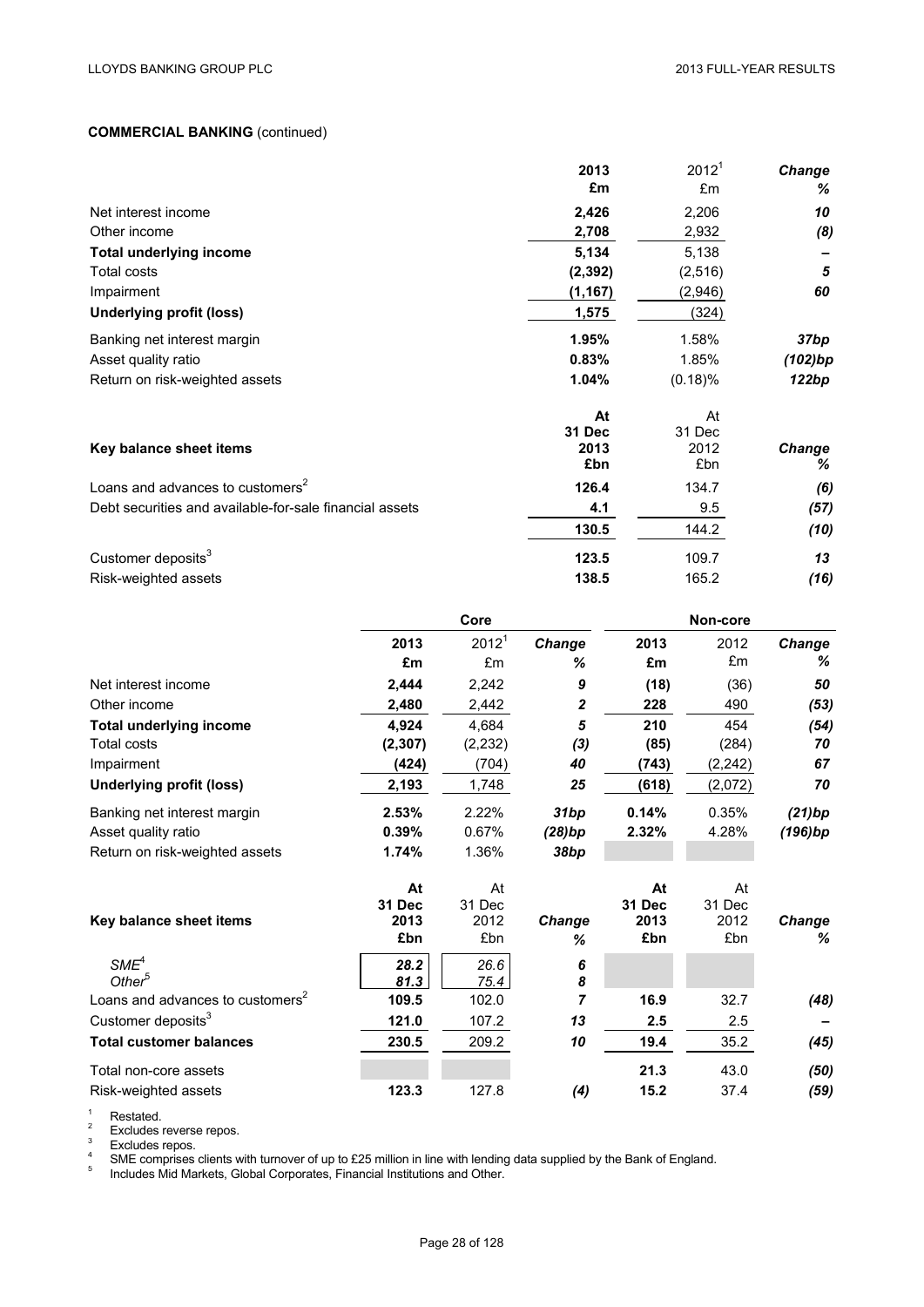# **WEALTH, ASSET FINANCE AND INTERNATIONAL**

#### **Progress against strategic initiatives**

- International presence reduced to nine countries, achieving our target of fewer than 10 by the end of 2014.
- Wealth improved client service and accessibility through a new Private Banking Client Centre and the roll out of a new point of sale system.
- Asset Finance continued to invest in infrastructure and growth initiatives, resulting in 3.2 per cent fleet growth for Lex Autolease and a 28.6 per cent increase in new business volumes for Black Horse motor finance.
- Reinforced the focus on our banking businesses through the announced sale of Scottish Widows Investment Partnership and the sales of shares in St. James's Place.
- Total cost reductions of 13 per cent driven by simplification initiatives and disposals enabled reinvestment for future growth opportunities.

## **Financial performance**

- Losses reduced by 95 per cent to £42 million driven by lower impairments in non-core, mainly in Ireland, and strong profitable growth in the core business.
- Core underlying profits increased by 38 per cent to £632 million (86 per cent excluding St. James's Place) driven by strong income growth in Wealth and Asset Finance, and cost savings.
- Core return on risk-weighted assets increased from 5.07 per cent to 6.67 per cent, largely as a result of repricing of **liabilities**
- Net interest income in the core business increased by 84 per cent driven by strong and improving margins in Wealth and in the Online Deposits businesses within Asset Finance, and by growth in Black Horse motor finance volumes.
- Core margin improved by 301 basis points from 5.90 per cent to 8.91 per cent driven by deposit pricing.
- Core other income (excluding St. James's Place and other disposals from the International portfolio) was broadly flat with growth in Asset Finance and new Wealth revenue streams offset by a reduction in trail income following implementation of the Retail Distribution Review.
- Total cost reductions of 13 per cent (8 per cent excluding St. James's Place). Savings from the run-down of non-core businesses, from simplification of the organisational structure in both Wealth and Asset Finance, and optimisation of our direct channel customer service in Wealth, enabled investment in building our customer propositions in UK Wealth and Asset Finance.
- Impairment charges reduced by £750 million to £730 million, including a reduction of £637 million in the Irish portfolio.

## **Balance sheet**

- Core loans and advances to customers increased by 23 per cent driven mainly by Asset Finance as a result of continued growth in UK motor finance business.
- Non-core assets reduced by 37 per cent following the sale of our Australian Asset Finance and Spanish retail businesses, and other reductions in our non-core portfolio mainly within Ireland.
- Customer deposits reduced by 12 per cent, driven by reductions in our international footprint within Wealth, and attrition in customer balances within Online Deposits, mainly driven by deposit repricing.
- Risk-weighted assets reduced by 28 per cent driven by sales and repayments of non-core assets within Asset Finance and Ireland.
- Funds under management (excluding St. James's Place and other disposals from the International portfolio) have grown by 2 per cent largely as a result of stronger equity markets.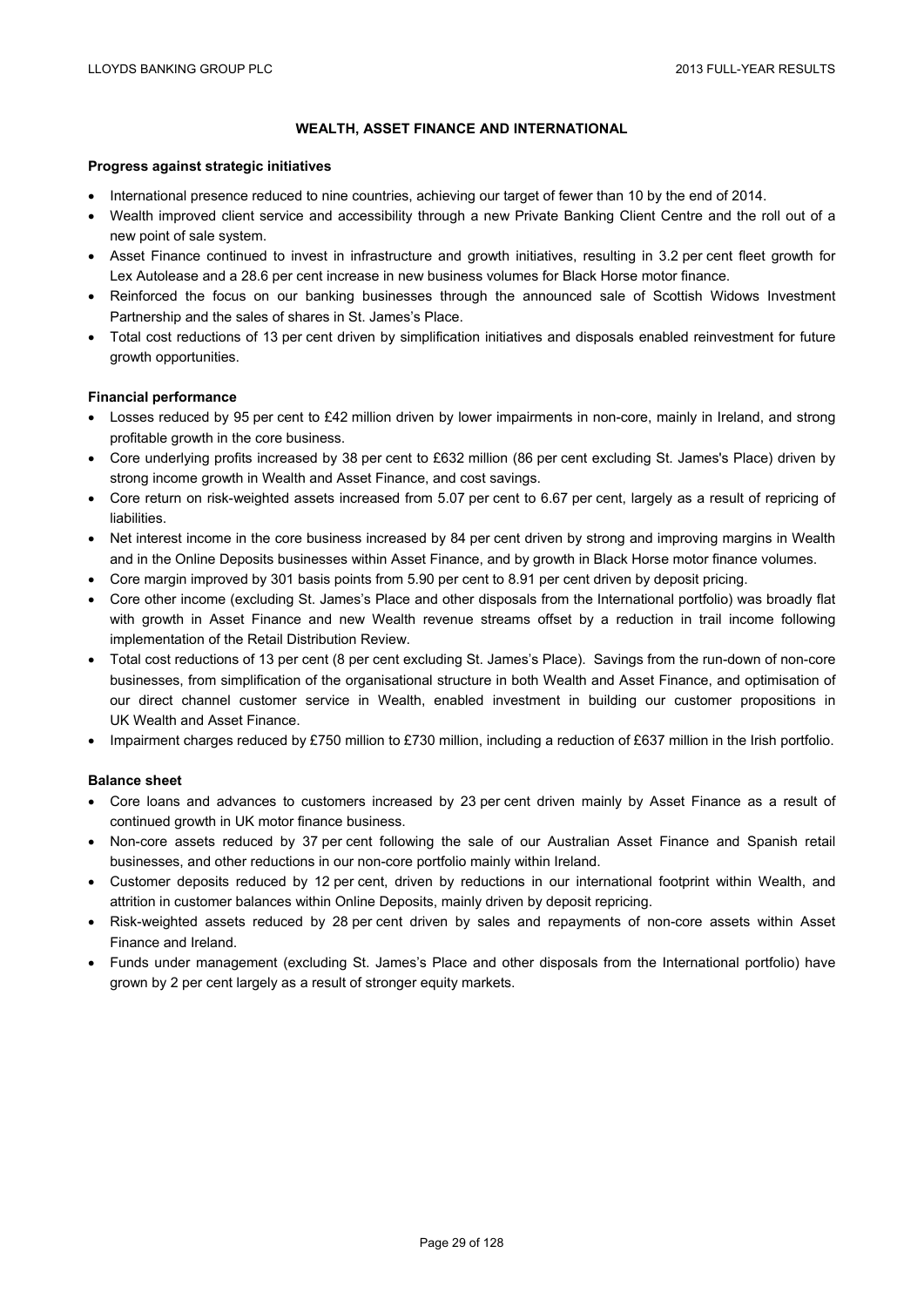# **WEALTH, ASSET FINANCE AND INTERNATIONAL** (continued)

|                                                            |                    |                   |                  |              | <b>Excluding St. James's Place</b> |                  |
|------------------------------------------------------------|--------------------|-------------------|------------------|--------------|------------------------------------|------------------|
|                                                            | 2013               | 2012 <sup>1</sup> | Change           | 2013         | 2012 <sup>1</sup>                  | Change           |
|                                                            | £m                 | £m                | ℅                | £m           | £m                                 | %                |
| Net interest income                                        | 870                | 799               | 9                | 869          | 795                                | 9                |
| Other income                                               | 1,809              | 2,043             | (11)             | 1,688        | 1,718                              | (2)              |
| <b>Total underlying income</b>                             | 2,679              | 2,842             | (6)              | 2,557        | 2,513                              | $\boldsymbol{2}$ |
| <b>Total costs</b>                                         | (1,991)            | (2, 291)          | 13               | (1, 947)     | (2, 123)                           | 8                |
| Impairment                                                 | (730)              | (1,480)           | 51               | (730)        | (1,480)                            | 51               |
| <b>Underlying loss</b>                                     | (42)               | (929)             | 95               | (120)        | (1,090)                            | 89               |
| Underlying profit (loss) by business:<br>Wealth            | 338                | 302               | 12               | 260          | 141                                | 84               |
| <b>Asset Finance</b>                                       | 505                | 322               | 57               | 505          | 322                                | 57               |
| International                                              | (885)              | (1, 553)          | 43               | (885)        | (1, 553)                           | 43               |
|                                                            | (42)               | (929)             | 95               | (120)        | (1,090)                            | 89               |
| Banking net interest margin                                | 2.20%              | 1.65%             | 55bp             | 2.20%        | 1.65%                              | 55 <sub>bp</sub> |
| Asset quality ratio                                        | 1.79%              | 3.12%             | (133)bp          | 1.79%        | 3.12%                              | (133)bp          |
| Return on risk-weighted assets                             | $(0.13)\%$         | $(2.31)\%$        | 218bp            | $(0.38)\%$   | (2.71)%                            | (233)bp          |
|                                                            |                    |                   |                  |              |                                    |                  |
|                                                            | At 31              | At 31             |                  |              |                                    |                  |
|                                                            | <b>Dec</b><br>2013 | Dec<br>2012       |                  |              |                                    |                  |
| Key balance sheet items                                    | £bn                | £bn               | Change<br>℅      |              |                                    |                  |
| Loans and advances to customers <sup>2</sup>               | 24.2               | 33.4              | (28)             |              |                                    |                  |
| Customer deposits <sup>2</sup>                             | 45.8               | 51.9              | (12)             |              |                                    |                  |
| Operating lease assets                                     | 2.8                | 2.8               |                  |              |                                    |                  |
| <b>Total customer balances</b>                             | 72.8               | 88.1              | (17)             |              |                                    |                  |
|                                                            | 25.9               | 36.2              | (28)             |              |                                    |                  |
| Risk-weighted assets                                       |                    |                   |                  |              |                                    |                  |
|                                                            |                    |                   |                  |              |                                    |                  |
|                                                            |                    | Core              |                  |              | Non-core                           |                  |
|                                                            | 2013               | 2012 <sup>1</sup> | Change           | 2013         | 2012                               | Change           |
|                                                            | £m                 | £m                | %                | £m           | £m                                 | ℅                |
| Net interest income                                        | 574                | 312               | 84               | 296          | 487                                | (39)             |
| Other income                                               | 1,748              | 1,964             | (11)             | 61           | 79                                 | (23)             |
| <b>Total underlying income</b>                             | 2,322              | 2,276             | $\boldsymbol{2}$ | 357          | 566                                | (37)             |
| <b>Total costs</b>                                         | (1,658)            | (1,795)           | 8                | (333)        | (496)                              | 33               |
| Impairment                                                 | (32)               | (22)              | (45)             | (698)        | (1, 458)                           | 52               |
| <b>Underlying profit (loss)</b>                            | 632                | 459               | 38               | (674)        | (1, 388)                           | (51)             |
| Underlying profit excluding St. James's Place <sup>3</sup> | 554                | 298               | 86               |              |                                    |                  |
| Banking net interest margin                                | 8.91%              | 5.90%             | 301bp            | 0.92%        | 1.13%                              | (21)bp           |
| Asset quality ratio                                        | 0.50%              | 0.45%             | 5bp              | 2.03%        | 3.42%                              | (139)bp          |
| Return on risk-weighted assets                             | 6.67%              | 5.07%             | <b>160bp</b>     |              |                                    |                  |
|                                                            |                    |                   |                  |              |                                    |                  |
|                                                            | At<br>31 Dec       | At<br>31 Dec      |                  | At<br>31 Dec | At<br>31 Dec                       |                  |
| Key balance sheet items                                    | 2013               | 2012              | Change           | 2013         | 2012                               | Change           |
|                                                            | £bn                | £bn               | ℅                | £bn          | £bn                                | %                |
| Loans and advances to customers <sup>2</sup>               | 6.5                | 5.3               | 23               | 17.7         | 28.1                               | (37)             |
| Customer deposits <sup>2</sup>                             | 45.6               | 51.0              | (11)             | 0.2          | 0.9                                | (78)             |
| Operating lease assets                                     | 2.8                | 2.7               | 4                |              | 0.1                                |                  |
| <b>Total customer balances</b>                             | 54.9               | 59.0              | (7)              | 17.9         | 29.1                               | (38)             |
| Total non-core assets                                      |                    |                   |                  | 18.2         | 28.9                               | (37)             |
| Risk-weighted assets                                       | 9.0                | 9.6               | (6)              | 16.9         | 26.6                               | (36)             |

<sup>1</sup> Restated.<br><sup>2</sup> Excludes reverse repos on loans and advances and excluding repos on deposits.<br><sup>3</sup> The gain relating to the sales of shares in St. James's Place is included in Central items.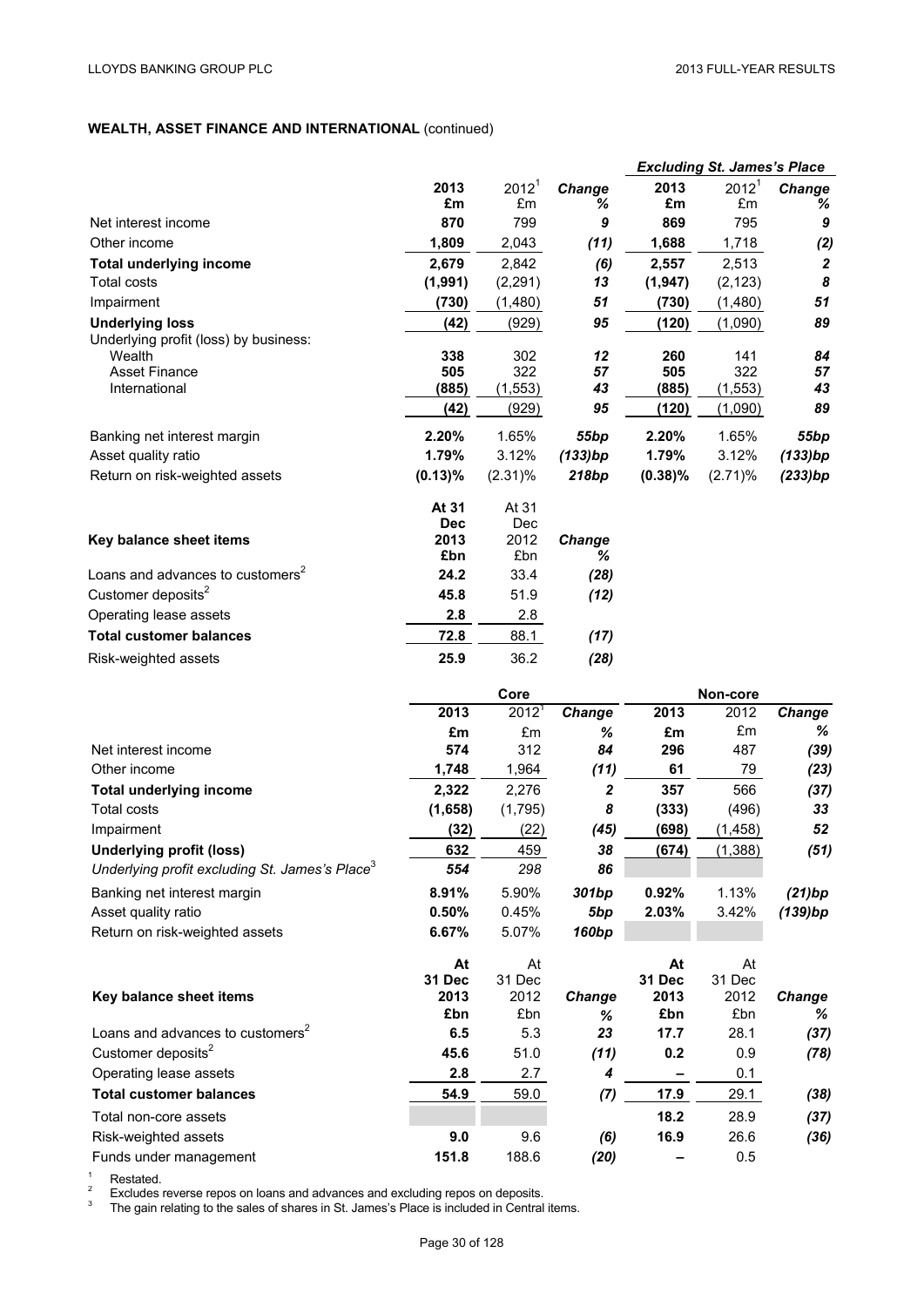## **INSURANCE**

#### **Progress against strategic initiatives**

- Insurance is a core part of Lloyds Banking Group and has delivered underlying profits in excess of £1 billion for each of the last five years, enabling the payment of a total of £5.1 billion of dividends to the Group since 2009.
- The Insurance business is focused on four key markets: Pensions, Protection, Annuities and Home Insurance, where we believe it can leverage its position as part of the Group with over 30 million retail customers, rich customer transaction data, centres of best practice and top quality brands.
- In Pensions, where we have over 1 million individual customers and a significant number of Corporate customers representing more than 1 million employees, we have so far supported almost 300 major employers, representing about 60,000 employees, through auto enrolment, including many of the 17 per cent of FTSE 350 companies who have their corporate pension arrangements with Scottish Widows, and we expect this to increase significantly in 2014.
- In Protection, we continued to progress development of our intermediary proposition, leveraging our platform and capabilities to extend this to our wealthier customers.
- In Annuities, we began the delivery of our enhanced annuity proposition, including extending this offering into the intermediary channel and continued to support our annuity strategy with the acquisition of attractive, higher yielding assets to match long duration liabilities.
- In Home Insurance, we invested in our proposition to improve customer focus, for instance the introduction of a dedicated claims advisor to each claimant has resulted in significantly faster claims settlement.
- We increased the focus on our UK business following the agreed sale of our German life insurance business Heidelberger Leben.
- Following the agreed sale of Scottish Widows Investment Partnership to Aberdeen Asset Management we look forward to the long term strategic relationship that we will enter into with Aberdeen and the potential benefits for our customers.
- Capitalising on one of the most recognised brands in our market sector, we relaunched the Scottish Widows brand in February 2014, demonstrating our continued commitment to being a leader in the life planning and retirement market.

#### **Financial performance**

- Underlying profit down 2 per cent to £1,090 million, due to changes in intra group commission arrangements and the continued run-off legacy creditor books within General Insurance, net of lower costs and increased profit in UK Life and Pensions existing business reflecting the net benefit from a number of assumption changes. Return on equity up from 12 per cent to 13 per cent.
- Generated £692 million of operating cash net of £285 million of cash invested in writing new business.
- Costs improved by 8 per cent, reflecting the benefits of simplifying our business model and processes.
- IFRS new business margin reduced to 2.6 per cent due to changes in the basis of taxation of life protection business.
- Total UK LP&I sales down 1 per cent to £9,934 million primarily due to the Group's decision to stop providing investment advice to retail customers with savings below £100,000. Corporate pensions grew by 21 per cent, reflecting the strength of our proposition and the conversion of pipeline generated in the run up to implementation of the Retail Distribution Review.
- General Insurance Gross Written Premiums down by 8 per cent to £1,307 million reflecting the effect of the closed creditor book and as a result of our focus on value rather than volume on the home insurance portfolio.

#### **Capital**

- The strong underlying profitability and capitalisation of the Insurance business has enabled us to remit £2.2 billion of dividends to the Group during 2013 whilst maintaining a strong capital base.
- The estimated capital surplus for Pillar 1 is £2.9 billion (Scottish Widows plc, £3.9 billion in 2012) and for IGD is £2.7 billion (Insurance Group, £3.7 billion in 2012) with the decrease reflecting dividends paid during the year.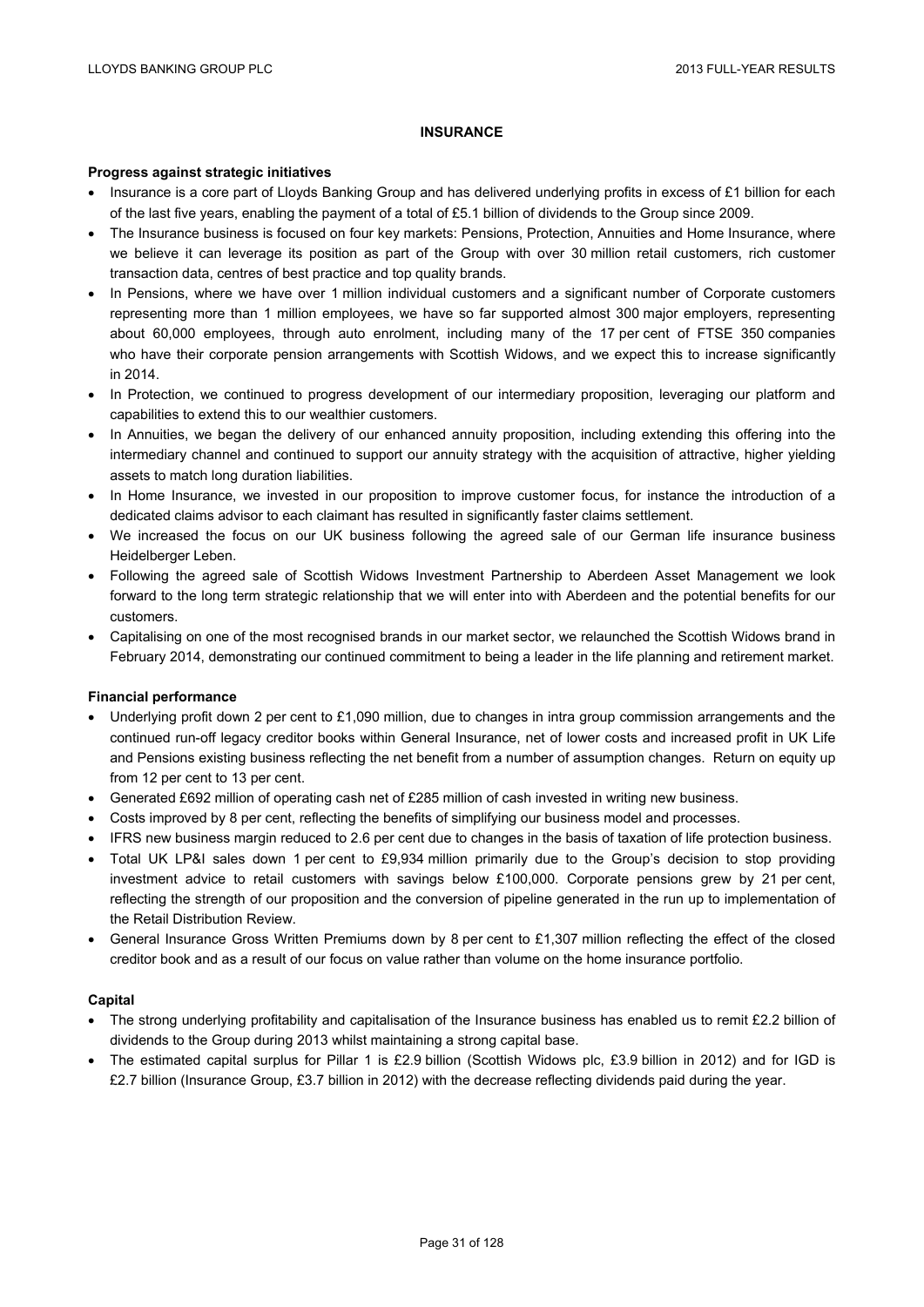#### **INSURANCE** (continued)

|                                                | 2013  | $2012^1$ | Change |
|------------------------------------------------|-------|----------|--------|
|                                                | £m    | £m       | %      |
| Net interest income                            | (103) | (78)     | (32)   |
| Other income                                   | 2,236 | 2,294    | (3)    |
| Insurance claims                               | (356) | (365)    | 2      |
| <b>Total underlying income</b>                 | 1,777 | 1,851    | (4)    |
| Total costs                                    | (687) | (744)    | 8      |
| <b>Underlying profit</b>                       | 1,090 | 1,107    | (2)    |
| Operating cash generation                      | 692   | 849      | (18)   |
| UK Life IFRS new business margin               | 2.6%  | 3.2%     | (60)bp |
| UK Life, pensions and investment sales (PVNBP) | 9,934 | 10,005   | (1)    |
| General Insurance total GWP                    | 1,307 | 1,419    | (8)    |
| General Insurance combined ratio               | 77%   | 72%      | 5pp    |
| Return on equity <sup>2</sup>                  | 13%   | 12%      | 1pp    |

<sup>1</sup> Restated.<br><sup>2</sup> 'Return on Equity' is the underlying profit less tax at the prevailing UK Corporation tax rate divided by the average amount of the Group's equity attributable to the Insurance business.

#### **Profit by product group**

|                                                | 2013        |              |           |                    |              |       |  |
|------------------------------------------------|-------------|--------------|-----------|--------------------|--------------|-------|--|
|                                                | Pensions &  | Protection & | General   |                    |              |       |  |
|                                                | investments | annuities    | Insurance | Other <sup>1</sup> | <b>Total</b> | Total |  |
|                                                | £m          | £m           | £m        | £m                 | £m           | £m    |  |
| New business income                            | 276         | 139          |           | 16                 | 431          | 519   |  |
| Existing business income                       | 599         | 132          |           | 92                 | 823          | 791   |  |
| Assumption changes and experience<br>variances | (158)       | 302          |           | (78)               | 66           | (31)  |  |
| General Insurance income net of claims         |             |              | 457       |                    | 457          | 572   |  |
| <b>Total underlying income</b>                 | 717         | 573          | 457       | 30                 | 1,777        | 1,851 |  |
| Total costs                                    | (360)       | (128)        | (160)     | (39)               | (687)        | (744) |  |
| Underlying profit (loss) 2013                  | 357         | 445          | 297       | (9)                | 1,090        | 1,107 |  |
| Underlying profit $2012^2$                     | 404         | 289          | 409       | 5                  | 1,107        |       |  |

<sup>1</sup> 'Other' includes the results of the European business in addition to income from return on free assets, interest expense and certain provisions.

<sup>2</sup> Full 2012 comparator tables for the profit and cash disclosures can be found on the Lloyds Banking Group investor site.

New business income reduced by £88 million to £431 million driven by reduced protection and annuities new business income following changes to the basis of taxation on the life protection business in January 2013. Pensions and investments new business income increased slightly with a strong performance in corporate pensions being largely offset by reduced investments volumes following the Group's decision to stop providing investment advice to retail customers with savings below £100,000.

Existing business income increased by £32 million largely due to increased income from protection and annuities which benefited from the increased returns on higher yielding assets. Pensions and investments existing business income increased slightly with increased income in pensions being largely offset by reduced income on the declining savings and investments portfolio.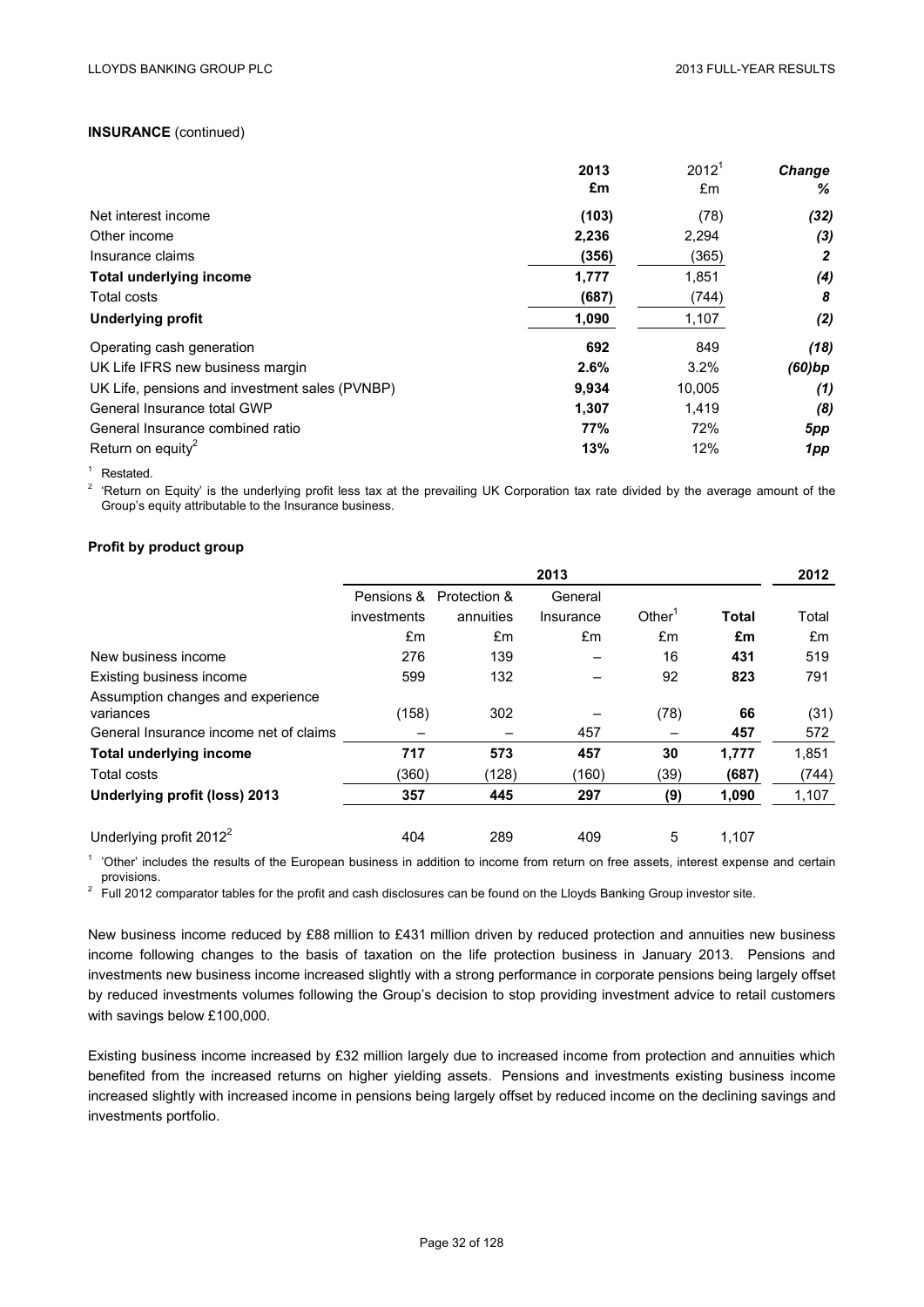## **INSURANCE** (continued)

Underlying profit in the protection and annuities business included a benefit of £302 million largely as a result of changes to long-term mortality and investment return assumptions which included the benefits of investing in higher yielding assets to match long duration liabilities. This was partly offset by a charge of £158 million in the pensions and investments business driven primarily by a revision of pensions lapse assumptions and allowance for the impact of the Office of Fair Trading review on fairness of legacy pension charges.

General Insurance income reduced by £115 million to £457 million primarily due to a £77 million impact of a revised commission arrangement with Retail on the home insurance portfolio in addition to the continued run off of legacy books.

#### **Operating cash generation**

In line with emerging industry practice we have introduced an operating cash generation reporting metric. Operating cash is used to fund new business generating future cash, to pay dividends to Group, or is retained within the business to provide security for policyholders and achieve our strategic objectives. For the majority of products writing new business results in an outflow of cash for new business origination and set up costs (including commission). This cash outflow is recouped in subsequent years. However some products, where the policyholder's initial investment covers the cost of setting up the policy, do not require new business funding.

Operating cash generation is derived from underlying profit by removing the effect of movements in intangible (non-cash) items and assumption changes. Intangible items include the value of in-force life business, deferred acquisition costs and deferred income reserves.

|                                 | 2013        |                         |           |       |       |       |  |
|---------------------------------|-------------|-------------------------|-----------|-------|-------|-------|--|
|                                 |             | Pensions & Protection & | General   |       |       |       |  |
|                                 | investments | annuities               | Insurance | Other | Total | Total |  |
|                                 | £m          | £m                      | £m        | £m    | £m    | £m    |  |
| Cash invested in new business   | (261)       | (3)                     |           | (21)  | (285) | (264) |  |
| Cash generated from existing    |             |                         |           |       |       |       |  |
| business                        | 485         | 139                     |           | 56    | 680   | 704   |  |
| Cash generated from General     |             |                         |           |       |       |       |  |
| Insurance                       |             |                         | 374       |       | 374   | 409   |  |
| Change in intra group           |             |                         |           |       |       |       |  |
| commission terms                |             |                         | (77)      |       | (77)  |       |  |
| Operating cash generation       | 224         | 136                     | 297       | 35    | 692   | 849   |  |
| Intangibles and other           |             |                         |           |       |       |       |  |
| adjustments                     | 133         | 309                     |           | (44)  | 398   | 258   |  |
| Underlying profit (loss) before |             |                         |           |       |       |       |  |
| tax                             | 357         | 445                     | 297       | (9)   | 1,090 | 1,107 |  |
| Operating cash generation 2012  | 223         | 184                     | 409       | 33    |       |       |  |

The Insurance business generated £692 million of cash in 2013, £157 million lower than the prior year. The reduction was due to the change in intra group commission arrangements, the run-off of the legacy creditor book, and a slight increase in cash invested in new business, largely due to lower protection new business income.

The increase in intangibles is driven by the beneficial impact of assumption changes.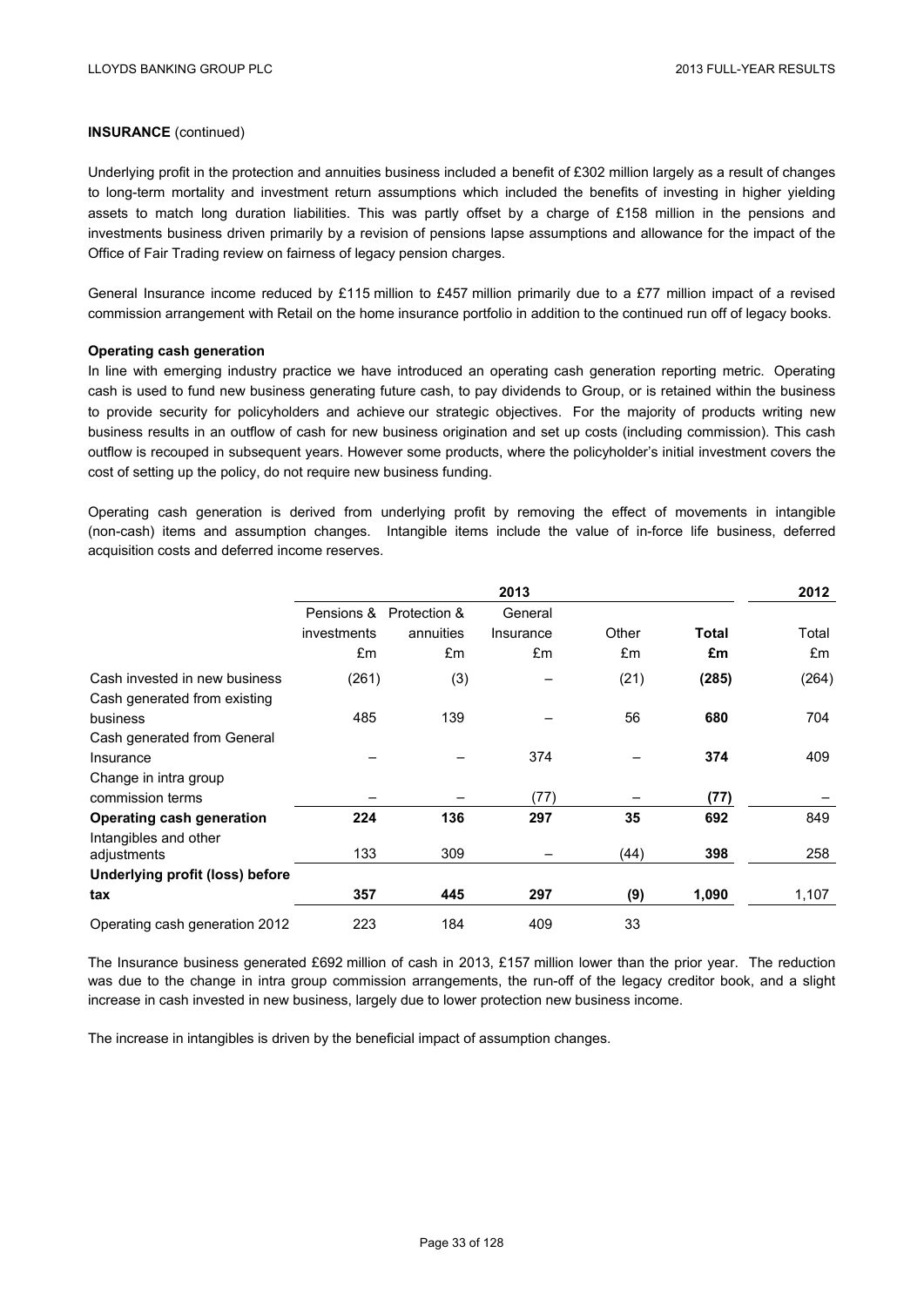# **GROUP OPERATIONS**

|                                      | 2013<br>£m | 2012 <sup>1</sup><br>£m |
|--------------------------------------|------------|-------------------------|
| Total underlying income              | 6          | 30                      |
| Direct costs:                        |            |                         |
| Information technology               | (1, 172)   | (1, 171)                |
| Operations                           | (825)      | (822)                   |
| Property                             | (876)      | (892)                   |
| Support functions                    | (92)       | (93)                    |
|                                      | (2,965)    | (2,978)                 |
| Result before recharges to divisions | (2,959)    | (2,948)                 |
| Total net recharges to divisions     | 2,902      | 2,897                   |
| <b>Underlying loss</b>               | (57)       | (51)                    |

<sup>1</sup> 2012 comparative figures have been amended to reflect the effect of the continuing consolidation of operations across the Group. To ensure a fair comparison of the 2013 performance, 2012 direct costs have been restated with an equivalent offsetting increase in recharges to divisions.

- Group Operations supports the Group by providing high quality services and delivering investment project capability through Information Technology (IT), Operations (including Customer Service and Global Payments) as well as Property and Sourcing. Achieving excellent service availability and high standards is a key part of our strategy to be the best bank for customers.
- Incremental cost savings of 6 per cent have been achieved through Simplification and tight cost control actions such as sourcing, the centralisation, automation and re-engineering of end-to-end processes, and consolidation and rationalisation of property and IT. These savings are offset by higher costs of supplying investment projects and the impact of regulatory costs and inflation.
- Information Technology savings were offset by increased costs from delivering Group Strategic Initiatives, such as Transaction Banking Transformation and Digital Transformation, which generate income and cost benefits in other Divisions.
- Operations costs increased slightly from 2012 to 2013 with enhancements to our customer services processes and regulatory and compliance activities, in areas such as Global Payments, offset by Simplification savings. This includes delivering Industry Accounts Switchers, Global Anti Money Laundering and Foreign Account Tax Compliance Act projects serving the rest of the Group.
- Group Property costs decreased by 2 per cent as we continued to consolidate the Group's property portfolio with savings offsetting the costs of rebranding the Branch network.
- We continue to streamline our internal operations and have reduced the number of suppliers by a further 1,467 this year, bringing the total down from over 18,000 at the start of Simplification to 9,066, well ahead of our original target of 10,000 by the end of 2014.

### **CENTRAL ITEMS**

|                                   | 2013<br>£m | 2012<br>£m |
|-----------------------------------|------------|------------|
| Total underlying income (expense) | 263        | (132)      |
| Total costs                       | (406)      | (293)      |
| Impairment                        | (6)        | (1)        |
| <b>Underlying loss</b>            | (149)      | (426)      |

- Central items include income and expenditure not recharged to divisions, including the costs of certain central and head office functions.
- Total underlying income in 2013 includes the £540 million gain on the sales of shares in St. James's Place.
- Total costs in 2013 include the bank levy of £238 million (2012: £179 million).

.

Page 34 of 128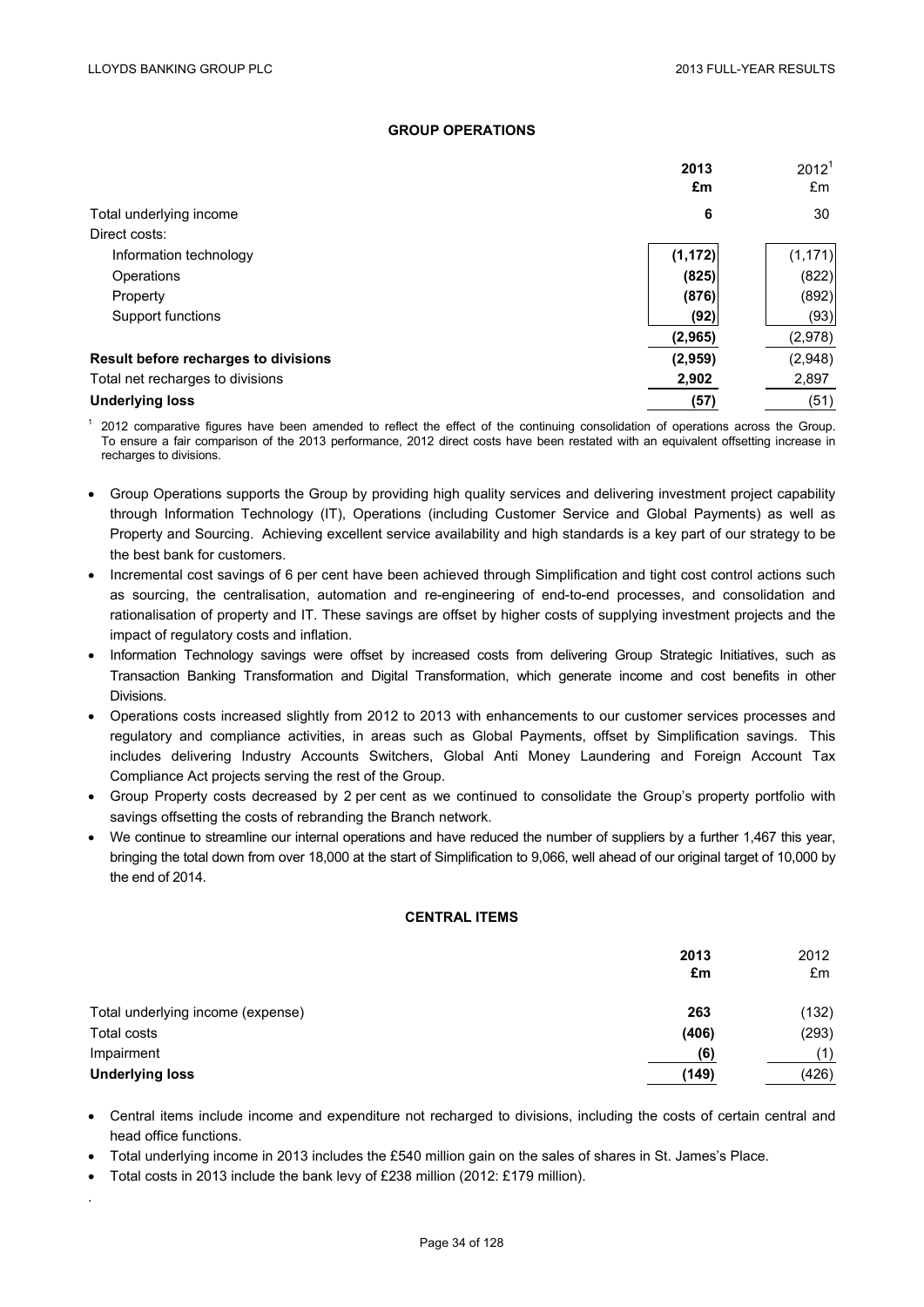### **ADDITIONAL INFORMATION**

### **1. Reconciliation between statutory and underlying basis results**

The tables below set out the reconciliation from the statutory results to the underlying basis results, the principles of which are set out on the inside front cover.

|                                 |                 |                              |                         | <b>Removal of:</b> |                         |              |                              |
|---------------------------------|-----------------|------------------------------|-------------------------|--------------------|-------------------------|--------------|------------------------------|
|                                 |                 | <b>Lloyds Acquisition</b>    | <b>Volatility</b>       |                    |                         |              |                              |
|                                 | Group           | Banking related and<br>other | arising in<br>insurance | <b>Insurance</b>   | Legal and<br>regulatory |              | <b>Fair value</b> Underlying |
| 2013                            | statutory<br>£m | items <sup>1</sup><br>£m     | businesses<br>£m        | gross up<br>£m     | provisions<br>£m        | unwind<br>£m | basis<br>£m                  |
| Net interest income             | 7,338           | (14)                         |                         | 2.930              |                         | 631          | 10,885                       |
| Other income, net of            |                 |                              |                         |                    |                         |              |                              |
| insurance claims                | 11,140          | 460                          | (668)                   | (3,074)            |                         | 62           | 7,920                        |
| <b>Total underlying income</b>  | 18.478          | 446                          | (668)                   | (144)              |                         | 693          | 18,805                       |
| Operating expenses <sup>3</sup> | (15, 322)       | 2,041                        |                         | 144                | 3,455                   | 47           | (9,635)                      |
| Impairment                      | (2,741)         | 249                          |                         |                    |                         | (512)        | (3,004)                      |
| Profit (loss)                   | 415             | 2,736                        | (668)                   |                    | 3.455                   | 228          | 6.166                        |

|                                 |                        |                          |            | Removal of:           |            |            |            |
|---------------------------------|------------------------|--------------------------|------------|-----------------------|------------|------------|------------|
|                                 | Lloyds                 |                          | Volatility |                       |            |            |            |
|                                 | Banking                | Acquisition              | arising in |                       | Legal and  |            |            |
|                                 | Group                  | related and              | insurance  | Insurance             | regulatory | Fair value | Underlying |
| 2012                            | statutory <sup>4</sup> | other items <sup>5</sup> | businesses | gross up <sup>+</sup> | provisions | unwind     | basis      |
|                                 | £m                     | £m                       | £m         | £m                    | £m         | £m         | £m         |
| Net interest income             | 7,718                  | (199)                    | (8)        | 2,587                 |            | 237        | 10,335     |
| Other income, net of            |                        |                          |            |                       |            |            |            |
| insurance claims                | 12,799                 | (1,691)                  | (304)      | (2,760)               | 50         | (43)       | 8,051      |
| Total underlying income         | 20,517                 | (1,890)                  | (312)      | (173)                 | 50         | 194        | 18,386     |
| Operating expenses <sup>3</sup> | (15,974)               | 1,478                    |            | 173                   | 4,175      | 24         | (10, 124)  |
| Impairment                      | (5, 149)               | 320                      |            |                       |            | (868)      | (5,697)    |
| Profit (loss)                   | (606)                  | (92)                     | (312)      |                       | 4,225      | (650)      | 2,565      |

<sup>1</sup> Comprises the effects of asset sales (gain of £100 million), volatile items (loss of £678 million), liability management (loss of £142 million), Simplification costs related to severance, IT and business costs of implementation (£830 million), EC mandated retail business disposal costs (£687 million), the past service pensions charge (£104 million) and the amortisation of purchased intangibles (£395 million).

<sup>2</sup> Comprises the payment protection insurance provision of £3,050 million (2012: £3,575 million) and other regulatory provisions of £405 million (2012: £650 million).

<sup>3</sup> On an underlying basis, this is described as total costs.

<sup>4</sup> Restated to reflect the implementation of IAS 19 and IFRS 10. See page 123.

<sup>5</sup> Comprises the effects of asset sales (gain of £2,547 million), volatile items (loss of £748 million), liability management (loss of £229 million), Simplification costs (£676 million), EC mandated retail business disposal costs (£570 million), the past service pensions credit (£250 million) and the amortisation of purchased intangibles (£482 million).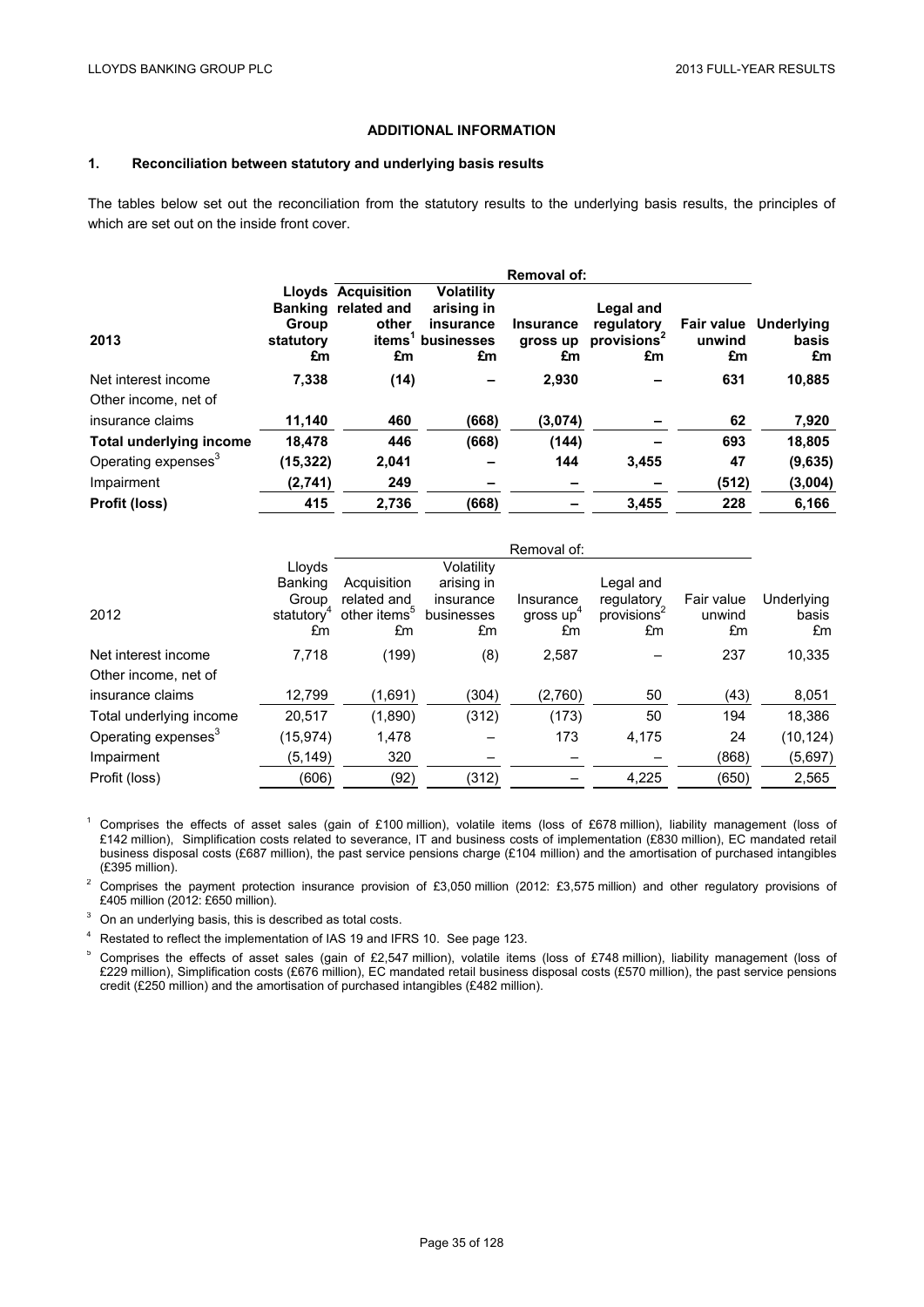# **ADDITIONAL INFORMATION** (continued)

### **2. Banking net interest margin**

Banking net interest margin is calculated by dividing banking net interest income by average interest-earning banking assets. A reconciliation of banking net interest income to Group net interest income showing the items that are excluded in determining banking net interest income follows:

|                                                        | 2013<br>£m | 2012<br>£m |
|--------------------------------------------------------|------------|------------|
| Banking net interest income – underlying basis         | 10,841     | 10,480     |
| Insurance division                                     | (103)      | (78)       |
| Other net interest income (including trading activity) | 147        | (67)       |
| Group net interest income – underlying basis           | 10,885     | 10,335     |
| Fair value unwind                                      | (631)      | (237)      |
| Banking volatility and liability management gains      | 14         | 199        |
| Insurance gross up                                     | (2,930)    | (2,587)    |
| Volatility arising in insurance businesses             |            | 8          |
| Group net interest income – statutory                  | 7,338      | 7,718      |

Average interest-earning banking assets are calculated gross of related impairment allowances, and relate solely to customer and product balances in the banking businesses on which interest is earned or paid.

#### **3. Volatility arising in insurance businesses**

The Group's statutory result before tax is affected by insurance volatility caused by movements in financial markets, and policyholder interests volatility, which primarily reflects the gross up of policyholder tax included in the Group tax charge.

In 2013 the Group's statutory result before tax included positive insurance and policyholder interests volatility totalling £668 million compared to positive volatility of £312 million in 2012.

Volatility comprises the following:

|                                                | 2013<br>£m | 2012<br>£m |
|------------------------------------------------|------------|------------|
| Insurance volatility                           | 218        | 189        |
| Policyholder interests volatility <sup>1</sup> | 564        | 143        |
| Total volatility                               | 782        | 332        |
| Insurance hedging arrangements                 | (114)      | (20)       |
| <b>Total</b>                                   | 668        | 312        |

 $1$  Includes volatility relating to the Group's interest in St. James's Place.

#### **Insurance volatility**

The Group's Insurance business has policyholder liabilities that are supported by substantial holdings of investments, including equities, property and fixed interest investments, all of which are subject to variations in their value. The value of the liabilities does not move exactly in line with changes in the value of the investments, yet IFRS requires that the changes in both the value of the liabilities and investments be reflected within the income statement. As these investments are substantial and movements in their value can have a significant impact on the profitability of the Group, management believes that it is appropriate to disclose the division's results on the basis of an expected return in addition to results based on the actual return.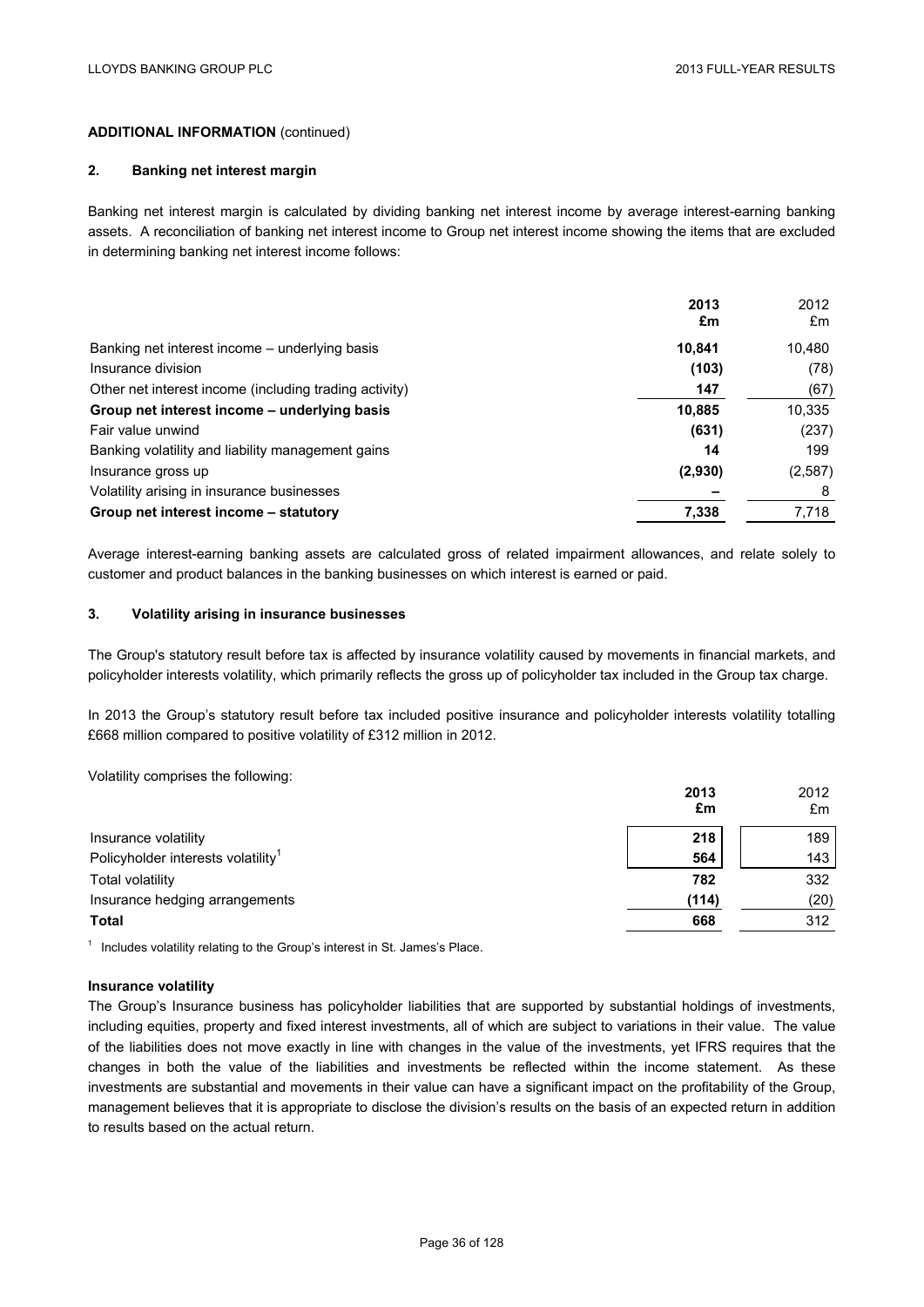# **ADDITIONAL INFORMATION** (continued)

#### **3. Volatility arising in insurance businesses** (continued)

The expected gross investment returns used to determine the normalised profit of the business, which are based on prevailing market rates and published research into historical investment return differentials, are set out below:

| United Kingdom                          | 2013<br>% | 2012<br>$\%$ |
|-----------------------------------------|-----------|--------------|
| Investments backing annuity liabilities | 3.83      | 3.89         |
| Equities and property                   | 5.58      | 5.48         |
| UK Government bonds                     | 2.58      | 2.48         |
| Corporate bonds                         | 3.18      | 3.08         |

A review of investment strategy in the Group's Insurance business has resulted in investment being made in a wider range of assets. Expected investment returns in 2013 include appropriate returns for these assets. The 2013 rates also reflect the move to swap rates as the basis for calculations.

The impact on the results due to the actual return on these investments differing from the expected return (based upon economic assumptions made at the beginning of the year, adjusted for significant changes in asset mix) is included within insurance volatility. Changes in market variables also affect the realistic valuation of the guarantees and options embedded within the with-profits funds, the value of the in-force business and the value of shareholders' funds.

The positive insurance volatility during 2013 in the Insurance division was £218 million, primarily reflecting the favourable performance of equity investments in the period relative to the expected return. This has been partially offset by an increase in the long-term level of market implied inflation and lower cash returns compared to long-term expectations.

### **Policyholder interests volatility**

The application of accounting standards results in the introduction of other sources of significant volatility into the pre-tax profits of the life, pensions and investments business. In order to provide a clearer representation of the performance of the business, and consistent with the way in which it is managed, adjustments are made to remove this volatility from underlying profits. The effect of these adjustments is separately disclosed as policyholder interests volatility.

The most significant of these additional sources of volatility is policyholder tax. Accounting standards require that tax on policyholder investment returns should be included in the Group's tax charge rather than being offset against the related income. The result is, therefore, to either increase or decrease profit before tax with a related change in the tax charge. Timing and measurement differences exist between provisions for tax and charges made to policyholders. Consistent with the normalised approach taken in respect of insurance volatility, differences in the expected levels of the policyholder tax provision and policyholder charges are adjusted through policyholder interests volatility.

In 2013, the statutory results before tax included a credit to other income which relates to policyholder interests volatility totalling £564 million (2012: £143 million) relating to the rise in equity markets in the period.

### **Insurance hedging arrangements**

To protect against deterioration in equity market conditions and the consequent negative impact on the value of in-force business on the Group balance sheet, the Group purchased put option contracts in 2012 financed by selling some upside potential from equity market movements. These expired in 2013 and the charge booked in 2013 on these contracts was £9 million. New protection was acquired in 2013 to replace the expired contracts. On a mark-to-market valuation basis a loss of £105 million was recognised in relation to the new contracts in 2013.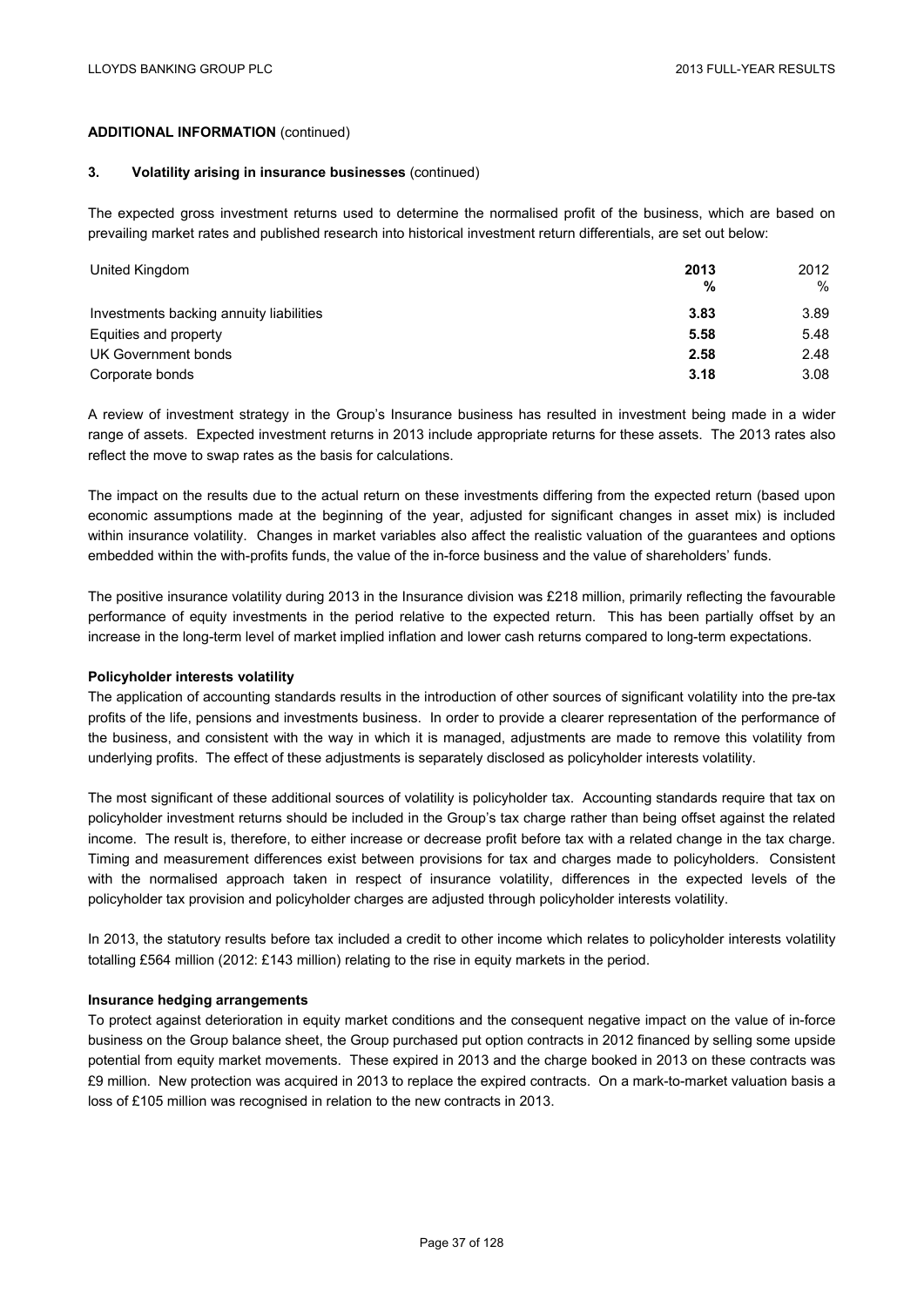# **ADDITIONAL INFORMATION** (continued)

### **4. Number of employees (full-time equivalent)**

|                                                  | 2013     | 2012    |
|--------------------------------------------------|----------|---------|
| Retail                                           | 40,276   | 41,460  |
| <b>Commercial Banking</b>                        | 7,718    | 8,051   |
| Wealth, Asset Finance and International          | 6.960    | 9,131   |
| Insurance                                        | 2,373    | 2,293   |
| <b>Group Operations</b>                          | 21,602   | 23,666  |
| Central items                                    | 12,386   | 12,490  |
|                                                  | 91,315   | 97,091  |
| Agency staff (full-time equivalent)              | (2, 338) | (4,303) |
| Total number of employees (full-time equivalent) | 88,977   | 92,788  |

### **5. Remuneration**

As part of the Group's goal to be the Best Bank for Customers, we reward our colleagues in a way that recognises the very highest expectations in respect of conduct and customer treatment and we continue to be mindful of both the economic environment and views of our stakeholders as we manage our fixed and variable remuneration costs.

We continue to forge strong links between performance, risk management and reward. Sound risk management underpins our remuneration policies and practices, manifested through our use of economic profit, amongst other metrics, to measure performance and in the determination of remuneration levels.

The Group's bonus pool has been determined by reference to risk adjusted performance, affordability and the views of key stakeholders. Material adjustments have been made to the pool in 2013 (as in 2012) to reflect the impacts of legacy items. The bonus pool as a percentage of pre-bonus underlying profit before tax has reduced from 12 per cent in 2012 to 6 per cent.

The Long Term Incentive Plan (LTIP) remains a core part of our reward strategy to ensure we deliver strong and sustainable returns for shareholders and align with the Group's strategic direction and its goals over the medium term.

Bonus awards are 100 per cent deferred for Executive Directors and they are required to retain any shares vesting from LTIP awards made since 2012 for a further two years (after deductions for tax and national insurance). For other employees, cash bonus awards are limited to £2,000, with any bonus over £2,000 subject to share based deferral and performance adjustment.

A summary of our approach to variable remuneration in 2013 is shown below:

- Discretionary annual bonus pool of £395 million (2012: £365 million) representing 6 per cent of pre-bonus underlying profit before tax (2012: 12 per cent), with underlying profit before tax increasing 140 per cent.
- Annual performance award to Group Chief Executive of £1.7 million in shares, subject to additional performance conditions and deferred until 2019.
- Total bonus as a percentage of underlying revenues is approximately 2 per cent, in line with 2012 levels.
- Approximately 78 per cent of the total Group bonus pool is deferred into shares.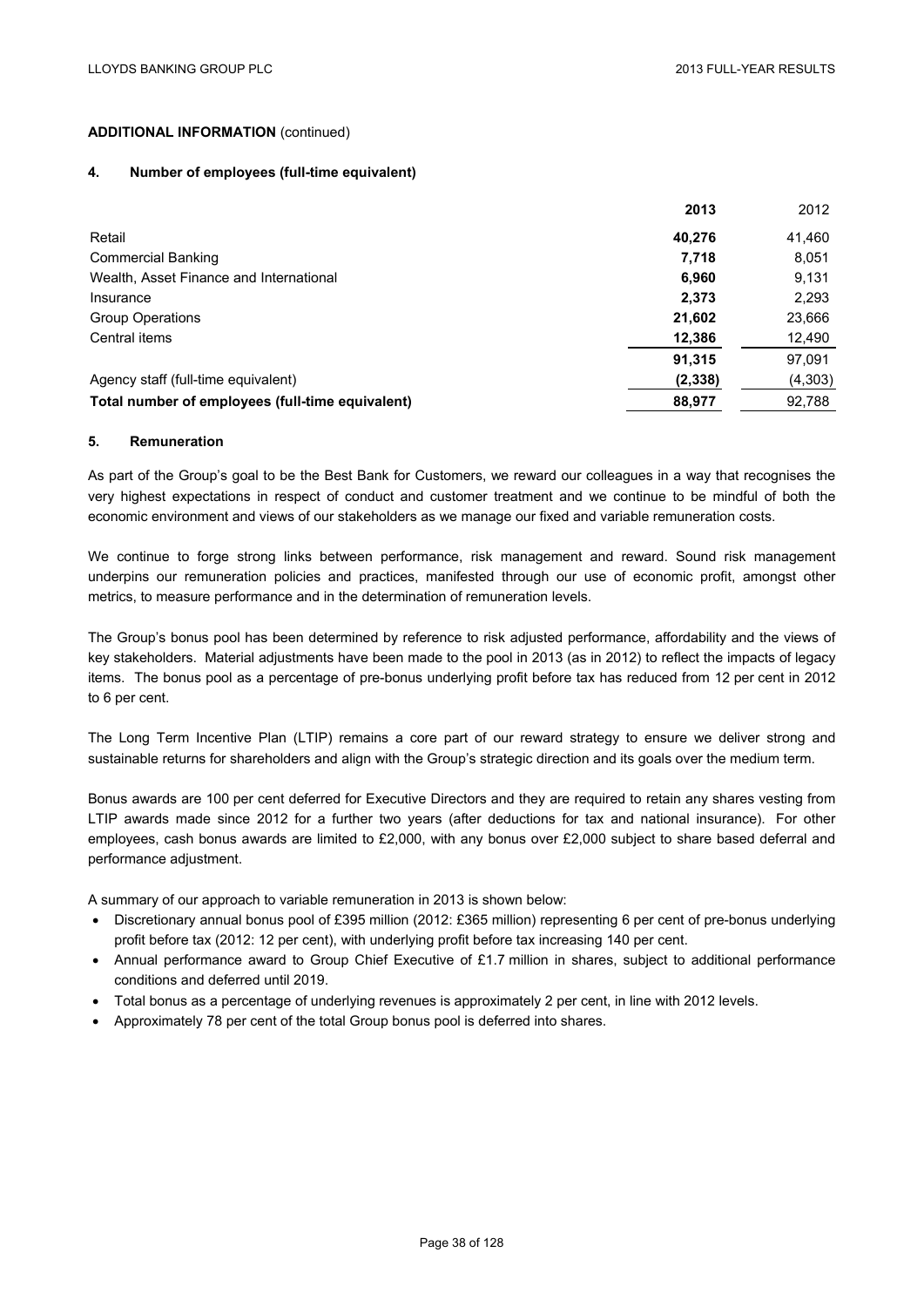# **RISK MANAGEMENT**

|                                   | Page |
|-----------------------------------|------|
| Principal risks and uncertainties | 40   |
| Credit risk                       | 40   |
| Conduct risk                      | 40   |
| Market risk                       | 40   |
| Operational risk                  | 40   |
| Funding and liquidity             | 41   |
| Capital risk                      | 41   |
| Regulatory risk                   | 41   |
| State aid                         | 41   |
| Credit risk portfolio             | 42   |
| Funding and liquidity management  | 65   |
| Capital management                | 70   |

The income statement numbers in this section are presented on an underlying basis.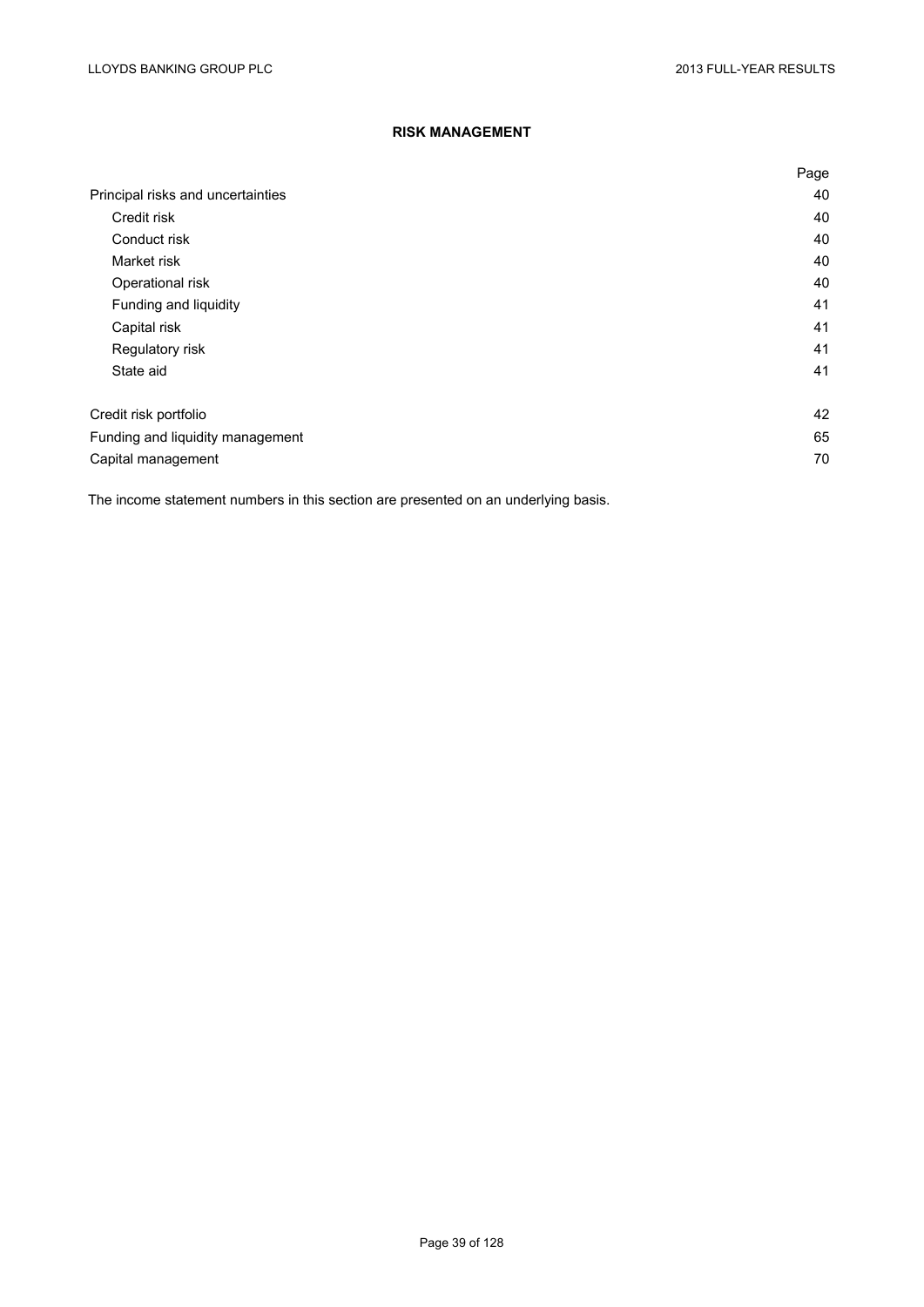## **PRINCIPAL RISKS AND UNCERTAINTIES**

The most significant risks faced by the Group which could impact on the success of delivering against the Group's long-term strategic objectives together with key mitigating actions are outlined below.

### **Credit risk**

### *Principal risks*

As a provider of credit facilities to personal and commercial customers, together with financial institutions and Sovereigns, any adverse changes in the economic and market environment we operate in, or the credit quality and/or behaviour of our borrowers and counterparties would reduce the value of our assets and increase our write-downs and allowances for impairment losses, adversely impacting profitability.

### *Mitigating actions*

- Credit policy incorporating prudent lending criteria aligned with the Board approved risk appetite to effectively manage credit risk.
- Clearly defined levels of authority ensure we lend appropriately and responsibly with separation of origination and sanctioning activities.
- Robust credit processes and controls including well-established committees to ensure distressed and impaired loans are identified, considered and controlled with independent credit risk assurance.

## **Conduct risk**

### *Principal risks*

As a major financial services provider we face significant conduct risk, including selling products to customers which do not meet their needs; failing to deal with customers' complaints effectively; not meeting customer expectations; and exhibiting behaviours which do not meet market or regulatory standards.

### *Mitigating actions*

- Customer focused conduct strategy implemented to ensure customers are at the heart of everything we do.
- Product approval, review process and outcome testing supported by conduct management information.
- Clearer customer accountabilities for colleagues, including rewards with customer-centric metrics.

### **Market risk**

### *Principal risks*

We face a number of key market risks including interest rate risk across the Banking and Insurance businesses. However, our most significant market risk is from the Defined Benefit Pension Schemes where asset and liability movements impact on our capital position.

### *Mitigating actions*

- A rates hedging programme is in place to reduce liability risk.
- Board approved pensions risk appetite covering interest rate, credit spreads and equity risks.
- Credit assets and alternative assets are being purchased by the schemes as the equities are sold.
- Stress and scenario testing.

### **Operational risk**

### *Principal risks*

We face a number of key operational risks including fraud losses and failings in our customer processes. The availability, resilience and security of our core IT systems is the most significant.

### *Mitigating actions*

 Continually review IT system architecture to ensure systems are resilient, readily available for our customers and secure from cyber attack.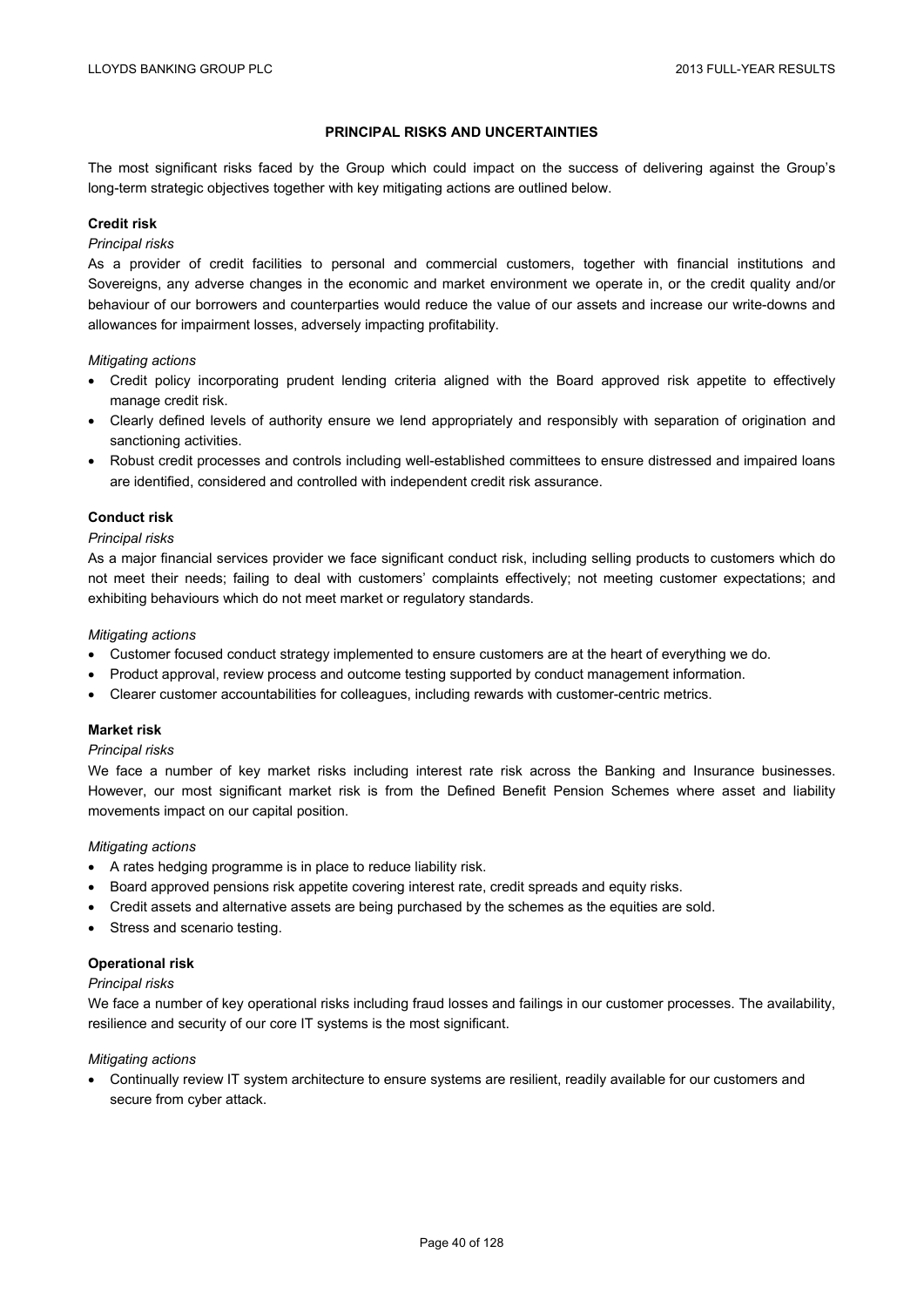# **PRINCIPAL RISKS AND UNCERTAINTIES** (continued)

• Implement actions from IT resilience review conducted in 2013 to reflect enhanced demands on IT both in terms of customer and regulator expectations.

### **Funding and liquidity**

### *Principal risks*

Our funding and liquidity position is supported by a significant and stable customer deposit base. However, a deterioration in either our or the UK's credit rating or sudden and significant withdrawal of customer deposits could adversely impact our funding and liquidity position.

### *Mitigating actions*

- Hold a large pool of liquid primary assets to meet cash and collateral outflows.
- Maintain a further large pool of secondary assets which can be used to access Central Bank liquidity facilities.
- Stress test the Group's liquidity position against a range of scenarios.

# **Capital risk**

### *Principal risks*

Our future capital position is potentially at risk from adverse financial performance and the introduction of higher capital requirements for distinct risks, sectors or as a consequence of specific UK regulatory requirements. For example in 2013, the PRA introduced significant additional capital requirements on an adjusted basis that major UK banks are required to meet.

### *Mitigating actions*

- Close monitoring of actual capital ratios to ensure that we comply with current regulatory capital requirements and are well positioned to meet future requirements.
- Internal stress testing results to evidence sufficient levels of capital adequacy for the Group under various scenarios.
- We can accumulate additional capital in a variety of ways including raising equity via a rights issue or debt exchange and by raising tier 1 and tier 2 capital.

### **Regulatory risk**

### *Principal risks*

Due to the nature of the industry we operate in we have to comply with a complex and demanding regulatory change agenda. Regulatory initiatives we have been working on in 2013 include CRD IV, Mortgage Market Review, Dodd-Frank and Foreign Account Tax Compliance Act 2010. The sanctions for failing to comply far outweigh the costs of implementation.

*Mitigating actions* 

- The Legal, Regulatory and Mandatory Change Committee ensures we drive forward activity to develop plans for regulatory changes and tracks progress against those plans.
- Continued investment in our people, processes and IT systems is enabling us to meet our regulatory commitments.

# **State aid**

### *Principal risks*

HM Treasury currently holds 32.7 per cent of the Group's share capital. We continue to operate without government interference in the day-to-day management decisions, however there is a risk that a change in government priorities could result in the current framework agreement being replaced, leading to interference in the operations of the Group. Failure to meet the EU State aid commitments arising from this government support could lead to sanctions.

### *Mitigating actions*

- Most EU State aid commitments now met with the divestment of the rebranded (TSB) retail banking business outstanding.
- Now progressing the divestment of TSB through an Initial Public Offering, subject to regulatory and European Commission approval, to ensure best value for our shareholders and certainty for our customers and colleagues.
- The divested business, rebranded TSB, has operated as a separate business within Lloyds Banking Group since September 2013.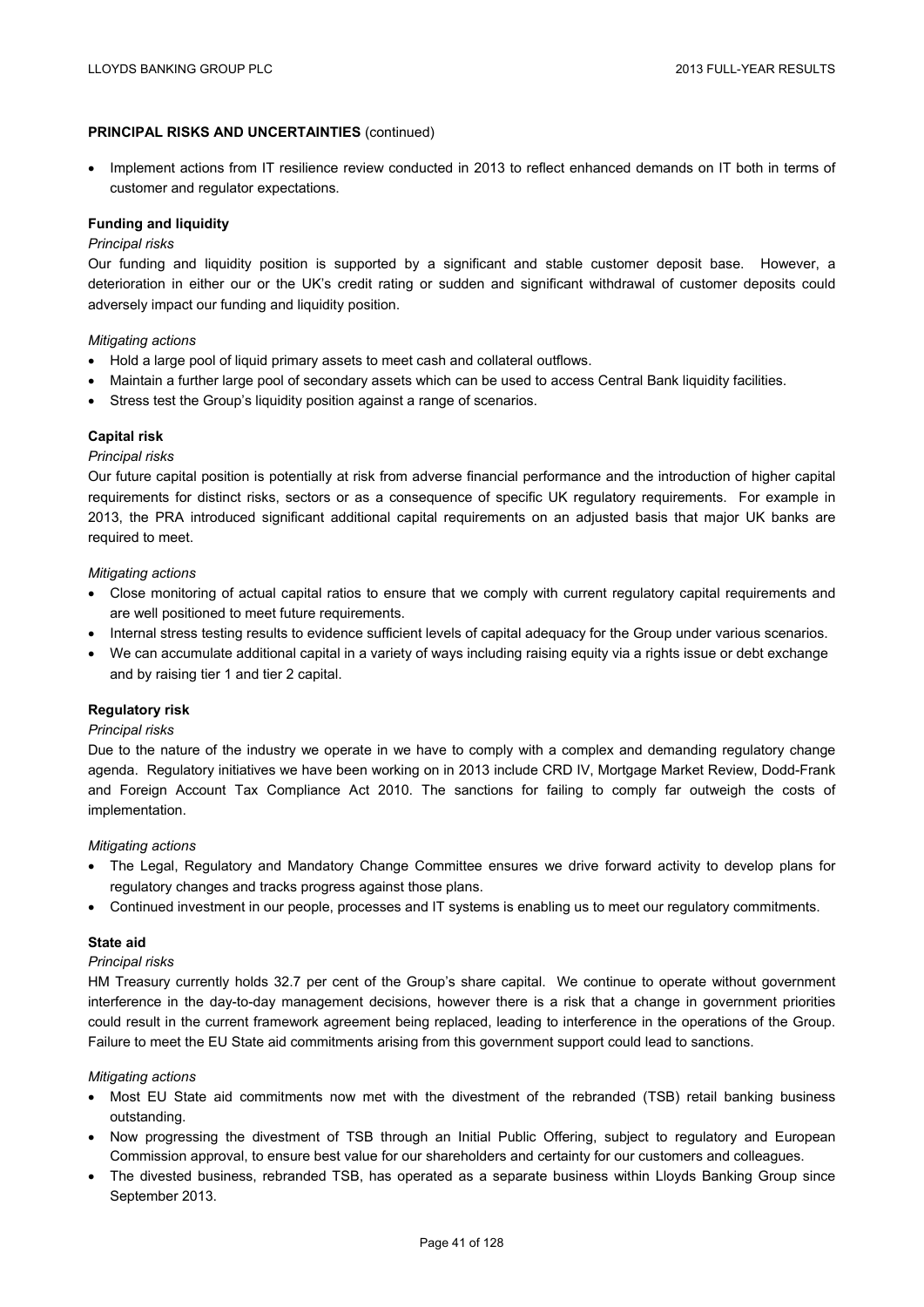# **CREDIT RISK PORTFOLIO**

- Impairment charge decreased by 47 per cent to £3,004 million in the year to 31 December 2013, continuing the improvement seen in 2012. The impairment charge has decreased across all divisions.
- The impairment charge as a percentage of average loans and advances to customers improved to 0.57 per cent compared to 1.02 per cent at 31 December 2012.
- Impaired loans as a percentage of closing advances reduced to 6.3 per cent at 31 December 2013, from 8.6 per cent at 31 December 2012, driven by improvements in Retail and Commercial Banking and reflecting reductions in both the core and non-core books.

# **Impairment charge by division**

|                                              | 2013  | 2012  | Change |
|----------------------------------------------|-------|-------|--------|
|                                              | £m    | £m    | %      |
| Retail:                                      |       |       |        |
| Secured                                      | 253   | 377   | 33     |
| Unsecured                                    | 848   | 893   | 5      |
|                                              | 1,101 | 1,270 | 13     |
| <b>Commercial Banking</b>                    | 1,167 | 2,946 | 60     |
| Wealth, Asset Finance and International:     |       |       |        |
| Wealth                                       | 18    | 23    | 22     |
| Ireland                                      | 608   | 1,245 | 51     |
| Other International                          | 33    | 76    | 57     |
| <b>Asset Finance</b>                         | 71    | 136   | 48     |
|                                              | 730   | 1,480 | 51     |
| Central items                                | 6     |       |        |
| <b>Total impairment charge</b>               | 3,004 | 5,697 | 47     |
| Impairment charge as a % of average advances | 0.57% | 1.02% | (45)bp |
|                                              |       |       |        |

Total impairment charge comprises:

|                                                     | 2013<br>£m | 2012<br>£m | <b>Change</b><br>℅ |
|-----------------------------------------------------|------------|------------|--------------------|
| Loans and advances to customers                     | 2,988      | 5.654      | 47                 |
| Debt securities classified as loans and receivables |            | 15         | 93                 |
| Available-for-sale financial assets                 | 15         | 37         | 59                 |
| Other credit risk provisions                        |            | (9)        |                    |
| Total impairment charge                             | 3.004      | 5,697      | 47                 |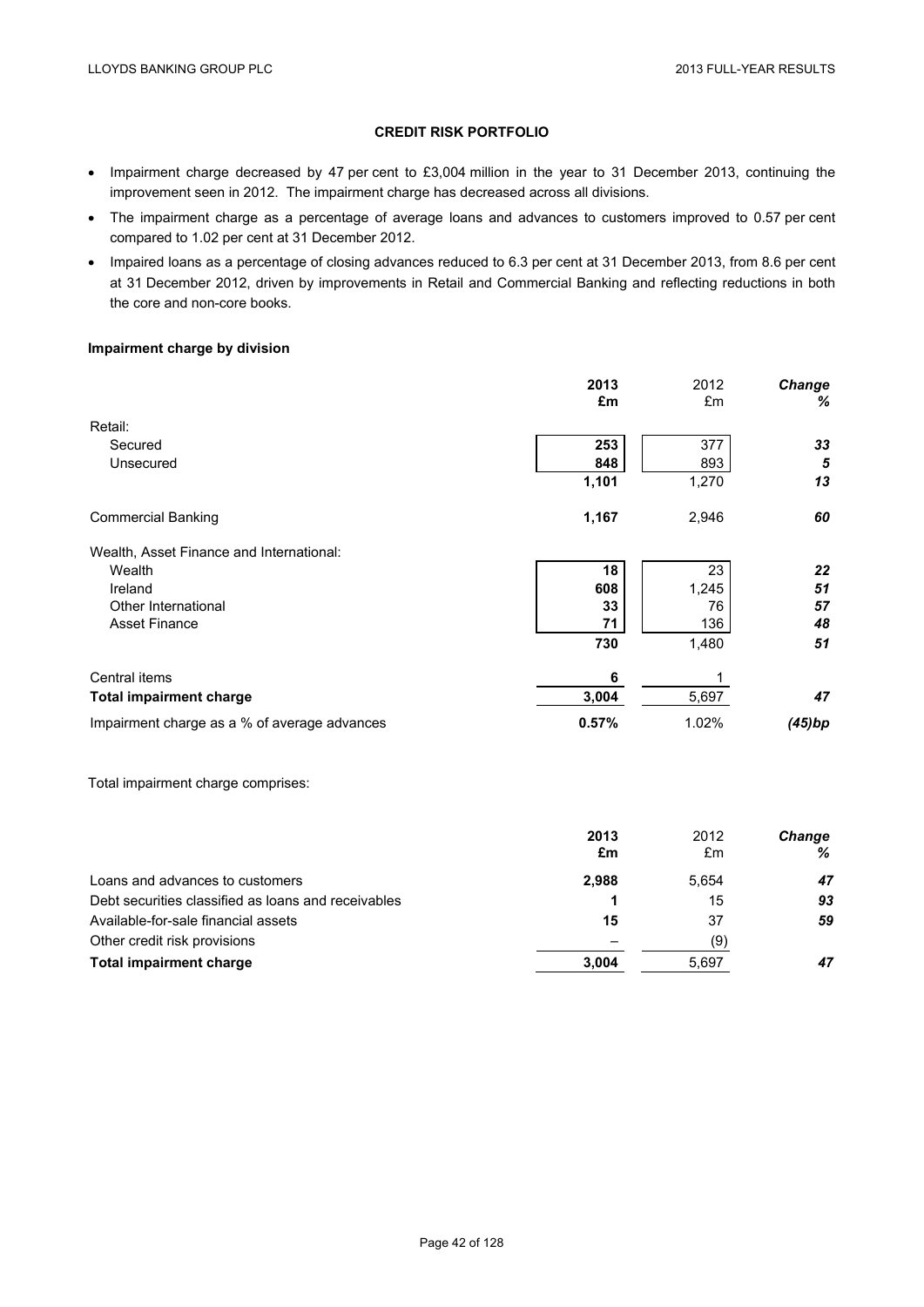|                                                       | 2013<br>£m | 2012<br>£m  | Change<br>%   |
|-------------------------------------------------------|------------|-------------|---------------|
| Core impairment charge by division                    |            |             |               |
| Retail:                                               |            |             |               |
| Secured                                               | 218        | 304         | 28            |
| Unsecured                                             | 841        | 888         | $\sqrt{5}$    |
|                                                       | 1,059      | 1,192       | 11            |
| <b>Commercial Banking</b>                             | 424        | 704         | 40            |
| Wealth, Asset Finance and International:              |            |             |               |
| Wealth                                                | 18         | 23          | 22            |
| <b>Asset Finance</b>                                  | 14         | (1)         |               |
|                                                       | 32         | 22          | (45)          |
| Central items                                         | 6          | $\mathbf 1$ |               |
| Core impairment charge                                | 1,521      | 1,919       | 21            |
| Core impairment charge as a % of average advances     | 0.35%      | 0.44%       | (9)bp         |
|                                                       |            |             |               |
|                                                       | 2013       | 2012        | <b>Change</b> |
| Non-core impairment charge by division                | £m         | £m          | %             |
| Retail:                                               |            |             |               |
| Secured                                               | 35         | 73          | 52            |
| Unsecured                                             | 7          | 5           | (40)          |
|                                                       | 42         | 78          | 46            |
| <b>Commercial Banking</b>                             | 743        | 2,242       | 67            |
| Wealth, Asset Finance and International:              |            |             |               |
| Ireland                                               | 608        | 1,245       | 51            |
| Other International                                   | 33         | 76          | 57            |
| <b>Asset Finance</b>                                  | 57         | 137         | 58            |
|                                                       | 698        | 1,458       | 52            |
| Non-core impairment charge                            | 1,483      | 3,778       | 61            |
| Non-core impairment charge as a % of average advances | 1.61%      | 3.08%       | (147)bp       |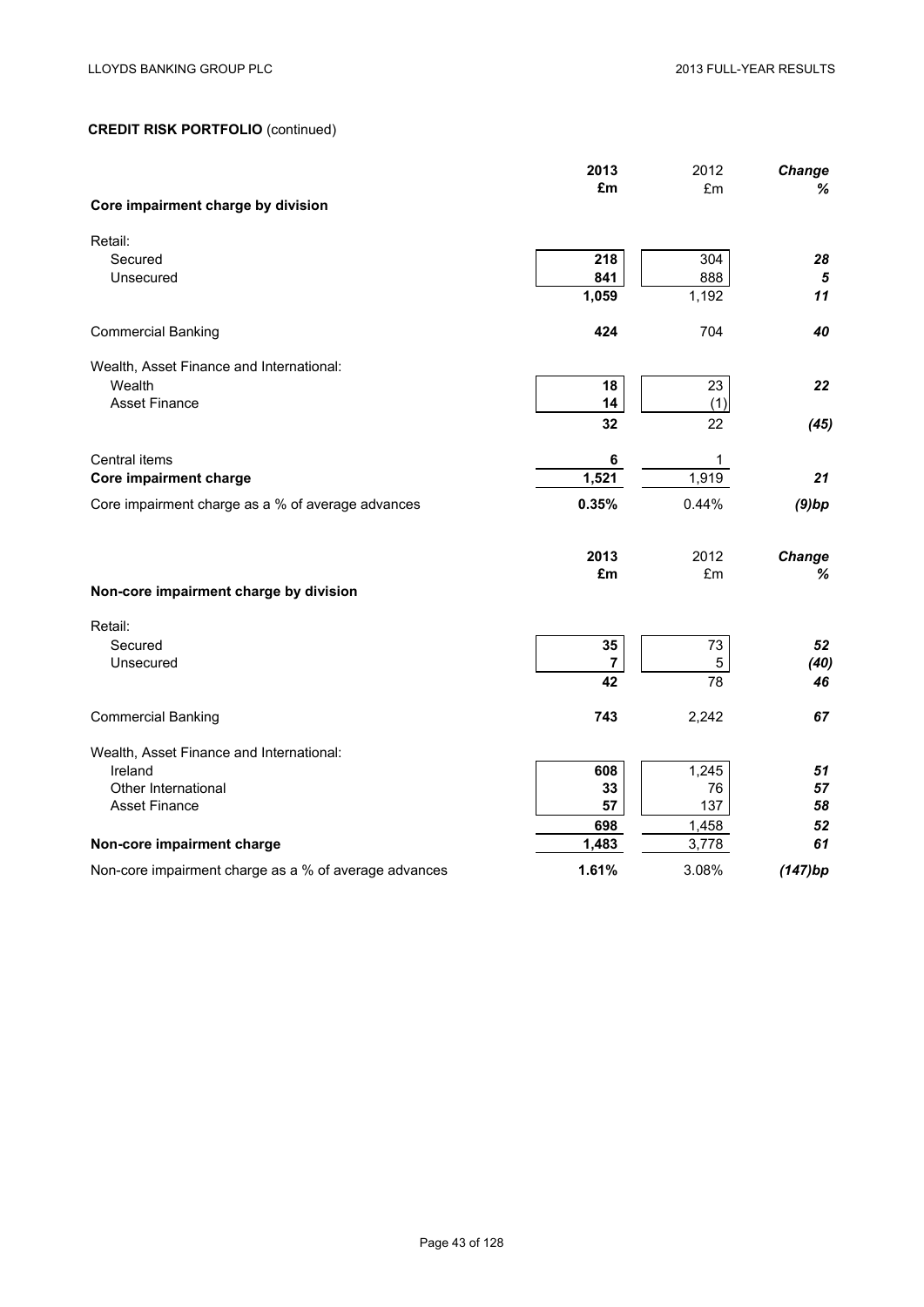#### **Impaired loans and provisions**

|                                         |                 |             | <b>Impaired</b> |                               | Impairment                 |
|-----------------------------------------|-----------------|-------------|-----------------|-------------------------------|----------------------------|
|                                         | Loans and       |             | loans as %      |                               | provision as               |
|                                         | advances to     | Impaired    | of closing      |                               | Impairment % of impaired   |
| Group                                   | customers<br>£m | loans<br>£m | advances<br>%   | provisions <sup>1</sup><br>£m | Ioans <sup>2</sup><br>$\%$ |
| At 31 December 2013                     |                 |             |                 |                               |                            |
| Retail                                  |                 |             |                 |                               |                            |
| Secured                                 | 323,107         | 5,641       | 1.7             | 1,472                         | 26.1                       |
| Unsecured                               | 21,566          | 1,546       | 7.2             | 578                           | 86.9                       |
|                                         | 344,673         | 7,187       | 2.1             | 2,050                         | 32.5                       |
| <b>Commercial Banking</b>               | 132,602         | 14,714      | 11.1            | 6,415                         | 43.6                       |
| Wealth, Asset Finance and International |                 |             |                 |                               |                            |
| Wealth                                  | 3,218           | 349         | 10.8            | 70                            | 20.1                       |
| Ireland                                 | 15,374          | 9,324       | 60.6            | 6,718                         | 72.1                       |
| Other International                     | 7,146           | 212         | 3.0             | 108                           | 50.9                       |
| <b>Asset Finance</b>                    | 5,712           | 473         | 8.3             | 346                           | 73.2                       |
|                                         | 31,450          | 10,358      | 32.9            | 7,242                         | 69.9                       |
| Reverse repos and other items           | 2,779           |             |                 |                               |                            |
| <b>Total gross lending</b>              | 511,504         | 32,259      | 6.3             | 15,707                        | 50.1                       |
| Impairment provisions                   | (15, 707)       |             |                 |                               |                            |
| Fair value adjustments <sup>3</sup>     | (516)           |             |                 |                               |                            |
| <b>Total Group</b>                      | 495,281         |             |                 |                               |                            |
| At 31 December 2012                     |                 |             |                 |                               |                            |
| Retail                                  |                 |             |                 |                               |                            |
| Secured                                 | 323,862         | 6,321       | 2.0             | 1,616                         | 25.6                       |
| Unsecured                               | 22,698          | 1,999       | 8.8             | 719                           | 82.6                       |
|                                         | 346,560         | 8,320       | 2.4             | 2,335                         | 32.5                       |
| <b>Commercial Banking</b>               | 144,770         | 23,965      | 16.6            | 9,984                         | 41.7                       |
| Wealth, Asset Finance and International |                 |             |                 |                               |                            |
| Wealth                                  | 4,325           | 284         | 6.6             | 73                            | 25.7                       |
| Ireland                                 | 19,531          | 12,501      | 64.0            | 8,574                         | 68.6                       |
| Other International                     | 9,171           | 299         | 3.3             | 212                           | 70.9                       |
| <b>Asset Finance</b>                    | 9,900           | 924         | 9.3             | 594                           | 64.3                       |
|                                         | 42,927          | 14,008      | 32.6            | 9,453                         | 67.5                       |
| Reverse repos and other items           | 5,814           |             |                 |                               |                            |
| Total gross lending                     | 540,071         | 46,293      | 8.6             | 21,772                        | 48.2                       |
| Impairment provisions                   | (21, 772)       |             |                 |                               |                            |
| Fair value adjustments <sup>3</sup>     | (1,074)         |             |                 |                               |                            |
| <b>Total Group</b>                      | 517,225         |             |                 |                               |                            |

 $1$  Impairment provisions include collective unimpaired provisions.

<sup>2</sup> Impairment provisions as a percentage of impaired loans are calculated excluding retail unsecured loans in recoveries (31 December 2013: £881 million, 31 December 2012: £1,129 million).

<sup>3</sup> The fair value adjustments relating to loans and advances were those required to reflect the HBOS assets in the Group's consolidated financial records at their fair value and took into account both the expected losses and market liquidity at the date of acquisition. The unwind relating to future impairment losses requires significant management judgement to determine its timing which includes an assessment of whether the losses incurred in the current period were expected at the date of the acquisition and assessing whether the remaining losses expected at the date of the acquisition will still be incurred. The element relating to market liquidity unwinds to the income statement over the estimated expected lives of the related assets (until 2014 for wholesale loans and 2018 for retail loans) although if an asset is written-off or suffers previously unexpected impairment then this element of the fair value will no longer be considered a timing difference (liquidity) but permanent (impairment). The fair value unwind in respect of impairment losses incurred was £512 million for the period ended 31 December 2013 (31 December 2012: £868 million). The fair value unwind in respect of loans and advances is expected to continue to decrease in future years as fixed-rate periods on mortgages expire, loans are repaid or written-off, and will reduce to zero over time.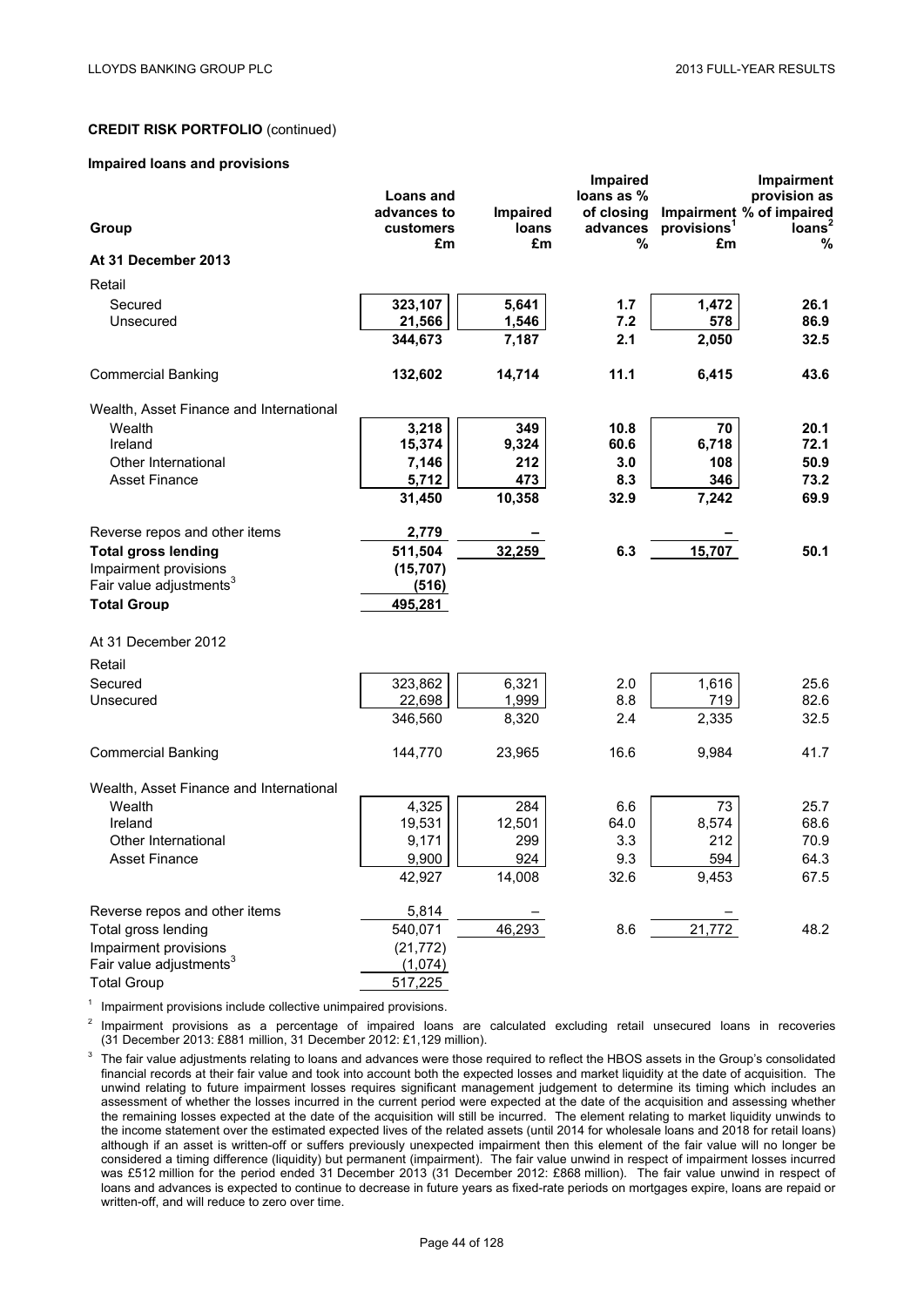# **Impaired loans and provisions** (continued)

|                                         |                 |             | <b>Impaired</b> |                               | Impairment              |
|-----------------------------------------|-----------------|-------------|-----------------|-------------------------------|-------------------------|
|                                         | Loans and       |             | loans as %      |                               | provision as            |
|                                         | advances to     | Impaired    | of closing      | Impairment                    | % of impaired           |
| Core                                    | customers<br>£m | Loans<br>£m | advances<br>%   | provisions <sup>1</sup><br>£m | loans <sup>2</sup><br>% |
| At 31 December 2013                     |                 |             |                 |                               |                         |
| Retail                                  |                 |             |                 |                               |                         |
| Secured                                 | 299,085         | 4,327       | 1.4             | 1,158                         | 26.8                    |
| Unsecured                               | 21,435          | 1,492       | 7.0             | 576                           | 87.1                    |
|                                         | 320,520         | 5,819       | 1.8             | 1,734                         | 34.8                    |
| <b>Commercial Banking</b>               | 111,883         | 5,131       | 4.6             | 2,441                         | 47.6                    |
|                                         |                 |             |                 |                               |                         |
| Wealth, Asset Finance and International |                 |             |                 |                               |                         |
| Wealth                                  | 3,218           | 349         | 10.8            | 70                            | 20.1                    |
| <b>Asset Finance</b>                    | 3,392           | 57          | 1.7             | 29                            | 50.9                    |
|                                         | 6,610           | 406         | 6.1             | 99                            | 24.4                    |
| Reverse repos and other items           | 2,779           |             |                 |                               |                         |
| <b>Total core gross lending</b>         | 441,792         | 11,356      | 2.6             | 4,274                         | 40.6                    |
| Impairment provisions                   | (4, 274)        |             |                 |                               |                         |
| Fair value adjustments                  | (552)           |             |                 |                               |                         |
| <b>Total core</b>                       | 436,966         |             |                 |                               |                         |
| At 31 December 2012                     |                 |             |                 |                               |                         |
| Retail                                  |                 |             |                 |                               |                         |
| Secured                                 | 297,902         | 4,793       | 1.6             | 1,251                         | 26.1                    |
| Unsecured                               | 22,156          | 1,900       | 8.6             | 706                           | 82.8                    |
|                                         | 320,058         | 6,693       | 2.1             | 1,957                         | 34.7                    |
| <b>Commercial Banking</b>               | 104,867         | 5,907       | 5.6             | 2,866                         | 48.5                    |
|                                         |                 |             |                 |                               |                         |
| Wealth, Asset Finance and International |                 |             |                 |                               |                         |
| Wealth                                  | 4,325           | 284         | 6.6             | 73                            | 25.7                    |
| <b>Asset Finance</b>                    | 1,090           | 67          | 6.1             | 12                            | 17.9                    |
|                                         | 5,415           | 351         | 6.5             | 85                            | 24.2                    |
| Reverse repos and other items           | 5,814           |             |                 |                               |                         |
| Total core gross lending                | 436,154         | 12,951      | 3.0             | 4,908                         | 41.2                    |
| Impairment provisions                   | (4,908)         |             |                 |                               |                         |
| Fair value adjustments                  | (778)           |             |                 |                               |                         |
| Total core                              | 430,468         |             |                 |                               |                         |

<sup>1</sup> Impairment provisions include collective unimpaired provisions.

 $2$  Impairment provisions as a percentage of impaired loans are calculated excluding retail unsecured loans in recoveries (31 December 2013: £831 million, 31 December 2012: £1,047 million).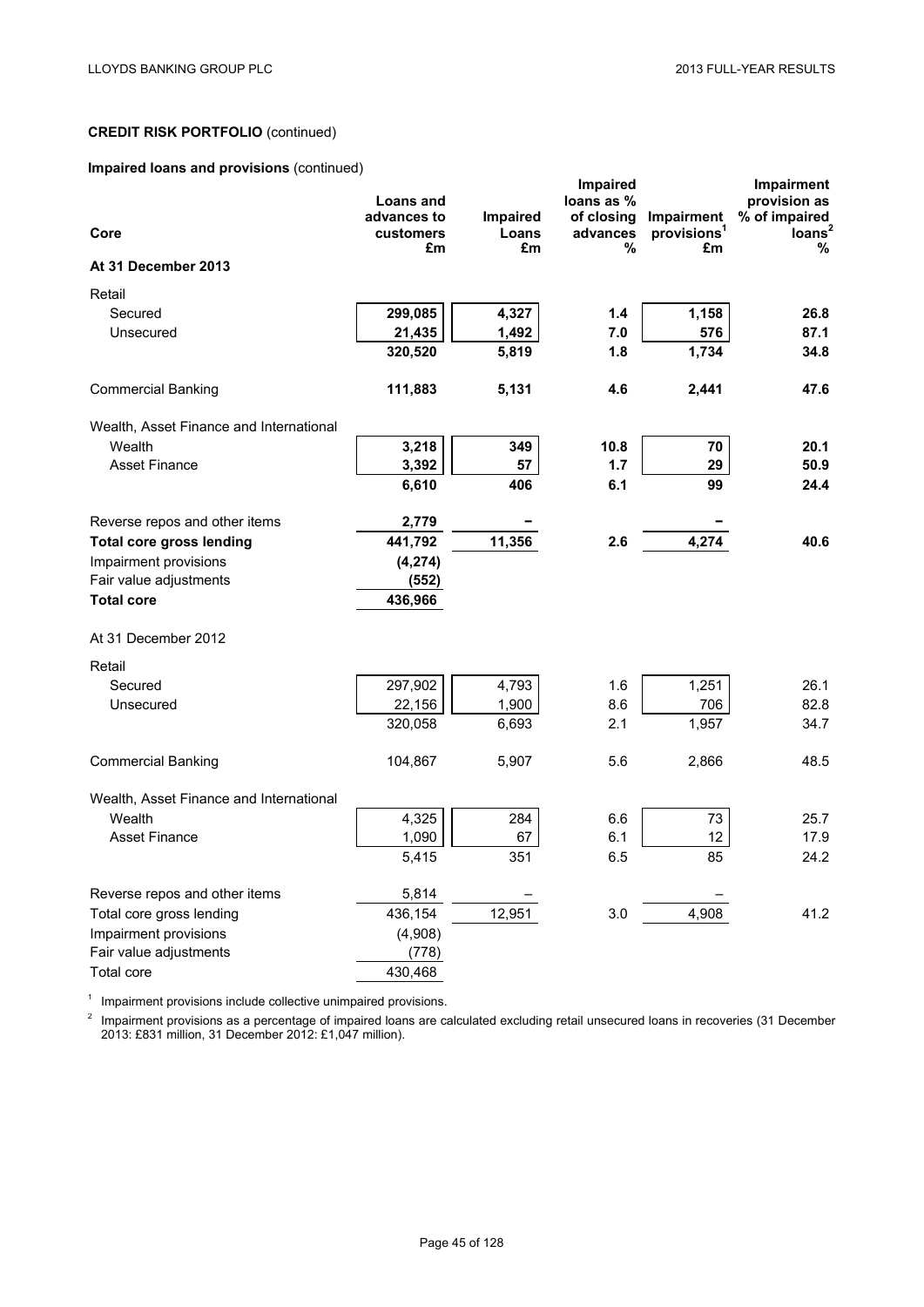# **Impaired loans and provisions** (continued)

| Non-core                                 | <b>Loans and</b><br>advances to<br>customers | Impaired<br><b>loans</b> | Impaired<br>loans as %<br>of closing<br>advances<br>% | provisions <sup>1</sup> | Impairment<br>provision as<br>Impairment % of impaired<br>loans <sup>2</sup><br>% |
|------------------------------------------|----------------------------------------------|--------------------------|-------------------------------------------------------|-------------------------|-----------------------------------------------------------------------------------|
| At 31 December 2013                      | £m                                           | £m                       |                                                       | £m                      |                                                                                   |
| Retail                                   |                                              |                          |                                                       |                         |                                                                                   |
| Secured                                  | 24,022                                       | 1,314                    | 5.5                                                   | 314                     | 23.9                                                                              |
| Unsecured                                | 131                                          | 54                       | 41.2                                                  | $\mathbf{2}$            | $50.0$                                                                            |
|                                          | 24,153                                       | 1,368                    | 5.7                                                   | 316                     | 24.0                                                                              |
| <b>Commercial Banking</b>                |                                              |                          |                                                       |                         |                                                                                   |
| Corporate Real Estate and other          |                                              |                          |                                                       |                         |                                                                                   |
| corporate <sup>3</sup>                   | 11,571                                       | 8,131                    | 70.3                                                  | 3,320                   | 40.8                                                                              |
| Specialist Finance <sup>4</sup><br>Other | 9,017<br>131                                 | 1,368<br>84              | 15.2<br>64.1                                          | 565<br>89               | 41.3                                                                              |
|                                          | 20,719                                       | 9,583                    | 46.3                                                  | 3,974                   | 41.5                                                                              |
| Wealth, Asset Finance and International  |                                              |                          |                                                       |                         |                                                                                   |
| Ireland                                  | 15,374                                       | 9,324                    | 60.6                                                  | 6,718                   | 72.1                                                                              |
| Other International                      | 7,146                                        | 212                      | 3.0                                                   | 108                     | 50.9                                                                              |
| <b>Asset Finance</b>                     | 2,320                                        | 416                      | 17.9                                                  | 317                     | 76.2                                                                              |
|                                          | 24,840                                       | 9,952                    | 40.1                                                  | 7,143                   | 71.8                                                                              |
| Reverse repos and other items            |                                              |                          |                                                       |                         |                                                                                   |
| Total non-core gross lending             | 69,712                                       | 20,903                   | 30.0                                                  | 11,433                  | 54.8                                                                              |
| Impairment provisions                    | (11, 433)                                    |                          |                                                       |                         |                                                                                   |
| Fair value adjustments                   | 36                                           |                          |                                                       |                         |                                                                                   |
| <b>Total non-core</b>                    | 58,315                                       |                          |                                                       |                         |                                                                                   |
| At 31 December 2012                      |                                              |                          |                                                       |                         |                                                                                   |
| Retail                                   |                                              |                          |                                                       |                         |                                                                                   |
| Secured                                  | 25,960                                       | 1,528                    | 5.9                                                   | 365                     | 23.9                                                                              |
| Unsecured                                | 542                                          | 99                       | 18.3                                                  | 13                      | 76.5                                                                              |
|                                          | 26,502                                       | 1,627                    | 6.1                                                   | 378                     | 24.5                                                                              |
| <b>Commercial Banking</b>                |                                              |                          |                                                       |                         |                                                                                   |
| Corporate Real Estate and other          |                                              |                          |                                                       |                         |                                                                                   |
| corporate <sup>3</sup>                   | 21,777                                       | 14,447                   | 66.3                                                  | 5,411                   | 37.5                                                                              |
| Specialist Finance <sup>4</sup>          | 15,488                                       | 2,935                    | 19.0                                                  | 1,235                   | 42.1                                                                              |
| Other                                    | 2,638                                        | 676                      | 25.6                                                  | 472                     | 69.8                                                                              |
| Wealth, Asset Finance and International  | 39,903                                       | 18,058                   | 45.3                                                  | 7,118                   | 39.4                                                                              |
| Wealth                                   |                                              |                          |                                                       |                         |                                                                                   |
| Ireland                                  | 19,531                                       | 12,501                   | 64.0                                                  | 8,574                   | 68.6                                                                              |
| Other International                      | 9,171                                        | 299                      | 3.3                                                   | 212                     | 70.9                                                                              |
| <b>Asset Finance</b>                     | 8,810                                        | 857                      | 9.7                                                   | 582                     | 67.9                                                                              |
|                                          | 37,512                                       | 13,657                   | 36.4                                                  | 9,368                   | 68.6                                                                              |
| Reverse repos and other items            |                                              |                          |                                                       |                         |                                                                                   |
| Total non-core gross lending             | 103,917                                      | 33,342                   | 32.1                                                  | 16,864                  | 50.7                                                                              |
| Impairment provisions                    | (16, 864)                                    |                          |                                                       |                         |                                                                                   |
| Fair value adjustments                   | (296)                                        |                          |                                                       |                         |                                                                                   |
| Total non-core                           | 86,757                                       |                          |                                                       |                         |                                                                                   |

 $1$  Impairment provisions include collective unimpaired provisions.

 $2$  Impairment provisions as a percentage of impaired loans are calculated excluding retail unsecured loans in recoveries (31 December 2013: £50 million; 31 December 2012: £82 million).

 $3$  Includes the Corporate Real Estate BSU portfolio which is now managed with other Corporate (including non-core good book Corporate Real Estate) assets which were previously disclosed in Other.

<sup>4</sup> Includes the specialised lending portfolio which is now managed with the Specialist Finance assets which were previously disclosed in Other.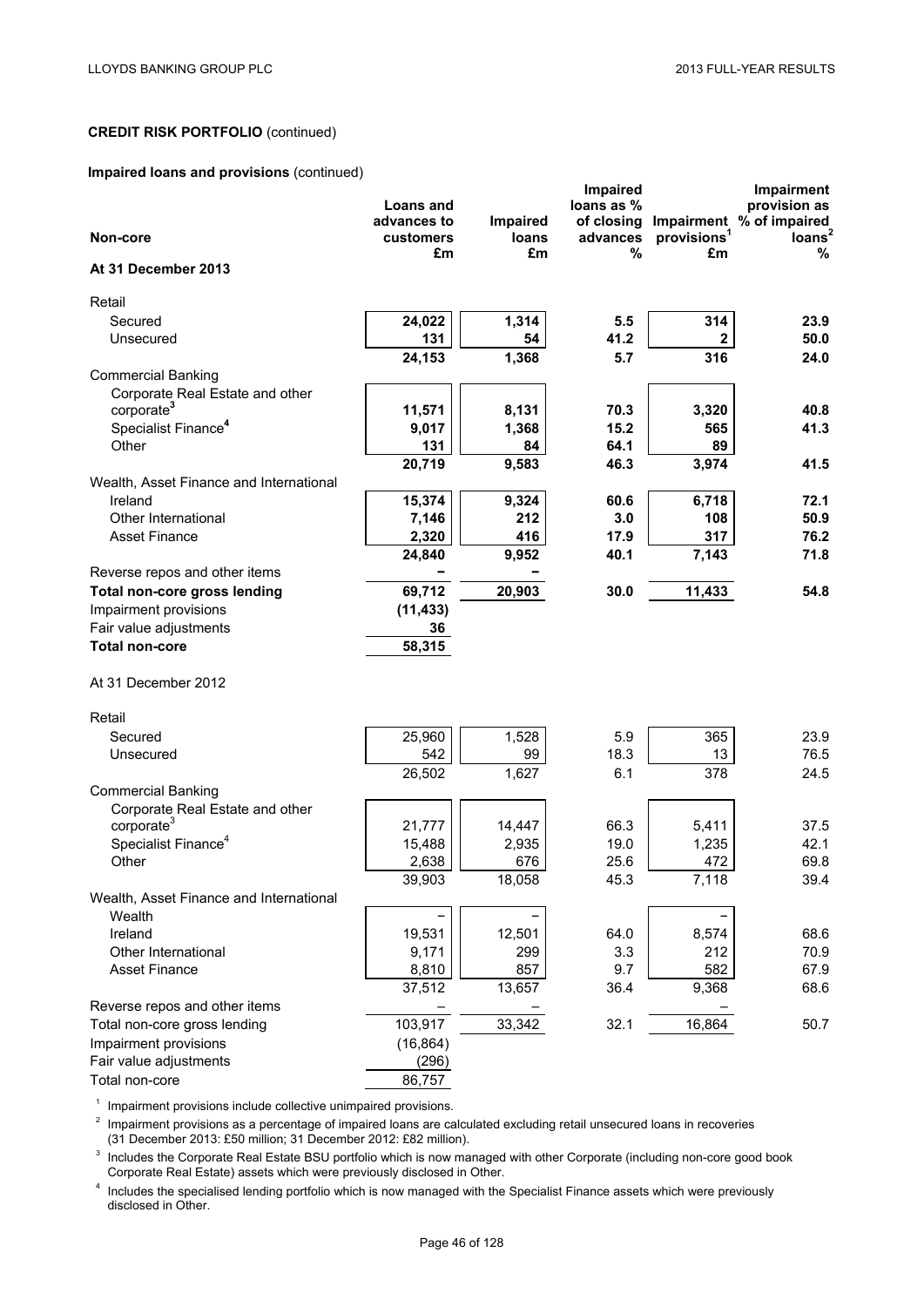#### **Retail**

- Impairment charge decreased by 13 per cent to £1,101 million primarily driven by a reduction in impaired loans in the secured portfolio.
- Impairment charge, as an annualised percentage of average loans and advances to customers improved to 0.32 per cent in 2013 from 0.36 per cent in 2012.
- Overall value of assets entering arrears in 2013 was lower in both unsecured and secured lending compared to 2012.
- Non-core portfolio represented 7 per cent of total retail assets at 31 December 2013 and primarily comprised of specialist mortgages, which is closed to new business and has been in run-off since 2009.

The Retail division's loans and advances to customers are analysed in the following table:

|                            | At 31 Dec<br>2013<br>£m | At 31 Dec<br>2012<br>£m |
|----------------------------|-------------------------|-------------------------|
| Secured:                   |                         |                         |
| Mainstream                 | 246,586                 | 248,735                 |
| Buy to let                 | 52,791                  | 49,568                  |
| Specialist                 | 23,730                  | 25,559                  |
|                            | 323,107                 | 323,862                 |
| Unsecured:                 |                         |                         |
| Credit cards               | 9,373                   | 9,465                   |
| Personal loans             | 9,595                   | 10,523                  |
| Overdrafts                 | 2,598                   | 2,710                   |
|                            | 21,566                  | 22,698                  |
| <b>Total gross lending</b> | 344.673                 | 346.560                 |

### **Secured lending**

### *Impairment*

The impairment charge decreased by £124 million to £253 million compared with 2012. The annualised impairment charge as a percentage of average loans and advances to customers was 0.08 per cent compared to 0.12 per cent in 2012. Impairment provisions were £1,472 million at 31 December 2013 compared to £1,616 million at 31 December 2012. Impaired loans have fallen for four consecutive years and were £5,641 million at 31 December 2013 compared to £6,321 million at 31 December 2012. As a result of this continued trend in 2013, impairment provisions as a percentage of impaired loans increased to 26.1 per cent from 25.6 per cent at 31 December 2012.

The impairment provisions held against secured assets reflect the Group's view of appropriate allowances for incurred losses. The Group holds appropriate impairment provisions for customers who are experiencing financial difficulty, either on a forbearance arrangement or who may be able to maintain their repayments only whilst interest rates remain low.

#### *Arrears*

The value of mortgages greater than three months in arrears (excluding repossessions) decreased by £819 million to £8,818 million at 31 December 2013 compared to £9,637 million at 31 December 2012.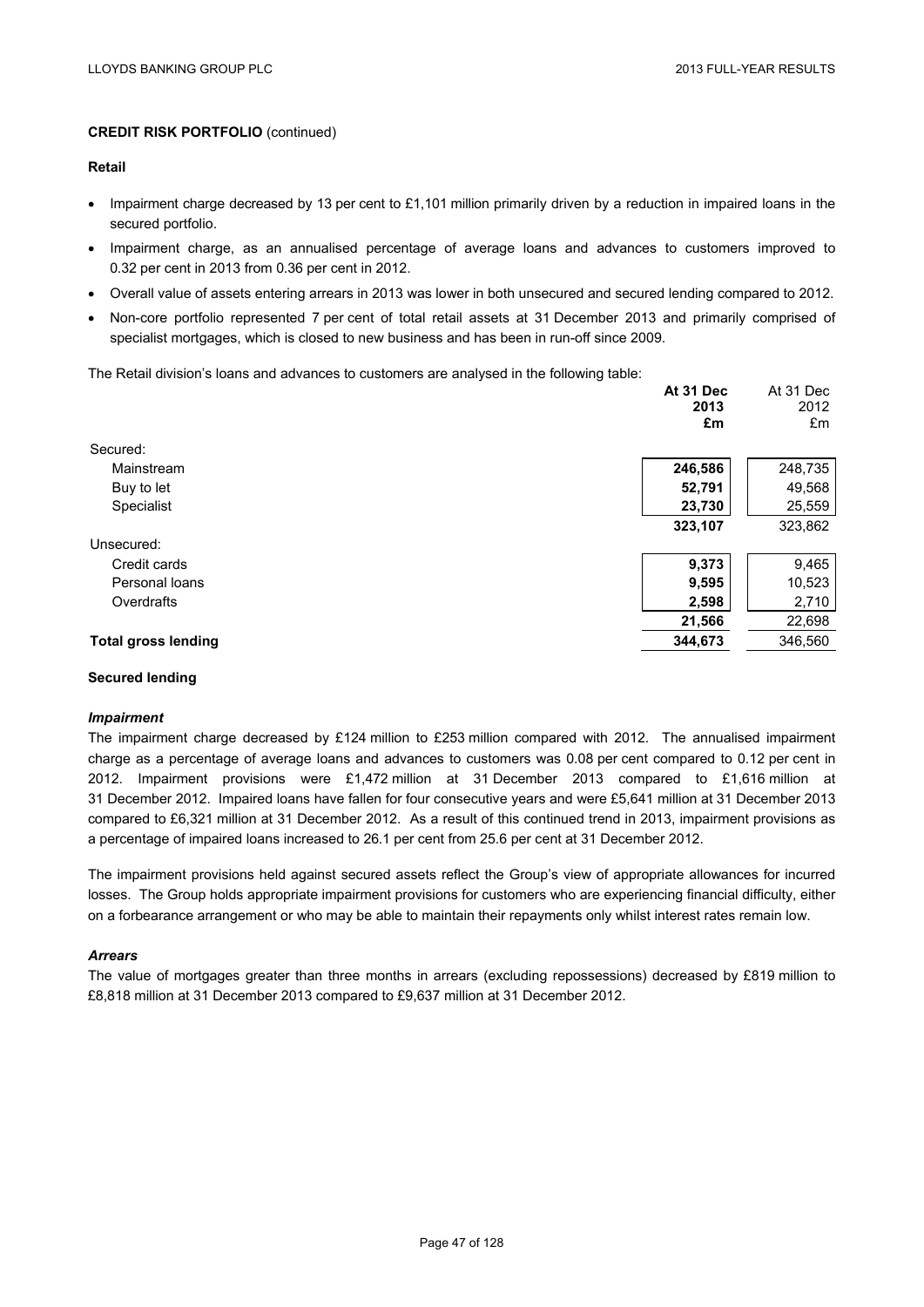### **Retail** (continued)

### **Mortgages greater than three months in arrears (excluding repossessions)**

|                | Number of cases |        | <b>Total mortgage</b><br>accounts % |      | Value of loans <sup>1</sup> |       | <b>Total mortgage</b><br>balances % |      |
|----------------|-----------------|--------|-------------------------------------|------|-----------------------------|-------|-------------------------------------|------|
| At 31 December | 2013            | 2012   | 2013                                | 2012 | 2013                        | 2012  | 2013                                | 2012 |
|                | Cases           | Cases  | %                                   | $\%$ | £m                          | £m    | %                                   | %    |
| Mainstream     | 52,687          | 55.905 | 2.1                                 | 2.2  | 5.898                       | 6,287 | 2.4                                 | 2.5  |
| Buy to let     | 6.338           | 7,306  | 1.3                                 | 1.6  | 869                         | 1.033 | 1.6                                 | 2.1  |
| Specialist     | 11,870          | 13,262 | 7.3                                 | 7.6  | 2,051                       | 2,317 | 8.6                                 | 9.1  |
| <b>Total</b>   | 70,895          | 76,473 | 2.3                                 | 2.4  | 8,818                       | 9,637 | 2.7                                 | 3.0  |

 $<sup>1</sup>$  Value of loans represents total book value of mortgages more than three months in arrears.</sup>

The stock of repossessions decreased to 2,229 cases at 31 December 2013 compared to 2,438 cases at 31 December 2012.

### *Secured loan to value analysis*

The average indexed loan to value (LTV) on the mortgage portfolio at 31 December 2013 decreased to 52.8 per cent compared with 56.4 per cent at 31 December 2012. The average LTV for new mortgages and further advances written in 2013 was 63.6 per cent compared with 62.6 per cent in 2012. The percentage of closing loans and advances with an indexed LTV in excess of 100 per cent decreased to 5.2 per cent at 31 December 2013, compared with 11.7 per cent at 31 December 2012.

## **Actual and average LTVs across the Retail mortgage portfolios**

| At 31 December 2013                 | <b>Mainstream</b><br>% | Buy to let<br>% | Specialist <sup>1</sup><br>% | <b>Total</b><br>% |
|-------------------------------------|------------------------|-----------------|------------------------------|-------------------|
| Less than 60%                       | 37.0                   | 20.4            | 20.1                         | 33.1              |
| 60% to 70%                          | 16.9                   | 21.3            | 15.7                         | 17.5              |
| 70% to 80%                          | 19.8                   | 26.0            | 19.3                         | 20.8              |
| 80% to 90%                          | 14.7                   | 15.1            | 20.1                         | 15.1              |
| 90% to 100%                         | 7.1                    | 11.1            | 14.3                         | 8.3               |
| Greater than 100%                   | 4.5                    | 6.1             | 10.5                         | 5.2               |
| Total                               | 100.0                  | 100.0           | 100.0                        | 100.0             |
| Average loan to value: <sup>2</sup> |                        |                 |                              |                   |
| Stock of residential mortgages      | 49.5                   | 66.9            | 66.2                         | 52.8              |
| New residential lending             | 63.6                   | 64.0            | n/a                          | 63.6              |
| Impaired mortgages                  | 66.6                   | 90.1            | 80.8                         | 71.6              |
| At 31 December 2012                 | Mainstream             | Buy to let      | Specialist <sup>1</sup>      | Total             |
|                                     | $\%$                   | $\frac{0}{0}$   | $\frac{0}{0}$                | %                 |
| Less than 60%                       | 31.9                   | 12.8            | 14.7                         | 27.6              |
| 60% to 70%                          | 12.8                   | 12.9            | 9.7                          | 12.6              |
| 70% to 80%                          | 18.3                   | 26.2            | 17.2                         | 19.4              |
| 80% to 90%                          | 16.6                   | 16.5            | 19.1                         | 16.8              |
| 90% to 100%                         | 10.5                   | 15.4            | 18.5                         | 11.9              |
| Greater than 100%                   | 9.9                    | 16.2            | 20.8                         | 11.7              |
| <b>Total</b>                        | 100.0                  | 100.0           | 100.0                        | 100.0             |
| Average loan to value: <sup>2</sup> |                        |                 |                              |                   |
| Stock of residential mortgages      | 52.7                   | 73.6            | 72.6                         | 56.4              |
| New residential lending             | 62.3                   | 64.5            | n/a                          | 62.6              |
| Impaired mortgages                  | 72.2                   | 99.3            | 88.1                         | 78.3              |

 $1$  Specialist lending is closed to new business and is in run-off.

 $2$  Average loan to value is calculated as total loans and advances as a percentage of the total collateral of these loans and advances.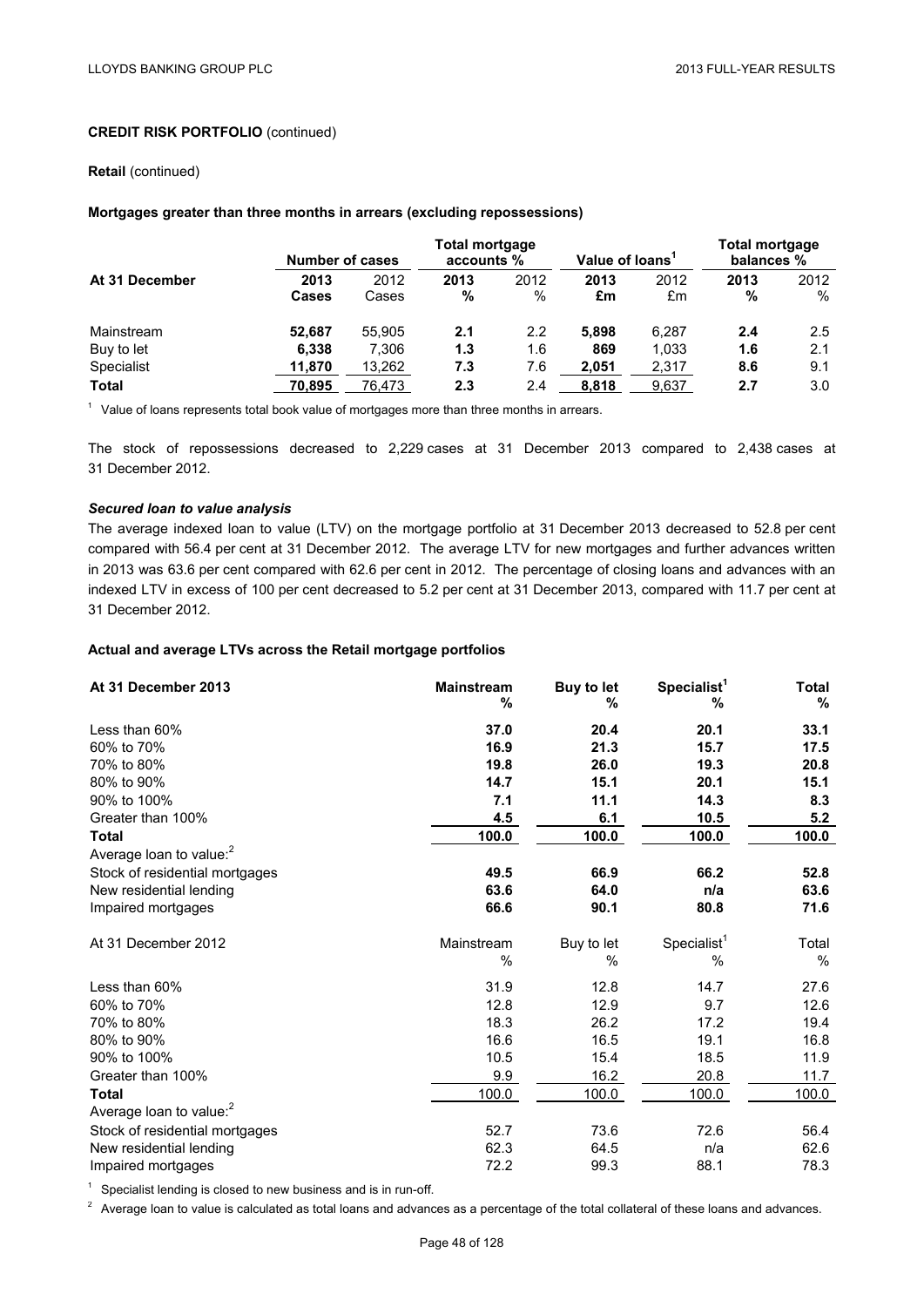**Retail** (continued)

#### **Unsecured lending**

#### *Impairment*

In 2013 the impairment charge on unsecured loans and advances to customers reduced by £45 million compared with 2012. The annualised impairment charge as a percentage of average loans and advances to customers increased to 3.80 per cent in 2013 from 3.73 per cent in 2012.

Impaired loans have decreased by £453 million since 31 December 2012 to £1,546 million at 31 December 2013 which represented 7.2 per cent of closing loans and advances to customers, compared with 8.8 per cent at 31 December 2012. The reduction in impaired loans is a result of the Group's prudent risk appetite and ongoing effective portfolio management. Retail's exposure to revolving credit products has been actively managed to ensure that it is appropriate to customers' changing financial circumstances.

Impairment provisions decreased by £141 million, compared with 31 December 2012. This reduction was driven by fewer assets entering arrears and recoveries assets being written down to the present value of future expected cash flows. Impairment provisions as a percentage of impaired loans in collections increased to 86.9 per cent at 31 December 2013 from 82.6 per cent at 31 December 2012.

#### **Forbearance**

The Group operates a number of schemes to assist borrowers who are experiencing financial stress. The material elements of these schemes through which the Group has granted a concession, whether temporarily or permanently, are set out below.

#### *Types of forbearance*

The Group classifies the treatments offered to retail customers who have experienced financial difficulty into the following categories:

- Reduced contractual monthly payment: a temporary account change to assist customers through periods of financial difficulty where arrears do not accrue at the original contractual payments, for example temporary interest only arrangements and short-term payment holidays granted in collections. Any arrears existing at the commencement of the arrangement are retained.
- Reduced payment arrangements: a temporary arrangement for customers in financial distress where arrears accrue at the contractual payment, for example short-term arrangements to pay.
- Term extensions: a permanent account change for customers in financial distress where the overall term of the mortgage is extended, resulting in a lower contractual monthly payment.
- Repair: a permanent account change used to repair a customer's position when they have emerged from financial difficulty, for example capitalisation of arrears.

#### *Forbearance identification and classification*

The Group has applied revised forbearance definitions based upon principles developed through the British Bankers' Association. As a result of this, forbearance data for 2012 has been restated to reflect the new definitions. The restated data for 2012 shows overall forbearance balances to be higher than previous financial statements as the balances now include accounts which are no longer on a forbearance treatment, but where the exposure is known to be, or may still be, in financial difficulty.

The Group classifies a retail account as forborne at the time a customer in financial difficulty is granted a concession. Accounts are classified as forborne only for the period of time which the exposure is known to be, or may still be, in financial difficulty. Where temporary forbearance is granted, exit criteria are applied to include accounts until they are known to no longer be in financial difficulty. Details of the exit criteria are shown in the analysis below.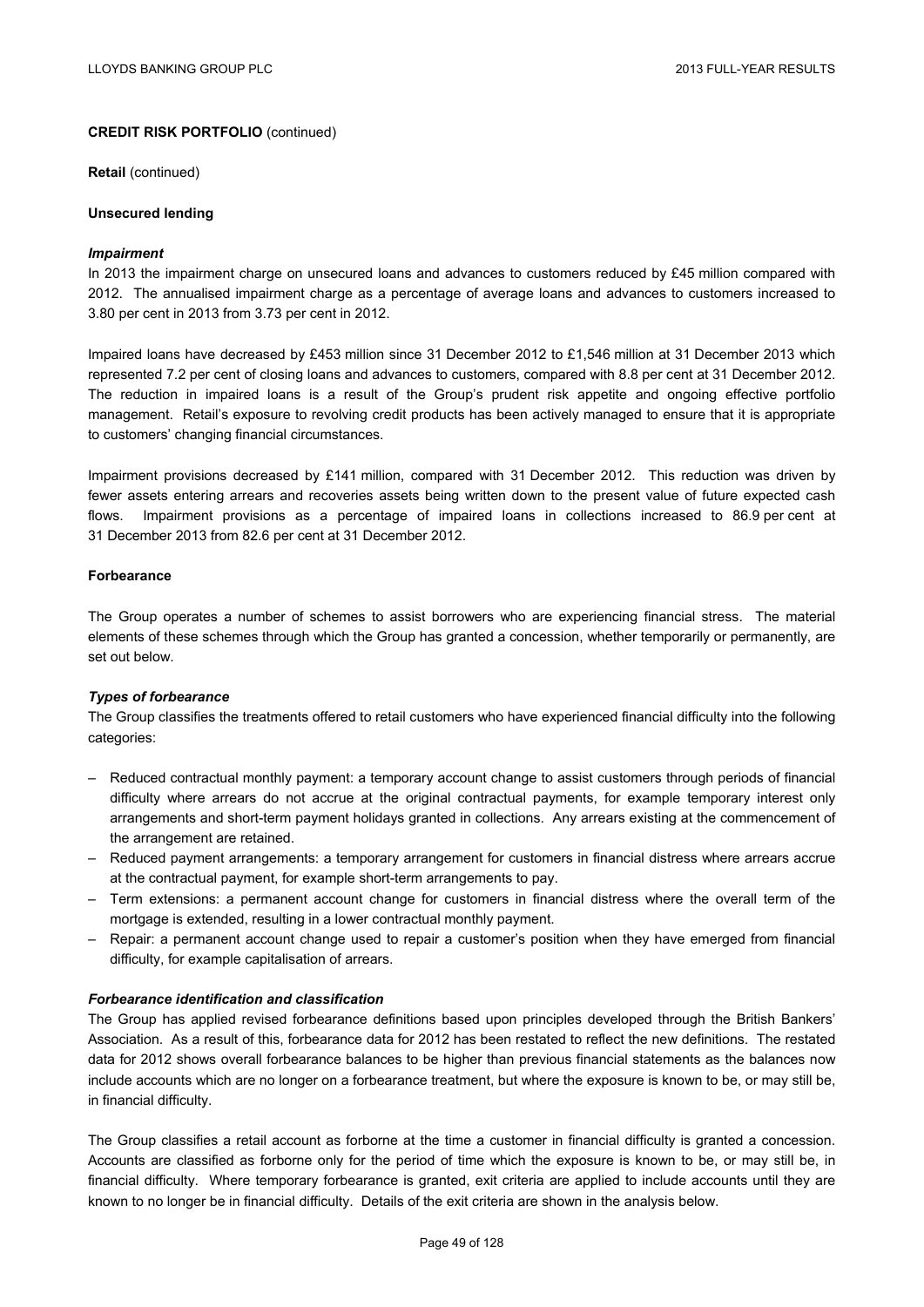#### **Retail** (continued)

Where the treatment involves a permanent change to the contractual basis of the customer's account such as a capitalisation of arrears or term extension, the Group classifies the balance as forborne for a period of 24 months, after which no distinction is made between these accounts and others where no change has been made.

### *Secured lending*

At 31 December 2013, retail secured loans and advances currently or recently subject to forbearance were 2.0 per cent (31 December 2012: 2.9 per cent) of total retail secured loans and advances. The Group no longer offers temporary interest only as a forbearance treatment to secured retail lending customers in financial difficulty, which is the primary driver of the reduction in forbearance balances in 2013. Further analysis of the forborne loan balances is set out below:

| At 31 December                                                   | <b>Total loans and</b><br>advances which are<br>currently or recently<br>forborne |          | <b>Total current and recent</b><br>forborne loans and<br>advances which are<br>impaired <sup>1</sup> |          | <b>Impairment provisions</b><br>as % of loans and<br>advances which are<br>currently or recently<br>forborne |          |
|------------------------------------------------------------------|-----------------------------------------------------------------------------------|----------|------------------------------------------------------------------------------------------------------|----------|--------------------------------------------------------------------------------------------------------------|----------|
|                                                                  | 2013                                                                              | $2012^2$ | 2013                                                                                                 | $2012^2$ | 2013                                                                                                         | $2012^2$ |
|                                                                  | £m                                                                                | £m       | £m                                                                                                   | £m       | %                                                                                                            | $\%$     |
| <b>Temporary forbearance</b>                                     |                                                                                   |          |                                                                                                      |          |                                                                                                              |          |
| arrangements                                                     |                                                                                   |          |                                                                                                      |          |                                                                                                              |          |
| Reduced contractual monthly                                      |                                                                                   |          |                                                                                                      |          |                                                                                                              |          |
| payment <sup>3</sup>                                             | 995                                                                               | 4,514    | 226                                                                                                  | 538      | 4.0                                                                                                          | 2.5      |
| Reduced payment arrangements <sup>4</sup>                        | 1,376                                                                             | 1,412    | 160                                                                                                  | 320      | 3.2                                                                                                          | 4.0      |
|                                                                  | 2,371                                                                             | 5,926    | 386                                                                                                  | 858      | 3.5                                                                                                          | 2.8      |
| <b>Permanent treatments</b>                                      |                                                                                   |          |                                                                                                      |          |                                                                                                              |          |
| Repair and term extensions <sup>5</sup>                          | 4,008                                                                             | 3,565    | 305                                                                                                  | 289      | 3.4                                                                                                          | 3.9      |
| Total                                                            | 6,379                                                                             | 9,491    | 691                                                                                                  | 1,147    | 3.4                                                                                                          | 3.2      |
| Included in the total above:<br>Temporary arrangements currently |                                                                                   |          |                                                                                                      |          |                                                                                                              |          |
| on treatment<br>Permanent treatments within last                 | 1,100                                                                             | 3,103    | 179                                                                                                  | 516      | 3.4                                                                                                          | 3.7      |
| 12 months                                                        | 2,187                                                                             | 1,913    | 78                                                                                                   | 90       | 3.1                                                                                                          | 4.3      |

1 £5,688 million of current and recent forborne loans and advances were not impaired at 31 December 2013 (31 December 2012: £8,344 million).

<sup>2</sup> Restated to reflect the change in forbearance probation periods. Previously only temporary arrangements in place at the year end and permanent changes commenced during the year were shown.

<sup>3</sup> Includes temporary interest only arrangements and short-term payment holidays granted in collections where the customer is currently benefitting from the treatment and where the concession has ended within the previous six months (temporary interest only) and previous 12 months (short-term payment holidays).

<sup>4</sup> Includes customers who had an arrangement to pay less than the contractual amount at 31 December or where an arrangement ended within the previous three months.

<sup>5</sup> Includes capitalisation of arrears and term extensions which commenced during the previous 24 months and remaining as customers at the year end.

### *Collective impairment assessment of retail secured loans subject to forbearance*

Loans which are forborne are grouped with other assets with similar risk characteristics and assessed collectively for impairment as described below. The loans are not considered as impaired loans unless they meet the Group's definition of an impaired asset.

The Group's approach is to ensure that provisioning models, supported by management judgement, appropriately reflect the underlying loss risk of exposures. The Group uses sophisticated behavioural scoring to assess customers' credit risk.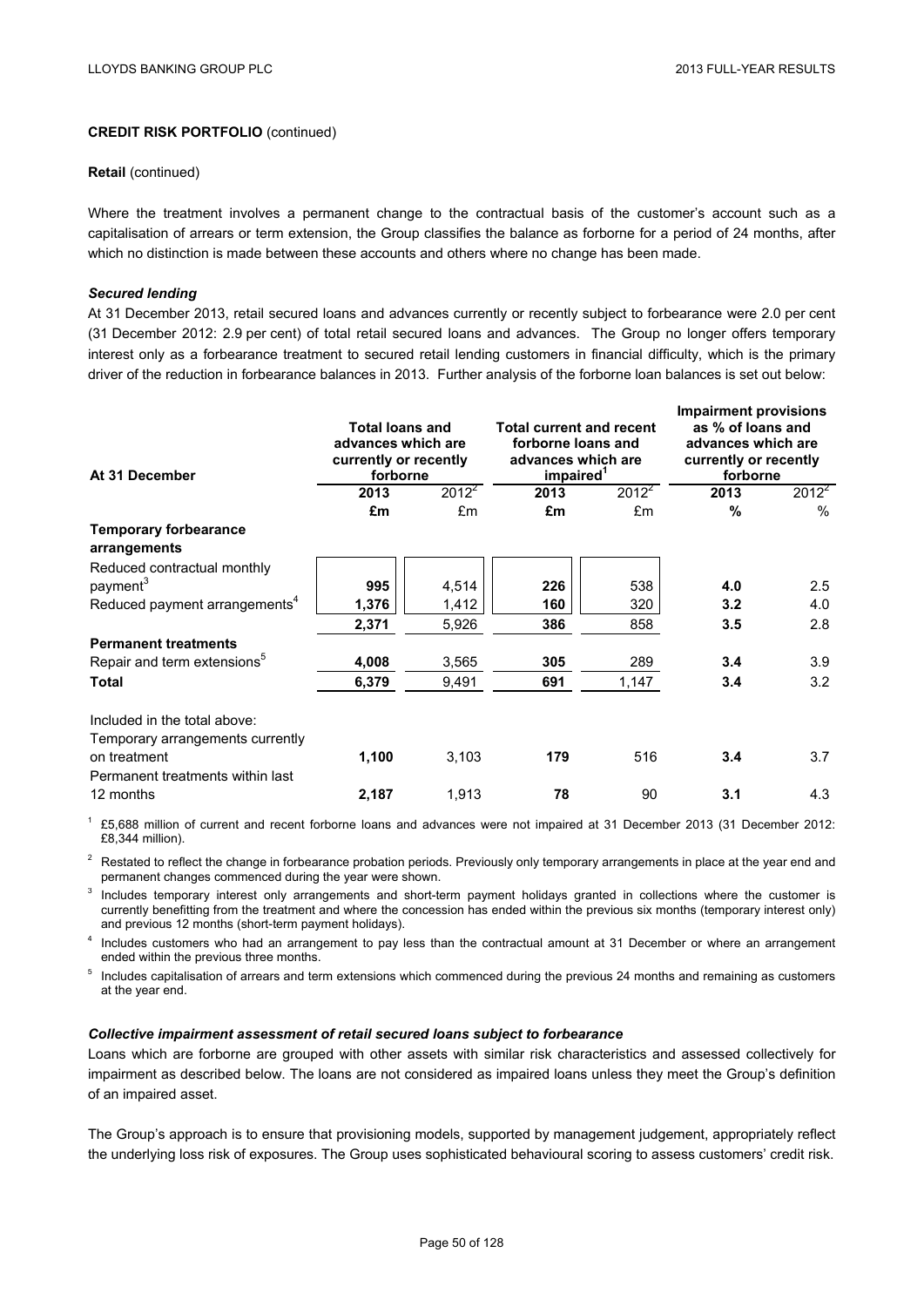#### **Retail** (continued)

The underlying behavioural scorecards consider many different characteristics of customer behaviour, both static and dynamic, from internal sources and also from credit bureaux data, including characteristics that may identify when a customer has been in arrears on products held with other firms. Hence, these models take a range of potential indicators of customer financial distress into account.

The performance of such models is monitored and challenged on an ongoing basis, in line with the Group's model governance policies. The models are also regularly recalibrated to reflect up to date customer behaviour and market conditions. Specifically, regular detailed analysis of modelled provision outputs is undertaken to demonstrate that the risk of forbearance or other similar activities is recognised, that the outcome period adequately captures the risk and that the underlying risk is appropriately reflected. Where this is not the case, additional provisions are applied to capture the risk.

#### *Unsecured lending*

At 31 December 2013, UK retail unsecured loans and advances currently or recently subject to forbearance were 2.6 per cent (31 December 2012: 3.9 per cent) of total UK retail unsecured loans and advances of £21,566 million (31 December 2012: £22,698 million). Further analysis of the forborne loan balances is set out below:

| At 31 December                                                                      | <b>Total loans and</b><br>advances which are<br>currently or recently<br>forborne |              |                  | <b>Total current and recent</b><br>forborne loans and<br>advances which are<br>impaired <sup>1</sup> |          | <b>Impairment provisions</b><br>as % of loans and<br>advances which are<br>currently or recently<br>forborne |               |
|-------------------------------------------------------------------------------------|-----------------------------------------------------------------------------------|--------------|------------------|------------------------------------------------------------------------------------------------------|----------|--------------------------------------------------------------------------------------------------------------|---------------|
|                                                                                     | 2013                                                                              | $2012^2$     | 2013             | $2012^2$                                                                                             |          | 2013                                                                                                         | $2012^{2}$    |
|                                                                                     | £m                                                                                | £m           | £m               | £m                                                                                                   |          | %                                                                                                            | $\frac{0}{0}$ |
| <b>Temporary forbearance</b><br>arrangements                                        |                                                                                   |              |                  |                                                                                                      |          |                                                                                                              |               |
| Reduced contractual monthly                                                         |                                                                                   |              |                  |                                                                                                      |          |                                                                                                              |               |
| payment <sup>3</sup>                                                                | 260                                                                               | 339          | 230              | 324                                                                                                  |          | 39.2                                                                                                         | 48.8          |
| Reduced payment arrangements <sup>4</sup>                                           | 104                                                                               | 194          | 86               | 150                                                                                                  |          | 51.7                                                                                                         | 49.3          |
|                                                                                     | 364                                                                               | 533          | 316              | 474                                                                                                  |          | 42.8                                                                                                         | 49.0          |
| <b>Permanent treatments</b>                                                         |                                                                                   |              |                  |                                                                                                      |          |                                                                                                              |               |
| Repair and term extensions <sup>5</sup>                                             | 201                                                                               | 350          | 79               | 176                                                                                                  |          | 9.9                                                                                                          | 10.4          |
| <b>Total</b>                                                                        | 565                                                                               | 883          | 395              | 650                                                                                                  |          | 31.1                                                                                                         | 33.7          |
| Included in the total above:<br>Temporary arrangements currently                    |                                                                                   |              |                  |                                                                                                      |          |                                                                                                              |               |
| on treatment                                                                        | 265                                                                               | 388          | 262              | 383                                                                                                  |          | 45.0                                                                                                         | 51.6          |
| Permanent treatments within last 12                                                 |                                                                                   |              |                  |                                                                                                      |          |                                                                                                              |               |
| months                                                                              | 90                                                                                | 208          | 38               | 110                                                                                                  |          | 13.2                                                                                                         | 11.8          |
| £170 million<br>of<br>current<br>and<br>recent<br>(31 December 2012: £233 million). | forborne                                                                          | loans<br>and | advances<br>were | impaired<br>not                                                                                      | 31<br>at | December                                                                                                     | 2013          |

<sup>2</sup> Restated to reflect the change in forbearance probation periods. Previously only temporary arrangements in place at the year end and permanent changes commenced during the year were shown.

<sup>3</sup> Includes repayment plans and short-term payment holidays granted in collections where the customer is currently benefitting from the treatment and where the concession has ended within the previous six months.

<sup>4</sup> Includes customers who had an arrangement to pay less than the contractual amount at 31 December or where an arrangement ended within the previous six months.

<sup>5</sup> Includes capitalisation of arrears and term extensions which commenced during the previous 24 months and remaining as customers at the year end.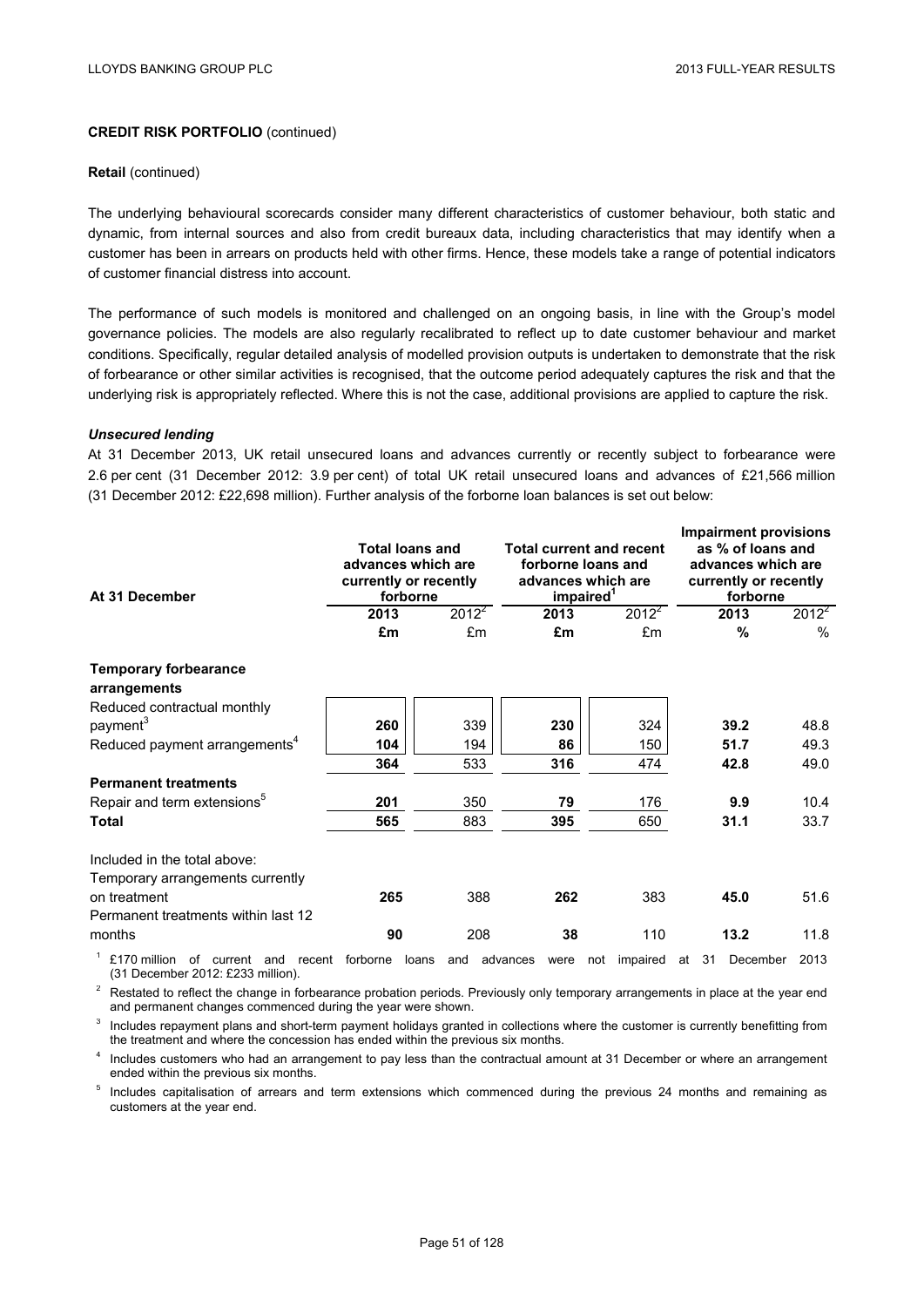**Retail** (continued)

# **Collective impairment assessment of UK retail unsecured loans and advances subject to forbearance**

Credit risk provisioning for the UK retail unsecured portfolio is undertaken on a purely collective basis. The approach used is based on segmented cash flow models, divided into two primary streams for loans judged to be impaired and those that are not. Accounts subject to repayment plans and collections refinance loans are among those considered to be impaired.

For exposures that are judged to be impaired, provisions are determined through modelling the expected cure rates, write-off propensity and cash flows with segments explicitly relating to repayment plans and refinance loans treatments. Payments of less than the monthly contractual amount are reflected in reduced cash flow forecasts when calculating the impairment allowance for these accounts.

The outputs of the models are monitored and challenged on an ongoing basis. The models are run monthly meaning that current market conditions and customer processes are reflected in the output. Where the risks identified are not captured in the underlying models, appropriate additional provisions are made.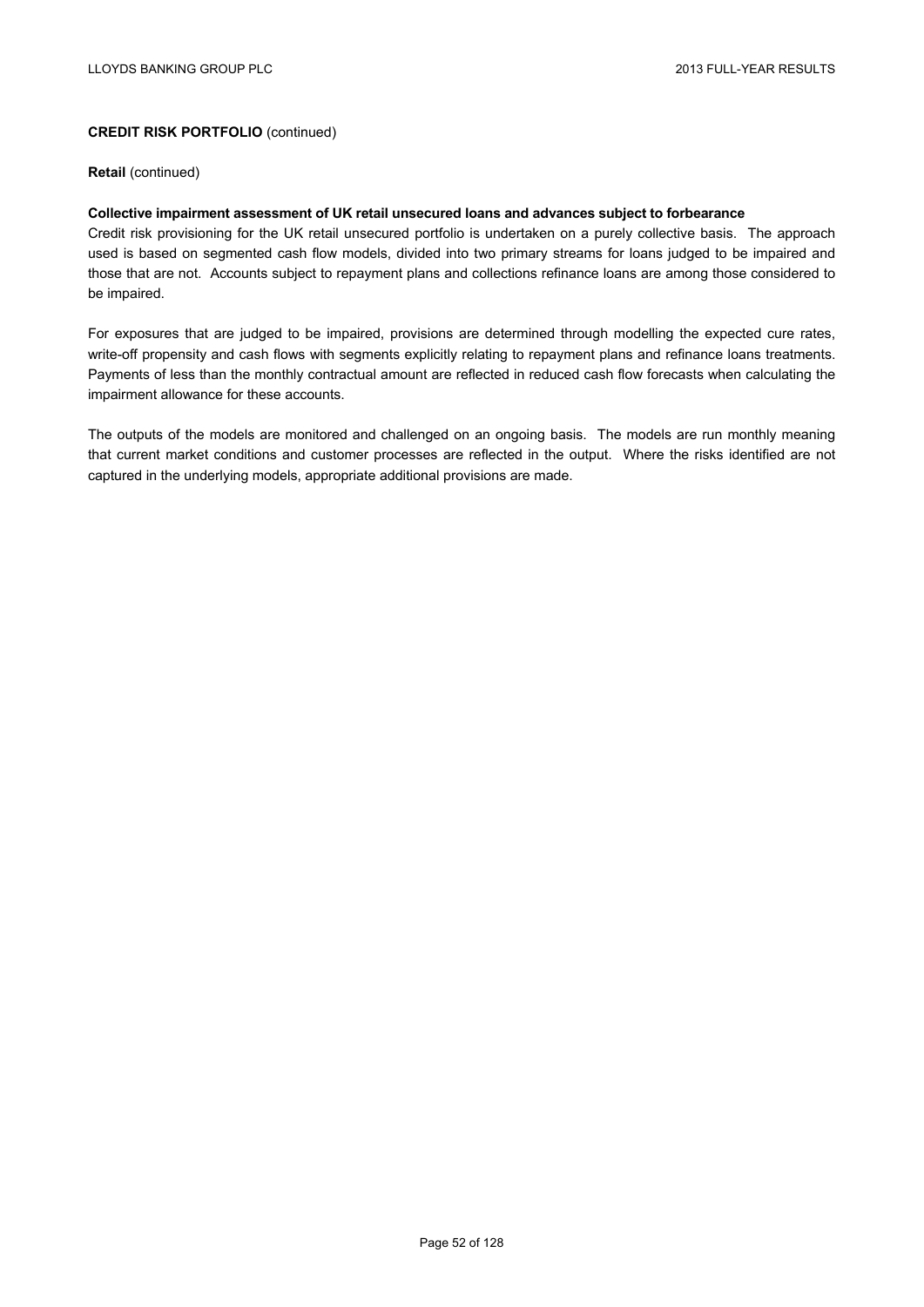#### **Commercial Banking**

- Impairment charge decreased by 60 per cent to £1,167 million, driven by lower charges mainly in the non-core portfolio, reflecting continued proactive management and deleveraging. Charges also reduced significantly in the core portfolio reflecting better quality origination, together with higher releases in 2013 compared to the same period in 2012.
- The overall quality of the core Commercial Banking portfolio remains good with the Group's prudent through the cycle approach to risk appetite, and the continuing low interest rate environment helping to maintain defaults at a relatively low level. New business is of good quality and better than the back book average.
- The impairment charge as a percentage of average loans and advances improved to 0.83 per cent from 1.85 per cent in 2012. Core impairment charge as an annualised percentage of average loans and advances to customers improved to 0.39 per cent compared to 0.67 per cent in 2012.
- Non-core now represents 15.6 per cent of total loans and advances to customers compared to 27.6 per cent at 31 December 2012, reflecting the improved mix of the portfolio overall.

### **Core**

Core impaired loans decreased by £776 million to £5,131 million compared with £5,907 million at 31 December 2012 and as a percentage of closing loans and advances to customers decreased to 4.6 per cent from 5.6 per cent at 31 December 2012. The core impairment charge has reduced to £424 million in 2013 compared to £704 million in 2012, reflecting better quality origination and higher releases, with the low interest rate environment helping to maintain defaults at a relatively lower level.

At 31 December 2013 £112 billion of gross loans and advances to customers in the Commercial Banking core portfolio are segmented across four different coverage segments.

### *SME*

SME serves business customers with turnover up to £25 million. Impaired loans decreased by £399 million to £2,271 million compared with £2,670 million at 31 December 2012. The impairment charge has reduced to £188 million in 2013 compared to £259 million in 2012 reflecting stable or improved portfolio credit quality across all key metrics.

The SME portfolio continues to grow within prudent and consistent credit risk appetite parameters with net lending increasing 6 per cent year-on-year. These results reflect the Group's continuing commitment to support the UK economy and government schemes such as Funding for Lending and Enterprise Finance Guarantee.

SME's control and monitoring activities have continued to play a fully effective role in identifying and supporting customers showing early signs of financial stress. As part of this, our dedicated SME Business Support function continues to work with customers through their difficulties.

## *Mid Markets*

Mid Markets serves business customers with turnover of £25 million to £750 million. The business remains predominantly UK-focused and is closely linked to the performance of the domestic economy. Impaired loans decreased by £261 million to £1,591 million compared with £1,852 million at 31 December 2012. The impairment charge has reduced to £157 million in 2013 compared to £238 million in 2012. Overall credit quality has remained stable during 2013.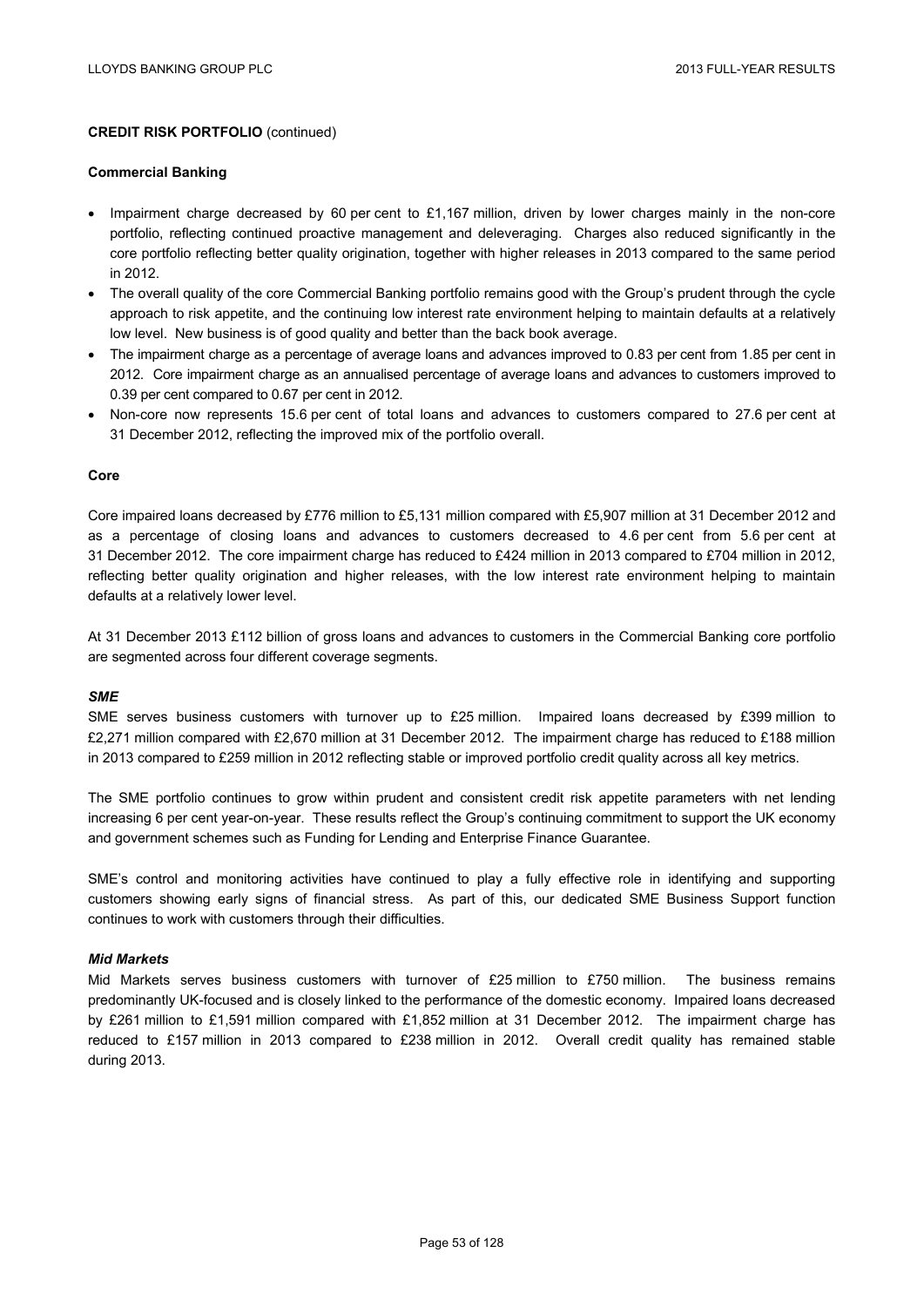#### **Commercial Banking** (continued)

The real estate business within the Group's Mid Markets portfolio is focused predominantly on unquoted private real estate portfolios. Credit quality continues to improve and the number of new non-performing customers continues to reduce. New business propositions are being written under robust policy parameters and in line with agreed risk appetite, with particular focus on cashflow. Tenant default is an area of potential focus particularly when the lending is supported by secondary or tertiary assets.

### *Global Corporates*

Global Corporates is a coverage business operating across the UK, Europe and North America and is responsible for the overall management of relationships with major corporate clients. Impaired loans increased slightly by £37 million to £1,173 million compared with £1,136 million at 31 December 2012. The impairment charge has reduced to £75 million in 2013 compared to £195 million in 2012.

The core portfolio related to trading companies continues to be predominantly Investment Grade focused; the overall portfolio asset quality remains good; and corporate balance sheets generally remain conservatively structured following a period of de-leveraging through the downturn.

The real estate business within the Group's Global Corporate portfolio is focused on the larger end of the UK property market with a bias to the quoted public listed companies and funds sector. Portfolio credit quality remains strong being underpinned by seasoned management teams with proven asset management skills generating predictable cash flows from their income producing portfolios.

### *Financial Institutions*

Commercial Banking maintains relationships with a number of major UK and International Finance Institutions, which are predominantly investment grade rated. These relationships are either client focused or held to support the Group's funding, liquidity and general hedging requirements. The impairment charge in Financial Institutions remained low at £4 million.

Trading exposures continue to be predominantly short-term and/or collateralised with inter bank activity mainly undertaken with strong investment grade counterparties. While conditions in the Eurozone stabilized during 2013, the Group continues to adopt a conservative stance maintaining close portfolio scrutiny and oversight. Detailed contingency plans are in place and exposures to financial institutions domiciled in peripheral Eurozone countries are kept modest and managed within tight risk parameters. Overall, portfolio credit quality remains good and outlook is stable.

The majority of funding and risk management activity is transacted with investment grade counterparties including Sovereign central banks and much of it is on a collateralised basis, such as repos and swaps facing a Central Counterparty (CCP). Bilateral derivative transactions with Financial Institution counterparties are typically collateralised under a credit support annex in conjunction with the ISDA Master Agreement. The Group continues to consolidate its counterparty risk via CCP's as part of an ongoing move to reduce bilateral counterparty risk by clearing standardised derivative contracts.

### **Non-core**

Non-core impaired loans decreased by £8,475 million to £9,583 million compared with £18,058 million at 31 December 2012 and as a percentage of closing loans and advances to customers increased to 46.3 per cent from 45.3 per cent at 31 December 2012. The non-core impairment charge has reduced to £743 million in 2013 compared to £2,242 million in 2012, reflecting the continued deleveraging.

The non-core portfolio includes elements of the Corporate Real Estate and Specialist Finance portfolios which are classified as non-core.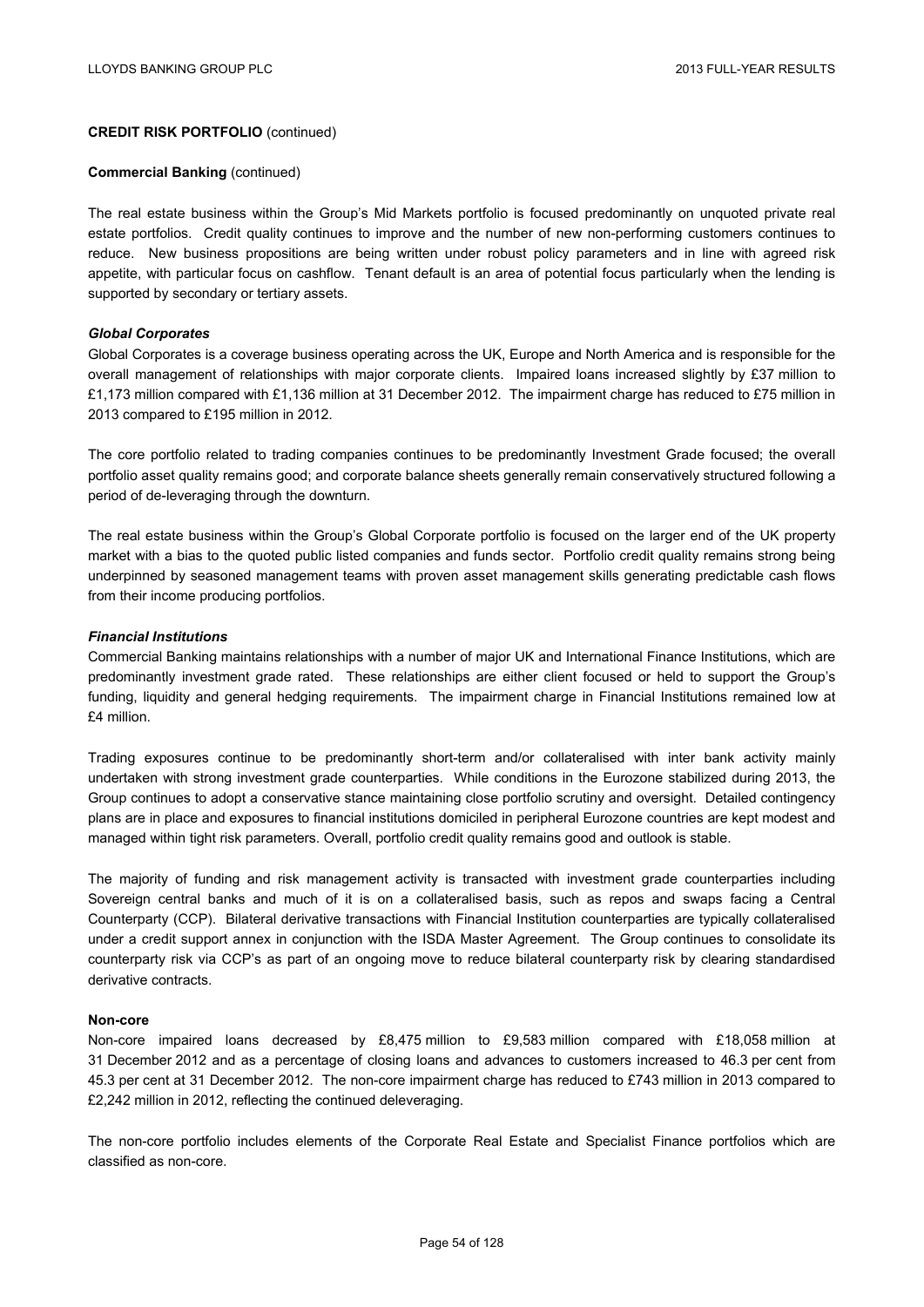#### **Commercial Banking** (continued)

#### *Non-core Corporate Real Estate and other Corporate*

Loans and advances to customers include the non-core Corporate Real Estate Business Support Unit (BSU) portfolio. Following successful asset reduction progress, this portfolio is now managed together with European Assets and other Corporate assets previously disclosed as Other non-core.

The impairment charge in this portfolio fell to £522 million compared to £1,453 million in 2012. The fall in the impairment charge reflects lower gross charges on a reduced portfolio, favourable market movements on impaired derivatives and the continuing proactive management enabling some write backs on previously impaired loans.

The portfolio has reduced significantly ahead of expectations primarily due to the momentum on various deleveraging strategies including consensual asset sales by customers, loan sales and asset disposals which totalled £7.4 billion (net book value) in the year. The non-core Corporate Real Estate BSU element of the portfolio reduced from £15.7 billion to £8.9 billion during 2013 and there was considerable progress on the European exposure within this portfolio where loan balances fell from £3.7 billion to £0.7 billion.

#### *Non-core Specialist Finance*

Loans and advances to customers include the non-core Acquisition Finance (leverage lending) portfolio which falls into non-core since it is outside the Group's risk appetite, and the non-core Asset Based Finance portfolios (which include Ship Finance, Aircraft Finance and Infrastructure). Total gross loans and advances reduced by £6.5 billion, from £15.5 billion to £9.0 billion as at 31 December 2013 mainly due to disposals of £4.5 billion (net book value).

Ship Finance gross drawn lending (excluding leasing) totalled £1,074 million (net £965 million) as at 31 December 2013. This portfolio still suffers some stress due to volatile asset values and ongoing financial restructures. As a consequence, impairment charges are running at similar levels to those experienced in 2012, however continued strategic disposals through 2013 have materially de-risked the residual portfolio.

#### **Secured loan to value analysis for UK Direct Real Estate lending**

The Group classifies Direct Real Estate as exposure which is directly supported by cash flows from property activities, as opposed to trading activities (such as hotels, care homes and housebuilders). The Group manages its exposures to Direct Real Estate across a number of different coverage segments.

### *Core UK Direct Real Estate*

Approximately three quarters of loans and advances relate to commercial real estate with the remainder mostly residential real estate. A large element of the residential exposure is to professional landlords in the Group's SME business where performance has been good. Approximately two thirds of the core commercial real estate portfolio was originated under heritage Lloyds TSB credit risk criteria. The Group's risk appetite requires it to look first at the underlying cash flows as part of credit assessment, alongside key requirements for good quality counterparties and a well spread tenant profile.

#### *Non-core UK Direct Real Estate*

The Group considers this portfolio to be appropriately provided for after taking into account the value of the collateral held. In the case of impaired UK direct real estate exposures (over £5 million) there is a net property collateral shortfall of approximately £0.1 billion. This figure excludes benefits of credit mitigants such as cross collateralisation and cross guarantees. The Group makes use of a variety of methodologies to assess the value of property collateral, where external valuations are not available. These include use of market indexes, models and subject matter expert judgement.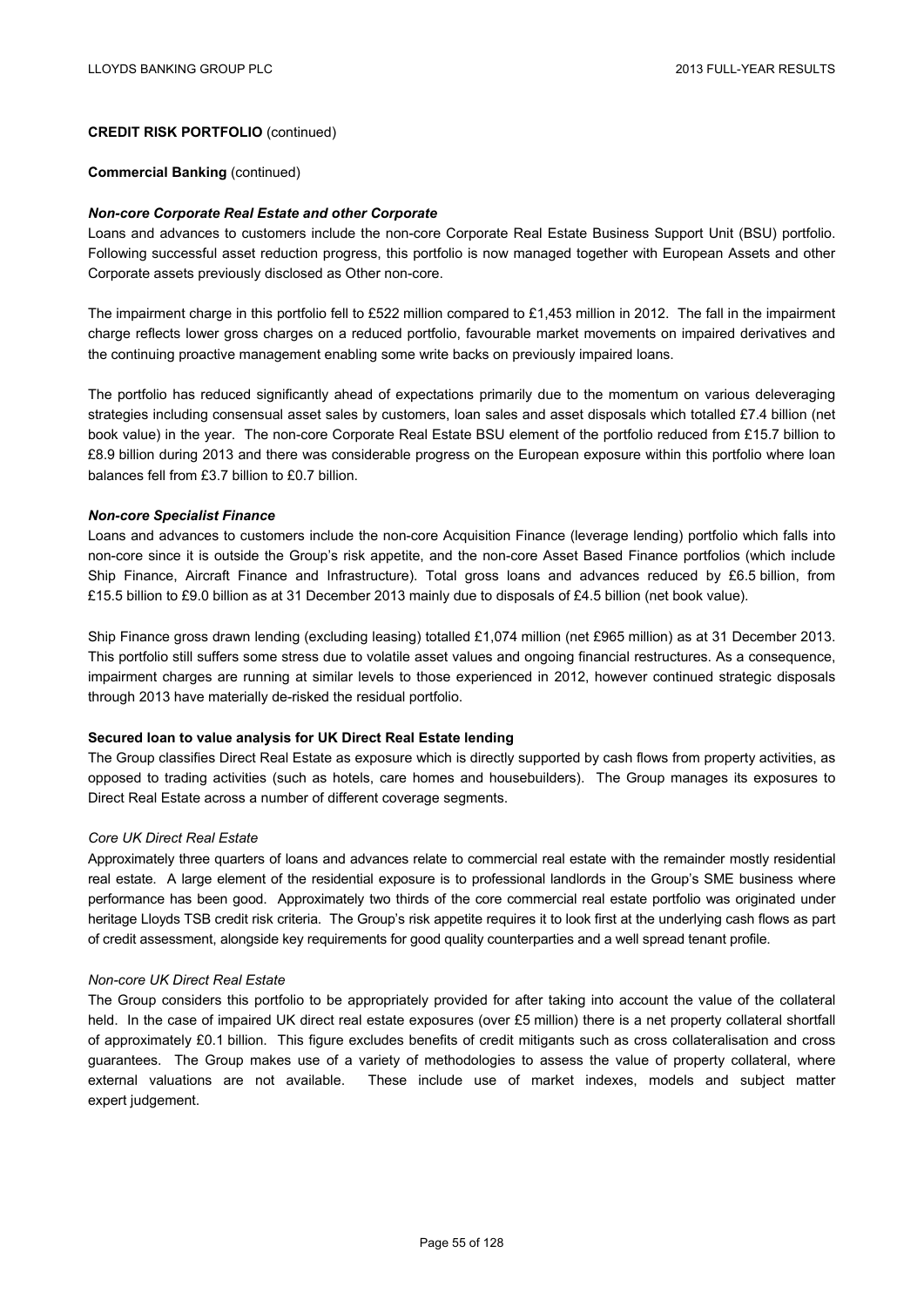#### **Commercial Banking (continued)**

Loan to value ratios (indexed or actual if within last 12 months) for the Group's largest transactions (over £5 million) are detailed in the table below.

## **LTVs – UK Direct Real Estate**

|                                  | Core               | Non-core                 |         |               |
|----------------------------------|--------------------|--------------------------|---------|---------------|
|                                  | loans and advances | loans and advances       |         |               |
| At 31 December 2013              | (gross)            |                          | (gross) |               |
|                                  | £m                 | $\overline{\frac{9}{6}}$ | £m      | $\frac{9}{6}$ |
| Exposures > £5 million:          |                    |                          |         |               |
| Less than 60%                    | 4,444              | 42                       | 437     | 7             |
| 61% to 70%                       | 2,182              | 21                       | 268     | 4             |
| 71% to 80%                       | 1,159              | 11                       | 145     | $\mathbf{2}$  |
| 81% to 100%                      | 407                | 4                        | 1,896   | 29            |
| 101% to 125%                     | 385                | 4                        | 766     | 12            |
| More than 125%                   | 571                | 5                        | 2,961   | 46            |
| Unsecured                        | 1,342              | 13                       | 23      |               |
|                                  | 10,490             | 100                      | 6,496   | 100           |
| Exposures < £5 million           | 9,280              |                          | 1,143   |               |
| <b>Total</b>                     | 19,770             |                          | 7,639   |               |
| At 31 December 2012 <sup>1</sup> |                    |                          |         |               |
| Exposures > £5 million:          |                    |                          |         |               |
| Less than 60%                    | 3,722              | 35                       | 703     | 7             |
| 61% to 70%                       | 1,785              | 17                       | 292     | 3             |
| 71% to 80%                       | 2,028              | 19                       | 886     | 9             |
| 81% to 100%                      | 1,282              | 12                       | 2,188   | 21            |
| 101% to 125%                     | 393                | 4                        | 1,398   | 14            |
| More than 125%                   | 563                | 5                        | 4,405   | 43            |
| Unsecured                        | 849                | 8                        | 332     | 3             |
|                                  | 10,622             | 100                      | 10,204  | 100           |
| Exposures < £5 million           | 8,976              |                          | 1,727   |               |
| Total                            | 19,598             |                          | 11,931  |               |

<sup>1</sup> Restated to reflect a change in methodology from registered address of borrower to location of underlying collateral.

### **Acquisition (Leverage) Finance lending**

#### *Core Acquisition Finance*

Gross drawn lending totalled £2,128 million (net £2,111 million) as at 31 December 2013. The portfolio comprises leveraged financing facilities made available, predominantly, to UK borrowers owned by private equity sponsors. The majority of transactions have been structured in the past three years and all are in line with the Group's risk appetite. Refinancing risk is not considered a material issue for the portfolio due to the relatively young vintage of the book and conservative risk parameters.

### *Non-core Acquisition Finance*

Gross drawn lending totalled £836 million (net £667 million) as at 31 December 2013. Impairment charges in the non-core Acquisition Finance portfolio continue to decline significantly, reflecting further material reductions in the size of the portfolio and stabilising market conditions. Disposals of £1,566 million (net book value) were achieved during 2013.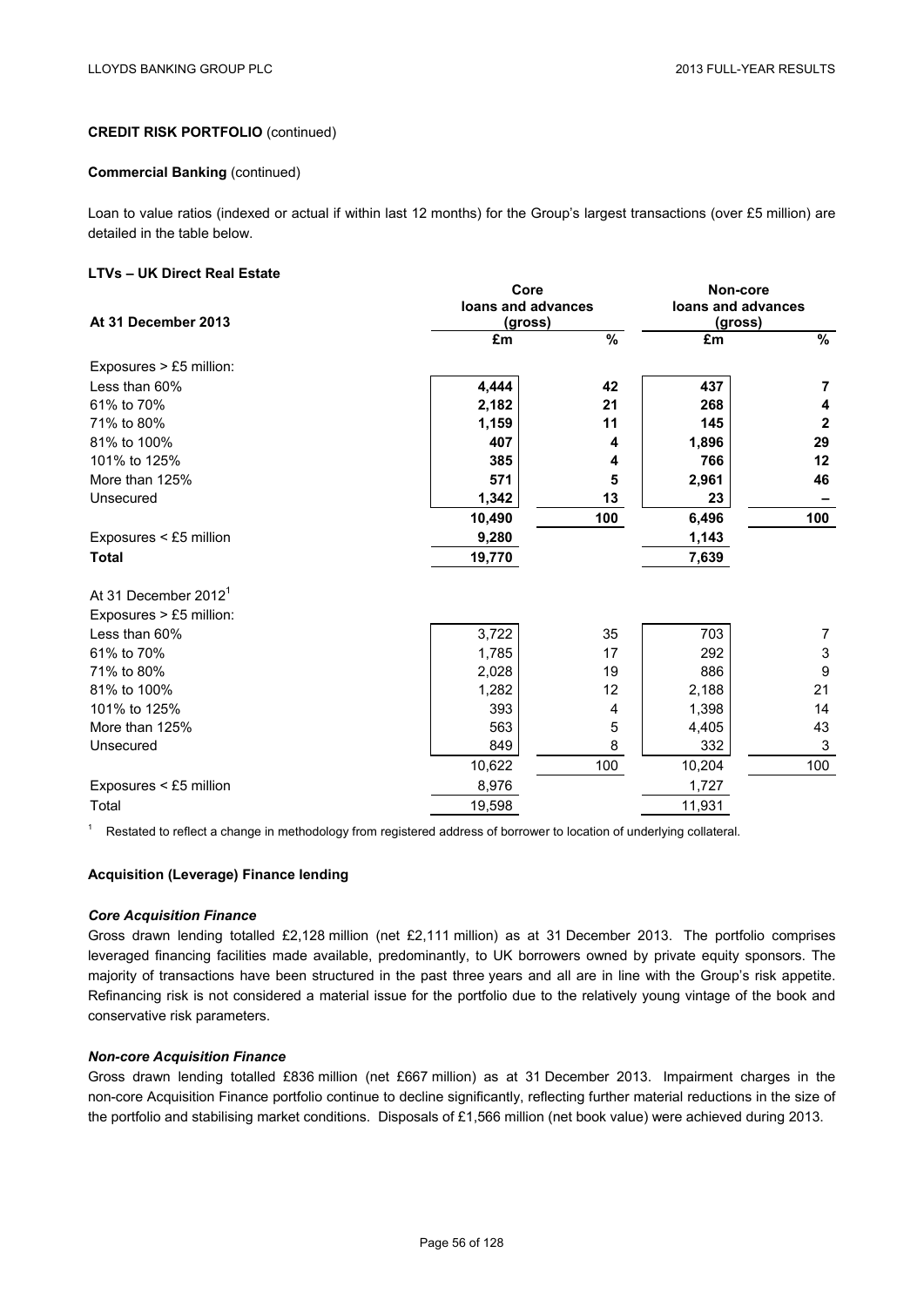#### **Commercial Banking (continued)**

#### **Forbearance**

A key factor in determining whether the Group treats a commercial customer as forborne is the granting of a concession to a borrower who is in financial difficulty.

Loans that have been renegotiated and/or restructured for solely commercial reasons, where there is no financial difficulty would not be treated as forborne. The Group does not believe the concept of forbearance attaches to the trading book where assets are marked to market daily.

The Group recognises that forbearance alone is not necessarily an indicator of impaired status but is a trigger point for the review of the customer's credit profile. The Group grants forbearance when it believes that there is a realistic prospect of the customer continuing to be able to repay all facilities in full. If there is any concern over future cash flows and the Group incurring a loss, then forborne loans will be classified as impaired in accordance with the Group's impairment policy.

Recovery can sometimes be through improvement in market or economic conditions, or the customer may benefit from access to alternative sources of liquidity such as an equity injection. These can be especially relevant in real estate or other asset backed transactions where a fire sale of assets in a weak market may be unattractive.

Depending on circumstances and when operated within robust parameters and controls, the Group believes forbearance can help support the customer in the short to medium-term.

Therefore the Group expects to have unimpaired forborne assets within its portfolios, although as noted below, these are specifically controlled and managed. Unimpaired forborne assets are included in calculating the overall collective unimpaired provision, and which uses the historical observed default rate of the portfolio as a whole as part of its calculation.

### *Types of forbearance*

Forbearance treatments may include changes to:

- Contractual payment terms (for example loan extensions, or changes to debt servicing terms), and
- Non-payment contractual terms (for example covenant amendments or waivers) where the modifications enable default to be avoided.

The four main types of forbearance concessions to commercial customers in financial difficulty are set out below:

- Covenants: This includes temporary and permanent waivers, amendment or resetting of non-payment contractual covenants (including LTV and interest cover). The granting of this type of concession in itself would not result in the loan being classified as impaired;
- Extensions/Alterations: This includes extension and/or alteration of repayment terms to a level outside of market or the Group's risk appetite due to the customer's inability to make existing contractual repayment terms; amendments to an interest rate to a level considered outside of market or the Group's risk appetite, or other amendments such as changes to debt servicing arrangements;
- Forgiveness: This includes debt for equity swaps or partial debt forgiveness. This type of forbearance will always give rise to impairment; and
- Multiple type of forbearance (a mixture of the above three). Where a concession is granted to an obligor that is not in financial difficulty or the risk profile is considered within current risk appetite, the concession would not be considered to be an act of forbearance.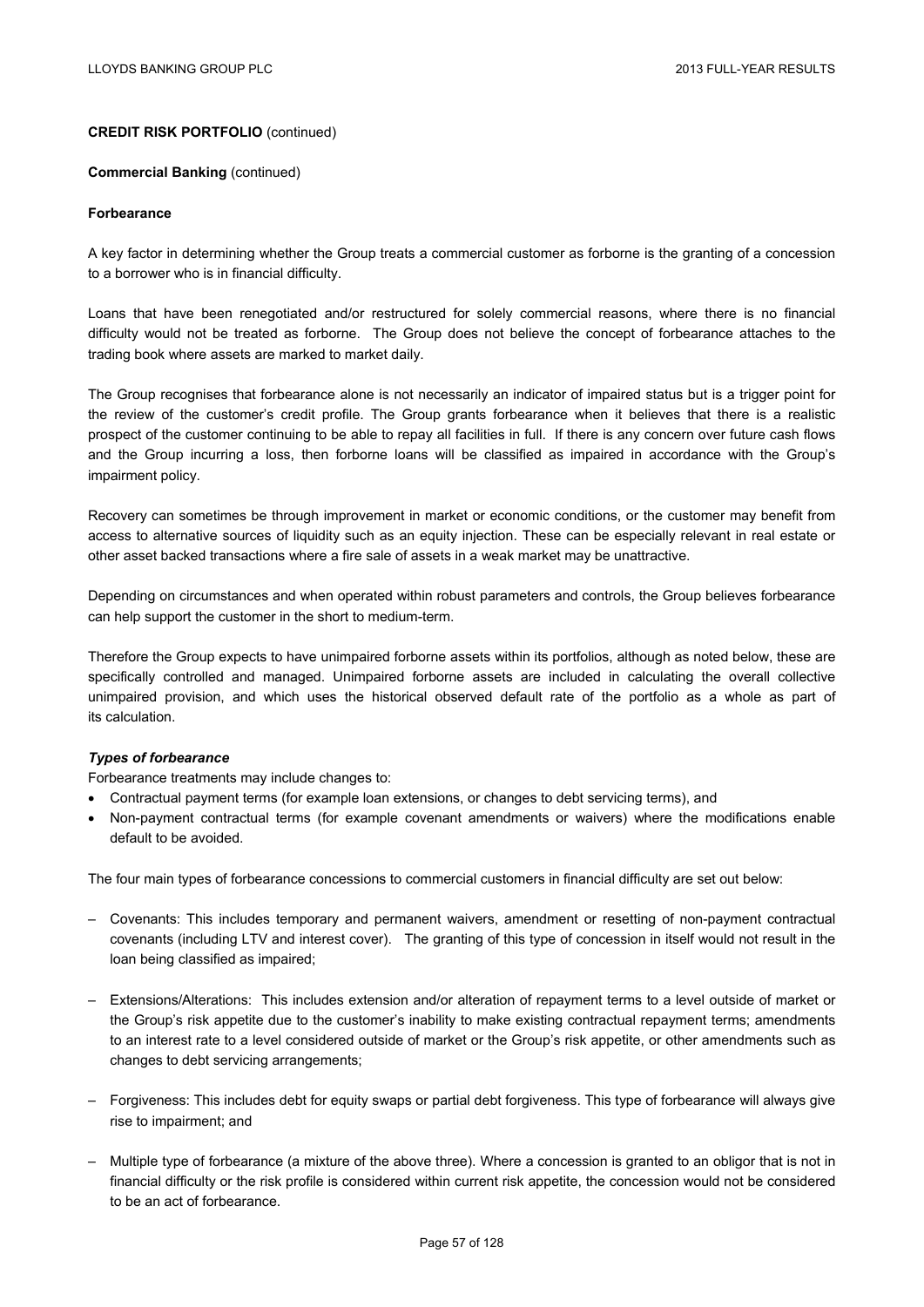#### **Commercial Banking** (continued)

A number of options are available to the Group where a customer is facing financial difficulty, and each case is treated depending on its own specific circumstances.

The Group's strategy and offer of forbearance is largely dependent on the individual situation and early identification, control and monitoring are key in order to support the customer and protect the Group. Concessions are often provided to help the customer with their day to day liquidity and working capital.

#### *Forbearance identification and classification*

The Group's policy is to treat all impaired assets in Commercial Banking as having been granted some form of forbearance. Impaired loans and advances can only exist in Business Support/ Global Non Core (or Customer Support for smaller SME customers). Unimpaired forborne loans and advances exist both in the good book and in Business Support/Global Non Core.

All non-retail loans and advances in Commercial Banking are reviewed at least annually by the independent Risk Division. As part of our long established Credit Risk Classification system, every loan and advance in the good book is categorised as either 'good' or 'watchlist'.

The watchlist is further categorised depending on the current and expected credit risk attaching to the obligor and the transaction. All watchlist names are reviewed by the Business and Risk at least once a month, and the classification is updated if required.

Any concession requested by an obligor is carefully reviewed and must be approved by the independent Risk Division. As part of the review, Risk will determine if financial difficulty is observed. If so, then it is policy that any off market concession granted, including where outside Group appetite (that would not be considered in the normal course of business) is automatically treated as forbearance and the classification is amended from 'good' to 'watchlist', and subject to monthly reviews. For the avoidance of doubt, however, where the concession is granted to an obligor that it is not in financial difficulty or the risk profile is considered within current risk appetite, the concession would not be considered to be an act of forbearance.

Any event that has an adverse or potentially adverse impact on the ability of the customer to repay in full is likely to result in the asset being impaired and, if required, an impairment allowance recognised. If this results in an identification of impairment, the obligor is immediately transferred to Business Support and will be treated as an impaired asset. If not, then Risk will determine if the obligor should stay in the good book (categorised as watchlist), or transfer to Business Support for more intensive monitoring.

All reviews (whether in the good book or Business Support/Global Non Core) include analysis of latest financial information, a consideration of the market and sector the obligor operates in, performance against plan and revised terms and conditions granted as part of the forbearance concession.

### *Exit from forbearance classification*

An obligor where forbearance has been granted will remain treated and recorded as forborne until it evidences acceptable performance over a period of time. This period will depend on a number of factors such as whether the obligor is trading in line with its revised plan, it is operating within the new terms and conditions (including observation to revised covenants and contractual payments), its financial performance is stable or improving, and there are no undue concerns over its future performance. As a minimum, this period is currently expected to be at least 12 months following a forbearance event (during 2014, the minimum cure period will be reviewed again in conjunction with regulatory requirements). However, notwithstanding this, the overriding requirement is that the financial difficulty previously seen has been removed, and the performance has stabilised.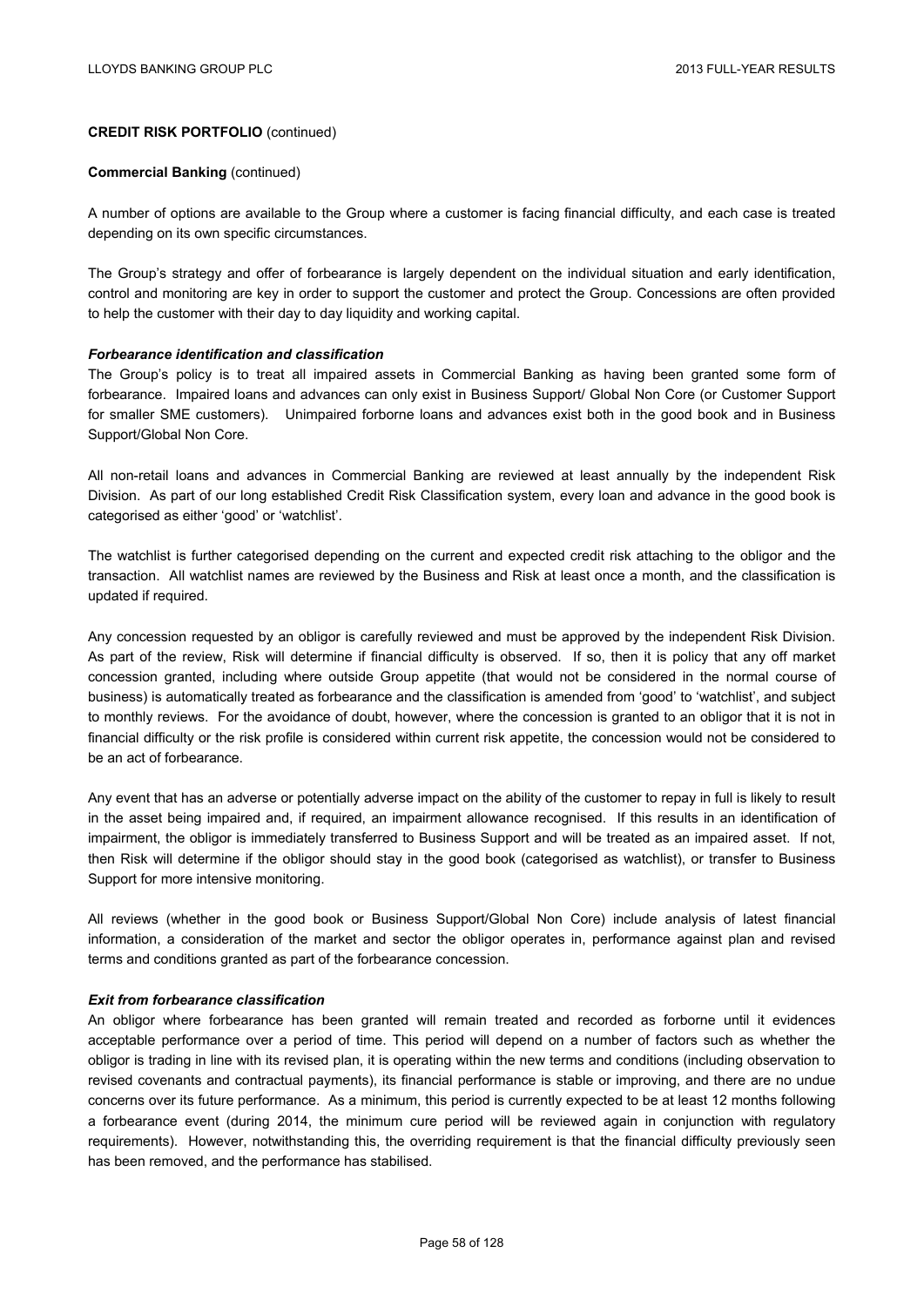#### **Commercial Banking (continued)**

Once an obligor evidences acceptable performance over a period of time, the Group would expect that it could be returned to the mainstream good classification and they would no longer be considered forborne. It is important to note that such a decision can be made only by the independent Risk Division.

Currently, the exception to this 12 month minimum period is where a permanent structural cure is made (for example, this could be an injection of new collateral security or partial repayment of debt to restore an LTV back to within the covenant). In this case, the obligor may be removed from the forbearance category once the permanent cure has been made.

Further analysis of the forborne loan balance is set out below:

| At 31 December |        | <b>Total loans and</b><br>advances which are<br>forborne |      |      |
|----------------|--------|----------------------------------------------------------|------|------|
|                | 2013   | 2012                                                     | 2013 | 2012 |
|                | £m     | £m                                                       | %    | $\%$ |
| Impaired       | 14.714 | 23,965                                                   | 43.6 | 41.7 |
| Unimpaired     | 6,221  | 9,027                                                    |      |      |
| <b>Total</b>   | 20,935 | 32.992                                                   | 30.6 | 30.3 |

All impaired assets are considered forborne. At 31 December 2013, £6,221 million (31 December 2012: £9,027 million) of its unimpaired assets are also considered forborne as a result of proactive management of cases to help customers in financial difficulties. Of this figure, £3,789 million was classified as non-core, with the remaining £2,432 million classified as core.

The table below sets out the Group's largest unimpaired forborne loans and advances to commercial customers (exposures over £5 million) as at 31 December 2013 by type of forbearance, together with a breakdown on which exposures are classified as Direct Real Estate:

| At 31 December 2013                                            | <b>Direct Real</b><br><b>Estate</b><br>£m | <b>Other</b><br>industry<br>sector<br>£m | <b>Total</b><br>£m |
|----------------------------------------------------------------|-------------------------------------------|------------------------------------------|--------------------|
| Type of unimpaired forbearance<br>$UK1$ exposures > £5 million |                                           |                                          |                    |
| Covenants                                                      | 1,555                                     | 842                                      | 2,397              |
| Extensions                                                     | 200                                       | 343                                      | 543                |
| Multiple                                                       | 23                                        | 380                                      | 403                |
|                                                                | 1,778                                     | 1,565                                    | 3,343              |
| Exposures < £5 million and other non-UK $1$                    |                                           |                                          | 2,878              |
| <b>Total</b>                                                   |                                           |                                          | 6,221              |

 $1$  Based on location of the office recording the transaction.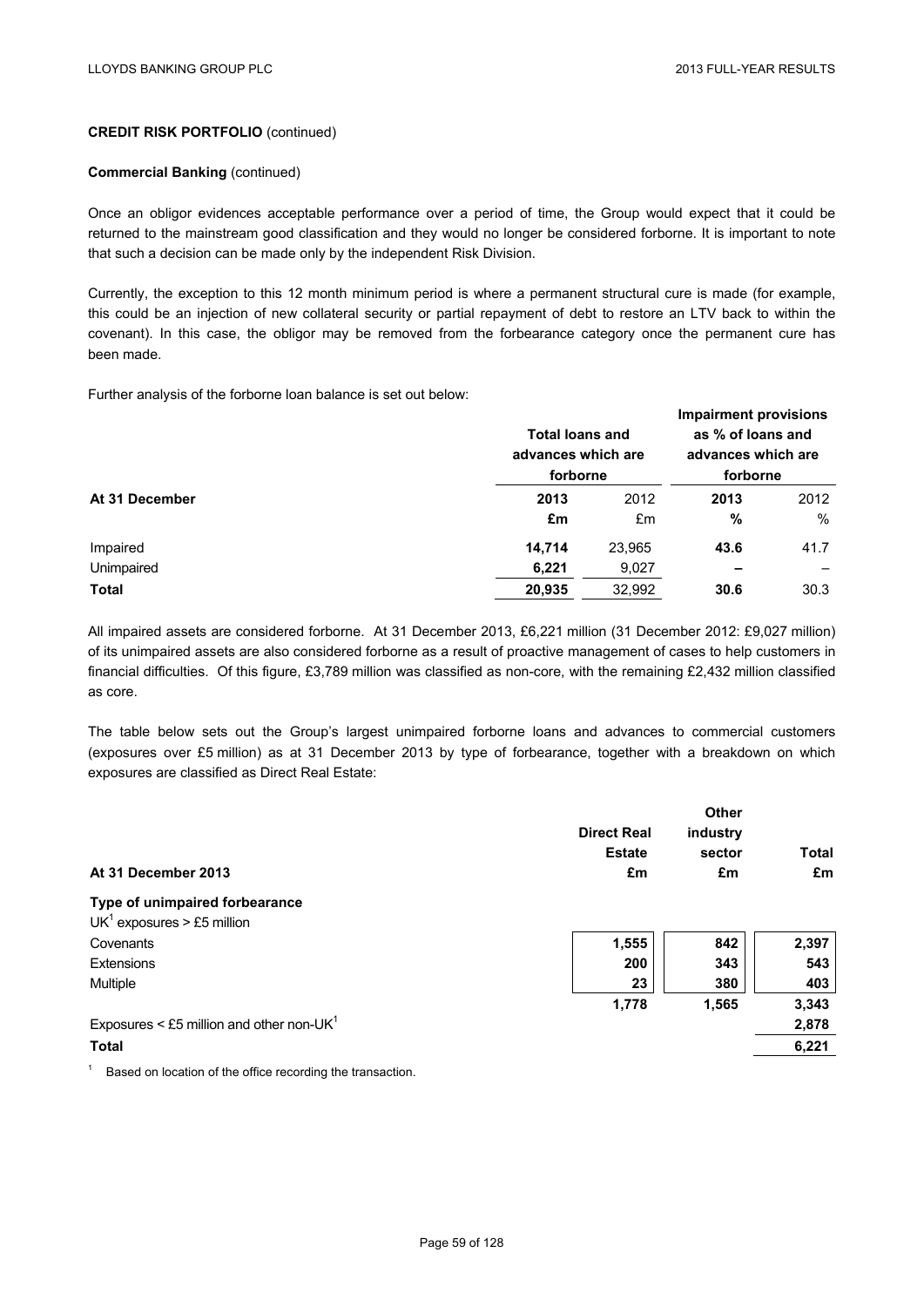#### **Wealth, Asset Finance and International**

- Impairment charge was £730 million, 51 per cent lower than 2012. The improvement was primarily driven by the Irish portfolio.
- In the Irish wholesale portfolios 88.3 per cent (31 December 2012: 85.2 per cent) is now impaired with an impairment provisions as a percentage of impaired loans of 73.1 per cent (31 December 2012: 68.0 per cent), primarily reflecting continued deterioration in the Irish commercial property market. Net exposure in Ireland wholesale has fallen to £3.4 billion (31 December 2012: £5.4 billion).
- In the Irish retail mortgage portfolio, impairment provisions as a percentage of impaired loans decreased to 63.4 per cent (31 December 2012: 71.2 per cent), driven by the sale of a portfolio of non performing mortgages.

#### **International**

#### *Ireland*

The Group continues to reduce its exposure to Ireland with gross loans and advances reducing by £4,157 million during 2013 mainly due to disposals, write-offs and net repayments.

Total impaired loans decreased by £3,177 million, or 25 per cent to £9,324 million compared with £12,501 million at 31 December 2012. The reduction was driven primarily by commercial real estate and corporate loans. Impaired loans as a percentage of closing loans and advances decreased to 60.6 per cent compared to 64.0 per cent at December 2012. Continuing weakness in the Irish real estate markets resulted in a further increase in Ireland wholesale coverage in 2013 to 73.1 per cent.

Impairment charges decreased by £637 million to £608 million compared to 2012. The impairment charge as an annualised percentage of average loans and advances to customers improved to 3.28 per cent from 5.53 per cent in 2012.

Ireland retail loans and advances to customers decreased to £5,944 million in 2013 from £6,656 million at 31 December 2012. Impaired loans as a percentage of loans and advances decreased to 16.9 per cent from 23.0 per cent at 31 December 2012. In the Irish retail mortgage portfolio impairment provisions as a percentage of impaired loans decreased to 63.4 per cent (from 71.2 per cent at 31 December 2012). These decreases have all been driven by the sale of a portfolio of non performing mortgages.

The most significant contribution to impaired loans in Ireland is the Commercial Real Estate portfolio. 92.3 per cent of the portfolio is now impaired compared to 90.7 per cent at 31 December 2012. The impairment provisions as a percentage of impaired loans increased in the year to 74.2 per cent from 69.9 per cent at 31 December 2012 reflecting the continued deterioration in commercial real estate prices in Ireland.

#### **Ireland impairment charge**

|                        | 2013 | 2012  | Change |
|------------------------|------|-------|--------|
|                        | £m   | £m    | %      |
| Retail                 | (26) | 108   |        |
| Commercial real estate | 219  | 739   | 70     |
| Corporate              | 415  | 398   | (4)    |
| <b>Total</b>           | 608  | 1,245 | 51     |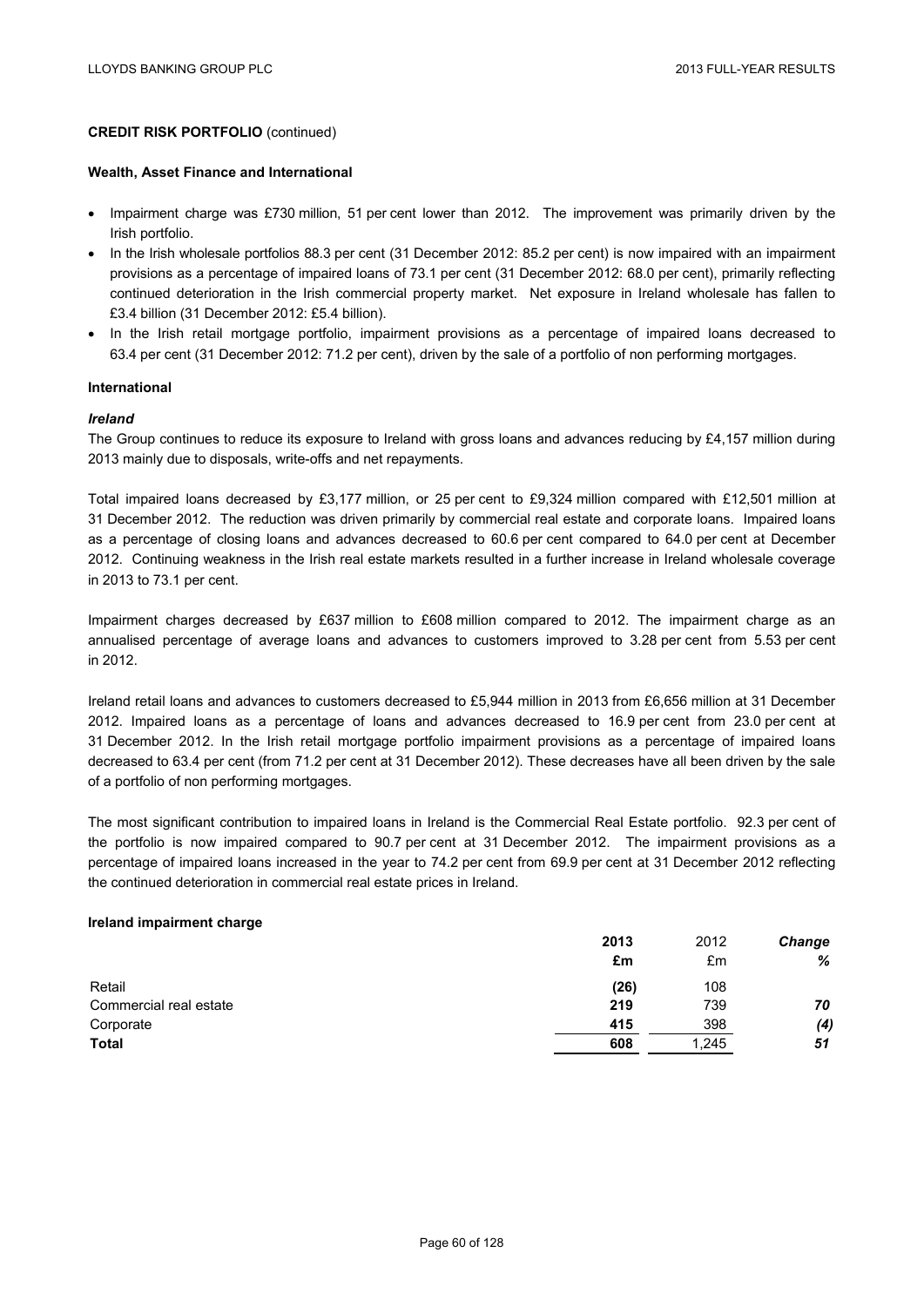### **Wealth, Asset Finance and International** (continued)

#### **Ireland impaired loans and provisions**

|                        |                  |                 | <b>Impaired</b> |            | <b>Impairment</b> |  |
|------------------------|------------------|-----------------|-----------------|------------|-------------------|--|
|                        | <b>Loans and</b> |                 | loans as %      |            | provision as      |  |
|                        | advances to      | <b>Impaired</b> | of closing      | Impairment | % of impaired     |  |
| At 31 December 2013    | customers        | loans           | advances        | provisions | loans             |  |
|                        | £m               | £m              | %               | £m         | $\frac{0}{0}$     |  |
| Retail                 | 5,944            | 1,002           | 16.9            | 638        | 63.7              |  |
| Commercial real estate | 5,512            | 5,087           | 92.3            | 3,775      | 74.2              |  |
| Corporate              | 3,918            | 3,235           | 82.6            | 2,305      | 71.3              |  |
| <b>Total</b>           | 15,374           | 9,324           | 60.6            | 6,718      | 72.1              |  |
| At 31 December 2012    |                  |                 |                 |            |                   |  |
| Retail                 | 6,656            | 1,534           | 23.0            | 1,111      | 72.4              |  |
| Commercial real estate | 7,408            | 6.720           | 90.7            | 4,695      | 69.9              |  |
| Corporate              | 5,467            | 4,247           | 77.7            | 2,768      | 65.2              |  |
| Total                  | 19,531           | 12,501          | 64.0            | 8,574      | 68.6              |  |

#### **Commercial Real Estate lending in Ireland: secured loan to value analysis**

Loan to value ratios (indexed or actual if within last 18 months) for the Group's largest transactions (over €5 million) are detailed in the table below. The Group considers this portfolio to be appropriately provided for after taking into account the provisions held for each transaction and the value of the collateral held. In the case of impaired Ireland commercial real estate exposures (over €5 million) there is a net property collateral shortfall of approximately £0.2 billion. This figure excludes benefits of credit mitigants such as cross collateralisation and cross guarantees. The Group makes use of a variety of methodologies to assess the value of property collateral, where external valuations are not available. These include use of market indexes, models and subject matter expert judgement.

|                                                        | At 31 December 2013 |              | At 31 December 2012 |                      |
|--------------------------------------------------------|---------------------|--------------|---------------------|----------------------|
|                                                        | £m                  | %            | £m                  | $\%$                 |
| Gross exposures $> \text{\ensuremath{\in}} 5$ million: |                     |              |                     |                      |
| Less than 60%                                          | 84                  | $\mathbf{2}$ | 119                 | $\mathbf{2}^{\circ}$ |
| 61% to 70%                                             | 11                  |              | 20                  |                      |
| 71% to 80%                                             | 15                  |              | 27                  |                      |
| 81% to 100%                                            | 88                  | 2            | 165                 | 3                    |
| 101% to 125%                                           | 81                  | $\mathbf{2}$ | 182                 | 3                    |
| More than 125%                                         | 3,555               | 83           | 4,927               | 81                   |
| Unsecured                                              | 440                 | 11           | 674                 | 11                   |
|                                                        | 4,274               | 100          | 6,114               | 100                  |
| Gross exposures $\leq$ 5 million                       | 1,238               |              | 1,294               |                      |
| <b>Total</b>                                           | 5,512               |              | 7,408               |                      |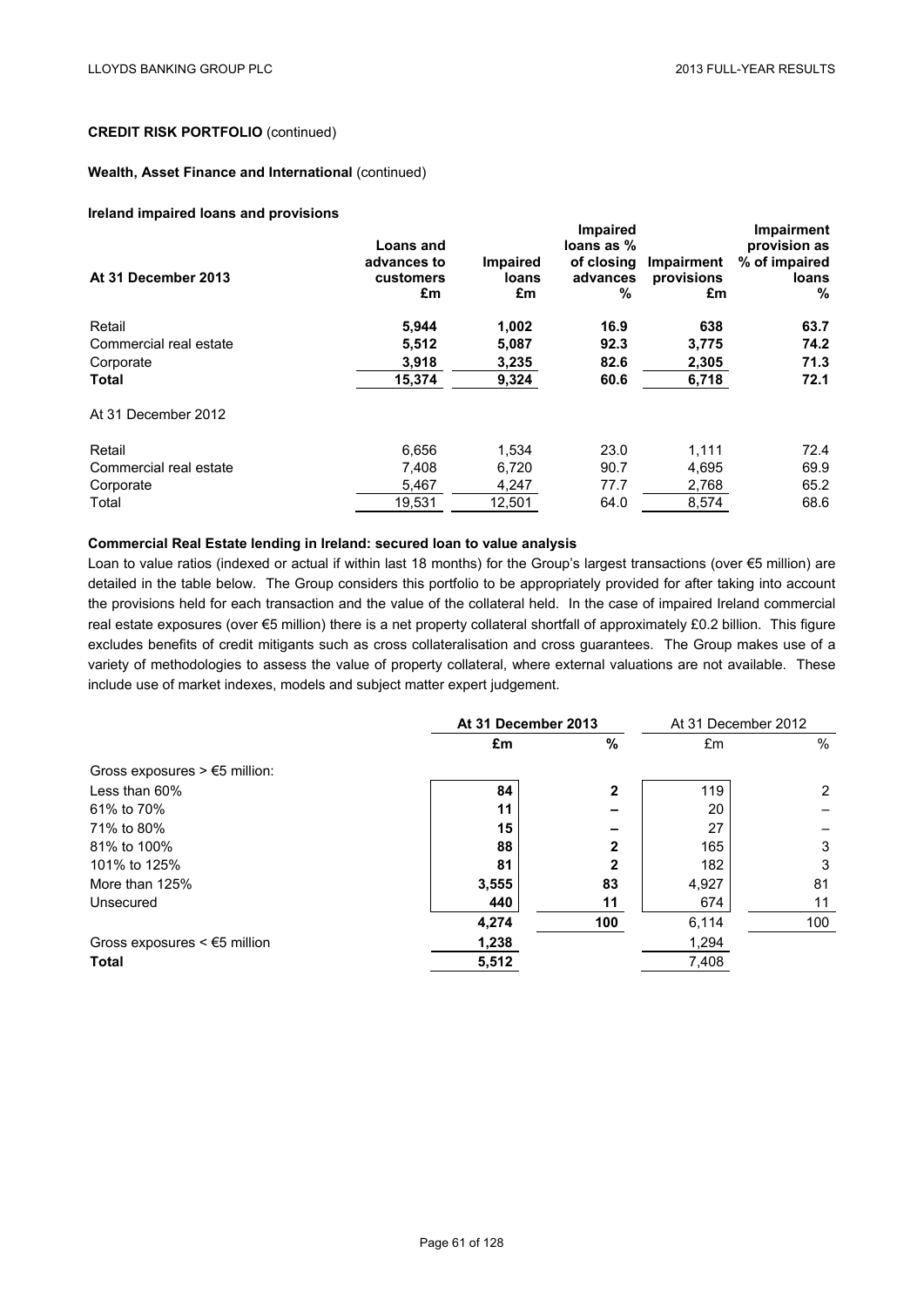#### **Wealth, Asset Finance and International** (continued)

#### *Other International*

Total impaired loans decreased to £212 million at 31 December 2013 compared to £299 million at 31 December 2012 driven by the sale of the Spain retail portfolio. In the Netherlands impairment provisions as a percentage of impaired loans increased to 52.3 per cent from 51.9 per cent at 31 December 2012.

### **Asset Finance**

United Kingdom: the impairment charge in the year to 2013 reduced by 53 per cent to £57 million (of which £43 million related to non-core assets) compared with £121 million in the year to 2012, driven by continued strong credit management and further improved credit quality. The retail portfolio saw fewer customers failing to meet their payment arrangements resulting in a lower proportion of people falling into arrears. The retail impairments also benefited from debt sale activity during the course of the year. The number of defaults in all areas of the commercial and corporate lending book was low relative to the last three years, reflecting effective previous and ongoing credit risk management actions.

Australia: the portfolio was fully disposed of in the second half of 2013.

### **Forbearance**

The Group operates a number of schemes to assist borrowers who are experiencing financial stress. For retail customers, the Group classifies forbearance treatments into the categories shown for Retail division. For commercial customers, the Group classifies forbearance treatments in line with Commercial Banking division. Details of these treatments are shown on pages 49 and 57 respectively.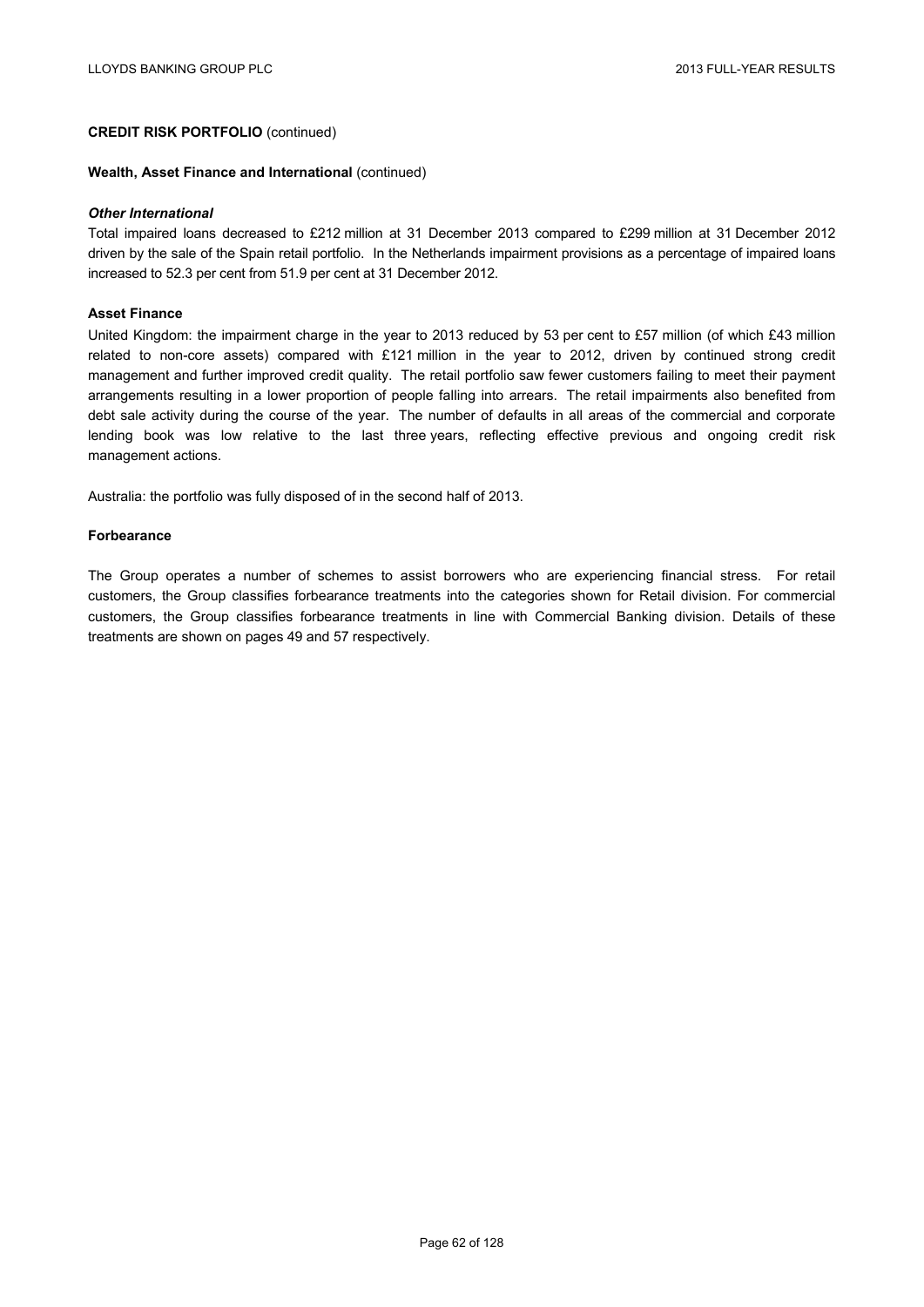### **Wealth, Asset Finance and International** (continued)

#### *Secured retail lending – Ireland*

At 31 December 2013, Irish secured loans and advances subject to current or recent forbearance were 12.2 per cent (31 December 2012: 12.3 per cent) of total Irish retail secured loans and advances. Further analysis of the forborne loan balances is set out below:

| At 31 December                                                   | <b>Total loans and</b><br>advances which are<br>currently or recently<br>forborne |          | <b>Total current and recent</b><br>forborne loans and<br>advances which are<br>impaired <sup>1</sup> |          | <b>Impairment provisions</b><br>as % of loans and<br>advances which are<br>currently or recently<br>forborne |               |
|------------------------------------------------------------------|-----------------------------------------------------------------------------------|----------|------------------------------------------------------------------------------------------------------|----------|--------------------------------------------------------------------------------------------------------------|---------------|
|                                                                  | 2013                                                                              | $2012^2$ | 2013                                                                                                 | $2012^2$ | 2013                                                                                                         | $2012^2$      |
|                                                                  | £m                                                                                | £m       | £m                                                                                                   | £m       | %                                                                                                            | $\frac{0}{0}$ |
| <b>Temporary forbearance</b><br>arrangements                     |                                                                                   |          |                                                                                                      |          |                                                                                                              |               |
| Reduced contractual monthly<br>payment                           |                                                                                   |          |                                                                                                      |          |                                                                                                              |               |
| Reduced payment arrangements <sup>3</sup>                        | 254                                                                               | 385      | 227                                                                                                  | 336      | 49.8                                                                                                         | 45.2          |
|                                                                  | 254                                                                               | 385      | 227                                                                                                  | 336      | 49.8                                                                                                         | 45.2          |
| <b>Permanent treatments</b>                                      |                                                                                   |          |                                                                                                      |          |                                                                                                              |               |
| Repair and term extensions <sup>4</sup>                          | 473                                                                               | 430      | 102                                                                                                  | 71       | 14.4                                                                                                         | 27.9          |
| Total                                                            | 727                                                                               | 815      | 329                                                                                                  | 407      | 26.7                                                                                                         | 36.1          |
| Included in the total above:<br>Temporary arrangements currently |                                                                                   |          |                                                                                                      |          |                                                                                                              |               |
| on treatment<br>Permanent treatments within last                 | 224                                                                               | 300      | 43                                                                                                   | 32       | 13.9                                                                                                         | 30.1          |
| 12 months                                                        | 196                                                                               | 272      | 174                                                                                                  | 232      | 50.0                                                                                                         | 44.5          |

<sup>1</sup> £398 million of current and recent forborne loans and advances were not impaired at 31 December 2013 (31 December 2012: £408 million).

 $2$  The 2012 numbers have been restated to reflect the change in forbearance probation periods. Previously only temporary arrangements in place at the year end and permanent changes commenced during the year were shown.

<sup>3</sup> Includes customers who had an arrangement to pay less than the contractual amount at 31 December or where an arrangement ended within the previous three months.

<sup>4</sup> Includes capitalisation of arrears and term extensions which commenced during the previous 24 months and remaining as customers at the year end.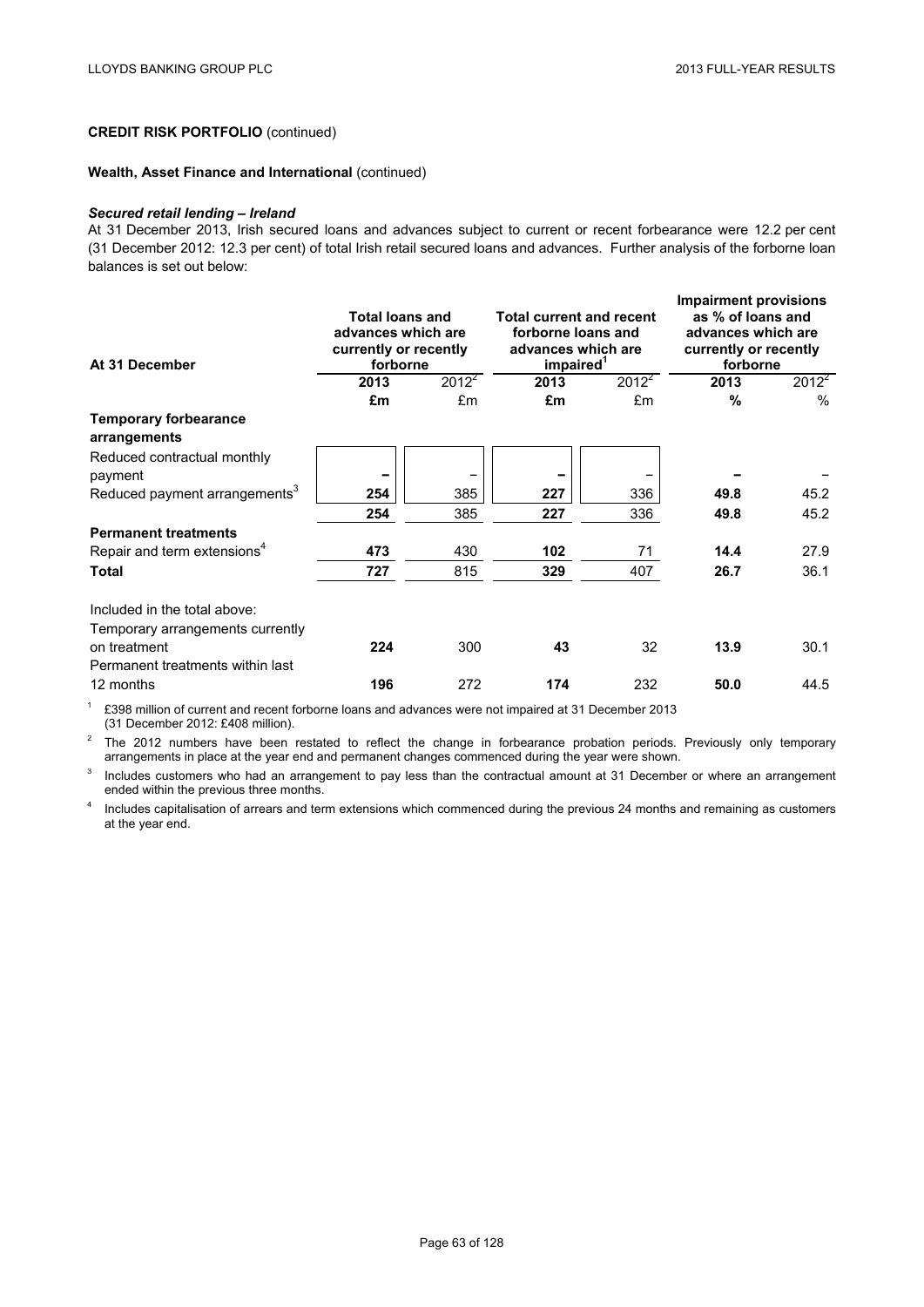#### **Wealth, Asset Finance and International** (continued)

### *Asset Finance retail lending*

Asset Finance operates a number of retail portfolios including Black Horse Motor Finance as well as a number of portfolios closed to new business and currently in run-off. The reduction in the level of forborne loans in 2013 was driven by the continuing run-off and sale of non-core portfolios. The table below includes both the open and closed retail portfolios in the Asset Finance business. For temporary forbearance arrangements, it includes accounts that are currently on a forbearance treatment. For permanent forbearance treatments, it includes capitalisation of arrears which commenced during the previous 12 months.

|                              | <b>Total loans and</b><br>advances which are<br>forborne |      | Total forborne loans<br>and advances which are<br>impaired <sup>1</sup> |      | <b>Impairment provisions</b><br>as % of loans and<br>advances which are<br>forborne |      |
|------------------------------|----------------------------------------------------------|------|-------------------------------------------------------------------------|------|-------------------------------------------------------------------------------------|------|
| At 31 December               | 2013                                                     | 2012 | 2013                                                                    | 2012 | 2013                                                                                | 2012 |
|                              | £m                                                       | £m   | £m                                                                      | £m   | %                                                                                   | $\%$ |
| Reduced contractual monthly  |                                                          |      |                                                                         |      |                                                                                     |      |
| payment                      | 209                                                      | 328  | 192                                                                     | 301  | 62.8                                                                                | 58.0 |
| Reduced payment arrangements | 63                                                       | 112  | 56                                                                      | 102  | 24.9                                                                                | 24.8 |
| Repair                       | 5                                                        |      |                                                                         | 2    | 2.3                                                                                 | 1.6  |
| <b>Total</b>                 | 277                                                      | 447  | 249                                                                     | 405  | 53.2                                                                                | 48.8 |

<sup>1</sup> £28 million of forborne loans and advances were not impaired at 31 December 2013 (31 December 2012: £42 million).

# *Ireland wholesale*

All loans and advances in Ireland wholesale (whether impaired or unimpaired) are treated as forborne and all assets are classified as non-core.

|                | <b>Total loans and</b><br>advances which are<br>forborne | <b>Impairment provisions</b><br>as % of loans and<br>advances which are<br>forborne |      |      |
|----------------|----------------------------------------------------------|-------------------------------------------------------------------------------------|------|------|
| At 31 December | 2013                                                     |                                                                                     | 2013 | 2012 |
|                | £m                                                       | £m                                                                                  | $\%$ | $\%$ |
| Impaired       | 8,322                                                    | 10,967                                                                              | 73.1 | 68.0 |
| Unimpaired     | 1,108                                                    | 1,908                                                                               |      |      |
| <b>Total</b>   | 9,430                                                    | 12,875                                                                              | 64.5 | 58.0 |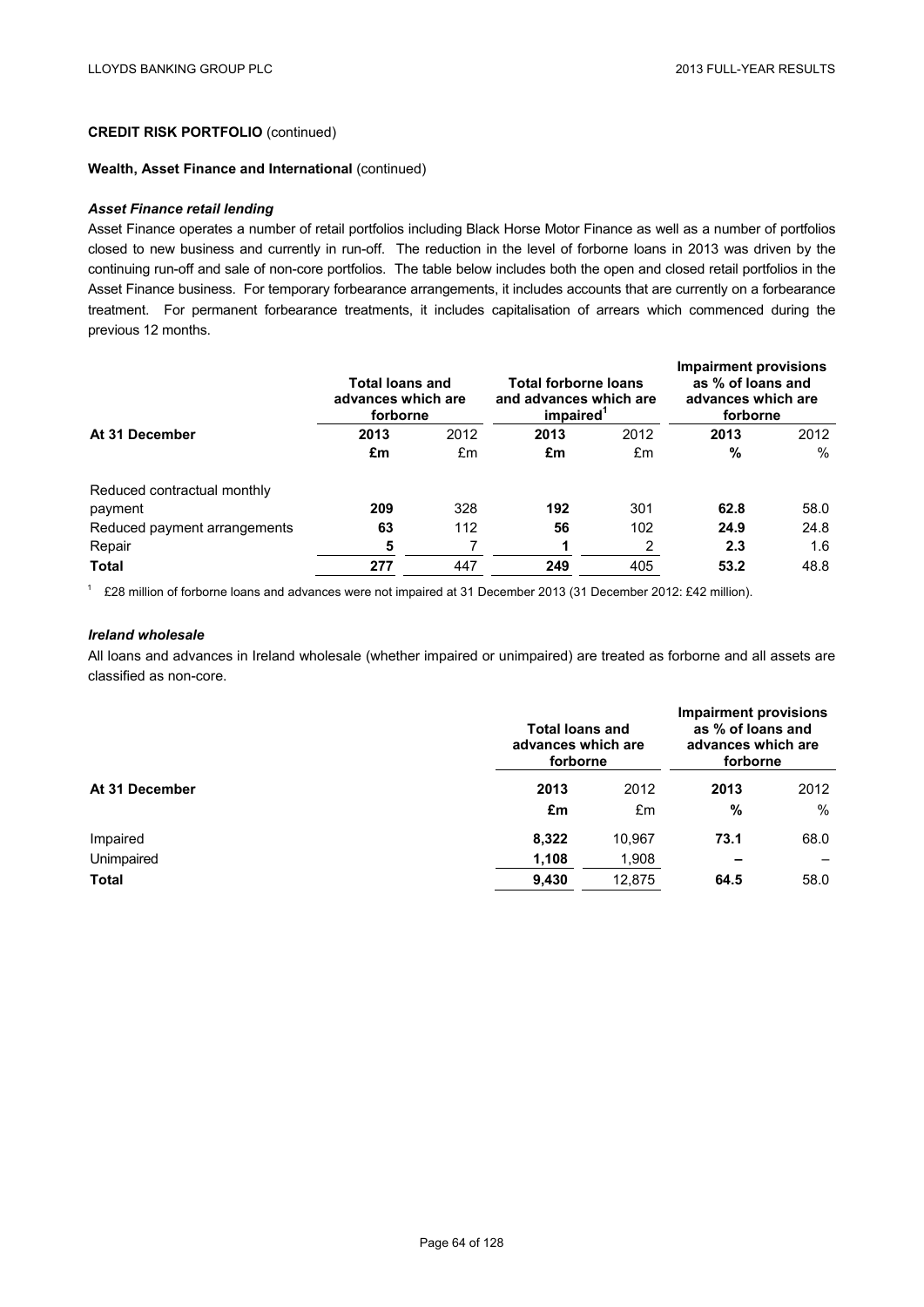# **FUNDING AND LIQUIDITY MANAGEMENT**

The transformation of the Group's funding position has been substantially completed. The continued run down of the non-core asset portfolios and the growth in customer deposits has strengthened the Group's funding position and reduced exposure to wholesale funding. The Group is now in a position where the core loan book is fully funded by core deposits (core loan to deposit ratio 100 per cent). This strong funding position has enabled the Group to undertake a number of funding related actions during the course of the year. In May 2013 the Group repaid in full the remaining €3.5 billion of outstanding Long Term Refinancing Operation (LTRO) funding from the European Central Bank having earlier repaid €10 billion in February 2013. In addition to this, during 2013 the Group repaid other term funding totalling £12.6 billion early.

In 2009 the Group entered into a number of EU State aid related obligations one of which was reductions in certain parts of its balance sheet by the end of 2014. The Group achieved the asset reduction commitment ahead of the mandated completion date and has received formal confirmation that it has been released from this commitment from the European Commission.

Market conditions continued to improve during 2013 along with investor confidence in the UK economy. The Group has experienced reduced term issuance costs and spreads on outstanding issuance have remained significantly narrower than previous years. As well as improved market conditions, rating changes for the Group were positive. A report from Standard & Poor's published on 3 December 2013 affirmed the Lloyds Bank 'A / A-1' long / short-term rating and revised upwards the stand alone rating from 'bbb' to 'bbb+'. The ratings action was reflective of, in the opinion of Standard & Poor's, a strengthened capital position and stronger prospects for Lloyds Bank's statutory earnings.

The combination of a strong balance sheet and access to a wide range of funding markets, including government schemes, provides the Group with a broad range of options with respect to funding the balance sheet in the future.

#### **Group funding sources**

Total funded assets reduced by £28.5 billion to £510.2 billion. This reduction enabled the Group to make changes in wholesale funding which reduced by £32.0 billion to £137.6 billion, with the volume with a residual maturity less than one year reducing to £44.2 billion (£50.6 billion at 31 December 2012). The Group's term funding ratio (wholesale funding with a remaining life of over one year as a percentage of total wholesale funding) reduced to 68 per cent (70 per cent at 31 December 2012) as expected in line with maturities of wholesale term funding and limited term wholesale issuance in 2013.

The Group core loan to deposit ratio improved to 100 per cent from 101 per cent at 31 December 2012. The Group loan to deposit ratio has improved to 113 per cent compared with 121 per cent at 31 December 2012, driven by strong deposit growth and non-core asset reduction. Excluding reverse repos and repos, loans and advances to customers reduced by £16.9 billion, customer deposits increased by £15.8 billion, and there was a continued reduction in non-core assets (31 December 2013: £63.5 billion; 31 December 2012: £98.4 billion).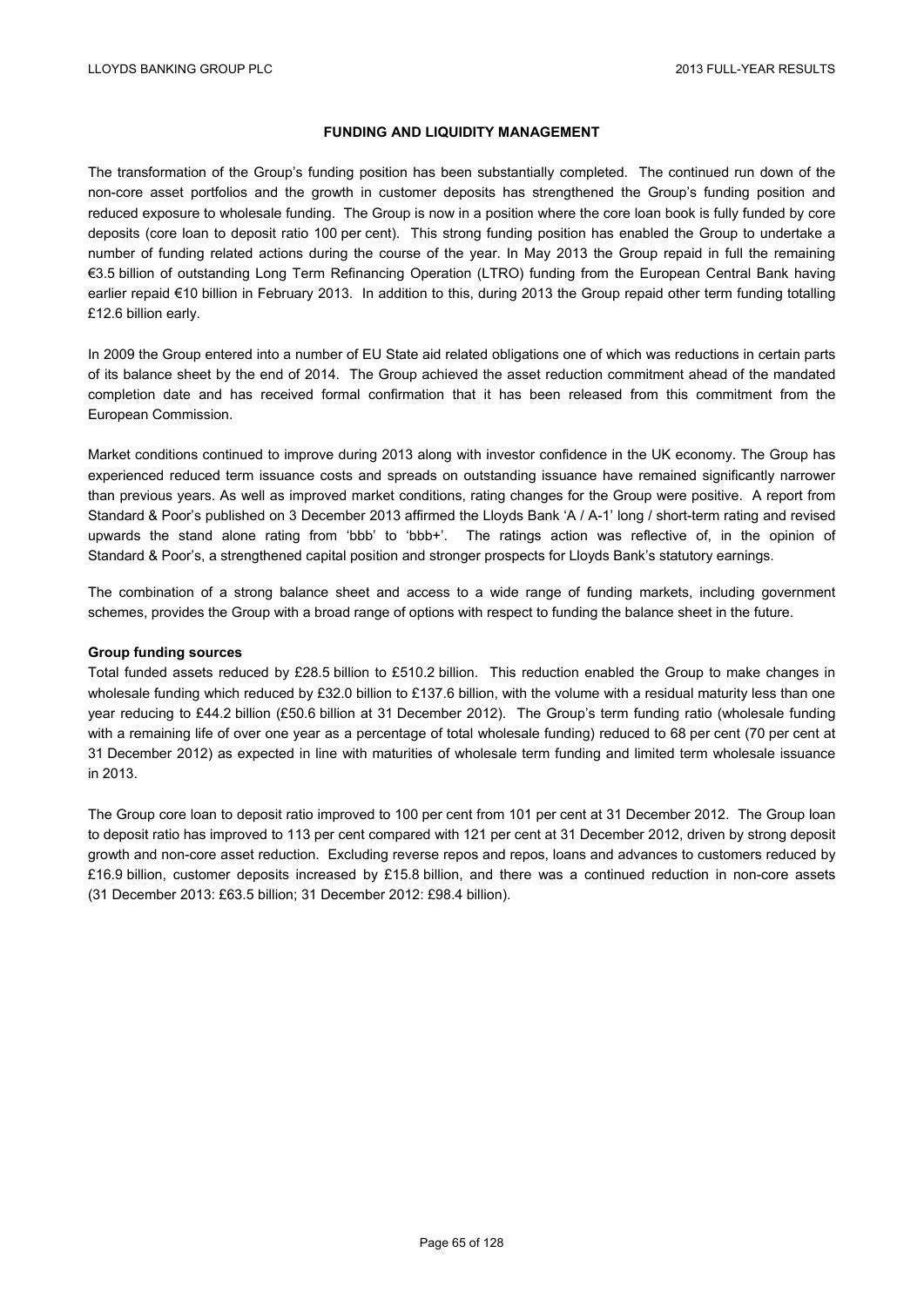### **Group funding position**

|                                                                | At 31 Dec<br>2013<br>£bn | At 31 Dec<br>$2012^1$<br>£bn | Change<br>% |
|----------------------------------------------------------------|--------------------------|------------------------------|-------------|
| <b>Funding requirement</b>                                     |                          |                              |             |
| Loans and advances to customers <sup>2</sup>                   | 495.2                    | 512.1                        | (3)         |
| Loans and advances to banks <sup>3</sup>                       | 5.1                      | 12.5                         | (59)        |
| Debt securities                                                | 1.4                      | 5.3                          | (74)        |
| Reverse repurchase agreements                                  | 0.2                      |                              |             |
| Available-for-sale financial assets $-$ secondary <sup>4</sup> | 4.4                      | 5.3                          | (17)        |
| Cash balances <sup>5</sup>                                     | 3.9                      | 3.5                          | 11          |
| <b>Funded assets</b>                                           | 510.2                    | 538.7                        | (5)         |
| Other assets <sup>6</sup>                                      | 248.6                    | 302.2                        | (18)        |
|                                                                | 758.8                    | 840.9                        | (10)        |
| On balance sheet primary liquidity assets <sup>7</sup>         |                          |                              |             |
| Reverse repurchase agreements                                  | 0.1                      | 5.8                          | (98)        |
| Balances at central banks - primary <sup>5</sup>               | 46.0                     | 76.8                         | (40)        |
| Available-for-sale financial assets - primary                  | 39.6                     | 26.1                         | 52          |
| Trading and fair value through profit and loss                 | 3.1                      | (9.4)                        |             |
| Repurchase agreements                                          | (0.6)                    | (5.9)                        | (90)        |
|                                                                | 88.2                     | 93.4                         | (6)         |
| <b>Total Group assets</b>                                      | 847.0                    | 934.3                        | (9)         |
| Less: Other liabilities <sup>6</sup>                           | (227.5)                  | (277.8)                      | (18)        |
| <b>Funding requirement</b>                                     | 619.5                    | 656.5                        | (6)         |
| <b>Funded by</b>                                               |                          |                              |             |
| Customer deposits <sup>8</sup>                                 | 438.3                    | 422.5                        | 4           |
| Wholesale funding <sup>9</sup>                                 | 137.6                    | 169.6                        | (19)        |
|                                                                | 575.9                    | 592.1                        | (3)         |
| Repurchase agreements                                          | 4.3                      | 21.8                         | (80)        |
| Total equity                                                   | 39.3                     | 42.6                         | (8)         |
| <b>Total funding</b>                                           | 619.5                    | 656.5                        | (6)         |

<sup>1</sup> Restated to reflect the implementation of IAS 19R and IFRS 10. See page 123.

<sup>2</sup> Excludes £0.1 billion (31 December 2012: £5.1 billion) of reverse repurchase agreements.

<sup>3</sup> Excludes £20.1 billion (31 December 2012: £19.6 billion) of loans and advances to banks within the Insurance business and £0.2 billion (31 December 2012: £0.7 billion) of reverse repurchase agreements.

<sup>4</sup> Secondary liquidity assets comprise a diversified pool of highly rated unencumbered collateral (including retained issuance).

<sup>5</sup> Cash balances and balances at central banks – primary are combined in the Group's balance sheet.

<sup>6</sup> Other assets and other liabilities primarily include balances in the Group's Insurance business and the fair value of derivative assets and liabilities.

<sup>7</sup> Primary liquidity assets are PRA eligible liquid assets including UK Gilts, US Treasuries, Euro AAA government debt and unencumbered cash balances held at central banks.

<sup>8</sup> Excluding repurchase agreements of £3.0 billion (31 December 2012: £4.4 billion).

<sup>9</sup> The Group's definition of wholesale funding aligns with that used by other international market participants; including interbank deposits, debt securities in issue and subordinated liabilities.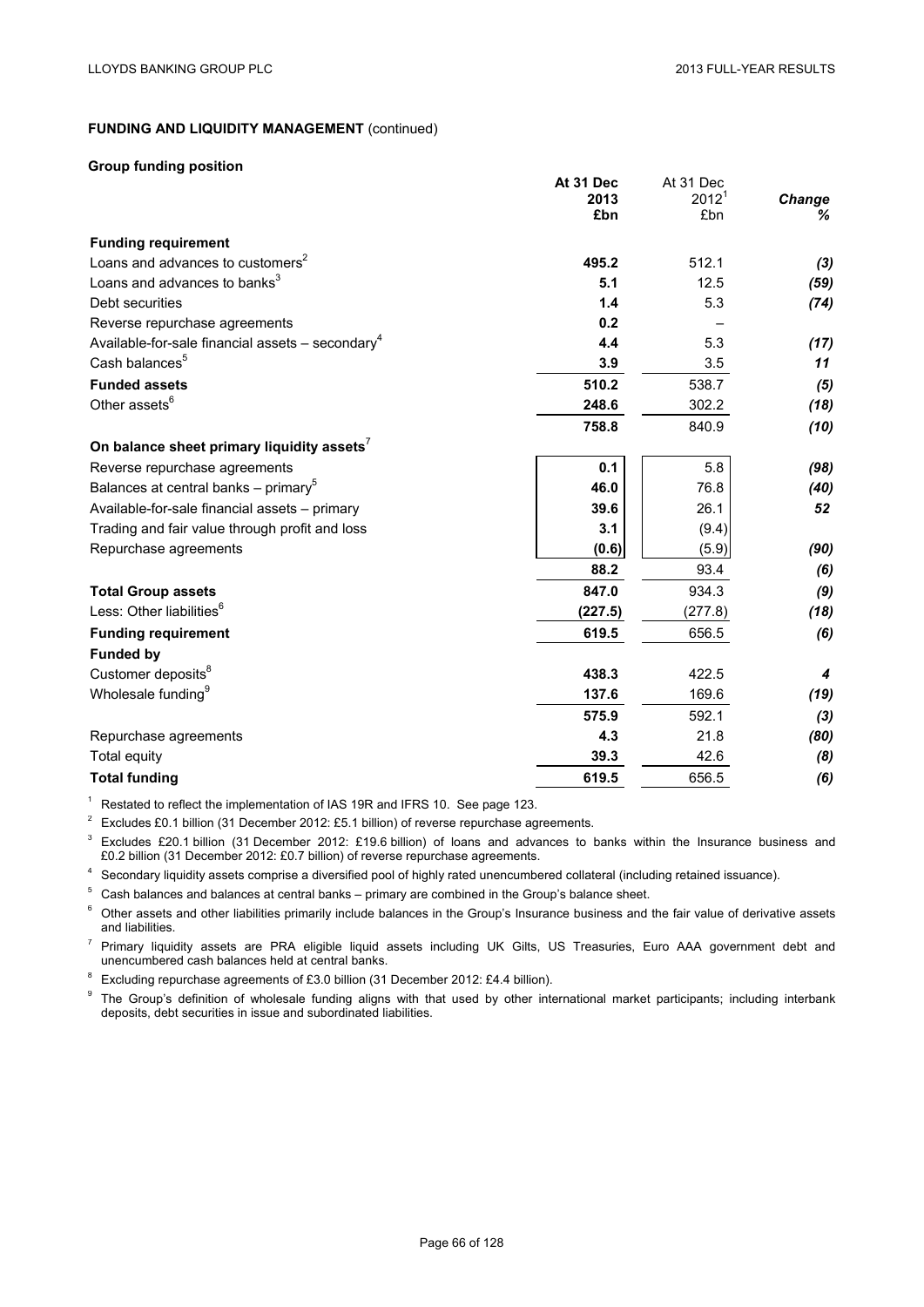# **Reconciliation of Group funding figure to the balance sheet**

| At 31 December 2013              | Included in<br>funding<br>analysis<br>(above)<br>£bn | <b>Repos</b><br>£bn | <b>Fair value</b><br>and other<br>accounting<br>methods<br>£bn | <b>Balance</b><br>sheet<br>£bn |
|----------------------------------|------------------------------------------------------|---------------------|----------------------------------------------------------------|--------------------------------|
| Deposits from banks              | 12.1                                                 | 1.9                 |                                                                | 14.0                           |
| Debt securities in issue         | 91.6                                                 |                     | (4.5)                                                          | 87.1                           |
| Subordinated liabilities         | 33.9                                                 |                     | (1.6)                                                          | 32.3                           |
| Total wholesale funding          | 137.6                                                | 1.9                 |                                                                |                                |
| Customer deposits                | 438.3                                                | 3.0                 |                                                                | 441.3                          |
| <b>Total</b>                     | 575.9                                                | 4.9                 |                                                                |                                |
| At 31 December 2012 <sup>1</sup> | Included in<br>funding<br>analysis<br>(above)<br>£bn | Repos<br>£bn        | Fair value<br>and other<br>accounting<br>methods<br>£bn        | Balance<br>sheet<br>£bn        |
| Deposits from banks              | 15.1                                                 | 23.3                |                                                                | 38.4                           |
| Debt securities in issue         | 120.4                                                |                     | (3.1)                                                          | 117.3                          |
| Subordinated liabilities         | 34.1                                                 |                     |                                                                | 34.1                           |
| Total wholesale funding          | 169.6                                                | 23.3                |                                                                |                                |
| Customer deposits                | 422.5                                                | 4.4                 |                                                                | 426.9                          |
| Total                            | 592.1                                                | 27.7                |                                                                |                                |

<sup>1</sup> Restated to reflect the implementation of IAS 19R and IFRS 10. See page 123.

# **Analysis of 2013 total wholesale funding by residual maturity**

|                                      | Less<br>than<br>one<br>month<br>£bn | One to<br>three<br>months months months<br>£bn | Three<br>to six<br>£bn | nine<br>£bn              | <b>Nine</b><br>Six to months<br>to one<br>vear<br>£bn | One to<br>two<br>vears<br>£bn | Two to<br>five<br>vears<br>£bn | More<br>than<br>five<br>vears<br>£bn | <b>Total</b><br>at<br>31 Dec<br>2013<br>£bn | Total<br>at<br>31 Dec<br>2012<br>£bn |
|--------------------------------------|-------------------------------------|------------------------------------------------|------------------------|--------------------------|-------------------------------------------------------|-------------------------------|--------------------------------|--------------------------------------|---------------------------------------------|--------------------------------------|
| Deposit from banks                   | 9.5                                 | 0.6                                            | 0.3                    | $\overline{\phantom{0}}$ | 0.7                                                   | 0.3                           | 0.2                            | 0.5                                  | 12.1                                        | 15.1                                 |
| Debt securities in issue:            |                                     |                                                |                        |                          |                                                       |                               |                                |                                      |                                             |                                      |
| Certificates of deposit              | 1.0                                 | 3.4                                            | 2.4                    | 1.3                      | 0.9                                                   | $\overline{\phantom{0}}$      | -                              | -                                    | 9.0                                         | 10.7                                 |
| Commercial paper                     | 2.3                                 | 2.0                                            | 0.4                    | -                        | 0.1                                                   | -                             | -                              | -                                    | 4.8                                         | 7.9                                  |
| Medium-term notes <sup>1</sup>       | 0.8                                 | 0.4                                            | 1.8                    | 0.1                      | 2.2                                                   | 5.7                           | 9.5                            | 8.6                                  | 29.1                                        | 34.6                                 |
| Covered bonds                        | 0.9                                 | $\overline{\phantom{0}}$                       | 0.7                    | -                        | 3.0                                                   | 3.3                           | 8.8                            | 12.7                                 | 29.4                                        | 38.7                                 |
| Securitisation                       | 2.8                                 | $\overline{\phantom{a}}$                       | 0.9                    | $\overline{\phantom{0}}$ | 3.3                                                   | 7.7                           | 4.6                            | $\qquad \qquad$                      | 19.3                                        | 28.5                                 |
|                                      | 7.8                                 | 5.8                                            | 6.2                    | 1.4                      | 9.5                                                   | 16.7                          | 22.9                           | 21.3                                 | 91.6                                        | 120.4                                |
| Subordinated liabilities             | 0.3                                 | 0.3                                            | 0.6                    | 0.6                      | 0.6                                                   | 3.3                           | 5.9                            | 22.3                                 | 33.9                                        | 34.1                                 |
| Total wholesale funding <sup>2</sup> | 17.6                                | 6.7                                            | 7.1                    | 2.0                      | 10.8                                                  | 20.3                          | 29.0                           | 44.1                                 | 137.6                                       | 169.6                                |

<sup>1</sup> Medium-term notes include funding from the National Loan Guarantee Scheme (31 December 2013: £1.4 billion; 31 December 2012: £1.4 billion).

 $2$  The Group's definition of wholesale funding aligns with that used by other international market participants; including interbank deposits, debt securities in issue and subordinated liabilities.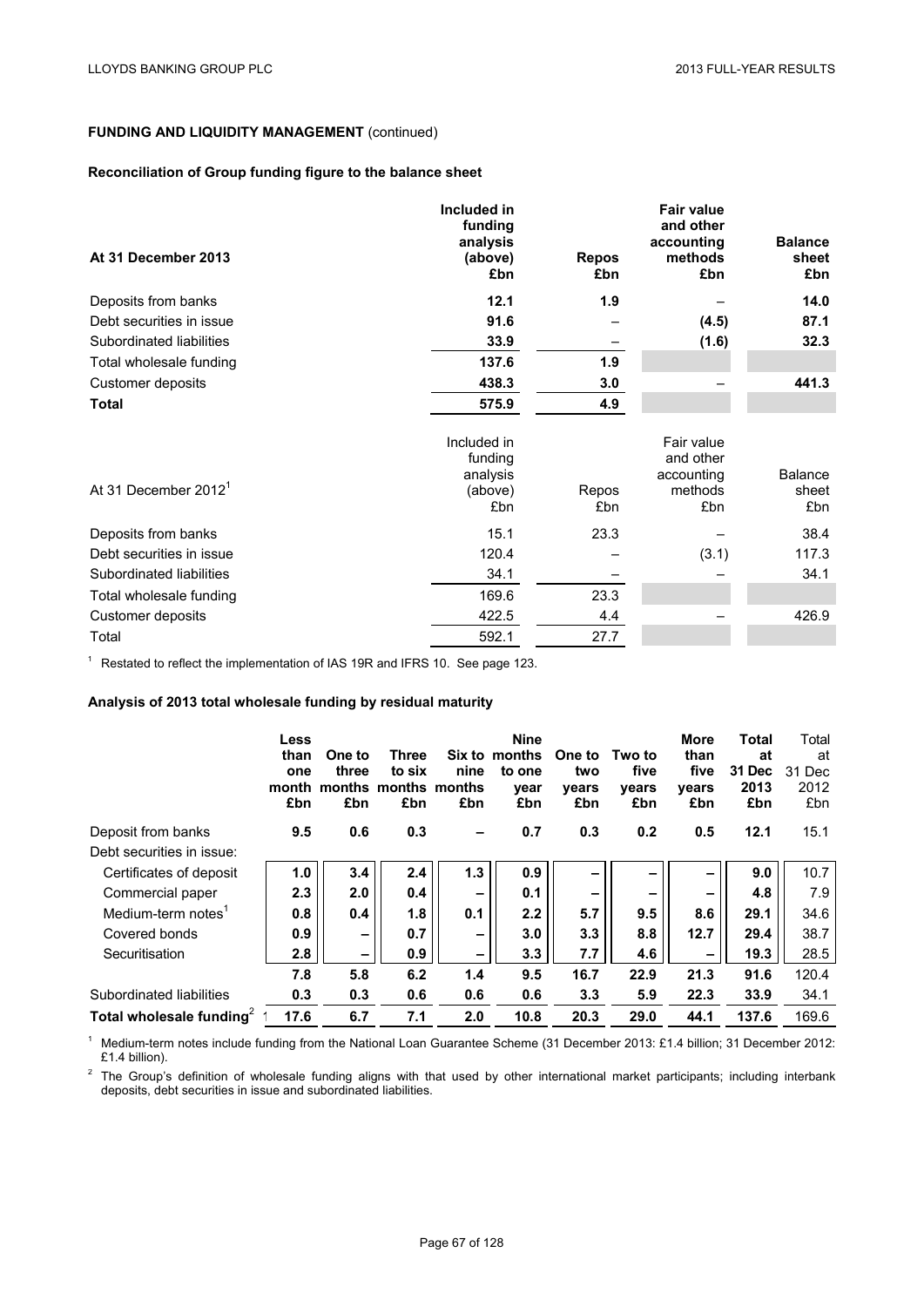### **Analysis of 2013 term issuance**

|                                 | <b>Sterling</b><br>£bn   | <b>US Dollar</b><br>£bn | Euro<br>£bn              | Other<br>currencies<br>£bn | <b>Total</b><br>£bn |
|---------------------------------|--------------------------|-------------------------|--------------------------|----------------------------|---------------------|
| Securitisation                  | $\overline{\phantom{a}}$ | 0.5                     | $\overline{\phantom{0}}$ | $\overline{\phantom{0}}$   | 0.5                 |
| Medium-term notes               | $\qquad \qquad$          | 0.6                     | 1.3                      | $\overline{\phantom{0}}$   | 1.9                 |
| Private placements <sup>1</sup> | 0.1                      | 0.4                     | 1.3                      | 0.1                        | 1.9                 |
| <b>Total issuance</b>           | 0.1                      | 1.5                     | 2.6                      | 0.1                        | 4.3                 |

 $1$  Private placements include structured bonds and term repurchase agreements (repos).

Term issuance for 2013 totalled £4.3 billion with the majority across medium-term notes and private placements. Utilisation of the UK government's Funding for Lending Scheme (FLS) has further underlined the Group's support to the UK economic recovery, and the Group remains committed to passing the benefits of this low cost funding on to its customers. The Group drew down £3.0 billion in 2012 and £5.0 billion in 2013 under the FLS scheme. A further £2.2 billion was drawn in January 2014, which under the FLS rules, counts as funding from the 2013 scheme capacity.

### **Encumbered assets**

The Board monitors and manages total balance sheet encumbrance via a risk appetite metric. During 2013 the Group had term issuance of £0.5 billion from securitisations and covered bonds. Maturities have led to a reduction in externally held notes from residential mortgage backed securitisations and covered bond issuance. Total notes issued externally from secured programmes (asset backed securities and covered bonds) have fallen from £68.7 billion (assets encumbered £103.2 billion, pro rated by programme) at 31 December 2012 to £49.3 billion (assets encumbered £81.2 billion, pro rated by programme) at 31 December 2013.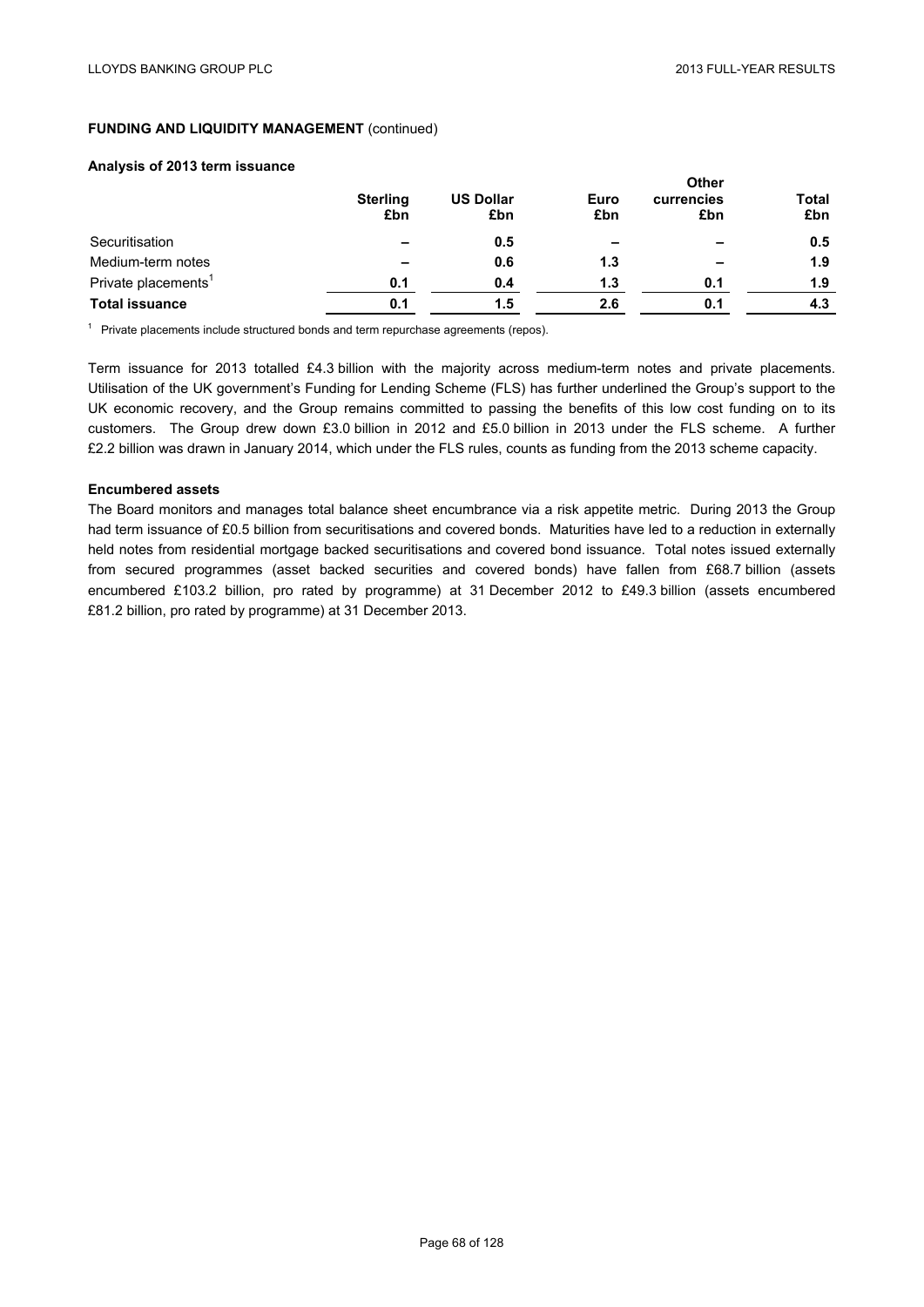#### **Liquidity portfolio**

At 31 December 2013, the Group had £89.3 billion (31 December 2012: £87.6 billion) of highly liquid unencumbered assets in its primary liquidity portfolio which are available to meet cash and collateral outflows and PRA regulatory requirements, as illustrated in the table below. In addition the Group had £105.4 billion (2012: £117.1 billion) of secondary liquidity which is eligible for use in a range of central bank or similar facilities. This liquidity is managed as a single pool in the centre and is under the control of the function charged with managing the liquidity of the Group. It is available for deployment at immediate notice, subject to complying with regulatory requirements, and is a key component of the Group's liquidity management process.

| <b>Primary liquidity</b>                    | At 31 Dec<br>2013<br>£bn | At 31 Dec<br>2012<br>£bn | Average<br>2013<br>£bn | Average<br>2012<br>£bn |
|---------------------------------------------|--------------------------|--------------------------|------------------------|------------------------|
| Central bank cash deposits                  | 46.0                     | 76.8                     | 69.4                   | 78.3                   |
| Government bonds                            | 43.3                     | 10.8                     | 28.2                   | 21.1                   |
| <b>Total</b>                                | 89.3                     | 87.6                     | 97.6                   | 99.4                   |
| <b>Secondary liquidity</b>                  | At 31 Dec<br>2013<br>£bn | At 31 Dec<br>2012<br>£bn | Average<br>2013<br>£bn | Average<br>2012<br>£bn |
| High-quality ABS/covered bonds <sup>1</sup> | 1.4                      | 2.8                      | 2.0                    | 2.1                    |
| Credit institution bonds <sup>1</sup>       | 0.4                      | 3.4                      | 1.2                    | 2.8                    |
| Corporate bonds <sup>1</sup>                | 0.1                      | 0.1                      | 0.1                    | 0.1                    |
| Own securities (retained issuance)          | 22.1                     | 44.9                     | 33.3                   | 50.2                   |
| Other securities                            | 4.3                      | 5.0                      | 4.8                    | 8.3                    |
| Other $2$                                   | 77.1                     | 60.9                     | 75.2                   | 49.8                   |
| <b>Total</b>                                | 105.4                    | 117.1                    | 116.6                  | 113.3                  |
| <b>Total liquidity</b>                      | 194.7                    | 204.7                    |                        |                        |

<sup>1</sup> Assets rated A- or above.<br><sup>2</sup> Includes other central bank eligible assets.

Primary liquid assets of £89.3 billion represent approximately 4.2 times (3.5 times at 31 December 2012) the Group's money market funding less than one year maturity (excluding derivative collateral margins and settlement accounts) and are approximately 2.0 times (1.7 times at 31 December 2012) all wholesale funding less than one year maturity, and thus provides a substantial buffer in the event of continued market dislocation.

In addition to primary liquidity holdings the Group has significant secondary liquidity holdings providing access to liquidity facilities at a number of central banks which the Group routinely makes use of as part of its normal liquidity management practices. Future use of such facilities will be based on prudent liquidity management and economic considerations, having regard for external market conditions. The Group considers diversification across geography, currency, markets and tenor when assessing appropriate holdings of primary and secondary liquid assets and expects to see some transition from primary to secondary assets over the course of 2014.

The Group notes that the Liquidity Coverage Ratio (LCR) will become the Pillar I standard for liquidity in the UK in 2015, and that the PRA has the ability to impose firm specific liquidity requirements. The European Commission is to adopt further legislation by 30 June 2014 to specify the definition, calibration, calculation and phase-in of the LCR for implementation in 2015. The Group expects to meet the new requirements ahead of the implementation dates.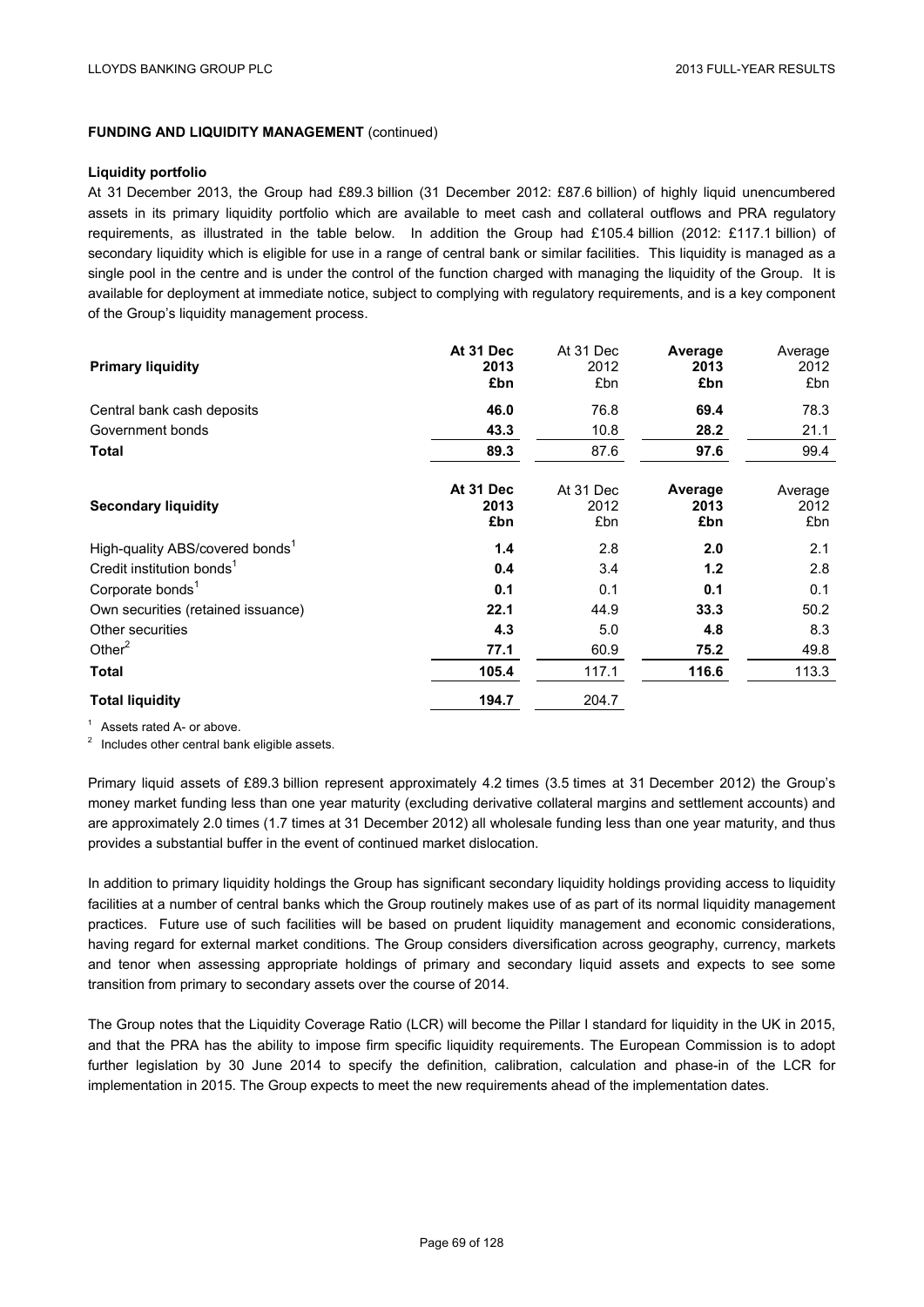### **CAPITAL MANAGEMENT**

The Group made significant progress in further strengthening its capital position in 2013 through its strongly capital generative strategy, including capital-efficient profit generation in the core business, the release of capital through non-core asset disposals and the successful delivery of management actions.

- Core tier 1 ratio, based on the capital regulations as at 31 December 2013, increased 2.0 percentage points from 12.0 per cent to 14.0 per cent.
- Pro forma fully loaded CET1 ratio under the CRD IV rules increased 2.2 percentage points from 8.1 per cent to 10.3 per cent whilst the ratio excluding pro forma impacts increased to 10.0 per cent.
- Pro forma fully loaded CRD IV leverage ratio including tier 1 instruments was 4.1 per cent and was 3.4 per cent when including only CET1 capital resources. Excluding the pro forma impacts, the fully loaded ratio including tier 1 instruments was 4.0 per cent and 3.4 per cent when including only CET1 capital resources.
- Under the January 2014 revised Basel lll leverage ratio framework, the Group's fully loaded leverage ratio is estimated to improve significantly to 4.5 per cent on a pro forma basis including tier 1 instruments, and 3.8 per cent including only CET1 capital resources.
- These leverage ratios comfortably exceed the 3 per cent minimum requirement recommended by the Basel Committee, which is scheduled for implementation in 2018.

Over the course of 2013 there have been significant regulatory developments in the area of capital and the related management. The principal changes relate to the finalisation of CRD IV and subsequent consultation and finalisation of PRA requirements for their implementation in the UK and the 2013 announcements that major UK banks are expected to meet specific targets on an adjusted basis for CET1 and leverage ratios. The Group notes the final statements from the PRA on the implementation of capital requirements in the UK and will continue to work with the regulator to ensure that the Group continues to meet the regulator's capital expectations. The Group continuously evaluates the efficiency of its capital structure, management of which may result in significant one-off charges or gains, and its capital structure's alignment with the regulatory framework. With the adoption of CRD IV, the Group is considering opportunities to raise new Additional tier 1 securities which would rank senior to ordinary shares, and be automatically convertible into ordinary shares if the Group's common equity tier 1 ratio fell below a specified trigger point.

#### **Capital position at 31 December 2013**

The Group's capital position applying prevailing rules as at 31 December 2013 is set out in the following section. Additionally, information about the Group's capital position on a CRD IV basis is set out on page 74.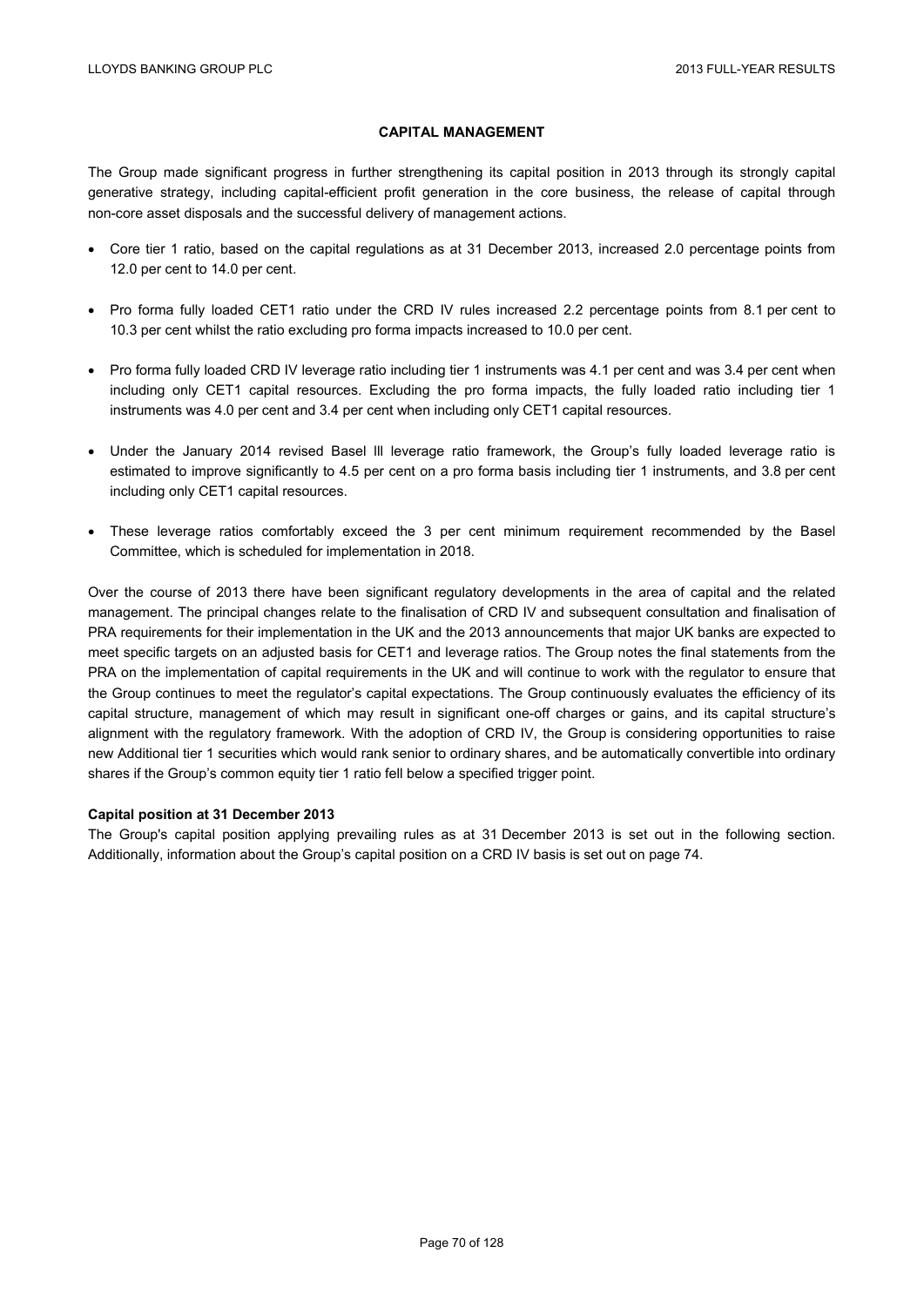| <b>Capital resources</b>                                                                         | At 31 Dec<br>2013<br>£m | At 31 Dec<br>$2012^2$<br>£m |
|--------------------------------------------------------------------------------------------------|-------------------------|-----------------------------|
| Core tier 1                                                                                      |                         |                             |
| Shareholders' equity per balance sheet                                                           | 38,989                  | 43,999                      |
| Non-controlling interests per balance sheet                                                      | 347                     | 685                         |
| Regulatory adjustments:                                                                          |                         |                             |
| Regulatory adjustments to non-controlling interests                                              | (315)                   | (628)                       |
| Adjustment for own credit                                                                        | 185                     | 217                         |
| Defined benefit pension adjustment                                                               | (78)                    | (1, 438)                    |
| Unrealised reserve on available-for-sale debt securities                                         | 750                     | (343)                       |
| Unrealised reserve on available-for-sale equity investments                                      | (135)                   | (56)                        |
| Cash flow hedging reserve                                                                        | 1,055                   | (350)                       |
| Other items                                                                                      | 452                     | 33                          |
|                                                                                                  | 41,250                  | 42,119                      |
| Less: deductions from core tier 1                                                                |                         |                             |
| Goodwill                                                                                         | (2,016)                 | (2,016)                     |
| Intangible assets                                                                                | (1,799)                 | (2,091)                     |
| 50 per cent excess of expected losses over impairment provisions                                 | (373)                   | (636)                       |
| 50 per cent of securitisation positions                                                          | (71)                    | (183)                       |
| Core tier 1 capital                                                                              | 36,991                  | 37,193                      |
| Non-controlling preference shares <sup>1</sup>                                                   | 1,060                   | 1,568                       |
| Preferred securities <sup>1</sup>                                                                | 3,982                   | 4,039                       |
| Less: deductions from tier 1                                                                     |                         |                             |
| 50 per cent of material holdings                                                                 | (3,859)                 | (46)                        |
| Total tier 1 capital                                                                             | 38,174                  | 42,754                      |
| Tier 2                                                                                           |                         |                             |
| Undated subordinated debt                                                                        | 1,825                   | 1,828                       |
| Dated subordinated debt                                                                          | 18,567                  | 19,886                      |
| Unrealised gains on available-for-sale equity investments provisions                             | 135                     | 56                          |
| Eligible provisions                                                                              | 359                     | 977                         |
| Less: deductions from tier 2<br>50 per cent excess of expected losses over impairment provisions | (373)                   | (636)                       |
| 50 per cent of securitisation positions                                                          | (71)                    | (183)                       |
| 50 per cent of material holdings                                                                 | (3, 859)                | (46)                        |
| <b>Total tier 2 capital</b>                                                                      | 16,583                  | 21,882                      |
|                                                                                                  |                         |                             |
| <b>Supervisory deductions</b>                                                                    |                         |                             |
| Unconsolidated investments - life                                                                |                         | (10, 104)                   |
| - general insurance and other                                                                    |                         | (929)                       |
| <b>Total supervisory deductions</b>                                                              |                         | (11, 033)                   |
| <b>Total capital resources</b>                                                                   | 54,757                  | 53,603                      |
| Risk-weighted assets                                                                             | 263,850                 | 310,299                     |
| Core tier 1 capital ratio                                                                        | 14.0%                   | 12.0%                       |
| Tier 1 capital ratio                                                                             | 14.5%                   | 13.8%                       |
| Total capital ratio                                                                              | 20.8%                   | 17.3%                       |

<sup>1</sup> Covered by existing grandfathering provisions.

<sup>2</sup> 31 December 2012 comparatives have not been restated to reflect the implementation of IAS 19R and IFRS 10.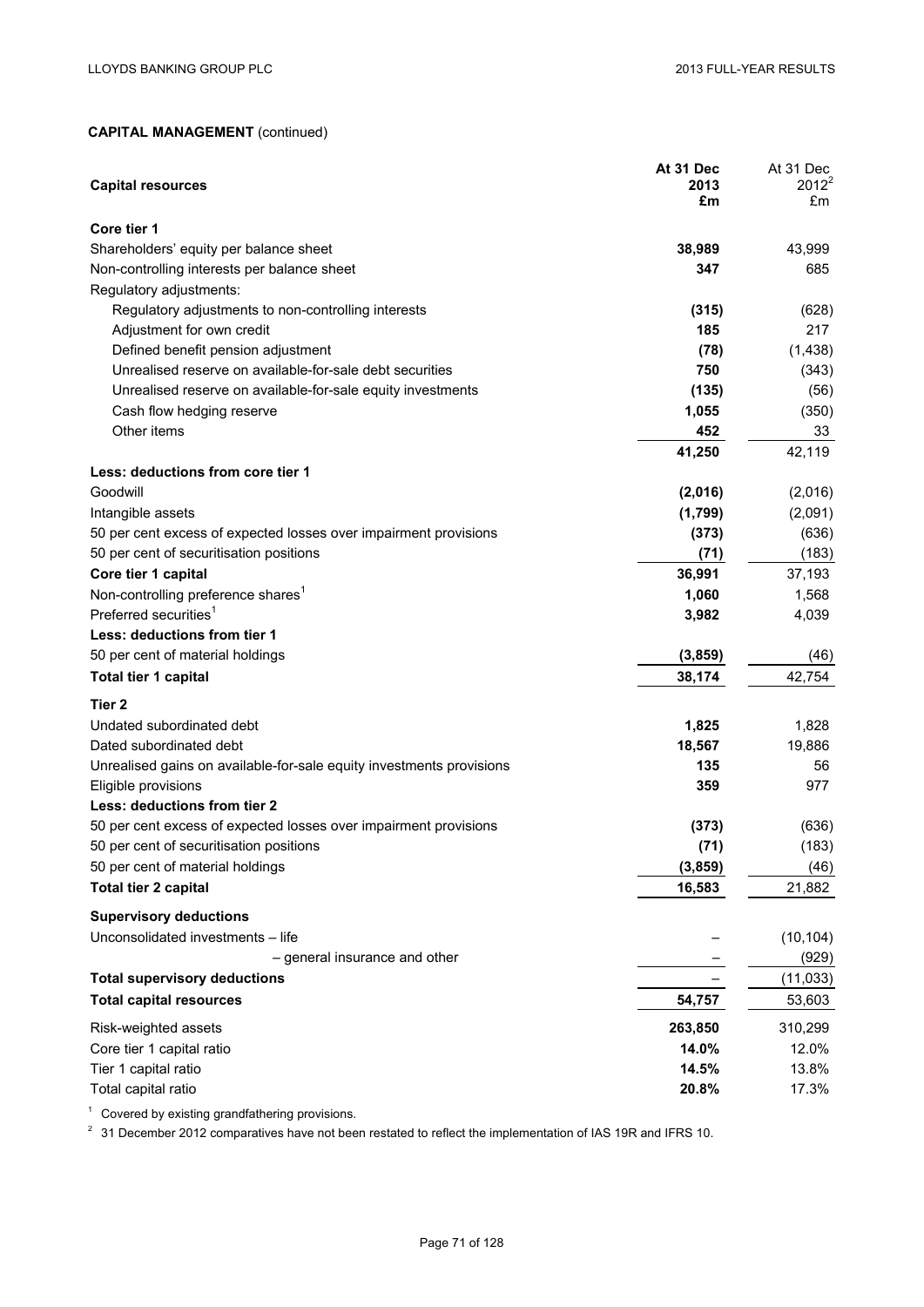The movements in core tier 1, tier 1, tier 2 and total capital in the period are shown below:

#### **Movements in capital**

|                                                         | Core<br>tier 1<br>£m | Tier 1<br>£m | Tier 2<br>£m | <b>Supervisory</b><br>deductions<br>£m | <b>Total</b><br>capital<br>£m |
|---------------------------------------------------------|----------------------|--------------|--------------|----------------------------------------|-------------------------------|
| At 31 December 2012 <sup>1</sup>                        | 37,193               | 5,561        | 21,882       | (11, 033)                              | 53,603                        |
| Loss attributable to ordinary shareholders              | (838)                |              |              |                                        | (838)                         |
| Share issuance                                          | 510                  |              |              |                                        | 510                           |
| Pension movements:                                      |                      |              |              |                                        |                               |
| Implementation of IAS 19R <sup>2</sup>                  | (1, 258)             |              |              |                                        | (1, 258)                      |
| Deduction of pension asset                              | 515                  |              |              |                                        | 515                           |
| Movement through other comprehensive<br>income          | (108)                |              |              |                                        | (108)                         |
| Goodwill and intangible assets deductions               | 292                  |              |              |                                        | 292                           |
| Excess of expected losses over impairment<br>provisions | 263                  |              | 263          |                                        | 526                           |
| Change in treatment of material holdings                |                      | (5, 517)     | (5, 516)     | 11,033                                 |                               |
| Material holdings deduction                             |                      | 1,704        | 1,703        |                                        | 3,407                         |
| Eligible provisions                                     |                      |              | (618)        |                                        | (618)                         |
| Subordinated debt movements:                            |                      |              |              |                                        |                               |
| Foreign exchange                                        |                      | 40           | 98           |                                        | 138                           |
| New issuances                                           |                      |              |              |                                        |                               |
| Repurchases, redemptions, amortisation                  |                      |              |              |                                        |                               |
| and other                                               |                      | (605)        | (1,420)      |                                        | (2,025)                       |
| Other movements                                         | 422                  |              | 191          |                                        | 613                           |
| At 31 December 2013                                     | 36,991               | 1,183        | 16,583       |                                        | 54,757                        |

 $1$  31 December 2012 comparatives have not been restated to reflect the implementation of IAS 19R and IFRS 10.

 $2\;\;$  Includes the impact to other comprehensive income and movement in the retirement benefit asset.

Core tier 1 capital resources have decreased by £202 million in the period largely driven by movements relating to defined benefit pension schemes and attributable loss, partially offset by share issuances and reductions in excess expected losses and intangible assets. The movements relating to pension schemes primarily reflect the impact of the adoption of amendments to IAS 19, whereby valuation impacts relating to Group defined benefit schemes flow through other comprehensive income, partially offset by a reduction in the regulatory deduction of the defined benefit pension scheme asset.

Tier 1 and tier 2 capital resources have reduced primarily due to the reallocation of unconsolidated investments in Life and General Insurance businesses, which were previously deducted as supervisory deductions from total capital, to become deductions from tier 1 capital (50 per cent of the total) and tier 2 capital (also 50 per cent).

The material holdings deduction from capital, predominantly relating to the Group's investment in its Insurance businesses, has reduced by £3,407 million during the period reflecting payment by the Insurance businesses to the banking group of dividends totalling £2,155 million, elements of the Group's subordinated debt holdings in the Insurance businesses that have been repaid following the issuance of external subordinated debt in the period and the disposal of the Group's holding in St. James's Place.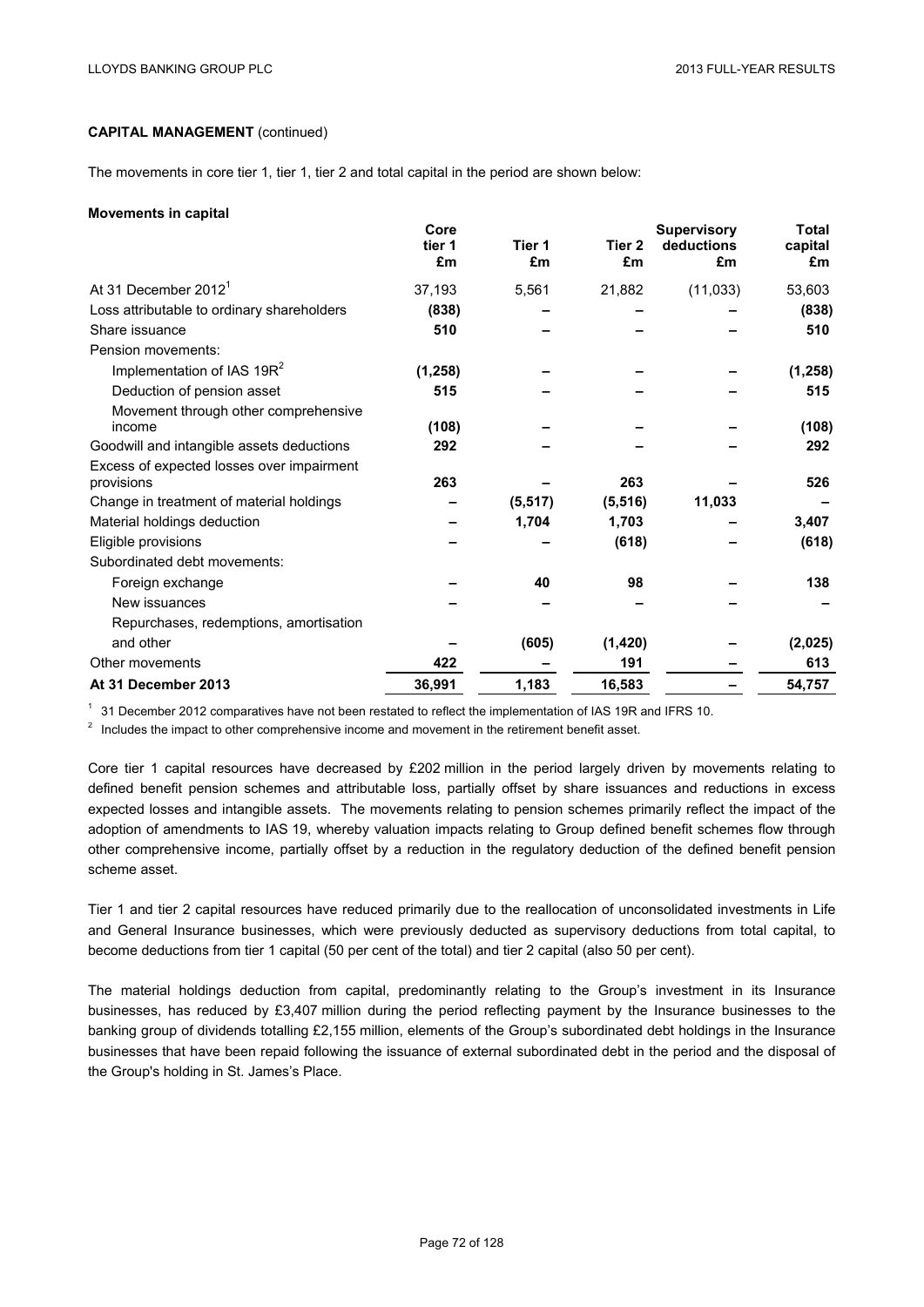|                                                  | At 31 Dec  | At 31 Dec  |
|--------------------------------------------------|------------|------------|
| <b>Risk-weighted assets</b>                      | 2013<br>£m | 2012<br>£m |
| Divisional analysis of risk-weighted assets:     |            |            |
| Retail                                           | 85,677     | 95,470     |
| <b>Commercial Banking</b>                        | 138,541    | 165,209    |
| Wealth, Asset Finance and International          | 25,886     | 36,167     |
| Group Operations and Central items               | 13,746     | 13,453     |
|                                                  | 263,850    | 310,299    |
| Risk type analysis of risk-weighted assets:      |            |            |
| Foundation Internal Ratings Based (IRB) approach | 82,870     | 80,612     |
| Retail IRB approach                              | 85,139     | 91,445     |
| Other IRB approach                               | 9,221      | 12,396     |
| IRB approach                                     | 177,230    | 184,453    |
| Standardised approach                            | 41,150     | 73,665     |
| Credit risk                                      | 218,380    | 258,118    |
| Counterparty credit risk                         | 7,794      | 12,848     |
| Operational risk                                 | 26,594     | 27,939     |
| Market risk                                      | 11,082     | 11,394     |
| <b>Total risk-weighted assets</b>                | 263,850    | 310,299    |

Retail risk-weighted assets reduced by £9.8 billion in the year primarily due to improvements in credit quality due to effective portfolio management and the impact of positive macroeconomic factors, including favourable movements in UK house prices.

The reductions of risk-weighted assets of £26.7 billion in Commercial Banking and £10.3 billion in Wealth, Asset Finance and International primarily reflect further non-core asset reduction, the move to slotting models for Commercial Real Estate (CRE) businesses and the impact of macroeconomic factors.

The reduction in Standardised approach risk-weighted assets is largely due to the roll-out of new IRB approaches, predominantly the implementation of slotting models in the UK and Ireland, and non-core disposals.

Counterparty credit risk-weighted assets reduced from £12.8 billion to £7.8 billion. Contributing to this reduction are mark-to-market changes, management actions and migration of portfolios to the Foundation IRB approach.

| £bn<br>Risk-weighted assets movement by key driver | £bn    |
|----------------------------------------------------|--------|
| At 31 December 2012                                | 310.3  |
| Management of the balance sheet<br>(1.8)           |        |
| <b>Disposals</b><br>(20.7)                         |        |
| External economic factors<br>(15.4)                |        |
| 3.2<br>Model and methodology changes               |        |
| Regulatory policy changes<br>(5.4)                 |        |
| Other<br>0.4                                       |        |
| Credit risk-weighted asset movement                | (39.7) |
| Counterparty credit risk-weighted asset movement   | (5.1)  |
| Operational risk-weighted asset movement           | (1.3)  |
| Market risk-weighted asset movement                | (0.3)  |
| At 31 December 2013                                | 263.9  |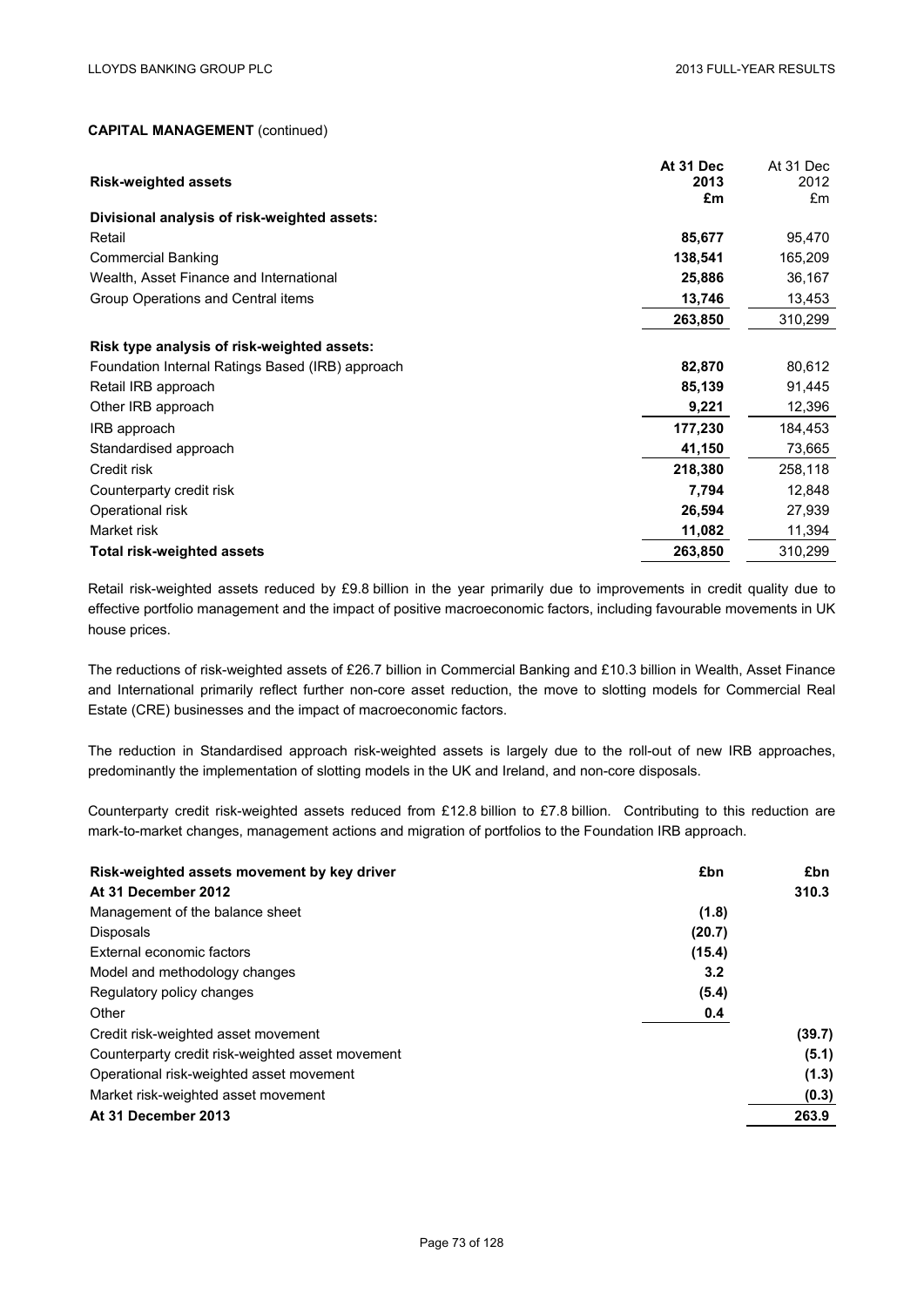The risk-weighted asset movements table provides an analysis of the movement in risk-weighted assets in 2013 and an insight in to the key drivers of the movements in credit risk risk-weighted assets over the course of the year as follows:

- Management of the balance sheet includes risk-weighted asset movements arising from new lending and asset runoff. During 2013 there was a small risk-weighted asset reduction of £1.8 billion in this category.
- Disposals include risk-weighted asset reductions arising from the sale of assets, portfolios and businesses. Disposals reduced risk-weighted assets by £20.7 billion, primarily reflecting non-core disposals in Commercial Banking and Wealth, Asset Finance and International.
- External economic factors captures movements driven by changes in the economic environment. The reduction in risk-weighted assets of £15.4 billion is mainly due to changes in underlying credit quality, favourable house price movements, and non-core exposures moving into default under the Foundation IRB approach.
- Model and methodology changes include the movement in risk-weighted assets arising from new model implementation, model enhancement and changes in credit risk approach applied to certain portfolios. Model and methodology changes increased risk-weighted assets by £3.2 billion.
- Regulatory policy changes represent changes required by regulatory authorities. Substantially all of the £5.4 billion reduction is due to the implementation of slotting models relating to Commercial Real Estate and other exposures in the UK and Ireland.

Within the categories above, risk-weighted asset movements can arise as a result of credit risk exposures becoming adjustments to capital resources, through expected losses, rather than being risk-weighted.

#### **CRD IV Capital and leverage information**

The data in the following tables represents estimates reflecting the Group's interpretation of the CRD IV rules published on 27 June 2013 via the Official Journal of the European Union (including amendments made to the Regulation via the Corrigenda published on 30 November 2013) and the PRA policy statement PS7/13 issued on 19 December 2013. The actual capital ratios under CRD IV may differ as the final rules are assessed in their entirety, related technical standards are finalised and other guidance is issued by the relevant regulatory bodies.

A number of final draft CRD IV implementing and regulatory technical standards have already been issued by the European Banking Authority (EBA) with a number of other draft standards currently being taken through respective consultation processes. The Group has not reflected the impact of these draft standards in its CRD IV estimates, though it does not currently believe that these would make a material difference to the capital position outlined below.

#### **Capital position on a CRD IV basis**

The Group's capital position at 31 December 2013 is shown in the table below calculated on the following three bases; firstly the current prevailing regulatory framework; secondly applying the CRD IV rules including the transitional arrangements that have been in place from 1 January 2014; and thirdly on a fully loaded basis.

The transitional arrangements reflect the requirements of policy statement PS7/13, issued by the PRA on 19 December 2013. This differs from the Group's previously published statements, which allowed for the transitional phasing of CET1 deductions consistent with the FSA's previous policy guidance. This has resulted in a material reduction in the transitional CET1 capital bringing this close to the fully loaded position.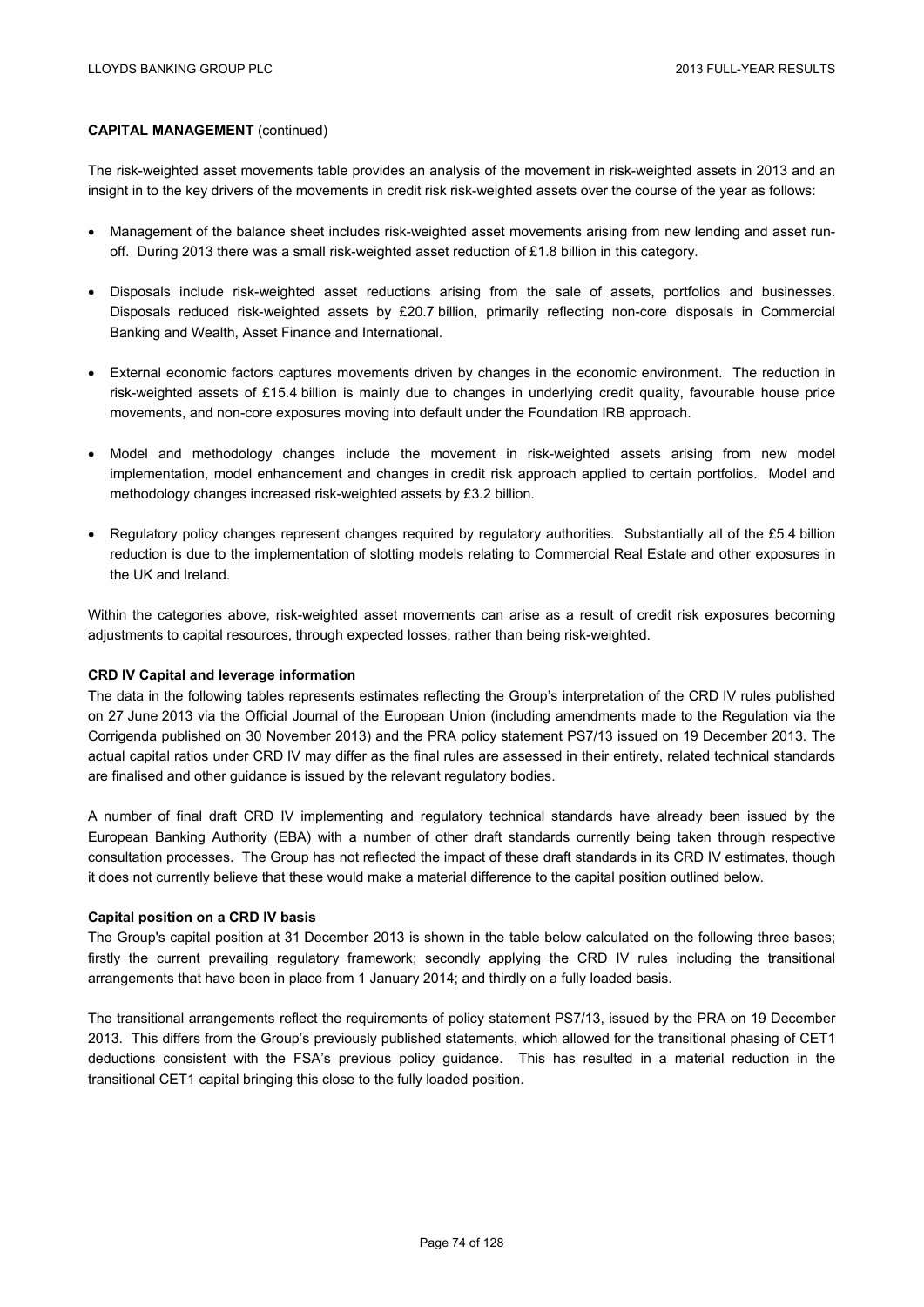## **Capital position on CRD IV basis**

| At 31 December 2013                                                               | <b>Prevailing</b><br>rules as at<br>31 Dec 2013<br>£m | <b>Transitional</b><br><b>CRD IV rules</b><br>£m | <b>Fully loaded</b><br><b>CRD IV rules</b><br>£m |
|-----------------------------------------------------------------------------------|-------------------------------------------------------|--------------------------------------------------|--------------------------------------------------|
| Core/common equity tier 1 (CET1)                                                  |                                                       |                                                  |                                                  |
| Shareholders' equity per balance sheet                                            | 38,989                                                | 38,989                                           | 38,989                                           |
| Adjustment for insurance equity <sup>1</sup>                                      |                                                       | (1, 917)                                         | (1, 917)                                         |
| Regulatory adjustments:                                                           |                                                       |                                                  |                                                  |
| Non-controlling interests                                                         | 32                                                    |                                                  |                                                  |
| Unrealised reserves on available-for-sale assets                                  | 615                                                   |                                                  |                                                  |
| Other adjustments                                                                 | 1,614                                                 | 1,295                                            | 1,295                                            |
|                                                                                   | 41,250                                                | 38,367                                           | 38,367                                           |
| less: deductions from core/common equity tier 1                                   |                                                       |                                                  |                                                  |
| Goodwill and other intangible assets <sup>1</sup>                                 | (3,815)                                               | (1,979)                                          | (1,979)                                          |
| Excess of expected losses over impairment provisions                              | (373)                                                 | (866)                                            | (866)                                            |
| Securitisation deductions                                                         | (71)                                                  | (141)                                            | (141)                                            |
| Significant investments <sup>1</sup>                                              |                                                       | (2,909)                                          | (3, 185)                                         |
| Deferred tax assets                                                               |                                                       | (5,025)                                          | (5, 155)                                         |
| Core/common equity tier 1 capital                                                 | 36,991                                                | 27,447                                           | 27,041                                           |
| Pro forma core/common equity tier 1 capital <sup>2</sup>                          | n/a                                                   | 28,218                                           | 27,925                                           |
|                                                                                   |                                                       |                                                  |                                                  |
| <b>Additional tier 1 (AT1)</b>                                                    |                                                       |                                                  |                                                  |
| Additional tier 1 instruments                                                     | 5,042                                                 | 4,486                                            |                                                  |
| less: deductions from tier 1                                                      |                                                       |                                                  |                                                  |
| Significant investments                                                           | (3, 859)                                              | (677)                                            |                                                  |
| Total tier 1 capital                                                              | 38,174                                                | 31,256                                           | 27,041                                           |
| Pro forma total tier 1 capital <sup>2</sup>                                       | n/a                                                   | 32,027                                           | 27,925                                           |
|                                                                                   |                                                       |                                                  |                                                  |
| Tier 2                                                                            |                                                       |                                                  |                                                  |
| Tier 2 instruments                                                                | 20,392                                                | 19,870                                           | 15,636                                           |
| Unrealised gain on available-for-sale equity investments                          | 135                                                   |                                                  |                                                  |
| Eligible provisions                                                               | 359                                                   | 349                                              | 349                                              |
| less: deductions from tier 2                                                      |                                                       |                                                  |                                                  |
| Excess of expected losses over impairment provisions<br>Securitisation deductions | (373)<br>(71)                                         |                                                  |                                                  |
| Significant investments                                                           | (3, 859)                                              | (1,015)                                          | (1,692)                                          |
| <b>Total capital resources</b>                                                    | 54,757                                                | 50,460                                           | 41,334                                           |
| Pro forma total capital resources <sup>2</sup>                                    | n/a                                                   | 51,231                                           | 42,218                                           |
|                                                                                   |                                                       |                                                  |                                                  |
| <b>Risk-weighted assets</b>                                                       | 263,850                                               | 272,092                                          | 271,078                                          |
| Risk-weighted assets - pro forma <sup>2</sup>                                     | n/a                                                   | 272,641                                          | 271,908                                          |
| Core/common equity tier 1 capital ratio                                           | 14.0%                                                 | 10.1%                                            | 10.0%                                            |
| Tier 1 capital ratio                                                              | 14.5%                                                 | 11.5%                                            | 10.0%                                            |
| Total capital ratio                                                               | 20.8%                                                 | 18.5%                                            | 15.2%                                            |
| Pro forma core/common equity tier 1 capital ratio <sup>2</sup>                    | n/a                                                   | 10.3%                                            | 10.3%                                            |
| Pro forma tier 1 capital ratio <sup>2</sup>                                       | n/a                                                   | 11.7%                                            | 10.3%                                            |
| Pro forma total capital ratio <sup>2</sup>                                        | n/a                                                   | 18.8%                                            | 15.5%                                            |
|                                                                                   |                                                       |                                                  |                                                  |
| 31 December 2012 <sup>3</sup>                                                     |                                                       |                                                  |                                                  |
| Core/common equity tier 1 capital ratio                                           | 12.0%                                                 | 11.6%                                            | 8.1%                                             |
| Tier 1 capital ratio                                                              | 13.8%                                                 | 11.6%                                            | 8.1%                                             |
| Total capital ratio                                                               | 17.3%                                                 | 16.7%                                            | 11.3%                                            |

<sup>1</sup> Removal of post-acquisition reserves impacts for Insurance business as under CRD IV, as implemented by PRA policy statement PS7/13, the deduction for significant investments in the equity of financial sector entities is based on cost of investment where previously this was based on net asset value. The overall impact of this change on the CRD IV ratios is negligible.

<sup>2</sup> Includes the benefits of the announced sales of Heidelberger Leben, Scottish Widows Investment Partnership and Sainsbury's Bank.

<sup>3</sup> 31 December 2012 comparatives have not been restated to reflect the implementation of IAS 19R and IFRS 10.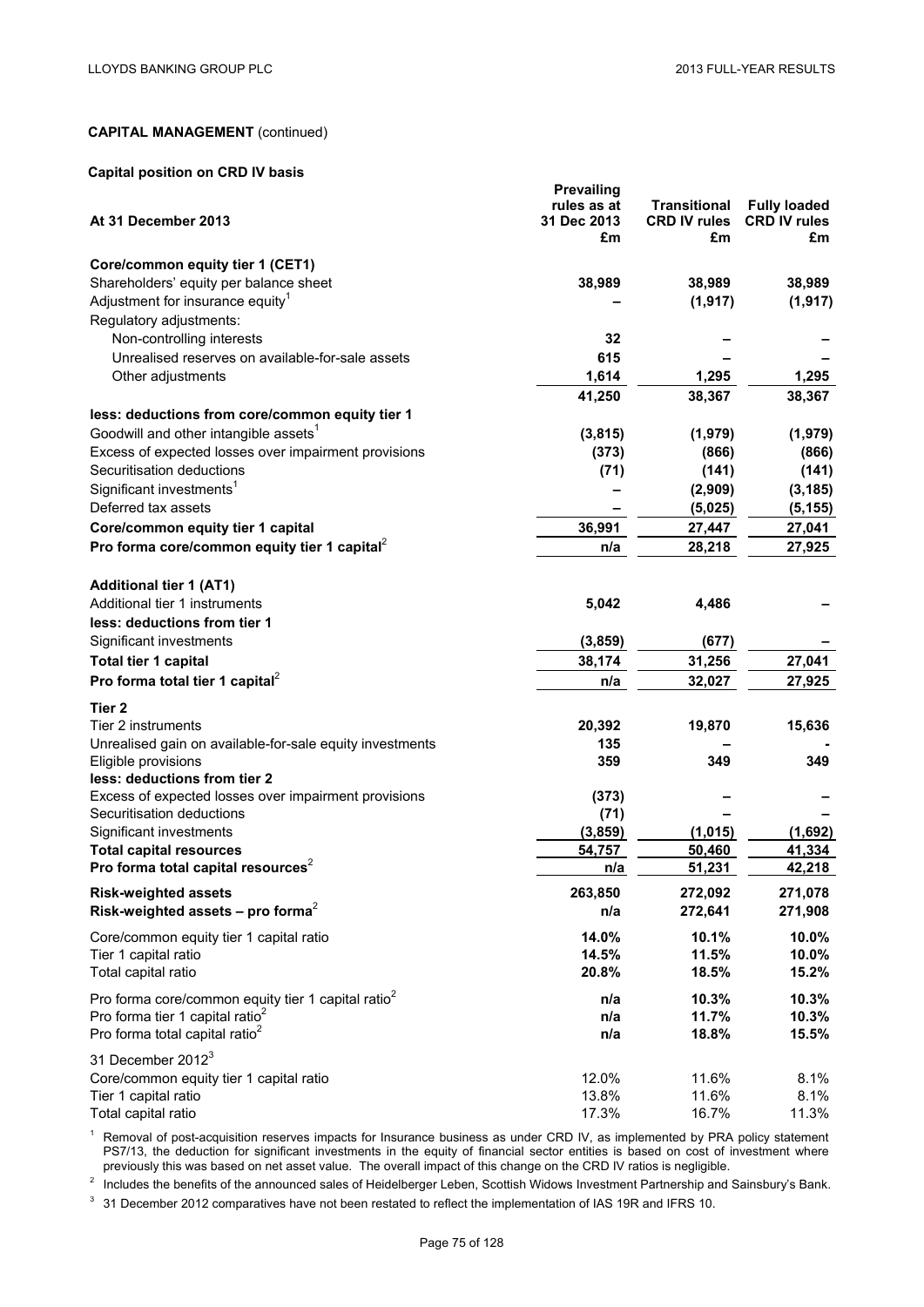The movements in the transitional CRD IV common equity tier 1, tier 1, tier 2 and total capital positions in the period are shown below:

#### **Movements in capital**

|                                                      | Common<br>equity tier 1<br>£m | <b>Additional</b><br>Tier 1<br>£m | Tier <sub>2</sub><br>£m | <b>Total</b><br>capital<br>£m |
|------------------------------------------------------|-------------------------------|-----------------------------------|-------------------------|-------------------------------|
| At 31 December 2012 <sup>1</sup>                     | 37,385                        |                                   | 16,424                  | 53,809                        |
| Update to transitional phasing and treatment of      |                               |                                   |                         |                               |
| insurance                                            | (10, 979)                     | 3,846                             | 2,748                   | (4, 385)                      |
| Loss attributable to ordinary shareholders           | (838)                         |                                   |                         | (838)                         |
| Share issuance                                       | 510                           |                                   |                         | 510                           |
| Pension movements:                                   |                               |                                   |                         |                               |
| Implementation of IAS 19R <sup>2</sup>               | (1, 258)                      |                                   |                         | (1, 258)                      |
| Deduction of pension asset                           | 515                           |                                   |                         | 515                           |
| Movement through other comprehensive income          | (108)                         |                                   |                         | (108)                         |
| Available-for-sale reserve                           | (1,014)                       |                                   |                         | (1,014)                       |
| Deferred tax asset                                   | 82                            |                                   |                         | 82                            |
| Goodwill and intangible assets deductions            | 292                           |                                   |                         | 292                           |
| Excess of expected losses over impairment provisions | 406                           |                                   |                         | 406                           |
| Significant investment deduction                     | 2,075                         | 486                               | 729                     | 3,290                         |
| Eligible provisions                                  |                               |                                   | 349                     | 349                           |
| Subordinated debt movements:                         |                               |                                   |                         |                               |
| Grandfathering <sup>3</sup>                          |                               | (557)                             | 172                     | (385)                         |
| Restructuring to ensure CRD IV compliance            |                               |                                   | 932                     | 932                           |
| Foreign exchange                                     |                               | (49)                              | (102)                   | (151)                         |
| Repurchases, redemptions and other                   |                               | 83                                | (2,048)                 | (1, 965)                      |
| Other movements                                      | 379                           |                                   |                         | 379                           |
| At 31 December 2013                                  | 27,447                        | 3,809                             | 19,204                  | 50,460                        |
| Pro forma impacts <sup>4</sup>                       | 771                           |                                   |                         | 771                           |
| Pro forma at 31 December 2013 <sup>4</sup>           | 28,218                        | 3,809                             | 19,204                  | 51,231                        |

 $1$  31 December 2012 comparatives have not been restated to reflect the implementation of IAS 19R and IFRS 10.

 $2\,$  Includes the impact to other comprehensive income and the movement in the retirement benefit asset.

<sup>3</sup> Includes movement from 90% to 80% grandfathering and adjustment due to further clarification of grandfathering rules.

<sup>4</sup> Includes the benefits of the announced sales of Heidelberger Leben, Scottish Widows Investment Partnership and Sainsbury's Bank.

Common equity tier 1 capital resources have decreased by £9,938 million in the period, £9,167 million on a pro forma basis. This is substantially due to a £10,979 million adjustment relating to updated transitional phasing, reflecting PRA policy statement PS7/13 which has accelerated the phasing in of deductions (including deferred tax, significant investments and excess expected losses) to CET1 bringing this close to the fully loaded position. Movements in CET1 capital include those reflected under prevailing rules at 31 December 2013 on page 72. Incremental to these are increases largely driven by the £2,155 million in dividends from the Insurance business partially offset by negative valuation movements on available for sale assets.

Total capital resources have decreased by £3,349 million in the period, £2,578 million on a pro forma basis. Excluding the impact of updated transitional phasing, total capital increased by £1,036 million, largely reflecting movements in the CET1 resources described above.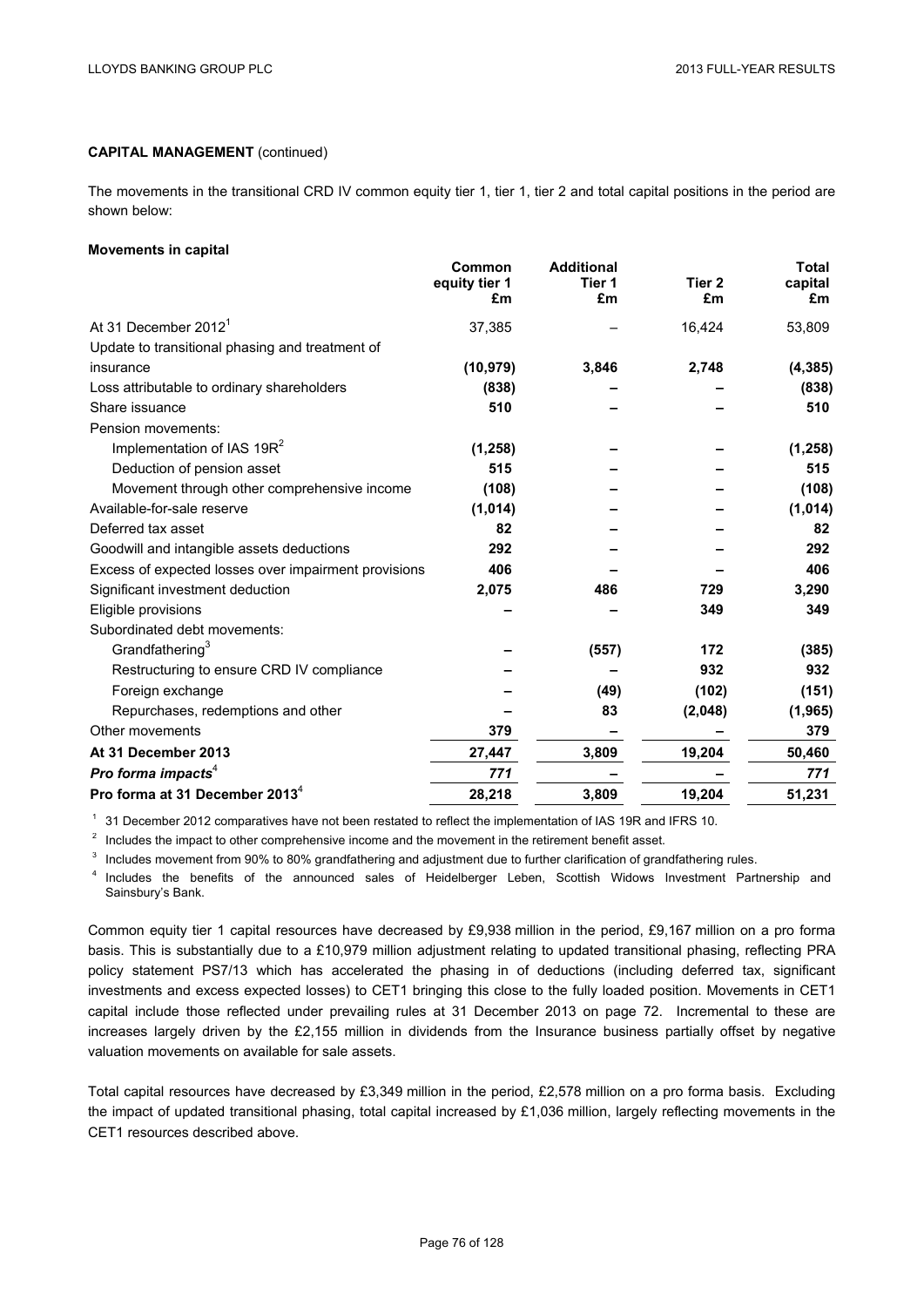#### **Leverage ratio**

The Basel III reforms include the introduction of a leverage ratio framework designed to reinforce risk based capital requirements with a simple, transparent, non-risk based 'backstop' measure. The leverage ratio is defined as tier 1 capital divided by the exposure measure. The Basel Committee will test the proposed 3 per cent minimum requirement for the leverage ratio and have proposed that final calibrations, and any further adjustments to the definition of the leverage ratio will be completed by 2017, with a view to migrating to a Pillar 1 treatment on 1 January 2018.

In line with previous reporting periods, the PRA has asked the Group to publish a leverage ratio on a fully loaded CRD IV basis, with the exposure measure adjusted to reflect the basis of the original December 2010 Basel III leverage ratio framework, as interpreted through guidance released in July 2012.

In addition to the calculation basis specified by the PRA, the Group's leverage ratio at 31 December 2013 is shown in the table below on a final CRD IV rules basis and estimated in accordance with the revised Basel III leverage ratio framework issued on 12 January 2014. In each case the ratio is presented on a 'transitional', 'fully loaded' and 'fully loaded including tier 1 instruments' basis. The inclusion of tier 1 instruments for the latter basis refers to the full recognition of tier 1 instruments that will become ineligible once the transitional phase has elapsed.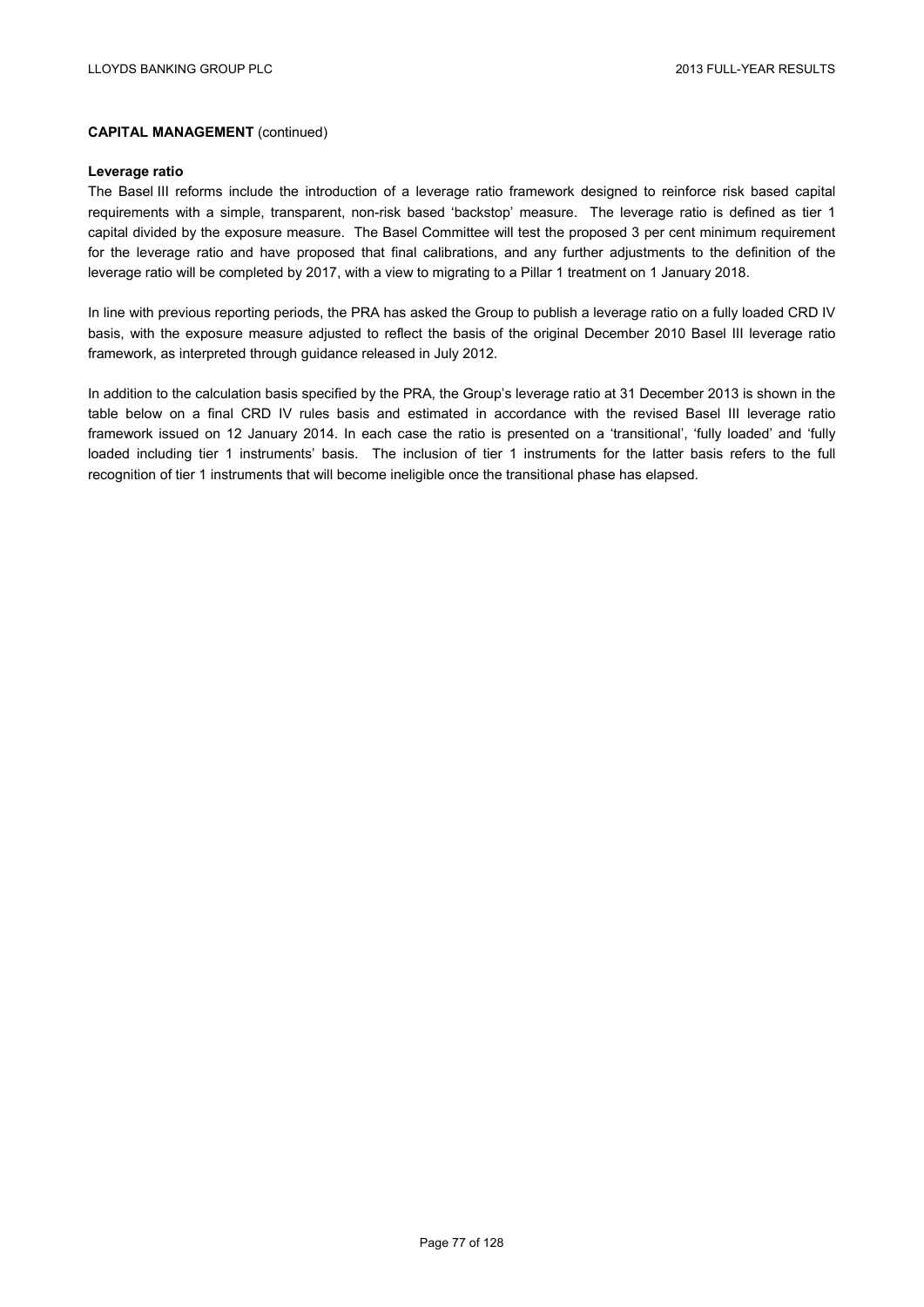#### **Leverage ratio on a CRD IV basis**

|                                                                      |                           |                           | <b>Fully loaded</b><br>(including<br>tier 1 |
|----------------------------------------------------------------------|---------------------------|---------------------------|---------------------------------------------|
| At 31 December 2013                                                  | <b>Transitional</b><br>£m | <b>Fully loaded</b><br>£m | instruments) <sup>1</sup><br>£m             |
| <b>CRD IV rules</b><br>Total tier 1 capital                          |                           |                           |                                             |
| Common equity tier 1 capital                                         | 27,447                    | 27,041                    | 27,041                                      |
| Tier 1 subordinated debt                                             | 4,486                     |                           | 5,042                                       |
| Tier 1 deductions                                                    | (677)                     |                           |                                             |
| Total tier 1 capital                                                 | 31,256                    | 27,041                    | 32,083                                      |
| Pro forma total tier 1 capital <sup>2</sup>                          | 32,027                    | 27,925                    | 32,967                                      |
| <b>Exposure measure</b>                                              |                           |                           |                                             |
| Total statutory balance sheet assets                                 | 847,030                   | 847,030                   | 847,030                                     |
| Adjustment for insurance assets                                      | (84, 302)                 | (83, 401)                 | (83, 401)                                   |
| Removal of accounting value for derivatives and securities financing |                           |                           |                                             |
| transactions                                                         | (61, 686)                 | (61, 686)                 | (61, 686)                                   |
| Exposure value for derivatives                                       | 24,598                    | 24,598                    | 24,598                                      |
| Exposure value for securities financing transactions                 | 6,700                     | 6,700                     | 6,700                                       |
| Off-balance sheet items                                              | 79,927                    | 79,927                    | 79,927                                      |
| Other regulatory adjustments                                         | (10, 308)                 | (10, 437)                 | (10, 437)                                   |
| <b>Total exposure</b>                                                | 801,959                   | 802,731                   | 802,731                                     |
| Pro forma total exposure <sup>2</sup>                                | 809,090                   | 813,055                   | 813,055                                     |
| Leverage ratio                                                       | 3.9%                      | 3.4%                      | 4.0%                                        |
| Pro forma leverage ratio <sup>2</sup>                                | 4.0%                      | 3.4%                      | 4.1%                                        |
| Leverage ratio at 31 December 2012 <sup>3</sup>                      | 4.4%                      | 3.1%                      | 3.8%                                        |
| Basel III December 2010 rules <sup>4</sup> :                         |                           |                           |                                             |
| Leverage ratio                                                       |                           | 3.3%                      | 3.9%                                        |
| Pro forma leverage ratio <sup>2</sup>                                |                           | 3.4%                      | 4.0%                                        |
| Basel III January 2014 rules <sup>5</sup> :                          |                           |                           |                                             |
| Leverage ratio                                                       |                           | 3.7%                      | 4.4%                                        |
| Pro forma leverage ratio <sup>2</sup>                                |                           | 3.8%                      | 4.5%                                        |

<sup>1</sup> Includes the full value of tier 1 instruments reported under the prevailing rules as at 31 December 2013. These instruments will become ineligible for inclusion in tier 1 capital over the transitional period.

<sup>2</sup> Includes the benefits of the announced sales of Heidelberger Leben, Scottish Widows Investment Partnership and Sainsbury's Bank.

<sup>3</sup> 31 December 2012 comparatives have not been restated to reflect the implementation of IAS19R and IFRS10.

<sup>4</sup> Exposure measure determined in accordance with the original December 2010 Basel III leverage ratio framework as interpreted through the July 2012 Basel III Quantitative Impact Study instructions and related guidance and as required by the PRA.

<sup>5</sup> Exposure measure estimated in accordance with the January 2014 revised Basel III leverage ratio framework.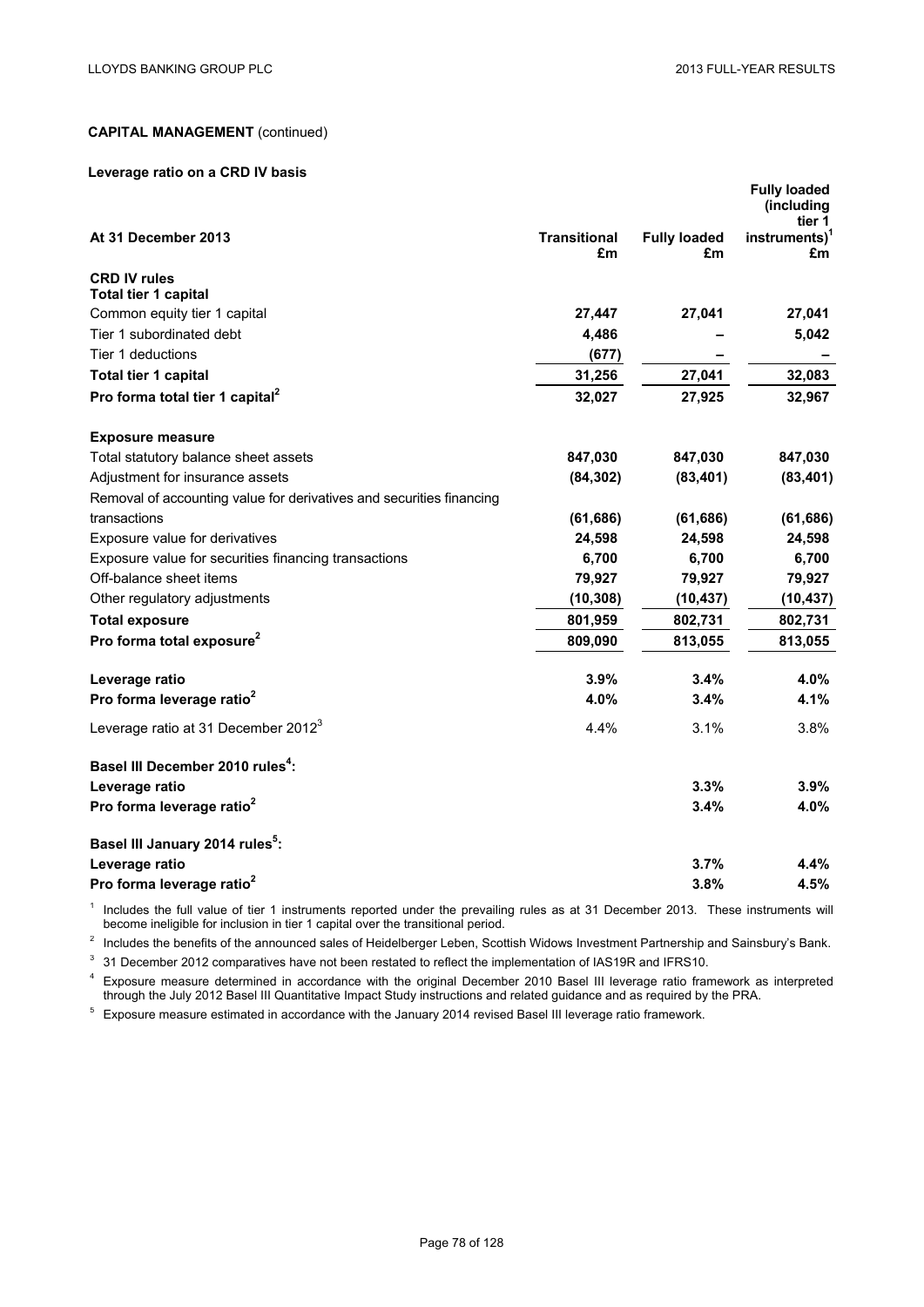In order to ensure that the capital and exposure components of the ratio are measured consistently CRD IV requires the assets of the Insurance entities included in the Group's statutory consolidated balance sheet to be excluded from the exposure measure in proportion to the element of the investment in the Group's Insurance businesses that is excluded from tier 1 capital. Under the January 2014 revised Basel III leverage ratio framework only the proportion of the investment in the Group's Insurance businesses not deducted from tier 1 capital is included in the exposure measure.

Leverage ratio exposure values for derivatives and securities financing transactions have been calculated in accordance with the methodologies prescribed by the relevant rules applied.

Off-balance sheet items primarily consist of undrawn credit facilities, including facilities that may be cancelled unconditionally at any time without notice. The leverage ratio exposure value for off-balance sheet items is determined by applying set credit conversion factors to the nominal values of the items, based on the classification of the item. On a CRD IV basis a credit conversion factor of 10 per cent is applied to unconditionally cancellable items, with remaining off-balance sheet items predominantly attracting a 100 per cent credit conversion factor. Under the January 2014 revised Basel III leverage ratio framework, the credit conversion factors applied to off-balance sheet items follow those prescribed by Standardised credit risk rules, subject to a floor of 10 per cent.

Other regulatory adjustments consist of other balance sheet assets that are required under CRD IV to be deducted from tier 1 capital. The removal of these assets from the exposure measure ensures consistency is maintained between the capital and exposure components of the ratio.

The Group's ratios under the various bases presented exceed the Basel Committee's minimum ratio of 3 per cent which it is proposed should become a Pillar 1 requirement by 1 January 2018.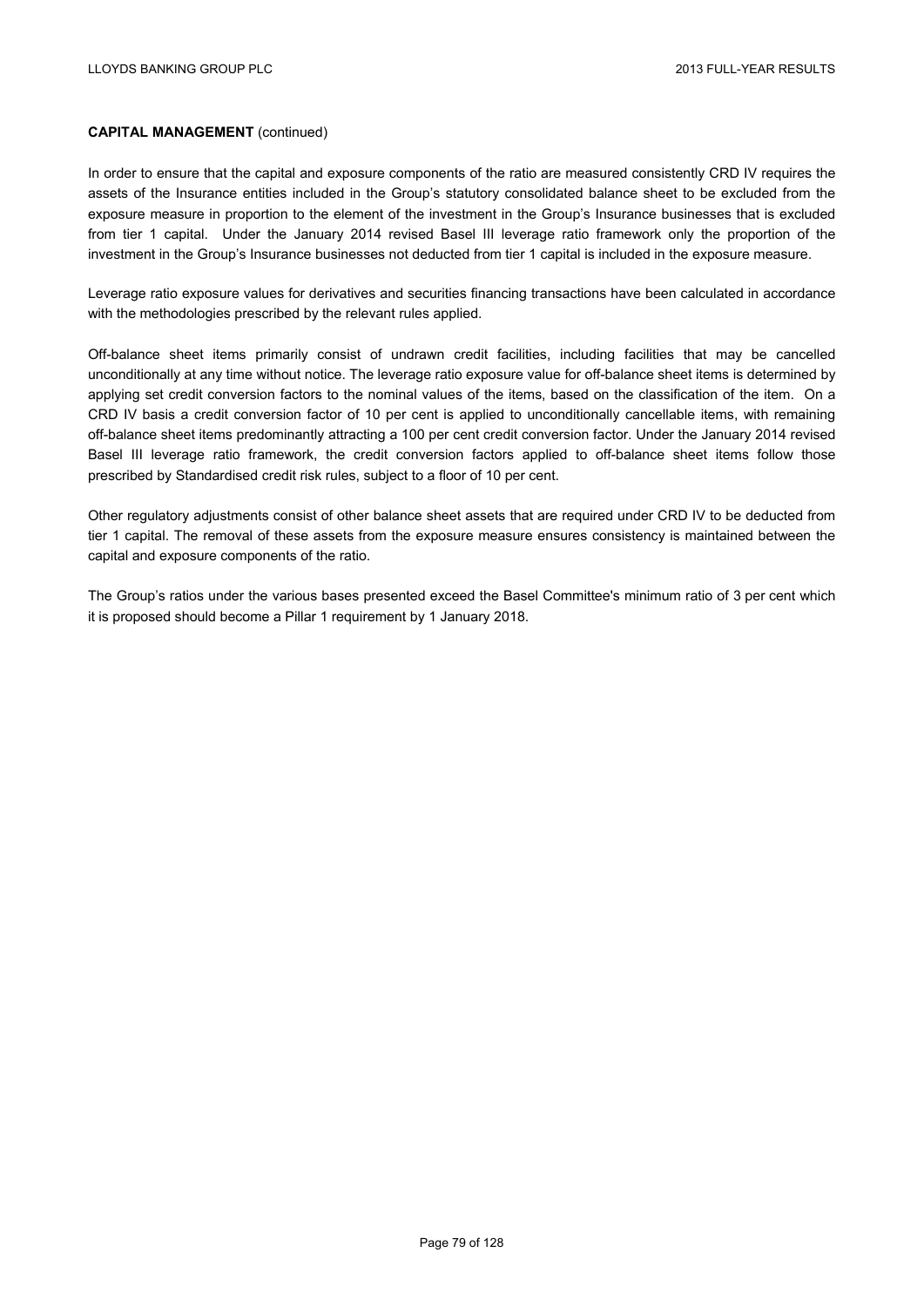# **STATUTORY INFORMATION**

|                |                                                                         | Page |
|----------------|-------------------------------------------------------------------------|------|
|                | <b>Condensed consolidated financial statements (unaudited)</b>          |      |
|                | Consolidated income statement                                           | 81   |
|                | Consolidated statement of comprehensive income                          | 82   |
|                | Consolidated balance sheet                                              | 83   |
|                | Consolidated statement of changes in equity                             | 85   |
|                | Consolidated cash flow statement                                        | 87   |
| <b>Notes</b>   |                                                                         |      |
| 1              | Accounting policies, presentation and estimates                         | 88   |
| $\overline{c}$ | Segmental analysis                                                      | 90   |
| 3              | Other income                                                            | 94   |
| 4              | Operating expenses                                                      | 95   |
| 5              | Impairment                                                              | 96   |
| 6              | Taxation                                                                | 97   |
| 7              | Loss per share                                                          | 98   |
| 8              | Disposal groups                                                         | 98   |
| 9              | Trading and other financial assets at fair value through profit or loss | 99   |
| 10             | Derivative financial instruments                                        | 100  |
| 11             | Loans and advances to customers                                         | 101  |
| 12             | Allowance for impairment losses on loans and receivables                | 101  |
| 13             | Securitisations and covered bonds                                       | 102  |
| 14             | Debt securities classified as loans and receivables                     | 103  |
| 15             | Available-for-sale financial assets                                     | 103  |
| 16             | Other assets                                                            | 103  |
| 17             | Customer deposits                                                       | 104  |
| 18             | Debt securities in issue                                                | 104  |
| 19             | <b>Other liabilities</b>                                                | 104  |
| 20             | Post-retirement defined benefit schemes                                 | 105  |
| 21             | Subordinated liabilities                                                | 106  |
| 22             | Share capital                                                           | 107  |
| 23             | Reserves                                                                | 107  |
| 24             | Provisions for liabilities and charges                                  | 108  |
| 25             | Contingent liabilities and commitments                                  | 111  |
| 26             | Fair values of financial assets and liabilities                         | 114  |
| 27             | Related party transactions                                              | 121  |
| 28             | Restatement of prior period information                                 | 123  |
| 29             | Future accounting developments                                          | 128  |
| 30             | Other information                                                       | 128  |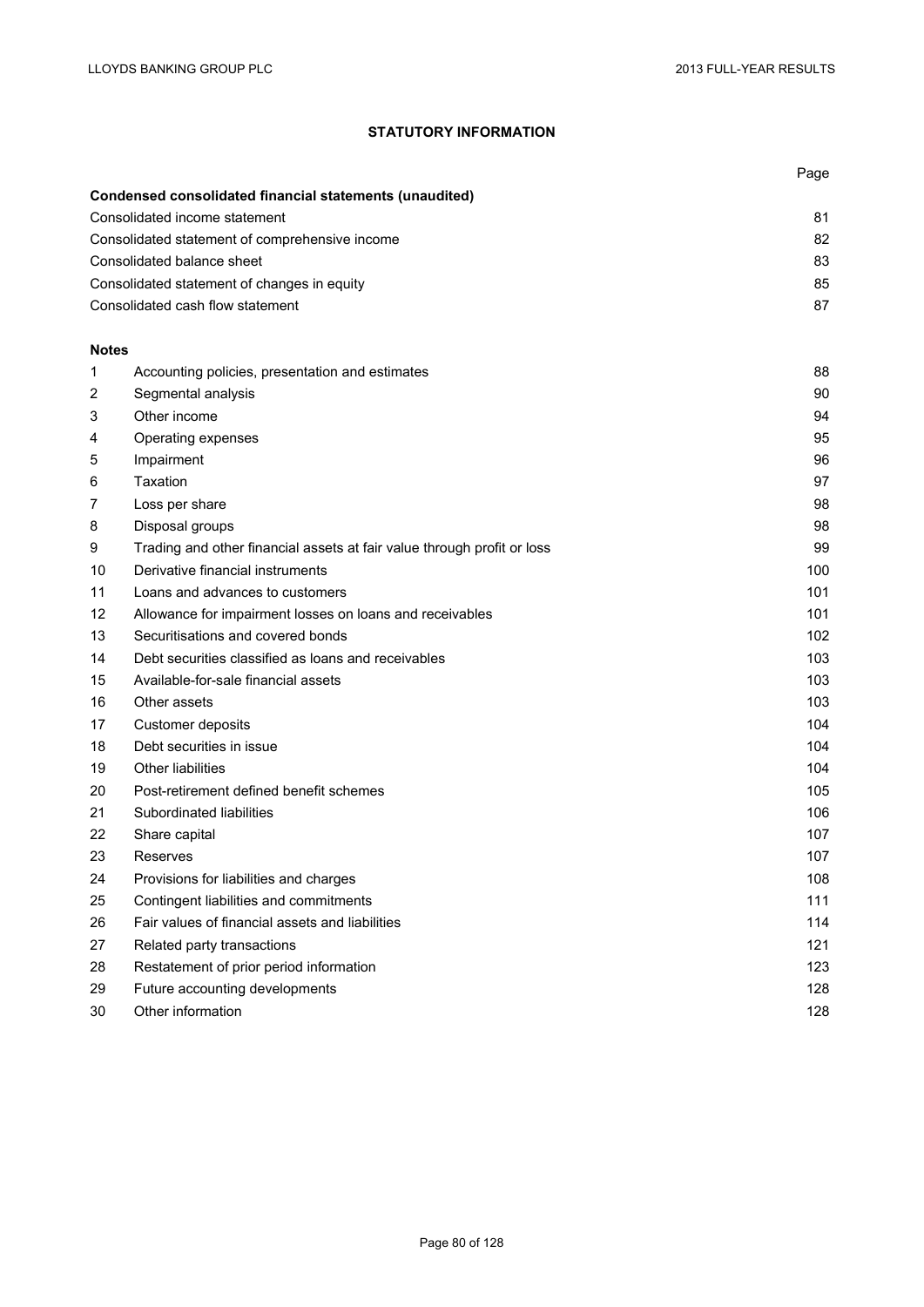### **CONSOLIDATED INCOME STATEMENT**

|                                                  | Note        | 2013<br>£ million | 2012 <sup>1</sup><br>£ million |
|--------------------------------------------------|-------------|-------------------|--------------------------------|
| Interest and similar income                      |             | 21,163            | 23,548                         |
| Interest and similar expense                     |             | (13, 825)         | (15, 830)                      |
| <b>Net interest income</b>                       |             | 7,338             | 7,718                          |
| Fee and commission income                        |             | 4,119             | 4,650                          |
| Fee and commission expense                       |             | (1, 385)          | (1, 444)                       |
| Net fee and commission income                    |             | 2,734             | 3,206                          |
| Net trading income                               |             | 16,467            | 15,005                         |
| Insurance premium income                         |             | 8,197             | 8,284                          |
| Other operating income                           |             | 3,249             | 4,700                          |
| Other income                                     | $\mathsf 3$ | 30,647            | 31,195                         |
| <b>Total income</b>                              |             | 37,985            | 38,913                         |
| Insurance claims                                 |             | (19, 507)         | (18, 396)                      |
| Total income, net of insurance claims            |             | 18,478            | 20,517                         |
| Regulatory provisions                            |             | (3, 455)          | (4, 175)                       |
| Other operating expenses                         |             | (11, 867)         | (11, 799)                      |
| <b>Total operating expenses</b>                  | 4           | (15, 322)         | (15, 974)                      |
| <b>Trading surplus</b>                           |             | 3,156             | 4,543                          |
| Impairment                                       | 5           | (2,741)           | (5, 149)                       |
| Profit (loss) before tax                         |             | 415               | (606)                          |
| Taxation                                         | 6           | (1, 217)          | (781)                          |
| Loss for the year                                |             | (802)             | (1, 387)                       |
| Profit attributable to non-controlling interests |             | 36                | 84                             |
| Loss attributable to equity shareholders         |             | (838)             | (1, 471)                       |
| Loss for the year                                |             | (802)             | (1, 387)                       |
| Basic loss per share                             | 7           | (1.2)p            | (2.1)p                         |
| Diluted loss per share                           | 7           | (1.2)p            | (2.1)p                         |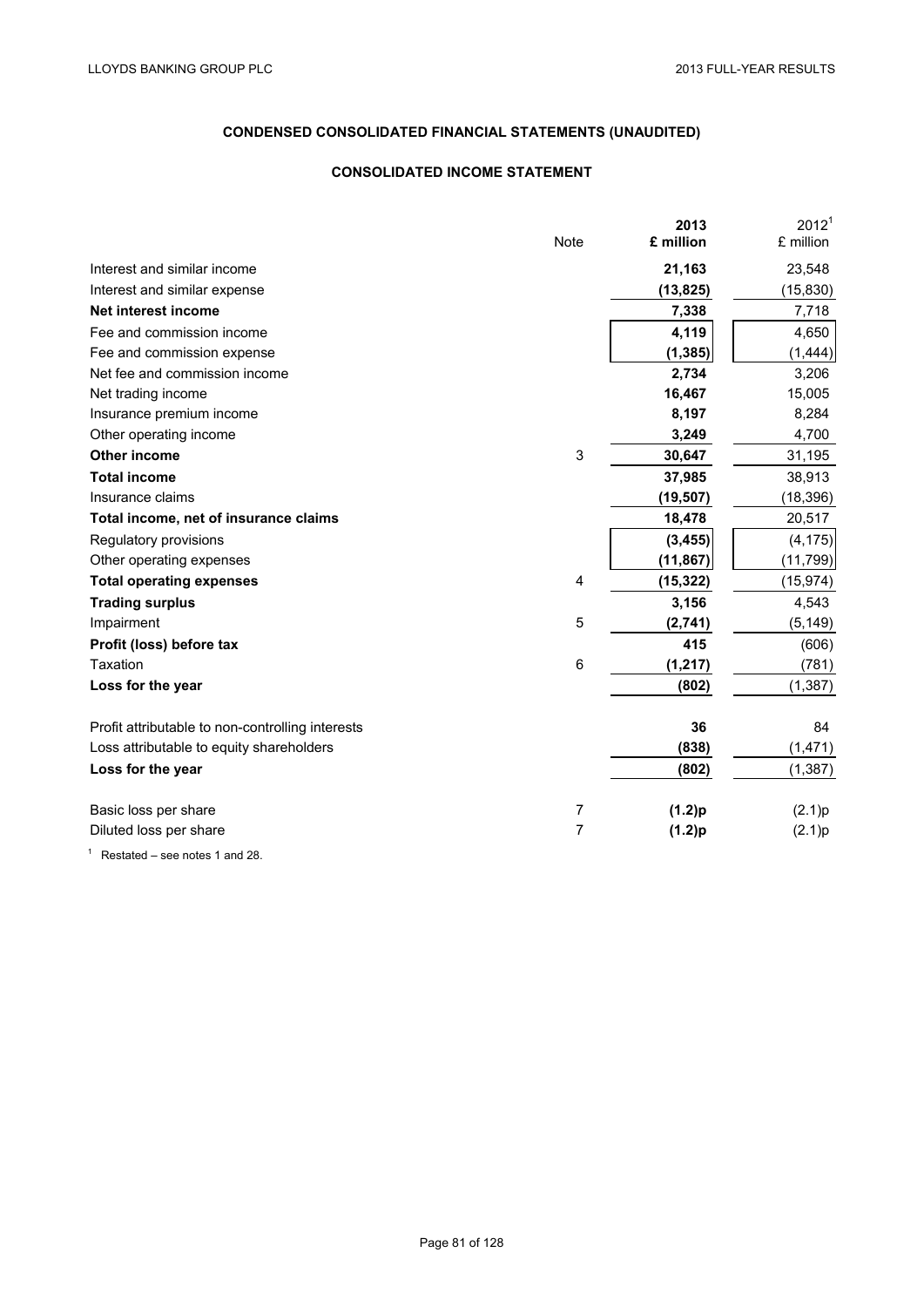# **CONSOLIDATED STATEMENT OF COMPREHENSIVE INCOME**

|                                                                                        | 2013<br>£ million | $2012^1$<br>£ million |
|----------------------------------------------------------------------------------------|-------------------|-----------------------|
| Loss for the year                                                                      | (802)             | (1, 387)              |
| Other comprehensive income                                                             |                   |                       |
| Items that will not subsequently be reclassified to profit or loss:                    |                   |                       |
| Post-retirement defined benefit scheme remeasurements (note 20):                       |                   |                       |
| Remeasurements before taxation                                                         | (136)             | (2, 136)              |
| Taxation                                                                               | 28                | 491                   |
|                                                                                        | (108)             | (1,645)               |
| Items that may subsequently be reclassified to profit or loss:                         |                   |                       |
| Movements in revaluation reserve in respect of available-for-sale financial<br>assets: |                   |                       |
| Adjustment on transfers from held-to-maturity portfolio                                |                   | 1,168                 |
| Change in fair value                                                                   | (680)             | 900                   |
| Income statement transfers in respect of disposals                                     | (629)             | (3, 547)              |
| Income statement transfers in respect of impairment                                    | 18                | 42                    |
| Other income statement transfers                                                       |                   | 169                   |
| Taxation                                                                               | 277               | 339                   |
|                                                                                        | (1,014)           | (929)                 |
| Movements in cash flow hedging reserve:                                                |                   |                       |
| Effective portion of changes in fair value                                             | (1, 229)          | 116                   |
| Net income statement transfers                                                         | (550)             | (92)                  |
| Taxation                                                                               | 374               | 1                     |
|                                                                                        | (1, 405)          | 25                    |
| Currency translation differences (tax: nil)                                            | (6)               | (14)                  |
| Other comprehensive income for the year, net of tax                                    | (2, 533)          | (2, 563)              |
| Total comprehensive income for the year                                                | (3, 335)          | (3,950)               |
| Total comprehensive income attributable to non-controlling interests                   | 36                | 82                    |
| Total comprehensive income attributable to equity shareholders                         | (3, 371)          | (4,032)               |
| Total comprehensive income for the year                                                | (3, 335)          | (3,950)               |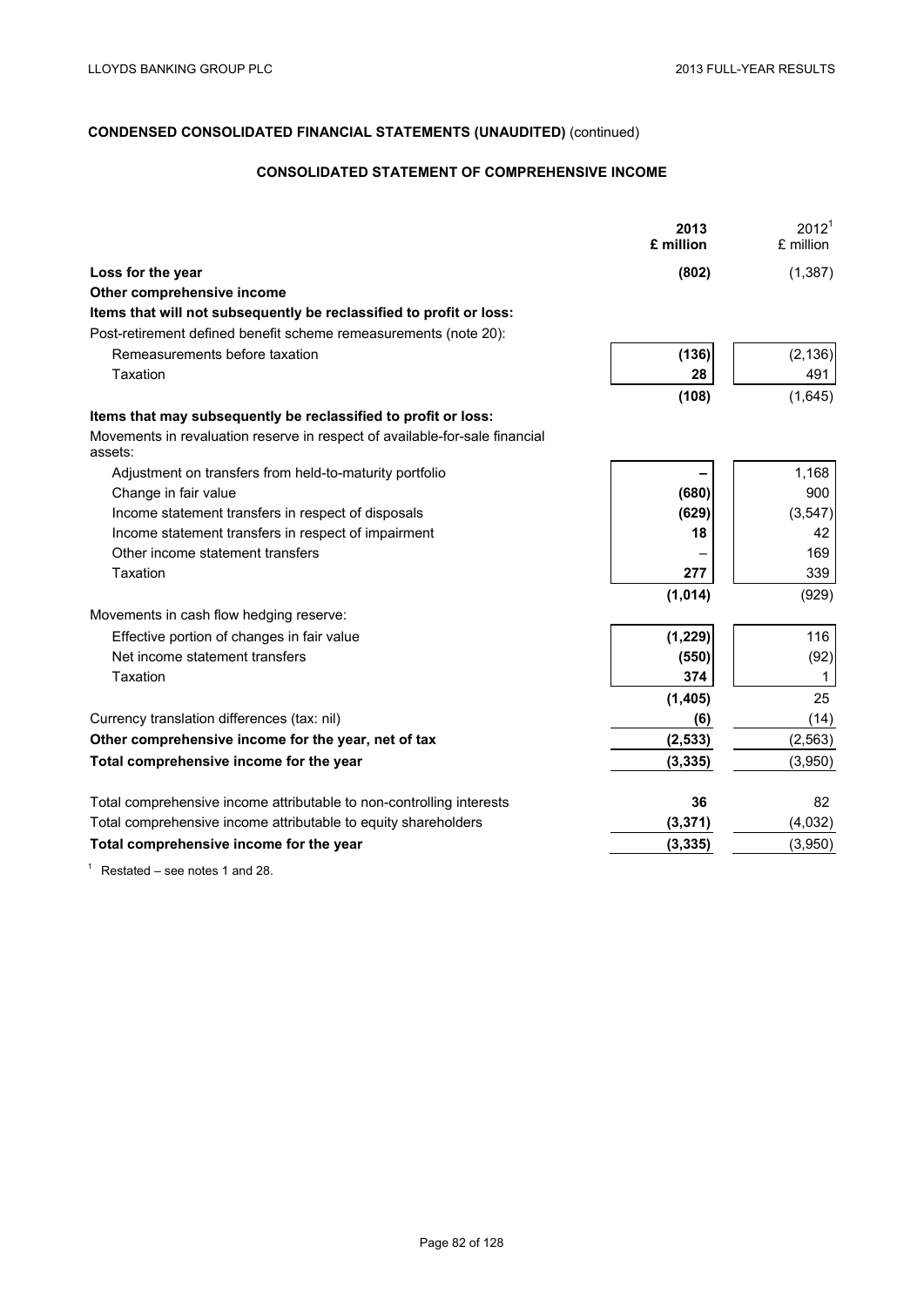## **CONSOLIDATED BALANCE SHEET**

|                                                                         |      | At<br>31 December<br>2013 | At<br>31 December<br>$2012^1$ |
|-------------------------------------------------------------------------|------|---------------------------|-------------------------------|
| <b>Assets</b>                                                           | Note | £ million                 | £ million                     |
| Cash and balances at central banks                                      |      | 49,915                    | 80,298                        |
| Items in course of collection from banks                                |      | 1,007                     | 1,256                         |
| Trading and other financial assets at fair value through profit or loss | 9    | 142,683                   | 160,620                       |
| Derivative financial instruments                                        | 10   | 33,125                    | 56,557                        |
| Loans and receivables:                                                  |      |                           |                               |
| Loans and advances to banks                                             |      | 25,365                    | 32,757                        |
| Loans and advances to customers                                         | 11   | 495,281                   | 517,225                       |
| Debt securities                                                         | 14   | 1,355                     | 5,273                         |
|                                                                         |      | 522,001                   | 555,255                       |
| Available-for-sale financial assets                                     | 15   | 43,976                    | 31,374                        |
| Investment properties                                                   |      | 4,864                     | 5,405                         |
| Goodwill                                                                |      | 2,016                     | 2,016                         |
| Value of in-force business                                              |      | 5,335                     | 6,800                         |
| Other intangible assets                                                 |      | 2,279                     | 2,792                         |
| Tangible fixed assets                                                   |      | 7,570                     | 7,342                         |
| Current tax recoverable                                                 |      | 31                        | 354                           |
| Deferred tax assets                                                     |      | 5,104                     | 4,913                         |
| Retirement benefit assets                                               | 20   | 98                        | 741                           |
| Other assets                                                            | 16   | 27,026                    | 18,498                        |
| <b>Total assets</b>                                                     |      | 847,030                   | 934,221                       |
|                                                                         |      |                           |                               |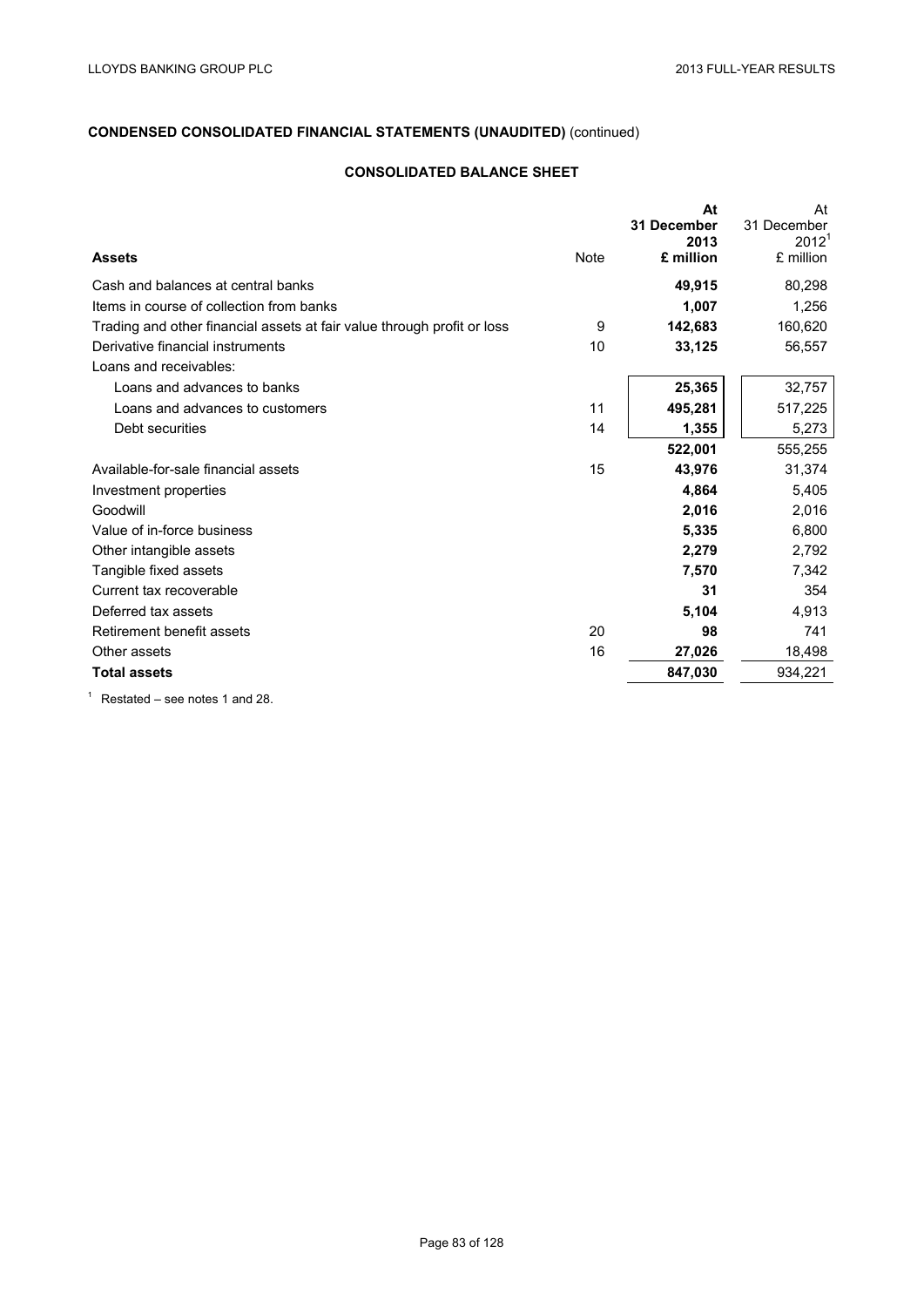## **CONSOLIDATED BALANCE SHEET** (continued)

|                                                                              | At<br>31 December | At<br>31 December |
|------------------------------------------------------------------------------|-------------------|-------------------|
|                                                                              | 2013              | 2012 <sup>1</sup> |
| <b>Note</b><br><b>Equity and liabilities</b>                                 | £ million         | £ million         |
| Liabilities                                                                  |                   |                   |
| Deposits from banks                                                          | 13,982            | 38,405            |
| 17<br>Customer deposits                                                      | 441,311           | 426,912           |
| Items in course of transmission to banks                                     | 774               | 996               |
| Trading and other financial liabilities at fair value through profit or loss | 43,625            | 33,392            |
| Derivative financial instruments<br>10                                       | 30,464            | 48,676            |
| Notes in circulation                                                         | 1,176             | 1,198             |
| Debt securities in issue<br>18                                               | 87,102            | 117,253           |
| Liabilities arising from insurance contracts and                             |                   |                   |
| participating investment contracts                                           | 82,777            | 82,953            |
| Liabilities arising from non-participating investment contracts              | 27,590            | 54,372            |
| Unallocated surplus within insurance businesses                              | 391               | 267               |
| 19<br>Other liabilities                                                      | 40,607            | 46,793            |
| 20<br>Retirement benefit obligations                                         | 1,096             | 1,905             |
| <b>Current tax liabilities</b>                                               | 147               | 138               |
| Deferred tax liabilities                                                     | 3                 | 327               |
| Other provisions                                                             | 4,337             | 3,961             |
| 21<br>Subordinated liabilities                                               | 32,312            | 34,092            |
| <b>Total liabilities</b>                                                     | 807,694           | 891,640           |
| <b>Equity</b>                                                                |                   |                   |
| 22<br>Share capital                                                          | 7,145             | 7,042             |
| 23<br>Share premium account                                                  | 17,279            | 16,872            |
| 23<br>Other reserves                                                         | 10,477            | 12,902            |
| 23<br>Retained profits                                                       | 4,088             | 5,080             |
| Shareholders' equity                                                         | 38,989            | 41,896            |
| Non-controlling interests                                                    | 347               | 685               |
| <b>Total equity</b>                                                          | 39,336            | 42,581            |
| <b>Total equity and liabilities</b>                                          | 847,030           | 934,221           |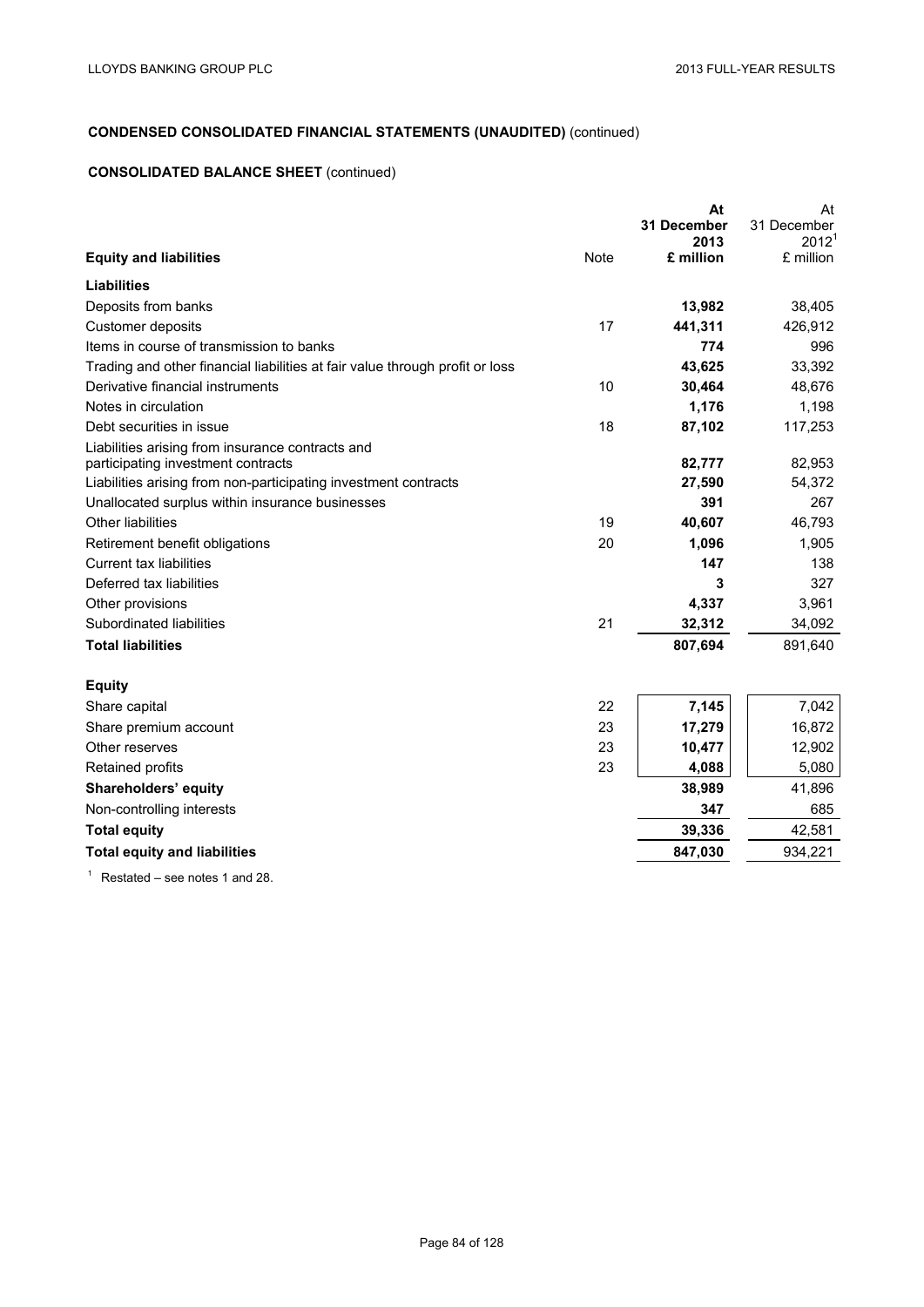## **CONSOLIDATED STATEMENT OF CHANGES IN EQUITY**

|                                                                                                      | Attributable to equity shareholders                 |                                       |                                         |                           |                                               |                           |
|------------------------------------------------------------------------------------------------------|-----------------------------------------------------|---------------------------------------|-----------------------------------------|---------------------------|-----------------------------------------------|---------------------------|
|                                                                                                      | <b>Share</b><br>capital and<br>premium<br>£ million | <b>Other</b><br>reserves<br>£ million | <b>Retained</b><br>profits<br>£ million | <b>Total</b><br>£ million | Non-<br>controlling<br>interests<br>£ million | <b>Total</b><br>£ million |
| Balance at 1 January 2013                                                                            |                                                     |                                       |                                         |                           |                                               |                           |
| As previously reported                                                                               | 23,914                                              | 12,902                                | 7,183                                   | 43,999                    | 685                                           | 44,684                    |
| Restatement (see notes 1 and 28)                                                                     |                                                     |                                       | (2, 103)                                | (2, 103)                  |                                               | (2, 103)                  |
| Restated                                                                                             | 23,914                                              | 12,902                                | 5,080                                   | 41,896                    | 685                                           | 42,581                    |
| <b>Comprehensive income</b>                                                                          |                                                     |                                       |                                         |                           |                                               |                           |
| (Loss) profit for the year                                                                           |                                                     |                                       | (838)                                   | (838)                     | 36                                            | (802)                     |
| Other comprehensive income                                                                           |                                                     |                                       |                                         |                           |                                               |                           |
| Post-retirement defined benefit<br>scheme remeasurements,<br>net of tax                              |                                                     |                                       | (108)                                   | (108)                     |                                               | (108)                     |
| Movements in revaluation reserve in<br>respect of available-for-sale<br>financial assets, net of tax |                                                     | (1, 014)                              |                                         | (1,014)                   |                                               | (1,014)                   |
| Movements in cash flow hedging<br>reserve, net of tax                                                |                                                     | (1, 405)                              |                                         | (1, 405)                  |                                               | (1, 405)                  |
| Currency translation differences<br>(tax: nil)                                                       |                                                     | (6)                                   |                                         | (6)                       |                                               | (6)                       |
| Total other comprehensive income                                                                     |                                                     | (2, 425)                              | (108)                                   | (2, 533)                  |                                               | (2, 533)                  |
| <b>Total comprehensive income</b>                                                                    |                                                     | (2, 425)                              | (946)                                   | (3, 371)                  | 36                                            | (3, 335)                  |
| <b>Transactions with owners</b>                                                                      |                                                     |                                       |                                         |                           |                                               |                           |
| <b>Dividends</b>                                                                                     |                                                     |                                       |                                         |                           | (25)                                          | (25)                      |
| Issue of ordinary shares                                                                             | 510                                                 |                                       |                                         | 510                       |                                               | 510                       |
| Movement in treasury shares                                                                          |                                                     | -                                     | (480)                                   | (480)                     |                                               | (480)                     |
| Value of employee services:                                                                          |                                                     |                                       |                                         |                           |                                               |                           |
| Share option schemes                                                                                 |                                                     |                                       | 142                                     | 142                       |                                               | 142                       |
| Other employee award schemes                                                                         |                                                     |                                       | 292                                     | 292                       |                                               | 292                       |
| Change in non-controlling interests                                                                  |                                                     |                                       |                                         |                           | (349)                                         | (349)                     |
| <b>Total transactions with owners</b>                                                                | 510                                                 |                                       | (46)                                    | 464                       | (374)                                         | 90                        |
| <b>Balance at 31 December 2013</b>                                                                   | 24,424                                              | 10,477                                | 4,088                                   | 38,989                    | 347                                           | 39,336                    |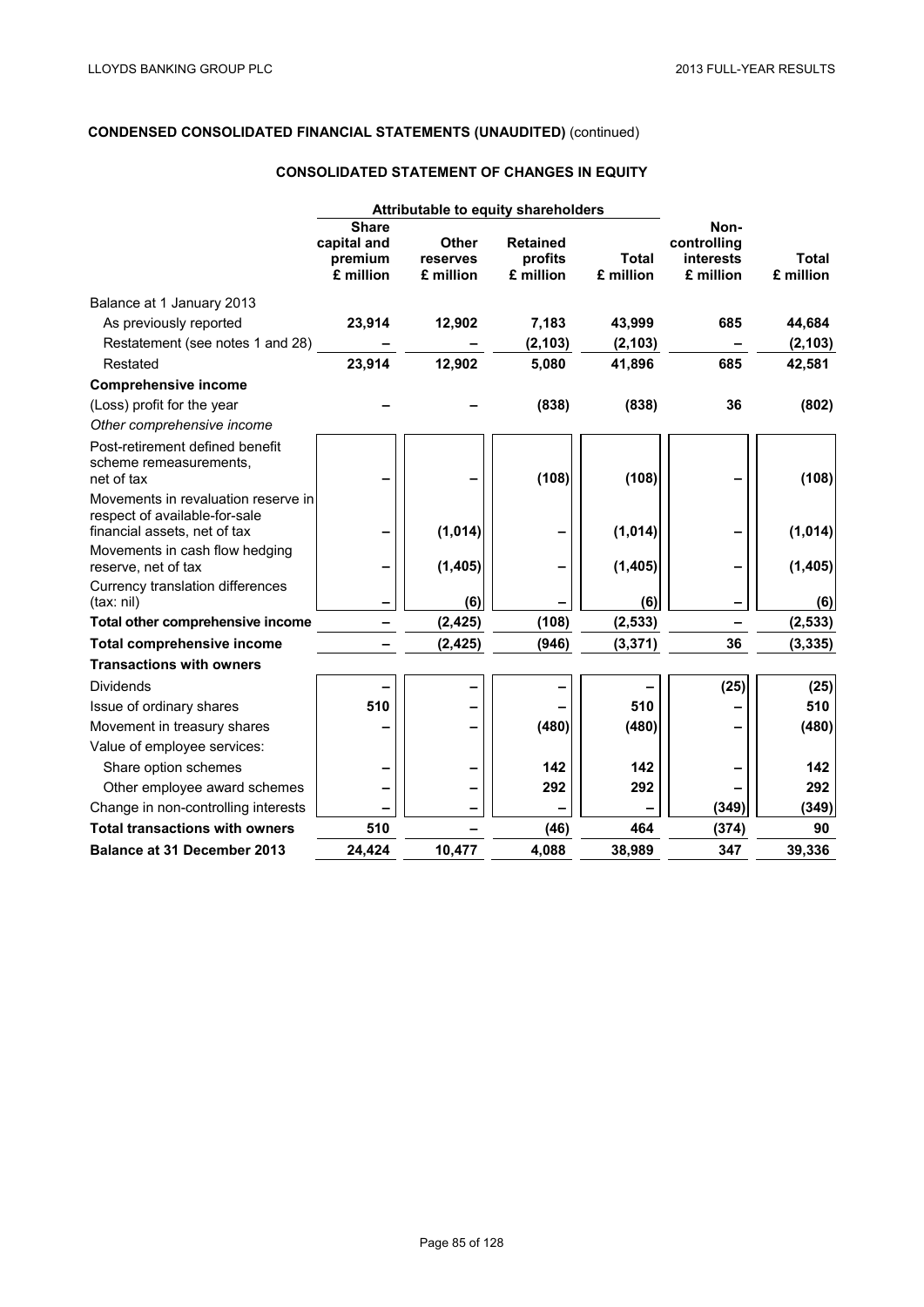## **CONSOLIDATED STATEMENT OF CHANGES IN EQUITY** (continued)

|                                                                                                      | Attributable to equity shareholders          |                                |                                  |                    |                                               |                    |
|------------------------------------------------------------------------------------------------------|----------------------------------------------|--------------------------------|----------------------------------|--------------------|-----------------------------------------------|--------------------|
|                                                                                                      | Share<br>capital and<br>premium<br>£ million | Other<br>reserves<br>£ million | Retained<br>profits<br>£ million | Total<br>£ million | Non-<br>controlling<br>interests<br>£ million | Total<br>£ million |
| Balance at 1 January 2012                                                                            |                                              |                                |                                  |                    |                                               |                    |
| As originally reported                                                                               | 23,422                                       | 13,818                         | 8,680                            | 45,920             | 674                                           | 46,594             |
| Restatement (see notes 1 and 28)                                                                     |                                              |                                | (414)                            | (414)              |                                               | (414)              |
| Restated                                                                                             | 23,422                                       | 13,818                         | 8,266                            | 45,506             | 674                                           | 46,180             |
| Comprehensive income                                                                                 |                                              |                                |                                  |                    |                                               |                    |
| (Loss) profit for the year                                                                           |                                              |                                | (1,471)                          | (1, 471)           | 84                                            | (1, 387)           |
| Other comprehensive income                                                                           |                                              |                                |                                  |                    |                                               |                    |
| Post-retirement defined benefit<br>scheme remeasurements,<br>net of tax                              |                                              |                                | (1,645)                          | (1,645)            |                                               | (1,645)            |
| Movements in revaluation reserve<br>in respect of available-for-sale<br>financial assets, net of tax |                                              | (927)                          |                                  | (927)              | (2)                                           | (929)              |
| Movements in cash flow hedging<br>reserve, net of tax                                                |                                              | 25                             |                                  | 25                 |                                               | 25                 |
| Currency translation differences<br>(tax: nil)                                                       |                                              | (14)                           |                                  | (14)               |                                               | (14)               |
| Total other comprehensive income                                                                     |                                              | (916)                          | (1,645)                          | (2, 561)           | (2)                                           | (2, 563)           |
| Total comprehensive income                                                                           |                                              | (916)                          | (3, 116)                         | (4,032)            | 82                                            | (3,950)            |
| Transactions with owners                                                                             |                                              |                                |                                  |                    |                                               |                    |
| Dividends                                                                                            |                                              |                                |                                  |                    | (56)                                          | (56)               |
| Issue of ordinary shares                                                                             | 492                                          |                                |                                  | 492                |                                               | 492                |
| Movement in treasury shares                                                                          |                                              |                                | (407)                            | (407)              |                                               | (407)              |
| Value of employee services:                                                                          |                                              |                                |                                  |                    |                                               |                    |
| Share option schemes                                                                                 |                                              |                                | 81                               | 81                 |                                               | 81                 |
| Other employee award schemes                                                                         |                                              |                                | 256                              | 256                |                                               | 256                |
| Change in non-controlling interests                                                                  |                                              |                                |                                  |                    | (15)                                          | (15)               |
| Total transactions with owners                                                                       | 492                                          |                                | (70)                             | 422                | (71)                                          | 351                |
| Balance at 31 December 2012                                                                          | 23,914                                       | 12,902                         | 5,080                            | 41,896             | 685                                           | 42,581             |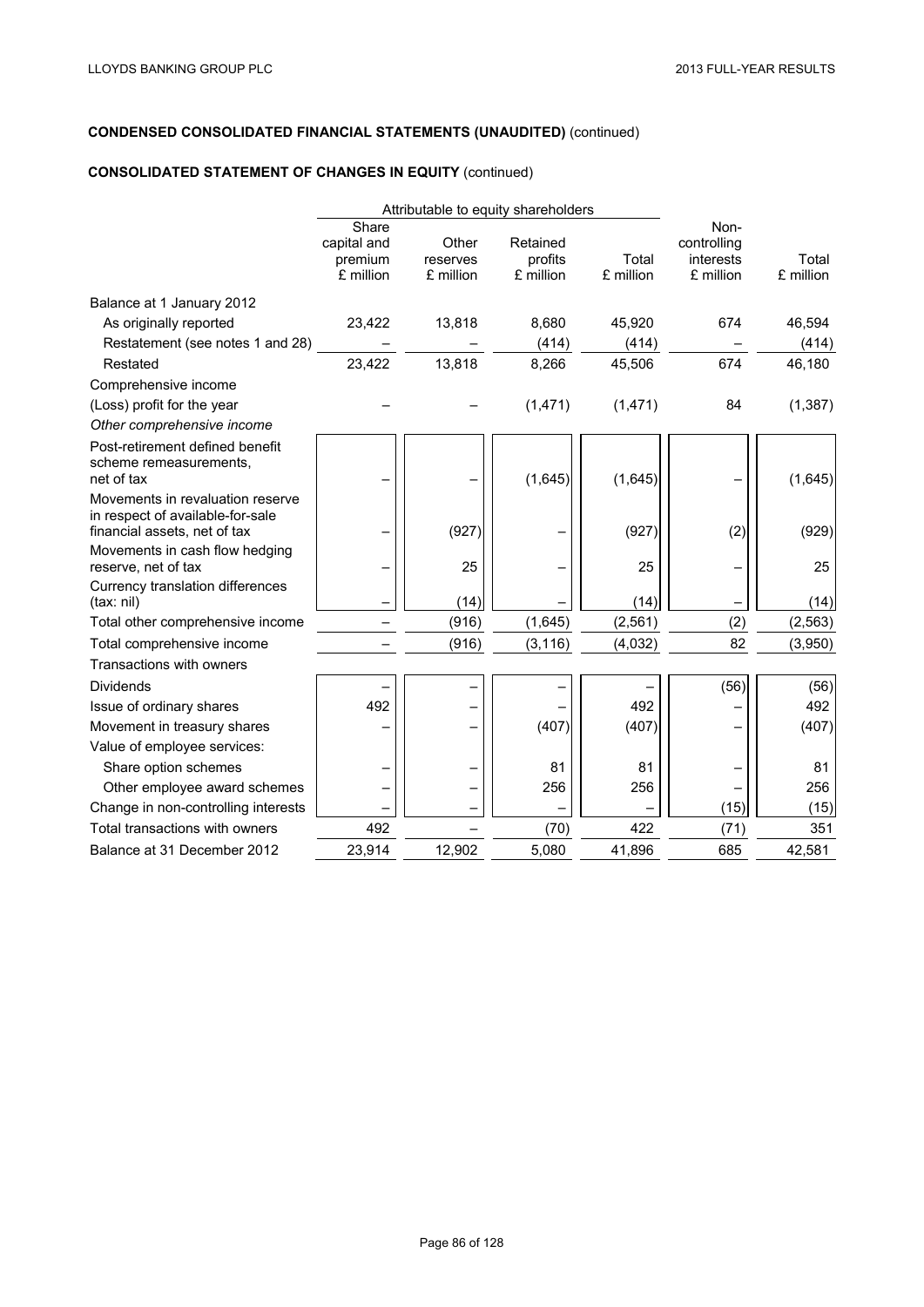## **CONSOLIDATED CASH FLOW STATEMENT**

| 2013<br>£ million                                                     | 2012 <sup>1</sup><br>£ million |
|-----------------------------------------------------------------------|--------------------------------|
|                                                                       |                                |
| 415<br>Profit (loss) before tax                                       | (606)                          |
| Adjustments for:                                                      |                                |
| Change in operating assets<br>17,117                                  | 47,805                         |
| Change in operating liabilities<br>(44, 270)                          | (46, 153)                      |
| Non-cash and other items<br>11,231                                    | 2,081                          |
| Tax (paid) received<br>(24)                                           | (78)                           |
| Net cash (used in) provided by operating activities<br>(15, 531)      | 3,049                          |
| Cash flows from investing activities                                  |                                |
| Purchase of financial assets<br>(36, 959)                             | (22,050)                       |
| Proceeds from sale and maturity of financial assets<br>21,552         | 37,664                         |
| Purchase of fixed assets<br>(2,982)                                   | (3,003)                        |
| Proceeds from sale of fixed assets<br>2,090                           | 2,595                          |
| Acquisition of businesses, net of cash acquired<br>(6)                | (11)                           |
| Disposal of businesses, net of cash disposed<br>696                   | 37                             |
| Net cash (used in) provided by investing activities<br>(15,609)       | 15,232                         |
| Cash flows from financing activities                                  |                                |
| Dividends paid to non-controlling interests<br>(25)                   | (56)                           |
| Interest paid on subordinated liabilities<br>(2, 451)                 | (2, 577)                       |
| Proceeds from issue of subordinated liabilities<br>1,500              |                                |
| Proceeds from issue of ordinary shares<br>350                         | 170                            |
| Repayment of subordinated liabilities<br>(2, 442)                     | (664)                          |
| Change in non-controlling interests                                   | 23                             |
| Net cash used in financing activities<br>(3,068)                      | (3, 104)                       |
| Effects of exchange rate changes on cash and cash equivalents<br>(53) | (8)                            |
| (34, 261)<br>Change in cash and cash equivalents                      | 15,169                         |
| Cash and cash equivalents at beginning of year<br>101,058             | 85,889                         |
| Cash and cash equivalents at end of year<br>66,797                    | 101,058                        |

 $1$  Restated – see notes 1 and 28.

Cash and cash equivalents comprise cash and balances at central banks (excluding mandatory deposits) and amounts due from banks with a maturity of less than three months.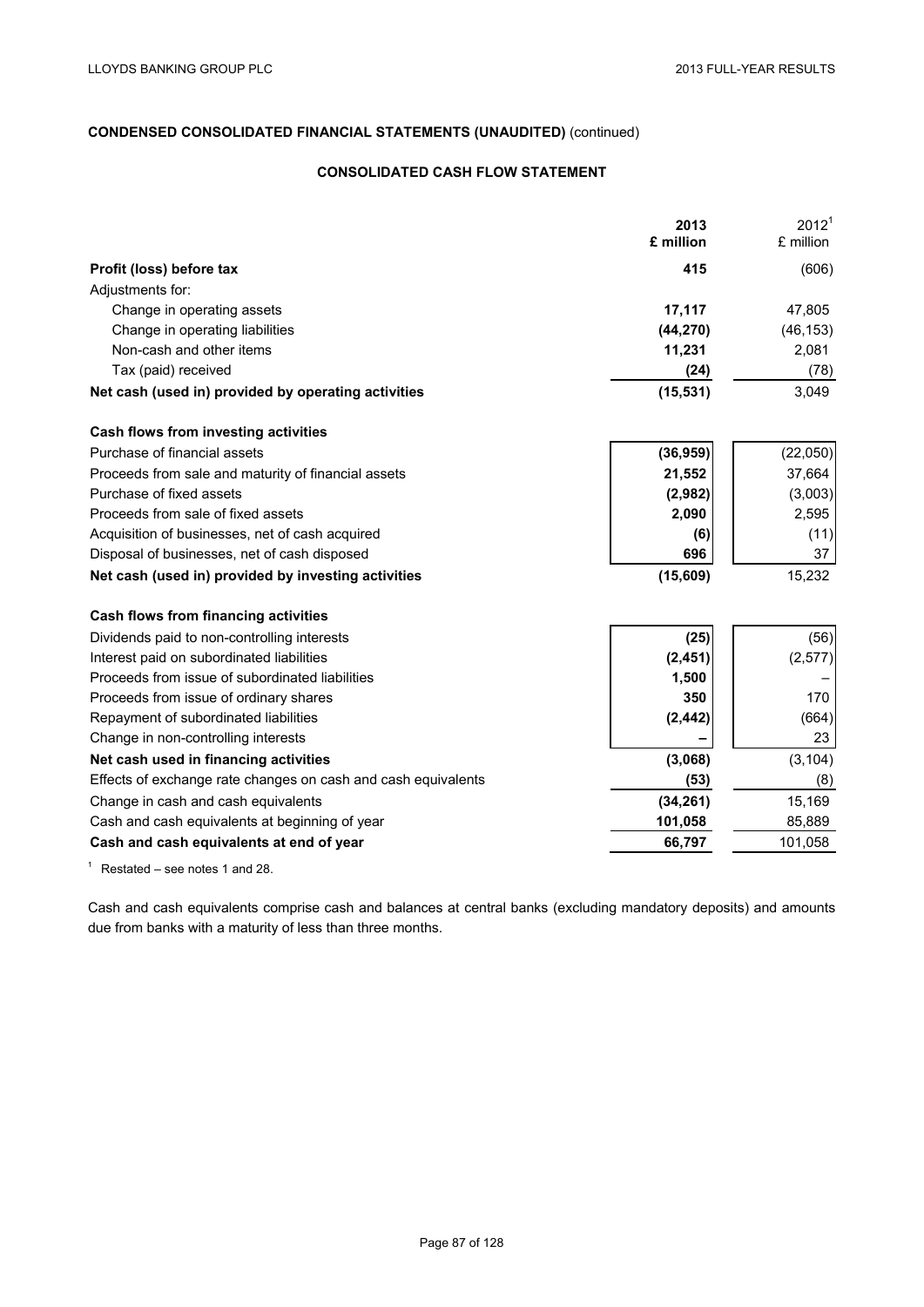### **1. Accounting policies, presentation and estimates**

This preliminary statement as at and for the year to 31 December 2013 has been prepared in accordance with the Listing Rules of the Financial Conduct Authority (FCA) relating to Preliminary Announcements and comprises the unaudited results of Lloyds Banking Group plc (the Company) together with its subsidiaries (the Group). It does not include all of the information required for full annual financial statements. Copies of the 2013 annual report and accounts will be published on the Group's website and will be available upon request from Investor Relations, Lloyds Banking Group plc, 25 Gresham Street, London EC2V 7HN, in March 2014.

The British Bankers' Association's (BBA's) Code for Financial Reporting Disclosure (the Disclosure Code) sets out disclosure principles together with supporting guidance in respect of the financial statements of UK banks. The Group has adopted the Disclosure Code and these financial statements have been prepared in compliance with the Disclosure Code's principles. Terminology used in these financial statements is consistent with that used in the Group's 2012 annual report and accounts where a glossary of terms can be found.

The directors consider that it is appropriate to continue to adopt the going concern basis in preparing the financial statements. In reaching this assessment, the directors have considered projections for the Group's capital and funding position and have had regard to the factors set out in Principal risks and uncertainties: Funding and liquidity on page 41.

The accounting policies are consistent with those applied by the Group in its 2012 annual report and accounts except as described below.

On 1 January 2013 the Group adopted the following new accounting standards and amendments to standards:

#### IFRS 10 *Consolidated Financial Statements*

IFRS 10 supersedes IAS 27 *Consolidated and Separate Financial Statements* and SIC-12 *Consolidation – Special Purpose Entities* and establishes the principles for when the Group controls another entity and is therefore required to consolidate the other entity in the Group's financial statements. Under IFRS 10, the Group controls an entity when it is exposed to, or has rights to, variable returns from its involvement with the entity and has the ability to affect those returns through the exercise of power. As a result, the Group consolidates certain entities that were not previously consolidated and no longer consolidates certain entities which were previously consolidated; principally in relation to Open-Ended Investment Companies.

The Group has applied IFRS 10 retrospectively and restated its comparatives in accordance with the transitional provisions included in the standard. These provisions require the Group to re-assess its control conclusions as at 1 January 2013 and restate its comparative information, applying the revised assessment in 2012 to the extent that the relevant investments were held in that year. Details of the impact of these restatements are provided in note 28.

### IAS 19R: Amendments to IAS 19 *Employee Benefits*

IAS 19R prescribes the accounting and disclosure by employers for employee benefits. Actuarial gains and losses (remeasurements) arising from the valuation of defined benefit pension schemes are no longer permitted to be deferred using the corridor approach and must be recognised immediately in other comprehensive income. In addition, IAS 19R also replaces interest cost and expected return on plan assets with a net interest amount that is calculated by applying the discount rate to the net defined benefit liability (asset). IAS 19R has been applied retrospectively and comparative figures restated accordingly. Details of the impact of these restatements are provided in note 28.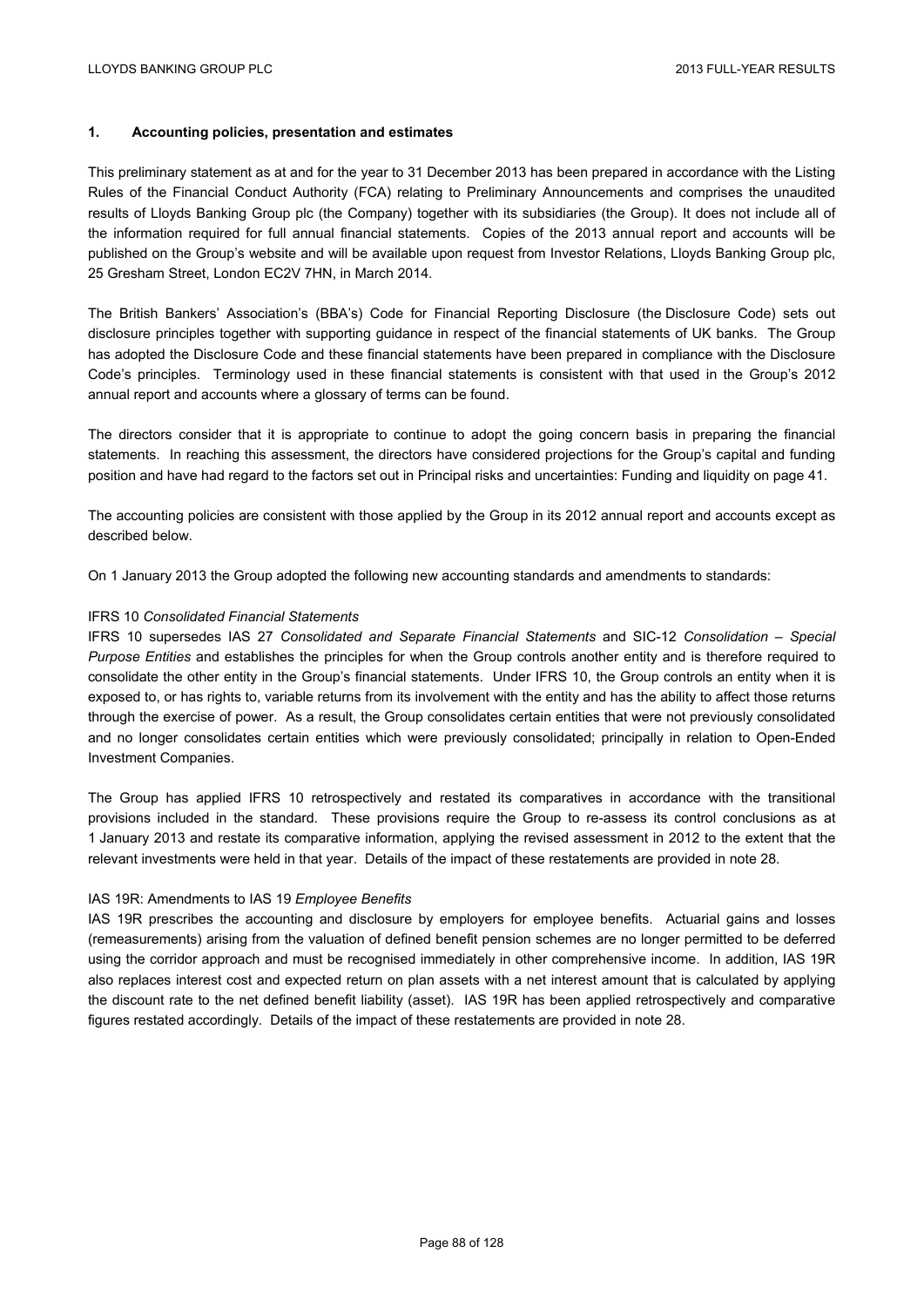### **1. Accounting policies, presentation and estimates** (continued)

The Group updates the valuations of its post-retirement defined benefit schemes at 31 December each year. In addition, at each interim reporting date the Group reviews the assumptions used to calculate the net defined benefit obligation and updates its balance sheet carrying value where that value would otherwise differ materially from a valuation based on those revised assumptions.

The impact of the implementation of IAS19R on the Group's results for 2013 has been to decrease other operating expenses by £28 million and increase profit before tax by the same amount. The impact on the balance sheet at 31 December 2013 has been to decrease the net retirement benefit asset by £2,817 million, to increase deferred tax assets by £648 million and to reduce shareholders' equity by £2,169 million.

#### IFRS 13 *Fair value measurement*

IFRS 13 has been applied with effect from 1 January 2013. IFRS 13 defines fair value as the price that would be received to sell an asset, or paid to transfer a liability, in an orderly transaction between market participants at the measurement date in the principal or, in its absence, the most advantageous market to which the Group has access at that date. IFRS 13 requires that the fair value of a non-financial asset is determined based on the highest and best use of the asset, and that the fair value of a liability reflects its non-performance risk. These changes had no significant impact on the measurement of the Group's assets and liabilities.

Amendments to IAS 1 *Presentation of Financial Statements – 'Presentation of Items of Other Comprehensive Income'*  The amendments to IAS 1 require entities to group items presented in other comprehensive income on the basis of whether they may potentially be reclassified to profit or loss subsequently. The statement of other comprehensive income in these financial statements has been revised to reflect the new requirements.

Amendments to IFRS 7 *Financial Instruments: Disclosures – 'Disclosures - Offsetting Financial Assets and Financial Liabilities'*  The amendments to IFRS 7 require entities to disclose information to enable users of the financial statements to evaluate the effect or potential effect of netting arrangements on the balance sheet. These disclosures will be made in the Group's financial statements for the year ended 31 December 2013.

#### IFRS 12 *Disclosure of Interests in Other Entities*

IFRS 12 requires an entity to disclose information that enables users of financial statements to evaluate the nature of, and risks associated with, its interests in other entities and the effects of those interests on its financial position, financial performance and cash flows. These disclosures will be made in the Group's financial statements for the year ended 31 December 2013.

#### *Future accounting developments*

Details of those IFRS pronouncements which will be relevant to the Group but which were not effective at 31 December 2013 and which have not been applied in preparing these financial statements are set out in note 29.

#### *Critical accounting estimates and judgements*

The preparation of the Group's financial statements requires management to make judgements, estimates and assumptions that impact the application of accounting policies and the reported amounts of assets, liabilities, income and expenses. Due to the inherent uncertainty in making estimates, actual results reported in future periods may include amounts which differ from those estimates. Estimates, judgements and assumptions are continually evaluated and are based on historical experience and other factors, including expectations of future events that are believed to be reasonable under the circumstances. There have been no significant changes in the basis upon which estimates have been determined, compared to that applied at 31 December 2012.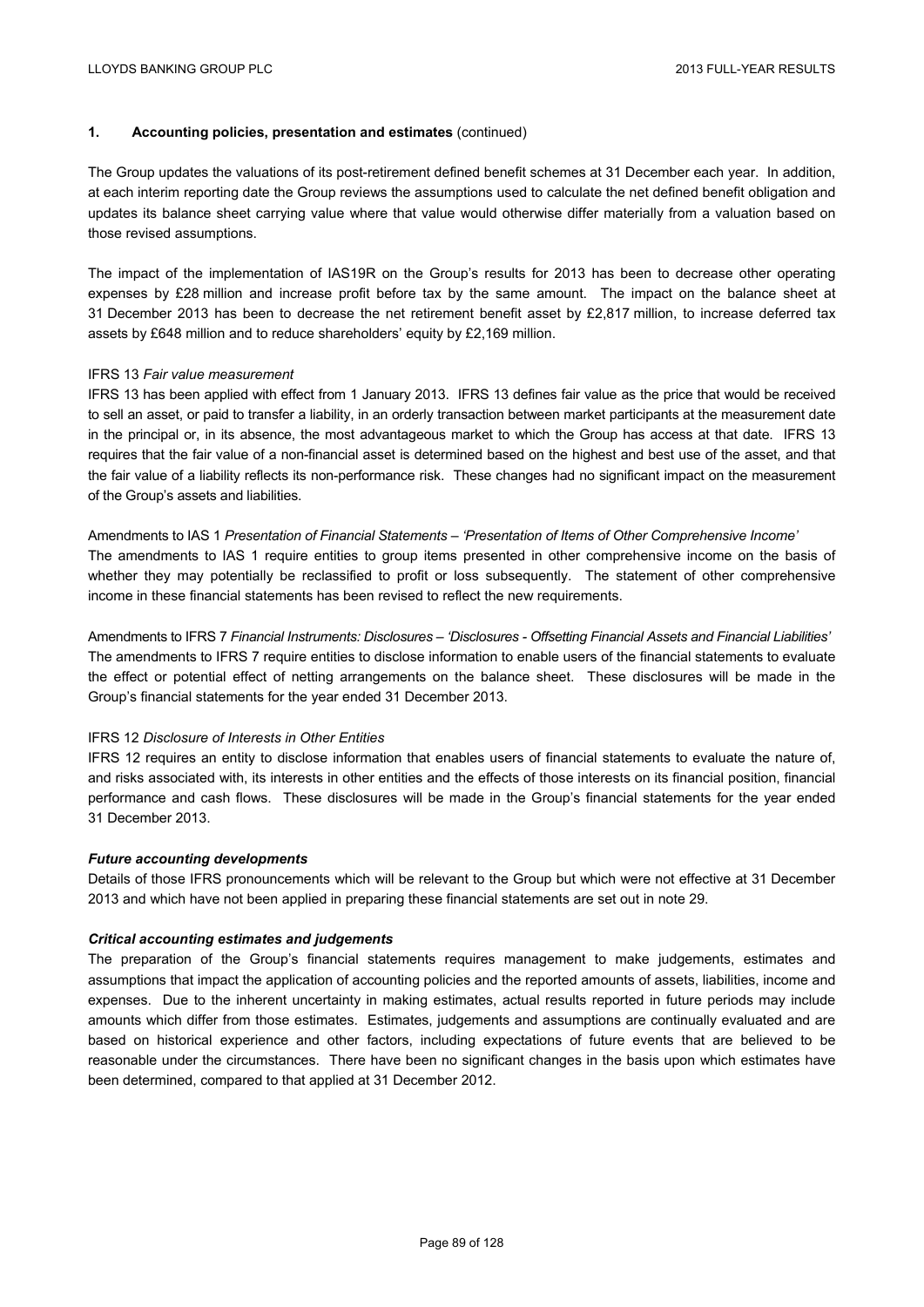### **2. Segmental analysis**

Lloyds Banking Group provides a wide range of banking and financial services in the UK and in certain locations overseas.

The Group Executive Committee (GEC) has been determined to be the chief operating decision maker for the Group. The Group's operating segments reflect its organisational and management structures. GEC reviews the Group's internal reporting based around these segments in order to assess performance and allocate resources. This assessment includes a consideration of each segment's net interest revenue and consequently the total interest income and expense for all reportable segments is presented on a net basis. The segments are differentiated by the type of products provided, by whether the customers are individuals or corporate entities and by the geographical location of the customer.

The segmental results and comparatives are presented on an underlying basis, the basis reviewed by the chief operating decision maker. Previously the results of the Group's segments had been reviewed on a management basis and the Group's segmental analysis was presented accordingly. The effects of asset sales, volatile items and liability management as well as the fair value unwind line are excluded in arriving at underlying profit.

The Group's activities were organised into four financial reporting segments during 2013: Retail; Commercial Banking; Wealth, Asset Finance and International; and Insurance.

Comparative figures have been restated accordingly for the accounting policy changes explained in note 1.

Retail offers a broad range of retail financial service products in the UK, including current accounts, savings, personal loans, credit cards and mortgages. It is also a major general insurance and bancassurance distributor, selling a wide range of long-term savings, investment and general insurance products.

Commercial Banking provides banking and related services for all UK and multinational business clients, from small and medium-sized enterprises to major corporate and financial institutions.

Wealth, Asset Finance and International gives increased focus and momentum to the Group's private banking and asset management activities, closely co-ordinates the management of its international businesses and also encompasses the Asset Finance business. Wealth comprises the Group's private banking, wealth and asset management businesses in the UK and overseas. International comprises retail businesses, principally in Continental Europe.

Insurance provides long-term savings, protection and investment products distributed through bancassurance, intermediary and direct channels in the UK. It is also a distributor of home insurance in the UK with products sold through the retail branch network, direct channels and strategic corporate partners. The business consists of Life, Pensions and Investments UK; Life, Pensions and Investments Europe; and General Insurance.

Other includes the costs of managing the Group's technology platforms, branch and head office property estate, operations (including payments, banking operations and collections) and sourcing, the costs of which are predominantly recharged to the other divisions. It also reflects other items not recharged to the divisions, including UK bank levy and Financial Services Compensation Scheme costs.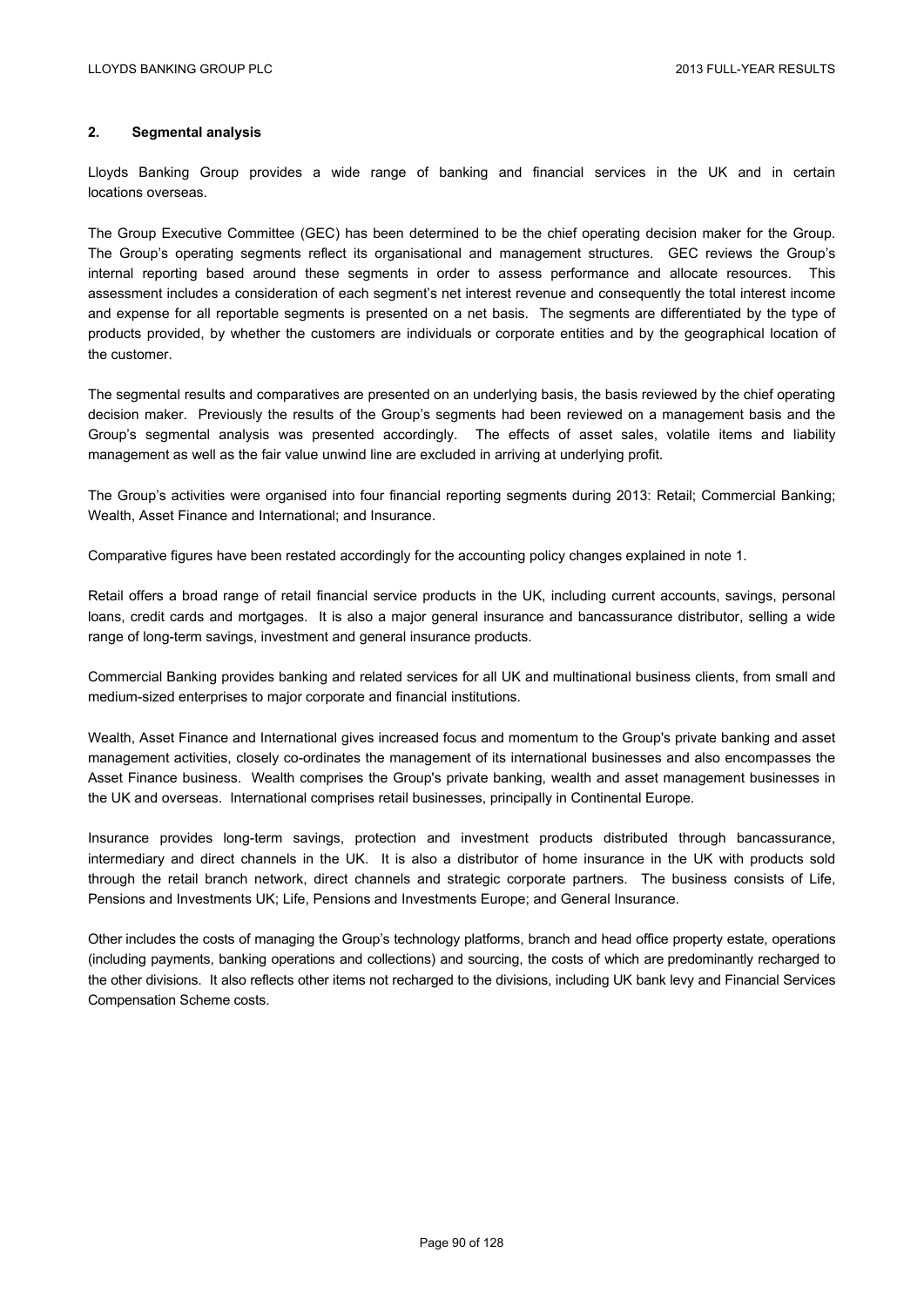### **2. Segmental analysis** (continued)

Inter-segment services are generally recharged at cost, with the exception of the internal commission arrangements between the UK branch and other distribution networks and the insurance product manufacturing businesses within the Group, where a profit margin is also charged. Inter-segment lending and deposits are generally entered into at market rates, except that non-interest bearing balances are priced at a rate that reflects the external yield that could be earned on such funds.

For the majority of those derivative contracts entered into by business units for risk management purposes, the business unit recognises the net interest income or expense on an accrual accounting basis and transfers the remainder of the movement in the fair value of the derivative to the central group segment where the resulting accounting volatility is managed where possible through the establishment of hedge accounting relationships. Any change in fair value of the hedged instrument attributable to the hedged risk is also recorded within the central group segment. This allocation of the fair value of the derivative and change in fair value of the hedged instrument attributable to the hedged risk avoids accounting asymmetry in segmental results and leads to accounting volatility in the central group segment where it is managed.

|                                                                      | <b>Net</b><br>interest | <b>Other</b><br>income,<br>net of<br>insurance | <b>Total</b><br>income,<br>net of<br>insurance | <b>Profit</b>        | <b>External</b> | Inter-             |
|----------------------------------------------------------------------|------------------------|------------------------------------------------|------------------------------------------------|----------------------|-----------------|--------------------|
| 2013                                                                 | income                 | claims                                         | claims                                         | (loss)<br>before tax | revenue         | segment<br>revenue |
|                                                                      | £m                     | £m                                             | £m                                             | £m                   | £m              | £m                 |
| <b>Underlying basis</b>                                              |                        |                                                |                                                |                      |                 |                    |
| Retail                                                               | 7,536                  | 1,410                                          | 8,946                                          | 3,749                | 10,478          | (1, 532)           |
| <b>Commercial Banking</b>                                            | 2,426                  | 2,708                                          | 5,134                                          | 1,575                | 4,410           | 724                |
| Wealth, Asset Finance and<br>International                           | 870                    | 1,809                                          | 2,679                                          | (42)                 | 2,451           | 228                |
| Insurance                                                            | (103)                  | 1,880                                          | 1,777                                          | 1,090                | 2,459           | (682)              |
| Other                                                                | 156                    | 113                                            | 269                                            | (206)                | (993)           | 1,262              |
| Group                                                                | 10,885                 | 7,920                                          | 18,805                                         | 6,166                | 18,805          |                    |
| <b>Reconciling items:</b>                                            |                        |                                                |                                                |                      |                 |                    |
| Insurance grossing adjustment                                        | (2,930)                | 3,074                                          | 144                                            |                      |                 |                    |
| Asset sales, volatile items and<br>liability management <sup>1</sup> | 14                     | (460)                                          | (446)                                          | (720)                |                 |                    |
| Volatility arising in insurance<br>businesses                        |                        | 668                                            | 668                                            | 668                  |                 |                    |
| Simplification costs                                                 |                        |                                                |                                                | (830)                |                 |                    |
| EC mandated retail business<br>disposal costs                        |                        |                                                |                                                | (687)                |                 |                    |
| Payment protection insurance<br>provision                            |                        |                                                |                                                | (3,050)              |                 |                    |
| Other regulatory provisions                                          |                        |                                                |                                                | (405)                |                 |                    |
| Past service cost                                                    |                        |                                                |                                                | (104)                |                 |                    |
| Amortisation of purchased<br>intangibles                             |                        |                                                |                                                | (395)                |                 |                    |
| Fair value unwind                                                    | (631)                  | (62)                                           | (693)                                          | (228)                |                 |                    |
| Group – statutory                                                    | 7,338                  | 11,140                                         | 18,478                                         | 415                  |                 |                    |

<sup>1</sup> Includes (i) gains or losses on disposals of assets, including centrally held government bonds, which are not part of normal business operations; (ii) the net effect of banking volatility, changes in the fair value of the equity conversion feature of the Group's Enhanced Capital Notes and net derivative valuation adjustments; and (iii) the results of liability management exercises.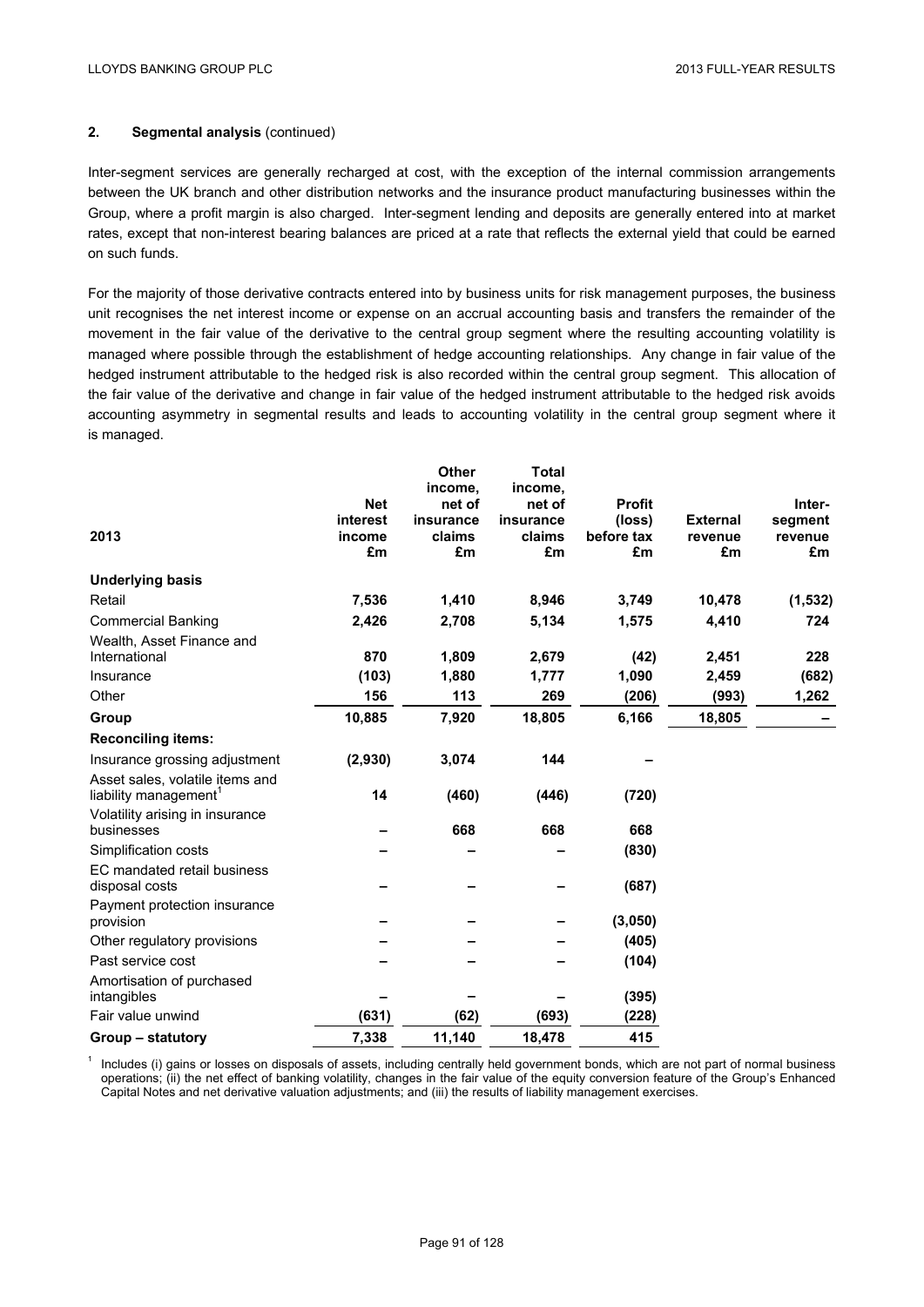## **2. Segmental analysis** (continued)

| 2012 <sup>1</sup>                                                        | <b>Net</b><br>interest<br>income<br>£m | Other<br>income,<br>net of<br>insurance<br>claims<br>£m | Total<br>income,<br>net of<br>insurance<br>claims<br>£m | Profit (loss)<br>before tax<br>£m | External<br>revenue<br>£m | Inter-<br>segment<br>revenue<br>£m |
|--------------------------------------------------------------------------|----------------------------------------|---------------------------------------------------------|---------------------------------------------------------|-----------------------------------|---------------------------|------------------------------------|
| Underlying basis                                                         |                                        |                                                         |                                                         |                                   |                           |                                    |
| Retail                                                                   | 7,195                                  | 1,462                                                   | 8,657                                                   | 3,188                             | 10,951                    | (2, 294)                           |
| <b>Commercial Banking</b>                                                | 2,206                                  | 2,932                                                   | 5,138                                                   | (324)                             | 4,070                     | 1,068                              |
| Wealth, Asset Finance and<br>International                               | 799                                    | 2,043                                                   | 2,842                                                   | (929)                             | 2,835                     | 7                                  |
| Insurance                                                                | (78)                                   | 1,929                                                   | 1,851                                                   | 1,107                             | 2,497                     | (646)                              |
| Other                                                                    | 213                                    | (315)                                                   | (102)                                                   | (477)                             | (1, 967)                  | 1,865                              |
| Group                                                                    | 10,335                                 | 8,051                                                   | 18,386                                                  | 2,565                             | 18,386                    |                                    |
| Reconciling items:                                                       |                                        |                                                         |                                                         |                                   |                           |                                    |
| Insurance grossing adjustment                                            | (2,587)                                | 2,760                                                   | 173                                                     |                                   |                           |                                    |
| Asset sales, volatile items and<br>liability management <sup>2</sup>     | 199                                    | 1,691                                                   | 1,890                                                   | 1,570                             |                           |                                    |
| Volatility arising in insurance<br>businesses                            | 8                                      | 304                                                     | 312                                                     | 312                               |                           |                                    |
| Simplification costs                                                     |                                        |                                                         |                                                         | (676)                             |                           |                                    |
| EC mandated retail business<br>disposal costs                            |                                        |                                                         |                                                         | (570)                             |                           |                                    |
| Past service pensions credit                                             |                                        |                                                         |                                                         | 250                               |                           |                                    |
| Payment protection insurance<br>provision<br>Other regulatory provisions |                                        | (50)                                                    | (50)                                                    | (3, 575)<br>(650)                 |                           |                                    |
| Amortisation of purchased<br>intangibles                                 |                                        |                                                         |                                                         | (482)                             |                           |                                    |
| Fair value unwind                                                        | (237)                                  | 43                                                      | (194)                                                   | 650                               |                           |                                    |
| Group - statutory                                                        | 7,718                                  | 12,799                                                  | 20,517                                                  | (606)                             |                           |                                    |

 $1$  Restated – see notes 1 and 28.

 $2$  Includes (i) gains or losses on disposals of assets, including centrally held government bonds, which are not part of normal business operations; (ii) the net effect of banking volatility, changes in the fair value of the equity conversion feature of the Group's Enhanced Capital Notes and net derivative valuation adjustments; and (iii) the results of liability management exercises.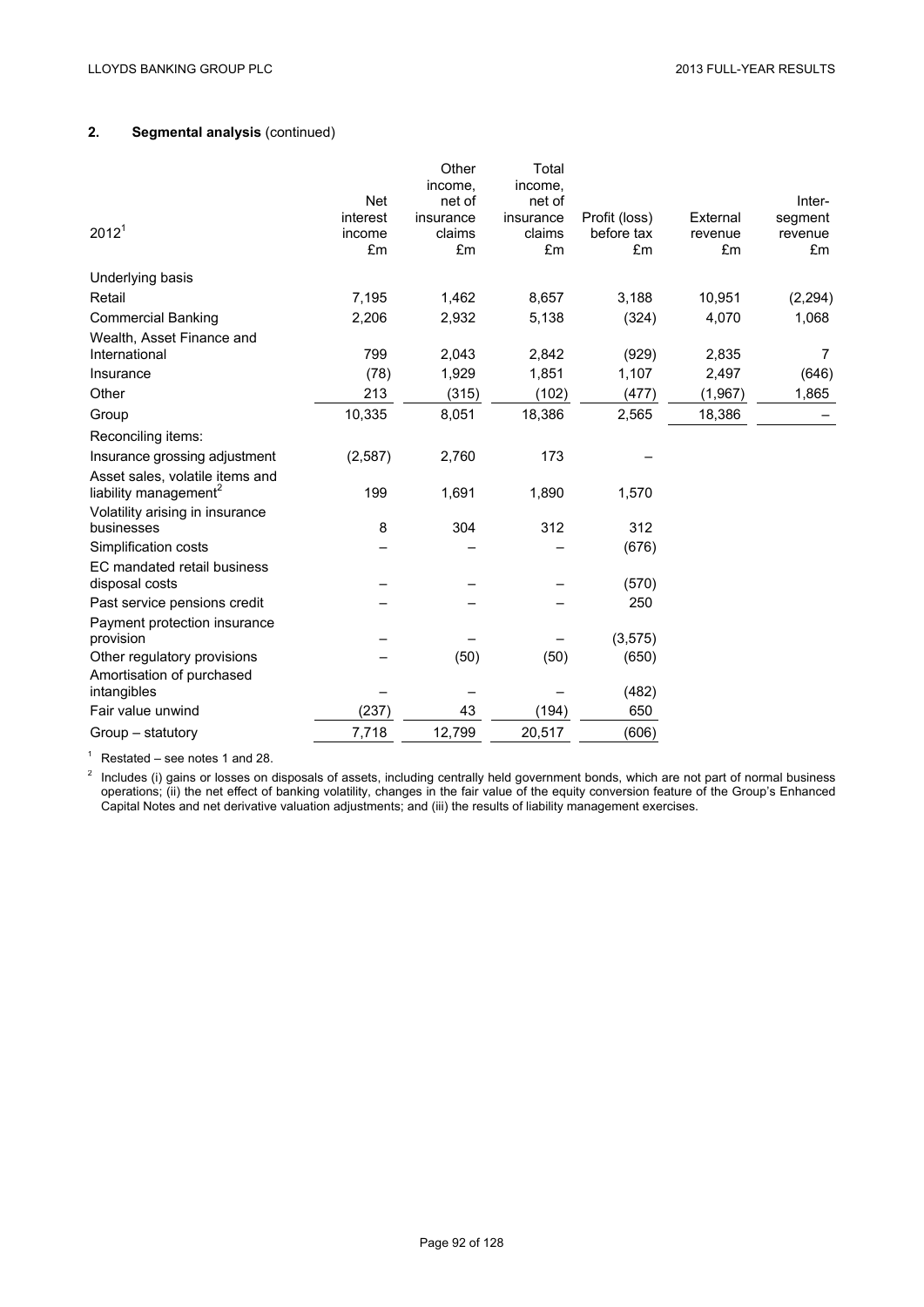# **2. Segmental analysis** (continued)

| <b>Segment external assets</b>          | At<br>31 December<br>2013<br>£m | At<br>31 December<br>2012 <sup>1</sup><br>£m |
|-----------------------------------------|---------------------------------|----------------------------------------------|
| Retail                                  | 345,037                         | 346,030                                      |
| <b>Commercial Banking</b>               | 255,459                         | 314,090                                      |
| Wealth, Asset Finance and International | 30.987                          | 77,884                                       |
| Insurance                               | 155,656                         | 152,583                                      |
| Other                                   | 59,891                          | 43,634                                       |
| <b>Total Group</b>                      | 847,030                         | 934,221                                      |
| <b>Segment customer deposits</b>        |                                 |                                              |
| Retail                                  | 268,974                         | 260,838                                      |
| <b>Commercial Banking</b>               | 126,534                         | 114,115                                      |
| Wealth, Asset Finance and International | 45,772                          | 51,885                                       |
| Other                                   | 31                              | 74                                           |
| <b>Total Group</b>                      | 441,311                         | 426,912                                      |
| <b>Segment external liabilities</b>     |                                 |                                              |
| Retail                                  | 287,610                         | 287,631                                      |
| <b>Commercial Banking</b>               | 225,985                         | 249,097                                      |
| Wealth, Asset Finance and International | 47,879                          | 92,686                                       |
| Insurance                               | 149,757                         | 143,695                                      |
| Other                                   | 96,463                          | 118,531                                      |
| <b>Total Group</b>                      | 807,694                         | 891,640                                      |
|                                         |                                 |                                              |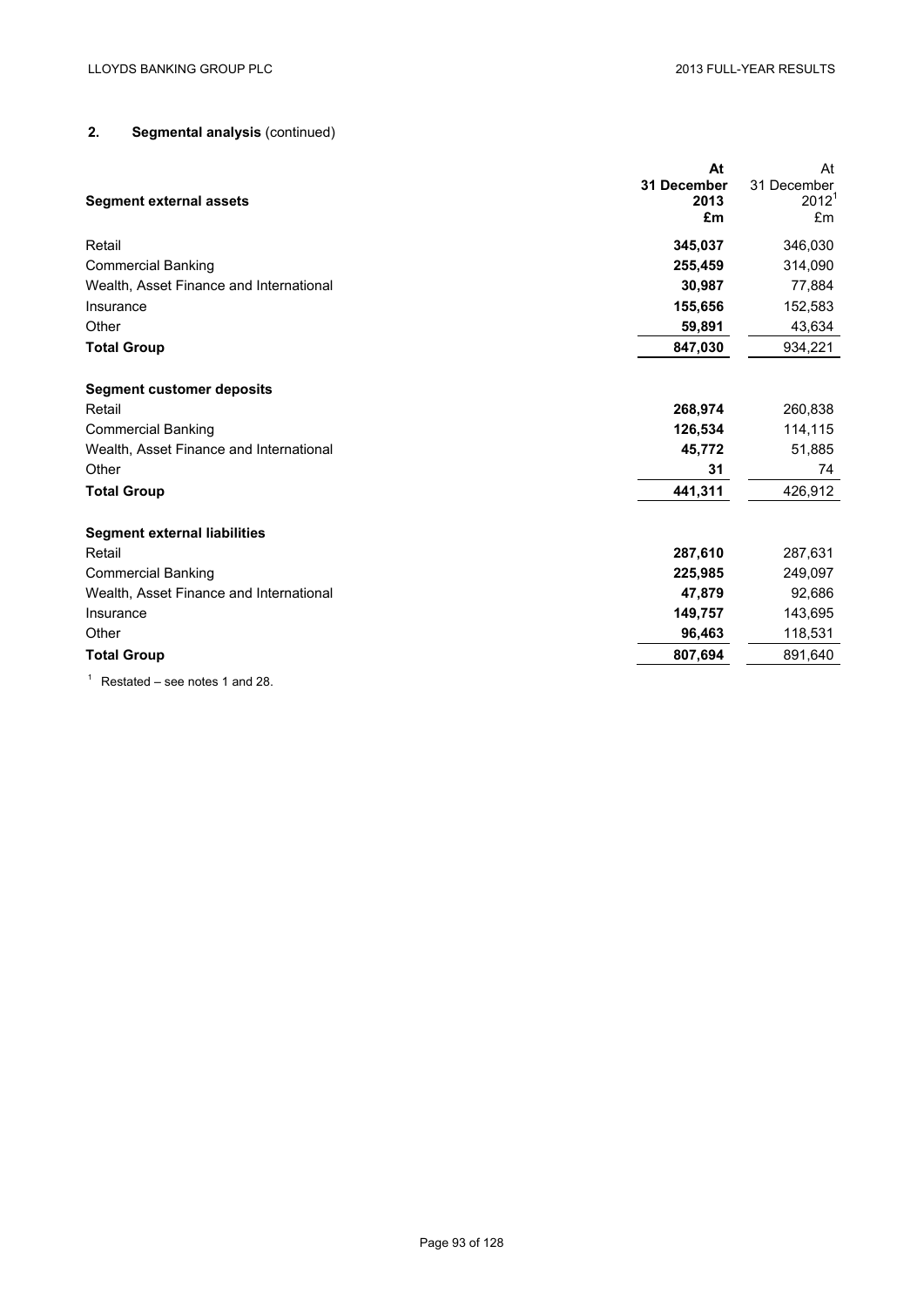#### **3. Other income**

|                                                      | 2013     | 2012 <sup>1</sup> |
|------------------------------------------------------|----------|-------------------|
|                                                      | £m       | £m                |
| Fee and commission income:                           |          |                   |
| Current account fees                                 | 973      | 1,008             |
| Credit and debit card fees                           | 984      | 941               |
| Other fees and commissions                           | 2,162    | 2,701             |
|                                                      | 4,119    | 4,650             |
| Fee and commission expense                           | (1, 385) | (1, 444)          |
| Net fee and commission income                        | 2,734    | 3,206             |
| Net trading income                                   | 16,467   | 15,005            |
| Insurance premium income                             | 8,197    | 8,284             |
| Gains on sale of available-for-sale financial assets | 629      | 3,547             |
| Liability management <sup>2</sup>                    | (142)    | (338)             |
| Other $3$                                            | 2,762    | 1,491             |
| Other operating income                               | 3,249    | 4,700             |
| <b>Total other income</b>                            | 30,647   | 31,195            |

- $1$  Restated see notes 1 and 28.
- $2$  Losses of £142 million arose in 2013 on transactions undertaken as part of the Group's management of wholesale funding and capital; this compares to a gain of £59 million relating to the exchange of certain capital securities for other subordinated debt instruments (a related gain of £109 million was also recognised in net interest income) and losses of £397 million on the buy-back of other debt securities in 2012.
- <sup>3</sup> During 2013 the Group completed a number of disposals of assets and businesses, including:
	- On 15 March 2013 the Group completed the sale of 102 million shares in St James's Place plc, reducing the Group's holding in that company to approximately 37 per cent. As a result of that reduction in holding the Group ceased to consolidate St James's Place plc in its accounts, instead accounting for the residual investment as an associate. The Group realised a gain of £394 million on the sale of those shares and the fair valuation of the Group's residual stake. Subsequently, on 29 May 2013 the Group completed the sale of a further 77 million shares, generating a profit of £39 million and on 13 December 2013 completed the sale of the remainder of its holding, generating a profit of £107 million.
	- On 31 May 2013, the Group sold a portfolio of US RMBS (residential mortgage backed securities) for a cash consideration of £3.3 billion, realising a profit of £538 million.
	- On 30 June 2013 the Group disposed of its Spanish retail banking operations, including Lloyds Bank International S.A.U and Lloyds Investment España SGIIC S.A.U, to Banco Sabadell, S.A. realising a loss of £256 million.
	- On 31 December 2013, the Group completed the sale of its Australian operations (which principally comprise Capital Finance Australia Limited, a provider of motor and equipment asset finance, and BOS International (Australia) Limited, a corporate lending business) generating a profit on sale of £49 million.
	- On 21 August 2013 the Group announced the sale of its German life insurance business, Heidelberger Lebensversicherung AG, with the sale expected to complete in the first quarter of 2014; an impairment of £382 million has been recognised in the year ended 31 December 2013.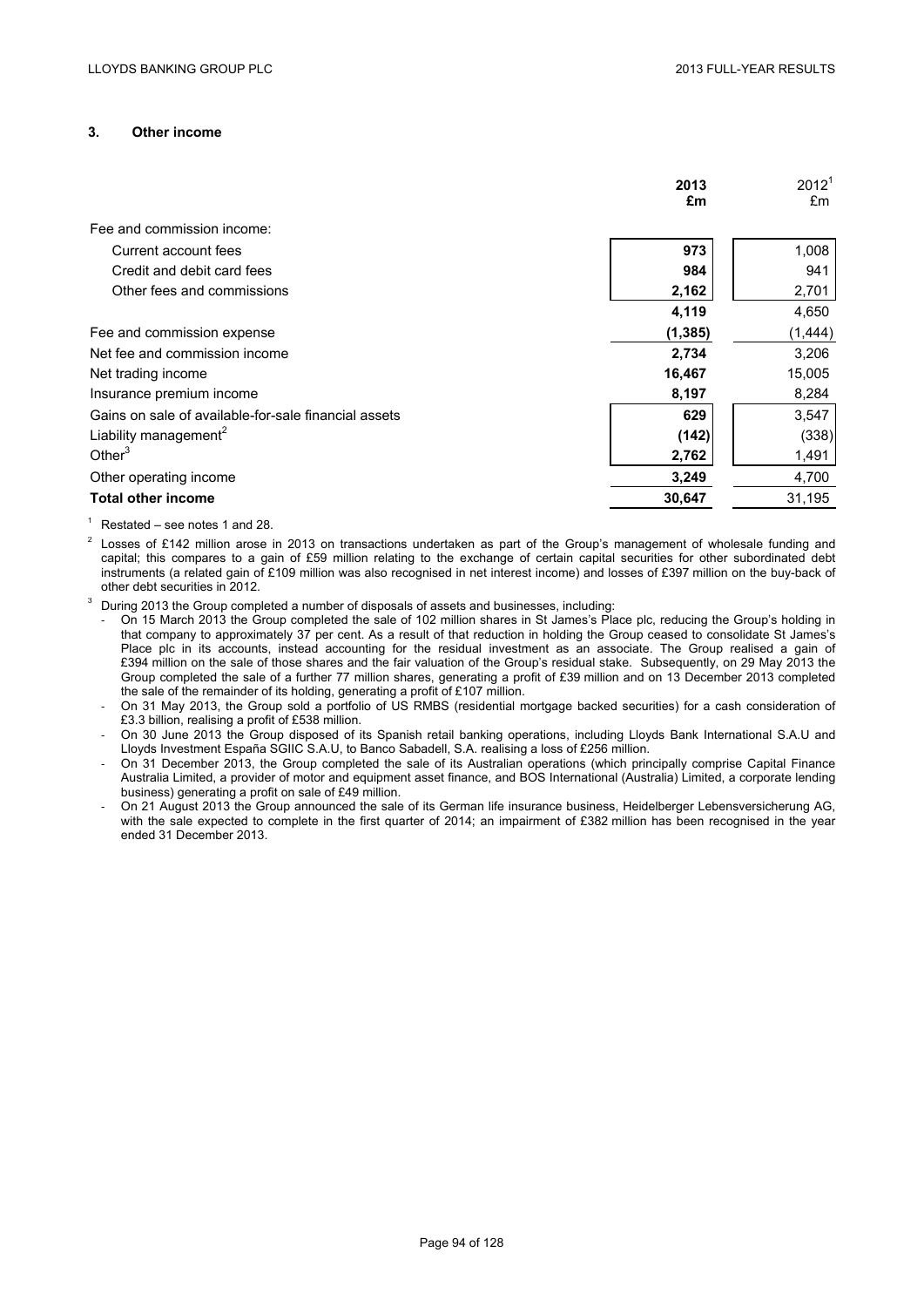### **4. Operating expenses**

|                                                           | 2013<br>£m | 2012 <sup>1</sup><br>£m |
|-----------------------------------------------------------|------------|-------------------------|
|                                                           |            |                         |
| <b>Administrative expenses</b><br>Staff costs:            |            |                         |
| Salaries                                                  | 3,331      | 3,411                   |
|                                                           | 473        |                         |
| Performance based compensation                            |            | 395                     |
| Social security costs                                     | 385        | 383                     |
| Pensions and other post-retirement benefit schemes:       |            |                         |
| Past service charges (credits) <sup>2</sup>               | 104        | (250)                   |
| Other                                                     | 654        | 589                     |
|                                                           | 758        | 339                     |
| Restructuring costs                                       | 111        | 217                     |
| Other staff costs                                         | 783        | 746                     |
|                                                           | 5,841      | 5,491                   |
| Premises and equipment:                                   |            |                         |
| Rent and rates                                            | 467        | 488                     |
| Hire of equipment                                         | 15         | 17                      |
| Repairs and maintenance                                   | 178        | 174                     |
| Other                                                     | 310        | 270                     |
|                                                           | 970        | 949                     |
| Other expenses:                                           |            |                         |
| Communications and data processing                        | 1,169      | 1,082                   |
| Advertising and promotion                                 | 313        | 314                     |
| Professional fees                                         | 425        | 550                     |
| UK bank levy                                              | 238        | 179                     |
| Other                                                     | 971        | 1,108                   |
|                                                           | 3,116      | 3,233                   |
|                                                           | 9,927      | 9,673                   |
| Depreciation and amortisation                             | 1,940      | 2,126                   |
| Total operating expenses, excluding regulatory provisions | 11,867     | 11,799                  |
| Regulatory provisions:                                    |            |                         |
| Payment protection insurance provision (note 24)          | 3,050      | 3,575                   |
| Other regulatory provisions (note 24)                     | 405        | 600                     |
|                                                           | 3,455      | 4,175                   |
| <b>Total operating expenses</b>                           | 15,322     | 15,974                  |
|                                                           |            |                         |

 $1$  Restated – see notes 1 and 28.

 $2$  The Group has agreed certain changes to early retirement and commutation factors in two of its principal defined benefit pension schemes, resulting in a cost of £104 million recognised in the Group's income statement in 2013. During 2012, following a review of policy in respect of discretionary pension increases in relation to the Group's defined benefit pension schemes, increases in certain schemes are now linked to the Consumer Price Index rather than the Retail Price Index. The impact of this change was a reduction in the Group's defined benefit obligation of £258 million, recognised in the Group's income statement in 2012, net of a charge of £8 million in respect of one of the Group's smaller schemes.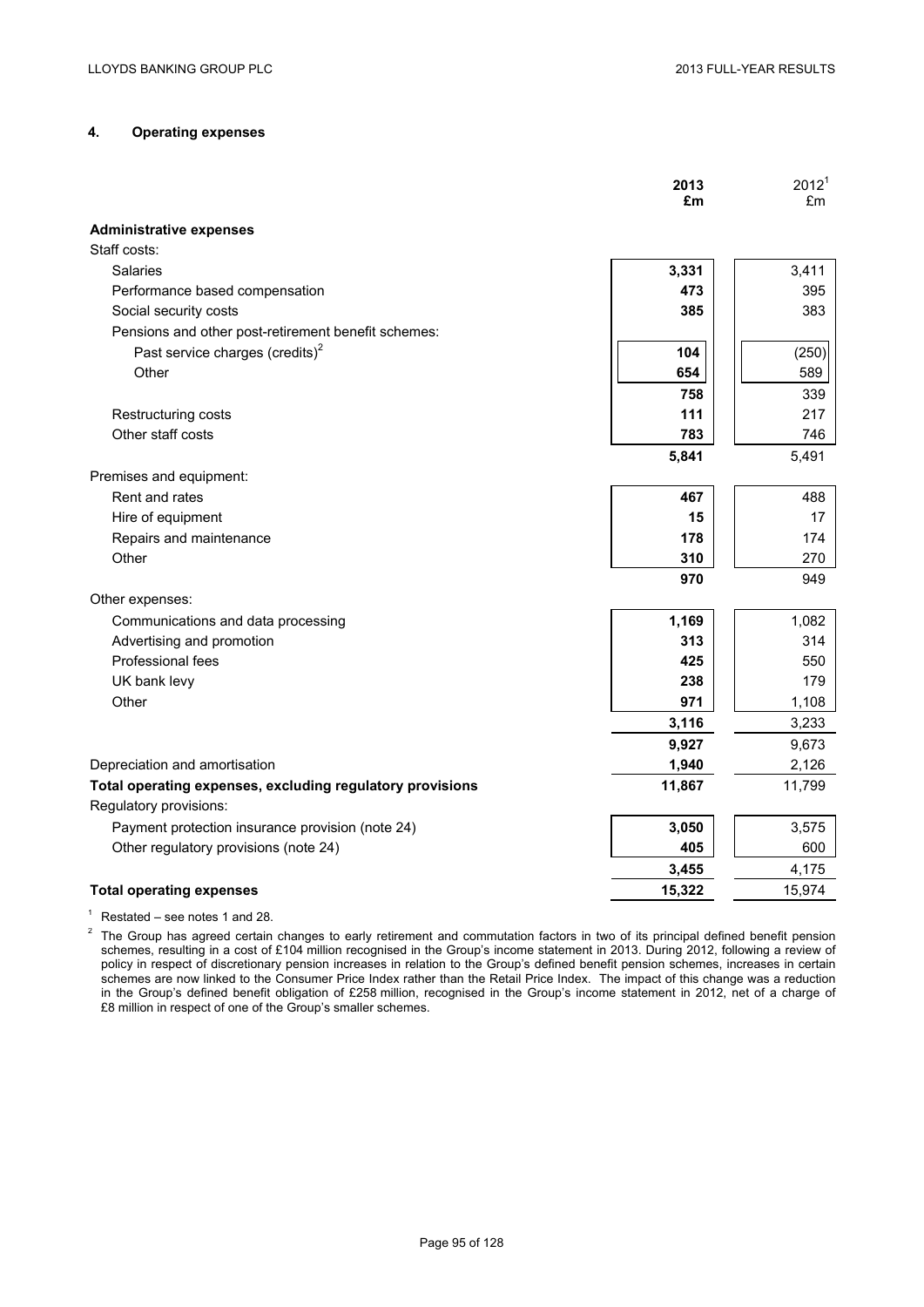## **4. Operating expenses** (continued)

## **Performance-based compensation**

The table below analyses the Group's performance-based compensation costs (excluding branch-based sales incentives) between those relating to the current performance year and those relating to earlier years.

|                                                                              | 2013 | 2012 |
|------------------------------------------------------------------------------|------|------|
|                                                                              | £m   | £m   |
| Performance-based compensation expense comprises:                            |      |      |
| Awards made in respect of the year ended 31 December                         | 394  | 362  |
| Awards made in respect of earlier years                                      | 79   | 33   |
|                                                                              | 473  | 395  |
| Performance-based compensation expense deferred until later years comprises: |      |      |
| Awards made in respect of the year ended 31 December                         | 47   | 37   |
| Awards made in respect of earlier years                                      | 30   | 15   |
|                                                                              | 77   | 52   |

Performance-based awards expensed in 2013 include cash awards amounting to £126 million (2012: £128 million).

#### **5. Impairment**

|                                                      | 2013<br>£m | 2012<br>£m |
|------------------------------------------------------|------------|------------|
| Impairment losses on loans and receivables:          |            |            |
| Loans and advances to customers                      | 2,725      | 5,125      |
| Debt securities classified as loans and receivables  |            | (4)        |
| Impairment losses on loans and receivables (note 12) | 2,726      | 5,121      |
| Impairment of available-for-sale financial assets    | 15         | 37         |
| Other credit risk provisions                         |            | (9)        |
| Total impairment charged to the income statement     | 2,741      | 5,149      |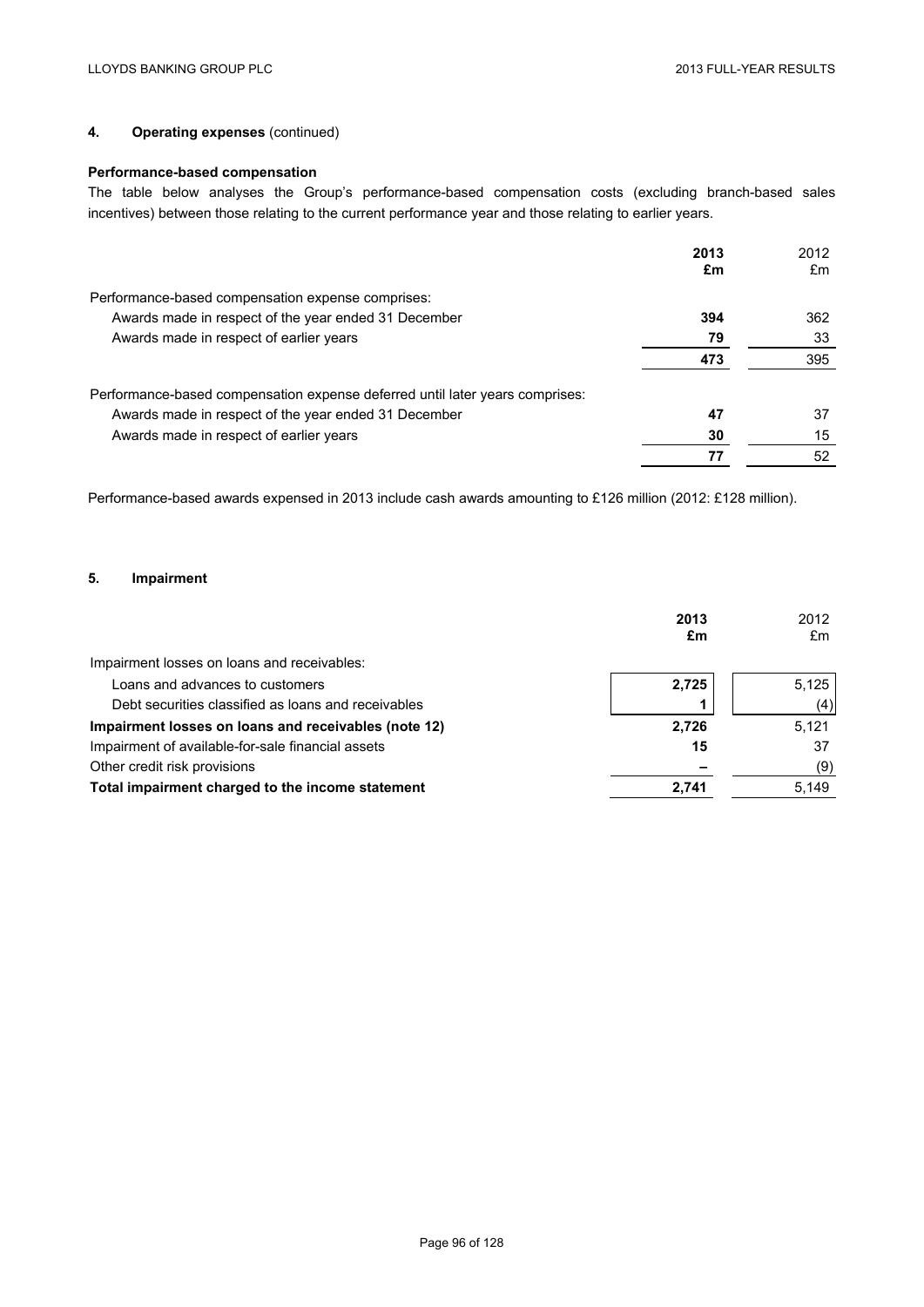### **6. Taxation**

A reconciliation of the tax (charge) credit that would result from applying the standard UK corporation tax rate to the profit (loss) before tax, to the actual tax charge, is given below:

|                                                                              | 2013     | 2012 <sup>1</sup> |
|------------------------------------------------------------------------------|----------|-------------------|
|                                                                              | £m       | £m                |
| Profit (loss) before tax                                                     | 415      | (606)             |
| Tax (charge) credit thereon at UK corporation tax rate of 23.25 per cent     |          |                   |
| (2012: 24.5 per cent)                                                        | (96)     | 148               |
| Factors affecting tax (charge) credit:                                       |          |                   |
| UK corporation tax rate change                                               | (594)    | (320)             |
| Disallowed items                                                             | (167)    | (186)             |
| Non-taxable items                                                            | 132      | 240               |
| Overseas tax rate differences                                                | (116)    | 75                |
| Gains exempted or covered by capital losses                                  | 57       | 36                |
| Policyholder tax                                                             | (251)    | (144)             |
| Further factors affecting the life business: <sup>2</sup>                    |          |                   |
| Derecognition of deferred tax on policyholder tax credit                     |          | (583)             |
| Taxation of certain insurance assets arising on transition to new tax regime |          | (221)             |
| Changes to the taxation of pension business:                                 |          |                   |
| Policyholder tax cost                                                        |          | (182)             |
| Shareholder tax benefit                                                      |          | 206               |
| Deferred tax on losses no longer recognised following sale of Australian     |          |                   |
| operations                                                                   | (348)    |                   |
| Tax losses where no deferred tax recognised                                  |          | (25)              |
| Deferred tax on Australian tax losses not previously recognised              | 60       | 12                |
| Adjustments in respect of previous years                                     | 97       | 135               |
| Effect of results of joint ventures and associates                           | 9        | 23                |
| Other items                                                                  |          | 5                 |
| Tax charge                                                                   | (1, 217) | (781)             |
|                                                                              |          |                   |

 $1$  Restated – see notes 1 and 28.

 $2$  The Finance Act 2012 introduced a new UK tax regime for the taxation of life insurance companies which took effect from 1 January 2013. The new regime, combined with current economic forecasts, had a number of impacts on the 2012 tax charge.

The Finance Act 2013 (the Act) was substantively enacted on 2 July 2013. The Act further reduced the main rate of corporation tax to 21 per cent with effect from 1 April 2014 and 20 per cent with effect from 1 April 2015. The change in the main rate of corporation tax from 23 per cent to 20 per cent has resulted in a reduction in the Group's net deferred tax asset at 31 December 2013 of £636 million, comprising the £594 million charge included in the income statement and a £42 million charge included in equity.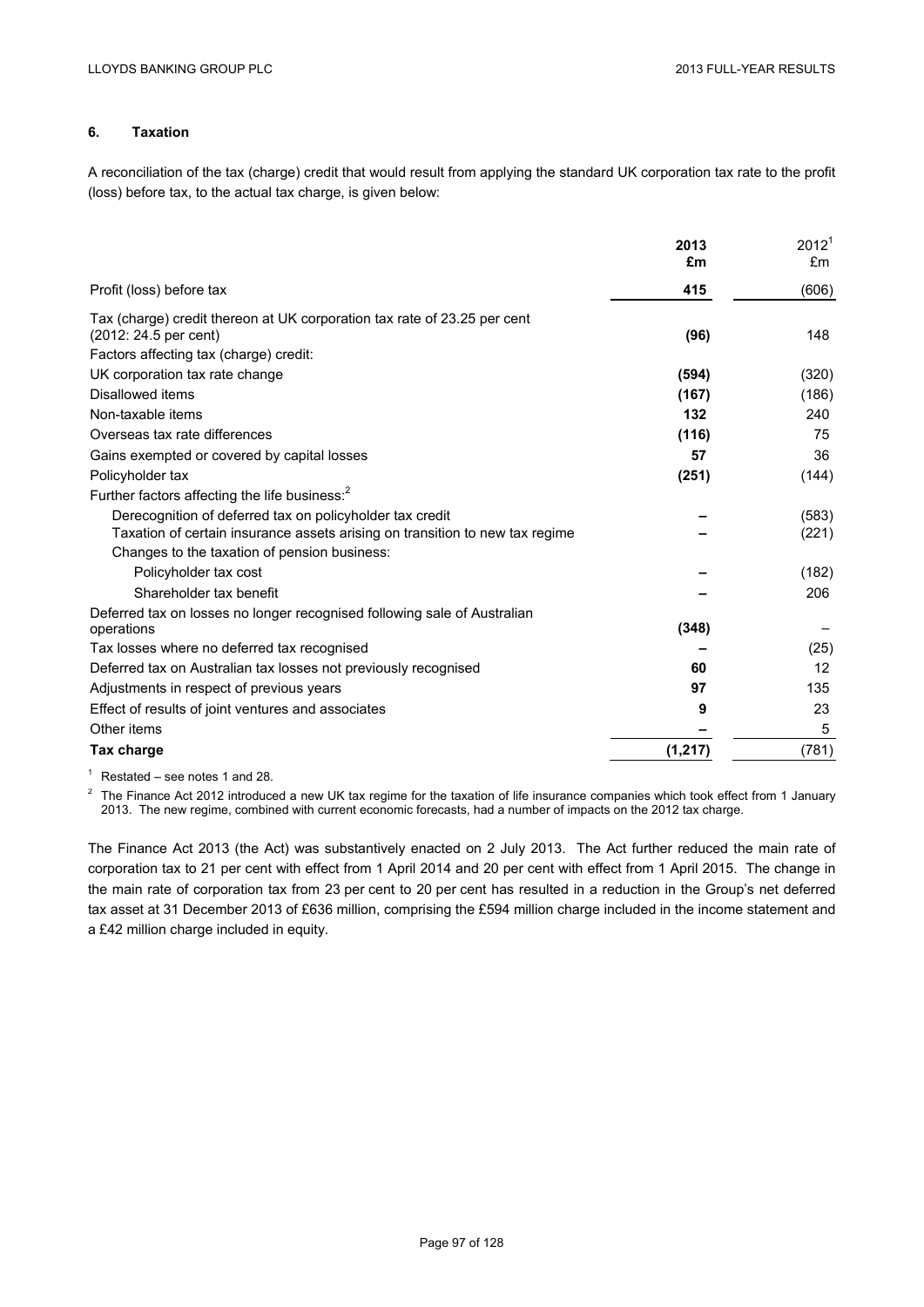## **7. Loss per share**

|                                                     | 2013       | 2012 <sup>1</sup> |
|-----------------------------------------------------|------------|-------------------|
| <b>Basic</b>                                        |            |                   |
| Loss attributable to equity shareholders            | $£(838)$ m | £ $(1,471)$ m     |
| Weighted average number of ordinary shares in issue | 71,009m    | 69,841m           |
| Loss per share                                      | (1.2)p     | (2.1)p            |
| <b>Fully diluted</b>                                |            |                   |
| Loss attributable to equity shareholders            | $E(838)$ m | £ $(1,471)$ m     |
| Weighted average number of ordinary shares in issue | 71,009m    | 69,841m           |
| Loss per share                                      | (1.2)p     | (2.1)p            |
| $1$ Restated – see notes 1 and 28.                  |            |                   |

#### **8. Disposal groups**

Disposal groups are classified as held for sale if the Group will recover the carrying amount principally through a sale transaction rather than through continuing use and a sale is considered highly probable. The Group completed the sale of its joint venture interest in Sainsbury's Bank on 31 January 2014 and expects to complete the announced sales of its international private banking operations in Monaco and Gibraltar, its German insurance business and Scottish Widows Investment Partnership, its asset management business, in the next 12 months. The assets and liabilities associated with these operations are therefore classified as held-for-sale disposal groups at 31 December 2013 and included within other assets and other liabilities respectively.

|                                                                                           | At<br>31 December<br>2013 | At<br>31 December<br>2012 |
|-------------------------------------------------------------------------------------------|---------------------------|---------------------------|
|                                                                                           | £m                        | £m                        |
| Other assets (note 16)<br>Assets of disposal groups classified as held for sale           | 7.988                     | 194                       |
| Other liabilities (note 19)<br>Liabilities of disposal groups classified as held for sale | 7,302                     | 214                       |

Disposal groups classified as held for sale are measured at the lower of carrying amount and fair value less costs to sell. The Group has recognised an impairment of £382 million relating to disposal groups classified as held for sale during 2013.

At 31 December 2012, the Group's Uruguayan branch business, its branch remittance business in Japan and its portfolio management business in Luxembourg were classified as held-for-sale; these sales completed in 2013.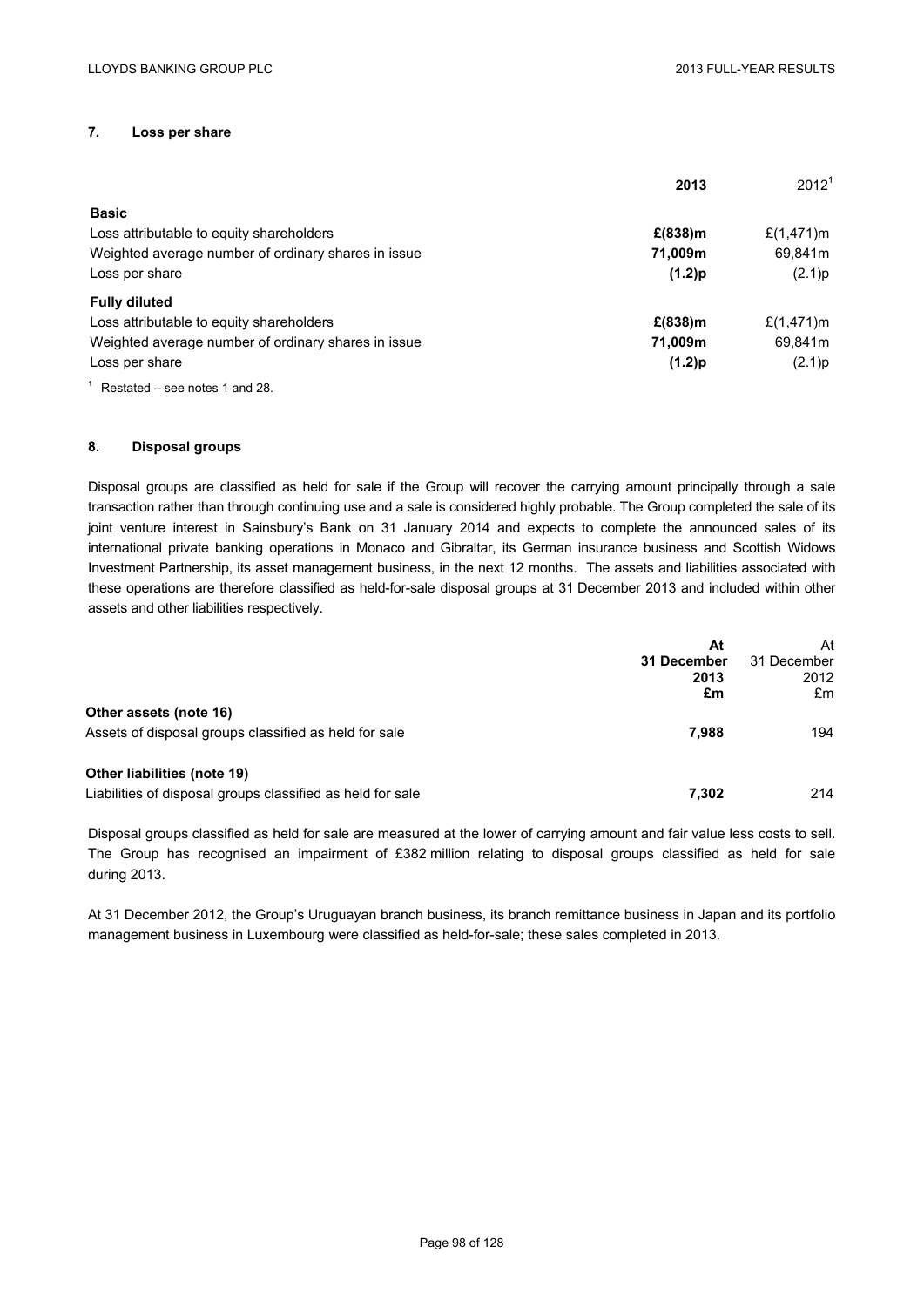## **8. Disposal groups** (continued)

The major classes of assets and liabilities of the disposal groups are as follows:

| cracted or accele and habilities or the disposal groups are as foll-                |             |             |
|-------------------------------------------------------------------------------------|-------------|-------------|
|                                                                                     | At          | At          |
|                                                                                     | 31 December | 31 December |
|                                                                                     | 2013        | 2012        |
|                                                                                     | £m          | £m          |
| <b>Assets</b>                                                                       |             |             |
| Cash and balances at central banks                                                  |             | 82          |
| Trading and other financial assets at fair value through profit or loss             | 5,040       |             |
| Loans and advances to banks                                                         | 101         | 7           |
| Loans and advances to customers                                                     | 244         | 84          |
| Available-for-sale financial assets                                                 |             | 27          |
| Value of in-force business                                                          | 1,017       |             |
| Other                                                                               | 1,968       | 20          |
| Provision for impairment of the disposal groups                                     | (382)       | (26)        |
|                                                                                     | 7,988       | 194         |
| <b>Liabilities</b>                                                                  |             |             |
| Customer deposits                                                                   | 307         | 185         |
| Liabilities arising from insurance contracts and participating investment contracts | 4,901       |             |
| Deferred tax liabilities                                                            | 282         |             |
| Other                                                                               | 1,812       | 29          |
|                                                                                     | 7,302       | 214         |

## **9. Trading and other financial assets at fair value through profit or loss**

|                                                                               | At<br>31 December<br>2013<br>£m | At<br>31 December<br>$2012^1$<br>£m |
|-------------------------------------------------------------------------------|---------------------------------|-------------------------------------|
| Trading assets                                                                | 37,350                          | 23,345                              |
| Other financial assets at fair value through profit or loss:                  |                                 |                                     |
| Treasury and other bills                                                      | 54                              | 56                                  |
| Loans and advances to customers                                               | 27                              | 34                                  |
| Debt securities                                                               | 38,853                          | 47,738                              |
| Equity shares                                                                 | 66,399                          | 89,447                              |
|                                                                               | 105,333                         | 137,275                             |
| Total trading and other financial assets at fair value through profit or loss | 142,683                         | 160,620                             |

 $1$  Restated – see notes 1 and 28.

Included in the above is £101,185 million (31 December 2012: £134,537 million) of assets relating to the insurance businesses.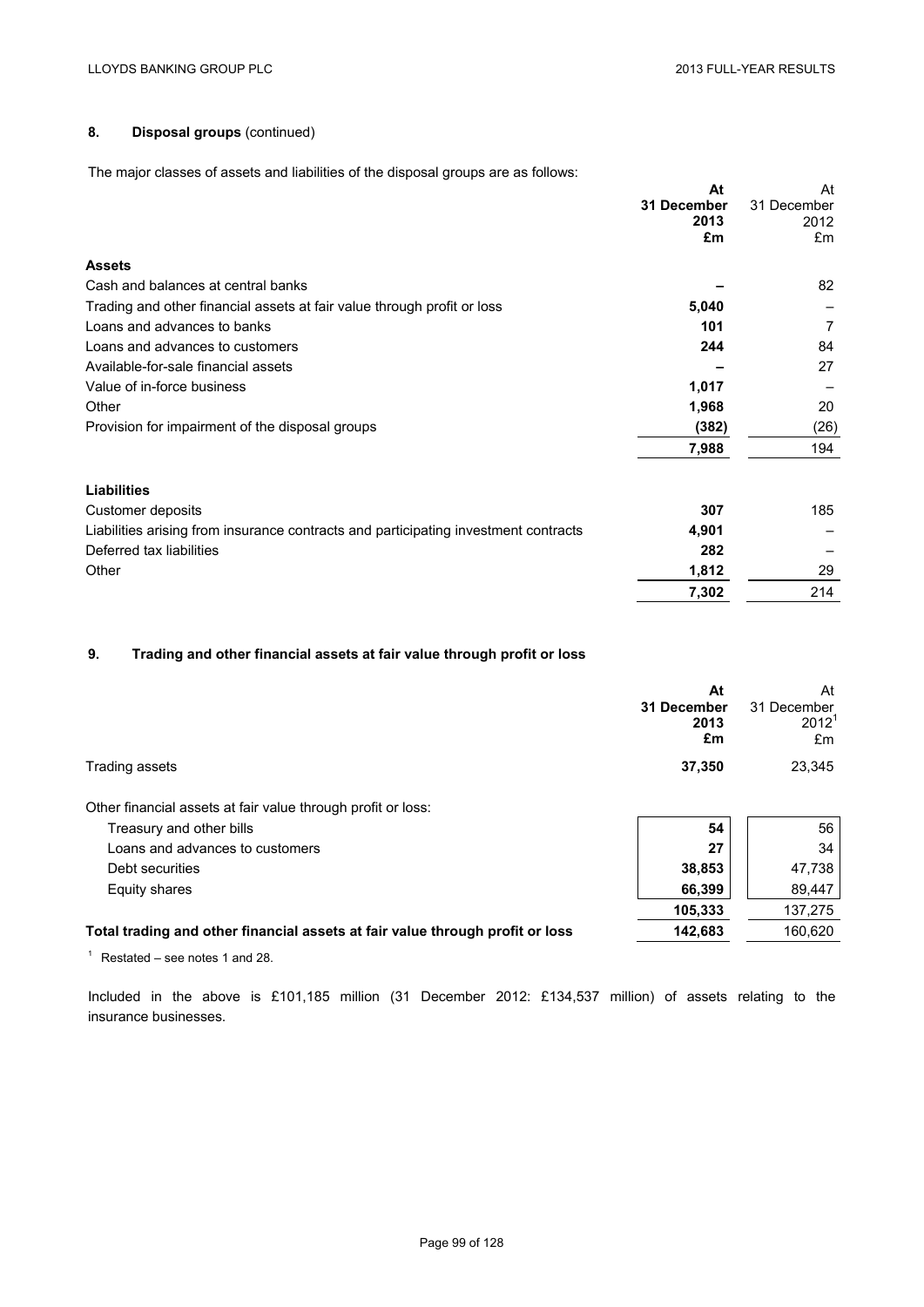## **10. Derivative financial instruments**

|                                                | <b>31 December 2013</b>                                                           |        | 31 December 2012 <sup>1</sup> |                                    |
|------------------------------------------------|-----------------------------------------------------------------------------------|--------|-------------------------------|------------------------------------|
|                                                | <b>Fair value</b><br><b>Fair value</b><br>of liabilities<br>of assets<br>£m<br>£m |        | Fair value<br>of assets<br>£m | Fair value<br>of liabilities<br>£m |
| <b>Hedging</b>                                 |                                                                                   |        |                               |                                    |
| Derivatives designated as fair value hedges    | 5,100                                                                             | 1,497  | 6,903                         | 2,128                              |
| Derivatives designated as cash flow hedges     | 1,687                                                                             | 3,021  | 4,668                         | 4,470                              |
|                                                | 6,787                                                                             | 4,518  | 11,571                        | 6,598                              |
| <b>Trading and other</b>                       |                                                                                   |        |                               |                                    |
| Exchange rate contracts                        | 4,686                                                                             | 5,671  | 3,712                         | 3,887                              |
| Interest rate contracts                        | 18,479                                                                            | 18,607 | 37,785                        | 36,537                             |
| Credit derivatives                             | 208                                                                               | 190    | 94                            | 343                                |
| Embedded equity conversion feature             | 1,212                                                                             |        | 1,421                         |                                    |
| Equity and other contracts                     | 1,753                                                                             | 1,478  | 1,974                         | 1,311                              |
|                                                | 26,338                                                                            | 25,946 | 44,986                        | 42,078                             |
| Total recognised derivative assets/liabilities | 33,125                                                                            | 30,464 | 56,557                        | 48.676                             |

 $1$  Restated – see notes 1 and 28.

The Group reduces exposure to credit risk by using master netting agreements and by obtaining cash collateral. Of the derivative assets of £33,125 million at 31 December 2013 (31 December 2012: £56,557 million), £19,479 million (31 December 2012: £38,158 million) are available for offset under master netting arrangements. These do not meet the criteria under IAS 32 to enable derivative assets to be presented net of these balances. Of the remaining derivative assets of £13,646 million (31 December 2012: £18,399 million), cash collateral of £3,188 million (31 December 2012: £5,429 million) was held and a further £2,372 million (31 December 2012: £1,387 million) was due from Organisation for Economic Co-operation and Development (OECD) banks.

The embedded equity conversion feature of £1,212 million (31 December 2012: £1,421 million) reflects the value of the equity conversion feature contained in the Enhanced Capital Notes issued by the Group in 2009; the loss of £209 million arising from the change in fair value in 2013 (2012: gain of £249 million) is included within net trading income.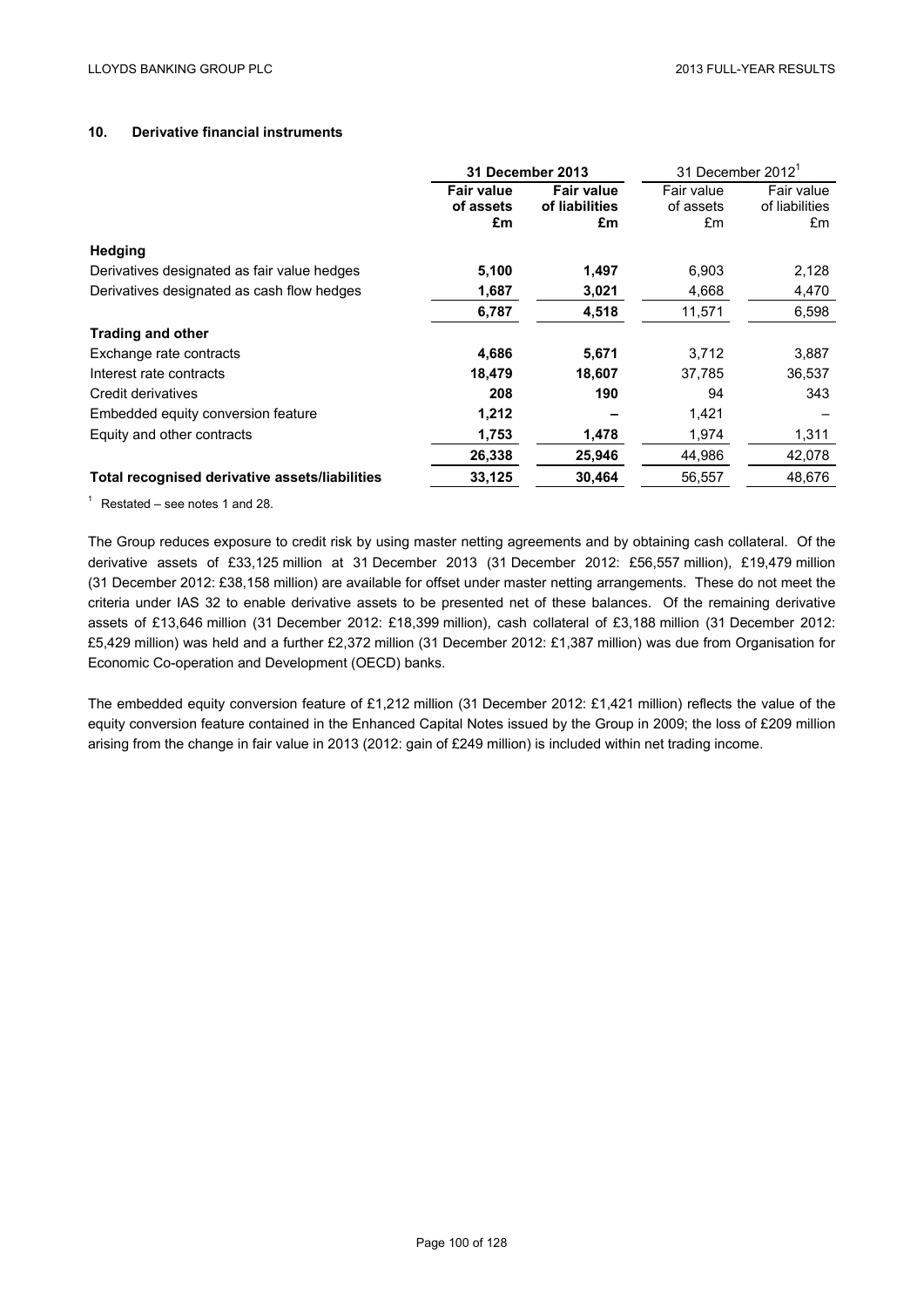### **11. Loans and advances to customers**

|                                                                 | At          | At          |
|-----------------------------------------------------------------|-------------|-------------|
|                                                                 | 31 December | 31 December |
|                                                                 | 2013        | 2012        |
|                                                                 | £m          | £m          |
| Agriculture, forestry and fishing                               | 6,051       | 5,531       |
| Energy and water supply                                         | 4,414       | 3,321       |
| Manufacturing                                                   | 7,650       | 8,530       |
| Construction                                                    | 7,024       | 7,526       |
| Transport, distribution and hotels                              | 22,294      | 26,568      |
| Postal and communications                                       | 2,364       | 1,397       |
| Property companies                                              | 44,277      | 52,388      |
| Financial, business and other services                          | 44,807      | 49,190      |
| Personal:                                                       |             |             |
| Mortgages                                                       | 335,611     | 337,879     |
| Other                                                           | 23,230      | 28,334      |
| Lease financing                                                 | 4,435       | 6,477       |
| Hire purchase                                                   | 5,090       | 5,334       |
|                                                                 | 507,247     | 532,475     |
| Allowance for impairment losses on loans and advances (note 12) | (11, 966)   | (15, 250)   |
| Total loans and advances to customers                           | 495,281     | 517,225     |

Loans and advances to customers include advances securitised under the Group's securitisation and covered bond programmes. Further details are given in note 13.

## **12. Allowance for impairment losses on loans and receivables**

|                                                      | Year ended<br>31 December<br>2013<br>£m | Year ended<br>31 December<br>2012<br>£m |
|------------------------------------------------------|-----------------------------------------|-----------------------------------------|
| Opening balance                                      | 15,459                                  | 19,022                                  |
| Exchange and other adjustments                       | 291                                     | (388)                                   |
| Adjustment on disposal of businesses                 | (176)                                   |                                         |
| Advances written off                                 | (6, 314)                                | (8,780)                                 |
| Recoveries of advances written off in previous years | 456                                     | 858                                     |
| Unwinding of discount                                | (351)                                   | (374)                                   |
| Charge to the income statement (note 5)              | 2,726                                   | 5,121                                   |
| Balance at end of year                               | 12,091                                  | 15,459                                  |
| In respect of:                                       |                                         |                                         |
| Loans and advances to banks                          |                                         | 3                                       |
| Loans and advances to customers (note 11)            | 11,966                                  | 15,250                                  |
| Debt securities (note 14)                            | 125                                     | 206                                     |
| Balance at end of year                               | 12,091                                  | 15,459                                  |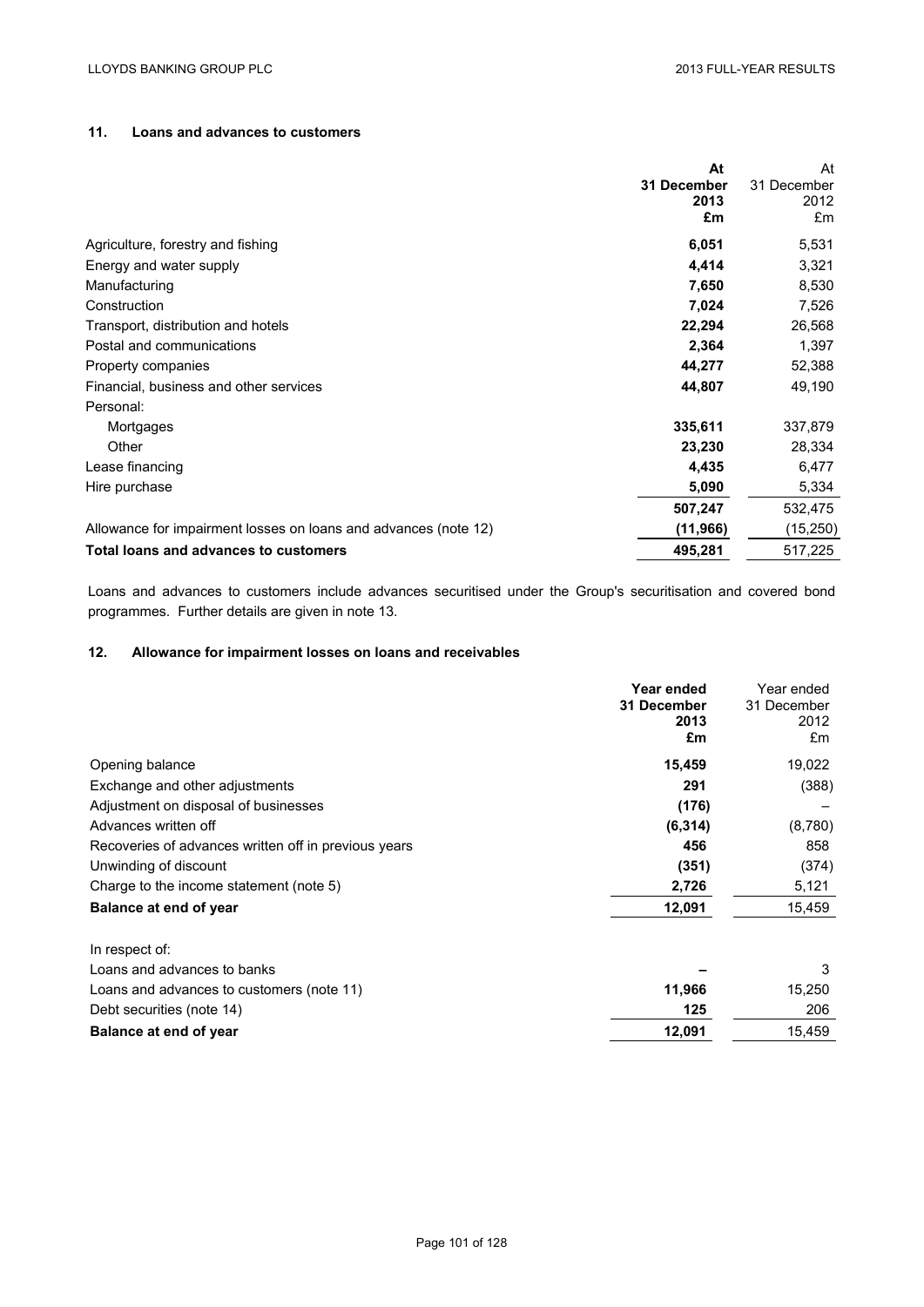### **13. Securitisations and covered bonds**

The Group's principal securitisation and covered bond programmes, together with the balances of the loans subject to these arrangements and the carrying value of the notes in issue, are listed in the table below.

|                                                  | 31 December 2013 |           | 31 December 2012 |           |
|--------------------------------------------------|------------------|-----------|------------------|-----------|
|                                                  | Loans and        |           | Loans and        |           |
|                                                  | advances         | Notes in  | advances         | Notes in  |
|                                                  | securitised      | issue     | securitised      | issue     |
| Securitisation programmes <sup>1</sup>           | £m               | £m        | £m               | £m        |
| UK residential mortgages                         | 55,998           | 36,286    | 80,125           | 57,285    |
| US residential mortgage-backed securities        |                  |           | 185              | 221       |
| Commercial loans                                 | 10,931           | 11,259    | 15,024           | 14,110    |
| Irish residential mortgages                      |                  |           | 5,189            | 3,509     |
| Credit card receivables                          | 6,314            | 3,992     | 6,974            | 3,794     |
| Dutch residential mortgages                      | 4,381            | 4,508     | 4,547            | 4,682     |
| Personal loans                                   | 2,729            | 750       | 4,412            | 2,000     |
| PPP/PFI and project finance loans                | 525              | 106       | 688              | 104       |
| Motor vehicle loans                              |                  |           | 1,039            | 1,086     |
|                                                  | 80,878           | 56,901    | 118,183          | 86,791    |
| Less held by the Group                           |                  | (38, 288) |                  | (58, 732) |
| Total securitisation programmes (note 18)        |                  | 18,613    |                  | 28,059    |
| Covered bond programmes                          |                  |           |                  |           |
| Residential mortgage-backed                      | 59,576           | 36,473    | 91,420           | 64,593    |
| Social housing loan-backed                       | 2,536            | 1,800     | 2,927            | 2,400     |
|                                                  | 62,112           | 38,273    | 94.347           | 66,993    |
| Less held by the Group                           |                  | (7,606)   |                  | (26, 320) |
| Total covered bond programmes (note 18)          |                  | 30,667    |                  | 40,673    |
| Total securitisation and covered bond programmes |                  | 49,280    |                  | 68,732    |

 $1$  Includes securitisations utilising a combination of external funding and credit default swaps.

#### *Securitisation programmes*

Loans and advances to customers and debt securities classified as loans and receivables include loans securitised under the Group's securitisation programmes, the majority of which have been sold by subsidiary companies to bankruptcy remote structured entities. As the structured entities are funded by the issue of debt on terms whereby the majority of the risks and rewards of the portfolio are retained by the subsidiary, the structured entities are consolidated fully and all of these loans are retained on the Group's balance sheet, with the related notes in issue included within debt securities in issue (note 18).

#### *Covered bond programmes*

Certain loans and advances to customers have been assigned to bankruptcy remote limited liability partnerships to provide security to issues of covered bonds by the Group. The Group retains all of the risks and rewards associated with these loans and the partnerships are consolidated fully with the loans retained on the Group's balance sheet and the related covered bonds in issue included within debt securities in issue (note 18).

Cash deposits of £13,500 million (31 December 2012: £19,691 million) held by the Group are restricted in use to repayment of the debt securities issued by the structured entities, the term advances relating to covered bonds and other legal obligations.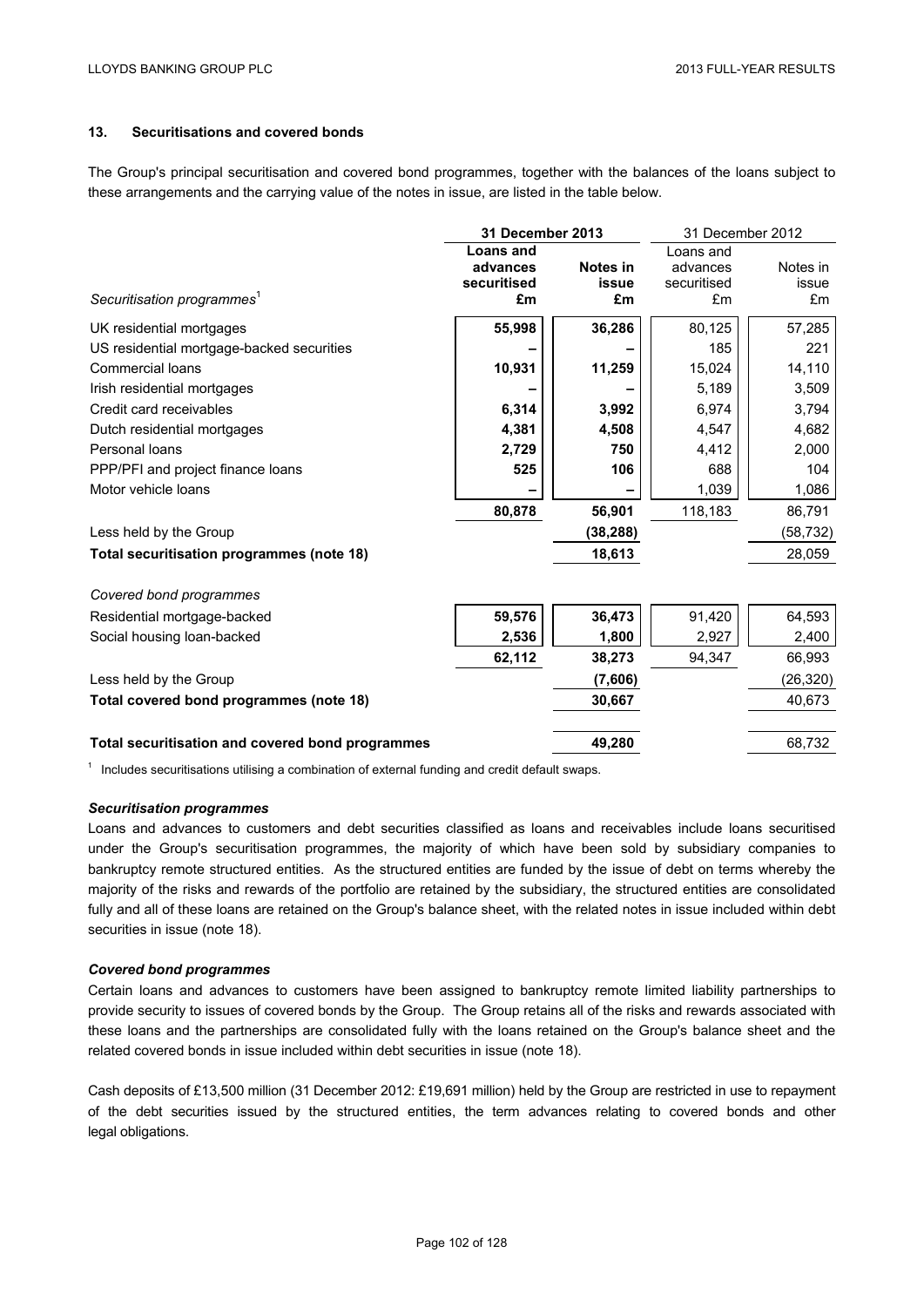## **13. Securitisations and covered bonds** (continued)

### *Asset-backed conduits*

In addition to the structured entities detailed above, the Group sponsors three asset-backed conduits: Argento, Cancara and Grampian, which invest in debt securities (notes 14 and 15) and client receivables (note 11).

### **14. Debt securities classified as loans and receivables**

Debt securities classified as loans and receivables comprise:

|                                           | At<br>31 December<br>2013<br>£m | At<br>31 December<br>2012<br>£m |
|-------------------------------------------|---------------------------------|---------------------------------|
| Asset-backed securities:                  |                                 |                                 |
| Mortgage-backed securities                | 333                             | 3,927                           |
| Other asset-backed securities             | 740                             | 1,150                           |
| Corporate and other debt securities       | 407                             | 402                             |
|                                           | 1,480                           | 5,479                           |
| Allowance for impairment losses (note 12) | (125)                           | (206)                           |
| <b>Total</b>                              | 1,355                           | 5,273                           |
|                                           |                                 |                                 |

### **15. Available-for-sale financial assets**

|                                                   | At          | At          |
|---------------------------------------------------|-------------|-------------|
|                                                   | 31 December | 31 December |
|                                                   | 2013        | 2012        |
|                                                   | £m          | £m          |
| Asset-backed securities                           | 2,178       | 2,284       |
| Other debt securities:                            |             |             |
| Bank and building society certificates of deposit | 208         | 188         |
| Government securities                             | 38,290      | 25,555      |
| Corporate and other debt securities               | 1,855       | 1,848       |
|                                                   | 40,353      | 27,591      |
| Equity shares                                     | 570         | 528         |
| Treasury and other bills                          | 875         | 971         |
| <b>Total</b>                                      | 43,976      | 31,374      |

## **16. Other assets**

|                                                | 2013<br>£m | 2012 <sup>1</sup><br>£m |
|------------------------------------------------|------------|-------------------------|
| Assets arising from reinsurance contracts held | 732        | 2,320                   |
| Deferred acquisition and origination costs     | 130        | 774                     |
| Settlement balances                            | 2,904      | 1,332                   |
| Corporate pension asset                        | 9,984      | 6,353                   |
| Investments in joint ventures and associates   | 101        | 313                     |
| Assets of disposal groups (note 8)             | 7,988      | 194                     |
| Other assets and prepayments                   | 5,187      | 7,212                   |
| <b>Total other assets</b>                      | 27,026     | 18,498                  |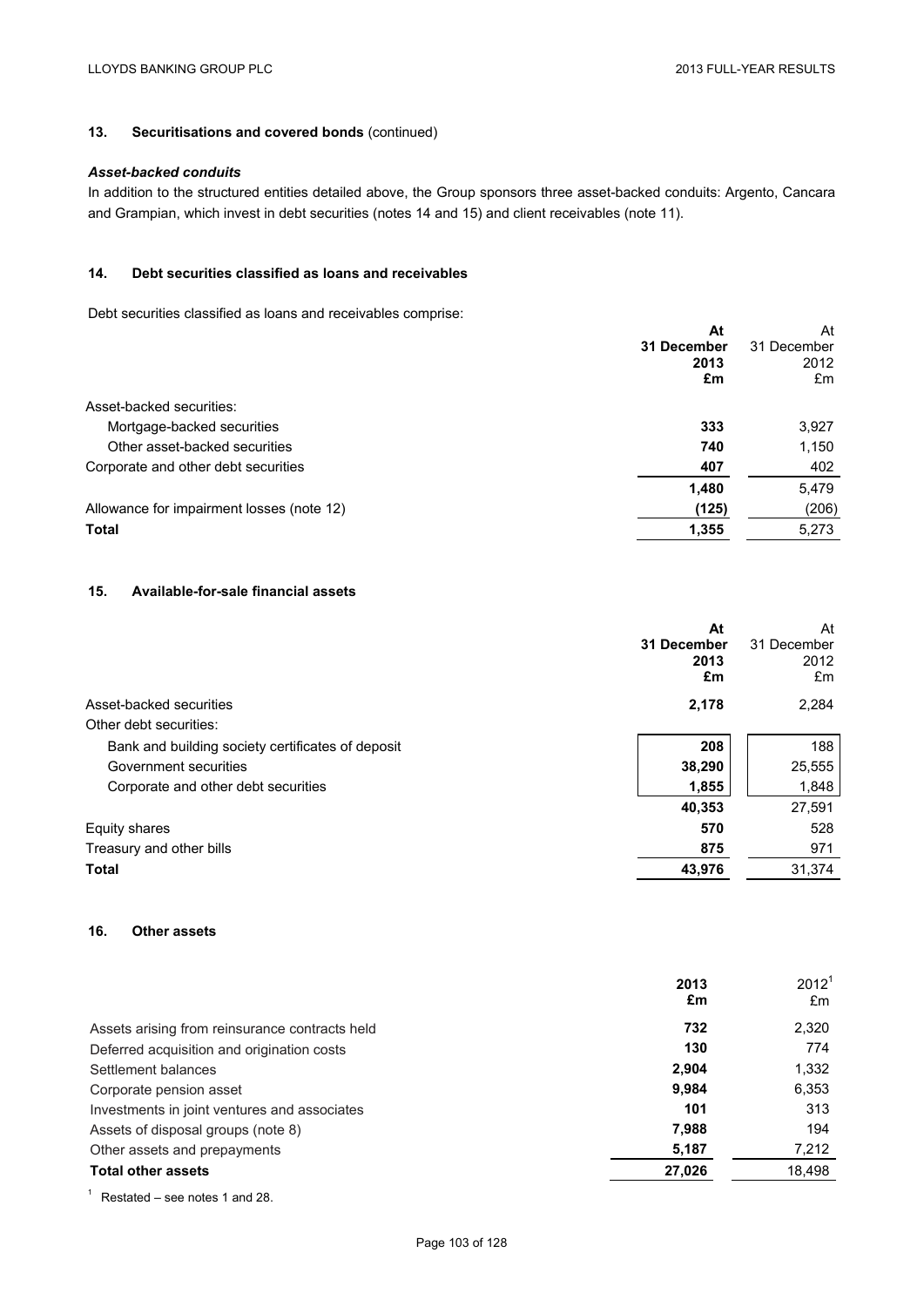## **17. Customer deposits**

|                                                                       | At          | At          |
|-----------------------------------------------------------------------|-------------|-------------|
|                                                                       | 31 December | 31 December |
|                                                                       | 2013        | 2012        |
|                                                                       | £m          | £m          |
| Non-interest bearing current accounts                                 | 40.802      | 36,909      |
| Interest bearing current accounts                                     | 77.789      | 65,202      |
| Savings and investment accounts                                       | 265,422     | 261,573     |
| Liabilities in respect of securities sold under repurchase agreements | 2.978       | 4,433       |
| Other customer deposits                                               | 54,320      | 58,795      |
| <b>Total</b>                                                          | 441.311     | 426.912     |

## **18. Debt securities in issue**

|                                |                                                     | 31 December 2013              |             |                                                     | 31 December 2012 <sup>1</sup> |             |
|--------------------------------|-----------------------------------------------------|-------------------------------|-------------|-----------------------------------------------------|-------------------------------|-------------|
|                                | At fair value<br>through<br>profit or<br>loss<br>£m | At<br>amortised<br>cost<br>£m | Total<br>£m | At fair value<br>through<br>profit or<br>loss<br>£m | At<br>amortised<br>cost<br>£m | Total<br>£m |
| Medium-term notes issued       | 5.267                                               | 23,921                        | 29,188      | 5.700                                               | 29,537                        | 35,237      |
| Covered bonds (note 13)        |                                                     | 30,667                        | 30,667      |                                                     | 40.673                        | 40,673      |
| Certificates of deposit        |                                                     | 8,866                         | 8,866       | -                                                   | 11.087                        | 11,087      |
| Securitisation notes (note 13) | $\overline{\phantom{0}}$                            | 18,613                        | 18,613      |                                                     | 28,059                        | 28,059      |
| Commercial paper               |                                                     | 5,035                         | 5,035       |                                                     | 7,897                         | 7,897       |
|                                | 5,267                                               | 87,102                        | 92,369      | 5,700                                               | 117,253                       | 122,953     |

 $1$  Restated – see notes 1 and 28.

## **19. Other liabilities**

|                                                          | 2013<br>£m | 2012 <sup>1</sup><br>£m |
|----------------------------------------------------------|------------|-------------------------|
| Settlement balances                                      | 3.358      | 2,040                   |
| Unitholders' interest in Open Ended Investment Companies | 22,219     | 33,651                  |
| Liabilities of disposal groups (note 8)                  | 7.302      | 214                     |
| Other creditors and accruals                             | 7.728      | 10,888                  |
| <b>Total other liabilities</b>                           | 40,607     | 46,793                  |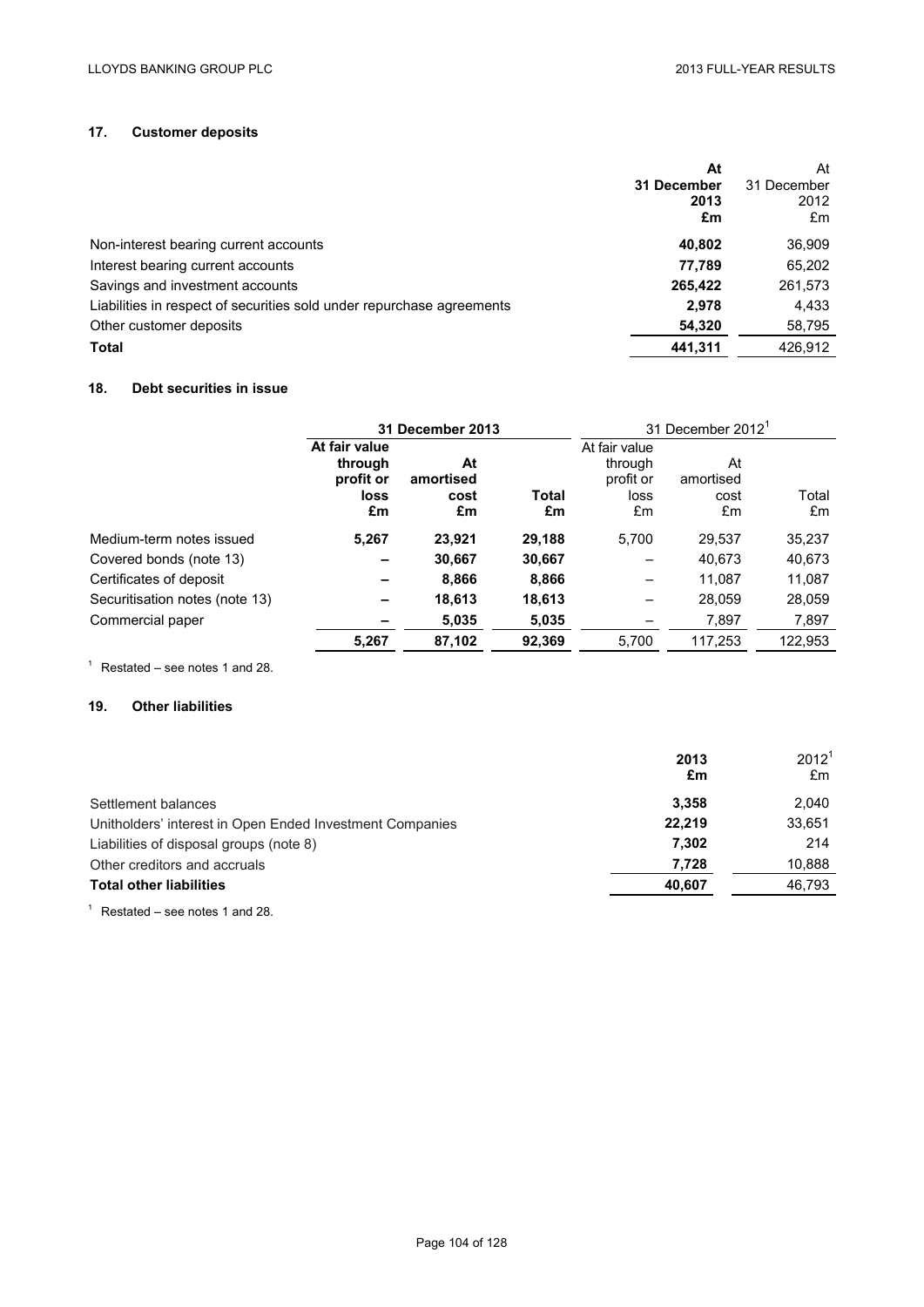## **20. Post-retirement defined benefit schemes**

The Group's post-retirement defined benefit scheme obligations are comprised as follows:

| The energy experiment admitted benefit contented obligations are comprised as relients. |                     |                         |
|-----------------------------------------------------------------------------------------|---------------------|-------------------------|
|                                                                                         | At                  | At                      |
|                                                                                         | 31 December<br>2013 | 31 December<br>$2012^1$ |
|                                                                                         |                     |                         |
|                                                                                         | £m                  | £m                      |
| Defined benefit pension schemes:                                                        |                     |                         |
| - Fair value of scheme assets                                                           | 32,568              | 30,367                  |
| - Present value of funded obligations                                                   | (33, 355)           | (31,324)                |
| - Net pension scheme liability                                                          | (787)               | (957)                   |
| Other post-retirement defined benefit schemes                                           | (211)               | (207)                   |
| Net retirement benefit liability                                                        | (998)               | (1, 164)                |
| Recognised on the balance sheet as:                                                     |                     |                         |
| Retirement benefit assets                                                               | 98                  | 741                     |
| Retirement benefit obligations                                                          | (1,096)             | (1,905)                 |
| Net retirement benefit liability                                                        | (998)               | (1, 164)                |
| Restated – see notes 1 and 28.                                                          |                     |                         |

The movement in the Group's net post-retirement defined benefit scheme liability during the year was as follows:

|                                  | £m       |
|----------------------------------|----------|
| At 1 January 2013                |          |
| As previously reported           | 1,567    |
| Restatement (see notes 1 and 28) | (2,731)  |
| Restated                         | (1, 164) |
| Exchange and other adjustments   | (6)      |
| Income statement charge          | (503)    |
| <b>Employer contributions</b>    | 811      |
| Remeasurement                    | (136)    |
| At 31 December 2013              | (998)    |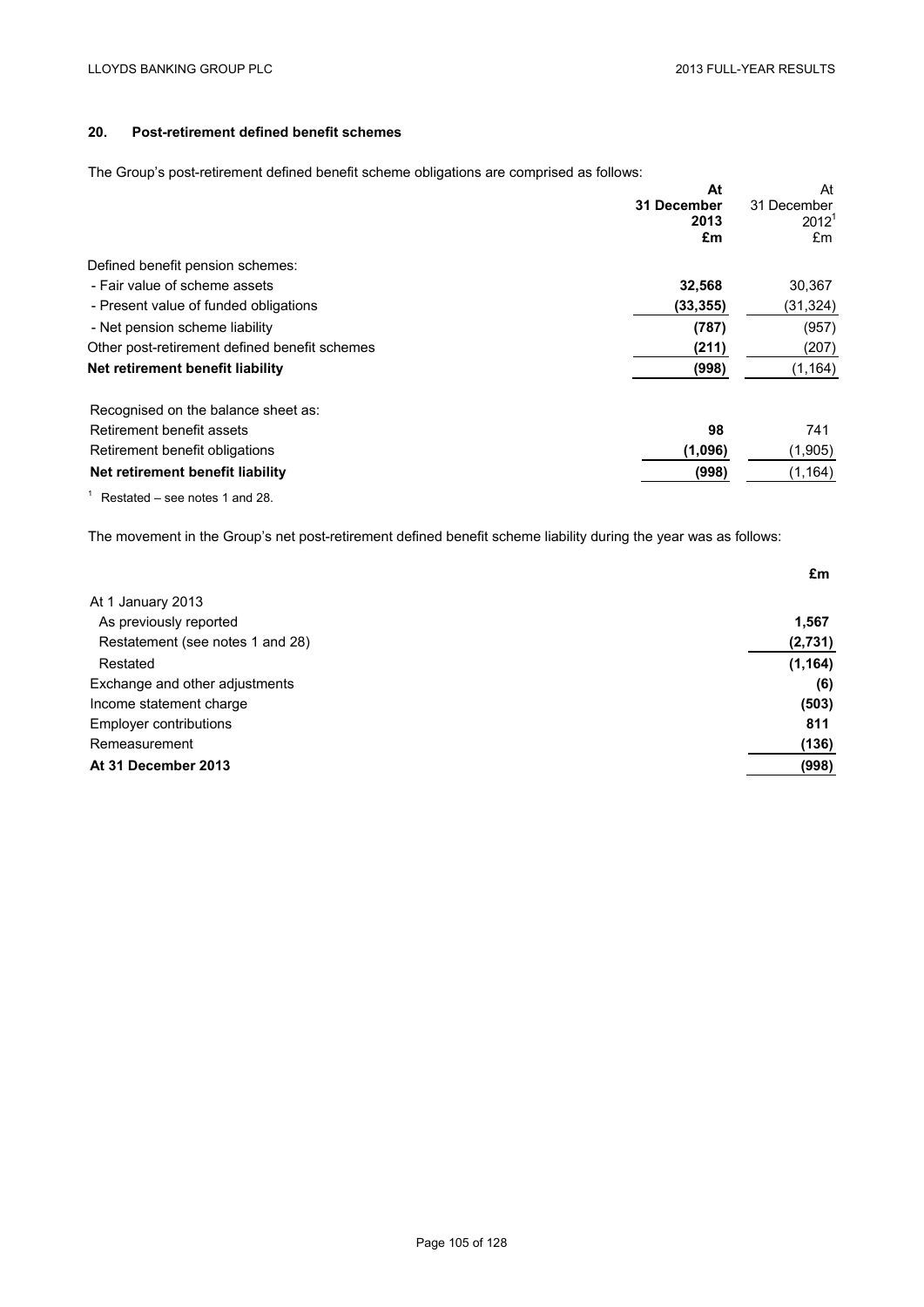# **20. Post-retirement defined benefit schemes** (continued)

The charge to the income statement in respect of pensions and other post-retirement benefit schemes is comprised as follows:

|                                               | 2013<br>£m | 2012<br>£m |
|-----------------------------------------------|------------|------------|
| Past service cost (credit) (note 4)           | 104        | (250)      |
| Current service cost                          | 399        | 360        |
| Defined benefit pension schemes               | 503        | 110        |
| Defined contribution schemes                  | 255        | 229        |
| Total charge to the income statement (note 4) | 758        | 339        |

The principal assumptions used in the valuations of the defined benefit pension scheme were as follows:

|                                                           | At          | At          |
|-----------------------------------------------------------|-------------|-------------|
|                                                           | 31 December | 31 December |
|                                                           | 2013        | 2012        |
|                                                           | %           | $\%$        |
| Discount rate                                             | 4.60        | 4.60        |
| Rate of inflation:                                        |             |             |
| <b>Retail Prices Index</b>                                | 3.30        | 2.90        |
| <b>Consumer Price Index</b>                               | 2.30        | 2.00        |
| Rate of salary increases                                  | 2.00        | 2.00        |
| Weighted-average rate of increase for pensions in payment | 2.80        | 2.70        |

The application of the revised assumptions as at 31 December 2013 to the Group's principal post-retirement defined benefit schemes has resulted in a remeasurement of £136 million which has been recognised in other comprehensive income, net of deferred tax of £28 million.

# **21. Subordinated liabilities**

The Group's subordinated liabilities are comprised as follows:

|                                       | At          | At          |
|---------------------------------------|-------------|-------------|
|                                       | 31 December | 31 December |
|                                       | 2013        | 2012        |
|                                       | £m          | £m          |
| Preference shares                     | 876         | 1,385       |
| Preferred securities                  | 4,301       | 4,394       |
| Undated subordinated liabilities      | 1.916       | 1,927       |
| <b>Enhanced Capital Notes</b>         | 8,938       | 8,947       |
| Dated subordinated liabilities        | 16,281      | 17,439      |
| <b>Total subordinated liabilities</b> | 32,312      | 34,092      |
|                                       |             |             |

The movement in subordinated liabilities during the year was as follows:

|                                             | 2013<br>£m | 2012<br>£m |
|---------------------------------------------|------------|------------|
| Opening balance                             | 34,092     | 35,089     |
| New issues during the year                  | 1,500      | 128        |
| Repurchases and redemptions during the year | (2, 442)   | (857)      |
| Foreign exchange and other movements        | (838)      | (268)      |
| At end of year                              | 32,312     | 34,092     |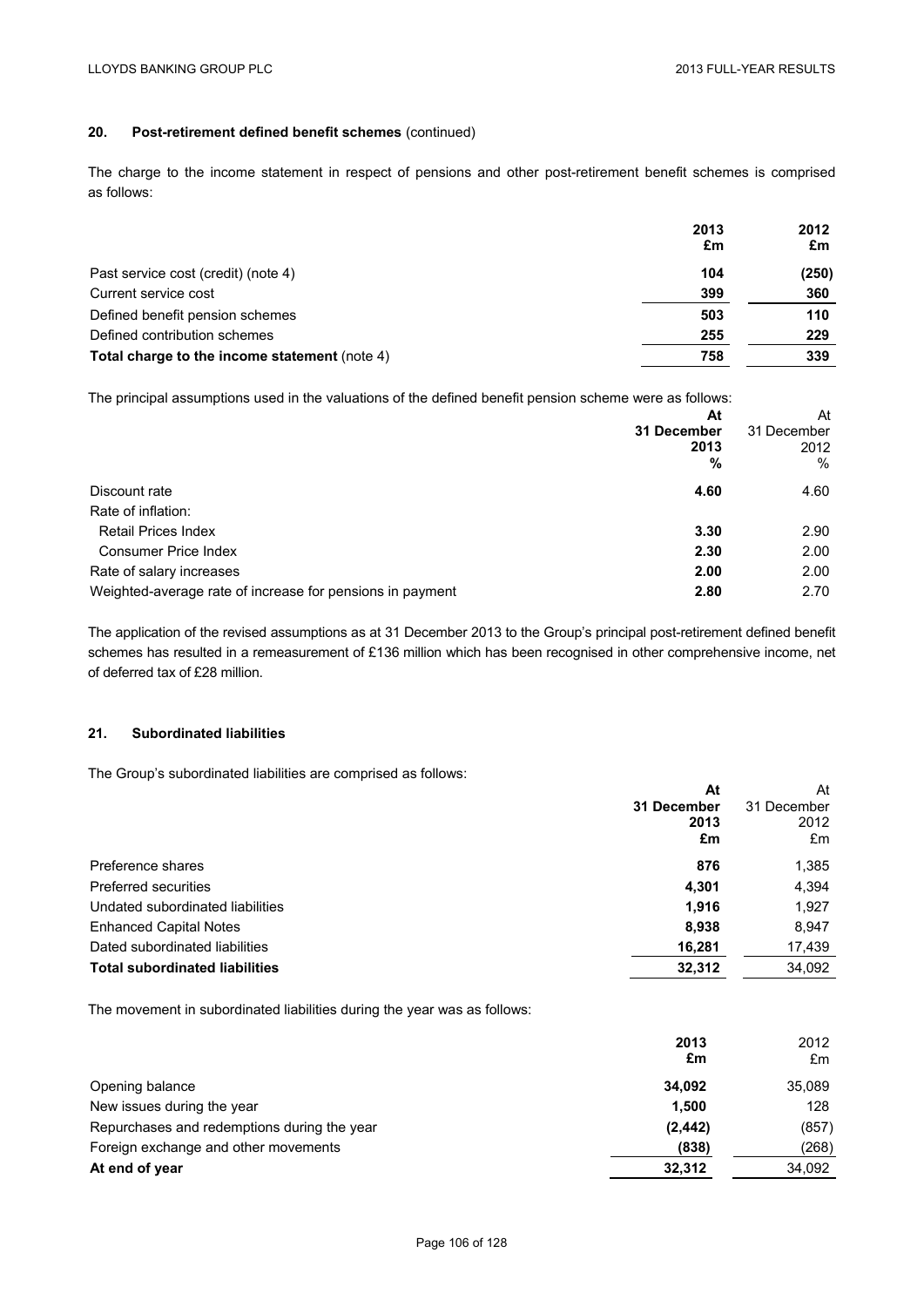# **22. Share capital**

Movements in share capital during the year were as follows:

|                                            | Number of<br>shares |       |
|--------------------------------------------|---------------------|-------|
|                                            | (million)           | £m    |
| Ordinary shares of 10p each                |                     |       |
| At 1 January 2013                          | 70,343              | 7,034 |
| Issued in the year (see below)             | 1,025               | 103   |
| At 31 December 2013                        | 71,368              | 7,137 |
| Limited voting ordinary shares of 10p each |                     |       |
| At 1 January and 31 December 2013          | 81                  | 8     |
| <b>Total share capital</b>                 |                     | 7,145 |

Of the shares issued in the year, 713 million shares were issued in relation to the payment of coupons on certain hybrid capital securities; the remaining 312 million shares issued were in respect of employee share schemes.

## **23. Reserves**

|                                                      |               | <b>Other reserves</b> |                  |                 |                    |                 |
|------------------------------------------------------|---------------|-----------------------|------------------|-----------------|--------------------|-----------------|
|                                                      | <b>Share</b>  | Available-            | <b>Cash flow</b> | <b>Merger</b>   |                    | <b>Retained</b> |
|                                                      | premium<br>£m | for-sale              | hedging          | and other<br>£m | <b>Total</b><br>£m | profits<br>£m   |
|                                                      |               | £m                    | £m               |                 |                    |                 |
| At 1 January 2013                                    |               |                       |                  |                 |                    |                 |
| As previously reported                               | 16,872        | 399                   | 350              | 12,153          | 12,902             | 7,183           |
| Restatement (see notes 1                             |               |                       |                  |                 |                    |                 |
| and $28$ )                                           |               |                       |                  |                 |                    | (2, 103)        |
| Restated                                             | 16,872        | 399                   | 350              | 12,153          | 12,902             | 5,080           |
| Issue of ordinary shares                             | 407           |                       |                  |                 |                    |                 |
| Loss for the year                                    |               |                       |                  |                 |                    | (838)           |
| Post-retirement defined                              |               |                       |                  |                 |                    |                 |
| benefit scheme                                       |               |                       |                  |                 |                    |                 |
| remeasurements<br>(net of tax)                       |               |                       |                  |                 |                    | (108)           |
| Movement in treasury                                 |               |                       |                  |                 |                    |                 |
| shares                                               |               |                       |                  |                 |                    | (480)           |
| Value of employee                                    |               |                       |                  |                 |                    |                 |
| services:                                            |               |                       |                  |                 |                    |                 |
| Share option schemes                                 |               |                       |                  |                 |                    | 142             |
| Other employee award                                 |               |                       |                  |                 |                    |                 |
| schemes                                              |               |                       |                  |                 |                    | 292             |
| Change in fair value of<br>available-for-sale assets |               |                       |                  |                 |                    |                 |
| (net of tax)                                         |               | (591)                 |                  |                 | (591)              |                 |
| Change in fair value of                              |               |                       |                  |                 |                    |                 |
| hedging derivatives                                  |               |                       |                  |                 |                    |                 |
| (net of tax)                                         |               |                       | (909)            |                 | (909)              |                 |
| Transfers to income                                  |               |                       |                  |                 |                    |                 |
| statement (net of tax)                               |               | (423)                 | (496)            |                 | (919)              |                 |
| Exchange and other                                   |               |                       |                  | (6)             | (6)                |                 |
| At 31 December 2013                                  | 17,279        | (615)                 | (1, 055)         | 12,147          | 10,477             | 4,088           |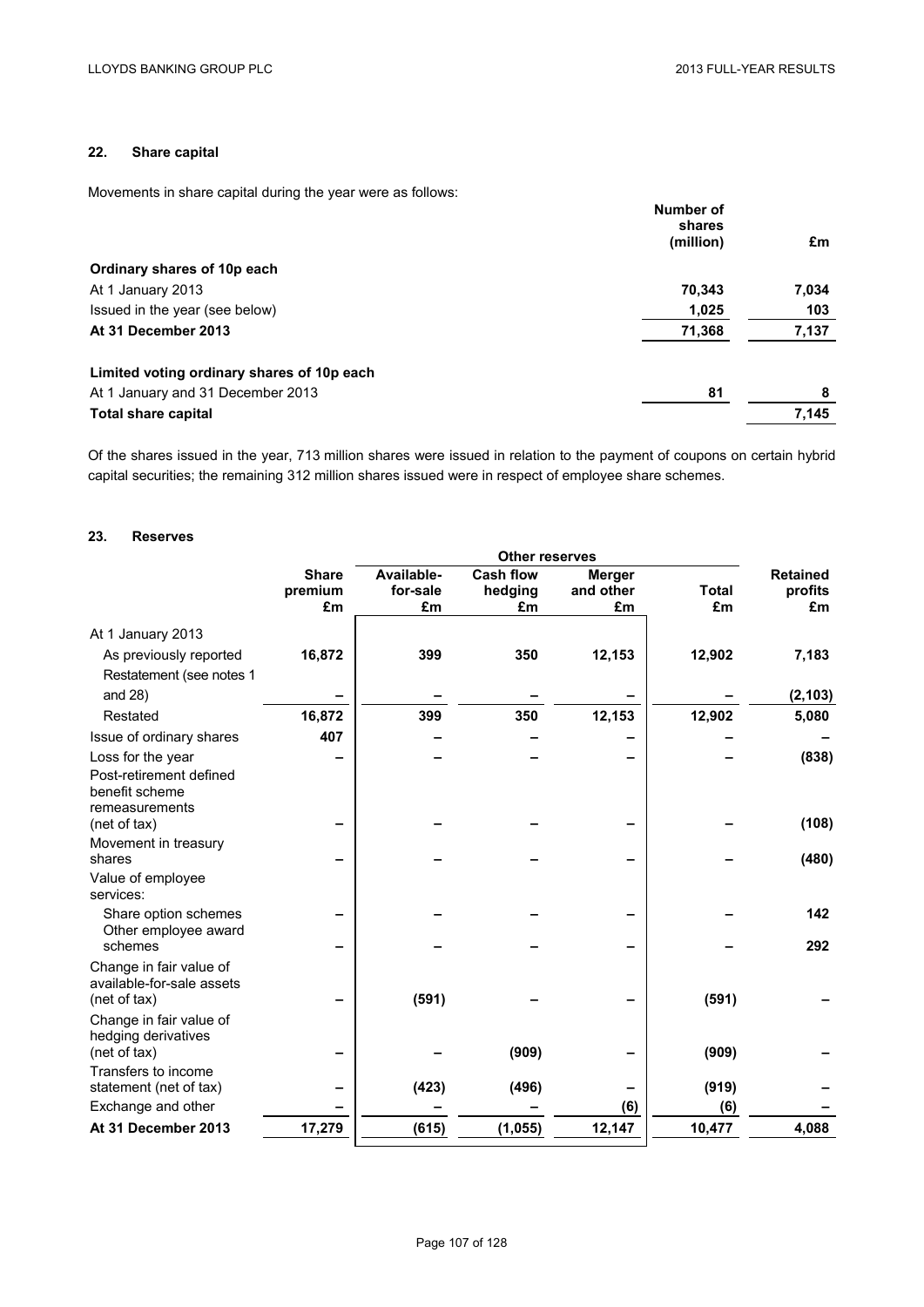# **24. Provisions for liabilities and charges**

#### *Payment protection insurance*

Following the unsuccessful legal challenge by the BBA against the Financial Services Authority (FSA) and the Financial Ombudsman Service (FOS), the Group made provisions totalling £6,775 million in 2011 and 2012 against the costs of paying redress to customers in respect of past sales of PPI policies, including the related administrative expenses.

During 2013 average monthly customer initiated complaints have continued to fall. Good progress has also been made in the planned proactive mailings. There have been some adverse trends (as detailed below), and a further £3,050 million has been added to the provision, of which £500 million was at the half year; £750 million in the third quarter and £1,800 million at the year end. This brings the total amount provided to £9,825 million, of which approximately £2,090 million relates to anticipated administrative expenses. As at 31 December 2013, £2,807 million of the provision remained unutilised (29 per cent of total provision) relative to an average monthly spend including administration costs in the last six months of £230 million. The increase of £3,050 million in 2013, and the overall provision, is underpinned by the following drivers:

 **Volumes of customer initiated complaints (after excluding complaints from customers where no PPI policy was held)** – at 31 December 2012, the provision assumed a total of 2.3 million complaints would be received. Average monthly volumes in 2013 decreased by 54 per cent compared to 2012, and fourth quarter volumes fell in line with the Group's revised end third quarter expectations. However, following further statistical modelling and the results of a customer survey, the Group is now forecasting a slower decline in future volumes than previously expected. A further provision of £870 million was therefore made during the year to reflect this. Approximately 2.5 million complaints have been received to date, with the provision assuming approximately 550,000 in the future compared to an average run-rate of approximately 37,000 per month in the last three months. The table below details the historical complaint trends.

|         |         | Average monthly complaint volumes – reactive |         |         |                     |         |         |
|---------|---------|----------------------------------------------|---------|---------|---------------------|---------|---------|
| Q1 2012 | Q2 2012 | Q3 2012                                      | Q4 2012 | Q1 2013 | Q <sub>2</sub> 2013 | Q3 2013 | Q4 2013 |
| 109.893 | 130.752 | 110.807                                      | 84.751  | 61.259  | 54.086              | 49.555  | 37.457  |

- **Proactive Mailing resulting from Past Business Reviews (PBR)** the Group is proactively mailing customers where it has been identified that there was a risk of potential mis-sale. During the year, further groups of customers have been added to the proactive mailing exercise increasing the scope to 2.8 million policies, including approximately 300,000 additional policies in the second half. This, combined with higher than expected response rates from customers covered by the proactive mailing, resulted in a further provision of £470 million for the full year to reflect the additional cost incurred to date and in relation to future mailings.
- **Uphold rates** average uphold rates per policy have increased from 61 per cent during the first half to 80 per cent for the last six months, with an average of 81 per cent in the fourth quarter. This reflects the impact of changes to the complaint handling policy, in part following consultation with the Financial Conduct Authority (FCA) and feedback from the FOS. In addition to this, there was a greater proportion of proactive mailing complaints received during the period for which uphold rates are higher. The provision assumes a slightly higher uphold rate going forward to allow for further embedding of complaint handling policy changes. The impact of higher uphold rates has resulted in a £335 million increase to the provision.
- **Average redress** the average redress paid per policy has been relatively stable, but remains higher than expected by approximately £160 per policy due to the product and age mix of the complaints. This has resulted in an additional provision of £135 million.
- **Re-review of previously handled cases** previously reviewed complaints are being assessed to ensure consistency with the current complaint handling policy. At 31 December 2012 the expected level of re-review was minimal. During 2013, and most notably in the fourth quarter, this has increased to approximately 590,000 cases at an estimated cost of £460 million.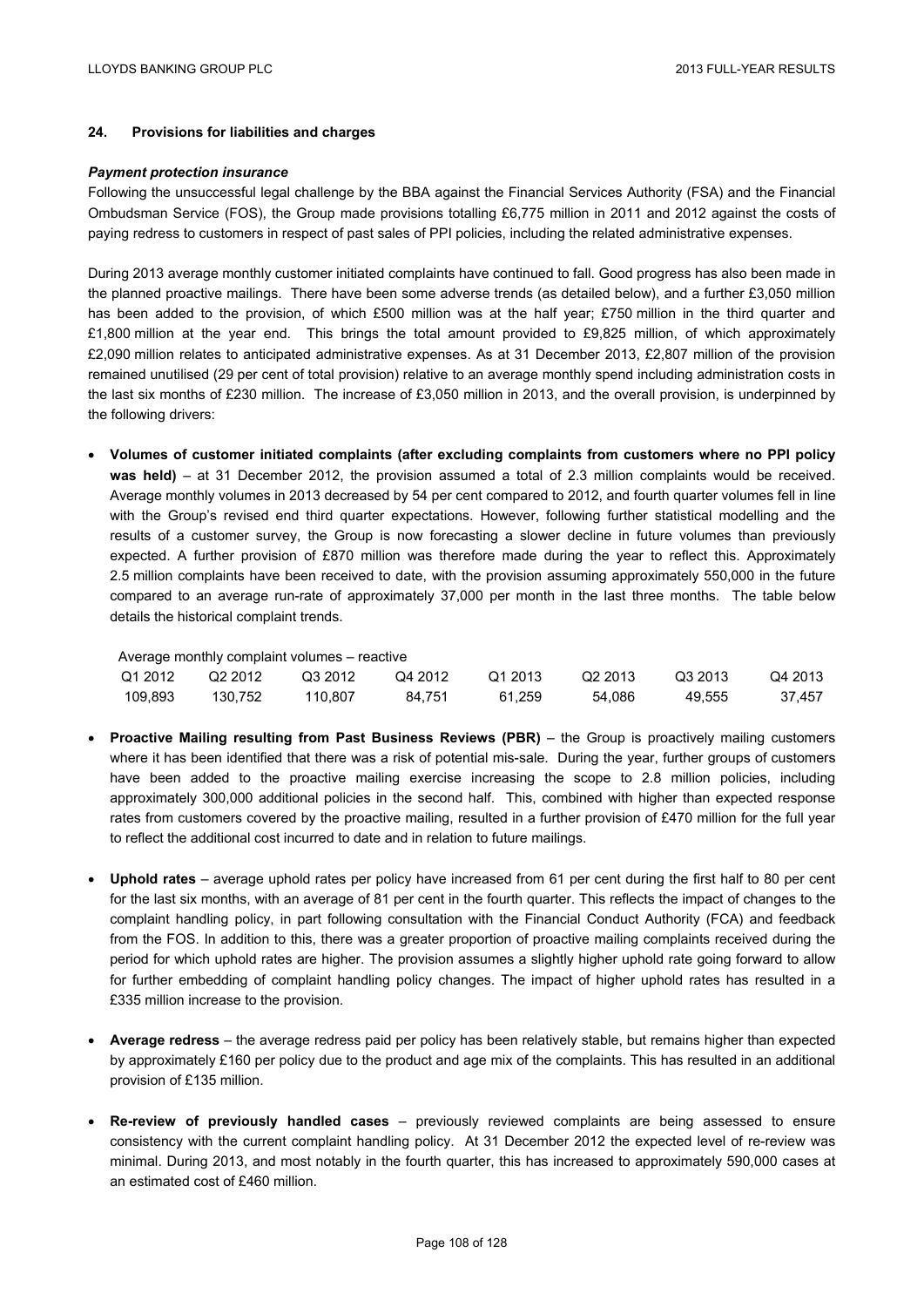# **24. Provisions for liabilities and charges** (continued)

 **Expenses** – given the update to volume related assumptions, the Group has also increased its estimate for administrative expenses which comprise complaint handling costs and costs arising from cases subsequently referred to the FOS, by £780 million.

An Enforcement Team of the FCA is investigating the Group's governance of third party suppliers and potential failings in the PPI complaint handling process. A provision of £50 million has been made in respect of the likely administration costs of responding to the FCA's inquiries. It is not possible at this stage to make any assessment of what, if any, additional liability may result from the investigation.

Since the commencement of the PPI redress programme in 2011 the Group estimates that it has contacted, settled or provided for approximately 40 per cent of the policies sold since 2000, covering both customer-initiated complaints and actual and expected proactive mailings undertaken by the Group. The total amount provided for PPI represents the Group's best estimate of the likely future costs, albeit a number of risks and uncertainties remain, in particular complaint volumes, uphold rates, average redress paid, the scope and cost of proactive mailings and remediation, and the outcome of the FCA Enforcement Team investigation. The cost of these factors could differ materially from the Group's estimates and the assumptions underpinning them and could result in a further provision being required.

Key metrics and sensitivities are highlighted in the table below:

|                                                            | To date unless |        |                 |
|------------------------------------------------------------|----------------|--------|-----------------|
| Sensitivities <sup>1</sup>                                 | noted          | Future | Sensitivity     |
|                                                            |                |        |                 |
| Customer initiated complaints since origination (m)        | 2.5            | 0.5    | $0.1 = f200m$   |
| Proactive Mailing: $-$ number of policies (m) <sup>2</sup> | 1.66           | 1.19   | $0.1 = f45m$    |
| $-$ response rate <sup>3</sup>                             | 37%            | 31%    | $1\% = f20m$    |
| Average uphold rate per policy <sup>4</sup>                | 80%            | 83%    | $1\% = f15m$    |
| Average redress paid per upheld policy <sup>5</sup>        | £1.600         | £1.600 | £100 = £110m    |
| Remediation cases (k)                                      | 21             | 569    | 1 Case = £770   |
| Administrative expenses (£m)                               | 1.410          | 680    | 1 Case = $£500$ |
| FOS Referral Rate <sup>6</sup>                             | 35%            | 36%    | $1\% = £4m$     |
| FOS Overturn Rate <sup>7</sup>                             | 49%            | 33%    | $1\% = £2m$     |

 $1$  All sensitivities exclude claims where no PPI policy was held.

 $2^2$  To date volume includes customer initiated complaints.

<sup>3</sup> Metric has been adjusted to include mature mailings only, and exclude expected customer initiated complaints. Future response rates are expected to be lower than experienced to date as mailings to higher risk customers have been prioritised.

<sup>4</sup> The percentage of complaints where the Group finds in favour of the customer. This is a blend of proactive and customer initiated complaints. The 80 per cent uphold rate is based on the latest six months to December 2013.

<sup>5</sup> The amount that is paid in redress in relation to a policy found to have been mis-sold, comprising, where applicable, the refund of premium, compound interest charged and interest at 8 per cent per annum. Actuals are based on six months to December 2013. The accumulation of interest on future redress is expected to be offset by the mix shifting away from more expensive cases.

 $6$  The percentage of cases reviewed by the Group that are subsequently referred to the FOS by the customer. A complaint is considered mature when six months have elapsed since initial decision. Actuals are based on decisions made by the Group during January to June 2013 and subsequently referred to the FOS.

<sup>7</sup> The percentage of complaints referred where the FOS arrive at a different decision to the Group. Actuals are based on six months to December 2013. The future overturn rate is expected to be lower due to changes in the case review process implemented during 2013 which has resulted in a higher uphold rate as noted above. In turn this reduces the number / percentage of cases likely to be overturned by the FOS.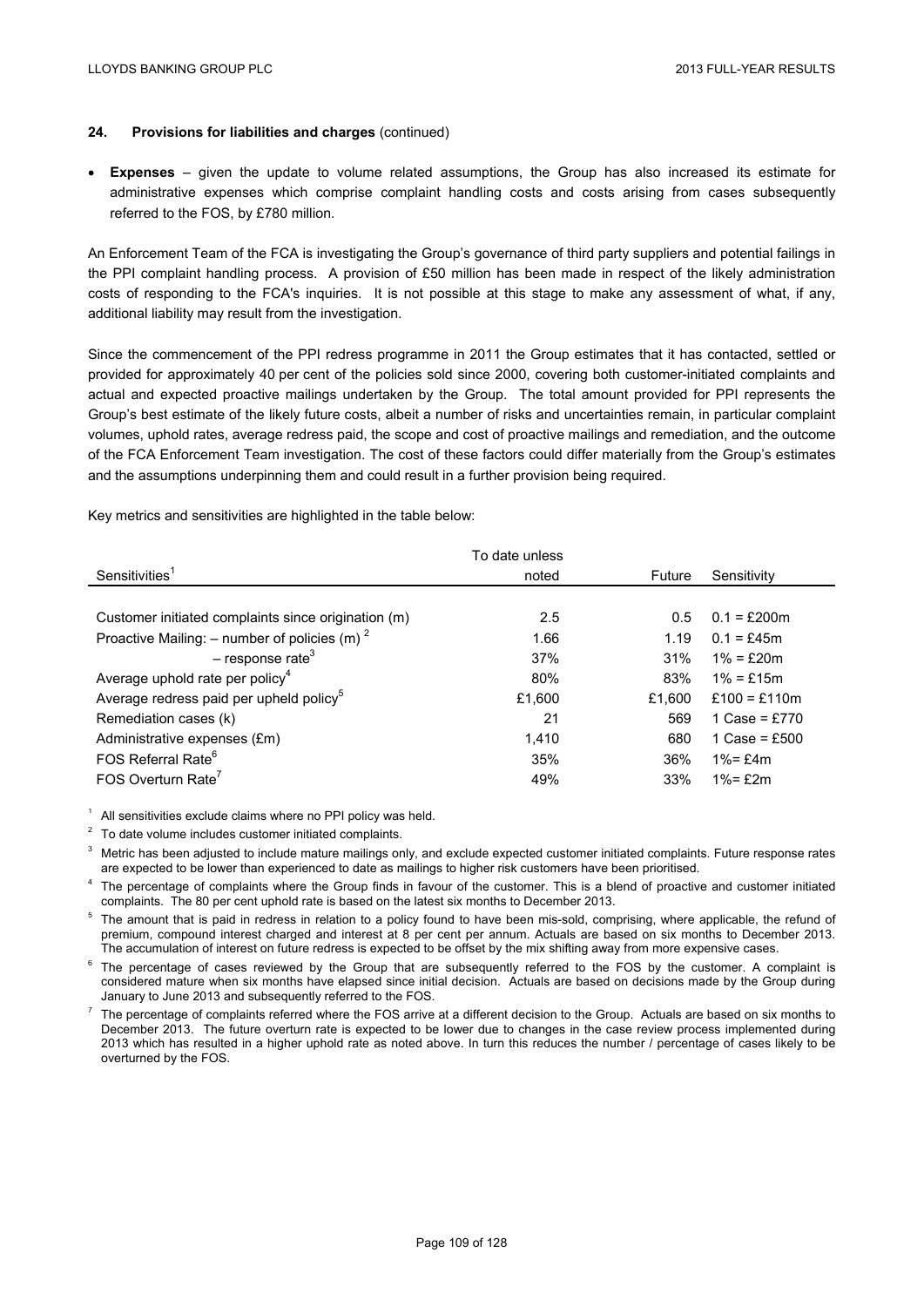## **24. Provisions for liabilities and charges** (continued)

#### *Other regulatory provisions*

#### *Litigation in relation to insurance branch business in Germany*

Clerical Medical Investment Group Limited (CMIG) has received a number of claims in the German courts, relating to policies issued by CMIG but sold by independent intermediaries in Germany, principally during the late 1990s and early 2000s. Following decisions in July 2012 from the Federal Court of Justice (FCJ) in Germany the Group recognised a further provision of £150 million in its accounts for the year ended 31 December 2012 bringing the total amount provided to £325 million. During the half-year to 30 June 2013 the Group has charged a further £75 million with respect to this litigation increasing the total provision to £400 million. The remaining unutilised provision as at 31 December 2013 is £246 million.

However, there are still a number of uncertainties as to the full impact of the FCJ's decisions, and the validity of any of the claims facing CMIG will turn upon the facts and circumstances in respect of each claim. As a result the ultimate financial effect, which could be significantly different from the current provision, will only be known once there is further clarity with respect to a range of legal issues and factual determinations involved in these claims and/or all relevant claims have been resolved.

#### *Interest rate hedging products*

In June 2012, a number of banks, including the Group, reached agreement with the FSA (now FCA) to carry out a review of sales made since 1 December 2001 of interest rate hedging products (IRHP) to certain small and medium-sized businesses. As at 31 December 2013 the Group had identified 1,771 sales of IRHPs to customers within scope of the agreement with the FCA which are being reviewed and, where appropriate, redressed. The Group agreed that on conclusion of this review it would provide redress to any in-scope customers where appropriate.

The Group provided £400 million in its accounts for the year ended 31 December 2012 for the estimated cost of redress and related administration costs, based on a pilot review that had been conducted at the time. In the final quarter of 2013, a significant number of additional cases were reviewed, providing a larger and more representative sample from which to estimate the total cost of the review. As a result, an additional provision of £130 million has been recognised. During the same period, the Group confirmed it would pay any redress due to in-scope customers before any consequential loss claims had been outlined and agreed with them. At 31 December 2013, the total amount provided for the cost of redress and related administration costs is £530 million of which £162 million had been utilised. No provision has been recognised in relation to claims from customers which are not covered by the agreement with the FCA, or incremental claims from customers within the scope of the review. These will be monitored and future provisions will be recognised to the extent an obligation resulting in a probable outflow is identified.

#### *Other regulatory matters*

In the course of its business, the Group is engaged in discussions with the PRA, FCA and other UK and overseas regulators and governmental authorities in relation to a range of matters; a provision is held against the costs expected to be incurred as a result of the conclusions reached. In 2013 the provision was increased by a further £200 million, in respect of matters affecting the Retail, Commercial, and Wealth and Asset Finance businesses, bringing the total amount charged to £300 million of which £75 million had been utilised at 31 December 2013. This increase reflects the Group's assessment of a limited number of matters under discussion, none of which currently is individually considered financially material in the context of the Group.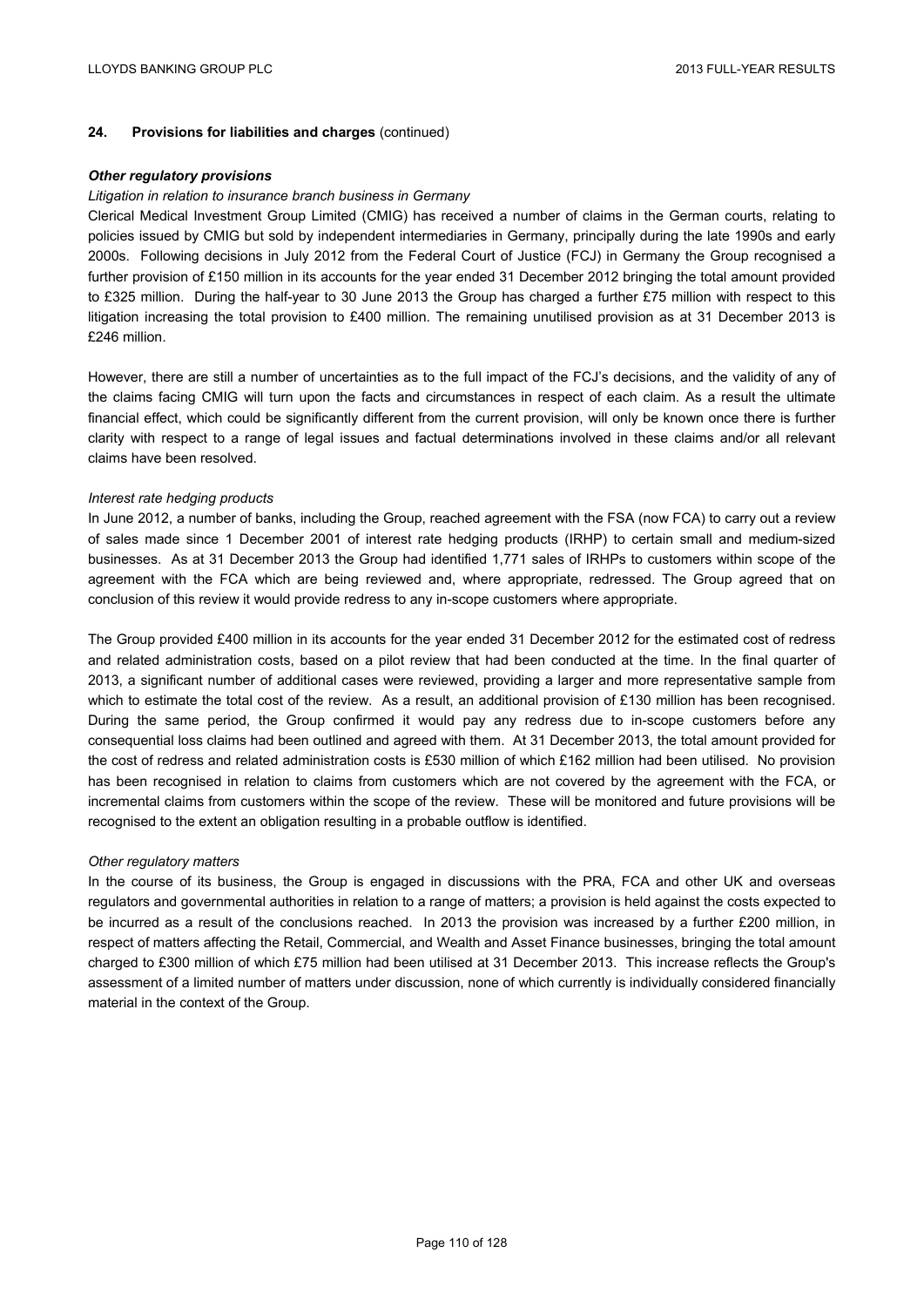# **25. Contingent liabilities and commitments**

#### *Interchange fees*

On 24 May 2012, the General Court of the European Union (the General Court) upheld the European Commission's 2007 decision that an infringement of EU competition law had arisen from arrangements whereby MasterCard issuers charged a uniform fallback multilateral interchange fee (MIF) in respect of cross border transactions in relation to the use of a MasterCard or Maestro branded payment card.

MasterCard has appealed the General Court's judgment to the Court of Justice of the European Union. MasterCard is supported by several card issuers, including the Group. Judgment is not expected until the summer of 2014 or later.

In parallel:

- the European Commission is also considering further action, and has proposed legislation to regulate interchange fees, following its 2012 Green Paper (Towards an integrated European market for cards, internet and mobile payments) consultation;
- the European Commission has consulted on commitments proposed by VISA to settle an investigation into whether arrangements adopted by VISA for the levying of the MIF in respect of cross-border credit card payment transactions also infringe European Union competition laws. VISA has proposed inter alia to reduce the level of interchange fees on cross-border credit card transactions to the interim level (30 basis points) also agreed by MasterCard. VISA has previously reached an agreement (which expires in 2014) with the European Commission to reduce the level of interchange fees for cross-border debit card transactions to the interim levels agreed by MasterCard;
- the Office of Fair Trading (OFT) has placed on hold its examination of whether the levels of interchange fees paid by retailers in respect of MasterCard and VISA credit cards, debit cards and charge cards in the UK infringe competition law. The OFT has placed the investigation on hold pending the outcome of the MasterCard appeal to the Court of Justice of the European Union; and
- the UK Government held a consultation in 2013, Opening Up UK Payments. The consultation included a proposal to legislate to introduce a new economic regulator with responsibility for payment systems, including three and four party card schemes, and a role in setting or approving interchange fees.

The ultimate impact of the investigations and any regulatory or legislative developments on the Group can only be known at the conclusion of these investigations and any relevant appeal proceedings and once regulatory or legislative proposals are more certain.

#### *Investigations and litigation relating to interbank offered rates, and other reference rates*

A number of government agencies in the UK, US and elsewhere, including the UK Financial Conduct Authority, the Serious Fraud Office, the US Commodity Futures Trading Commission, the US Securities and Exchange Commission, the US Department of Justice and a number of State Attorneys General, as well as the European and Swiss Competition Commissions, are conducting investigations into submissions made by panel members to the bodies that set various interbank offered rates including the BBA London Interbank Offered Rates (LIBOR) and the European Banking Federation's Euribor, along with other reference rates. Certain Group companies were (at the relevant times) and remain members of various panels whose members make submissions to these bodies including the BBA LIBOR panels. No Group company is or was a member of the Euribor panel. Certain Group companies have received subpoenas and requests for information from certain government agencies and the Group is co-operating with their investigations.

Certain Group companies, together with other panel banks, have also been named as defendants in private lawsuits, including purported class action suits, in the US in connection with their roles as panel banks contributing to the setting of US Dollar LIBOR. The claims have been asserted by plaintiffs claiming to have had an interest in various types of financial instruments linked to US Dollar LIBOR. The allegations in these cases, the majority of which have been coordinated for pre-trial purposes in multi-district litigation proceedings (MDL) in the US District Court for the Southern District of New York (the 'District Court'), are substantially similar to each other. The lawsuits allege violations of the Sherman Antitrust Act, the Racketeer Influenced and Corrupt Organizations Act (RICO) and the Commodity Exchange Act (CEA), as well as various state statutes and common law doctrines. Certain of the plaintiffs' claims have been dismissed by the District Court, various motions directed to the sufficiency of their pleading of certain claims are still pending, and many of these cases have been stayed by order of the District Court.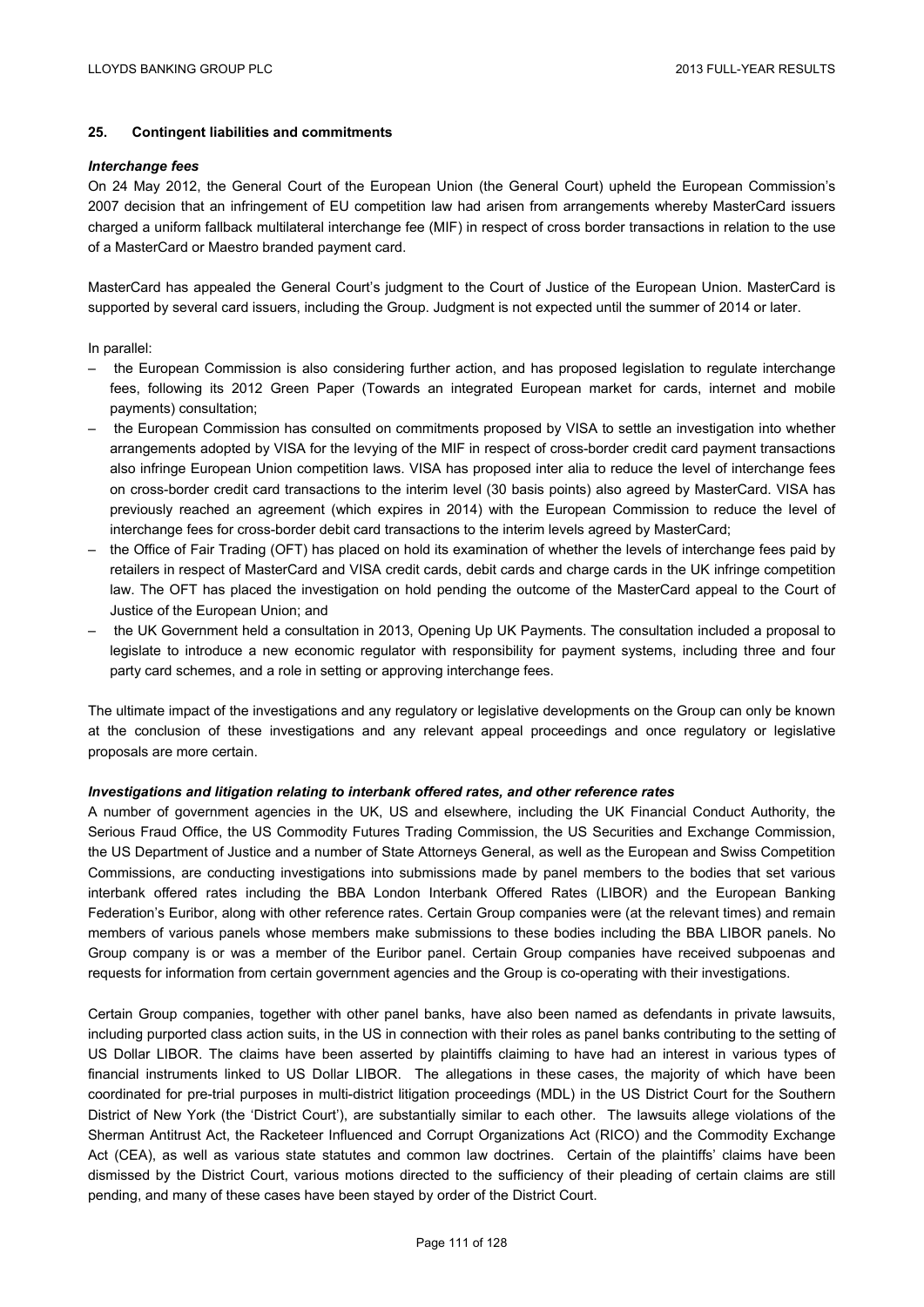# **25. Contingent liabilities and commitments** (continued)

The Group is also reviewing its activities in relation to the setting of certain foreign exchange daily benchmark rates, following the FCA's publicised initiation of an investigation into other financial institutions in relation to this activity. In addition, the Group, together with a number of other banks, has been named as a defendant in several actions in the District Court, in which the plaintiffs allege that the defendants manipulated WM/Reuters foreign exchange rates in violation of US antitrust laws. The time-frame for the Group and the other defendants to move to dismiss these claims has not yet been set.

It is currently not possible to predict the scope and ultimate outcome on the Group of the various regulatory investigations, private lawsuits or any related challenges to the interpretation or validity of any of the Group's contractual arrangements, including their timing and scale.

## *Financial Services Compensation Scheme*

The Financial Services Compensation Scheme (FSCS) is the UK's independent statutory compensation fund of last resort for customers of authorised financial services firms and pays compensation if a firm is unable or likely to be unable to pay claims against it. The FSCS is funded by levies on the authorised financial services industry. Each deposit-taking institution contributes towards the FSCS levies in proportion to their share of total protected deposits on 31 December of the year preceding the scheme year, which runs from 1 April to 31 March.

Following the default of a number of deposit takers in 2008, the FSCS borrowed funds from HM Treasury to meet the compensation costs for customers of those firms. Although the substantial majority of this loan, which totalled approximately £17 billion at 31 March 2013, will be repaid from funds the FSCS receives from asset sales, surplus cash flow or other recoveries in relation to the assets of the firms that defaulted, any shortfall will be funded by deposit-taking participants of the FSCS. In July 2013, the FSCS confirmed that it expects to raise compensation costs levies of approximately £1.1 billion on all deposit-taking participants over a three year measurement period from 2012 to 2014 to enable it to repay the balance of the HM Treasury loan which matures in 2016. The Group has provided for its share of the 2012 and 2013 element of the levy. The amount of future compensation costs levies payable by the Group depends on a number of factors including participation in the market at 31 December, the level of protected deposits and the population of deposit-taking participants.

#### *Investigation into Bank of Scotland and report on HBOS*

The FSA's enforcement investigation into Bank of Scotland plc's Corporate division between 2006 and 2008 concluded with the publication of a Final Notice on 9 March 2012. No financial penalty was imposed on the Group or Bank of Scotland plc. On 12 September 2012 the FSA confirmed it was starting work on a public interest report on HBOS. That report is currently expected to be published in 2014.

#### *US shareholder litigation*

In November 2011 the Group and two former members of the Group's Board of Directors were named as defendants in a purported securities class action filed in the United States District Court for the Southern District of New York. The complaint asserted claims under the Securities Exchange Act of 1934 in connection with alleged material omissions from statements made in 2008 in connection with the acquisition of HBOS. In October 2012 the court dismissed the complaint. The plaintiffs' appeal against this decision was dismissed on 19 September 2013 and the time limit for further appeals expired in December 2013.

#### *US-Swiss tax programme*

The US Department of Justice (the DOJ) and the Swiss Federal Department of Finance announced on 29 August 2013 a programme (the Programme) for Swiss banks to obtain resolution concerning their status in connection with on-going investigations by the DOJ into individuals and entities that use foreign (i.e. non-U.S.) bank accounts to evade U.S. taxes and reporting requirements, and individuals and entities that facilitate or have facilitated the evasion of such taxes and reporting requirements. Swiss banks that choose to participate have to notify the DOJ of their election to categorise their relevant banking operations according to one of a number of defined categories under the Programme.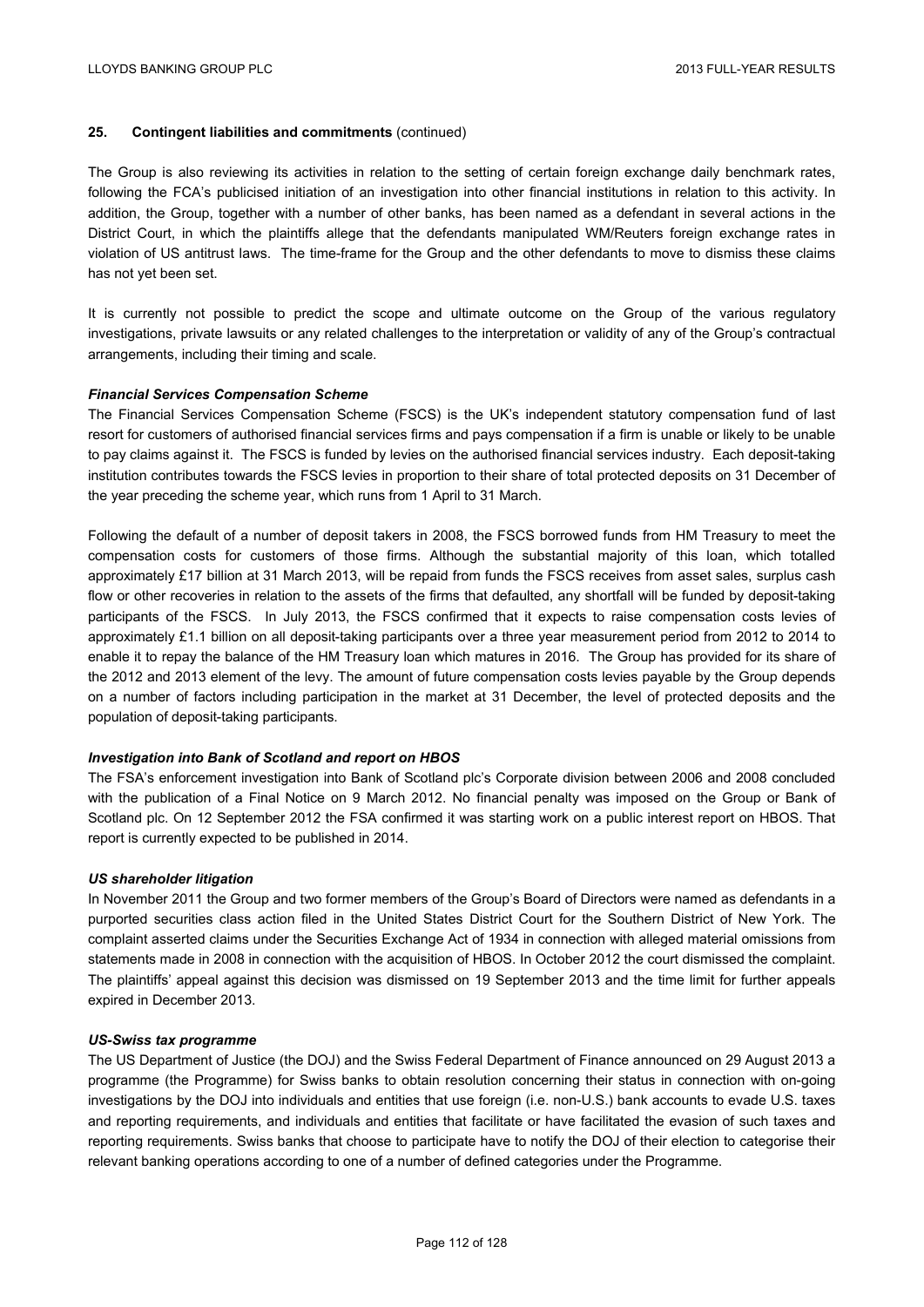# **25. Contingent liabilities and commitments** (continued)

The Group, which carried out private banking operations in Switzerland prior to disposing of these operations in November 2013, has notified the DOJ of its elected categorisation on the basis that while it believes it has operated in full compliance with all US federal tax laws, there remains the possibility that certain of its clients may not have declared their assets in compliance with such laws. The Group will continue to co-operate with the DOJ under the terms of the Programme. However, at this time, it is not possible to predict the ultimate outcome of the Group's participation in the Programme, including the timing and scale of any fine finally payable to the DOJ.

### *Tax authorities*

The Group provides for potential tax liabilities that may arise on the basis of the amounts expected to be paid to tax authorities. This includes open matters where Her Majesty's Revenue and Customs ('HMRC') adopt a different interpretation and application of tax law which might lead to additional tax. The Group has an open matter in relation to a claim for group relief of losses incurred in its former Irish banking subsidiary, which ceased trading on 31 December 2010. In the second half of 2013 HMRC informed the Group that their interpretation of the UK rules, permitting the offset of such losses, denies the claim; if HMRC's position is found to be correct management estimate that this would result in an increase in current tax liabilities of approximately £600 million and a reduction in the Group's deferred tax asset of approximately £400 million. The Group does not agree with HMRC's position and, having taken appropriate advice, does not consider that this is a case where additional tax will ultimately fall due.

# *Other legal actions and regulatory matters*

In addition, during the ordinary course of business the Group is subject to other threatened and actual legal proceedings (including class or group action claims brought on behalf of customers, shareholders or other third parties), and regulatory challenges, investigations and enforcement actions, both in the UK and overseas. All such material matters are periodically reassessed, with the assistance of external professional advisers where appropriate, to determine the likelihood of the Group incurring a liability. In those instances where it is concluded that it is more likely than not that a payment will be made, a provision is established to management's best estimate of the amount required to settle the obligation at the relevant balance sheet date. In some cases it will not be possible to form a view, either because the facts are unclear or because further time is needed properly to assess the merits of the case and no provisions are held against such matters. However the Group does not currently expect the final outcome of any such case to have a material adverse effect on its financial position, operations or cash flows.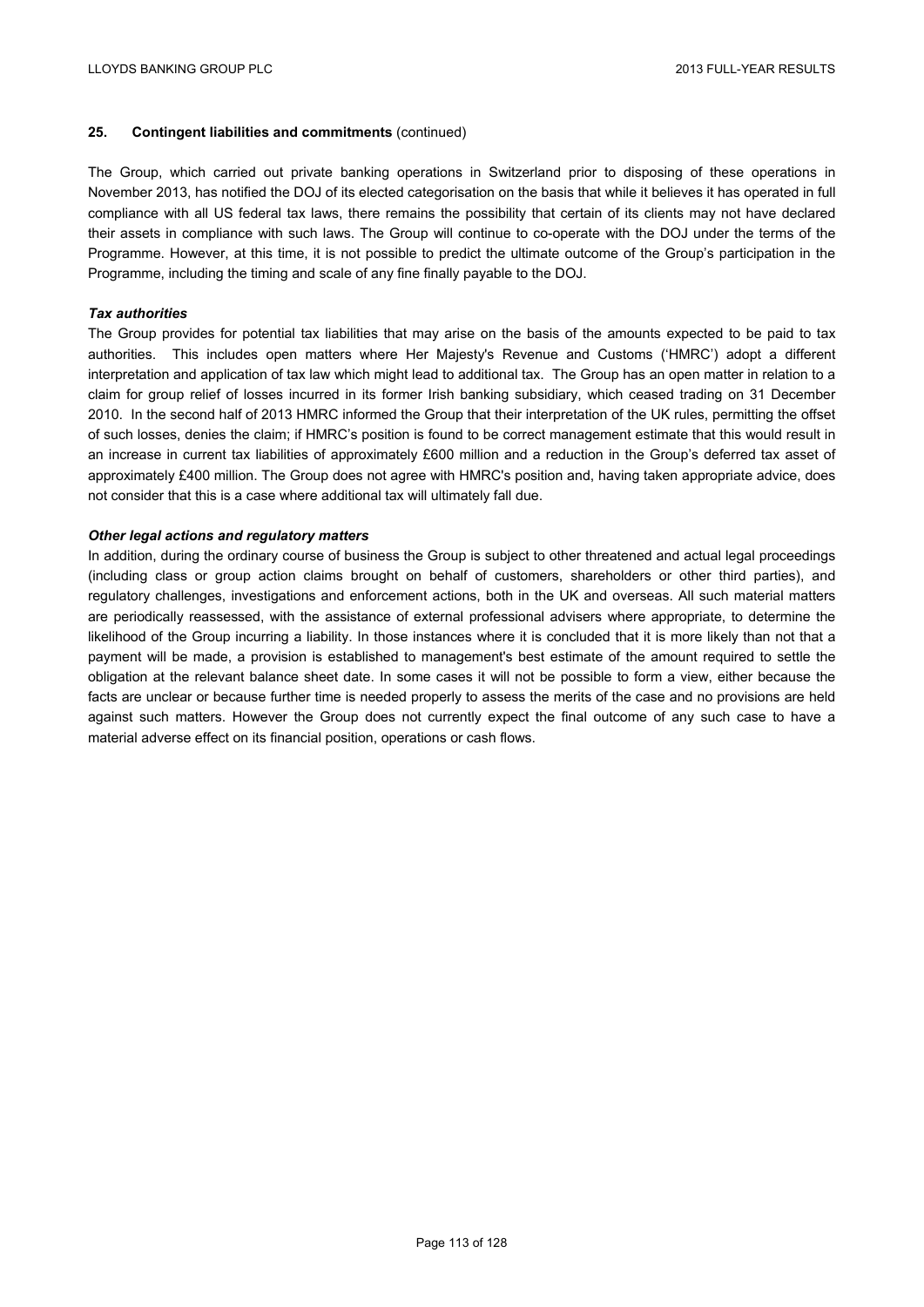# **25. Contingent liabilities and commitments** (continued)

#### **Contingent liabilities and commitments arising from the banking business**

|                                                                                | At          | At          |
|--------------------------------------------------------------------------------|-------------|-------------|
|                                                                                | 31 December | 31 December |
|                                                                                | 2013        | 2012        |
|                                                                                | £m          | £m          |
| <b>Contingent liabilities</b>                                                  |             |             |
| Acceptances and endorsements                                                   | 204         | 107         |
| Other:                                                                         |             |             |
| Other items serving as direct credit substitutes                               | 710         | 523         |
| Performance bonds and other transaction-related contingencies                  | 1,966       | 2,266       |
|                                                                                | 2,676       | 2,789       |
| <b>Total contingent liabilities</b>                                            | 2,880       | 2,896       |
| <b>Commitments</b>                                                             |             |             |
| Documentary credits and other short-term trade-related transactions            | 54          | 11          |
| Forward asset purchases and forward deposits placed                            | 440         | 546         |
| Undrawn formal standby facilities, credit lines and other commitments to lend: |             |             |
| Less than 1 year original maturity:                                            |             |             |
| Mortgage offers made                                                           | 9,559       | 7,404       |
| Other commitments                                                              | 55,002      | 53,196      |
|                                                                                | 64,561      | 60,600      |
| 1 year or over original maturity                                               | 40,616      | 40,794      |
| <b>Total commitments</b>                                                       | 105,671     | 101,951     |

Of the amounts shown above in respect of undrawn formal standby facilities, credit lines and other commitments to lend, £56,292 million (31 December 2012: £52,733 million) was irrevocable.

## **26. Fair values of financial assets and liabilities**

The valuations of financial instruments have been classified into three levels according to the quality and reliability of information used to determine the fair values.

## *Level 1 portfolios*

Level 1 fair value measurements are those derived from unadjusted quoted prices in active markets for identical assets or liabilities. Products classified as level 1 predominantly comprise equity shares, treasury bills and other government securities.

#### *Level 2 portfolios*

Level 2 valuations are those where quoted market prices are not available, for example where the instrument is traded in a market that is not considered to be active or valuation techniques are used to determine fair value and where these techniques use inputs that are based significantly on observable market data. Examples of such financial instruments include most over-the-counter derivatives, financial institution issued securities, certificates of deposit and certain asset-backed securities.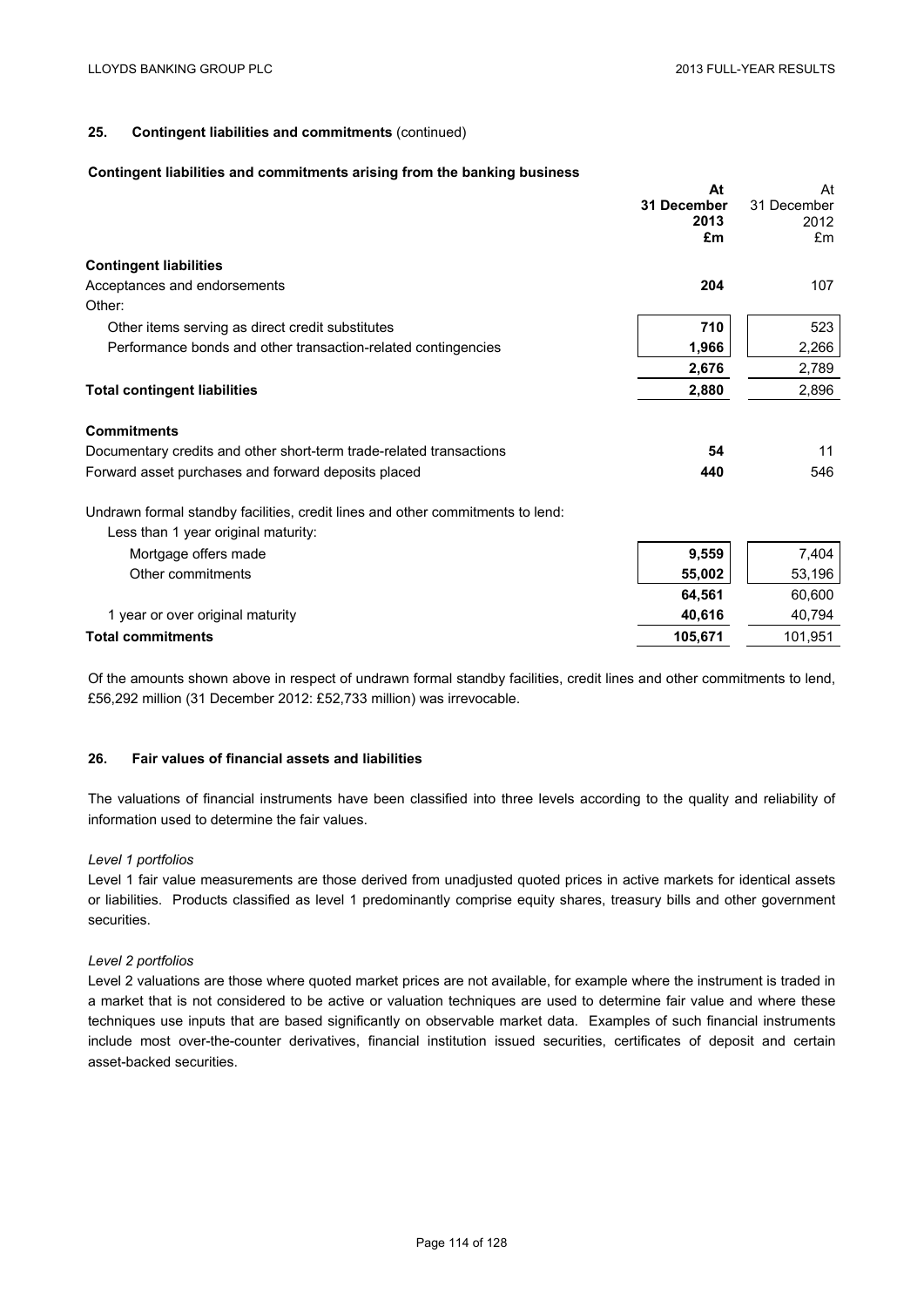#### *Level 3 portfolios*

Level 3 portfolios are those where at least one input which could have a significant effect on the instrument's valuation is not based on observable market data. Such instruments would include the Group's venture capital and unlisted equity investments which are valued using various valuation techniques that require significant management judgement in determining appropriate assumptions, including earnings multiples and estimated future cash flows. Certain of the Group's asset-backed securities and derivatives, principally where there is no trading activity in such securities, are also classified as level 3.

### **Valuation control framework**

Key elements of the valuation control framework, which covers processes for all levels in the fair value hierarchy including level 3 portfolios, include model validation (incorporating pre-trade and post-trade testing), product implementation review and independent price verification. Formal committees meet quarterly to discuss and approve valuations in more judgemental areas.

# **Transfers into and out of level 3 portfolios**

Transfers out of level 3 portfolios arise when inputs that could have a significant impact on the instrument's valuation become market observable; conversely, transfers into the portfolios arise when consistent sources of data cease to be available.

## **Valuation methodology**

Loans and advances and debt securities measured at fair value through profit or loss and classified as level 2 are valued by discounting expected cash flows using an observable credit spread applicable to the particular instrument. The fair value of non-derivative liabilities measured at fair value through profit or loss and classified as level 2 is calculated in a similar way.

For other level 2 and level 3 portfolios, there is no significant change to what was disclosed in the Group's 2012 annual report and accounts in respect of the valuation methodology (techniques and inputs) applied to such portfolios.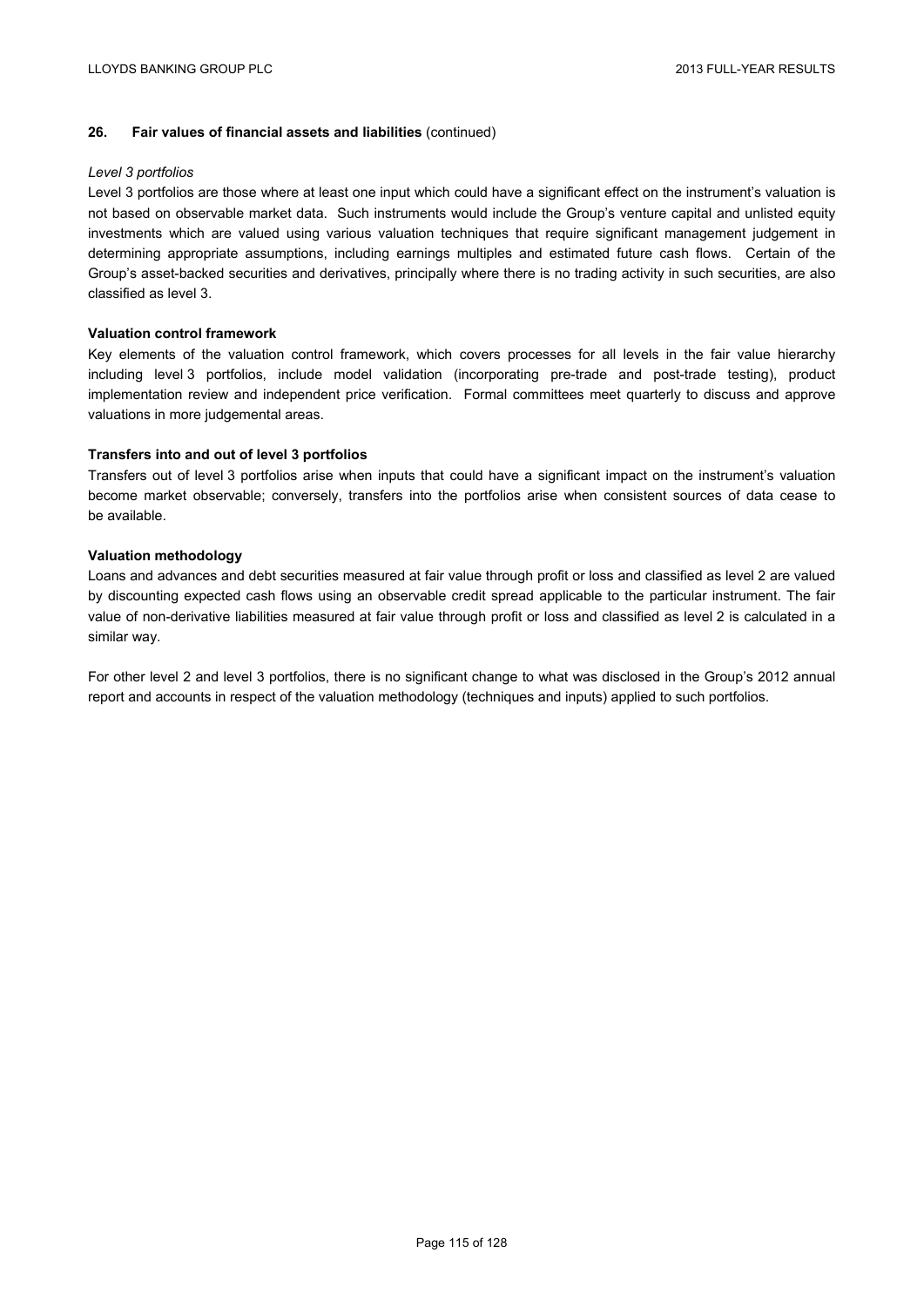The table below summarises the carrying values of financial assets and liabilities presented on the Group's balance sheet. The fair values presented in the table are at a specific date and may be significantly different from the amounts which will actually be paid or received on the maturity or settlement date.

|                                                       | <b>31 December 2013</b> |         |          | 31 December 2012 <sup>1</sup> |  |
|-------------------------------------------------------|-------------------------|---------|----------|-------------------------------|--|
|                                                       | Carrying                | Fair    | Carrying | Fair                          |  |
|                                                       | value                   | value   | value    | value                         |  |
|                                                       | £m                      | £m      | £m       | £m                            |  |
| <b>Financial assets</b>                               |                         |         |          |                               |  |
| Cash and balances at central banks                    | 49,915                  | 49,915  | 80,298   | 80,298                        |  |
| Items in the course of collection from banks          | 1,007                   | 1,007   | 1,256    | 1,256                         |  |
| Trading and other financial assets at fair value      |                         |         |          |                               |  |
| through profit or loss                                | 142,683                 | 142,683 | 160,620  | 160,620                       |  |
| Derivative financial instruments                      | 33,125                  | 33,125  | 56,557   | 56,557                        |  |
| Loans and receivables:                                |                         |         |          |                               |  |
| Loans and advances to banks                           | 25,365                  | 25,296  | 32,757   | 32,746                        |  |
| Loans and advances to customers                       | 495,281                 | 486,495 | 517,225  | 506,418                       |  |
| Debt securities                                       | 1,355                   | 1,251   | 5,273    | 5,402                         |  |
| Available-for-sale financial instruments              | 43,976                  | 43,976  | 31,374   | 31,374                        |  |
| <b>Financial liabilities</b>                          |                         |         |          |                               |  |
| Deposits from banks                                   | 13,982                  | 14,101  | 38,405   | 38,738                        |  |
| <b>Customer deposits</b>                              | 441,311                 | 441,855 | 426,912  | 428,749                       |  |
| Items in course of transmission to banks              | 774                     | 774     | 996      | 996                           |  |
| Trading and other financial liabilities at fair value |                         |         |          |                               |  |
| through profit or loss                                | 43,625                  | 43,625  | 33,392   | 33,392                        |  |
| Derivative financial instruments                      | 30,464                  | 30,464  | 48,676   | 48,676                        |  |
| Notes in circulation                                  | 1,176                   | 1,176   | 1,198    | 1,198                         |  |
| Debt securities in issue                              | 87,102                  | 90,803  | 117,253  | 122,847                       |  |
| Liabilities arising from non-participating investment |                         |         |          |                               |  |
| contracts                                             | 27,590                  | 27,590  | 54,372   | 54,372                        |  |
| Financial guarantees                                  | 50                      | 50      | 48       | 48                            |  |
| Subordinated liabilities                              | 32,312                  | 34,449  | 34,092   | 36,382                        |  |

 $1$  Restated – see notes 1 and 28.

The Group manages valuation adjustments for its derivative exposures on a net basis; the Group determines their fair values on the basis of their net exposures. In all other cases, fair values of financial assets and liabilities measured at fair value are determined on the basis of their gross exposures.

The following table provides an analysis of the financial assets and liabilities of the Group that are carried at fair value in the Group's consolidated balance sheet, grouped into levels 1 to 3 based on the degree to which the fair value is observable.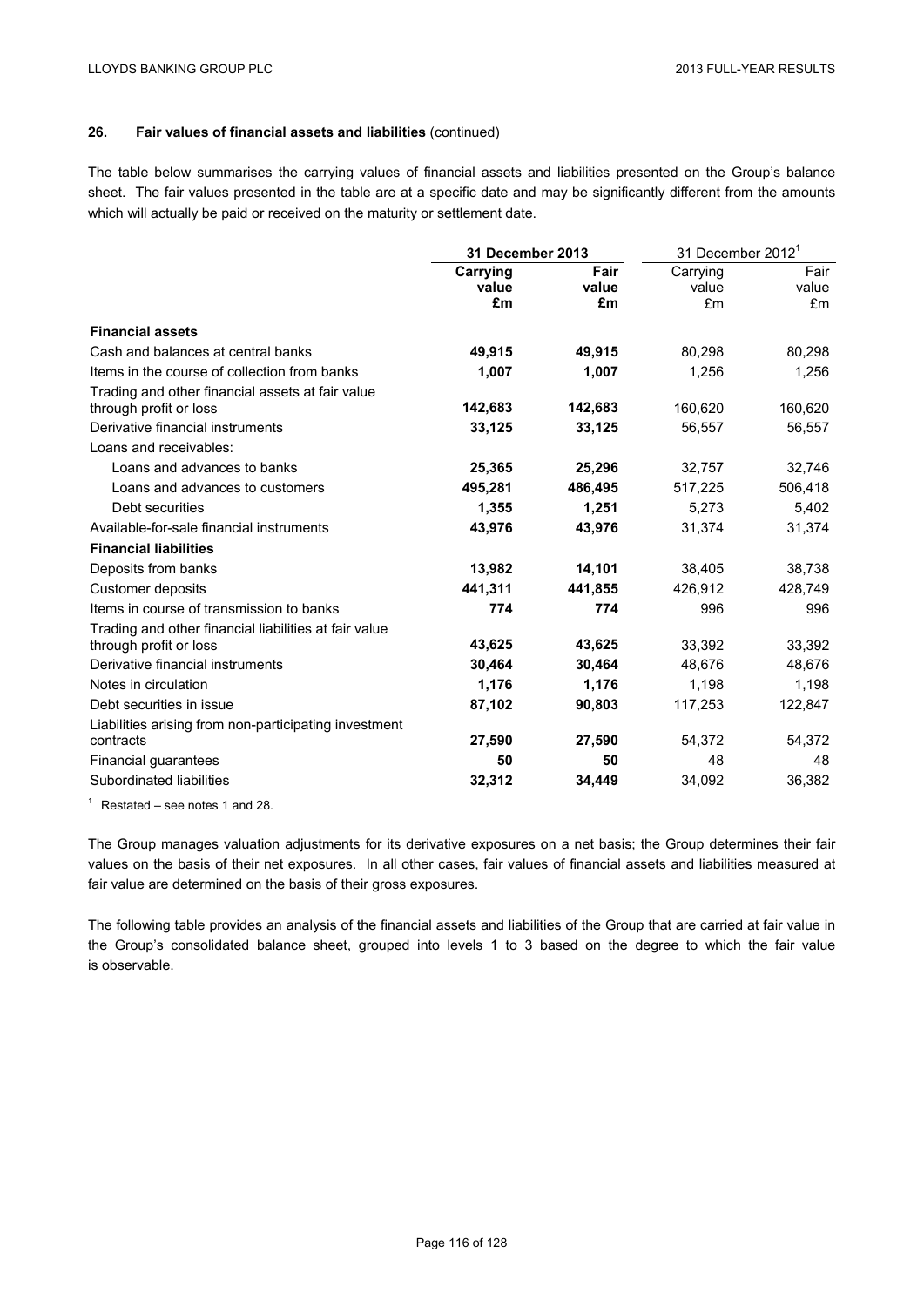Valuation hierarchy

|                                                                                 | Level 1 | Level <sub>2</sub> | Level 3 | <b>Total</b> |
|---------------------------------------------------------------------------------|---------|--------------------|---------|--------------|
|                                                                                 | £m      | £m                 | £m      | £m           |
| At 31 December 2013                                                             |         |                    |         |              |
| Trading and other financial assets at fair value<br>through profit or loss:     |         |                    |         |              |
| Loans and advances to customers                                                 |         | 21,110             |         | 21,110       |
| Loans and advances to banks                                                     |         | 8,333              |         | 8,333        |
| Debt securities:                                                                |         |                    |         |              |
| Government securities                                                           | 20,191  | 498                |         | 20,689       |
| Other public sector securities                                                  |         | 1,312              | 885     | 2,197        |
| Bank and building society certificates of deposit                               |         | 1,491              |         | 1,491        |
| Asset-backed securities:                                                        |         |                    |         |              |
| Mortgage-backed securities                                                      | 30      | 768                |         | 798          |
| Other asset-backed securities                                                   | 171     | 756                |         | 927          |
| Corporate and other debt securities                                             | 244     | 18,689             | 1,687   | 20,620       |
|                                                                                 | 20,636  | 23,514             | 2,572   | 46,722       |
| Equity shares                                                                   | 64,690  | 53                 | 1,660   | 66,403       |
| Treasury and other bills                                                        | 7       | 108                |         | 115          |
| Total trading and other financial assets at fair                                |         |                    |         |              |
| value through profit or loss                                                    | 85,333  | 53,118             | 4,232   | 142,683      |
| Available-for-sale financial assets:                                            |         |                    |         |              |
| Debt securities:                                                                |         |                    |         |              |
| Government securities                                                           | 38,262  | 28                 |         | 38,290       |
| Bank and building society certificates of deposit                               |         | 208                |         | 208          |
| Asset-backed securities:                                                        |         |                    |         |              |
| Mortgage-backed securities                                                      |         | 1,263              |         | 1,263        |
| Other asset-backed securities                                                   |         | 841                | 74      | 915          |
| Corporate and other debt securities                                             | 56      | 1,799              |         | 1,855        |
|                                                                                 | 38,318  | 4,139              | 74      | 42,531       |
| Equity shares                                                                   | 48      | 147                | 375     | 570          |
| Treasury and other bills                                                        | 852     | 23                 |         | 875          |
| Total available-for-sale financial assets                                       | 39,218  | 4,309              | 449     | 43,976       |
| Derivative financial instruments                                                | 235     | 29,871             | 3,019   | 33,125       |
| Total financial assets carried at fair value                                    | 124,786 | 87,298             | 7,700   | 219,784      |
| Trading and other financial liabilities at fair value<br>through profit or loss |         |                    |         |              |
| Liabilities held at fair value through profit or loss<br>(debt securities)      |         | 5,267              | 39      | 5,306        |
| Trading liabilities:                                                            |         |                    |         |              |
| Liabilities in respect of securities sold under<br>repurchase agreements        |         | 28,902             |         | 28,902       |
| Short positions in securities                                                   | 6,473   | 417                |         | 6,890        |
| Other                                                                           |         | 2,527              |         | 2,527        |
|                                                                                 | 6,473   | 31,846             |         | 38,319       |
| Total trading and other financial liabilities at fair                           |         |                    |         |              |
| value through profit or loss                                                    | 6,473   | 37,113             | 39      | 43,625       |
| Derivative financial instruments                                                | 119     | 29,359             | 986     | 30,464       |
| Financial guarantees                                                            |         |                    | 50      | 50           |
| Total financial liabilities carried at fair value                               | 6,592   | 66,472             | 1,075   | 74,139       |

There were no transfers between level 1 and level 2 during the period.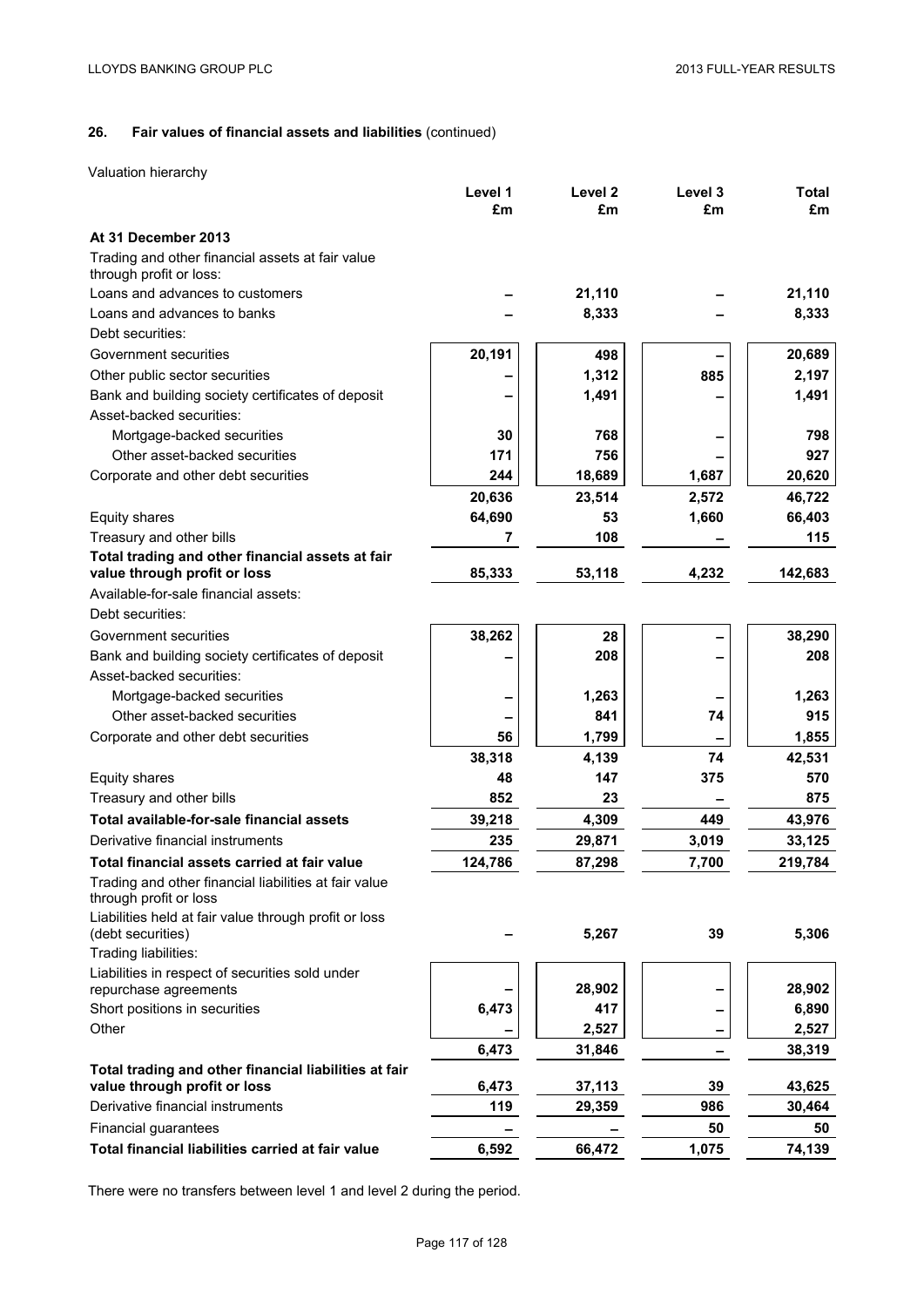# **Movements in level 3 portfolio**

The table below analyses movements in the level 3 financial assets portfolio.

|                                                                                                                                                                   | <b>Trading</b><br>and other<br>financial<br>assets at fair<br>value through<br>profit or loss<br>£m | Available-<br>for-sale<br>financial<br>assets<br>£m | <b>Derivative</b><br>assets<br>£m | <b>Total</b><br>financial<br>assets<br>carried at<br>fair value<br>£m |
|-------------------------------------------------------------------------------------------------------------------------------------------------------------------|-----------------------------------------------------------------------------------------------------|-----------------------------------------------------|-----------------------------------|-----------------------------------------------------------------------|
| At 1 January 2013                                                                                                                                                 | 3,306                                                                                               | 567                                                 | 2,358                             | 6,231                                                                 |
| Exchange and other adjustments                                                                                                                                    | 21                                                                                                  | 15                                                  | 2                                 | 38                                                                    |
| Gains recognised in the income statement within<br>other income<br>Gains recognised in other comprehensive income<br>within the revaluation reserve in respect of | 296                                                                                                 |                                                     | 144                               | 440                                                                   |
| available-for-sale financial assets                                                                                                                               |                                                                                                     | 40                                                  |                                   | 40                                                                    |
| Purchases                                                                                                                                                         | 582                                                                                                 | 43                                                  | 271                               | 896                                                                   |
| Sales                                                                                                                                                             | (631)                                                                                               | (224)                                               | (102)                             | (957)                                                                 |
| Transfers into the level 3 portfolio                                                                                                                              | 995                                                                                                 | 12                                                  | 354                               | 1,361                                                                 |
| Transfers out of the level 3 portfolio                                                                                                                            | (337)                                                                                               | (4)                                                 | (8)                               | (349)                                                                 |
| At 31 December 2013                                                                                                                                               | 4,232                                                                                               | 449                                                 | 3,019                             | 7,700                                                                 |
| Gains recognised in the income statement<br>within other income relating to those assets<br>held at 31 December 2013                                              | 70                                                                                                  | 5                                                   | 159                               | 234                                                                   |

The table below analyses movements in the level 3 financial liabilities portfolio.

|                                                                                                                                    | <b>Trading</b><br>and other<br>financial<br>liabilities at<br>fair<br>value through<br>profit or loss<br>£m | <b>Derivative</b><br><b>liabilities</b><br>£m | <b>Financial</b><br>guarantees<br>£m | Total<br>financial<br><b>liabilities</b><br>carried at<br>fair value<br>£m |
|------------------------------------------------------------------------------------------------------------------------------------|-------------------------------------------------------------------------------------------------------------|-----------------------------------------------|--------------------------------------|----------------------------------------------------------------------------|
| At 1 January 2013                                                                                                                  |                                                                                                             | 543                                           | 48                                   | 591                                                                        |
| Exchange and other adjustments                                                                                                     |                                                                                                             | 8                                             |                                      | 8                                                                          |
| (Gains) losses recognised in the income statement                                                                                  |                                                                                                             |                                               |                                      |                                                                            |
| within other income                                                                                                                | 10                                                                                                          | (30)                                          | 3                                    | (17)                                                                       |
| Additions                                                                                                                          | 29                                                                                                          | 262                                           |                                      | 291                                                                        |
| Redemptions                                                                                                                        |                                                                                                             | (29)                                          | (1)                                  | (30)                                                                       |
| Transfers into the level 3 portfolio                                                                                               |                                                                                                             | 233                                           |                                      | 233                                                                        |
| Transfers out of the level 3 portfolio                                                                                             |                                                                                                             | (1)                                           |                                      | (1)                                                                        |
| At 31 December 2013                                                                                                                | 39                                                                                                          | 986                                           | 50                                   | 1,075                                                                      |
| Gains (losses) recognised in the income<br>statement within other income relating to those<br>liabilities held at 31 December 2013 | 10                                                                                                          | (20)                                          | 3                                    | (7)                                                                        |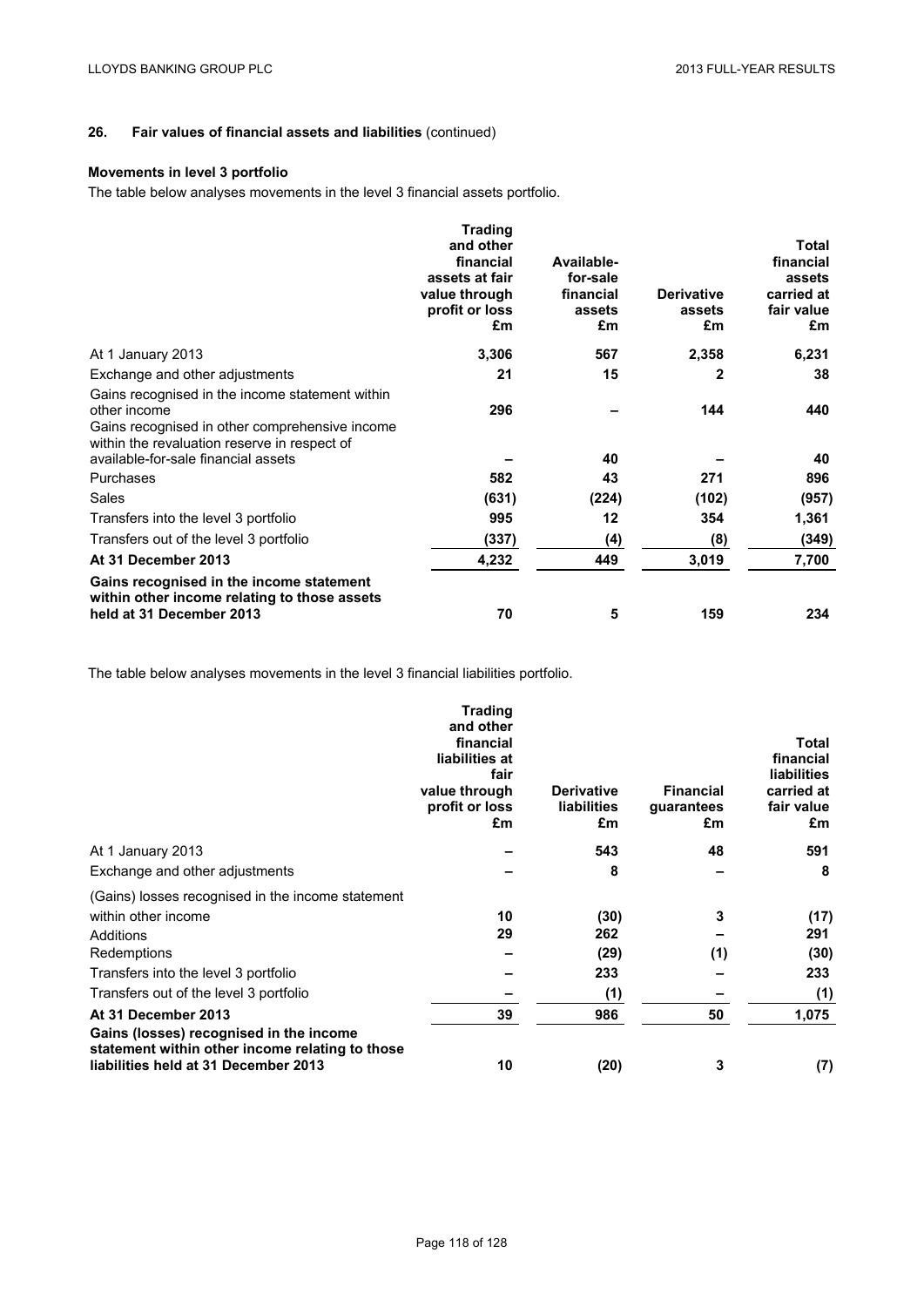#### **Sensitivity of level 3 valuations**

Valuation techniques applied to many of the Group's level 3 instruments often involve the use of two or more inputs whose relationship is interdependent. The calculation of the effect of reasonably possible alternative assumptions included in the table below reflects such relationships.

The following information relates to significant unobservable inputs in respect of derivatives and debt investments shown in the table that follows:

- Interest rates and inflation rates are referenced in some derivatives where the payoff that the holder of the derivative receives depends on the behaviour of those underlying references through time.
- Credit spreads represent the premium above the benchmark reference instrument required to compensate for lower credit quality; higher spreads lead to a lower fair value.
- Volatility parameters represent key attributes of option behaviour; higher volatilities typically denote a wider range of possible outcomes.

The fair values of certain equity investments, mainly those in the Group's venture capital businesses, are determined by identifying the earnings multiple for comparable companies and applying this multiple to the earnings of the entity whose value is being estimated; a higher earnings multiple will result in a higher fair value.

#### **Reasonably possible alternative assumptions**

The following information relates to reasonably possible alternative assumptions shown in the table that follows.

#### *Debt securities*

Reasonably possible alternative assumptions have been determined in respect of the Group's structured credit investment by flexing credit spreads.

### *Derivatives*

- (i) In respect of the embedded equity conversion feature of the Enhanced Capital Notes, the sensitivity was based on the absolute difference between the actual price of the Enhanced Capital Note and the closest, alternative broker quote available plus the impact of applying a 10 basis points increase/decrease in the market yield used to derive a market price for similar bonds without the conversion feature. The effect of interdependency of the assumptions is not material to the effect of applying reasonably possible alternative assumptions to the valuations of derivative financial instruments.
- (ii) Uncollateralised inflation swaps are valued using appropriate discount spreads for such transactions. These spreads are not generally observable for longer maturities. The reasonably possible alternative valuations reflect flexing of the spreads for the differing maturities to alternative values of between 62 basis points and 192 basis points.
- (iii) Swaptions are priced using industry standard option pricing models. Such models require interest rate volatilities which may be unobservable at longer maturities. To derive reasonably possible alternative valuations these volatilities have been flexed within a range of 3 per cent to 112 per cent.

#### *Equity and venture capital investments*

The valuation techniques used for unlisted equities and venture capital investments vary depending on the nature of the investment. Reasonably possible alternative valuations for these investments have been calculated as follows:

- for valuations derived from earnings multiples, a 10 per cent increase/decrease in the earnings multiple has been applied; and
- for fund investment portfolios, the values of underlying investments have been flexed in line with International Private Equity and Venture Capital Guidelines.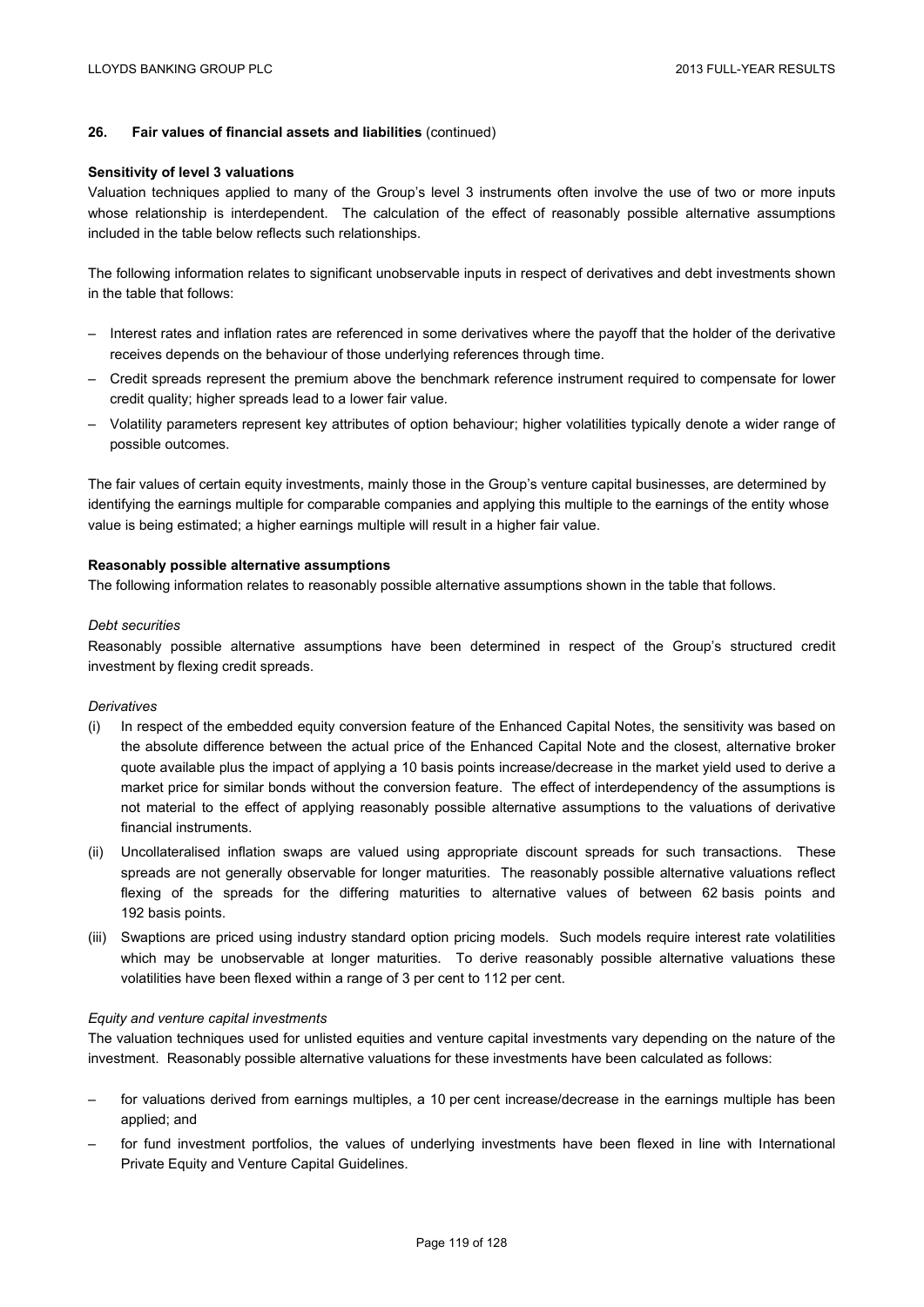|                                                                       |                                                         |                                                                         |                    | At 31 December 2013     |               |                                                                                 |
|-----------------------------------------------------------------------|---------------------------------------------------------|-------------------------------------------------------------------------|--------------------|-------------------------|---------------|---------------------------------------------------------------------------------|
|                                                                       |                                                         |                                                                         |                    |                         |               | <b>Effect of reasonably</b><br>possible alternative<br>assumptions <sup>2</sup> |
|                                                                       | <b>Valuation</b><br>technique(s)                        | <b>Significant</b><br>unobservable<br>inputs                            | Range <sup>1</sup> | Carrying<br>value<br>£m | changes<br>£m | Favourable Unfavourable<br>changes<br>£m                                        |
|                                                                       |                                                         | Trading and other financial assets at fair value through profit or loss |                    |                         |               |                                                                                 |
| Debt securities                                                       | Discounted cash<br>flow                                 | Credit spreads (bps)                                                    | n/a <sup>3</sup>   |                         |               |                                                                                 |
| Equity and venture Market approach                                    |                                                         | Earnings multiple                                                       |                    | 18                      | 5             | (2)                                                                             |
| capital investments                                                   |                                                         |                                                                         | 0.2/14.6           | 2,132                   | 70            | (70)                                                                            |
|                                                                       | Underlying<br>asset/net asset<br>value (incl.           |                                                                         |                    |                         |               |                                                                                 |
|                                                                       | property prices) <sup>4</sup>                           | n/a                                                                     | n/a                | 130                     |               |                                                                                 |
| Unlisted equities<br>and property<br>partnerships in the value (incl. | Underlying<br>asset/net asset                           |                                                                         |                    |                         |               |                                                                                 |
| life funds                                                            | property prices) <sup>4</sup>                           | n/a                                                                     | n/a                | 1,952                   |               |                                                                                 |
|                                                                       |                                                         |                                                                         |                    | 4,232                   |               |                                                                                 |
| Available-for-sale financial assets<br>Asset-backed<br>securities     | Lead manager<br>or broker<br>quote/consensus<br>pricing | n/a                                                                     | n/a                | 74                      |               |                                                                                 |
| Equity and venture Underlying                                         |                                                         |                                                                         |                    |                         |               |                                                                                 |
| capital<br>investments                                                | asset/net asset<br>value (incl.                         |                                                                         |                    |                         |               |                                                                                 |
|                                                                       | property prices) <sup>4</sup>                           | n/a                                                                     | n/a                | 375                     | 28            | (19)                                                                            |
|                                                                       |                                                         |                                                                         |                    | 449                     |               |                                                                                 |
| <b>Derivative financial assets</b>                                    |                                                         |                                                                         |                    |                         |               |                                                                                 |
| Embedded equity Lead manager or<br>conversion feature broker quote    |                                                         | Equity conversion<br>feature spread (bps)                               | 199/420            | 1,212                   | 59            |                                                                                 |
| Interest rate<br>derivatives                                          | Discounted cash<br>flow                                 | Inflation swap rate<br>- funding                                        |                    |                         |               | (58)                                                                            |
|                                                                       | Option pricing                                          | component (bps)<br>Interest rate                                        | 62/192             | 1,461                   | 66            | (39)                                                                            |
|                                                                       | model                                                   | volatility                                                              | 3%/112%            | 346                     | 6             | (7)                                                                             |
|                                                                       |                                                         |                                                                         |                    | 3,019                   |               |                                                                                 |
|                                                                       | Financial assets carried at fair value                  |                                                                         |                    | 7,700                   |               |                                                                                 |
| <b>Trading and other financial</b>                                    | liabilities at fair value through profit                |                                                                         |                    |                         |               |                                                                                 |
| or loss<br><b>Derivative financial liabilities</b>                    |                                                         |                                                                         |                    | 39                      | 1             | (1)                                                                             |
| Interest rate<br>derivatives                                          | Discounted cash<br>flow                                 | Inflation swap rate<br>– funding                                        |                    |                         |               |                                                                                 |
|                                                                       | Option pricing                                          | component (bps)<br>Interest rate                                        | 62/194             | 754                     |               |                                                                                 |
|                                                                       | model                                                   | volatility                                                              | 3%/112%            | 232                     |               |                                                                                 |
|                                                                       |                                                         |                                                                         |                    | 986                     |               |                                                                                 |
| <b>Financial guarantees</b>                                           |                                                         |                                                                         |                    | 50                      |               |                                                                                 |
|                                                                       | Financial liabilities carried at fair value             |                                                                         |                    | 1,075                   |               |                                                                                 |

**<sup>1</sup>** The range represents the highest and lowest inputs used in the level 3 valuations.

**<sup>2</sup>** Where the exposure to an unobservable input is managed on a net basis, only the net impact is shown in the table.

**<sup>3</sup>** A single pricing source is used.

**<sup>4</sup>** Underlying asset/net asset values represent fair value.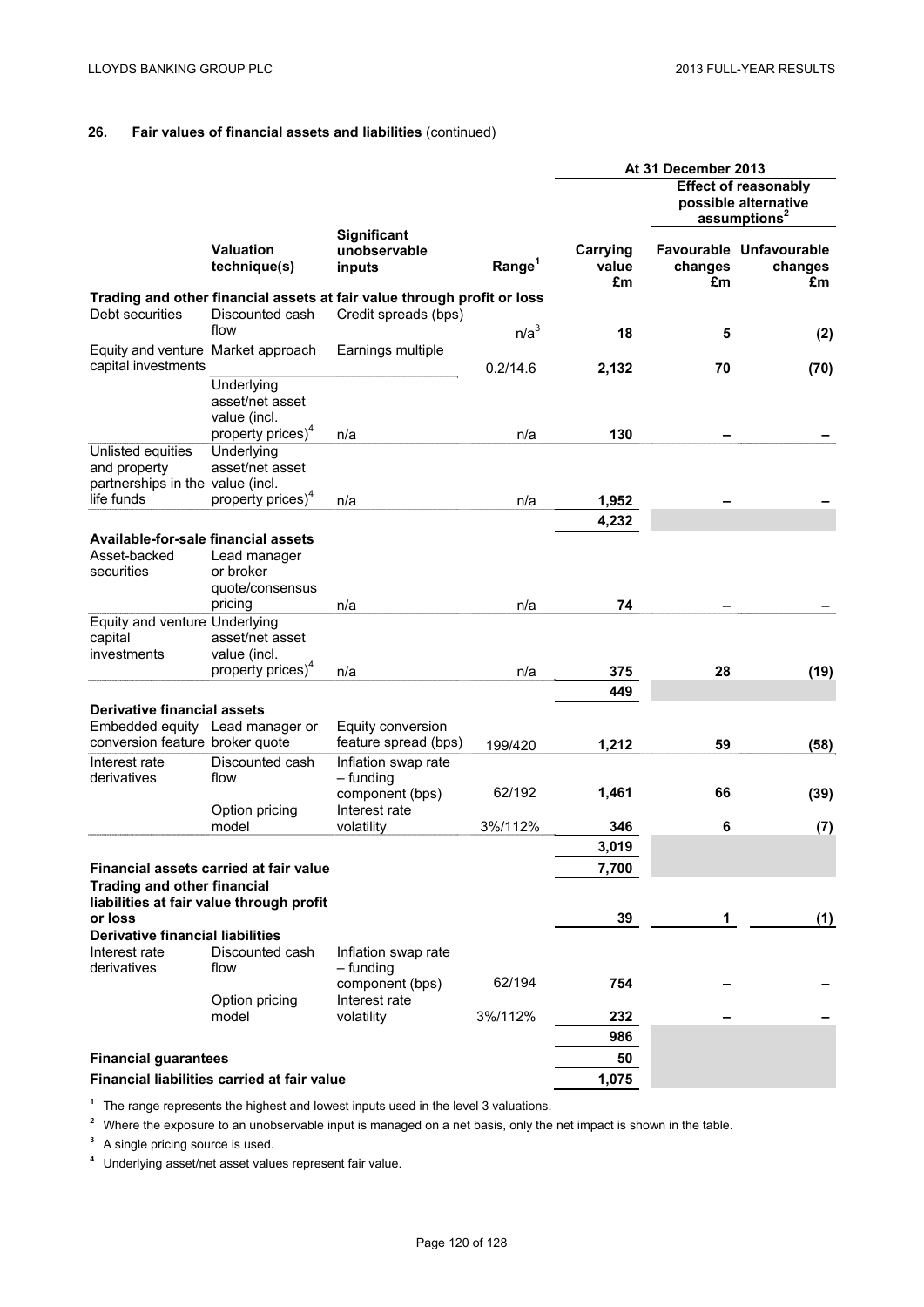# **27. Related party transactions**

#### **UK Government**

In January 2009, the UK Government through HM Treasury became a related party of the Company following its subscription for ordinary shares issued under a placing and open offer. As at 31 December 2013, HM Treasury held a 32.7 per cent interest in the Company's ordinary share capital and consequently HM Treasury remained a related party of the Company during the year ended 31 December 2013; this percentage holding has reduced from 39.2 per cent at 31 December 2012 following the UK Government's sale of 4,282 million shares on 17 September 2013 and the impact of issues of ordinary shares.

In accordance with IAS 24, UK Government-controlled entities are related parties of the Group. The Group regards the Bank of England and entities controlled by the UK Government, including The Royal Bank of Scotland Group plc, Northern Rock (Asset Management) plc and Bradford & Bingley plc, as related parties.

The Group has participated in a number of schemes operated by the UK Government and central banks and made available to eligible banks and building societies.

## *National Loan Guarantee Scheme*

The Group has participated in the UK Government's National Loan Guarantee Scheme, which was launched on 20 March 2012. Through the scheme, the Group is providing eligible UK businesses with discounted funding, subject to continuation of the scheme and its financial benefits, and based on the Group's existing lending criteria. Eligible businesses who have taken up the funding benefit from a 1 per cent discount on their funding rate for a certain period of time.

## *Business Growth Fund*

In May 2011 the Group agreed, together with The Royal Bank of Scotland plc (and three other non-related parties), to commit up to £300 million of equity investment by subscribing for shares in the Business Growth Fund plc which is the company created to fulfil the role of the Business Growth Fund as set out in the British Bankers' Association's Business Taskforce Report of October 2010. At 31 December 2013, the Group had invested £64 million (31 December 2012: £50 million) in the Business Growth Fund and carried the investment at a fair value of £52 million (31 December 2012: £44 million).

#### *Big Society Capital*

In January 2012 the Group agreed, together with The Royal Bank of Scotland plc (and two other non-related parties), to commit up to £50 million each of equity investment into the Big Society Capital Fund. The Fund, which was created as part of the Project Merlin arrangements, is a UK social investment fund. The Fund was officially launched on 3 April 2012 and the Group had invested £12 million in the Fund by 31 December 2012 and invested a further £11 million during the year ended 31 December 2013.

#### *Funding for Lending*

In August 2012, the Group announced its support for the UK Government's Funding for Lending Scheme and confirmed its intention to participate in the scheme. The Funding for Lending Scheme represents a further source of cost effective secured term funding available to the Group. The initiative supports a broad range of UK based customers, providing householders with more affordable housing finance and businesses with cheaper finance to invest and grow. In November 2013, the Group entered into extension letters with the Bank of England to take part in the extension of the Funding for Lending Scheme until the end of January 2015. The extension of the Funding for Lending Scheme focuses on providing businesses with cheaper finance to invest and grow. At 31 December 2013, the Group had drawn down £8.0 billion under the Funding for Lending Scheme. A further £2.2 billion was drawn in January 2014, which under the Funding for Lending rules counts as funding from the 2013 scheme capacity.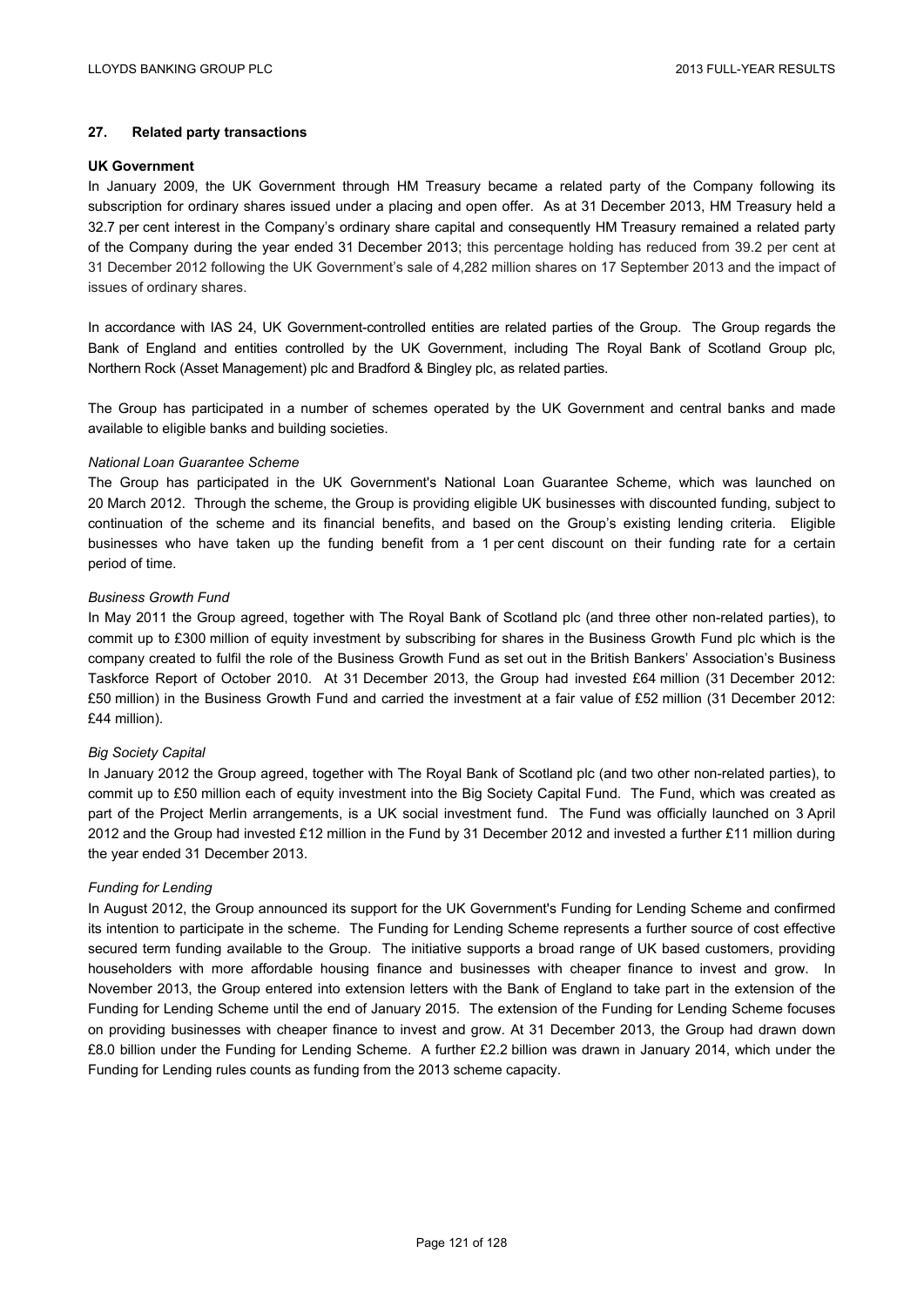# **27. Related party transactions** (continued)

#### *Help to Buy*

On 7 October 2013, Bank of Scotland plc entered into an agreement with The Commissioners of Her Majesty's Treasury by which it agreed that the Halifax Division of Bank of Scotland plc would participate in the Help to Buy Scheme with effect from 11 October 2013 and that Lloyds Bank plc would participate from 3 January 2014. The Help to Buy Scheme is a scheme promoted by the Government and is aimed to encourage participating lenders to make mortgage loans available to customers who require higher loan-to-value mortgages. Halifax and Lloyds are currently participating in the Scheme whereby customers borrow between 90 per cent and 95 per cent of the purchase price.

In return for the payment of a commercial fee, HM Treasury has agreed to provide a guarantee to the lender to cover a proportion of any loss made by the lender arising from a higher loan-to-value loan being made. By 31 December 2013, £79 million had been advanced under this scheme.

#### *Central bank facilities*

In the ordinary course of business, the Group may from time to time access market-wide facilities provided by central banks.

#### *Other government-related entities*

There were no significant transactions with other UK Government-controlled entities (including UK Governmentcontrolled banks) during the year that were not made in the ordinary course of business or that were unusual in their nature or conditions.

#### **Other related party transactions**

### *Sale of securitisation notes*

During the year ended 31 December 2013, the Group sold at fair value certain securitisation notes to Lloyds Bank Pension Trust (No. 1) Limited for a consideration of approximately £340 million. Following the sale, the Group deconsolidated the relevant securitisation entities recognising a profit of £236 million.

Subsequently, the Group entered into a commercially negotiated agreement with Lloyds Bank Pension Trust (No.1) Limited to jointly sell a portfolio of US Residential Mortgage-Backed Securities with a book value of £3.5 billion. As a result of selling the portfolio together a price premium was achieved compared to selling the notes separately. Under the terms of the agreement the Group and Lloyds Bank Pension Trust (No.1) Limited agreed to share any price premium achieved above an agreed minimum threshold amount. The joint sale resulted in the Group realising a total pre-tax gain of approximately £538 million, of which £99 million related to the premium sharing agreement.

#### *St James's Place plc*

In March 2013 the Group sold 102 million shares in St. James's Place plc; fees totalling some £5 million in relation to the sale were settled by St. James's Place plc.

Other related party transactions for the year ended 31 December 2013 are similar in nature to those for the year ended 31 December 2012.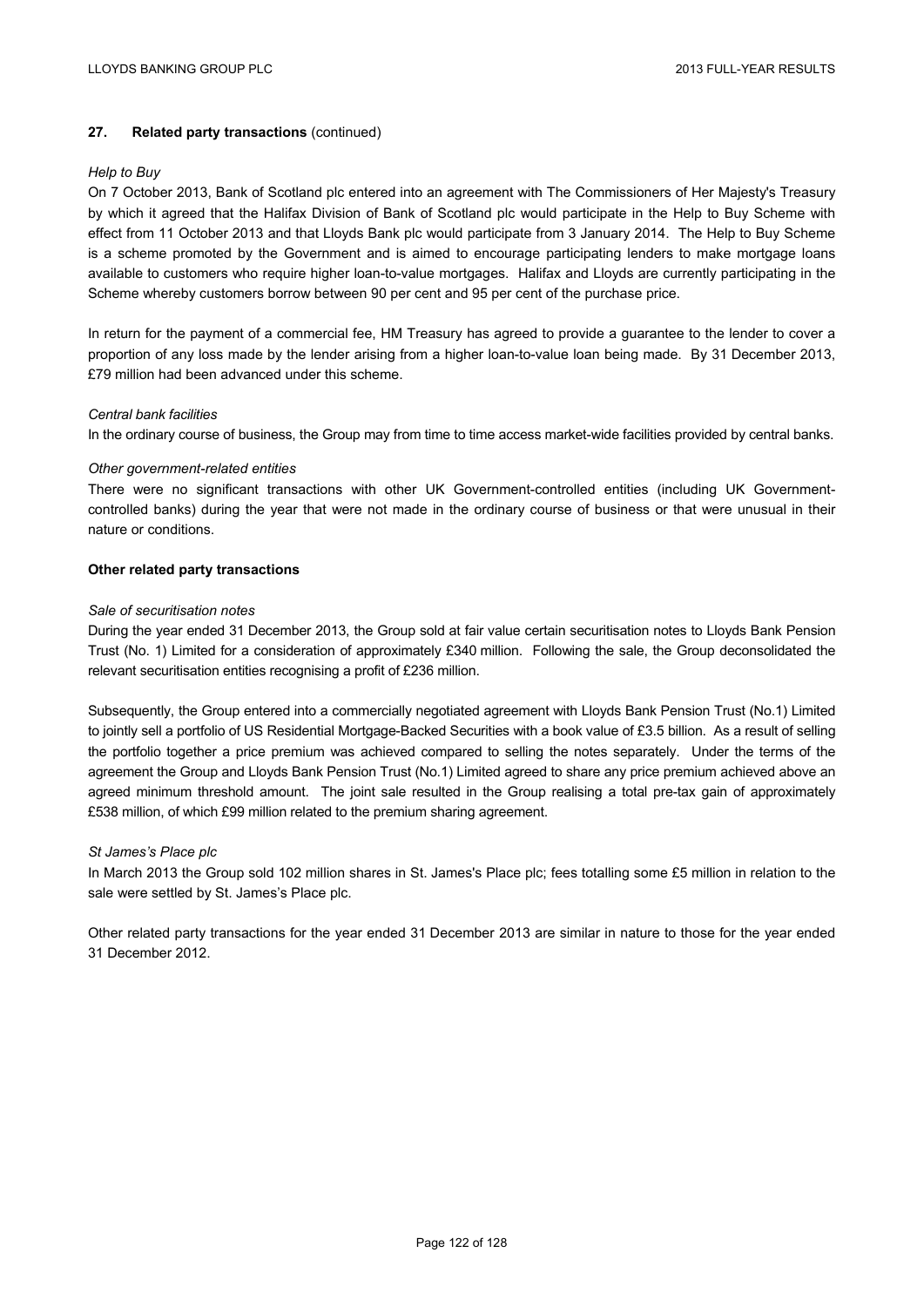# **28. Restatement of prior period information**

As explained in note 1, the Group has adopted IFRS 10 *Consolidated Financial Statements* and Amendments to IAS 19 *Employee Benefits* (IAS 19R) on 1 January 2013.

The Group has restated information for the preceding comparative period.

The following tables summarise the adjustments arising on the adoption of IAS 19R and IFRS 10 to the Group's:

- income statement, statement of comprehensive income and statement of cash flows for the year ended 31 December 2012;
- balance sheet at 31 December 2012; and
- equity at 1 January 2012.

## **Consolidated income statement – year ended 31 December 2012**

|                                                  | As<br>previously<br>reported<br>£m | IFRS 10<br>£m | <b>IAS 19</b><br>Revised<br>£m | Restated<br>£m |
|--------------------------------------------------|------------------------------------|---------------|--------------------------------|----------------|
| Interest and similar income                      | 23,535                             | 13            |                                | 23,548         |
| Interest and similar expense                     | (14, 460)                          | (1, 370)      |                                | (15, 830)      |
| Net interest income                              | 9,075                              | (1, 357)      |                                | 7,718          |
| Fee and commission income                        | 4,731                              | (81)          |                                | 4,650          |
| Fee and commission expense                       | (1, 438)                           | (6)           |                                | (1, 444)       |
| Net fee and commission income                    | 3,293                              | (87)          |                                | 3,206          |
| Net trading income                               | 13,554                             | 1,451         |                                | 15,005         |
| Insurance premium income                         | 8,284                              |               |                                | 8,284          |
| Other operating income                           | 4,700                              |               |                                | 4,700          |
| Other income                                     | 29,831                             | 1,364         |                                | 31,195         |
| Total income                                     | 38,906                             | 7             |                                | 38,913         |
| Insurance claims                                 | (18, 396)                          |               |                                | (18, 396)      |
| Total income, net of insurance claims            | 20,510                             | 7             |                                | 20,517         |
| Regulatory provisions                            | (4, 175)                           |               |                                | (4, 175)       |
| Other operating expenses                         | (11, 756)                          | (1)           | (42)                           | (11, 799)      |
| Total operating expenses                         | (15, 931)                          | (1)           | (42)                           | (15, 974)      |
| <b>Trading surplus</b>                           | 4,579                              | 6             | (42)                           | 4,543          |
| Impairment                                       | (5, 149)                           |               |                                | (5, 149)       |
| (Loss) profit before tax                         | (570)                              | 6             | (42)                           | (606)          |
| Taxation                                         | (773)                              | (6)           | (2)                            | (781)          |
| Loss for the year                                | (1, 343)                           |               | (44)                           | (1, 387)       |
| Profit attributable to non-controlling interests | 84                                 |               |                                | 84             |
| Loss attributable to equity shareholders         | (1, 427)                           |               | (44)                           | (1, 471)       |
| Loss for the year                                | (1, 343)                           |               | (44)                           | (1, 387)       |
| Basic loss per share                             | (2.0)p                             |               |                                | (2.1)p         |
| Diluted loss per share                           | (2.0)p                             |               |                                | (2.1)p         |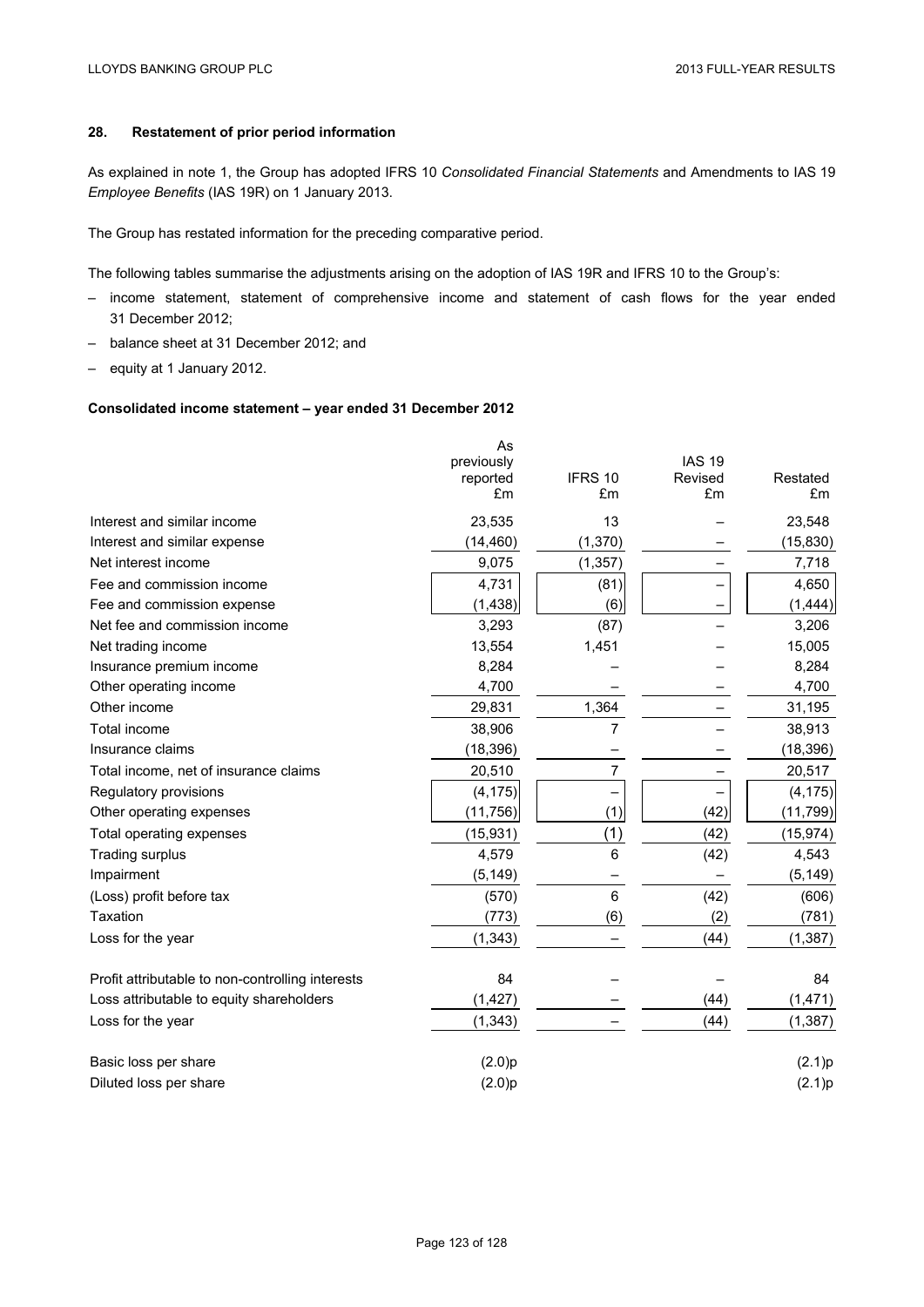# **Consolidated statement of comprehensive income – year ended 31 December 2012**

|                                                                                        | As<br>previously<br>reported<br>£m | IFRS 10<br>£m | <b>IAS 19</b><br>Revised<br>£m | Restated<br>£m |
|----------------------------------------------------------------------------------------|------------------------------------|---------------|--------------------------------|----------------|
| Loss for the year                                                                      | (1, 343)                           |               | (44)                           | (1, 387)       |
| Other comprehensive income                                                             |                                    |               |                                |                |
| Items that will not subsequently be reclassified to<br>profit or loss:                 |                                    |               |                                |                |
| Post-retirement defined benefit scheme<br>remeasurements:                              |                                    |               |                                |                |
| Remeasurements before taxation                                                         |                                    |               | (2, 136)                       | (2, 136)       |
| Taxation                                                                               |                                    |               | 491                            | 491            |
|                                                                                        |                                    |               | (1,645)                        | (1,645)        |
| Items that may subsequently be reclassified to profit<br>or loss:                      |                                    |               |                                |                |
| Movements in revaluation reserve in respect of<br>available-for-sale financial assets: |                                    |               |                                |                |
| Adjustment on transfer from held-to maturity<br>portfolio                              | 1,168                              |               |                                | 1,168          |
| Change in fair value                                                                   | 900                                |               |                                | 900            |
| Income statement transfers in respect of<br>disposals                                  | (3, 547)                           |               |                                | (3, 547)       |
| Income statement transfers in respect of                                               |                                    |               |                                |                |
| impairment                                                                             | 42                                 |               |                                | 42             |
| Other income statement transfers                                                       | 169                                |               |                                | 169            |
| Taxation                                                                               | 339                                |               |                                | 339            |
|                                                                                        | (929)                              |               |                                | (929)          |
| Movements in cash flow hedging reserve:                                                |                                    |               |                                |                |
| Effective portion of changes in fair value                                             | 116                                |               |                                | 116            |
| Net income statement transfers                                                         | (92)                               |               |                                | (92)           |
| Taxation                                                                               | 1                                  |               |                                | 1              |
|                                                                                        | 25                                 |               |                                | 25             |
| Currency translation differences (tax: nil)                                            | (14)                               |               |                                | (14)           |
| Other comprehensive income for the year,<br>net of tax                                 | (918)                              |               | (1,645)                        | (2, 563)       |
| Total comprehensive income for the year                                                | (2, 261)                           |               | (1,689)                        | (3,950)        |
| Total comprehensive income attributable to non-<br>controlling interests               | 82                                 |               |                                | 82             |
| Total comprehensive income attributable to equity<br>shareholders                      | (2, 343)                           |               | (1,689)                        | (4,032)        |
| Total comprehensive income for the year                                                | (2, 261)                           |               | (1,689)                        | (3,950)        |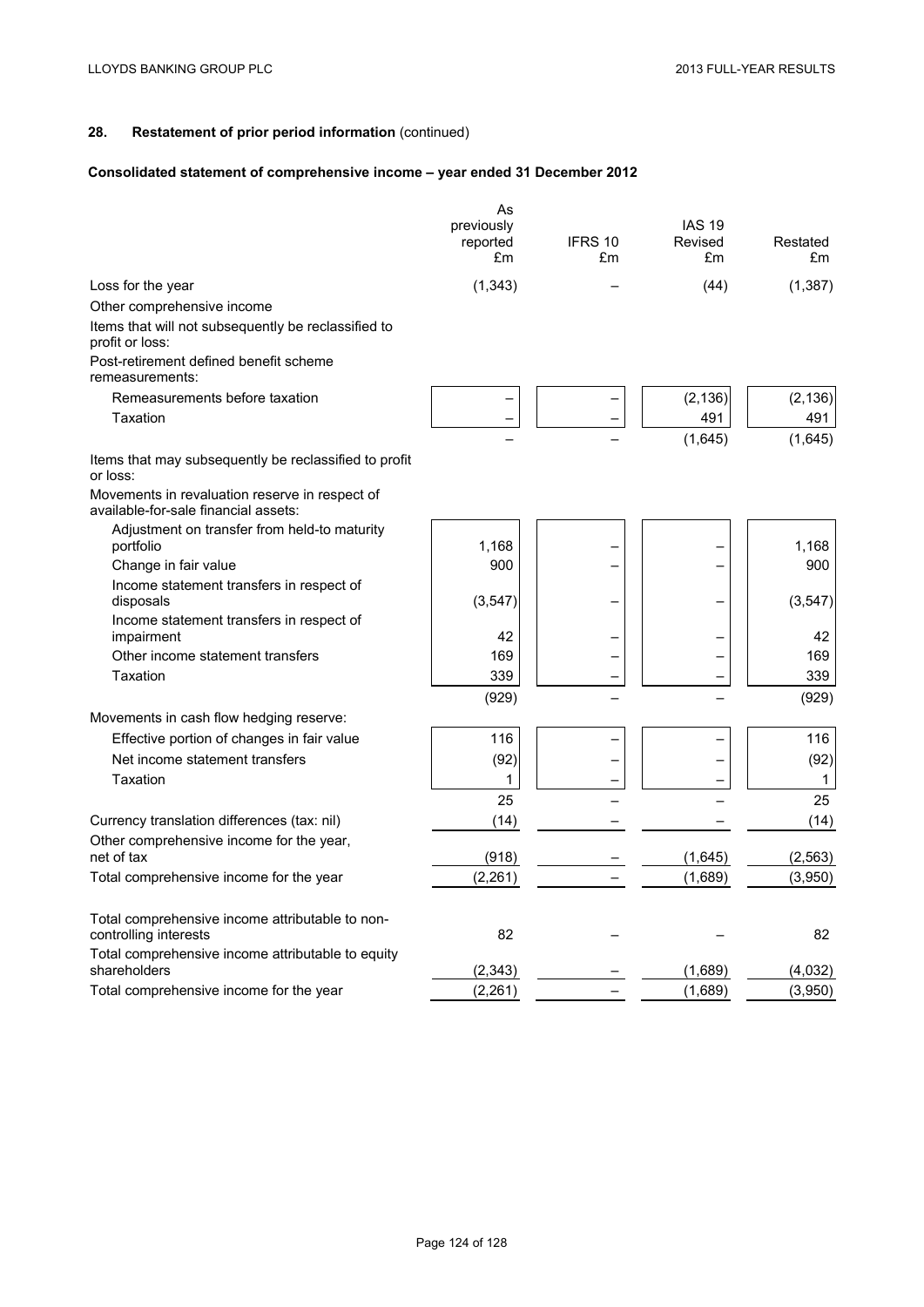# **Consolidated cash flow statement – year ended 31 December 2012**

|                                                                  | As<br>previously<br>reported<br>£m | IFRS 10<br>£m | <b>IAS 19</b><br>Revised<br>£m | Restated<br>£m |
|------------------------------------------------------------------|------------------------------------|---------------|--------------------------------|----------------|
| (Loss) profit before tax                                         | (570)                              | 6             | (42)                           | (606)          |
| Adjustments for:                                                 |                                    |               |                                |                |
| Change in operating assets                                       | 48,333                             | (528)         |                                | 47,805         |
| Change in operating liabilities                                  | (46, 681)                          | 528           |                                | (46, 153)      |
| Non-cash and other items                                         | 2,045                              | (6)           | 42                             | 2,081          |
| Tax paid                                                         | (78)                               |               |                                | (78)           |
| Net cash used in operating activities                            | 3,049                              |               |                                | 3,049          |
| Cash flows from investing activities                             |                                    |               |                                |                |
| Purchase of financial assets                                     | (22,050)                           |               |                                | (22,050)       |
| Proceeds from sale and maturity of financial assets              | 37,664                             |               |                                | 37,664         |
| Purchase of fixed assets                                         | (3,003)                            |               |                                | (3,003)        |
| Proceeds from sale of fixed assets                               | 2,595                              |               |                                | 2,595          |
| Acquisition of businesses, net of cash acquired                  | (11)                               |               |                                | (11)           |
| Disposal of businesses, net of cash disposed                     | 37                                 |               |                                | 37             |
| Net cash provided by investing activities                        | 15,232                             |               |                                | 15,232         |
| Cash flows from financing activities                             |                                    |               |                                |                |
| Dividends paid to non-controlling interests                      | (56)                               |               |                                | (56)           |
| Interest paid on subordinated liabilities                        | (2, 577)                           |               |                                | (2, 577)       |
| Proceeds from issue of ordinary shares                           | 170                                |               |                                | 170            |
| Repayment of subordinated liabilities                            | (664)                              |               |                                | (664)          |
| Change in non-controlling interests                              | 23                                 |               |                                | 23             |
| Net cash used in financing activities                            | (3, 104)                           |               |                                | (3, 104)       |
| Effects of exchange rate changes on cash and cash<br>equivalents | (8)                                |               |                                | (8)            |
| Change in cash and cash equivalents                              | 15,169                             |               |                                | 15,169         |
| Cash and cash equivalents at beginning of year                   | 85,889                             |               |                                | 85,889         |
| Cash and cash equivalents at end of year                         | 101,058                            |               |                                | 101,058        |
|                                                                  |                                    |               |                                |                |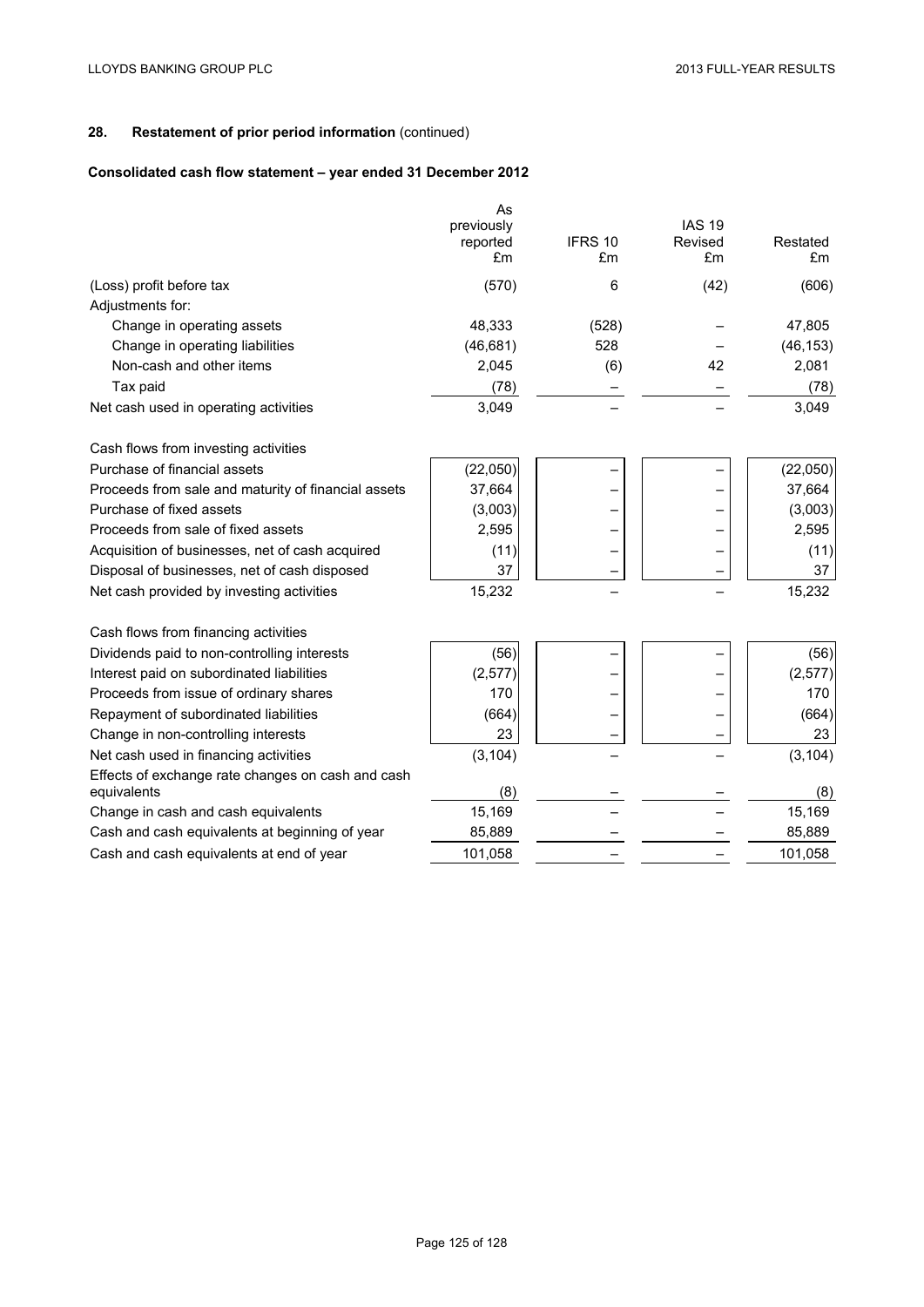# **Consolidated balance sheet at 31 December 2012**

| Assets                                                                     | As<br>previously<br>reported<br>£m | IFRS 10<br>£m | <b>IAS 19</b><br>Revised<br>£m | Restated<br>£m |
|----------------------------------------------------------------------------|------------------------------------|---------------|--------------------------------|----------------|
| Cash and balances at central banks                                         | 80,298                             |               |                                | 80,298         |
| Items in course of collection from banks                                   | 1,256                              |               |                                | 1,256          |
| Trading and other financial assets at fair value<br>through profit or loss | 153,990                            | 6,630         |                                | 160,620        |
| Derivative financial instruments                                           | 56,550                             | 7             |                                | 56,557         |
| Loans and receivables:                                                     |                                    |               |                                |                |
| Loans and advances to banks                                                | 29,417                             | 3,340         |                                | 32,757         |
| Loans and advances to customers                                            | 517,225                            |               |                                | 517,225        |
| Debt securities                                                            | 5,273                              |               |                                | 5,273          |
|                                                                            | 551,915                            | 3,340         |                                | 555,255        |
| Available-for-sale financial assets                                        | 31,374                             |               |                                | 31,374         |
| Investment properties                                                      | 5,405                              |               |                                | 5,405          |
| Goodwill                                                                   | 2,016                              |               |                                | 2,016          |
| Value of in-force business                                                 | 6,800                              |               |                                | 6,800          |
| Other intangible assets                                                    | 2,792                              |               |                                | 2,792          |
| Tangible fixed assets                                                      | 7,342                              |               |                                | 7,342          |
| Current tax recoverable                                                    | 354                                |               |                                | 354            |
| Deferred tax assets                                                        | 4,285                              |               | 628                            | 4,913          |
| Retirement benefit assets                                                  | 1,867                              |               | (1, 126)                       | 741            |
| Other assets                                                               | 18,308                             | 190           |                                | 18,498         |
| <b>Total assets</b>                                                        | 924,552                            | 10,167        | (498)                          | 934,221        |
|                                                                            |                                    |               |                                |                |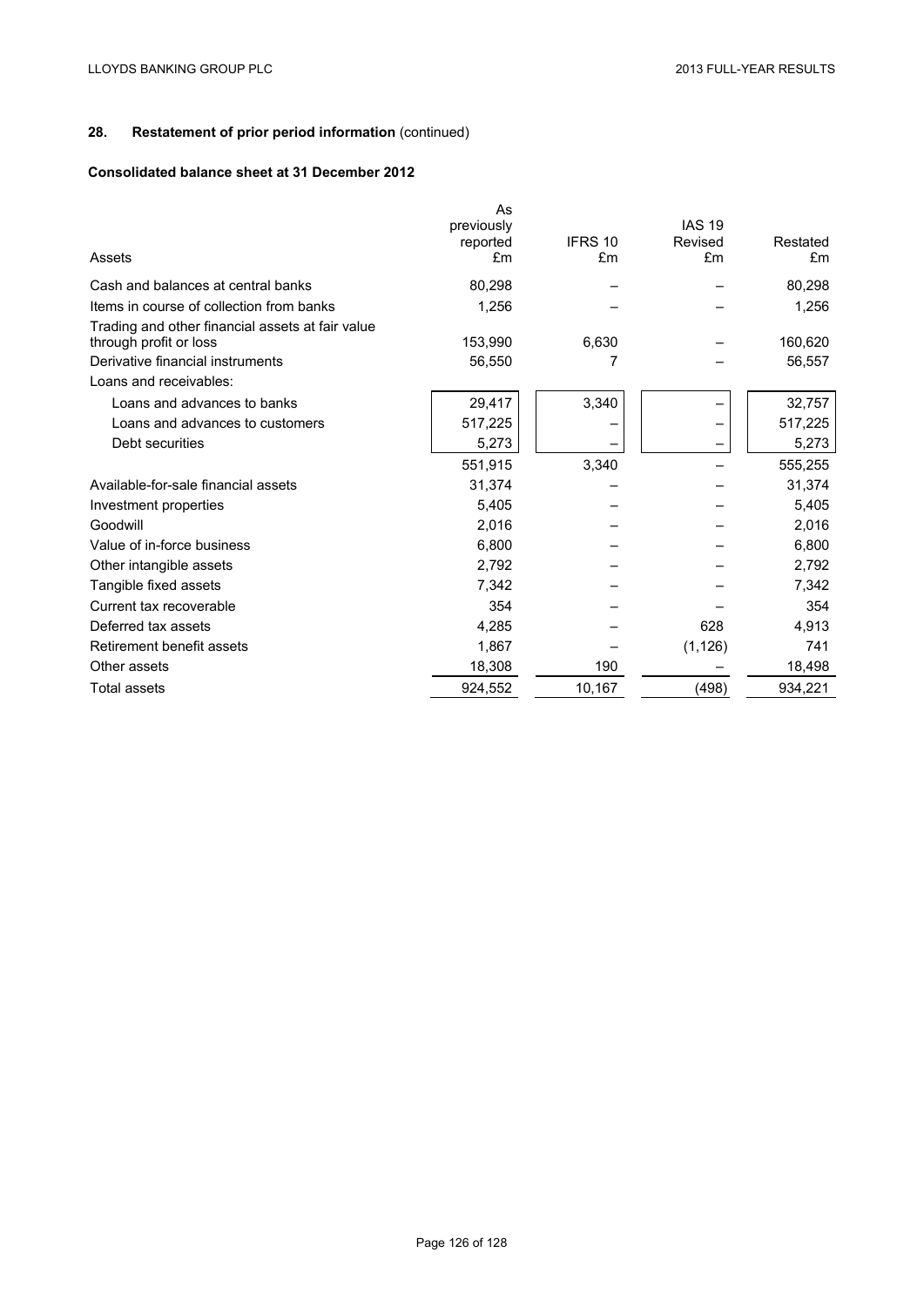# **Consolidated balance sheet at 31 December 2012** (continued)

|                                                       | As         |         |               |          |
|-------------------------------------------------------|------------|---------|---------------|----------|
|                                                       | previously |         | <b>IAS 19</b> |          |
|                                                       | reported   | IFRS 10 | Revised       | Restated |
|                                                       | £m         | £m      | £m            | £m       |
| Equity and liabilities                                |            |         |               |          |
| Liabilities                                           |            |         |               |          |
| Deposits from banks                                   | 38,405     |         |               | 38,405   |
| Customer deposits                                     | 426,912    |         |               | 426,912  |
| Items in course of transmission to banks              | 996        |         |               | 996      |
| Trading and other financial liabilities at fair value |            |         |               |          |
| through profit or loss                                | 35,972     | (2,580) |               | 33,392   |
| Derivative financial instruments                      | 48,665     | 11      |               | 48,676   |
| Notes in circulation                                  | 1,198      |         |               | 1,198    |
| Debt securities in issue                              | 117,369    | (116)   |               | 117,253  |
| Liabilities arising from insurance contracts and      |            |         |               |          |
| participating investment contracts                    | 82,953     |         |               | 82,953   |
| Liabilities arising from non-participating investment |            |         |               |          |
| contracts                                             | 54,372     |         |               | 54,372   |
| Unallocated surplus within insurance businesses       | 267        |         |               | 267      |
| Other liabilities                                     | 33,941     | 12,852  |               | 46,793   |
| Retirement benefit obligations                        | 300        |         | 1,605         | 1,905    |
| Current tax liabilities                               | 138        |         |               | 138      |
| Deferred tax liabilities                              | 327        |         |               | 327      |
| Other provisions                                      | 3,961      |         |               | 3,961    |
| Subordinated liabilities                              | 34,092     |         |               | 34,092   |
| <b>Total liabilities</b>                              | 879,868    | 10,167  | 1,605         | 891,640  |
| Equity                                                |            |         |               |          |
| Share capital                                         | 7,042      |         |               | 7,042    |
| Share premium account                                 | 16,872     |         |               | 16,872   |
| Other reserves                                        | 12,902     |         |               | 12,902   |
| Retained profits                                      | 7,183      |         | (2, 103)      | 5,080    |
| Shareholders' equity                                  | 43,999     |         | (2, 103)      | 41,896   |
| Non-controlling interests                             | 685        |         |               | 685      |
| <b>Total equity</b>                                   | 44,684     |         | (2, 103)      | 42,581   |
| Total equity and liabilities                          | 924,552    | 10,167  | (498)         | 934,221  |
|                                                       |            |         |               |          |

# **Equity at 1 January 2012**

|                           | As<br>previously<br>reported | IFRS 10 | <b>IAS 19</b><br>Revised | Restated |
|---------------------------|------------------------------|---------|--------------------------|----------|
|                           | £m                           | £m      | £m                       | £m       |
| Share capital             | 6,881                        | -       | —                        | 6,881    |
| Share premium account     | 16,541                       |         |                          | 16,541   |
| Other reserves            | 13,818                       | -       |                          | 13,818   |
| Retained profits          | 8,680                        |         | (414)                    | 8,266    |
| Shareholders' equity      | 45,920                       |         | (414)                    | 45,506   |
| Non-controlling interests | 674                          |         |                          | 674      |
| Total equity              | 46,594                       |         | (414)                    | 46,180   |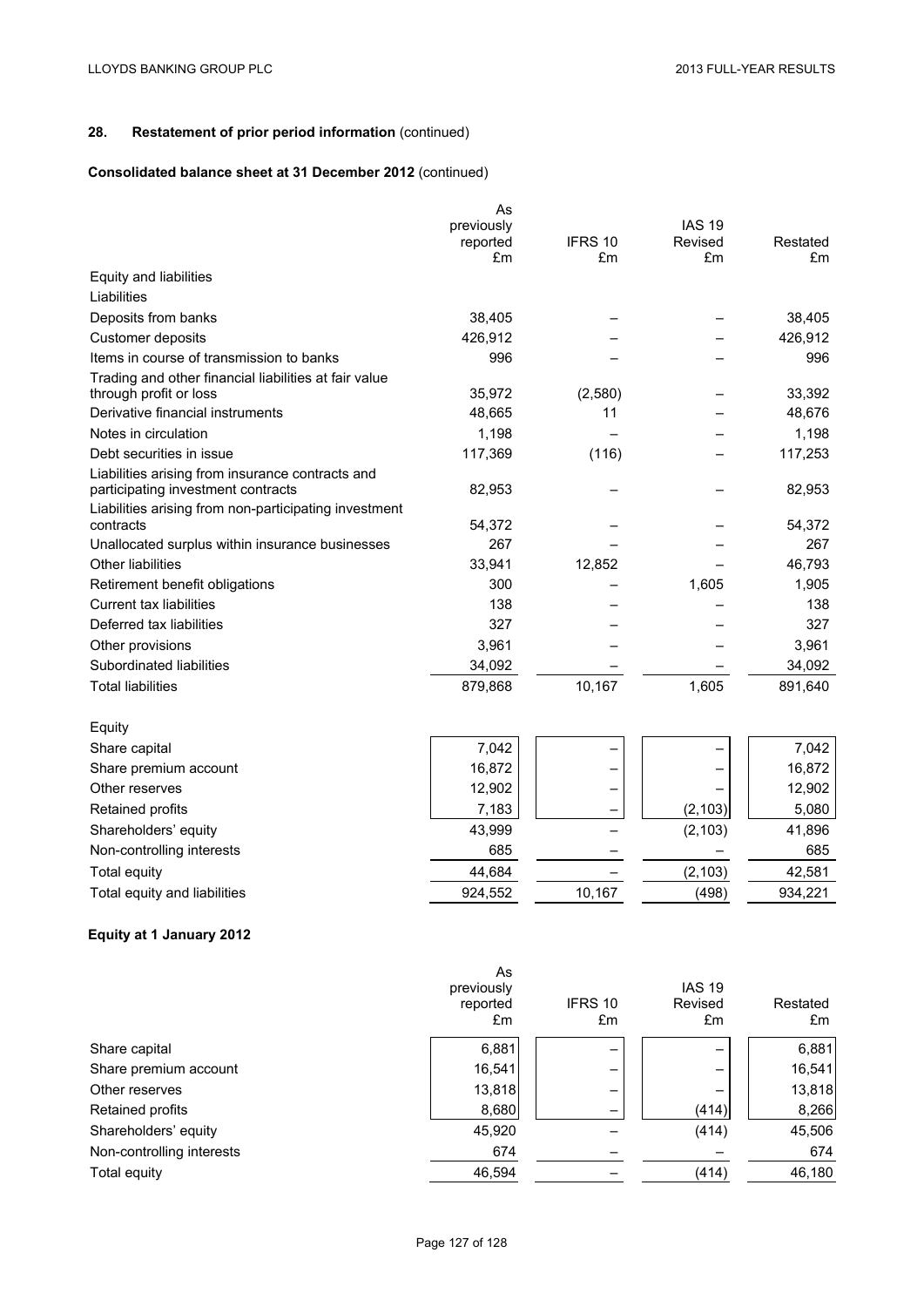# **29. Future accounting developments**

The following pronouncements may have a significant effect on the Group's financial statements but are not applicable for the year ending 31 December 2013 and have not been applied in preparing these financial statements. Save as disclosed below, the full impact of these accounting changes is being assessed by the Group.

| <b>Pronouncement</b>                                                                                                                                 | Nature of change                                                                                                                                                                                                                                                                                                                                                                                                                                                                                                                                                                                                                                                                                                                                                                                                                                                                                                                                                                                                                                                                                                                                                 | IASB effective date                                          |
|------------------------------------------------------------------------------------------------------------------------------------------------------|------------------------------------------------------------------------------------------------------------------------------------------------------------------------------------------------------------------------------------------------------------------------------------------------------------------------------------------------------------------------------------------------------------------------------------------------------------------------------------------------------------------------------------------------------------------------------------------------------------------------------------------------------------------------------------------------------------------------------------------------------------------------------------------------------------------------------------------------------------------------------------------------------------------------------------------------------------------------------------------------------------------------------------------------------------------------------------------------------------------------------------------------------------------|--------------------------------------------------------------|
| Amendments to IAS 32 Financial<br>Instruments: Presentation -<br>'Offsetting Financial Assets and<br>Financial Liabilities'                          | Inserts application guidance to address inconsistencies<br>identified in applying the offsetting criteria used in the standard. beginning on or<br>Some gross settlement systems may qualify for offsetting<br>where they exhibit certain characteristics akin to net<br>settlement. This amendment is not expected to have a<br>significant impact on the Group.                                                                                                                                                                                                                                                                                                                                                                                                                                                                                                                                                                                                                                                                                                                                                                                                | Annual periods<br>after 1 January<br>2014                    |
| Amendments to IAS 39 Financial<br>Instruments: Recognition and<br>Measurement - 'Novation of<br>Derivatives and Continuation of<br>Hedge Accounting' | Provides relief from discontinuing hedge accounting in<br>circumstances where a derivative designated as a hedging<br>instrument is novated to a central counterparty as a<br>consequence or introduction of laws or regulations. These<br>amendments are not expected to have a significant impact on<br>the Group.                                                                                                                                                                                                                                                                                                                                                                                                                                                                                                                                                                                                                                                                                                                                                                                                                                             | Annual periods<br>beginning on or<br>after 1 January<br>2014 |
| IFRIC 21 Levies <sup>1</sup>                                                                                                                         | Clarifies that the obligating event that gives rise to a liability to<br>pay a government levy is the activity that triggers the payment<br>of the levy as set out in the relevant legislation. An entity does<br>not have a constructive obligation to pay a levy that will be<br>triggered by operating in a future period. This interpretation is<br>not expected to have a significant impact on the Group.                                                                                                                                                                                                                                                                                                                                                                                                                                                                                                                                                                                                                                                                                                                                                  | Annual periods<br>beginning on or<br>after 1 January<br>2014 |
| IFRS 9 Financial Instruments <sup>1, 2</sup>                                                                                                         | Replaces those parts of IAS 39 Financial Instruments:<br>Recognition and Measurement relating to the classification,<br>measurement and derecognition of financial assets and<br>liabilities and hedge accounting. IFRS 9 requires financial<br>assets to be classified into two measurement categories, fair<br>value and amortised cost, on the basis of the objectives of the<br>entity's business model for managing its financial assets and<br>the contractual cash flow characteristics of the instruments and<br>eliminates the available-for-sale financial asset and held-to-<br>maturity investment categories in IAS 39. The requirements for<br>derecognition are broadly unchanged from IAS 39. The<br>standard also retains most of the IAS 39 requirements for<br>financial liabilities except for those designated at fair value<br>through profit or loss whereby that part of the fair value change<br>attributable to the entity's own credit risk is recorded in other<br>comprehensive income. The hedge accounting requirements<br>are more closely aligned with risk management practices and<br>follow a more principle-based approach. | Date yet to be<br>determined                                 |

As at 13 February 2014, these pronouncements are awaiting EU endorsement.

<sup>2</sup> IFRS 9 is the standard which will replace IAS 39. Further changes to IFRS 9 are expected dealing with impairment of financial assets measured at amortised cost, which will be based on expected rather than incurred credit losses, and limited amendments to classification and measurement which include the introduction of a third measurement category, fair value through other comprehensive income. Until the standard is complete, it is not possible to determine the overall impact of the standard on the financial statements.

## **30. Other information**

In accordance with the Listing Rules of the UK Listing Authority, these preliminary annual results have been agreed with the Company's auditors, PricewaterhouseCoopers LLP, and the Directors have not been made aware of any likely modification to the auditors' report to be included with the annual report and accounts for the year ended 31 December 2013. The financial information in these financial statements, which was approved by the Directors on 12 February 2014, does not constitute statutory accounts within the meaning of section 434 of the Companies Act 2006.

Statutory accounts for the year ended 31 December 2012 have been delivered to the Registrar of Companies. The auditors' report on those accounts was unqualified, did not include an emphasis of matter paragraph and did not include a statement under section 498 of the Companies Act 2006.